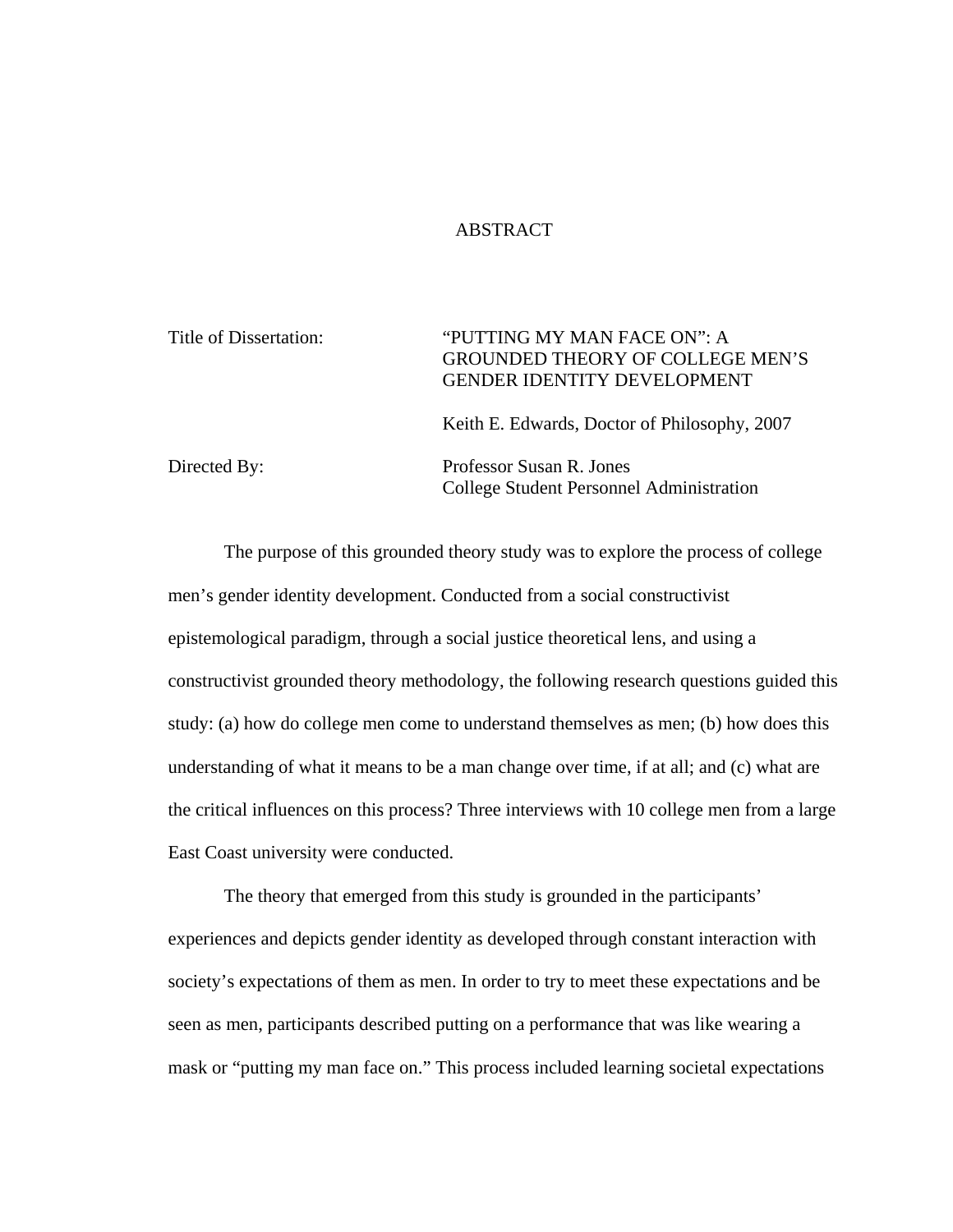of them as men, as well as specific cultural group expectations. The men in this study were all aware that they did not neatly fit behind the mask, either as a result of personal characteristics or social identities. Their resulting insecurities led them to wearing the mask both consciously and unconsciously so that they would be seen as men by society. Wearing the mask had consequences for the women in their lives, their relationships with other men, and themselves as they were also denying or masking their true selves. Although none of the men in this study had been able to completely take off the mask, they were able to identify critical influences in their lives that had helped each of them begin to remove the mask in certain circumstances and begin moving towards being their own man. This theory of college men's gender identity development has implications relevant to theory development, research, student affairs practice, and social justice.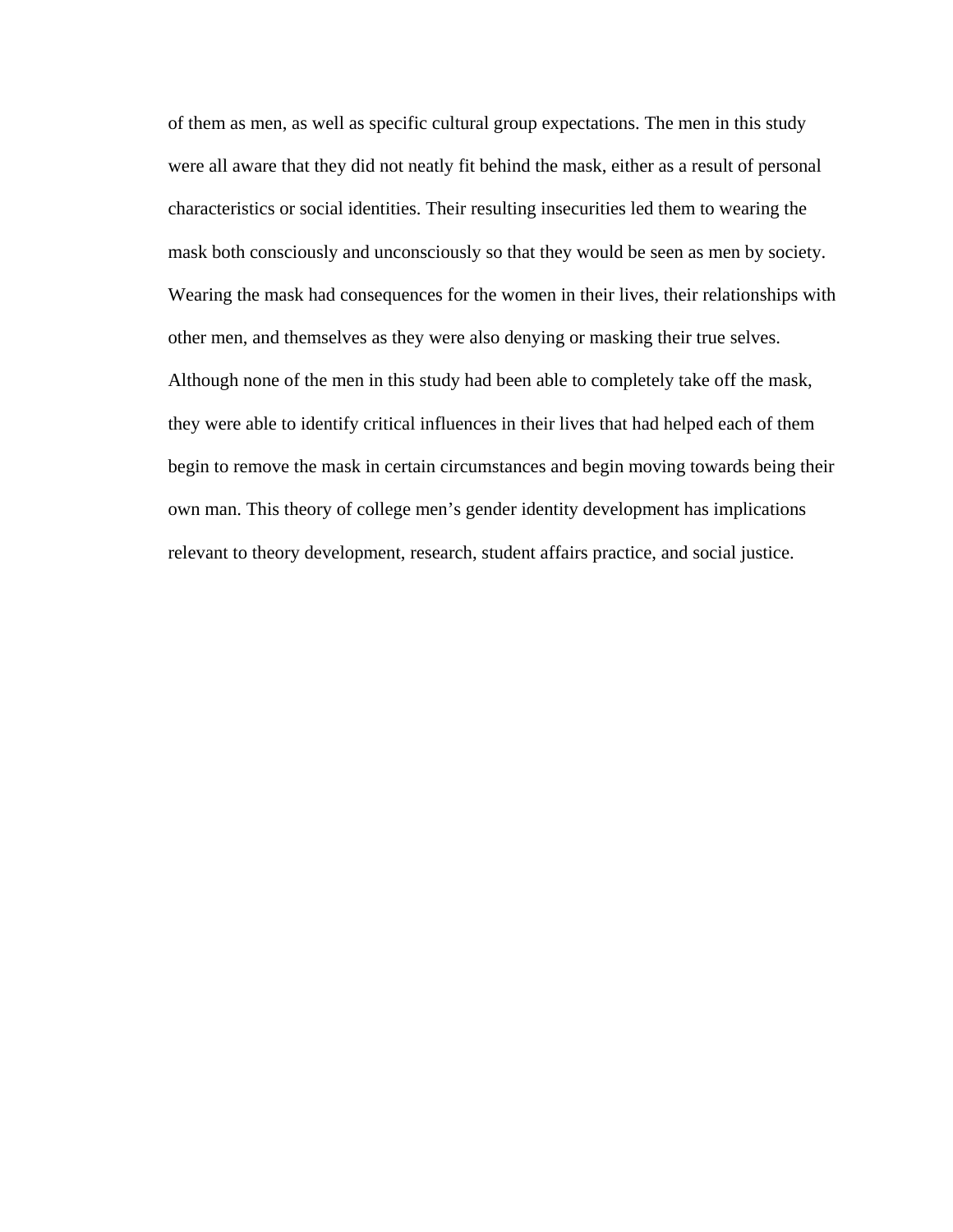# "PUTTING MY MAN FACE ON": A GROUNDED THEORY OF COLLEGE MEN'S GENDER IDENTITY DEVELOPMENT

By

Keith E. Edwards

Dissertation submitted to the Faculty of the Graduate School of the University of Maryland, College Park, in partial fulfillment of the requirements for the degree of Doctor of Philosophy 2007

Advisory Committee: Professor Susan R. Jones, Chair Professor Cordell Black Professor Tracy L. Davis Professor Susan R. Komives Professor Marylu McEwen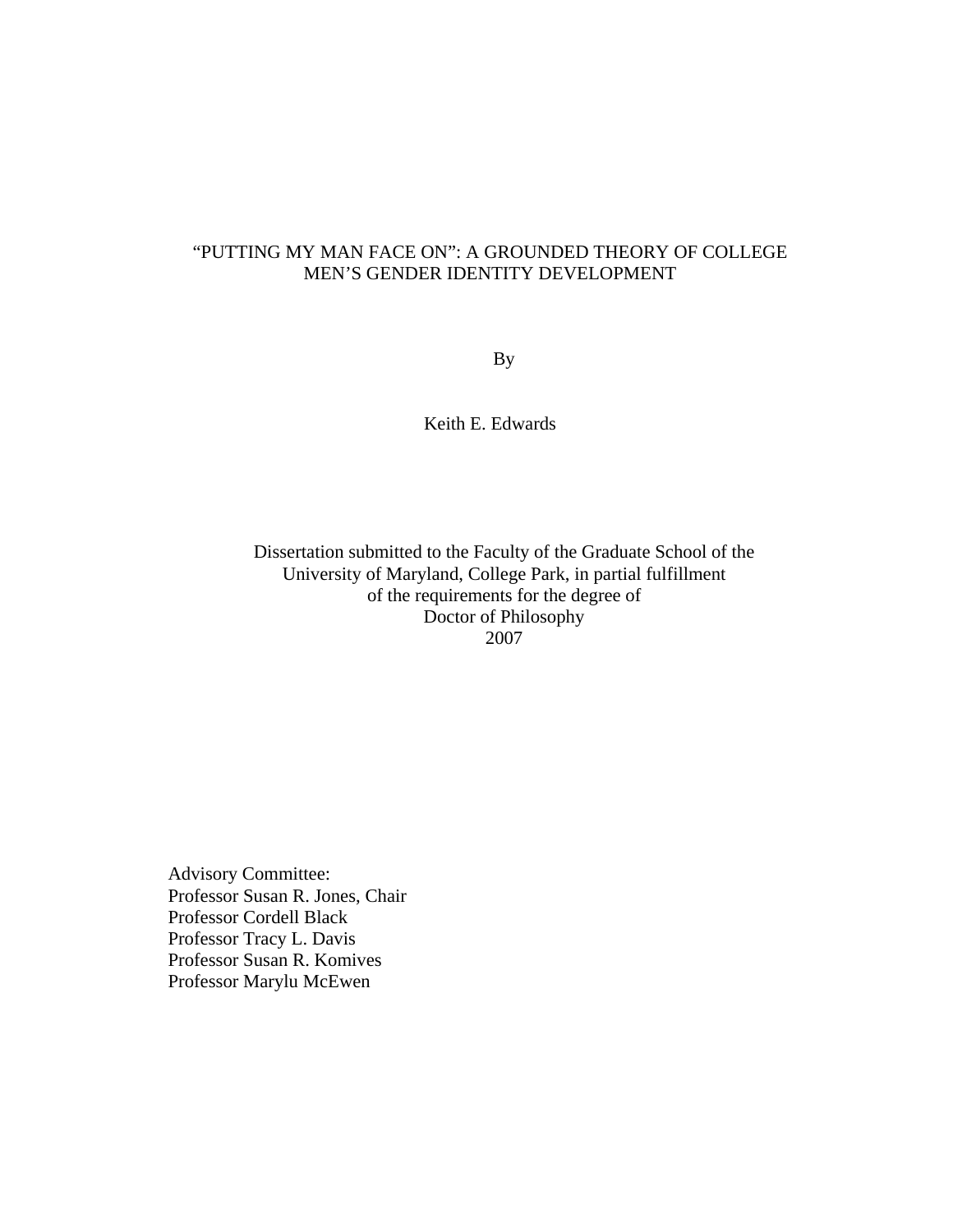© Copyright by Keith E. Edwards 2007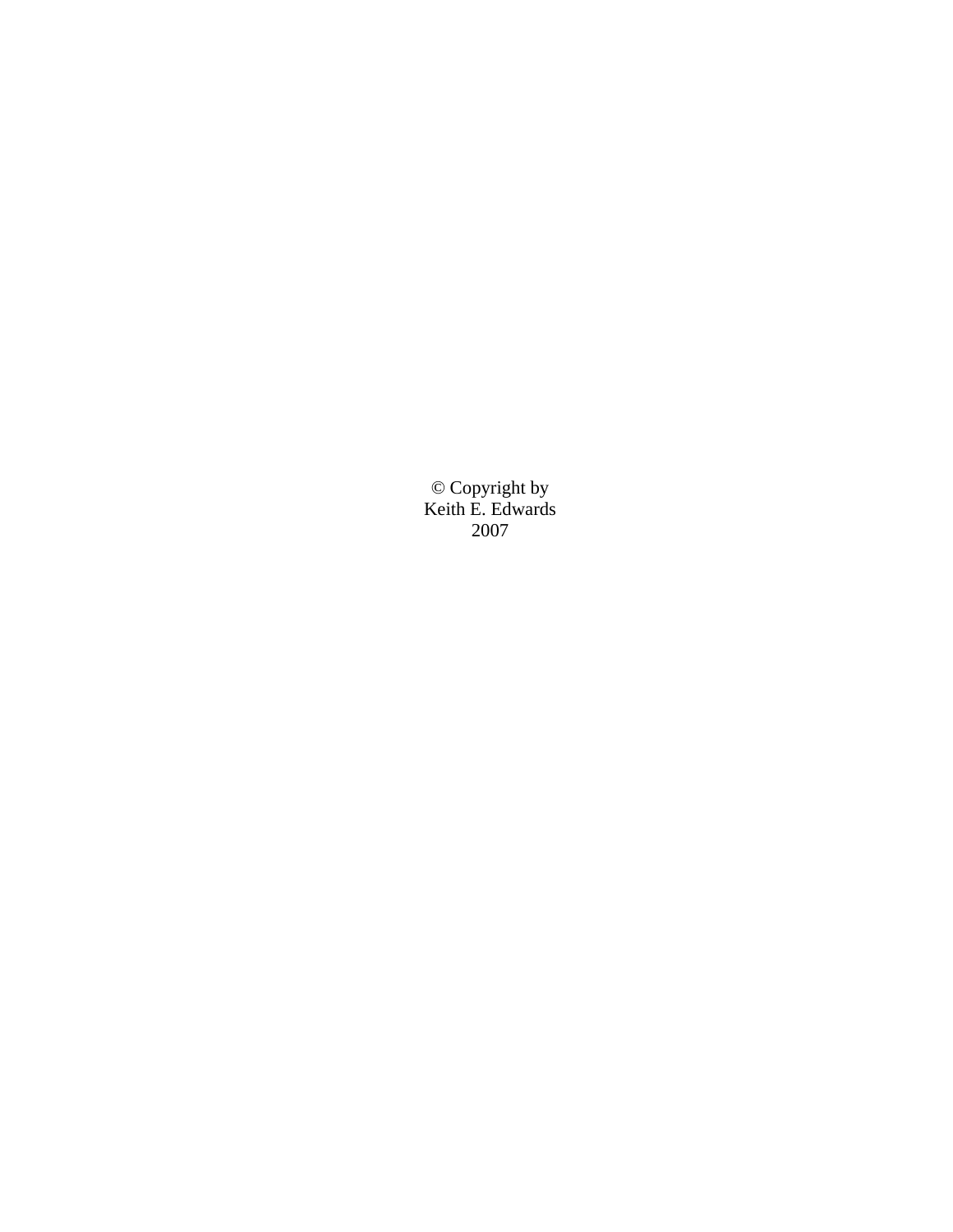### ACKNOWLEDGEMENTS

A dissertation never is – and never could be – the work of a single person. Throughout this endeavor, I have been blessed by the generous support of so many. The opportunity to express my deep gratitude ever-so-briefly here is a true joy for me, and one of the best gifts that this process affords me.

I am deeply indebted to Susan R. Jones who was willing to commit both to this project and to our relationship long before it was reasonable to do so. I have been incredibly fortunate that one of the profession's leading experts in both grounded theory methodology and gender identity scholarship was willing to offer her knowledge, experience, and expertise to this project. Even more valuable to me, however, have been her patience, insight, compassion, high standards, wisdom, humor, thoroughness, and encouragement throughout this process. As a result, this is a much better piece of scholarship than I ever imagined I was capable of writing.

I am also grateful to my committee members who were willing to offer their time, knowledge, and insight to this project. Thanks to Susan R. Komives for sharing her incredible curiosity and breadth of interests and knowledge to this study. She has been supportive of me and my interest in college men's issues long before this dissertation, and has been a tremendous professional and scholarly role model. Thanks to Marylu K. McEwen for bringing her expertise as a scholar and critic of student development theory. She has been a caring, centered, genuine, and always-present teacher – a word neither she nor I use lightly – both inside and outside the classroom. Thanks to Cordell Black for offering invaluable outside perspective. I have long admired his curiosity, willingness to speak the truth (in more than one language), and commitment to diversity and social justice. Thanks to Tracy L. Davis from Western Illinois University, one of the nation's leading experts on college men's issues. He has been willing to share his expertise and serve on this committee, even though it meant traveling halfway across the country for the dissertation defense. A couple of years ago he was generous enough to invest his time in an inexperienced scholar who was brash enough to ask for his help directing an independent study on college men's issues. It was his encouragement and guidance through that experience that initially brought me to this topic. He has been encouraging and supportive of me as a scholar and gender equity activist on several occasions, at times before I had earned it.

Thanks to my peer debriefers, Daniello Balón, Kevin Jones, and Daniel Ostick, who brought curiosity, wisdom, and their own experiences as men to this project. By questioning my decisions, offering different interpretations, and wondering along with me, they helped me to be more insightful about the participants' experience. Thanks also to Craig Alimo, who was generous enough to embark on the unenviable task of serving as inquiry auditor for this study. I am grateful that he brought to this study not only his experience with grounded theory but also the joyful exuberance he brings to everything. I am grateful to Kathleen G. Kerr for her valuable feedback on an early draft of these findings, as well as her inspiration to start this process, encouragement along the way, and many dinners with her family when I needed to escape it. This project also benefited from financial support from the University of Maryland's Mac and Lucile McEwen Research Fund and the NASPA Grant Foundation.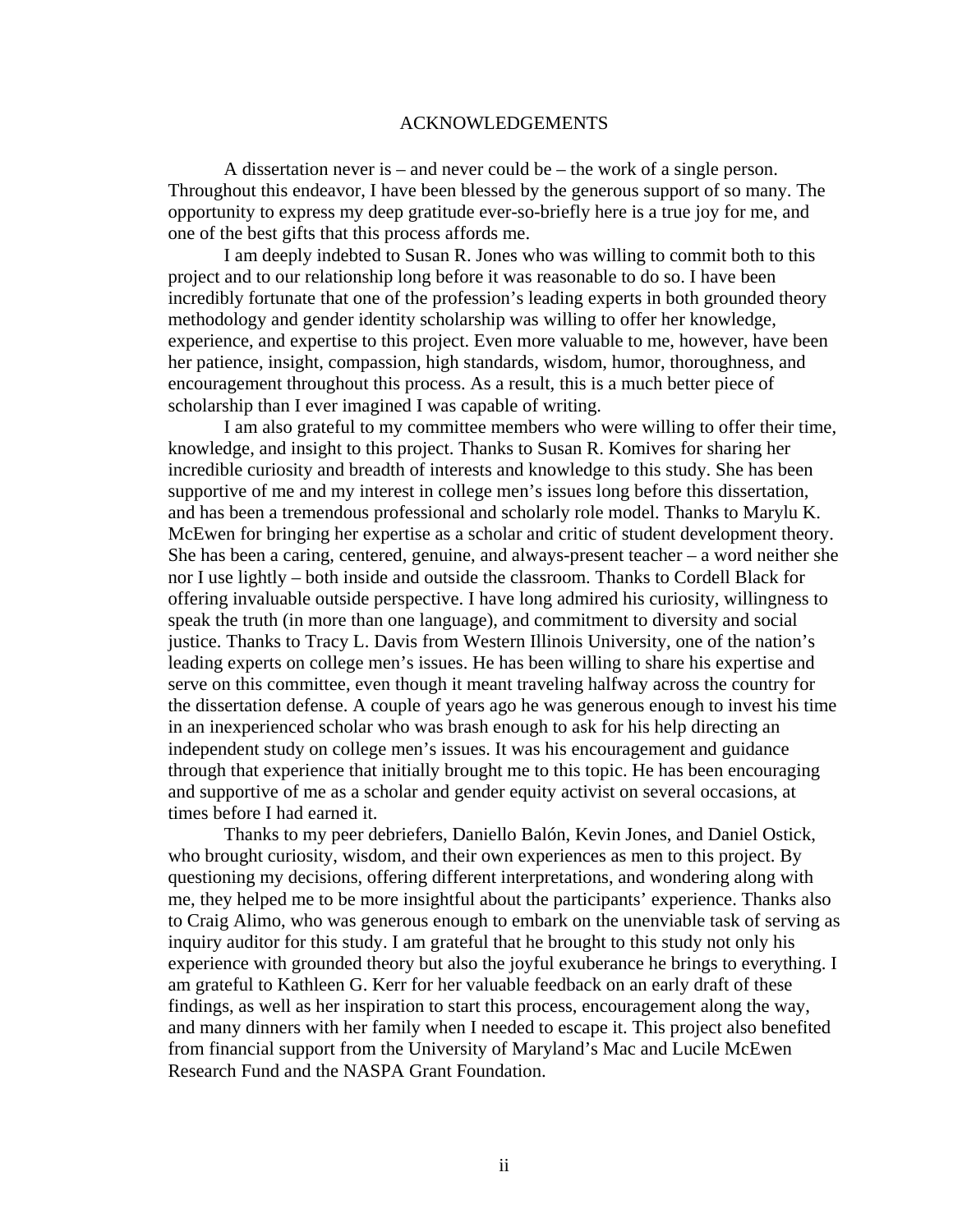No one contributed to this study more than the 10 participants; known here as Kumar, Noah, Frank, Jason, Nicholas, Chet, Robert, Daniel, Chauncey, and Sean. I am grateful for their time, courage, and honesty. I never anticipated the depth of trust they placed in me, how deeply committed they would become to the quality of this research, or the kind of role models they would be for me as man. Far beyond the completion of this dissertation, they will remain with me in my consciousness and as my conscience. Throughout my time at Maryland I have benefited both academically and personally from a wonderful cohort of doctoral students; Patty Alvarez, Cara Appel Silbaugh, Stacey Brown, Jeannie Brown Leonard, Daniel Ostick, Wendy Wagner, and most recently Anna Gasiorski. Thanks to them: courses were more stimulating, fun, and realistic; statistics courses were made not only survivable but also manageable; and I have made through this process as sanely as can be expected.

Throughout my experience at Maryland, I have benefited from the support of the staff in the Beyond the Classroom Living and Learning Program (BTC). Thanks to James Riker for being supportive of my efforts toward this dissertation. Thanks to Megan Riley for helping me keep my perspective and sense of humor through many changes in BTC. Thanks to Jeanne Steffes who has been wonderful to me as a graduate assistant in her office and beyond. Thanks to Deborah Yolemi who shared an "office" and the past four years with me.

My family has been supportive of me throughout this process, even though through much of it they weren't really sure what I was doing, why, or how. I am grateful to my dad, Mark, for being willing to discuss masculinity and its consequences for his life, my life, and our relationship. Thanks to my brothers, Quinn, Reid, and Adrian, who reminded me throughout this process why doing this work was so important. Thanks to Therese, who has been a wonderful partner to my father and one of the most impressive parents I have witnessed as she raises her three boys. Thanks to my sister, Nora, who knows more than anyone what kind of "joy" it can be to grow up with an older brother who often felt the need to prove his manhood. Thanks to my mom, Carol, who has always been unconditionally supportive of me, regardless of my accomplishments and failures. Throughout my life she has been a feminist and made sure that I always knew exactly what that really meant. Finally, thanks to my Grandpa Bud who taught me at a critical point in my life that figuring out the kind of man one wants to be really is not a destination, but a life-long journey – and a wonderful journey, at that.

I have been blessed with many great friends throughout my life, which has in no small way led me to this project and made it possible. In particular, I am grateful to Grant Anderson, Tony Sertich, and Nathan Georgesen who, for more than ten years now, have joined me in learning, performing, reflecting, and struggling with what it means to be a man. Thanks for always both believing in me and making fun of me -- they both helped. Finally, thanks to Jamie Jackson who has been my partner during my entire experience as a doctoral student. More than anyone, she has borne the brunt of living with and loving a doctoral student and a dissertation researcher and writer. In spite of all that, she was willing to sign up for a much longer commitment. I am grateful to her for constantly reminding me of the man I aspire to be, holding me accountable when I fall short, and believing that I am that man more than I realize. Her patience, tolerance, love, and faith in me sustain me.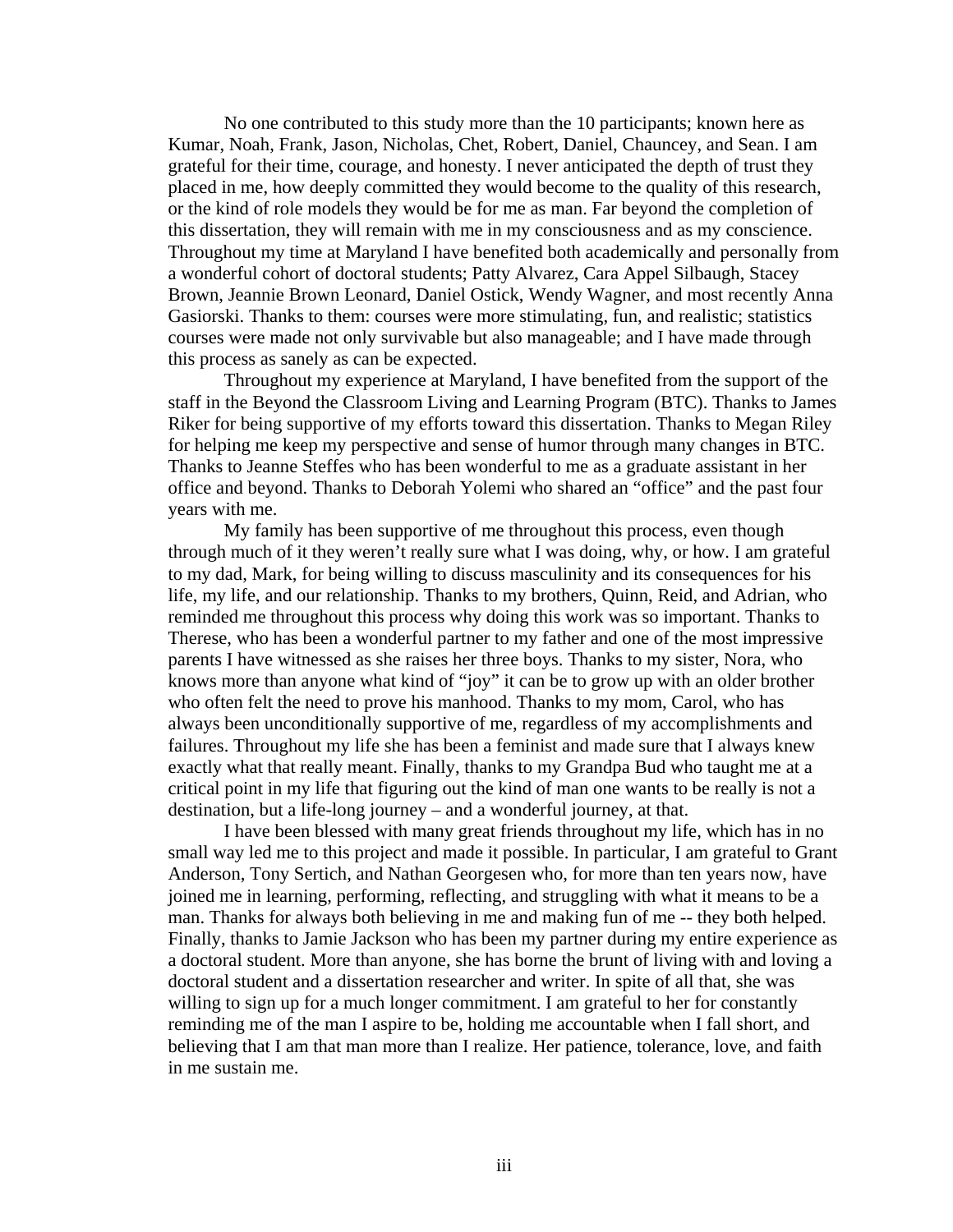| Societal Context: Traditional Hegemonic Definition of Masculinity 15            |  |
|---------------------------------------------------------------------------------|--|
|                                                                                 |  |
| Traditional Definition of Masculinity Reinforced by Misogyny and Homophobia. 18 |  |
|                                                                                 |  |
|                                                                                 |  |
|                                                                                 |  |
|                                                                                 |  |
|                                                                                 |  |
|                                                                                 |  |
|                                                                                 |  |
|                                                                                 |  |
|                                                                                 |  |
|                                                                                 |  |
|                                                                                 |  |
|                                                                                 |  |
|                                                                                 |  |
|                                                                                 |  |
|                                                                                 |  |
|                                                                                 |  |
|                                                                                 |  |
|                                                                                 |  |
|                                                                                 |  |
| Constructivist Epistemological Paradigm<br>$\ldots$ 60                          |  |
|                                                                                 |  |
|                                                                                 |  |
|                                                                                 |  |
|                                                                                 |  |
|                                                                                 |  |
|                                                                                 |  |
|                                                                                 |  |
|                                                                                 |  |
|                                                                                 |  |
|                                                                                 |  |
|                                                                                 |  |

# TABLE OF CONTENTS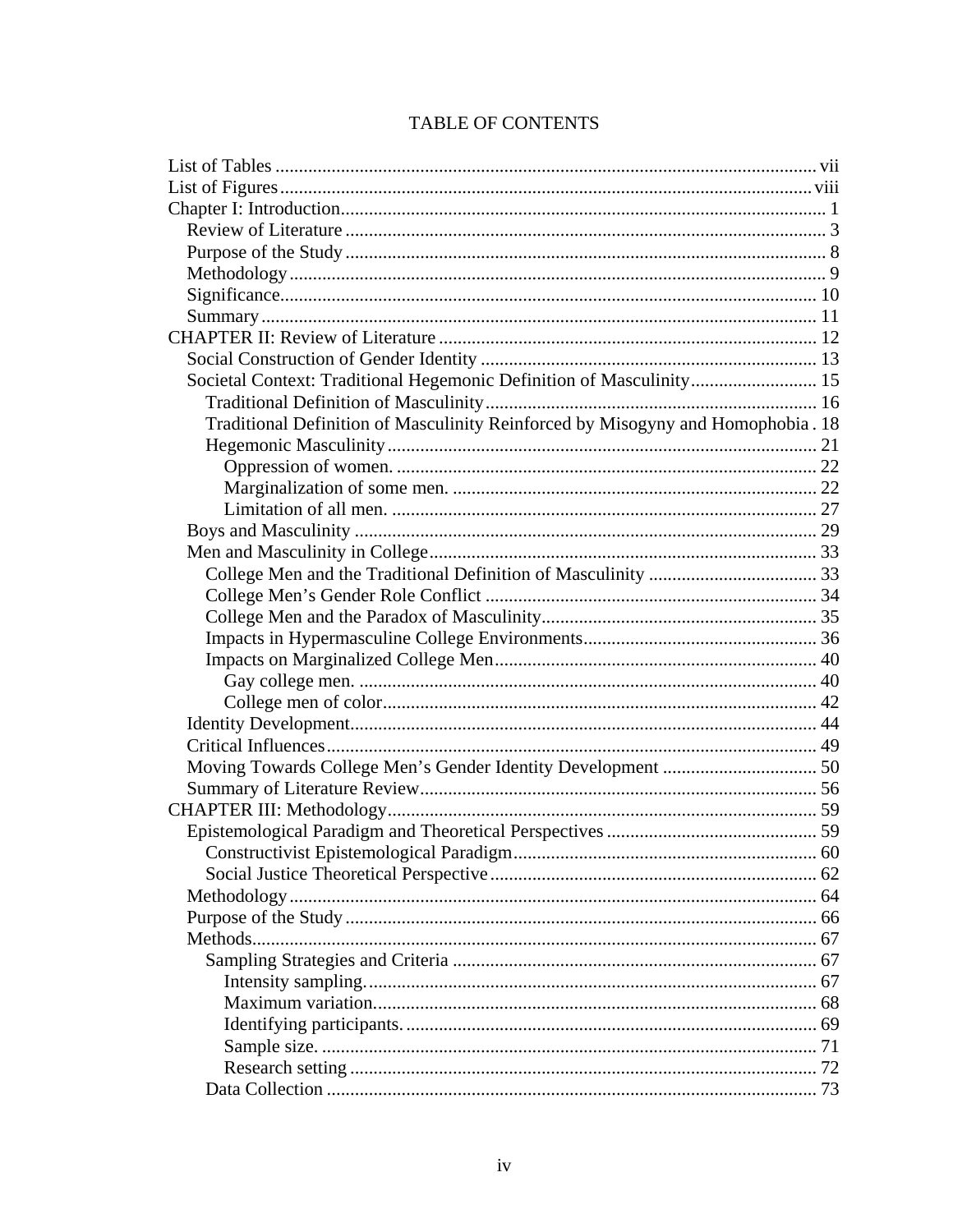| Additional Expectations of Men of Color, Working Class Men, and Gay Men 104 |  |
|-----------------------------------------------------------------------------|--|
|                                                                             |  |
|                                                                             |  |
|                                                                             |  |
|                                                                             |  |
| Trying to prove manhood: Intentionally putting on a mask.  116              |  |
|                                                                             |  |
|                                                                             |  |
|                                                                             |  |
|                                                                             |  |
|                                                                             |  |
|                                                                             |  |
|                                                                             |  |
| Demeaning and degrading attitudes and relationships with women 142          |  |
|                                                                             |  |
|                                                                             |  |
|                                                                             |  |
|                                                                             |  |
|                                                                             |  |
|                                                                             |  |
|                                                                             |  |
|                                                                             |  |
|                                                                             |  |
|                                                                             |  |
|                                                                             |  |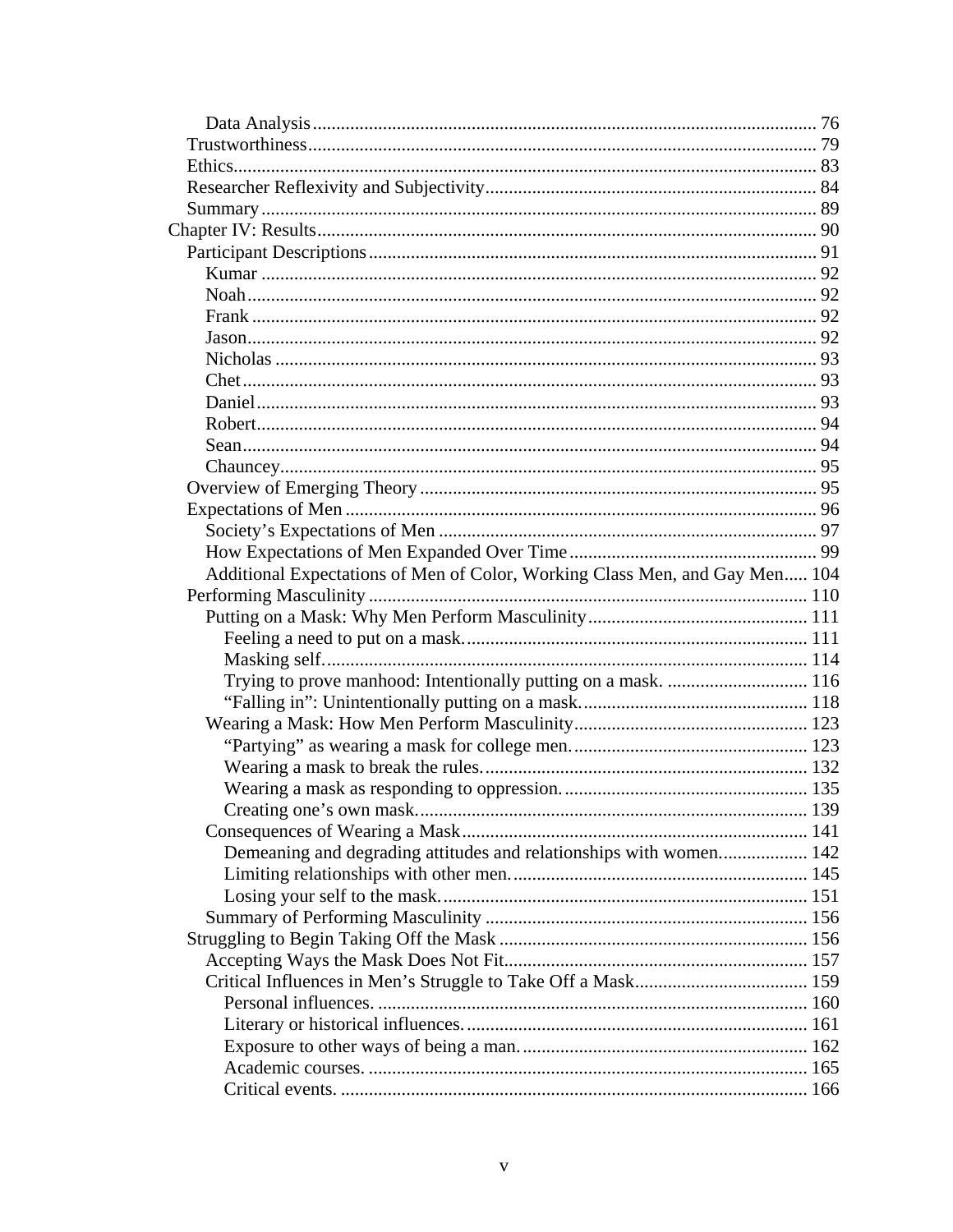| Grounded Theory of College Men's Gender Identity Development  175                |  |
|----------------------------------------------------------------------------------|--|
|                                                                                  |  |
|                                                                                  |  |
|                                                                                  |  |
|                                                                                  |  |
|                                                                                  |  |
| Discussion of Emerging Theory in Relation to Research Questions 179              |  |
| How Do College Men Come to Understand Themselves as Men?  179                    |  |
| How Does This Understanding of What It Means To Be a Man Change Over Time?       |  |
|                                                                                  |  |
|                                                                                  |  |
|                                                                                  |  |
|                                                                                  |  |
|                                                                                  |  |
|                                                                                  |  |
|                                                                                  |  |
|                                                                                  |  |
|                                                                                  |  |
|                                                                                  |  |
|                                                                                  |  |
|                                                                                  |  |
|                                                                                  |  |
|                                                                                  |  |
|                                                                                  |  |
|                                                                                  |  |
|                                                                                  |  |
|                                                                                  |  |
|                                                                                  |  |
|                                                                                  |  |
|                                                                                  |  |
|                                                                                  |  |
| Appendix G: Electronic Letter to Nominated Participants Who Were Not Selected to |  |
|                                                                                  |  |
|                                                                                  |  |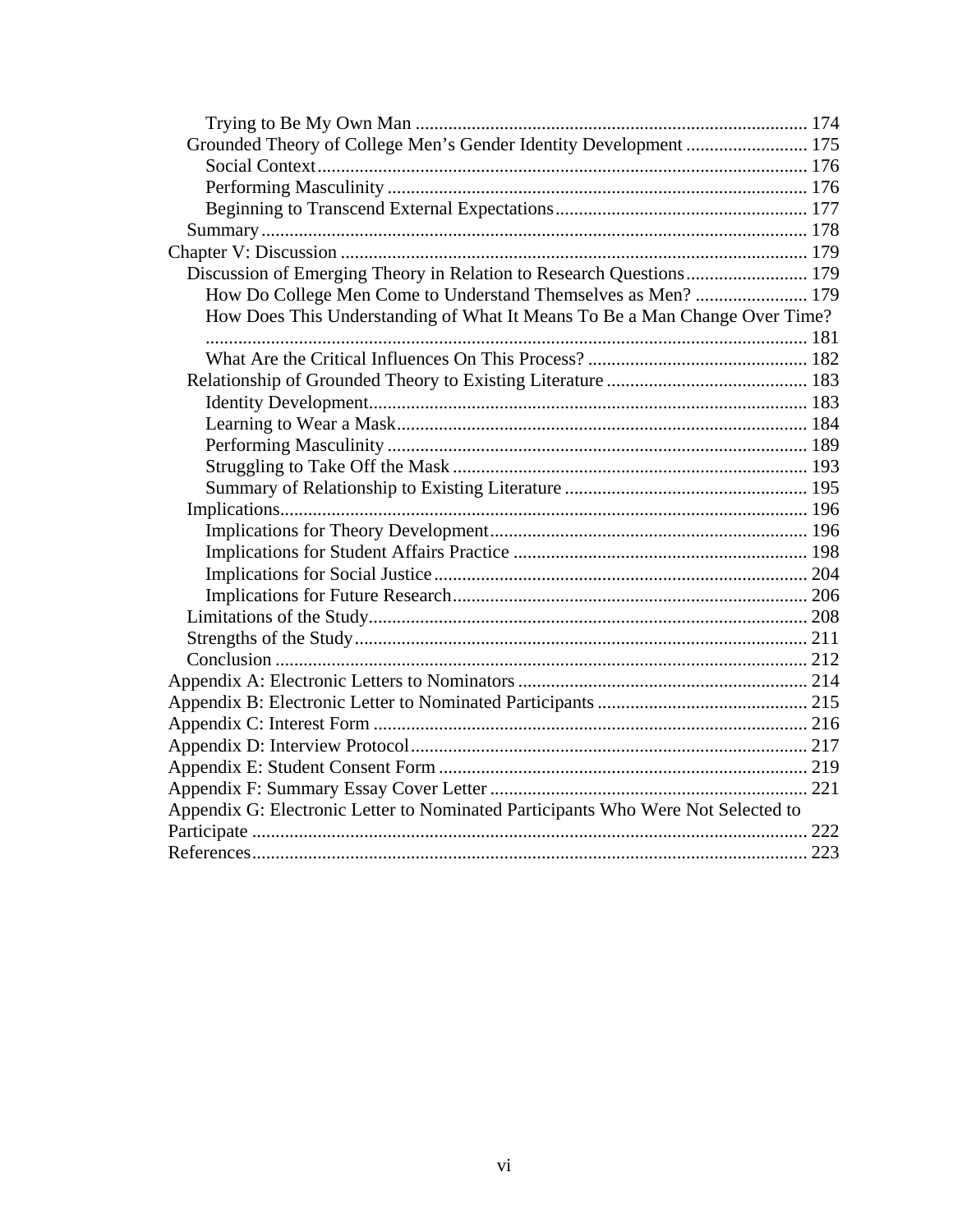# LIST OF TABLES

|--|--|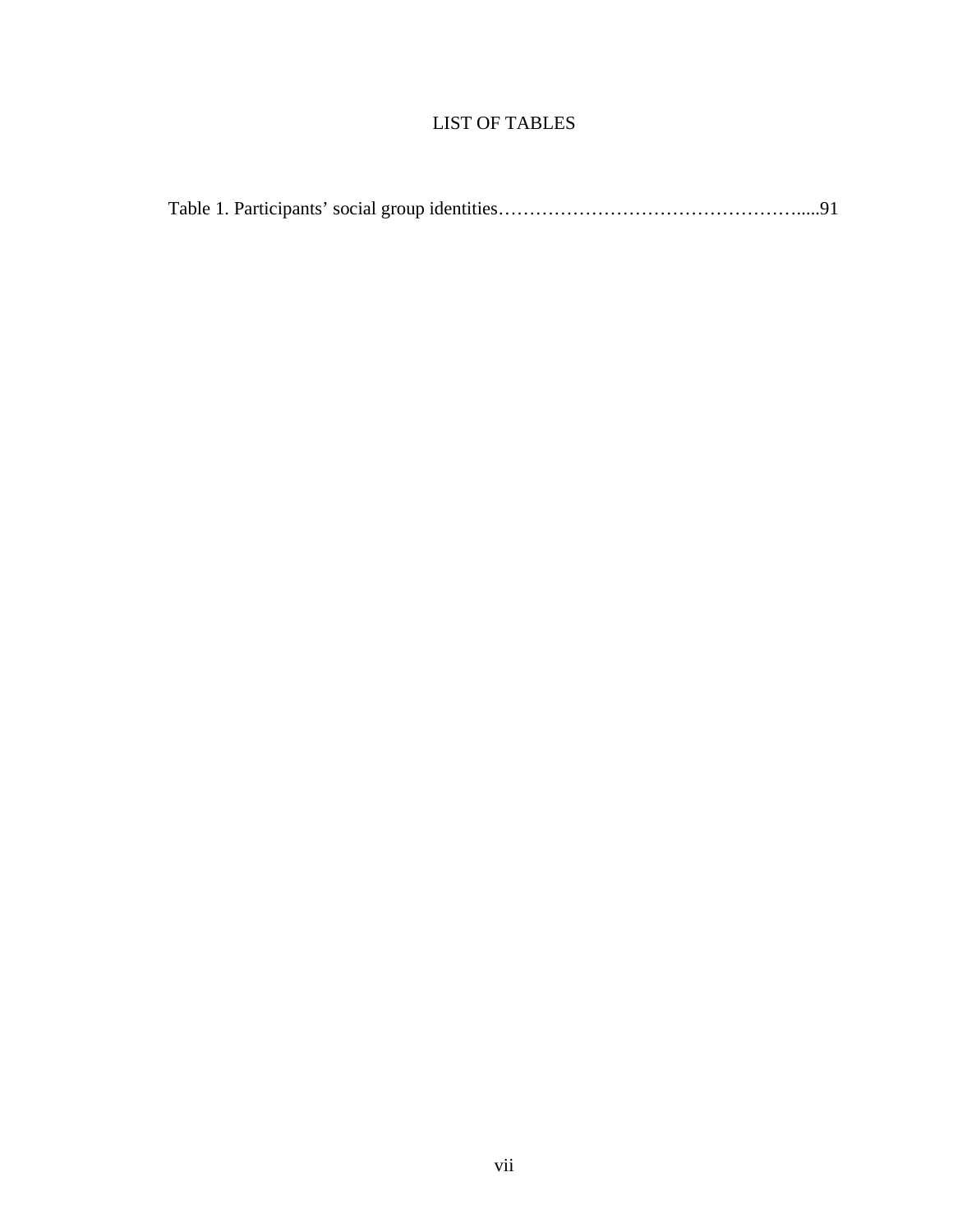# LIST OF FIGURES

| Figure 2. Grounded theory of college men's gender identity development175 |  |
|---------------------------------------------------------------------------|--|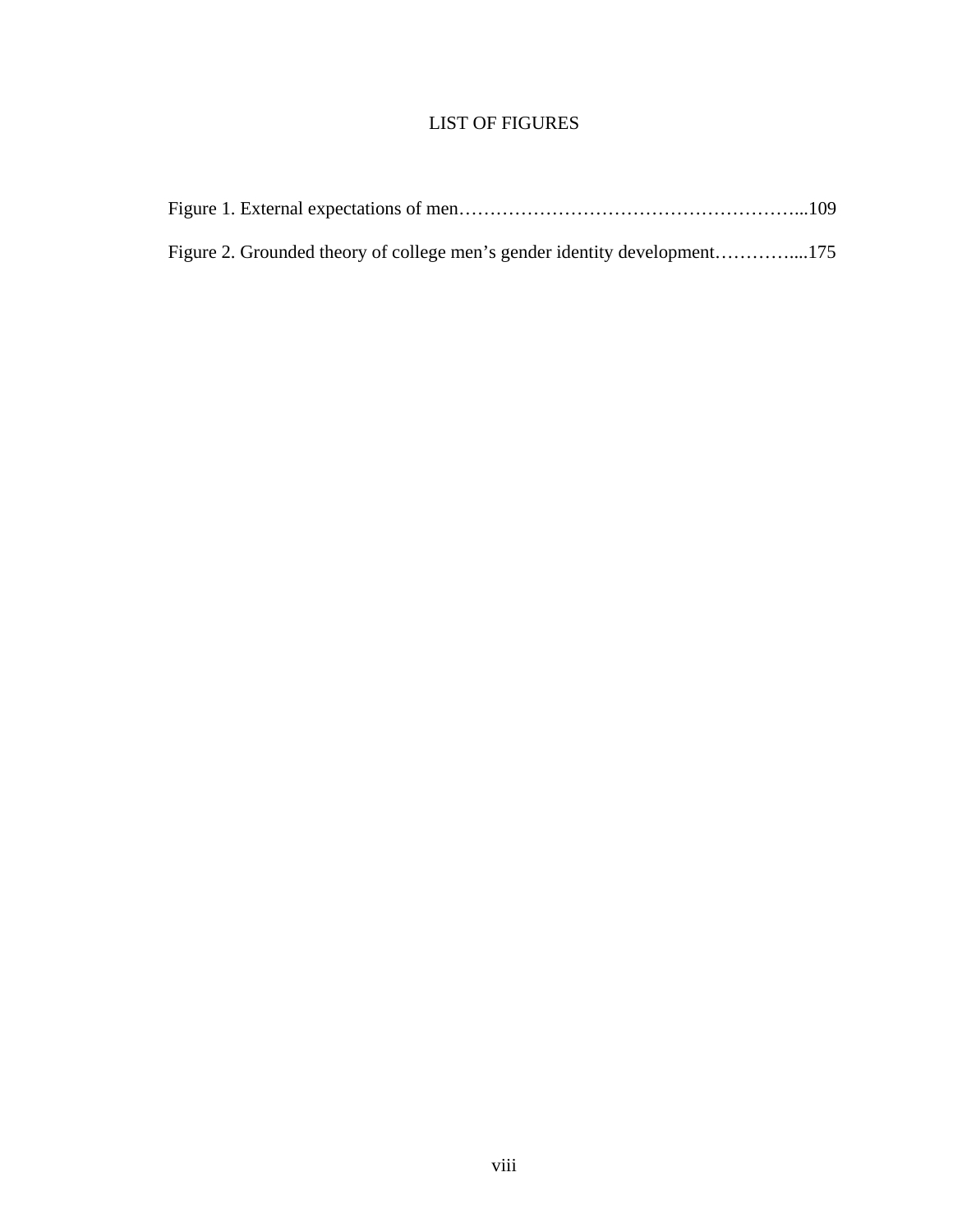### CHAPTER I: INTRODUCTION

During most of the history of higher education men have disproportionately benefited from the college experience and social institutions in general (Sadker & Sadker, 1994). Despite this history of advantage, recent trends in college male student enrollment, retention, and academic performance have caused great concern for higher education leaders (Kellom, 2004b). In 2003, men accounted for approximately 42% of college enrollment, with the largest gender gaps seen among African American, Latino, and Native American men and men from low income backgrounds (King, 2006; Knapp, 2005). In a review of the literature on a variety of issues facing college men, Kellom found evidence that college men study less; participate in study abroad, service, and precollege programs less; use career services less; and vote less. Men are more likely to miss class, not come prepared, and not complete homework or turn it in late (Sax & Arms, 2006). Not only has college men's academic success been at risk, but also college men's well-being and survival (Capraro, 2004a; Davis & Laker, 2004). Men are three times more often the victims of violent crimes other than sexual assault, suffer greater rates of depression, and are four to six times more likely to commit suicide (Pollack, 1999). College men in particular have a higher suicide rate (Courtenay, McCreary, & Merighi, 2002), consume more alcohol and do so in more dangerous ways (Capraro, 2004b), and are more likely to be involved in campus judicial proceedings (Ludeman, 2004) when compared to college women.

Unfortunately, higher education professionals have not generally been trained to view issues affecting men through a gendered lens, or perhaps mistakenly believe that they already understand men and therefore do not need to further seek such a perspective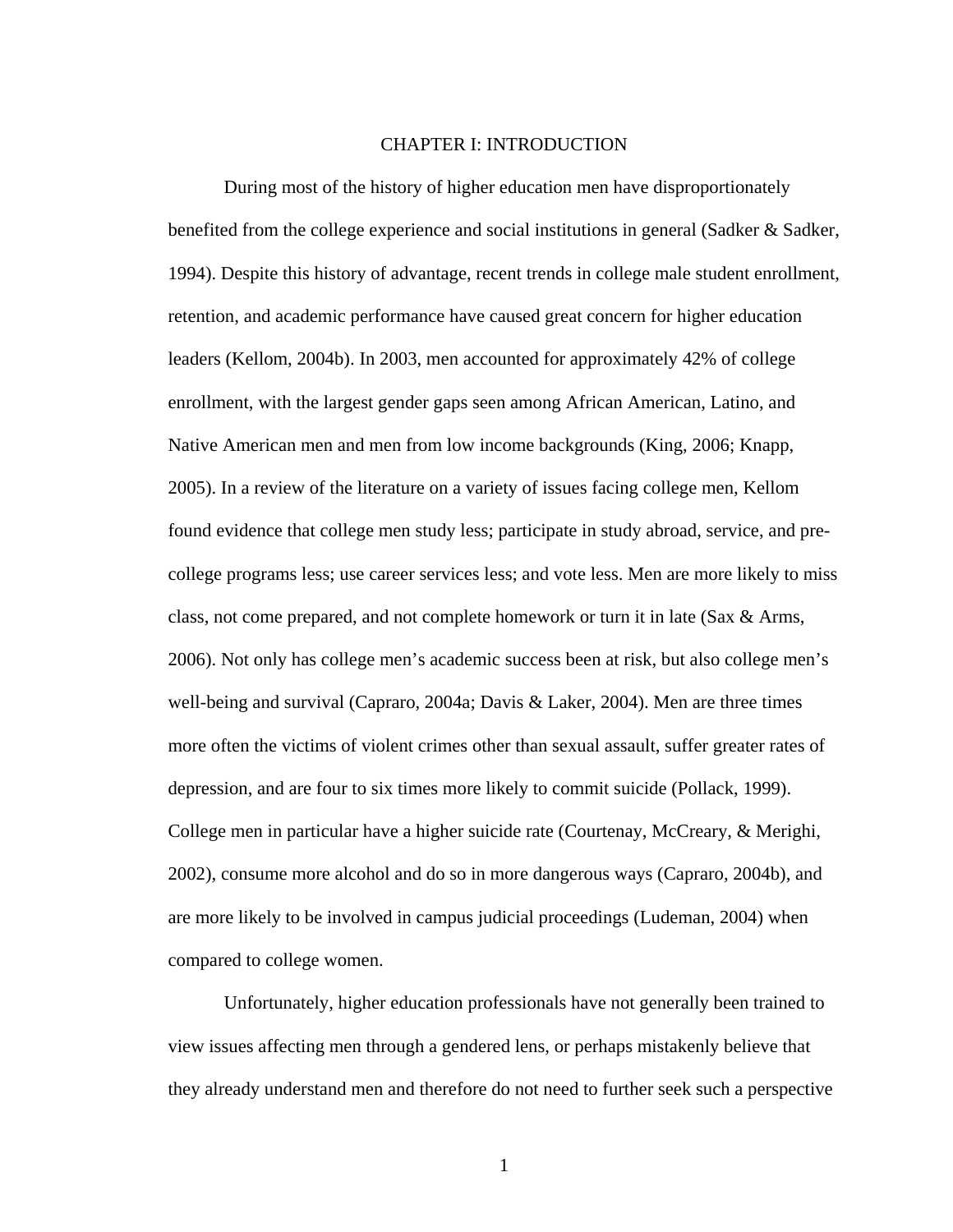(Davis & Laker, 2004). Because higher education professionals, particularly student affairs educators, have recognized that many student development theories were developed by looking primarily, and at times exclusively, at White men, they often wrongly assume that student affairs professionals understand men (Davis & Laker). As Laker (2003) argued, "The early research did not study 'men.' Rather, it studied 'students' who were men. There was no gender lens in the research and thus the resulting theory cannot capture the gendered nature of identity development, for men or for women" (p. 1).

Further, Brod (1987) commented, "Androcentric scholarship is only *seemingly*  about men. In reality, it is, at best, only negatively about men, that is, it is about men only by virtue of not being about women" (p. 264). Meth and Pasick (1990) also pointed out:

Although psychological writing has been androcentric, it has also been gender blind [and] it has assumed a male perspective but has not really explored what it means to be a man anymore than what it means to be a woman. (p. vii)

This androcentric perspective not only does not serve men, it also serves to perpetuate patriarchy, sexism, and privilege. Davis and Laker (2004) explained that this gender neutral perspective

leads to either reliance on stereotypical gender scripts or failure to consider men as gendered beings…In disturbing irony, ignoring the salience of gender or race in White male students reifies the privilege of those agent groups to the extent that invisibility perpetuates privilege. (p. 49)

The student development literature informing student affairs practice is just

beginning to offer a gendered perspective on college men's identity development.

Research from a variety of disciplines helps foster a wide variety of theoretical

perspectives on college student development (Evans, Forney, & Guido-DiBrito, 1998).

Building on the identity development work of Erikson (1980), scholarship on the identity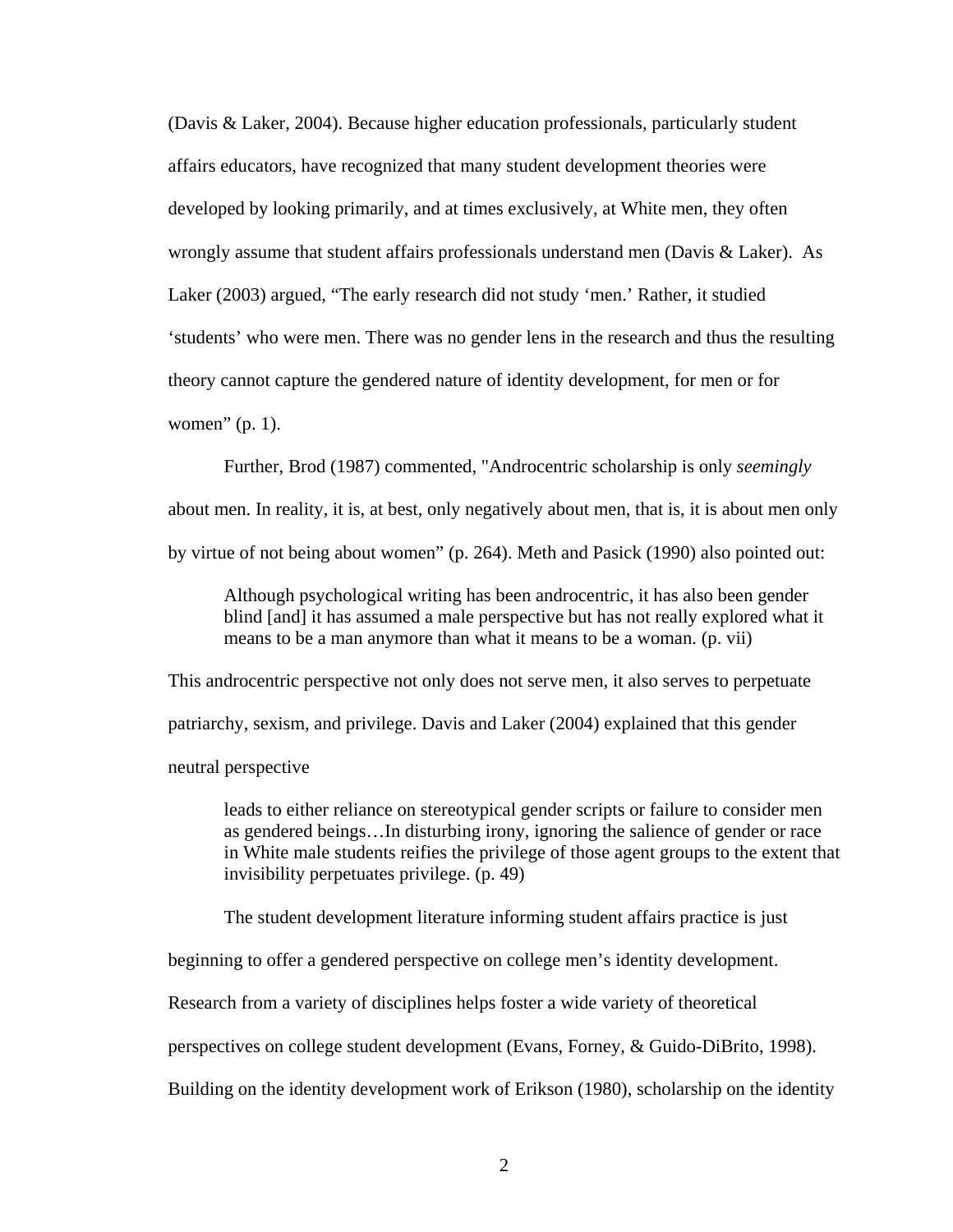and psychosocial development of college students emerged (Chickering & Reisser, 1993). Reflecting the failure of many early student development perspectives that dismissed or ignored the experience of individuals from marginalized social identity groups (Widick, Parker, & Knefelkamp, 1980), scholarship on identity development with regard to marginalized social identity groups grew (e. g., Wijeyesinghe & Jackson, 2001). This led to research on identity development related to a variety of racial and ethnic groups (e. g., Wijeyesinghe & Jackson), gays and lesbians (e. g., Fassinger, 1998), and women (e. g., Josselson, 1996). Having recognized the value of understanding the experiences of individuals from marginalized groups, scholars also sought to examine the experience of individuals from dominant social groups (McEwen, 2003) through a social justice lens as a way of addressing privilege (Brod, 1987). Addressing these issues in an effort to liberate both men and women from the consequences of patriarchal masculinity requires an empirically based understanding of men's gender identity development (Capraro, 2004b; O'Neil, 2004).

## *Review of Literature*

This study on college men's gender identity development was informed by the literature on the social construction of gender and the societal context influencing men's identity. This study drew from literature that described how socialization influences males throughout their childhood and as college men. Finally, this study was informed by scholarship on identity development and the critical influences fostering developmental changes in individuals' identity.

Gender, like race, class, and sexual orientation, is socially constructed (Weber, 2001). This social construction separates gender from sex, which is biologically defined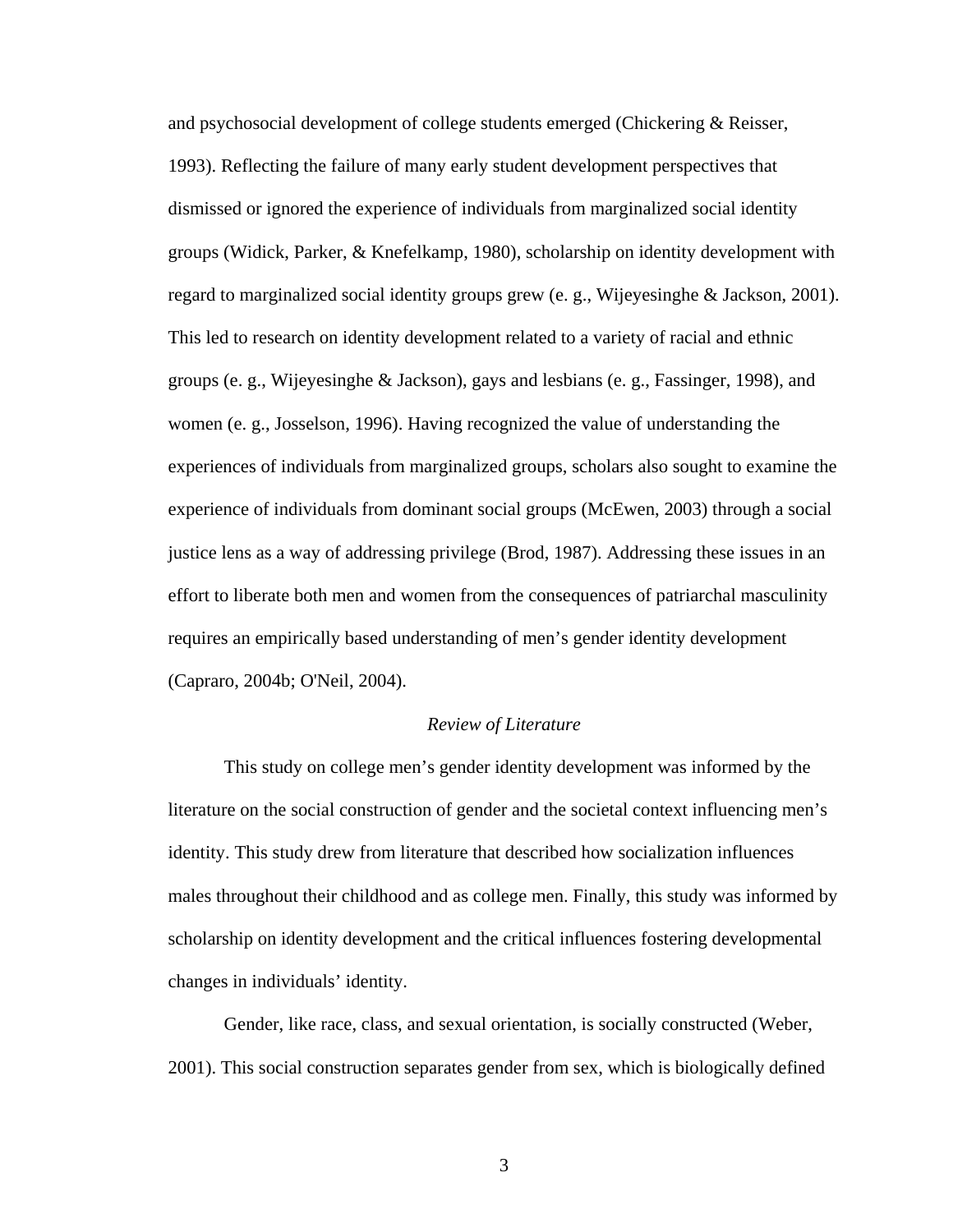(Kimmel & Messner, 1998). Although much of the literature tends to conceptualize sex and gender in binary terms, there is a broader spectrum of experience with regard to both (Carter, 2000). Males may be born, but men become men through a complex interaction with the dominant culture's gender expectations of men. For decades feminist scholarship has explored the social constructions of femininity and how it has contributed to women's subordination and men's domination (Anzaldúa & Keating, 2002; e.g., Brownmiller, 1976; Friedan, 1963; hooks, 1989; Lorde, 1984). Although these efforts are far from fully realized, progress has been made in developing a broader and more equitable female gender role (Pollack, 1999). This body of feminist scholarship offers a model for scholars of men and masculinity to explore what it means to be a man from a social justice perspective, which has the potential not only to further feminist aims at gender equity but also help to liberate men from rigid and restrictive gender role norms (Brod, 1987).

The traditional definition of masculinity refers to the dominant culture's normative definition of masculinity. Many other versions of individual and cultural masculinities are forged in reaction to or interaction with the traditional definition of masculinity. The traditional definition of masculinity emphasizes a male gender role which measures manhood by strength, success, transgression of social rules, and opposition to femininity (Brannon, 1976). More recently the traditional definition of masculinity has been described as encouraging males to be emotionally restrictive, seek power, control, and competition, avoid affectionate and sexual interaction with other men, and define personal success through work status and financial gain (O'Neil, Helms, Gable, David, & Wrightsman, 1986).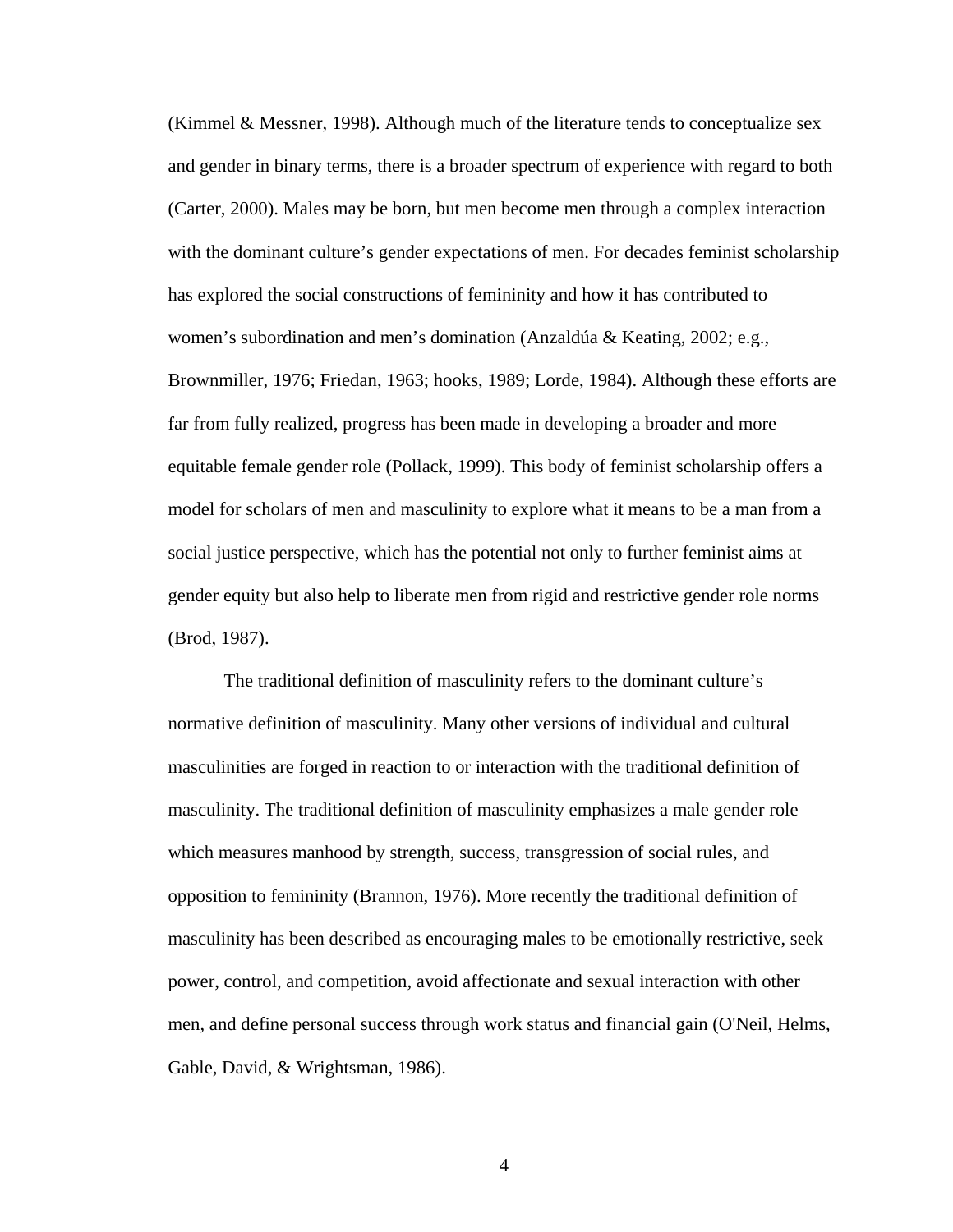Fear of femininity is such a central part of the traditional definition of masculinity that misogyny and homophobia become the most common strategies to define and reinforce the strict limitations on socially acceptable male behavior. This has been observed in men's transgressions towards women including sexual harassment, domestic violence, sexual assault, and rape (Berkowitz, Burkhart, & Bourg, 1994; Capraro, 1994; Heisse, 1997; Hong, 2000; Katz, 1995; Kimmel, 2004a; Kivel, 1992; Quinn, 2004). Homophobia has also been observed to define and reinforce the outer bounds of masculinity (Plummer, 1999). These transgressions are often about men trying to prove that they measure up to the traditional definition of masculinity or directing their frustration at not measuring up towards women and gay men who have been feminized according to the traditional definition of masculinity (Kimmel).

This traditional definition of masculinity is hegemonic because men's domination over women is a central organizing principle (Connell, 1987). This hegemonic version of masculinity fosters a patriarchal social system, including how individual men's identity perpetuates, contributes to, and reinforces patriarchy. This dominant version of masculinity is also hegemonic in that it places some men above other men. Men who do not fit the traditional hegemonic definition of masculinity because of their race, class, sexual orientation, religion, age, or ability are often marginalized as a result, as are the various versions of masculinities that these cultures and social groups develop. The current literature has specifically examined how men of color (Almaguer, 2004; Cantú, 2004; Chen, 2004; Espada, 2004; Espiritu, 2004; Fung, 2004; Hanchard, 2004; Kelley, 2004; Marable, 2004; Miller, 2004; Mirandé, 2004; Staples, 2004) and non-heterosexual men (Diaz, 2004; Fung, 2004; Herek, 1987; Herek & Berrill, 1992; Plummer, 1999) are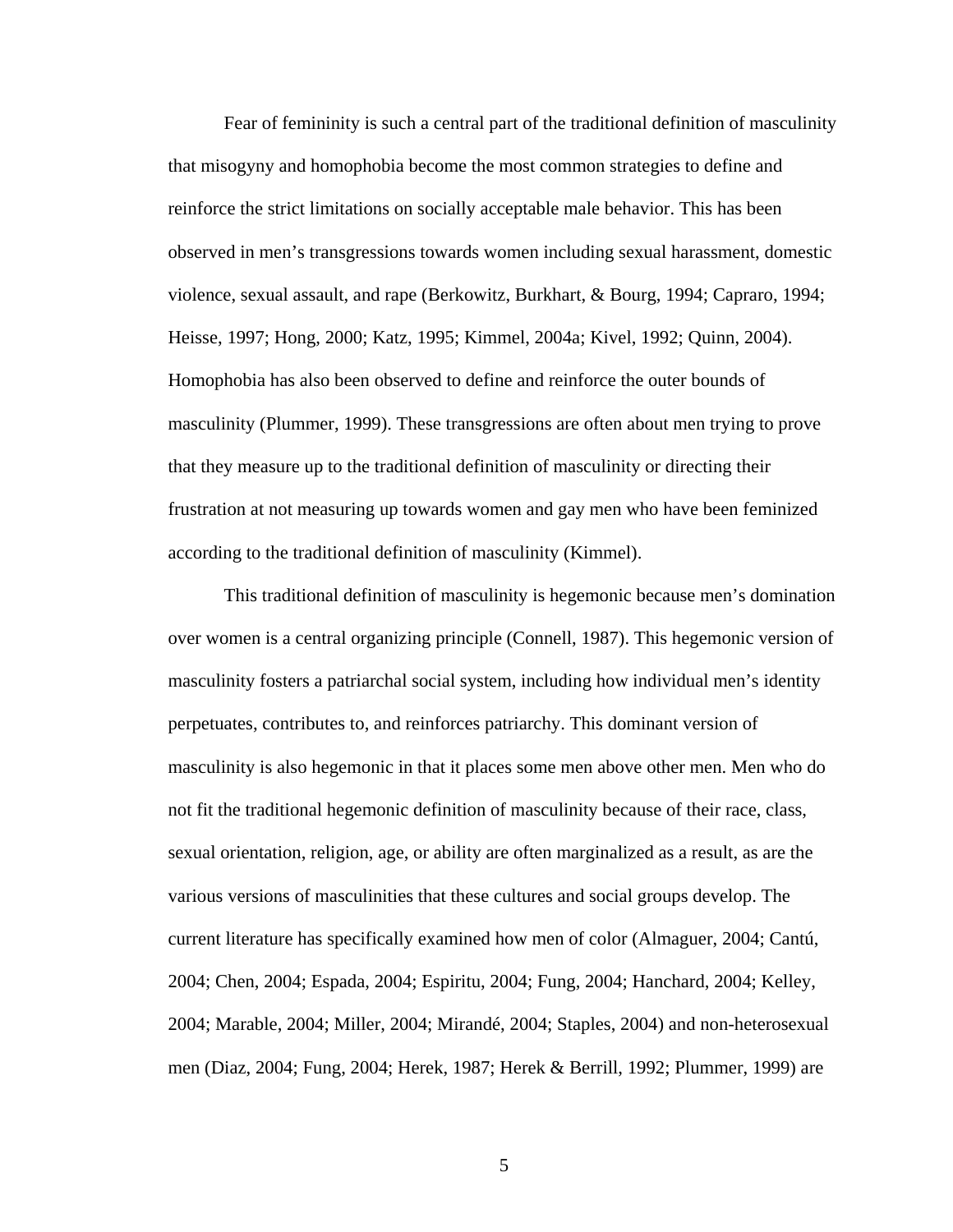marginalized, dismissed, and diminished by traditional hegemonic masculinity. This version of masculinity also limits all men by placing them in a "gender straightjacket" (Pollack, 1999, p. xxiv) that encourages men to ironically transgress social norms in an effort to establish their masculinity as defined by social norms. This rigid definition of masculinity does not fit for any man, resulting in men's denial of aspects of their humanity are not congruent with the traditional definition of masculinity and a loss of authenticity as they perform to aspects of traditional masculinity that do not represent their true selves.

Boys and men constantly interact with the traditional definition of masculinity throughout the lifespan. This rigid male gender role has fostered a culture of cruelty among boys in which both self and others have been the target of hostility and aggression (Kindlon & Thompson, 2000). These strict gender expectations persist into adolescence and high school, encouraging boys to transgress against authority through violations of school and parental rules, alcohol and other drug use, and risky and aggressive sexual behavior (Pollack, 1999).

Research on college men has recognized the continued influence of traditional masculinity as well as college men's gender role conflict and the paradox of masculinity. College men who feel pressure to conform to the traditional definition of masculinity may begin to recognize the negative consequences for themselves and others as a result of their compliance and may begin to experience gender role conflict (O'Neil et al., 1986). College men trapped between the pressure to measure up to traditional gender norms and the stress and pain of not measuring up experience the paradox of masculinity (Capraro, 2004b). Researchers found hypermasculine environments such as fraternities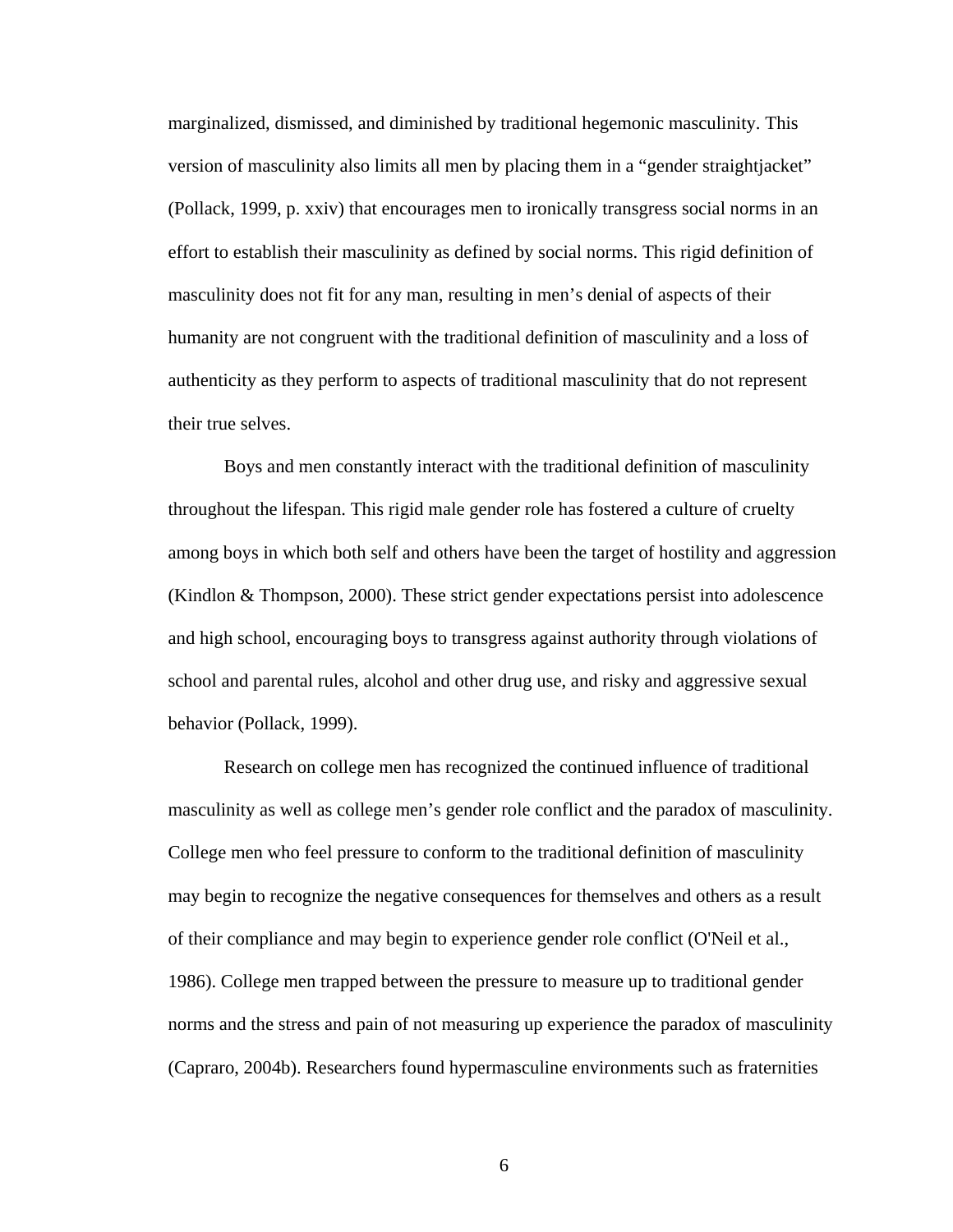and college athletics to be rich environments for exploring the impact of traditional masculinity, gender role conflict, and the paradox of masculinity (Boswell & Spake, 2004; Curry, 2004; Lyman, 1987; Rhoads, 1995b). Scholars of men and masculinity also observed the impacts of masculinity on college men from marginalized social groups such as gay men and men of color (Clayton, Lucas Hewitt, & Gaffney, 2004; Dilley, 2005; Harper, 2004; Rhoads, 1995a; Yeung, Strombler, & Wharton, 2006).

This study on college men's gender identity development was informed by several conceptual and empirically based identity development models exploring the identity process for a variety of social group identities. This study on the gender identity development of members of a dominant group, men, was informed by White racial identity development as a dominant racial group identity (Hardiman, 1994, 2001; Helms, 1992, 1995). The wealth of scholarship on identity development of people of color (Cross, 1995; Cross & Fahagen-Smith, 2001; Helms, 1995; Root, 1992; Torres & Baxter Magolda, 2004; Wijeyesinghe & Jackson, 2001) also informed this study and formed the foundation for much of the emerging scholarship of various identity development models. Explorations of women's identity development offered a gendered perspective on identity. For example, Josselson's (1996) approach to exploring identity with women offered a model for questions to ask and lenses through which to consider gender identity development. The influence of multiple social group membership and their intersections also informed this study which considered the intersections of race, class, sexual orientation and other identities on men's gender identity development (Jones, 1997; Jones & McEwen, 2000).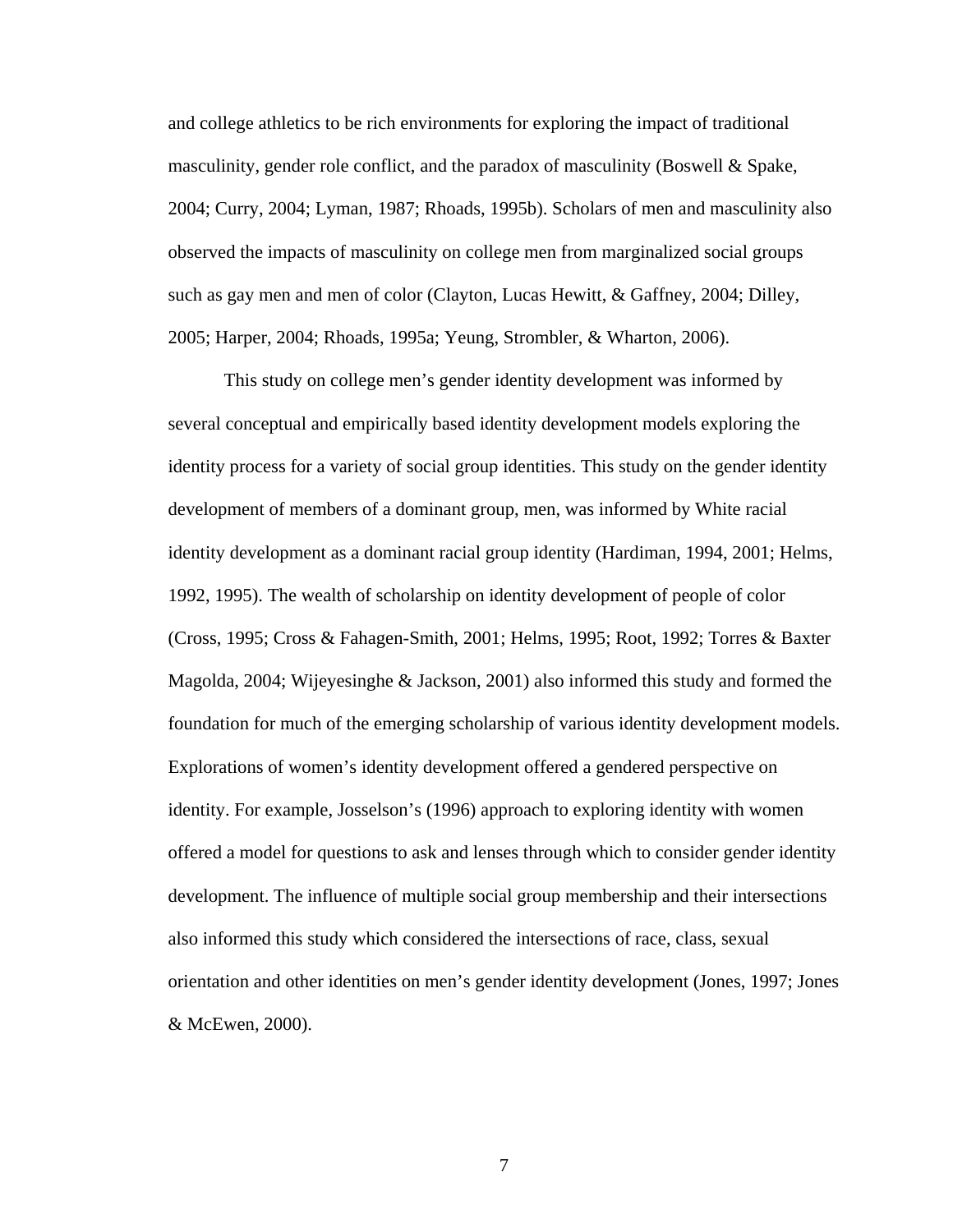Several scholars have used critical incidents as a means to empirically explore identity (e. g., Josselson, 1996; Marcia, 1980; A. Stevens, 1997; R. A. Stevens, 2004). Critical influences or crucibles refer to the significant people or events that foster growth in individuals' identity development (Bennis & Thomas, 2002; Flanagan, 1954). Several studies have also used critical influences as a tool to explore identity development (Skovholt & McCarthy, 1988; A. Stevens, 1997; R. A. Stevens, 2004).

Although psychological and developmental perspectives on men are available, they have rarely contextualized men's experiences in a critical gender lens (Edley & Wetherell, 1996). A new critical study of men and masculinity has emerged primarily from a sociological perspective, following the model set out by feminist scholarship (Brod, 1987). Scholarly attention has recently been drawn to identity from a critical perspective as a way to begin to understand and address the gender issues facing men and women (Davis, 2002; Scott & Robinson, 2001; Smiler, 2004). This identity perspective has explored how an individual constructs a personal meaning of masculinity in interaction with the social construction of masculinity. Two prominent scholars of men and masculinity recently called for an exploration of men's identity development using qualitative approaches though a social justice framework (Capraro, 2004a; O'Neil, 2004).

#### *Purpose of the Study*

The purpose of this grounded theory study was to understand the process of college men's gender identity development. The following research questions guided this study: (a) how do college men come to understand themselves as men; (b) how does this understanding of what it means to be a man change over time, if at all; and (c) what are the critical influences on this process? The intended outcome of this study was a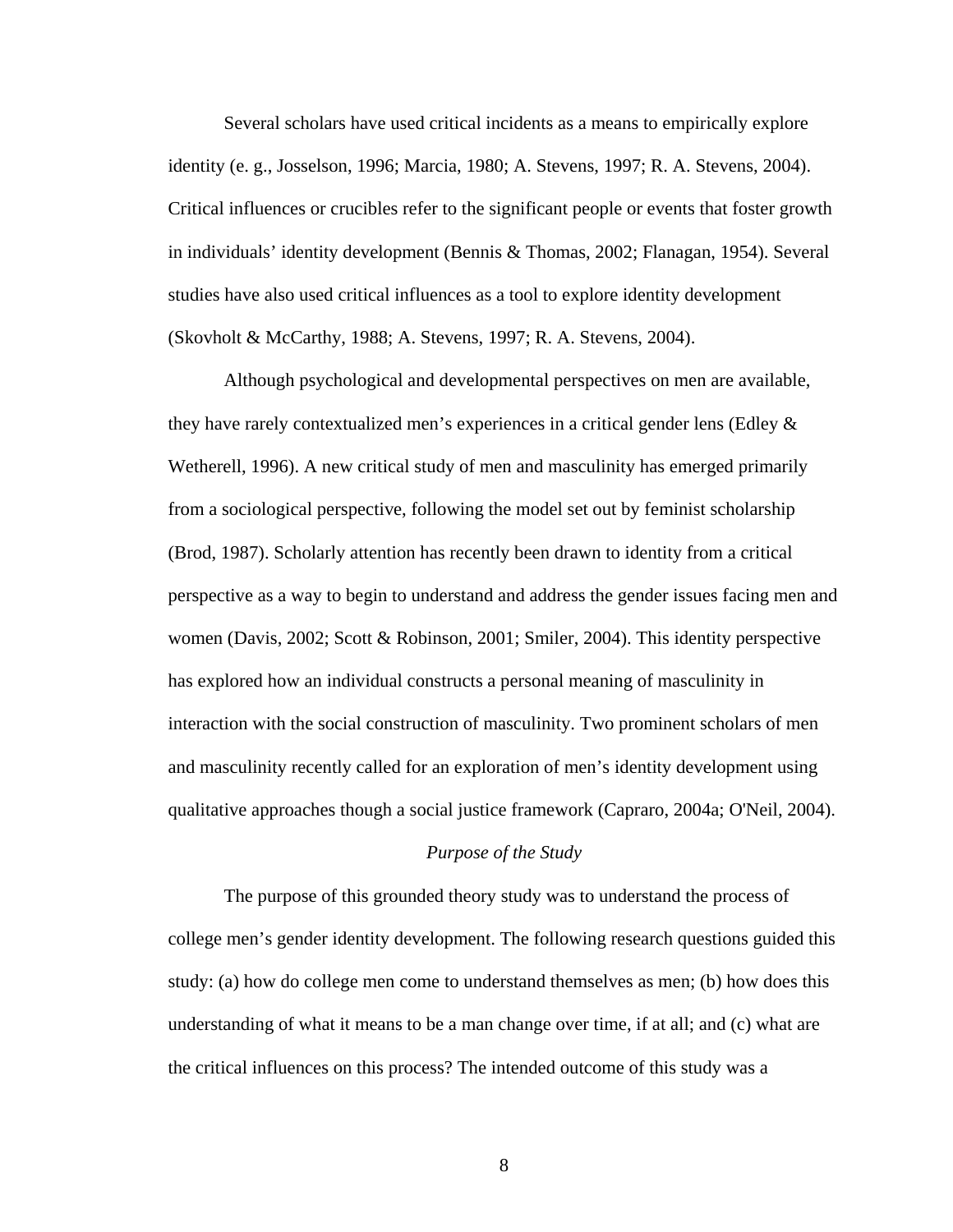theoretical perspective on college men's gender identity development grounded in the experience of the participants.

## *Methodology*

I approached this study on college men's gender identity development from a constructivist epistemological point of view through a social justice theoretical perspective using grounded theory methodology (Charmaz, 2000, 2006; Glaser & Strauss, 1967; hooks, 2000; Strauss & Corbin, 1994, 1998). As opposed to an objectivist paradigm, a constructivist paradigm defines reality as constructed through interactions between individuals' internal and external experiences within a social context including the researcher – participant relationship (Crotty, 1998). This approach was particularly appropriate for exploring men's identity because both gender and identity are socially constructed. A social justice theoretical perspective frames gender identity, for both men and women, as socially constructed in a patriarchal context (hooks, 2000) and intersects with other social systems that advantage some and disadvantage others on the basis of social group identity such as race, class, and sexual orientation (Bell, 1997). By examining college men's gender identity development from a social justice theoretical perspective, I hoped to gain a better understanding of how internalized patriarchy is learned, reinforced, and perhaps transcended by individual men (hooks, 2004).

Grounded theory is a qualitative methodology used to develop theory grounded in the data (Strauss & Corbin, 1998). Grounded theory conducted from a constructivist epistemological paradigm is particularly suited for examining processes, structure, and context, all of which were key tools in exploring a socially constructed gender identity in a patriarchal context (Charmaz, 2006).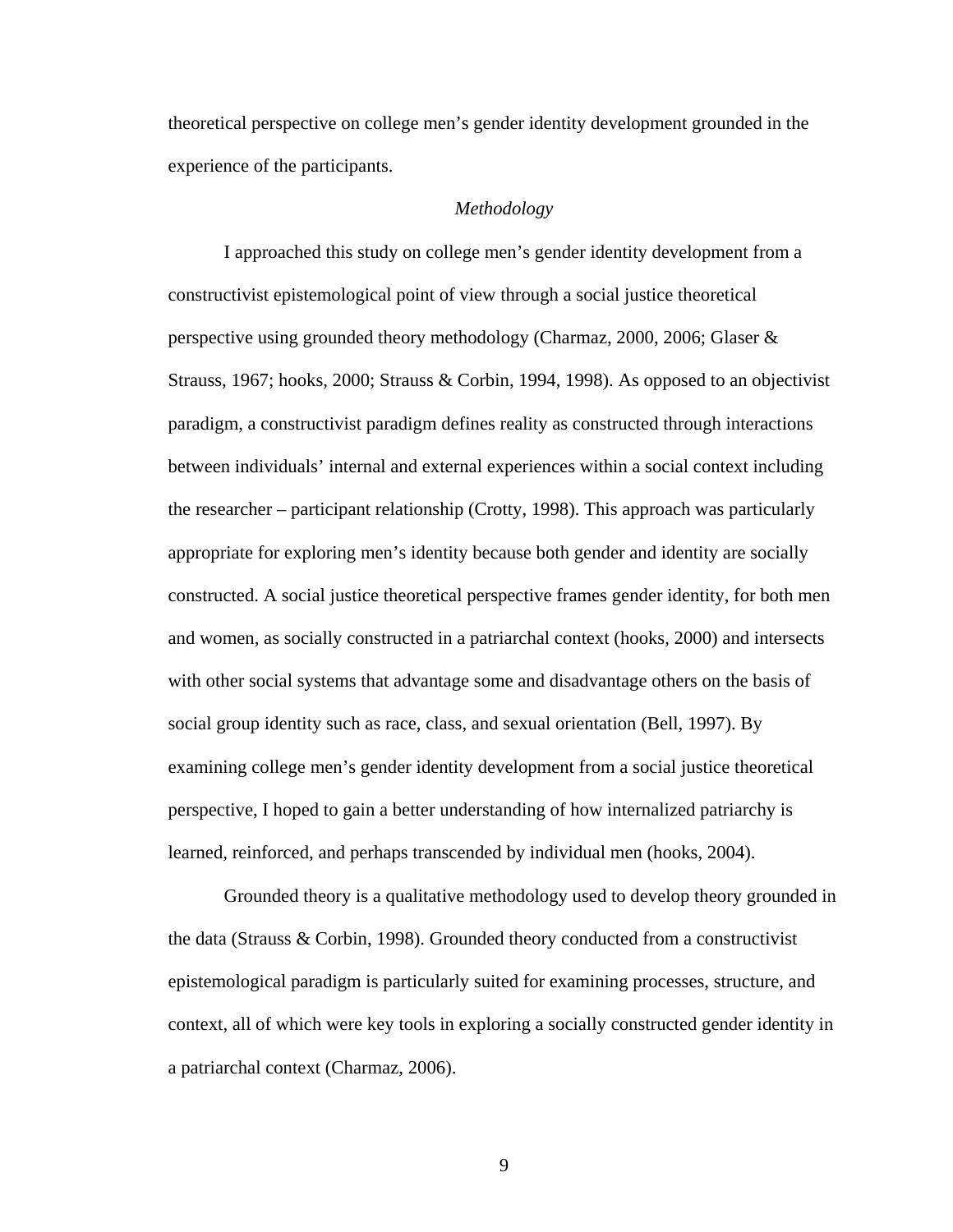Grounded theory methodology guided the data collection and analysis in the study. Using a combination of theoretical, intensity, and maximum variation sampling, I sought college men from a large research university on the East Coast who had thought about what it means to be a man, using key informants and expert nominators (Patton, 2002). I conducted three open interviews with each participant. Using the transcripts of the interviews as data, I analyzed the data using initial, focused, axial, and theoretical coding procedures consistent with constructivist grounded theory (Charmaz, 2006). Using the constant comparative method, characteristic of grounded theory, initial data analysis informed later data collection in a cyclical process until saturation or redundancy was reached. Grounded theory methodology is not only a process but also a product (Strauss & Corbin, 1998). The outcome of this study is an empirically based theoretical perspective of college men's gender identity development grounded in the experience of the participants.

## *Significance*

The grounded theory that resulted from this study has the potential to make theoretical, practical, and critical contributions to the current literature. This study fills a gap in the literature about a gendered understanding of men's identity development as advocated by O'Neil (2004) and Capraro (2004a). Despite their male privilege, and perhaps in part because of it, college men experience significant issues with regard to their psychological well-being (Davis, 2002; Good & Wood, 1995; O'Neil et al., 1986), physical well-being (Capraro, 2004b; Pollack, 1999), and academic success (Kellom, 2004a). A theoretical understanding of college men's gender identity development, grounded in the participants' experience, may equip those in higher education with a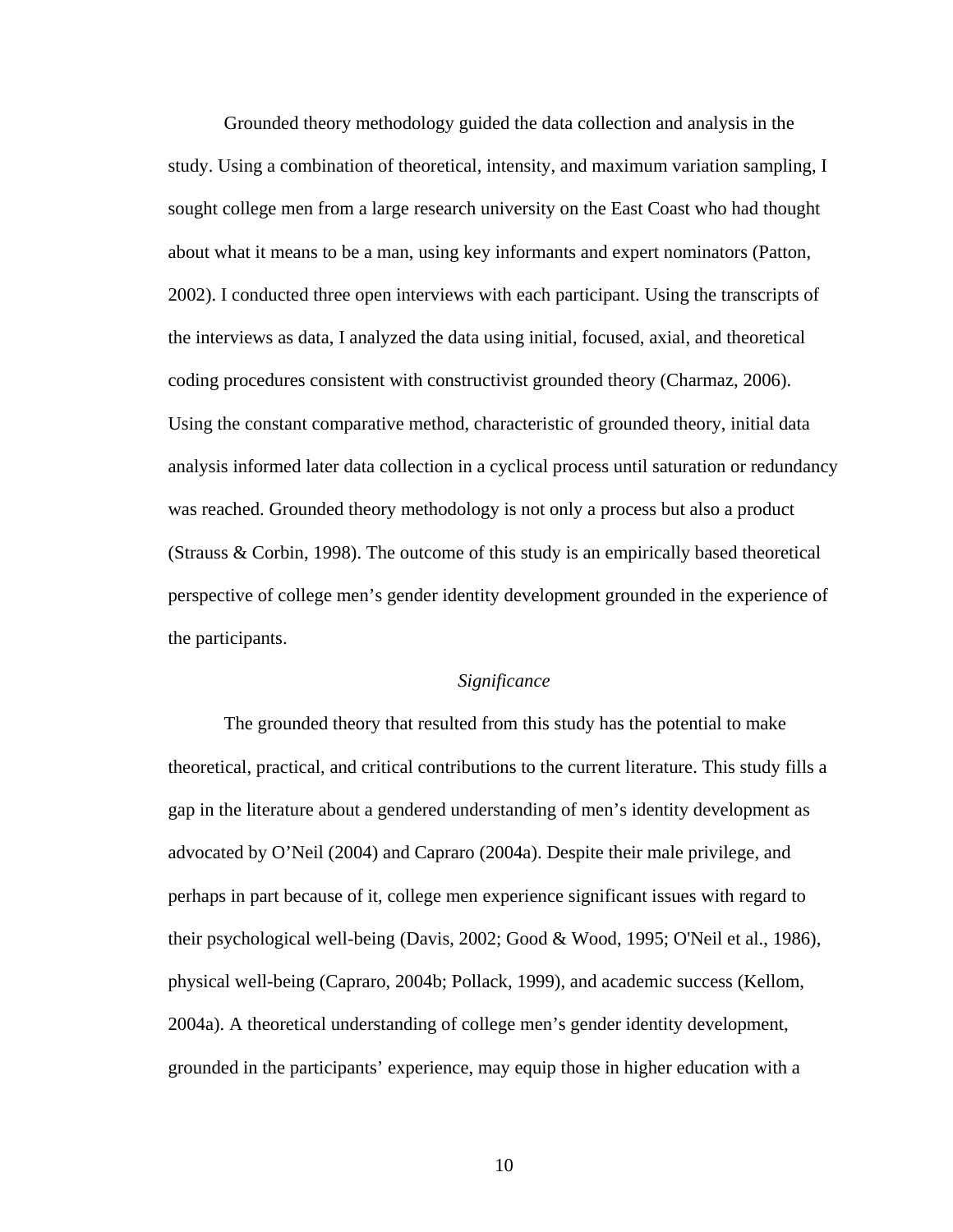theoretical perspective informing more educationally effective and developmentally appropriate interventions with college men (Davis  $\&$  Laker, 2004). More effective educational interventions for college men will not only benefit college men, but also college women and the entire campus environment (Davis & Laker).

Capraro (2004a) argued for a better understanding of men's gender identity development as a potential means to transcending patriarchy and the traditional hegemonic definition of masculinity. In this way, a theoretical perspective on college men's gender identity development may help illuminate the ways that individual internalized patriarchy and privilege are learned, reinforced, and perhaps transcended. Although patriarchy is a societal issue, gaining knowledge about individual men's experience in a patriarchal social structure may foster an understanding of how men's sexism is fostered. This understanding may offer insights to addressing, dismantling, and transcending patriarchy, first on an individual and then on a societal level.

#### *Summary*

College men are facing significant issues which the current professional literature in student affairs has yet to fully and effectively address (Laker, 2003). This study was informed by the literature on the societal context of masculinity and how boys and college men respond to these expectations. The purpose of this study was to understand the process of college men's gender identity development in this context from a constructivist paradigm and social justice theoretical perspective. The grounded theory that emerged from this study has the potential to make contributions to the literature and begin to address issues facing college men.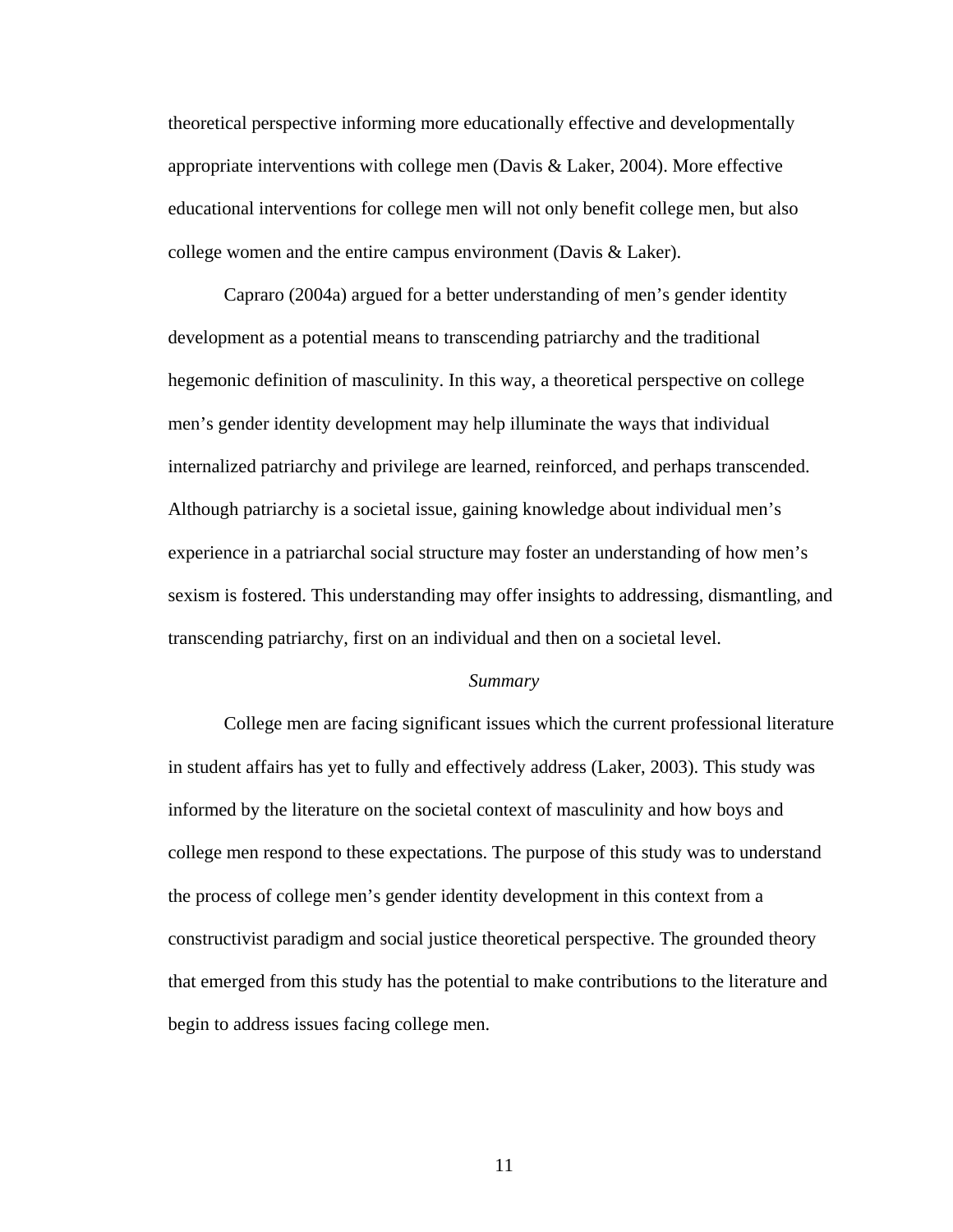### CHAPTER II: REVIEW OF LITERATURE

The use of prior literature in qualitative research in general and grounded theory methodology specifically requires a delicate balance. On one hand, the researcher cannot be constrained by the literature in a way that clouds or hinders creativity in the interpretation of the data gathered in the study (Strauss & Corbin, 1998). On the other hand, qualitative research "cannot be conducted without the conscious or unconscious use of underlying theoretical perspectives. These perspectives inform methodology, guiding theory, questions pursued, and conclusions drawn" (Broido & Manning, 2002, p. 434). The qualitative researcher must be informed by the literature in order to be able to construct relevant research questions and develop *theoretical sensitivity* to the data (Strauss & Corbin). "The important point for the researcher to remember is that the literature can hinder creativity if it is allowed to stand between the researcher and the data. But if it is used as an analytical tool, then it can foster conceptualization" (Strauss  $\&$ Corbin, p. 53). This chapter is an overview of the literature that influenced my conceptualization of this study and how I collected data, analyzed data, and reported the results.

The purpose of this study was to understand the process of college men's gender identity development. By exploring the means with which college men come to understand themselves as men, how this understanding changes over time, if at all, and the critical influences on this process with college men, this study sought to develop a theoretical perspective on college men's gender identity development grounded in the experience of the participants. I begin the review of the literature that informed this study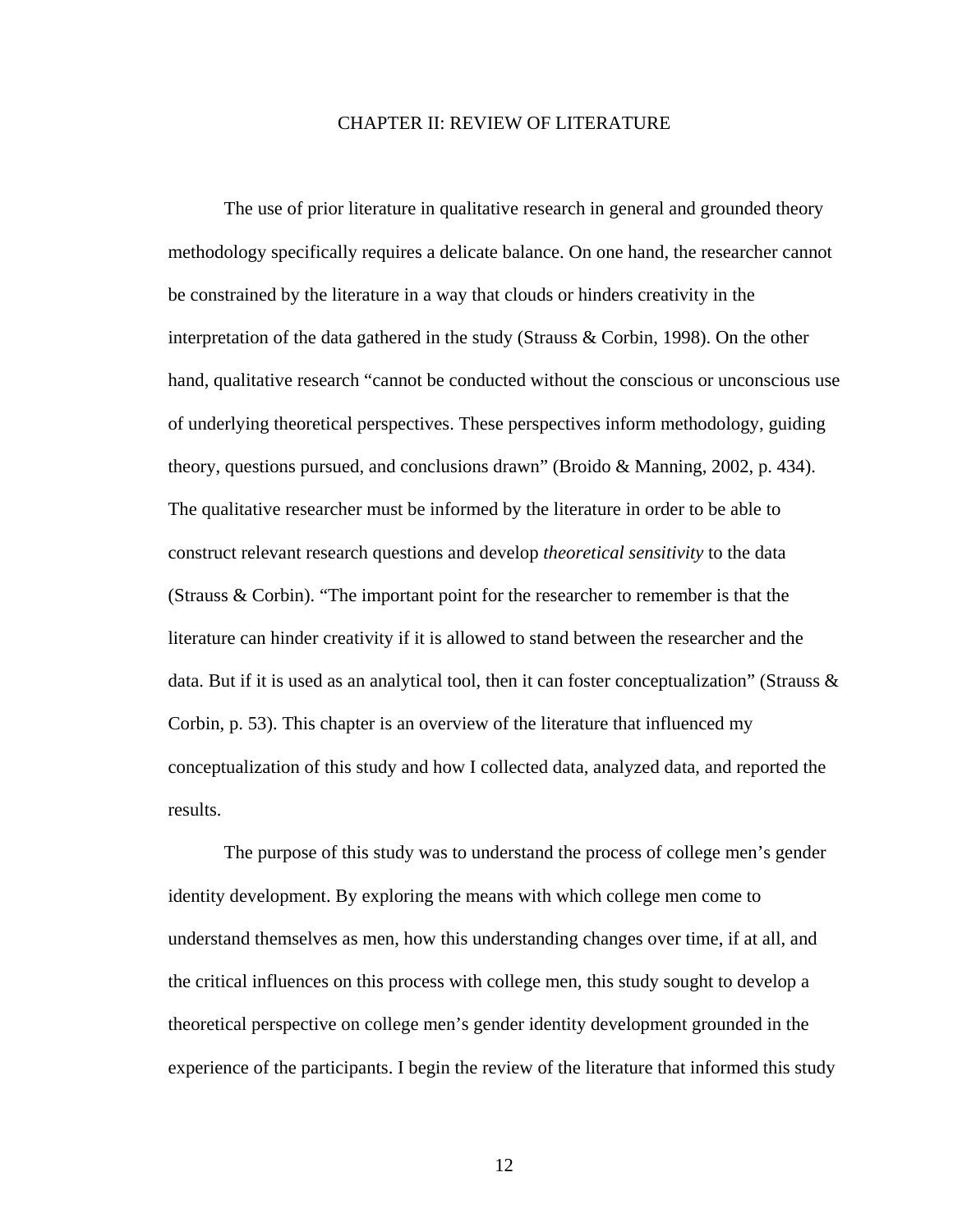by exploring the social construction of gender and performativity through a model that feminist scholarship has offered for exploring gender socialization and identity. Next, I take a look at the societal context in which men's identity is constructed. The traditional hegemonic definition of masculinity, reinforced primarily by misogyny and homophobia, has important social justice implications for this study. Then I explore male socialization and gender identity construction throughout the lifespan of college men in the context of the traditional hegemonic definition of masculinity to review how I was sensitized to the possible influences on the participants' identity development. This exploration begins by looking at how boys are socialized by the traditional hegemonic definition of masculinity and then moves to the influence of the traditional definition of masculinity, men's gender role conflict, and the paradox of masculinity on college men. I will then discuss the scholarship on identity development relevant to this study and the role of critical influences in understanding identity development. The lack of a critical gender perspective in the current literature on men's psychological development called for an approach to men's identity in the context of critical perspectives on men and masculinity following the model of feminist scholarship. Finally, I summarize the literature influencing this study on college men's gender identity development.

## *Social Construction of Gender Identity*

Like race, class, sexual orientation, and other social group identities, gender is socially constructed (Weber, 2001). Although sex may be biologically defined, gender is socially constructed through a complex interaction between the individual and societal gender roles and expectations (Kimmel & Messner, 2004). Building on Erikson's (1980) notion of identity, Josselson (1996) explained the social construction of gender identity as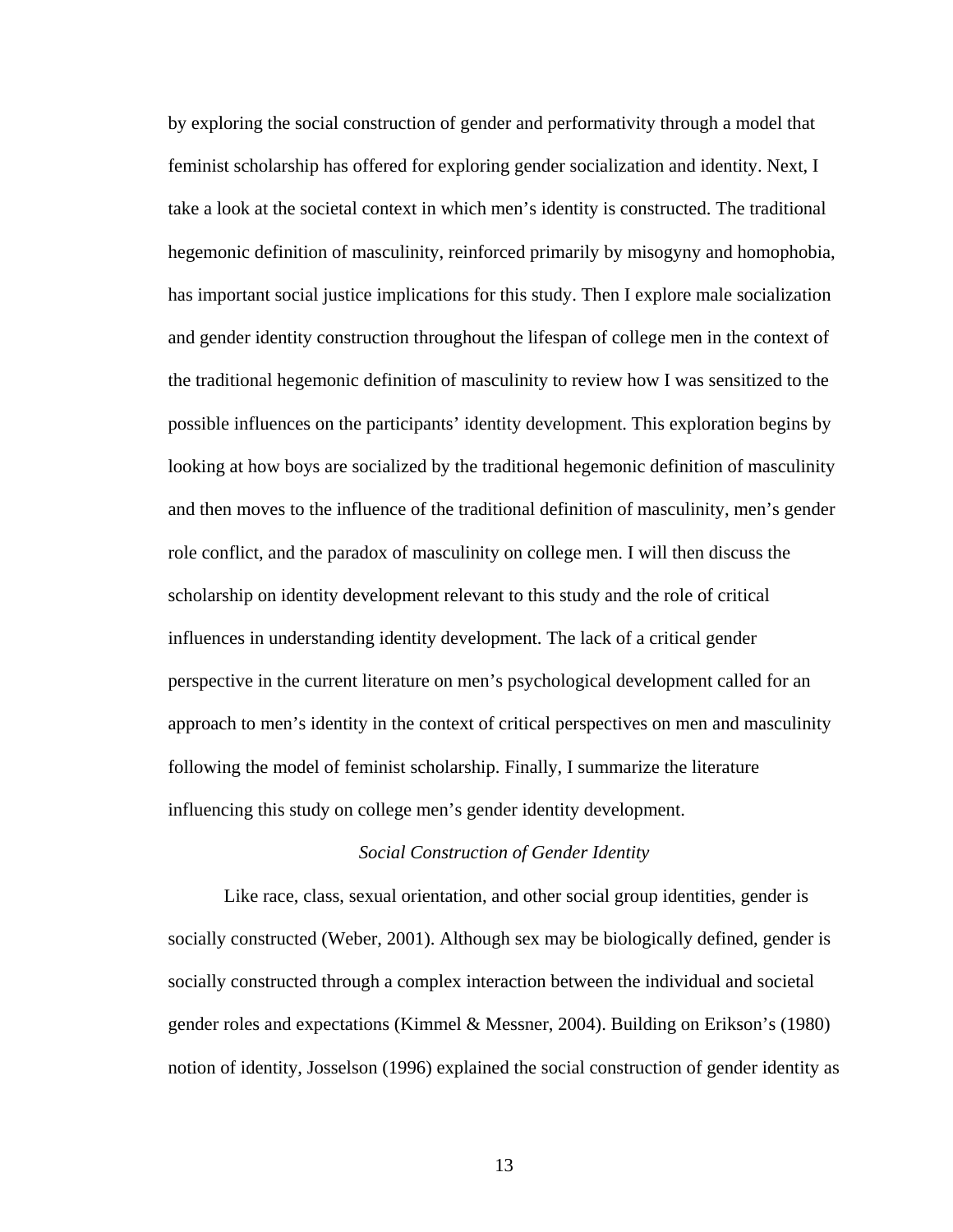"not just a private, individual matter [but] a complex negotiation between the person and the society" (p. 31). Social identities such as gender, race, and sexual orientation are often thought to be unchangeable from an objectivist or essentialist perspective; however, it is "more appropriate and more useful" from a student development perspective to view these dimensions as they are "constructed, experienced, and lived within given cultural and historical contexts" (McEwen, 2003, p. 192).

Feminist scholarship has recognized gender as a socially constructed and constantly changing reality (Jones, 1989). Butler (1990) used the term "performativity" to describe the constant and inescapable process individuals go through to socially construct their own gender in social context. Similarly, Goffman (1959) described these presentations of self, in any context, as being like an actor on a stage performing to an audience. For decades, feminists have been critical of the way dominant society has constructed masculinity and femininity and the way those gender roles have fostered patriarchal systems and structures which have served to oppress women and privilege men (Anzaldúa & Keating, 2002; Brownmiller, 1976; Friedan, 1963; hooks, 1989; Lorde, 1984). Feminists have also worked to deconstruct the traditional definition of femininity and create a broader definition that is more inclusive and equitable. Although there is still much work left to be done to achieve this feminist goal, the definition of what it means to be a woman has expanded over the past several decades:

About forty years ago, society began the process of discarding its old rules about girls and women that tied them down to traditional feminine and maternal obligations, required them to forfeit higher education (and then depend financially on men), and barred them from participating in the many professions, activities, and pursuits once thought to be either "unladylike" or "for men only." While we've hardly finished the process, we've come a long way in opening a range of opportunities to girls and women and in helping them feel comfortable sounding their true voices and being their true selves without fear of being seen as anything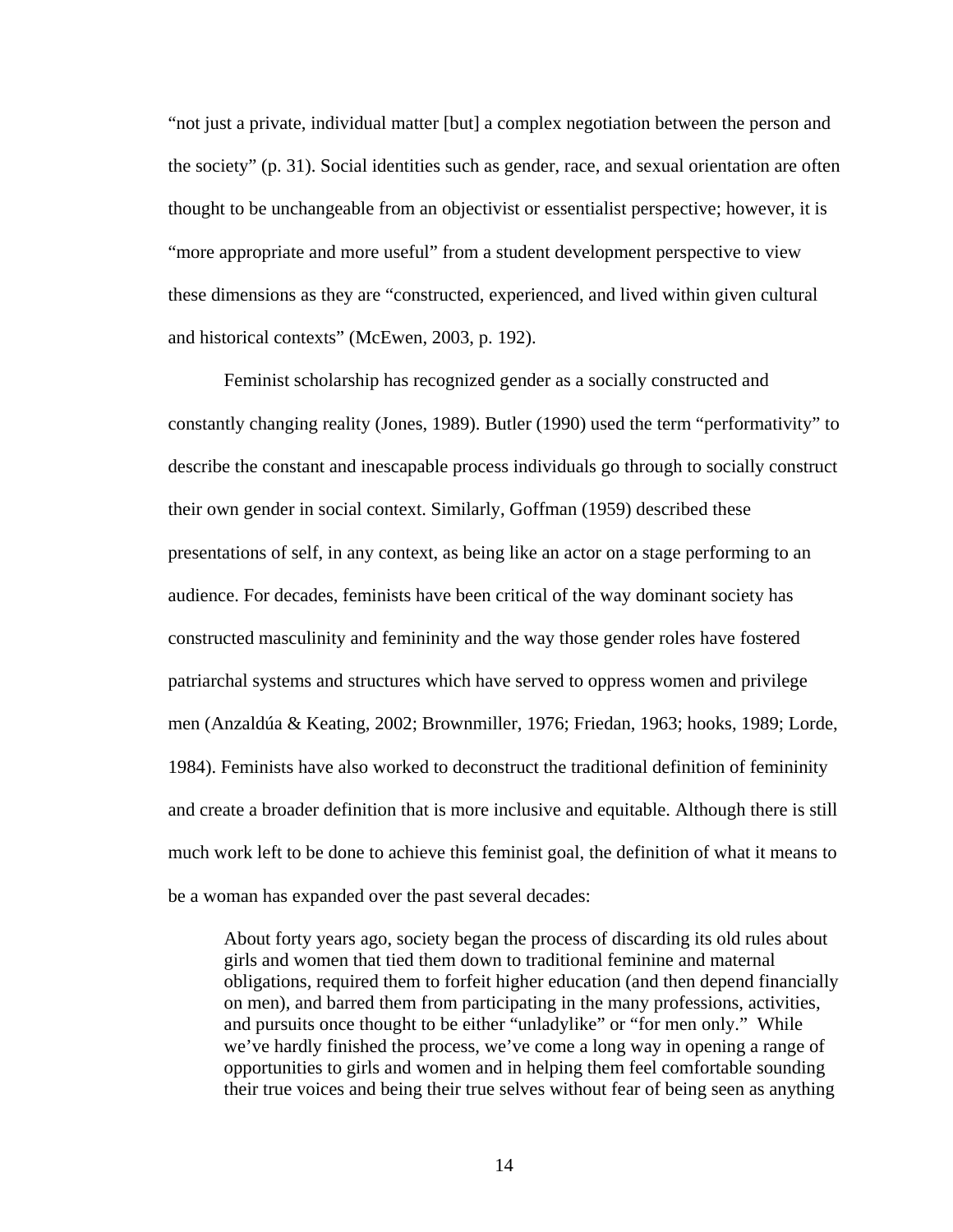less than a hundred percent "feminine." We've come a long way in liberating girls and women from the gender straitjacket that for years they've been forced to wear. (Pollack, 1999, p. 296)

Achieving the goals of gender equity must include a similar examination and expansion of masculinity (Brod, 1987). These are not competing but collaborative efforts (hooks, 2004). Examining men and masculinity is critical to deconstructing power inequities in a patriarchal society stemming from the social construction of gender. Just as feminist efforts to identify, deconstruct, and confront sexism and patriarchy has benefited men as well as women (Brod), efforts to examine, critique, and deconstruct masculinity from a critical perspective have the potential to foster gender equity and social justice, expanding both men's and women's humanity (Freire, 1972/2000). Following the model of feminist scholarship, I approach this study using a social justice theoretical perspective (Bell, 1997; Charmaz, 2005) to understand college men's process of developing a gender identity in the hopes that a greater understanding of this process in a patriarchal context will help foster an understanding of how patriarchy is internalized, learned, and perhaps transcended by individuals (Capraro, 2004b; hooks, 2004; O'Neil, 2004).

### *Societal Context: Traditional Hegemonic Definition of Masculinity*

Identity is socially constructed through constant interactions between the individual and society (Erikson, 1980). Individual men's identity or masculinity is socially constructed through a constant interaction with society's dominant or traditional definition of masculinity (Kimmel & Messner, 1998). The dominant culture's image and messages about what it means to be a man, the traditional definition of masculinity, provides the societal context within which all men construct their own personal definition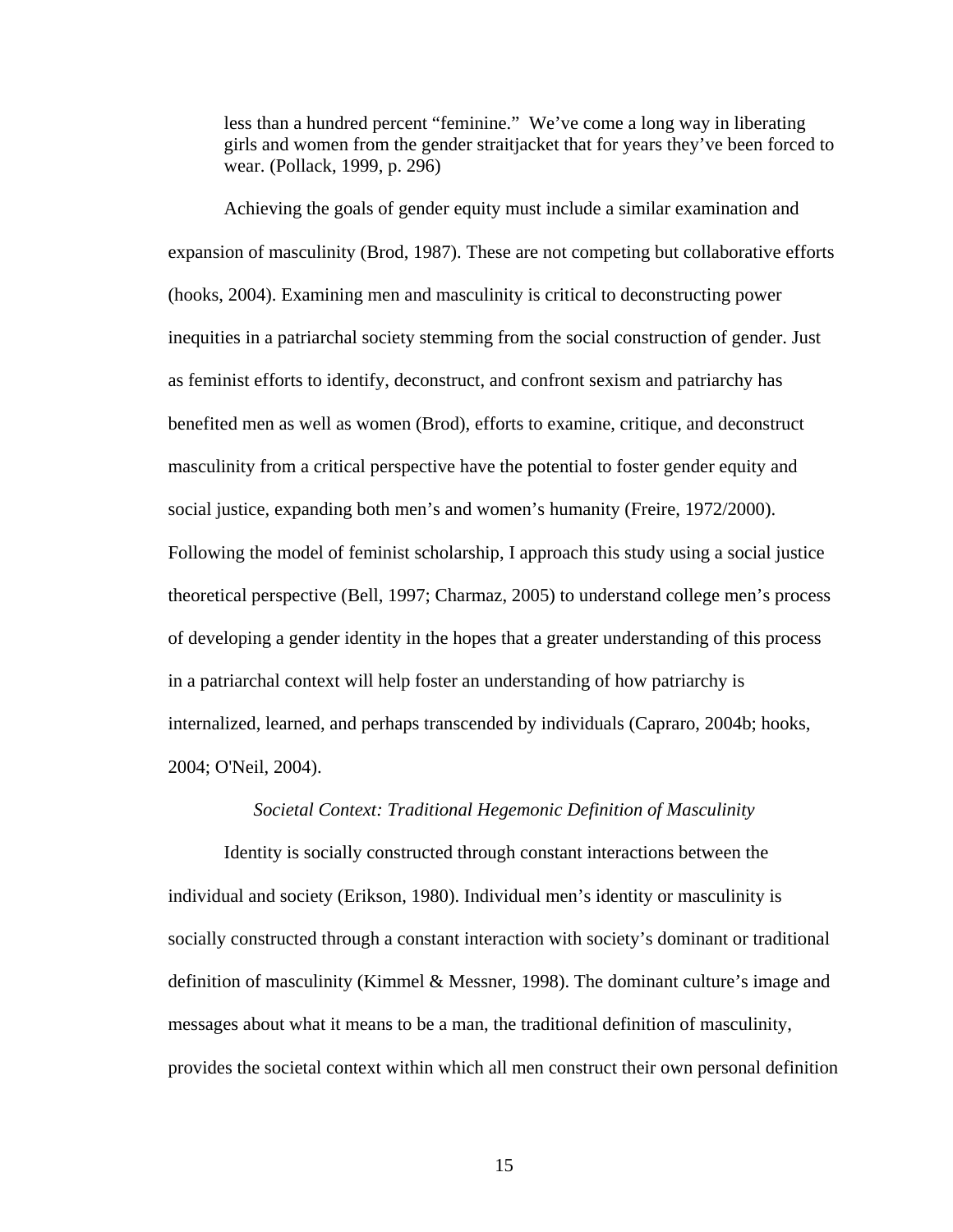of masculinity (Kimmel, 2004a). This traditional definition of masculinity is hegemonic and primarily reinforced through misogyny and homophobia (Connell, 1987), which has clear social justice implications for both men and women (Brod, 1987; Freire, 1972/2000; hooks, 2004).

#### *Traditional Definition of Masculinity*

This study was informed by the traditional definition of masculinity as it is constructed by the dominant culture in the United States. Because gender and this traditional definition of masculinity are socially constructed, these dominant messages about masculinity are not universal, inherent, or essential but instead change over time and in different cultural or societal norms (Connell, 2005). Nevertheless, societies, both in the United States as well as many other Western nations and cultures (Grieg, Kimmel, & Lang, 2000; Plummer, 1999), have established a traditional definition of masculinity as normal, and anything that deviates from that norm is defined as deviant (Brannon, 1976; O'Neil et al., 1986).

In the United States other masculinities, both individual and cultural (e.g., Black, southern, and gay), are at least in part an interaction with this version of masculinity which is perpetuated by the dominant social groups in the United States (e.g., Whites, men, heterosexuals, and Christians) (Brod & Kaufman, 1994). As a result, marginalized social groups which do not fit with the traditional definition of masculinity (e.g., gay men, Asian men, and men with a disability) construct their own masculinities through complex processes of rejection, assimilation, and modification of the traditional definition of masculinity which serves to maintain the primacy of the traditional definition of masculinity and marginalize other masculinities (Connell, 1987). The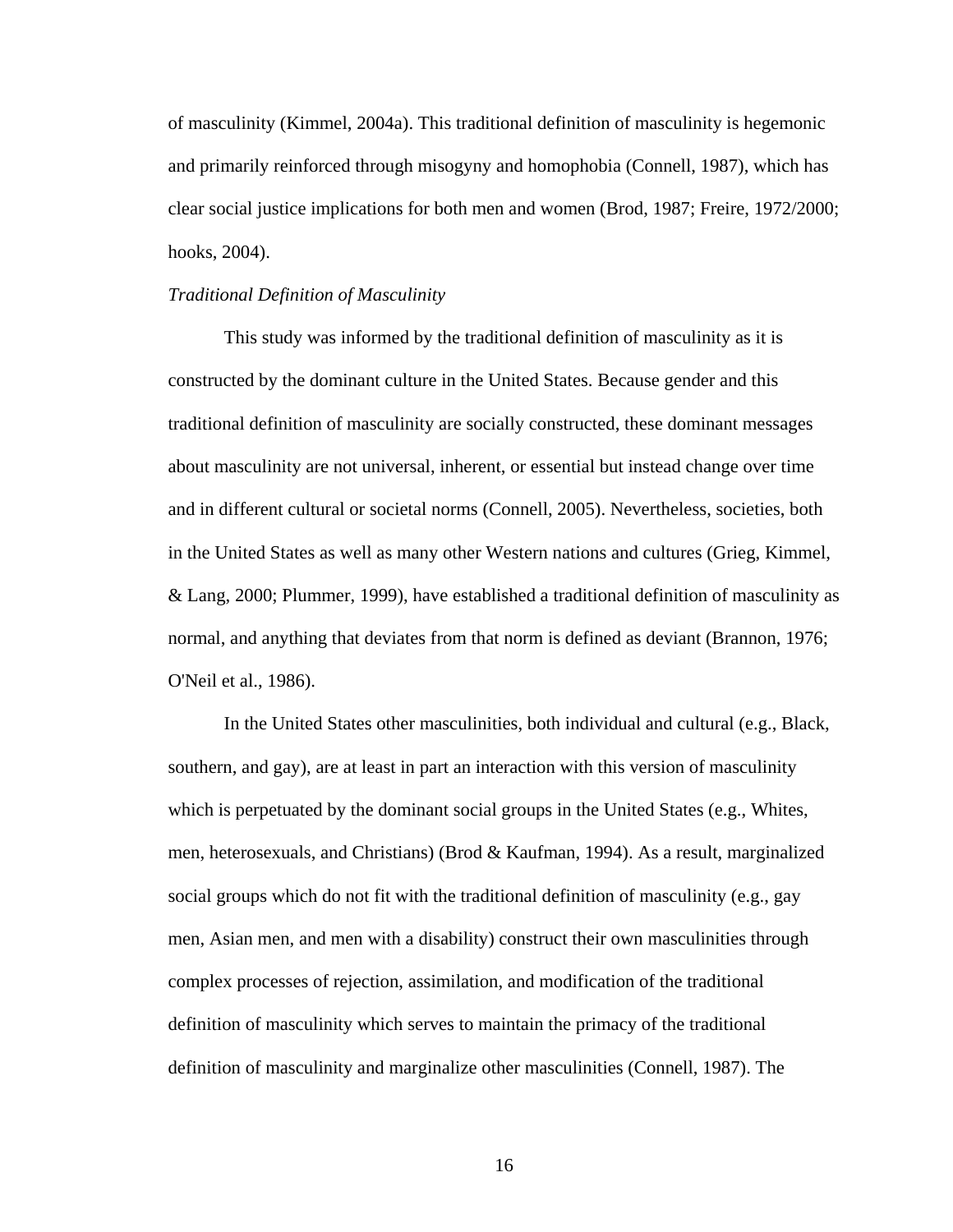traditional definition of masculinity and the system of patriarchy it simultaneously reinforces, and is dependent upon, is maintained through dominant cultural values, institutions (e.g., media, religious institutions, and governmental agencies), and individual beliefs and actions (Hardiman & Jackson, 1997). As in other societies, the traditional definition of masculinity in the United States has shifted and changed over time as society and its expectations of men has shifted (Kimmel, 2006). This traditional definition has changed over time as dominant cultural norms and gender role expectations for men have changed. Many of the same core components remain the same over time even if the way they are manifested or performed has shifted (O'Neil & Roberts Carroll, 1988).

Brannon (1976) first described the four major expectations of the traditional definition of masculinity, at the time called male sex roles. The first rule was *No Sissy Stuff*. This rule defined masculinity in opposition to femininity and dictated that men can never do anything even remotely resembling femininity. The second rule was *Be a Big Wheel*, defining masculinity by power, wealth, and success. *Be a Sturdy Oak* told men that they must be dependable and keep their emotions in reserve at all times, especially in a crisis. *Give 'em Hell* explained that men were defined by their risky, aggressive, and daring behavior, which encouraged men to transgress the expectations of society. Based on more recent empirical quantitative data, the traditional definition of masculinity encourages males to be emotionally restrictive; seek power, control, and competition; avoid affectionate and sexual interaction with other men; and defines personal success through work status and financial gain (O'Neil et al., 1986).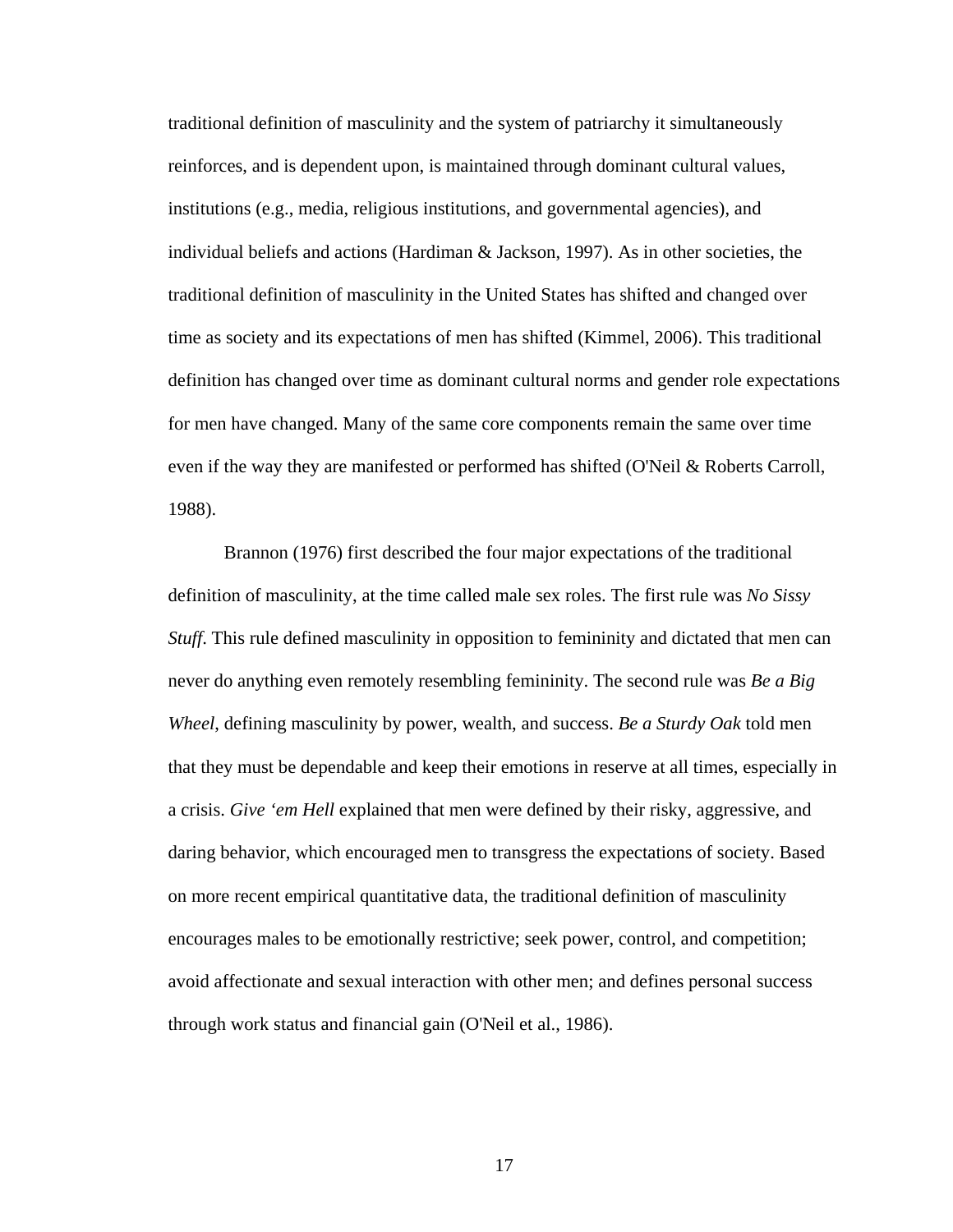Transgressing society's rules and fighting, both literally and figuratively, has also been observed even in young boys as central to proving one's masculinity (Ferguson, 2004). Ironically, breaking the rules has been a prime means of following the rules of masculinity. Brod (1987) described men who transgress against social norms as "not deviants or *non*conformists, but *over*conformists, men who have come too much under the domination of a particular aspect of male socialization" (p. 270).

## *Traditional Definition of Masculinity Reinforced by Misogyny and Homophobia*

Fear of femininity is so central to the traditional definitions of masculinity that these rigid expectations of men are defined and reinforced primarily through misogyny and homophobia (O'Neil et al., 1986). Men socialized through this traditional version of manhood learn that misogyny and homophobia are two primary means of proving their manhood in compliance with the traditional definition of masculinity (Kimmel, 1994).

The clearest forms of misogyny include forms of violence against women such as domestic violence, sexual harassment, sexual assault, and rape. These examples of abusive and violent misogyny illustrate how "patriarchy is as much about relations between man and man as it is about relations between men and women" (Cockburn, 1983, p. 123). As a result of their socialization men may feel entitled as men to a wife's domestic work, to pursue a career without distraction, and to be able to relax when they come home from that career (Deutsch, 2004). Despite this sense of entitlement of men as a group, individual men often do not feel entitled since they see themselves as having less entitlement than previous generations of men, other men they see depicted in the media, or their perceptions of their male peers (Kaufman, 1994). Instead of feeling entitled, men often feel short changed, resulting in resentment, inequitable expectations of wives and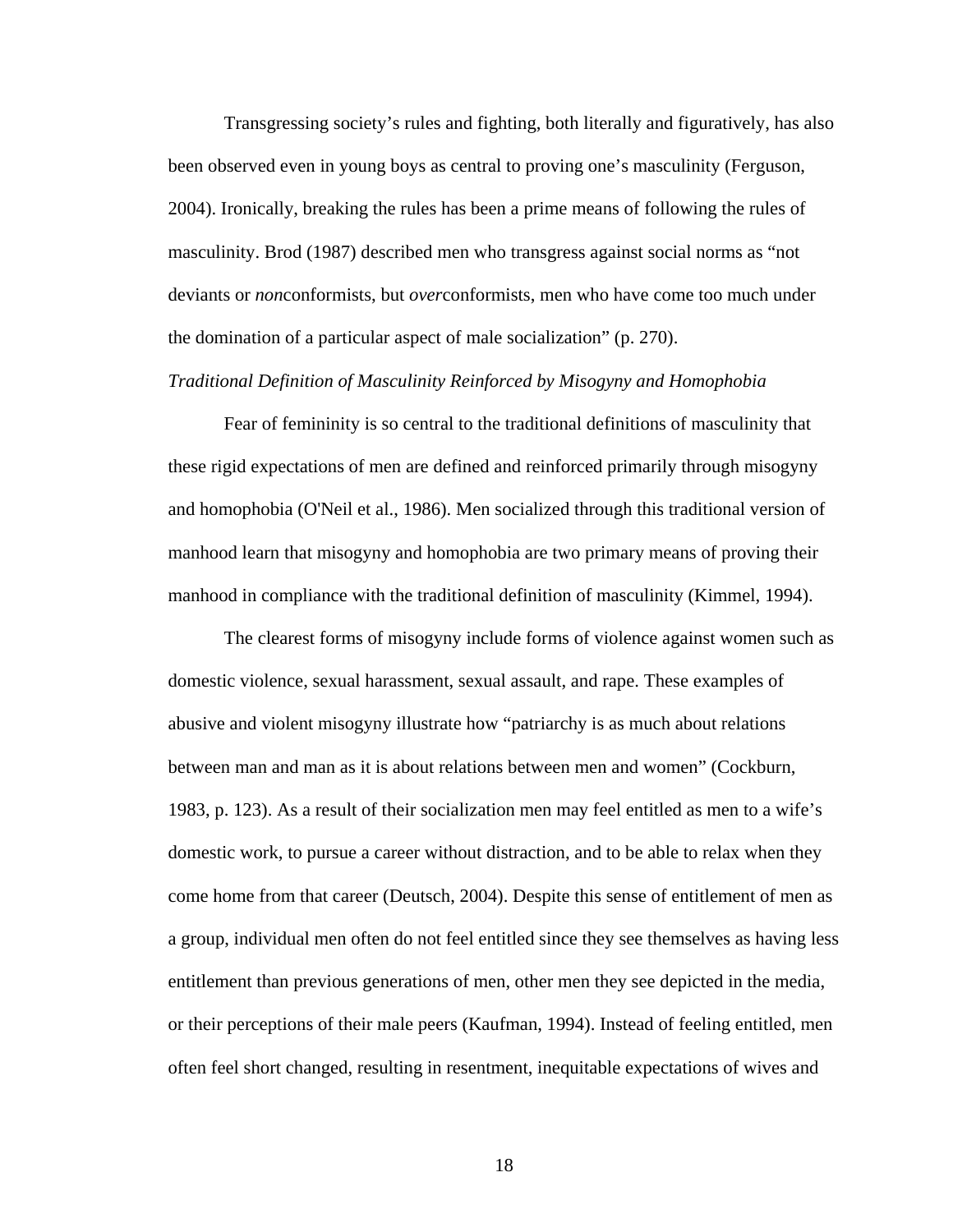perhaps leading to domestic violence. Noting how common sexual harassment and "girl watching" has become, Quinn (2004) also observed in her interviews of men and women that sexual harassment is often "dismissed or trivialized as only play or 'boys will be boys'" (p. 306). Sexual harassment has been viewed as men having sexually based interactions with women as a means of engaging and proving masculinity to other men (Quinn). Several scholars have conceptually explored the connection between men's adherence to the traditional definition of masculinity and men's perpetration of sexual assault and rape, and the potential for transcending the traditional definition of masculinity as a means of addressing men's violence against women (Capraro, 1994; Heisse, 1997; Hong, 2000; Katz, 1995, 2006; Kivel, 1992).

Historically homophobia, although most obviously directed at members of the lesbian, gay, bisexual, and transgender community, has perhaps primarily served to powerfully reinforce the rigid boundaries of traditional masculinity for all men, outside of which lies unacceptable behavior for men (Herek, 1987). Plummer (1999), based on his qualitative study of homophobia and men across a spectrum of sexual orientation identities, argued that while homophobia's apparent target is homosexuals, perhaps that is not its primary target. In Western culture, homophobia is often primarily directed at men who defy a traditional definition of masculinity, and not at all limited to gay men. When men act out their homophobia, what they may really be doing is trying to prove that they fit within the rigid boundaries of the traditional definition of masculinity. Scholars also found homophobia to play a central role in shaping for men what it means to be a man among St. Lucian men (Davis, Thomas, & Sewalish, 2006).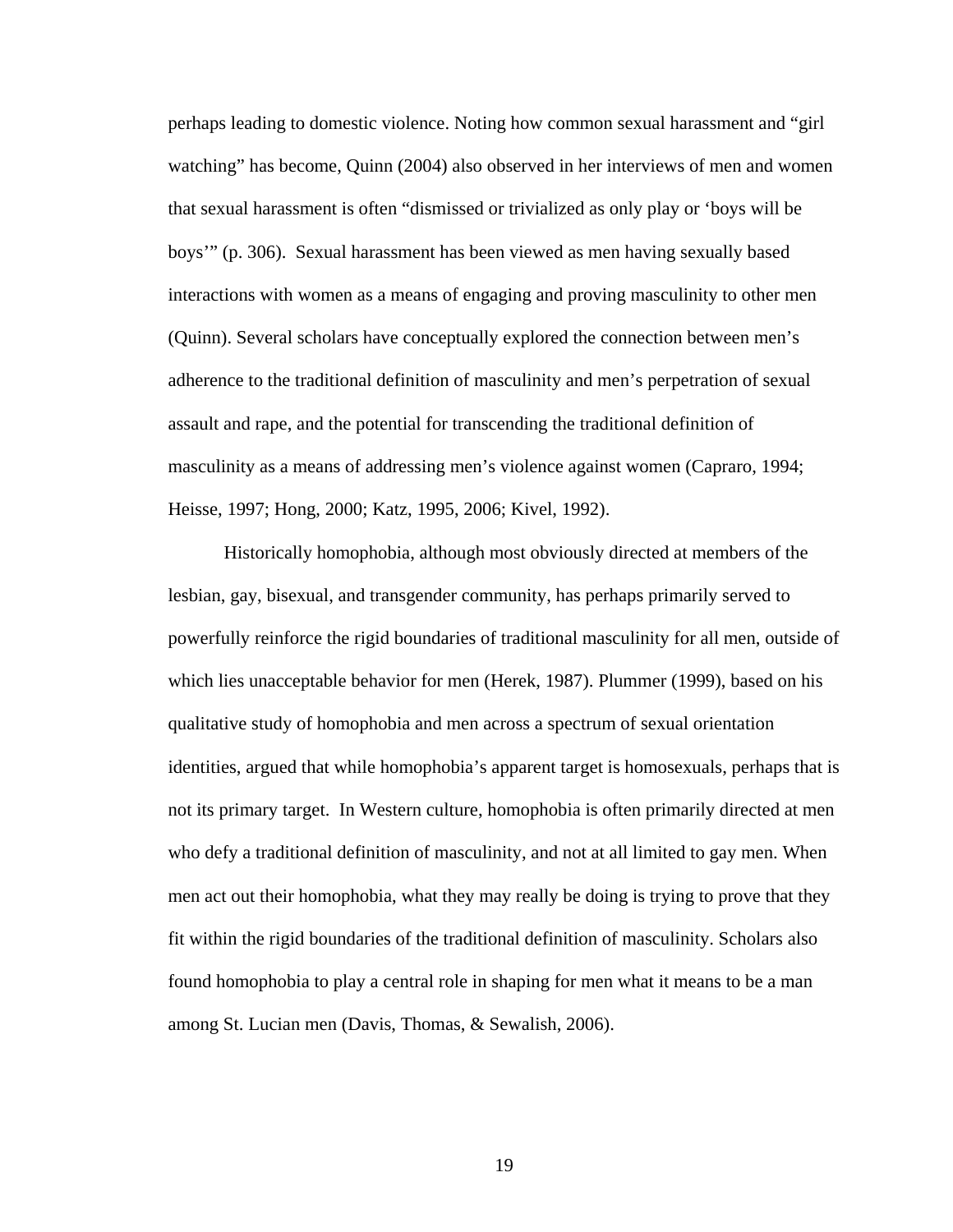As a way of proving manhood, homophobia can become a foundation for developing aggressive forms of heterosexuality. Messner (2004b) offered a powerful personal account of how homophobia influenced his own masculinity, as a man who later in life came to identify as heterosexual. He explored his own personal feelings and perceptions about sexuality, rooted in the traditional definition of masculinity, to illustrate the false conception of heterosexuality as "rock solid foundation" (p. 425).

Underlying homophobia, and the aggressive heterosexuality it fosters, contributes to violent misogyny such as sexual harassment, rape, and domestic violence as way for men to perform to the men around them (Quinn, 2004). Homophobia reinforcing the traditional definition of masculinity may also be at the root of such issues as school shootings and terrorism (Kimmel, 2004b; Kimmel & Mahler, 2003). Although none of the young, almost all White, boys in the flurry of school shootings over the past ten years shows any evidence of being homosexual, all of them were the targets of bullying and name calling often in the form of homophobia (Kimmel & Mahler). Terrorists such as Mohammed Atta, Timothy McVeigh, and Adolf Hitler were all emasculated through homophobia for being short, effeminate, or failing to achieve financial or social status as defined by their culture (Kimmel, 2004b). Once again, there is little credible evidence that any of these individuals were homosexuals, but all were the targets of homophobia (Kimmel). A critical analysis views these expressions of massive violence at least in part as an attempt to regain masculinity according to the traditional definition in one final attempt to over-conform to the traditional definition of masculinity that despises homosexuality and femininity and values aggression, power, and control (Kimmel).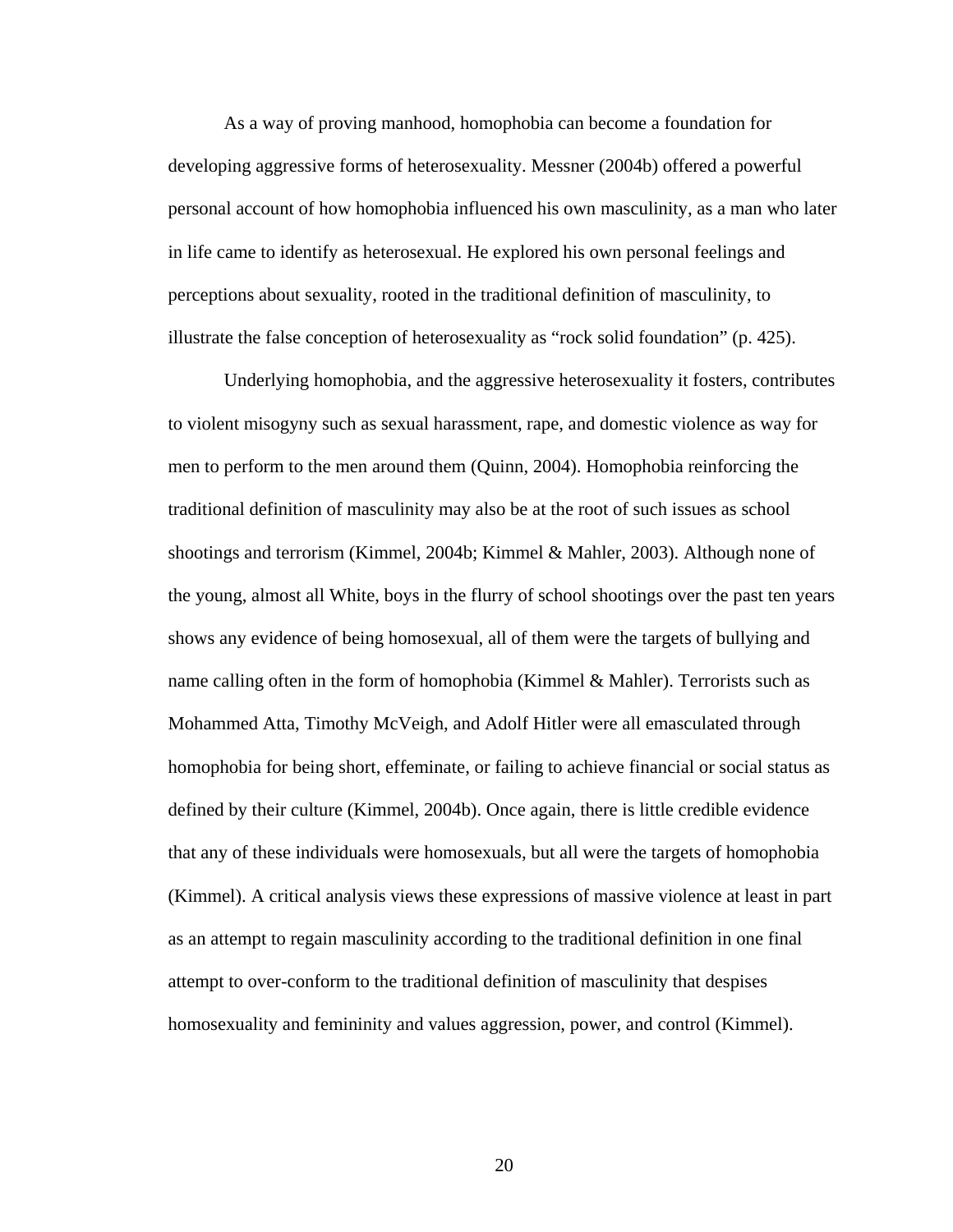Another recent example illustrates how political leaders understand not only that misogyny and homophobia are acceptable, but also tools to give them masculine credibility and to diminish their opponents. Revelations about Arnold Schwarzenegger's history of violent sexual harassment didn't hurt his successful campaign for governor of California. Instead he felt comfortable sharing his enthusiasm for such misogyny as he described taking a women's head and shoving it into a toilet bowl during an audition (Tonn, 2004). Schwarzenegger shared this not out of shame, but gleefully stating "How many times do you get away with this – to take a woman, grab her upside down, and bury her face in a toilet bowl?" (p. 383). Schwarzenegger later stated in planned speeches that his opponents who challenged his economic policies were "economic girlie men." Schwarzenegger was not held accountable for his misogynistic and homophobic comments by the mainstream media ("*NOMAS-Boston promotes equal access to "feminine" qualities*," 2004).

#### *Hegemonic Masculinity*

Masculinity, as it has been traditionally defined, hierarchically positions men above women and some men above other men based on race, sexual orientation, class, religion, age, ability, and other social group memberships (Connell, 1987). Men's identity constructed in the context of this hegemonic masculinity contributes to sexism and other forms of oppression, just as those systems of oppression influence men's identity development. Men's identity constructed in this context contributes to the oppression of women, marginalization of some men, and limits all men. The social justice implications of hegemonic masculinity were central to the goals of this study as well as key theoretically sensitizing concepts for the researcher as the study was conducted.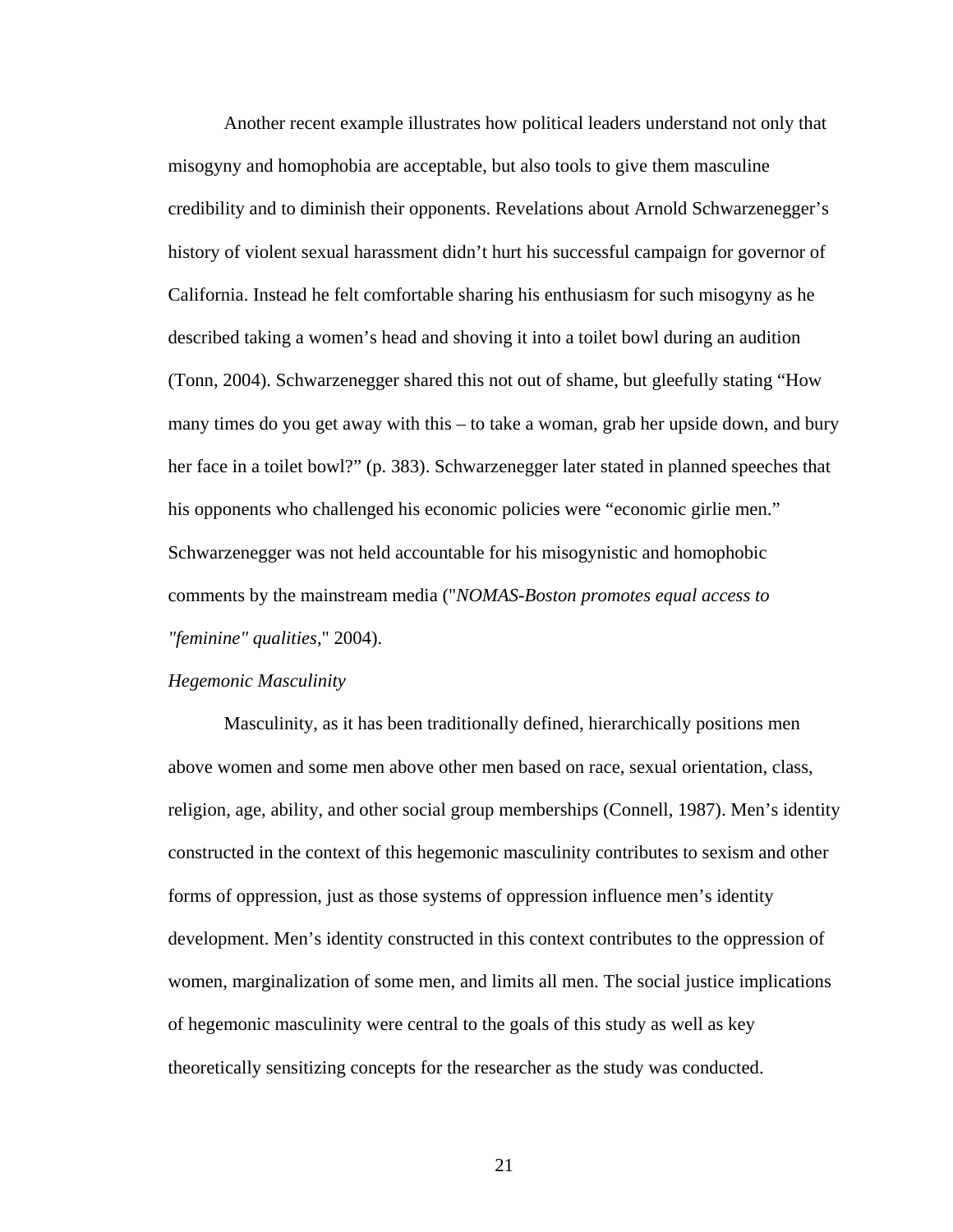*Oppression of women.* The traditional definition of masculinity is hegemonic in that it has primarily been organized around privileging men as a group over women as a group (Connell, 1987). As men constructed their identity through interactions with this traditional definition of masculinity, they learned patriarchal masculinity that reinforced and replicated men's domination over women (Kimmel & Messner, 1998). The social construction of gender in the context of the traditional definition of masculinity has been instrumental in defining, maintaining, and perpetuating patriarchy (Kimmel & Messner, 2004). Patriarchy is a massively complex system of individual, institutional, and cultural actions that serve to oppress women (Hardiman & Jackson, 1997; hooks, 2004; Johnson, 1997; Lorde, 1984). Understanding men's identity development in the context of the traditional hegemonic definition of masculinity offers great potential for addressing the systemic roots of patriarchy and individual sexism.

*Marginalization of some men.* The traditional definition of masculinity is also hegemonic in that its hierarchy not only places men above women, but also places some men above other men (Connell, 1987). The traditional definition of masculinity has emerged upon which all other masculinities are compared, scrutinized, and marginalized. Connell observed that the domination of some men over other men is not a consequence, but a central organizing principle of hegemonic masculinity, and a critical aspect of maintaining men's domination over women.

Although there is a dominant or traditional definition of masculinity, it is only one of many masculinities (Brod, 1994). There is no singular definition of what it means to be a man, but rather many different cultural, regional, and ethnically diverse definitions of masculinity. Despite these various masculinities, all forms of masculinity have not been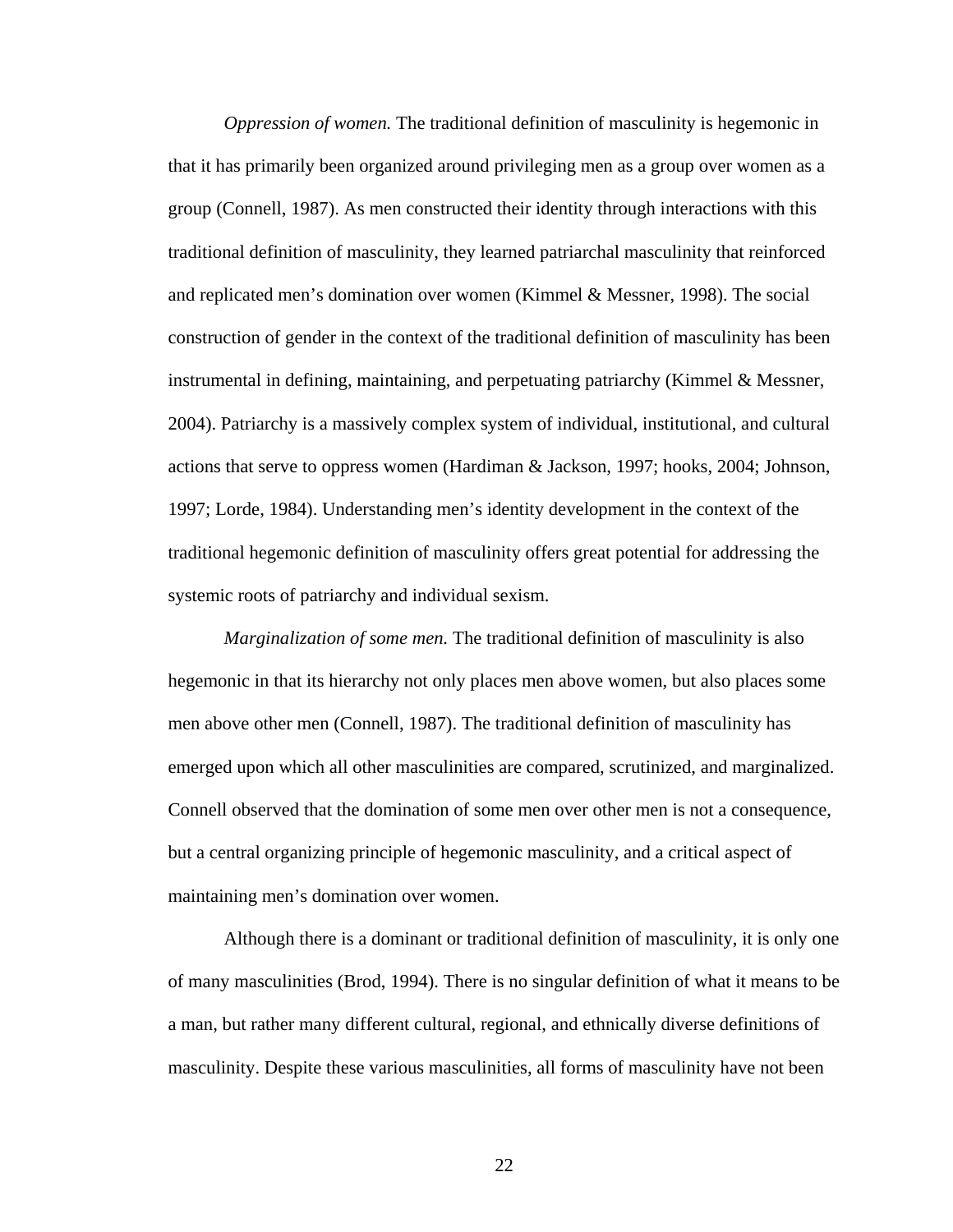equally valued or accepted in hierarchical societies (Connell, 1987). Masculinities have been socially constructed and thus constructed differently based on factors such as geographical location, language, race, ethnicity, sexual orientation, class, religion, and ability. Some masculinities have been more privileged than others as a result of oppressive hierarchies (Bell, 1997) functioning in the United States as well as in many other nations across the globe (Connell, 1987). The rigid boundary of masculinity is therefore defined and reinforced not only through misogyny and homophobia but also through other forms of oppression such as racism, classism, and religious oppression (Kivel, 1992).

Although there are numerous marginalized social group identities based on factors such as class (Nonn, 2004), ability (Gerschick & Miller, 2004), and religion (Kivel, 1992) to which men belong, and as a result are influenced by the hegemonic definition of masculinity, the current literature primarily focuses on the intersections of racism and heterosexism with gender. Traditional masculinity intersects with racist and heterosexist constructs to influence the way men of color and non-heterosexual men construct their masculinity in a hegemonic context.

Hegemonic masculinity is influenced by and reinforces systemic racism. The dominant version of masculinity provides the context not only for individual men to construct their own masculinity but also for other marginalized cultural groups to construct their own masculinities. The impact of hegemonic masculinity can be seen in the struggles of individuals and groups from various racial and ethnic groups.

Many Latino men view masculinity from a "macho" perspective, often falsely believed to be a unified notion among many communities that identify as Latino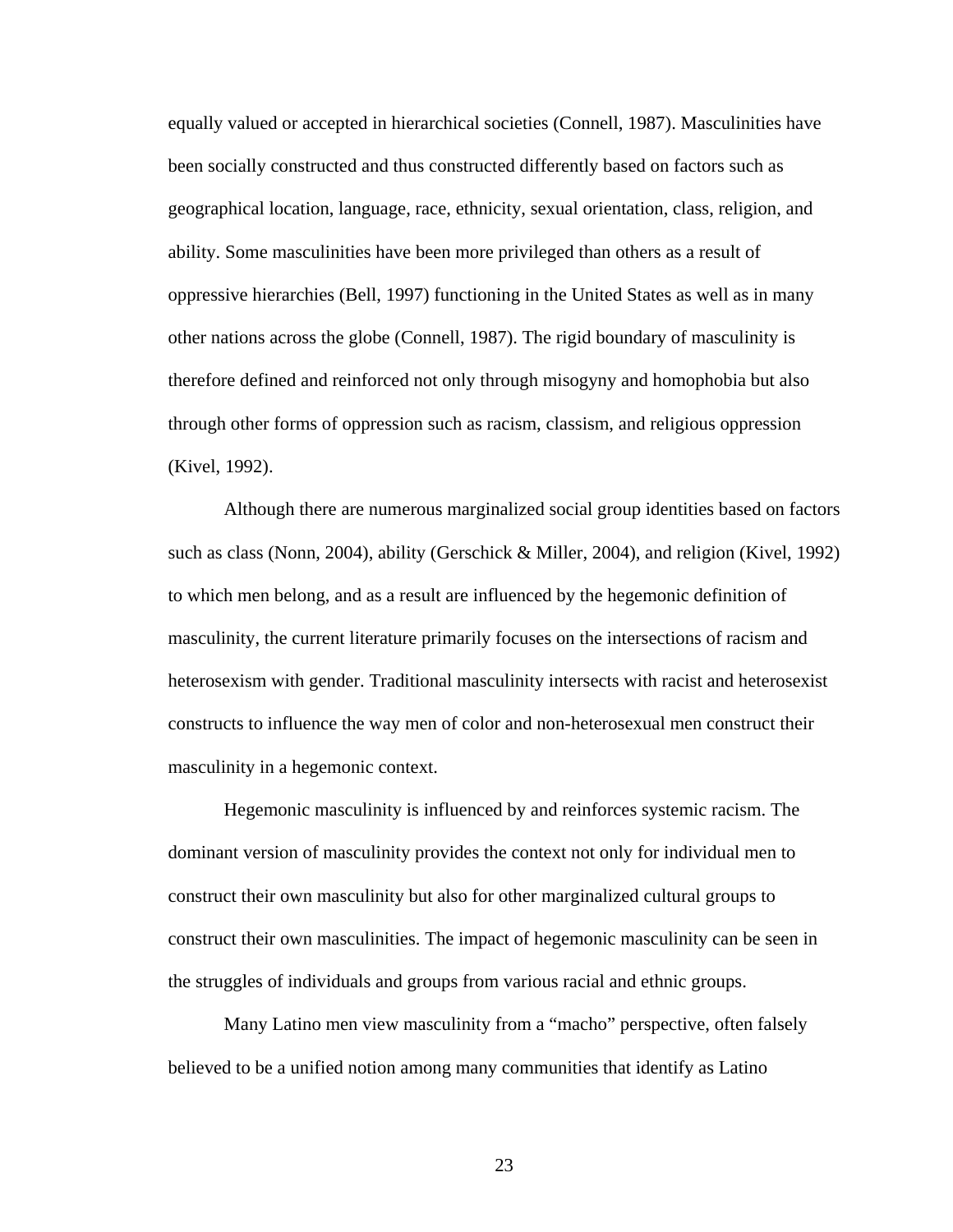(Mirandé, 2004). This macho notion has been observed to have positive as well as negative connotations in Latino culture. As it is often applied to Latinos by the dominant culture, "machismo" is "imbued with such negative attributes as male dominance, patriarchy, authoritarianism, and spousal abuse . . . In short, under current usage the Mexican macho oppresses and coerces women, whereas his Anglo counterpart appears to attract and seduce them" (p. 29). However, a more positive connotation to "macho" calls Latinos to "adhere to a code of ethics that stresses humility, honor, respect of oneself and others, and courage . . . by such inner qualities as personal integrity, commitment, loyalty, and, most importantly, strength of character" (p. 30).

In a personal account, Almaguer (2004) questioned his place in Latino masculinity as a gay man trying to fit into a cultural perspective that does not recognize gay men as part of the sexual system. In another personal reflection, Espada (2004) discussed his own Puerto Rican masculinity as it had been taught to him and how he wanted to teach it to his son. He emphasized that aggressive masculinity is often performed not by those feeling powerful, but instead by those feeling powerless.

Chen (2004) took a historical look at Asian men in the United States and showed that racism and culture have intersected to define Asian men as "either asexual or hypersexual; today, they are constructed to be less successful, assimilated, attractive, and desirable than their female counterparts" (p. 39). When confronted with these stereotypes, the Chinese American men Chen interviewed employed four primary strategies, "compensation, deflection, denial, and repudiation" (p. 49).

Liu (2002) explored the lives of Asian American men and the interaction between adherence to the roles of traditional masculinity and their racial identity as Asian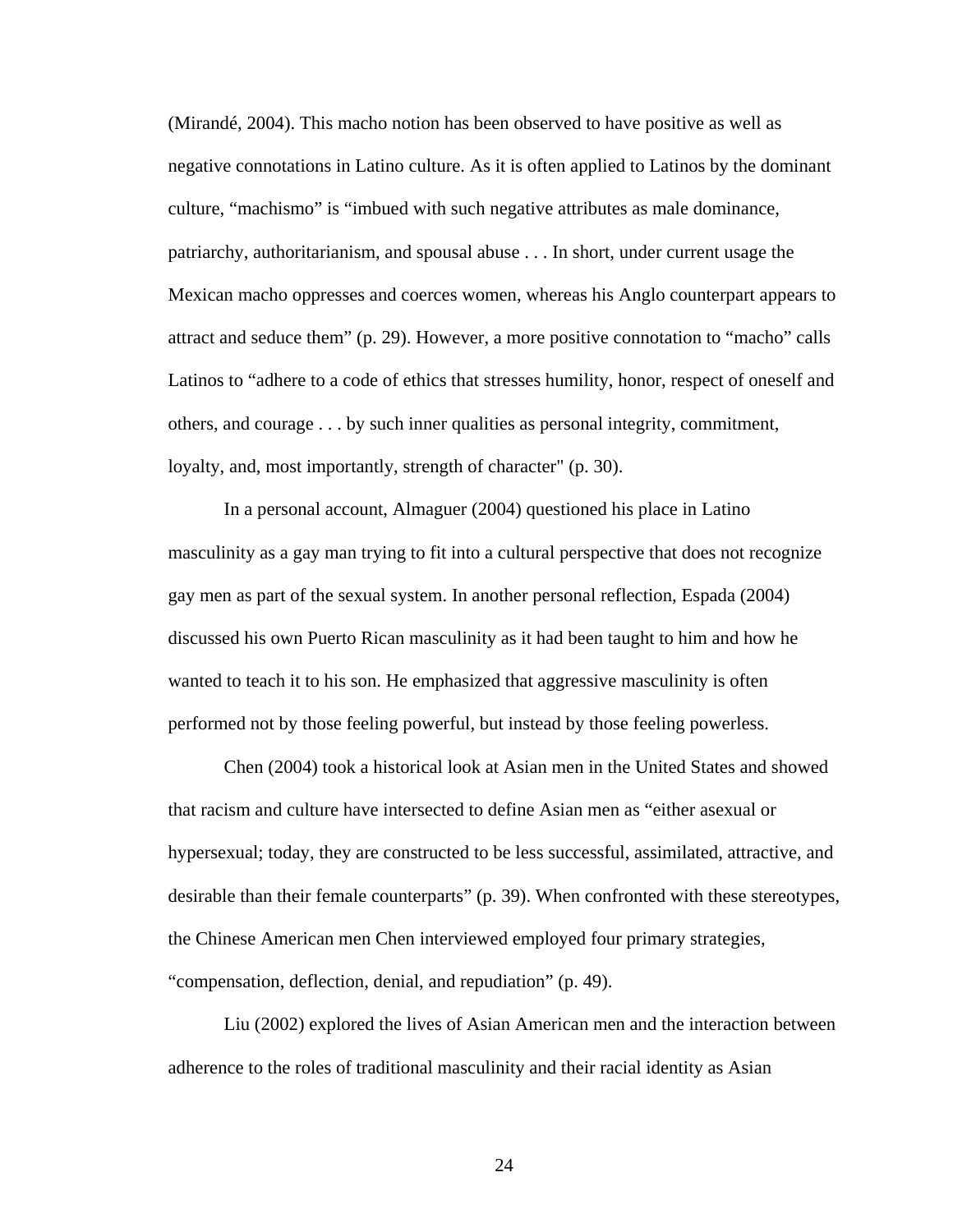Americans. He used several quantitative tools to explore relationships between racism, racial identity, prejudicial attitudes, and masculinity among Asian American men. Liu concluded that among his participants there were no differences in the outcomes between various Asian ethnicities; however, there was a strong positive correlation between Asian American men's racial identity development and gender role conflict. Specifically, for men in this study, nontraditional masculine attitudes were associated with attitudes supporting fighting racism and openness to diversity. Traditional masculine roles were associated with racial group marginalization, ethnocentrism, and fighting against racism. In terms of racial identity and gender role conflict, men who identified with racial confusion, ethnocentrism, and integration were more likely to experience gender role conflict. The more participants expressed openness to diversity the less likely they were to endorse traditional masculine attitudes. A similar study of Asian American college men found that men who had a more mature racial identity and who were more critical of traditional gender roles were more likely to have a higher sense of self-esteem, a measure often used as an indicator mental and emotional well-being (Shek, 2005).

Several Black men have explored their own personal experiences with hegemonic masculinity. Marable (2004) discussed the historical role of racism in emasculating Black men and its impact on him personally, using slavery and its reverberations in today's culture as one example. In another personal account, Saddik (2003) critiqued "gangster" rap as a hypermasculine attempt to use violence, homophobia, misogyny, and other hypermasculine behaviors in an effort to reclaim masculinity denied to Black men as a result of racism. In his essay, Staples (2004) explored the reality behind Black men's sexuality in comparison to racist stereotypes to dispel the conflicting notions of Black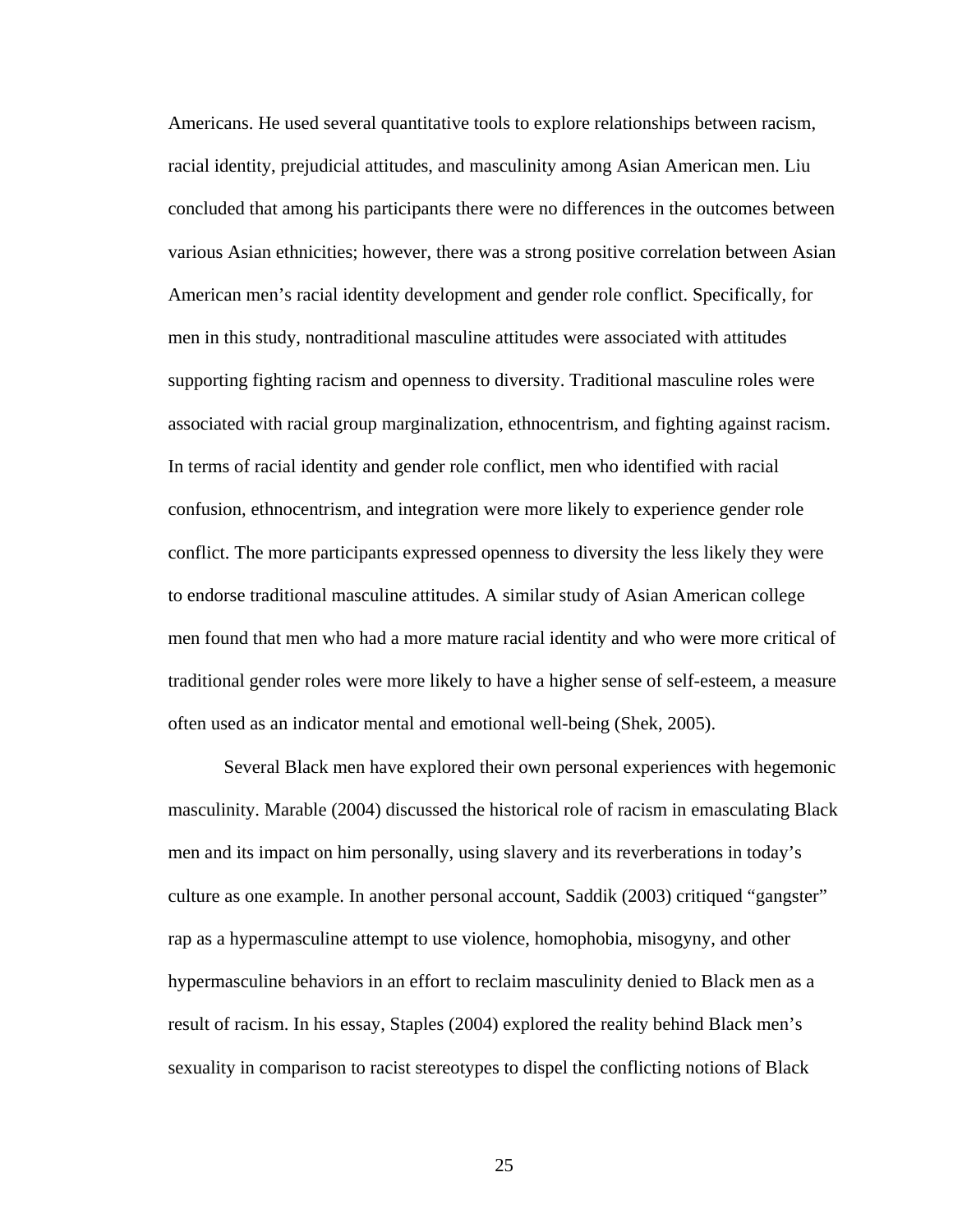men as emasculated, yet hypersexual, violent, and exploitative hypermasculine men. Kelley (2004) also offered a personal account of frustration with society's expectations of him as a Black man who is simultaneously emasculated and hypermasculinized by racism. Majors and Billson (1986) described Black men's "cool pose" as a social symptom of racism and Black men's efforts at both expression and survival in an attempt to prove their manhood.

Traditional masculinity also shapes the internal and external experiences of gay and bisexual youth. In a study of 30 Australian men with a variety of sexual identities, the men who later identified as gay or bisexual reported that early experiences of homophobia from their peers often caused them to explore their sexual orientation identities long before any feelings developed for other men (Plummer, 1999). Men beginning to recognize same sex attractions experienced self-hate not because of their sexual orientation, but because they viewed these feelings as feminine (Savin-Williams, 2004). Men's efforts, including some gay men, to prove their masculinity in this hegemonic and homophobic context can result in harassment, threats, and violence; no reliable safe havens; impacts on family membership; trying to conform to homophobic standards; emotional distress; isolation and withdrawal; concealment; and self-harm (Plummer, 1999). Other studies have found that some gay men engaged in high risk sexual behaviors as a means of regaining their manhood after being emasculated by homophobia (Diaz, 2004) or as a way to deny their own sexual orientation to themselves and others (Signorile, 1993).

The scholarship on marginalized men and masculinities illustrates how hegemonic masculinity is not only men's dominance over women, but also some men's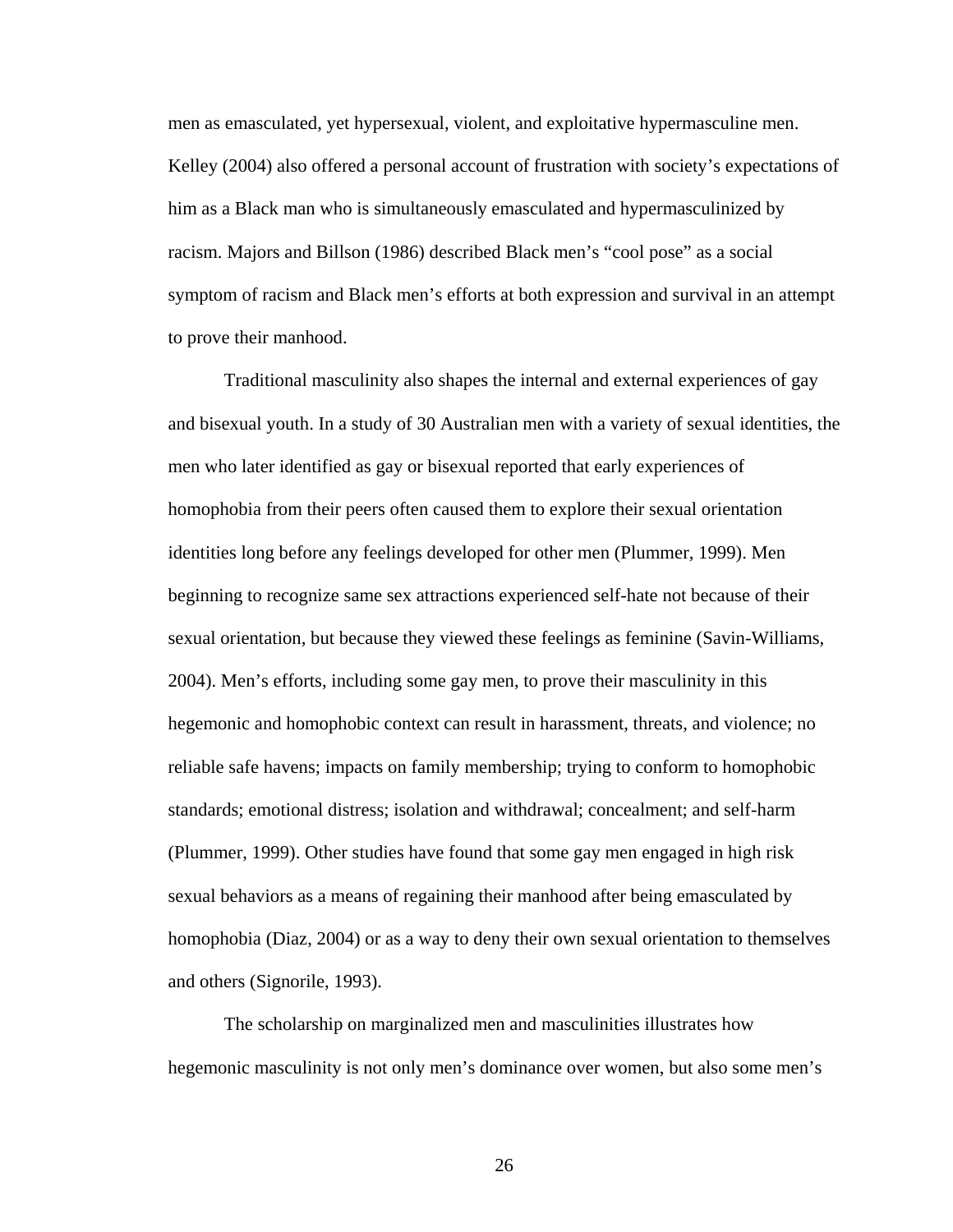dominance over other men. Although much of the literature specifically explores these differences related to race, class, and sexual orientation, the same approach could be applied to other marginalized social group identities related to ability, age, and religion (Kivel, 1992). In response, these marginalized men have developed countermasculinities, or behave in hypermasculine ways to maintain their sense of self (Nonn, 2004). For example, in a qualitative study of men with physical disabilities, participants reacted to their transgression against traditional masculinity through reformulation, reliance, and rejection:

*Reformulation*, which entailed men's redefinition of hegemonic characteristics on their own terms; *reliance*, reflected by sensitive or hypersensitive adoptions of particular predominant attributes; and *rejection*, characterized by the renunciation of these standards and with the creation of one's own principles and practices or the denial of masculinity's importance in one's life. (Gerschick & Miller, 2004, p. 351)

When marginalized men recognized the way they are emasculated as a result of these oppressive systems, they often returned to the traditional definition of masculinity to prove their manhood (Fine, Weis, Addelston, & Hall, 2004). In this way they were simultaneously the products of, excluded from, hurt by, and reinforcing the traditional definition of masculinity (Brod, 1987).

*Limitation of all men.* Just as patriarchy has and continues to hurt women and marginalize some men, it also hurts all men, by placing boys and men in a "gender straightjacket" (Pollack, 1999, p. xxiv). This rigid definition of masculinity has powerful consequences for men that can be seen in a wide variety of social issues. Male gender role expectations have been connected to men's alcohol use and alcohol problems (McCreary, Newcomb, & Sadavem, 1999), as well as men's under-representation in psychological health services (Cochran, 2005). In a review of recent men's transgressions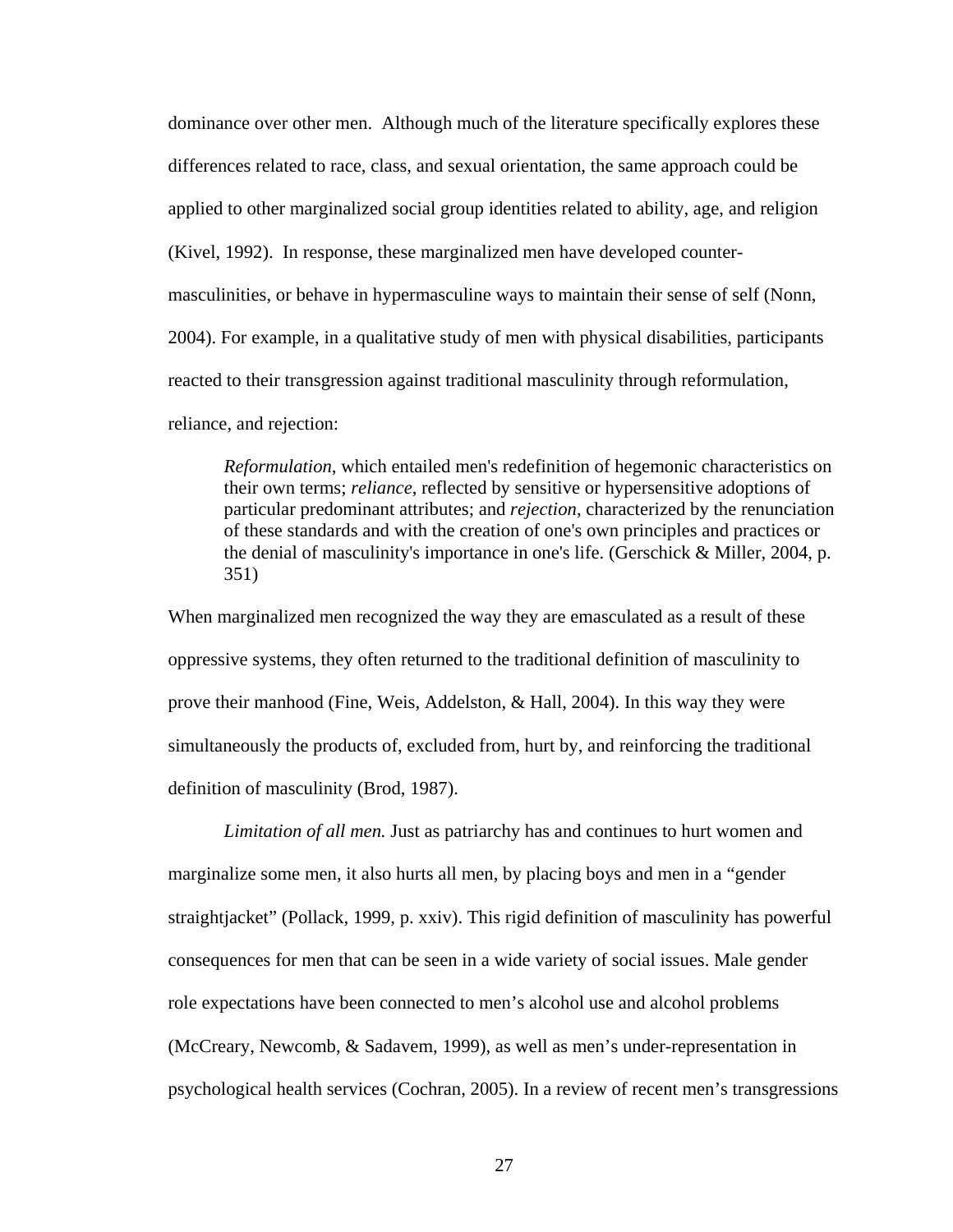covered in the mainstream media from sexual harassment by prominent politicians to high school boys proudly competing through sexual conquest, Kimmel (2004a) saw issues of masculinity that must be confronted. "But it's not men on trial here; it's masculinity, or, rather, the traditional definition of masculinity, which leads to certain behaviors that we now see as politically problematic and often physically threatening" (p. 565). Kimmel concluded that transforming men's violence including violence against women will require transforming masculinity.

Not only does this traditional definition of masculinity have consequences, it also does not fit perfectly for any man (Kivel, 1992). As a result, many men experience conflict with societal expectations of men. In the early 1980s, O'Neil (1981) began to examine the notion of gender role conflict and strain through quantitative studies, by looking at the external and internal struggles of men interacting with the traditional role of masculinity. He pointed out that gender role conflict can lead to internal psychological struggles for men as well as external behavioral conflicts, which have consequences for men and women. Later, O'Neil and colleagues developed the Gender Role Conflict Scale (O'Neil et al., 1986) based on 10 assumptions about gender role conflict. This scale has been used to explore men's interactions with the traditional definition of masculinity (O'Neil, 1990). O'Neil's extensive work on this particular phenomenon, and the work of others building on his scholarship related to college men (e.g., Capraro, 2004b; Davis, 2002; Liu, 2002), points to gender role conflict as a potential aspect of college men's gender identity development.

Men are not only harmed by rigid gender roles, but also by the dominant position the systemic patriarchy reinforced by these gender roles places men. Patriarchy, fostered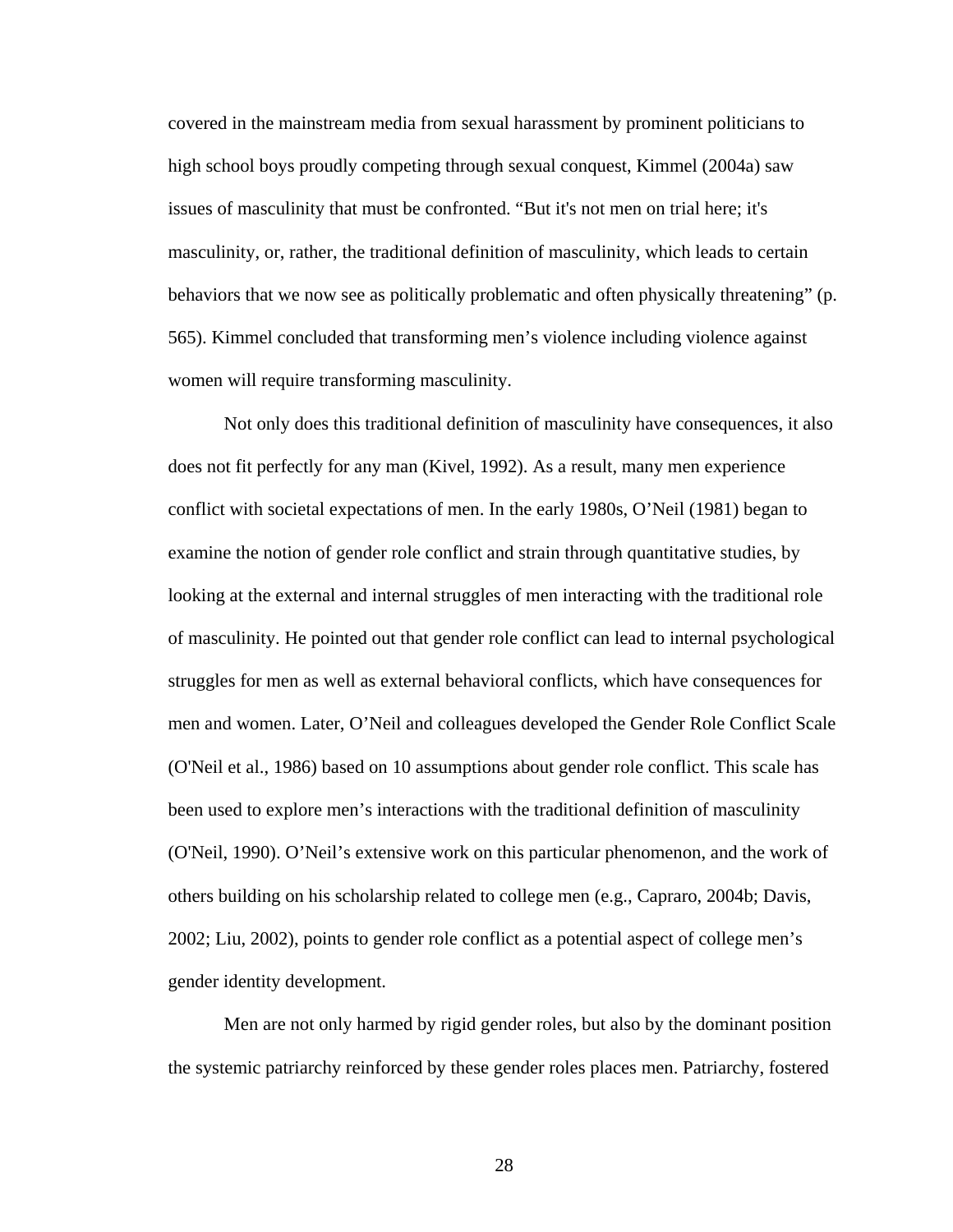by traditional masculinity, simultaneously gives power to men as a group and takes power away from individual men (Capraro, 2004b), leaving men as both harmed and privileged. As men assimilate dominant perspectives or internalized domination, men also pay a price. Brookfield (2005) explained that "hegemony works when people actively welcome and support beliefs that are actually hurting them" (p. 94). Although men's privileges as a result of hierarchical and oppressive systems are very real and may appear to only benefit men, ultimately the unearned privileges men gain as a result of the patriarchal system and men's sexism are relatively superficial compared to the humanity men lose as a result of being in the role of the oppressor (Brod, 1987; Freire, 1972/2000). Although men clearly benefit from male privilege, Brod argued that men would ultimately be better off without those privileges: "The claim, rather, must be not that men's interests are not being advanced by society, but that the sort of men's interests being advanced are interests men would be better off without" (p. 272). New (2001) described this as men's "latent emancipatory interest" (p. 729). This interest remains latent in part because the insidious genius of oppressive systems (Kendall, 2006) has taught those with privilege to ignore how they are harming, and harmed, and has taught those who are oppressed to ignore how they are hurt (Freire, 1972/2000). Fostering this enlightened self-interest can be critical in fostering more effective, sustainable, consistent, and accountable social justice allies (Edwards, 2006).

### *Boys and Masculinity*

The well-documented educational struggles of girls are a result of the preferential treatment of boys stemming from patriarchy and systemic sexism (Sadker & Sadker, 1994). This sexism has been observed in the ways girls' learning difficulties are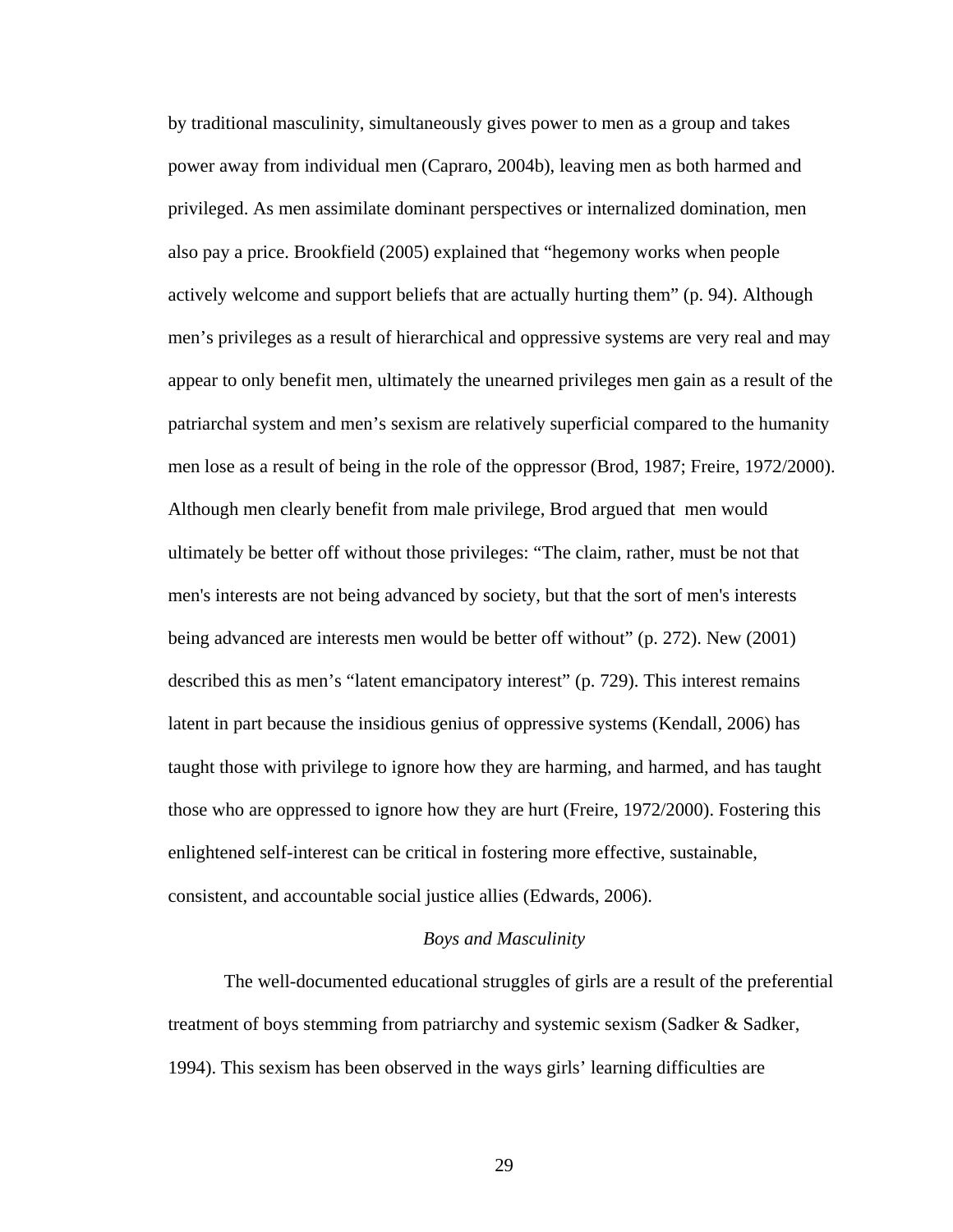identified less frequently than boys, the greater attention paid to boys by teachers and school personnel, and boys' higher SAT scores despite girls' higher or similar scoring at early grades (Sadker & Sadker). At the same time, the very real educational issues facing boys and men are also a result of sexism and the traditional definition of masculinity which limits men as well as women. The influence of the traditional definition of masculinity through boyhood leading up to college contributes to the gender identity college men develop. Relevant to this study are the influences leading up to and through the college experience for traditional aged college men.

The social construction of gender begins to affect males immediately. Research on infants revealed that male infants are actually more emotional than female infants (Pollack, 1999). This emotionality was socialized out of boys by caring and loving parents through shame and an intentional separation process applied to boys. As children grow older, mothers discussed a wide range of feelings and emotions with daughters, particularly sadness and distress, but the primary emotion discussed with boys was anger. Fathers used emotional words more with daughters, "with only one exception...disgust" (Pollack, p. 43).

This not only leads to a damaged relationship between child and parent, but also to what Kindlon and Thompson (2000) referred to as boys' "emotional illiteracy" (p. 5). As a result of this emotional illiteracy, and in an effort to perform to the traditional definition of masculinity, the "culture of cruelty" was created, in which boys competed to hurt and harm each other (Kindlon & Thompson, p. 75). The emotional illiteracy of boys intersected with this culture of cruelty to socialize boys who were incapable of dealing with the intense emotions they experienced (Kindlon  $&$  Thompson). The social pressure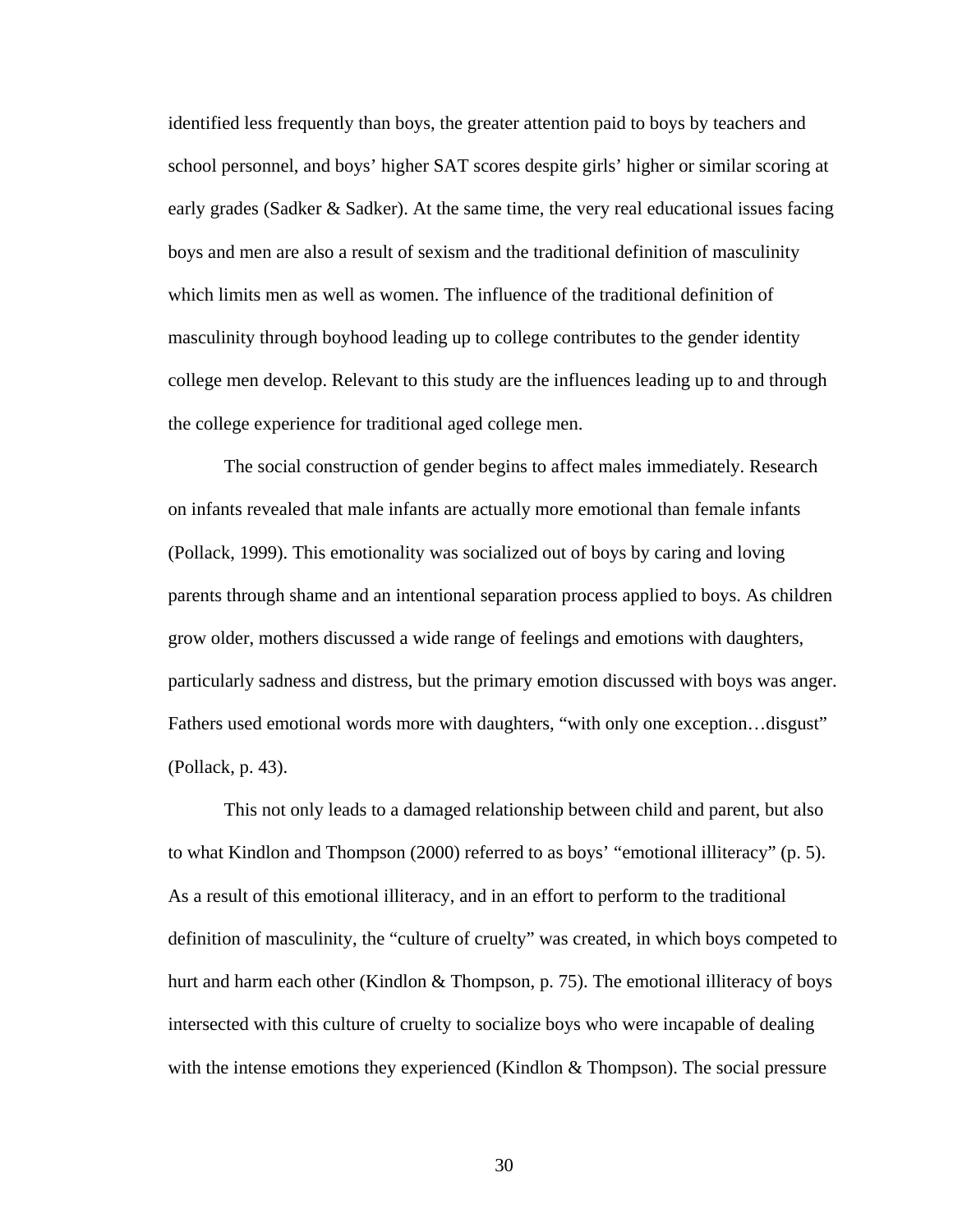to perform to the traditional definition of masculinity led boys to deny their hurt for fear that it would open them up to even more ridicule and hurt from other boys. Admitting hurt is weak, and weakness is synonymous with femininity. This lesson came at an emotional cost to boys; "with every lesson in dominance, fear, and betrayal, a boy is tutored away from trust, empathy, and relationship" (Kindlon & Thompson, p. 75).

Children have been observed displaying traditional gender roles in the interactions between students and teachers as early as kindergarten (Jordan & Cowan, 2004). The authors of this study observed the boys' fantasy gender role as "warrior narrative" (p. 103). The boys wanted to act out their gender roles by fighting and using weapons against the "baddies." The boys' fantasy gender role was forbidden in the school environment. Instead, the boys were encouraged to act out a different masculine role of responsibility and rationality. As observed in the study, girl's fantasy gender role of bride or mother was encouraged in the school environment and not unrealistic to achieve later in life. The boys' fantasy gender role was not possible except in times of war. Boys were aware of this and learned as early as five or six years old that there was a public masculinity which was socially acceptable and a private masculinity which was to be hidden and in part defined by its social unacceptability.

Messner (2004a) observed similar socialization in elementary school aged boys and girls. He discussed observing children constructing traditional definitions of femininity and masculinity and what lies outside those boundaries through references to Barbie dolls and monsters in their idle play at soccer practice.

As boys grow older, they often experienced social pressure from other boys to disrespect and tease girls in coeducational environments (Pollack, 1999). However, boys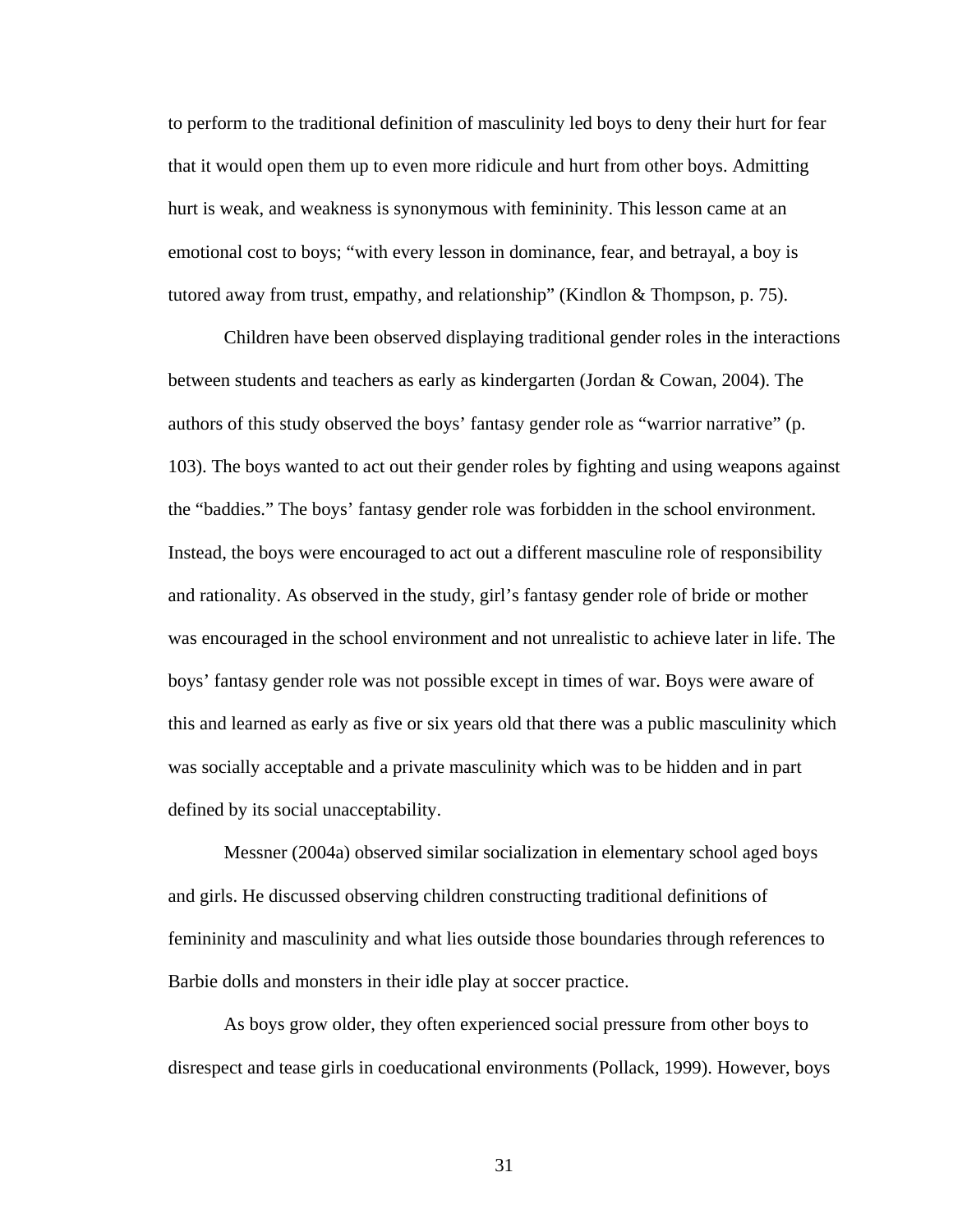in all-male environments or co-educational environments in which they believed they were free from the pressure to compete with other boys showed a "natural inclination to honor these feelings in girls and women with compassion and respect" (p. 75).

Later in life, as teenagers, complying with the traditional definition of masculinity has tragic consequences for an individual boy, the boys around him, and the girls in his life. Teenage boys who more closely agreed with the traditional definition of masculinity were more likely "to drink beer, smoke pot, have unprotected sex, get suspended from school, and 'trick' or force someone into having sex" (Kindlon & Thompson, 2000, p. 16).

It is not surprising that so many boys turned to alcohol and drugs as a way to deal with emotions they were unprepared to feel, express, or manage in a healthy way (Pollack, 1999). As adolescence continues, girls generally viewed sex as a way of demonstrating love and connection while boys primarily view sex as a way of proving their masculinity (Pollack). Regardless of race or class, boys who reported the highest agreement with hypermasculine attitudes were the most likely to have unprotected sex (Kindlon & Thompson, 2000).

Athletics often creates a hypermasculine environment in which misogyny and homophobia are reinforces as well as competitive and violent masculinity (Curry, 2004). However, under the proper mentoring, coaching, and guidance, activities and involvement such as athletics can offer an environment for boys to explore meaningful homosocial bonds with other boys to begin understanding and accepting emotions of failure, loss, sadness, and shame (Pollack, 1999). These emotions are realities of the human experience, which boys frequently are discouraged from expressing and feeling,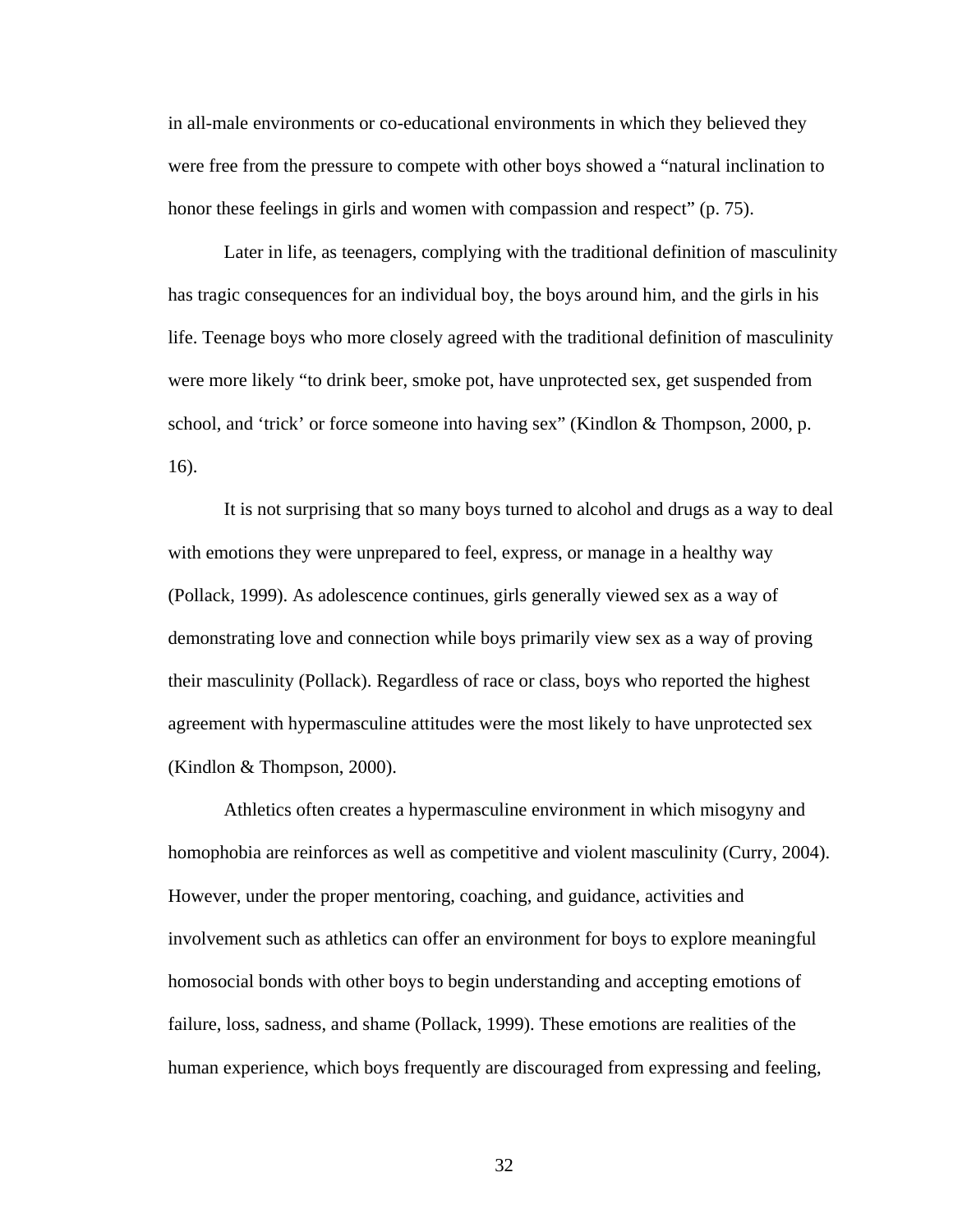are critical in developing emotional resilience (Pollack). An example of this kind of mentoring, teaching, and coaching is exemplified by Joe Ehrmann, a former professional football player, who coached high school football by teaching boys to live lives of character, integrity, and service to community while loving each other along the way (Marx, 2003). Developing this emotional literacy will benefit boys for the rest of their lives as well as the women in their lives.

# *Men and Masculinity in College*

 College men continue to experience the same pressures to measure up to the traditional definition of masculinity as boys (Davis & Laker, 2004). In addition, college men also begin to show evidence of conflict with the strict and confining gender roles (O'Neil et al., 1986). The paradox of masculinity illustrates how college men experience stress as a result of the pressure to live up to the traditional definition of masculinity and as a result of defining their gender identity differently than the traditional gender norms (Capraro, 2004b). Before looking at how these phenomena influence college men's experiences, I first look more closely at how college men experience the pressures of the traditional definition of masculinity, the strain of college men's gender role conflict, and the paradox of masculinity (Capraro).

### *College Men and the Traditional Definition of Masculinity*

The pressure to perform to the traditional definition of masculinity has consequences for college men's behavior as well as their own well-being. Messner's (1987) interviews of 30 men reflecting on their past lives as both athletes and men revealed a lack of a rite of passage from boyhood to manhood led to a continuous struggle to prove manhood according to the traditional definition of masculinity. The men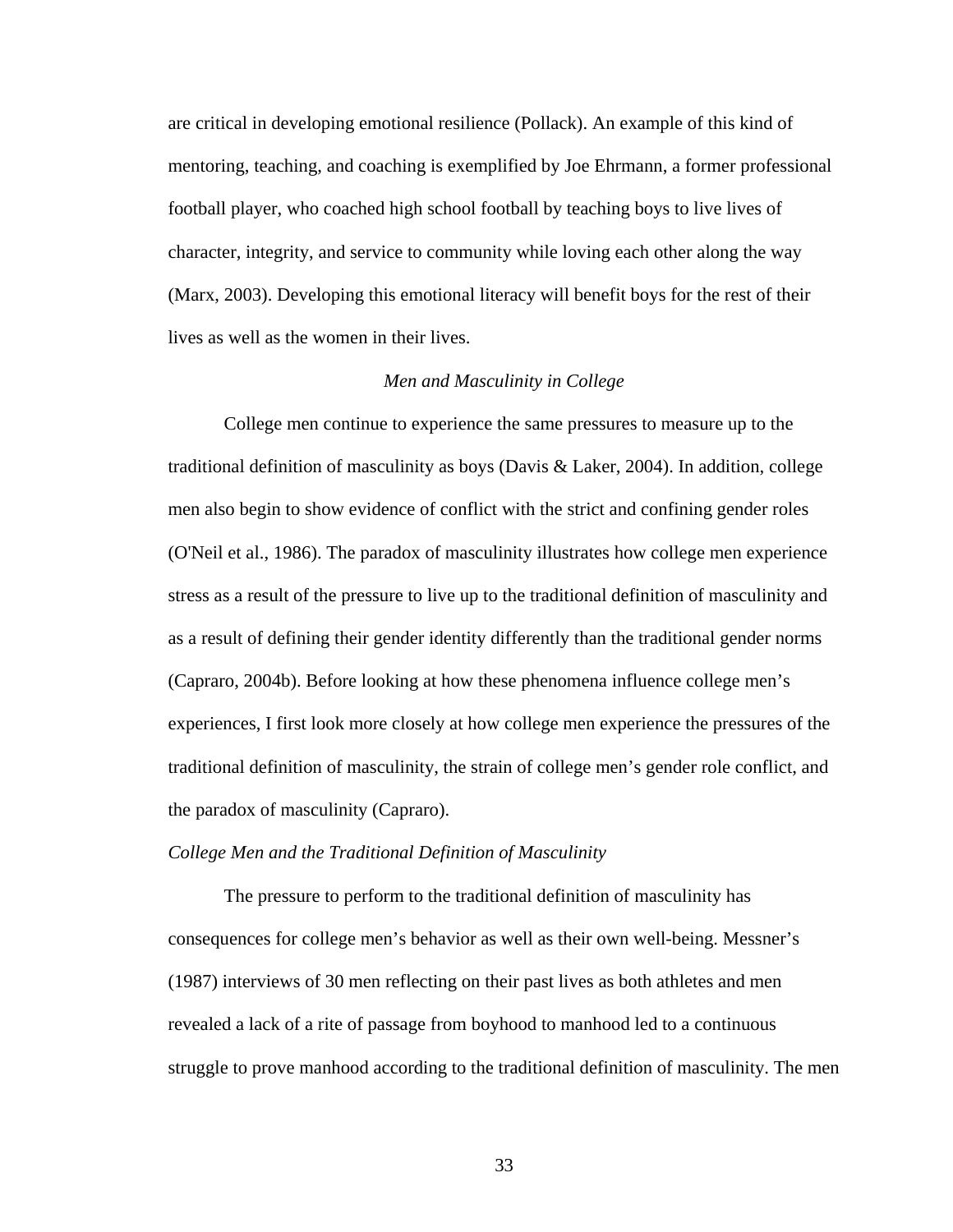in the study described the gender expectations as vague and unclear, but understood that it was clearly about not being feminine. Kilmartin (2001) discussed the role of the traditional hegemonic definition of masculinity's role in contributing to college men's perpetration of sexual assault and the potential of exploring male gender role socialization as a tool for sexual assault prevention with college men. Scholars have also begun to theorize the social construction of masculinity as playing a central role in college men's overrepresentation as college judicial offenders (Harper, Harris, & Mmeje, 2005).

### *College Men's Gender Role Conflict*

The strict, rigid, and limited traditional definition of masculinity doesn't accurately reflect the humanity of any man. Men who tried to fit these rigid gender roles experienced significant strain (O'Neil, 1981). Men sacrifice integrity when they deny aspects of their humanity that do not fit the traditional definition of masculinity. Men also sacrifice authenticity when they perform to aspects of the traditional definition of masculinity that are not a part of their true humanity. As a result of this strain many college men experience gender role conflict (O'Neil et al., 1986). Unfortunately, college men who began to distance themselves from the traditional definition of masculinity faced significant strain rather than feel liberated. This gender role conflict had psychological consequences. When men came to understand that their conformity to gender roles had negative consequences for themselves and others, they experienced loss of self and faced increased depression (Good & Wood, 1995). As a result, men who experience gender role conflict are sought new positive messages about masculinity to replace the traditional definition of masculinity.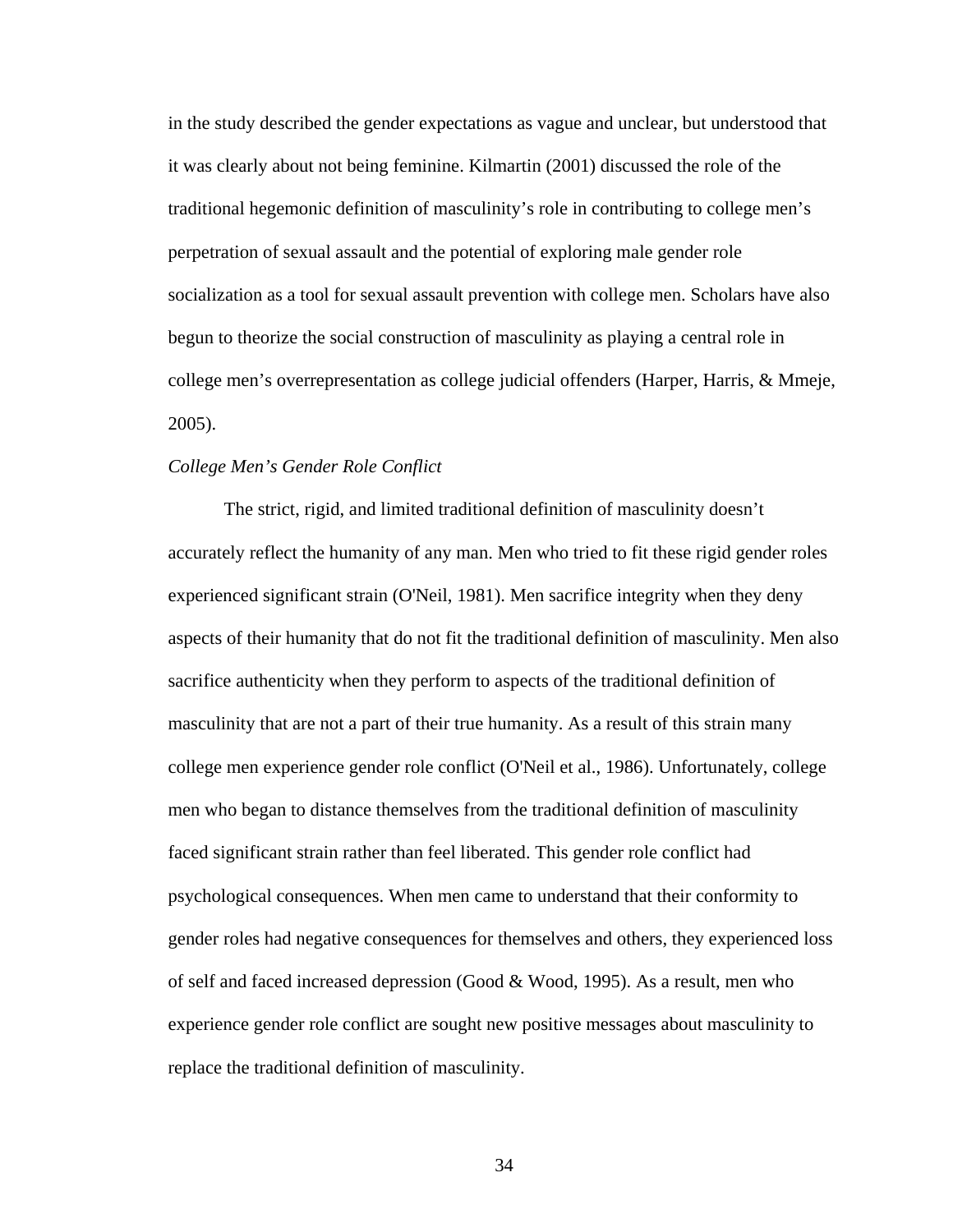In a study of college men's depression and help seeking behavior using qualitative methods, Good and Wood (1995) discovered gender role conflict as central to men's psychological "double jeopardy." This double jeopardy describes the precarious position in which men who begin to deviate from traditional gender norms find themselves. For example, college men who experienced greater gender role conflict experienced increases in depression and were less likely to seek counseling. As a result men who begin to transcend the traditional definition of masculinity face a double jeopardy that helps to maintain the traditional definition of masculinity. Davis (2002) interviewed college men experiencing gender role conflict (O'Neil, 1981) and found that the men in the study described feeling restricted in how they were allowed to communicate, a fear of femininity, feeling overly challenged, and being confused about masculinity (Davis). *College Men and the Paradox of Masculinity* 

Kaufman (1994) described the conflicting experiences of men, who are clearly in the dominant position in society but who rarely feel powerful as individuals in their own lived experiences. Capraro (2004b) used the term "paradox of masculinity" to describe the contradictory ways that college men experience their power and privilege and the pressure it places on them. Capraro explained that "in objective social analysis, men as a group have power over women as a group: but, in their subjective experience of the world, men as individuals do not feel powerful. In fact, they feel powerless" (p. 192). College men feel powerless because of the pressure they feel to live up to the traditional definition of masculinity and the strain they feel when they deviate from this rigid gender norm.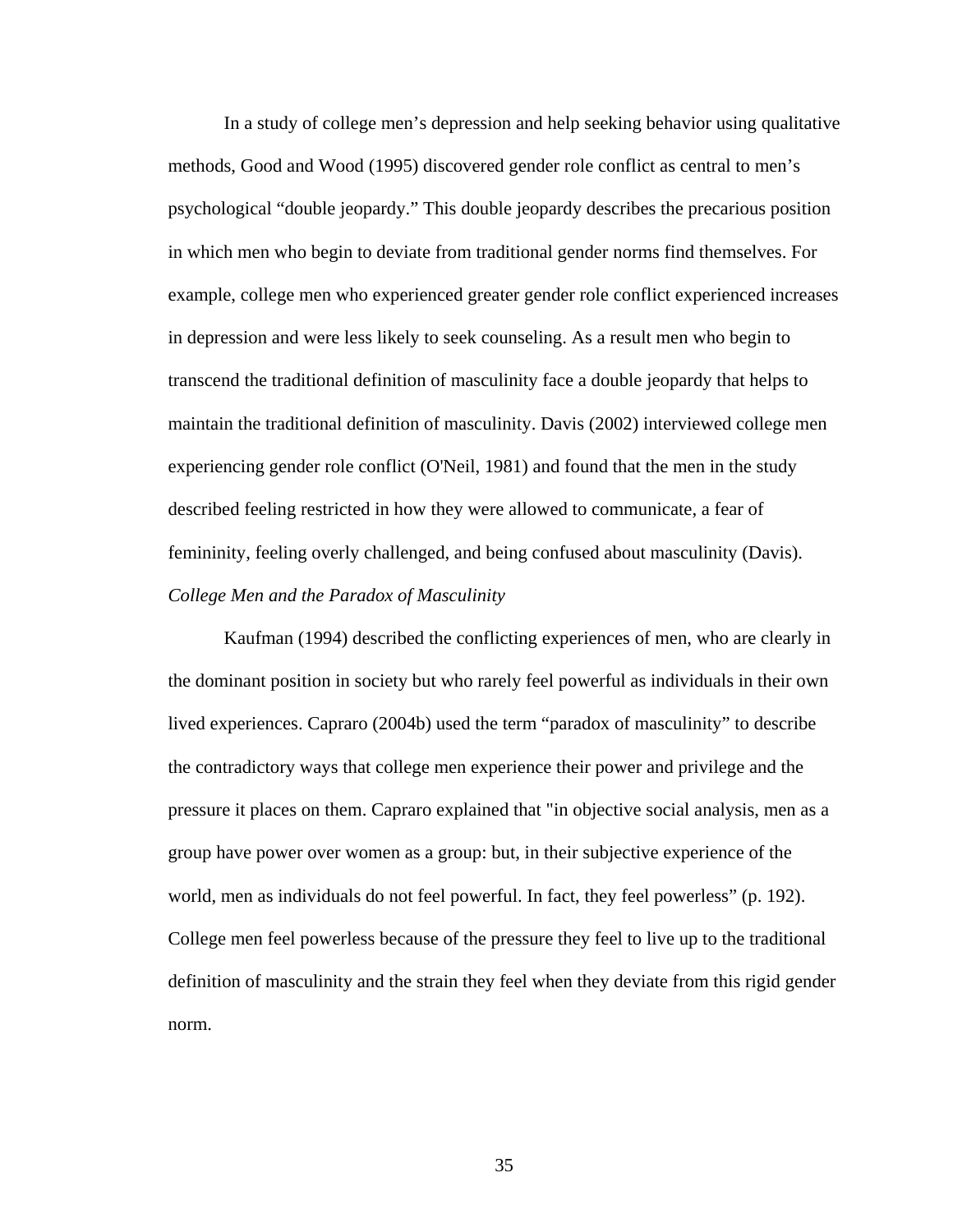One outcome resulting from this pressure to conform to the traditional definition of masculinity and the pain associated with not living up to such expectations can be seen in college men's alcohol use. The traditional definition of masculinity led men to alcohol use as a means of proving their manhood and encouraged them to use alcohol as a means to anesthetize their pain at not measuring up to the traditional definition of masculinity (Capraro, 2004b). Men came to problematic alcohol use through "two routes: one route starts at traditional male-role attitudes, passes through alcohol use, and ends in alcohol problems; another route starts at masculine gender-role stress and ends directly in alcohol problems" (Capraro, 2004b, p. 191). In this way the traditional definition of masculinity is at the root of two very different kinds of alcohol use among college men, which has significant consequences for both college men and women (Ullman, Karabatsos, & Koss, 1999; Wechsler, Lee, Kuo, & Lee, 2000). Capraro extended this same analysis, that men are performing as a way to achieve the traditional definition of masculinity or mediate their pain at not meeting it, to a variety of other hypermasculine behaviors in college. He stated, "drinking thus falls into a line of masculine icons, including body building, sexual assault, and pornography, that reveal the paradoxical nature of masculinity itself" (p. 195).

### *Impacts in Hypermasculine College Environments*

The combination of the pressure from the traditional definition of masculinity, strain from gender role conflict, and combined effect resulting in the paradox of masculinity affects college men in a number of ways. Fraternity men and male athletes in particular are the focus of much of the study of college men for both theoretical and practical reasons. Theoretically men in these groups often are observed to engage in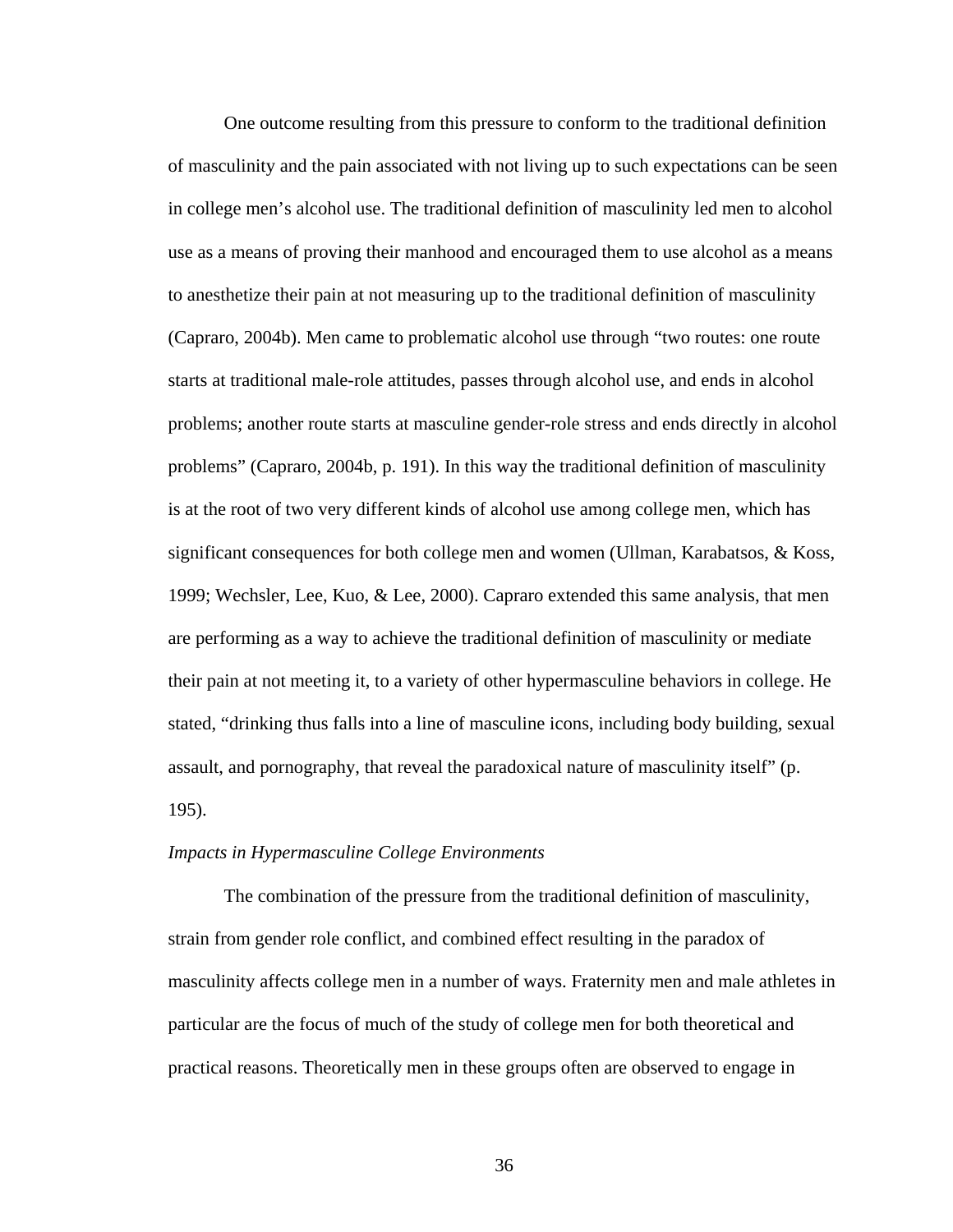hypermasculine behaviors that have consequences for the men involved and the rest of the campus community. Pragmatically these all male groups offer relatively easy access to a group of men with a strong masculine community and culture to both observe and access qualitatively and also to measure quantitatively.

In a qualitative study of fraternity men, Lyman (1987) discovered that college men often located the college experience as an experimental time between the authority of home before college and the authority of work and family after college. These men acted out their anger at this situation through transgressions during this particular time period in college when they felt the consequences would be minimized. Lyman observed that the men's transgressions against women and towards each other were rooted in their "latent anger about the discipline that middle-class male roles imposed upon them, both marriage rules and work rules" (p. 157). Arnett (2004) also observed college age (18-25) as an in-between stage between childhood and adulthood, using the term "emerging adulthood." He described this period in life much more positively as a time of freedom to explore, experiment, and gather information valuable in solidifying identity later in life.

Fraternities, which have been observed as bastions of privilege, homophobia, and misogyny (Rhoads, 1995b; Sanday, 1990), have illustrated how men's transgressions result from simultaneously not fitting into and performing to the traditional definition of masculinity. These struggles with fitting or not fitting with traditional gender roles may help explain the higher alcohol use of college men in general and fraternity men and college athletes specifically (Presley, Meilman, & Cashin, 1996). Particularly focusing on fraternities' role in campus rape and the rape culture, Boswell and Spake (2004) observed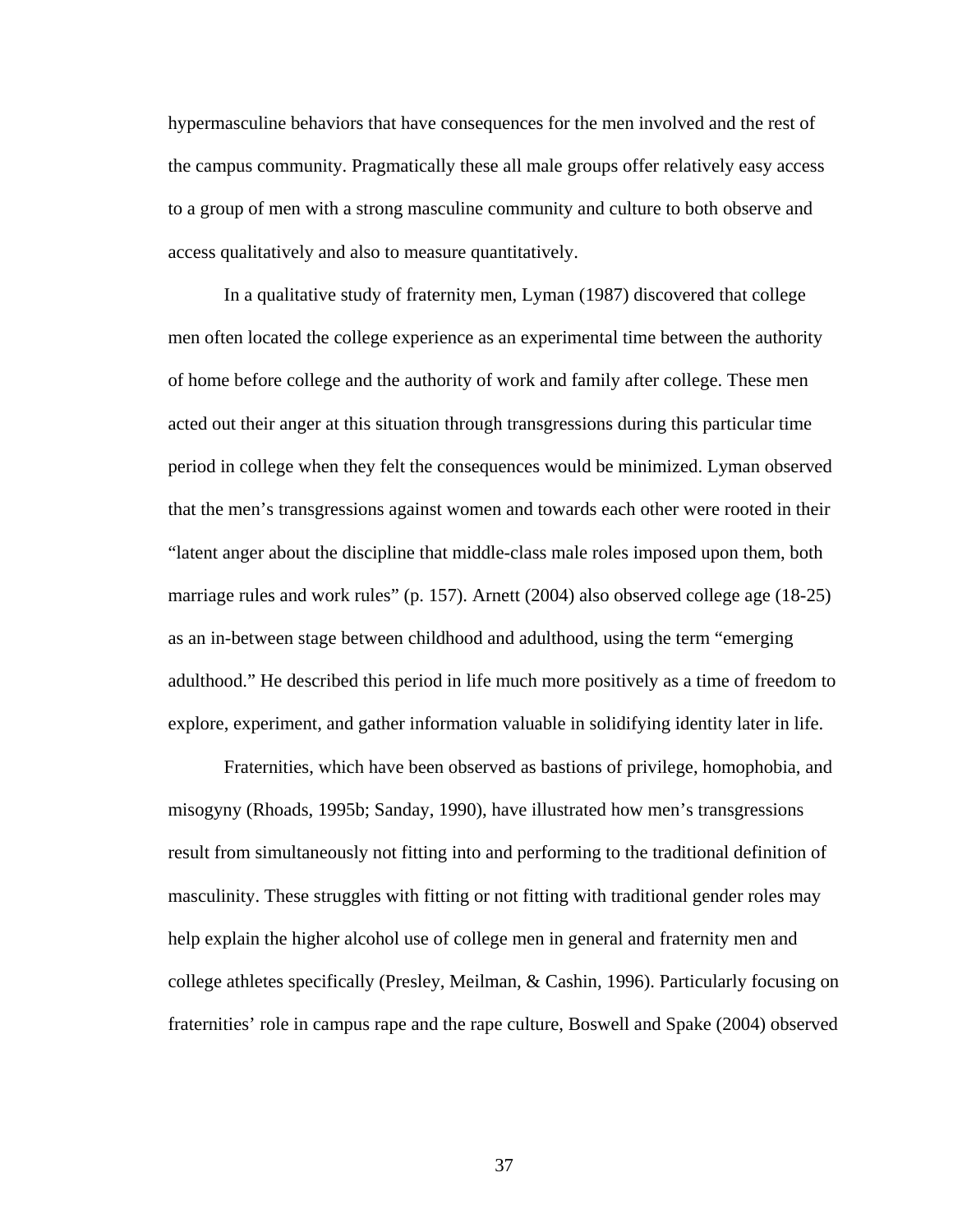the difference in parties taking place at fraternity houses where women reported feeling a high risk of sexual assaults and houses where women felt a low-risk of sexual assault.

At high risk houses, parties typically had skewed gender ratios, sometimes involving more men and other times involving more women. Gender segregation also was evident at these parties, with the men on one side of a room or in the bar drinking while women gathered in another area. Men treated women differently in the high-risk houses. The women's bathrooms in the high-risk houses were filthy, including clogged toilets and vomit in the sinks. When a brother was told of the mess in the bathroom at a high-risk house, he replied, "Good, maybe some of these beer wenches will leave and there will be more beer for us." (Boswell & Spake, p. 182)

In interviews with individual men in these houses, the authors found that many first-year men genuinely believed that rape is the fault of women who dress a certain way, have sex, get drunk, or other problematic behavior which leaves these men with no other option. This is yet another illustration of how men exert sexism, in this case violent sexism, as a result of the paradox of masculinity, seeing themselves as powerless instead of powerful (Capraro, 2004b).

Lyman's (1987) analysis of interviews exploring individual fraternity men's experiences and interactions with the fraternity described individual men who disagreed with the misogynistic culture of the fraternity, but also contributed to such a culture in an effort to prove their manhood and out of fear of being emasculated and ostracized by other men. Individual men in this study privately voiced frustration with misogynist behavior and a lack of meaningful homosocial bonds; however, these same men felt that they needed to continue to engage in this same behavior to maintain status within the group. Lyman found that the joking relationship among fraternity men had at its root misogynistic nature, causes, and impacts. The men joked, often sexually, as a way to form a connection and bond without disclosing or being vulnerable. Lyman viewed this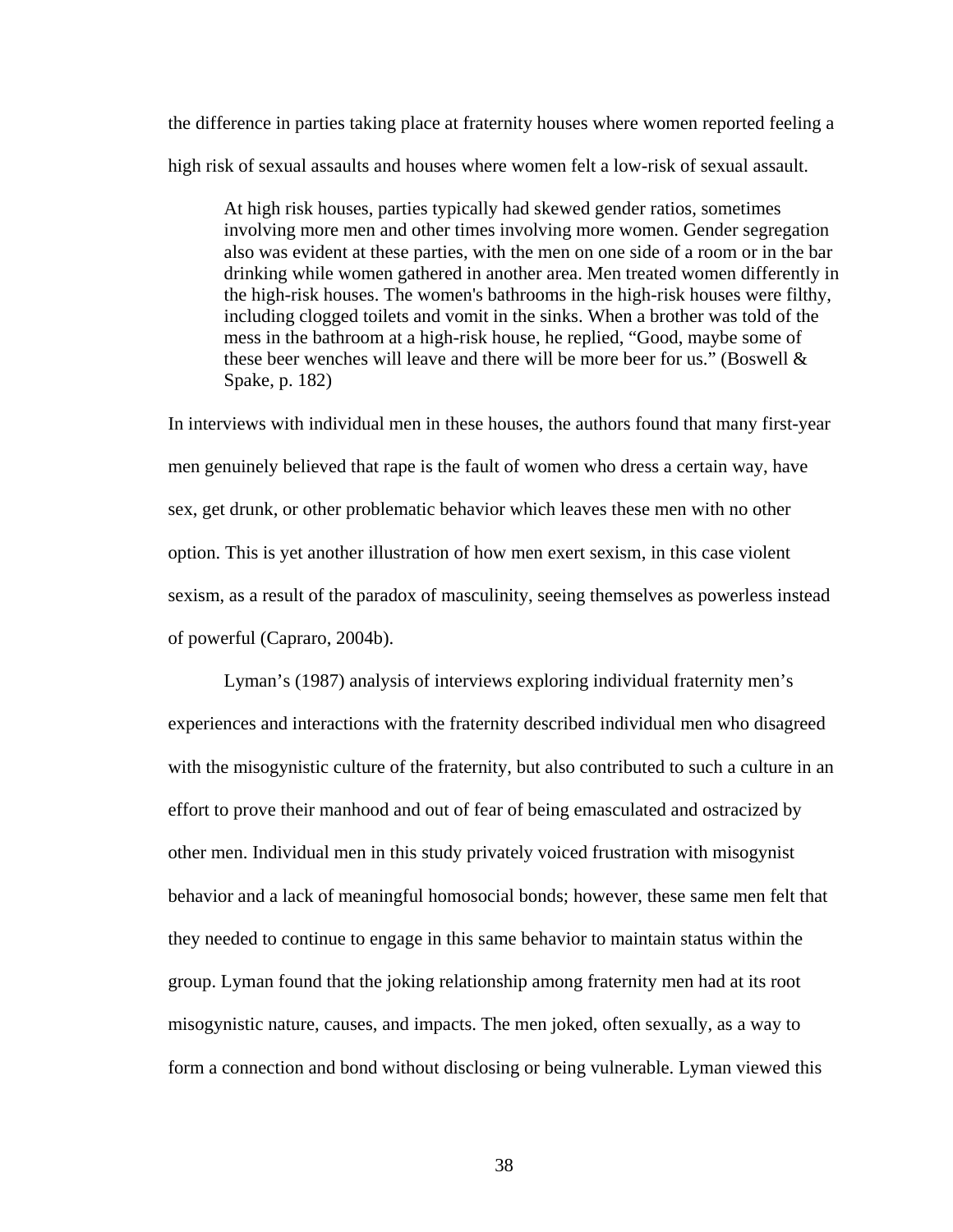as the men's efforts to develop meaningful homosocial bonds that they were seeking but were otherwise prevented from by traditional masculinity in the forms of fear of femininity and homophobia. The dissatisfaction with this misogynistic environment was pervasive among individual men, but roundly supported among groups of men, illustrating the need for individual men to perform to a masculine ideal in these environments. Individual fraternity men reported being unsatisfied with the culture of fraternities and the behavior of fraternity men, while still reproducing that culture and behavior in the group.

This pattern of fraternity culture's misogyny as a result of individual men's conformity to traditional masculinity is also revealed in a critical ethnographic study of fraternity culture (Rhoads, 1995b). Rhoads identified three primary patterns of fraternity culture. The first two patterns included the misogynistic representations of women and positioning women as passive participants in fraternity culture. The third pattern was the rigid conformity to a narrow definition of masculinity that fostered oppression of both women and gay men.

Homophobia and sexism as a way of demonstrating masculinity is also observed in an ethnography of the college athletic locker room. Curry (2004) observed that athletic men privately admitted to wanting to be part of an athletic team as a means of seeking meaningful homosocial relationships. Unfortunately, because these groups transgress against the traditional definition of masculinity (choosing to live with other men or share a locker-room and physical contact with other men), there is a need to avoid any form of homosocial connection for fear of femininity and homophobia. In fraternities, men mediate the fact that they chose to be a part of a group of men, often times sharing the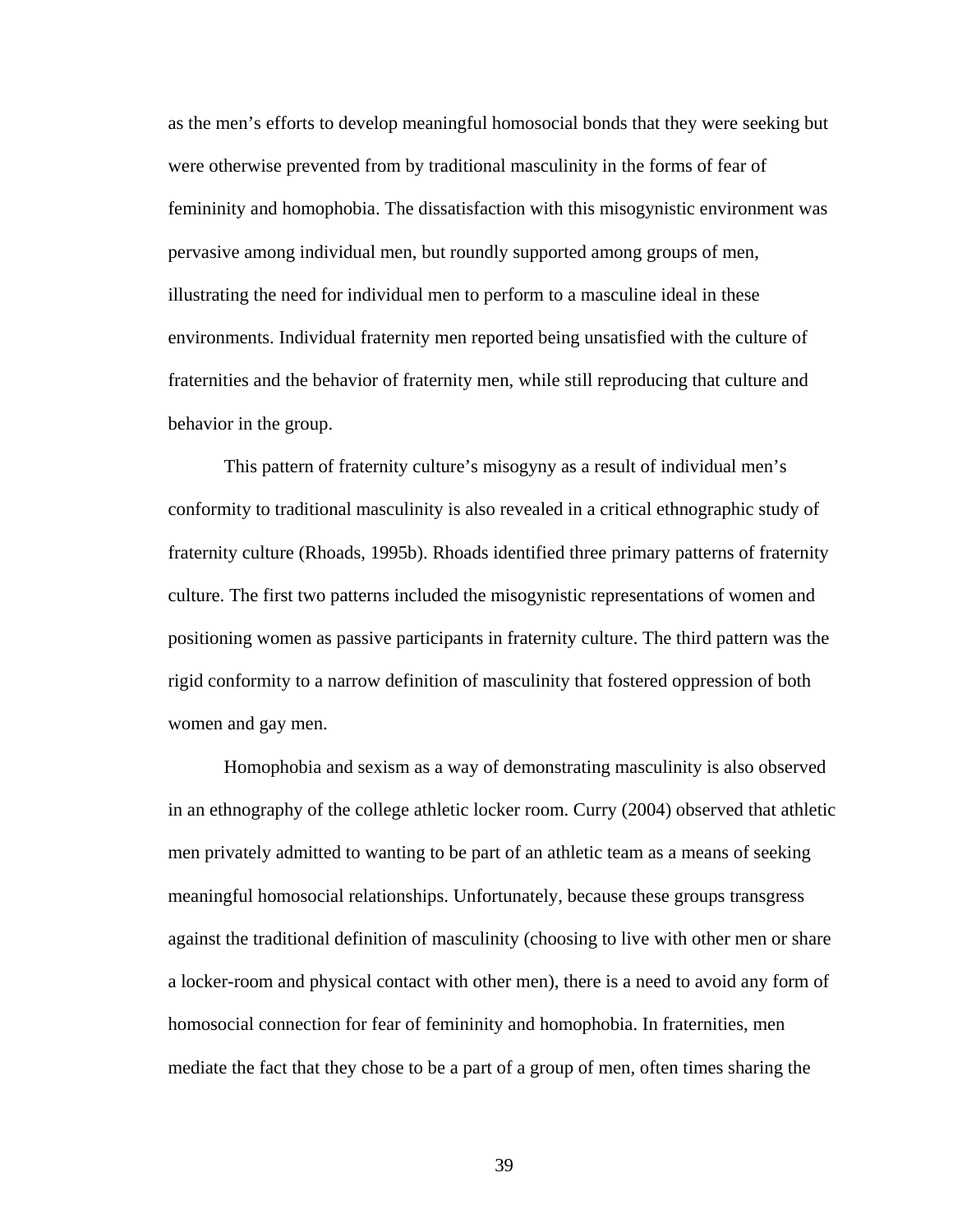same living environment. In athletics, men mediate the fact that they share such close physical contact through their sports and share vulnerable physical space in the locker room with other men.

### *Impacts on Marginalized College Men*

In addition to these college experiences, social group identities are also relevant to college men's construction of their gender identity. The impact of traditional hegemonic masculinity has been observed with college men marginalized as a result of social group identity. Men of color and non-heterosexual men have primarily been the focus of the scholarship of marginalized men and masculinity.

*Gay college men.* Dilley (2005) used a qualitative approach employing a blend of queer theory and queer historiography as well as a combination of constant comparative, typographic, biographical, and narrative methodologies to explore how non-heterosexual college men came to various identities in college environments. The results of the study indicated just how influenced these men were by the dominant definition of masculinity and its accompanying homophobia. Participants often developed an identity that would either conform to or openly oppose these dominant messages about gender and sexual orientation. The typology of identities included homosexual, gay, queer, closeted, "normal," and parallel. Each of these identities was influenced by and influenced the participants' engagement in a typology of college environments which included campus environments, gay student organizations, fraternity life, sexual activity, the goals of being "normal" and emotional attractions.

Gay men's response to traditional gender and sexual orientation norms is also observed in another qualitative study of men involved in a gay fraternity (Yeung et al.,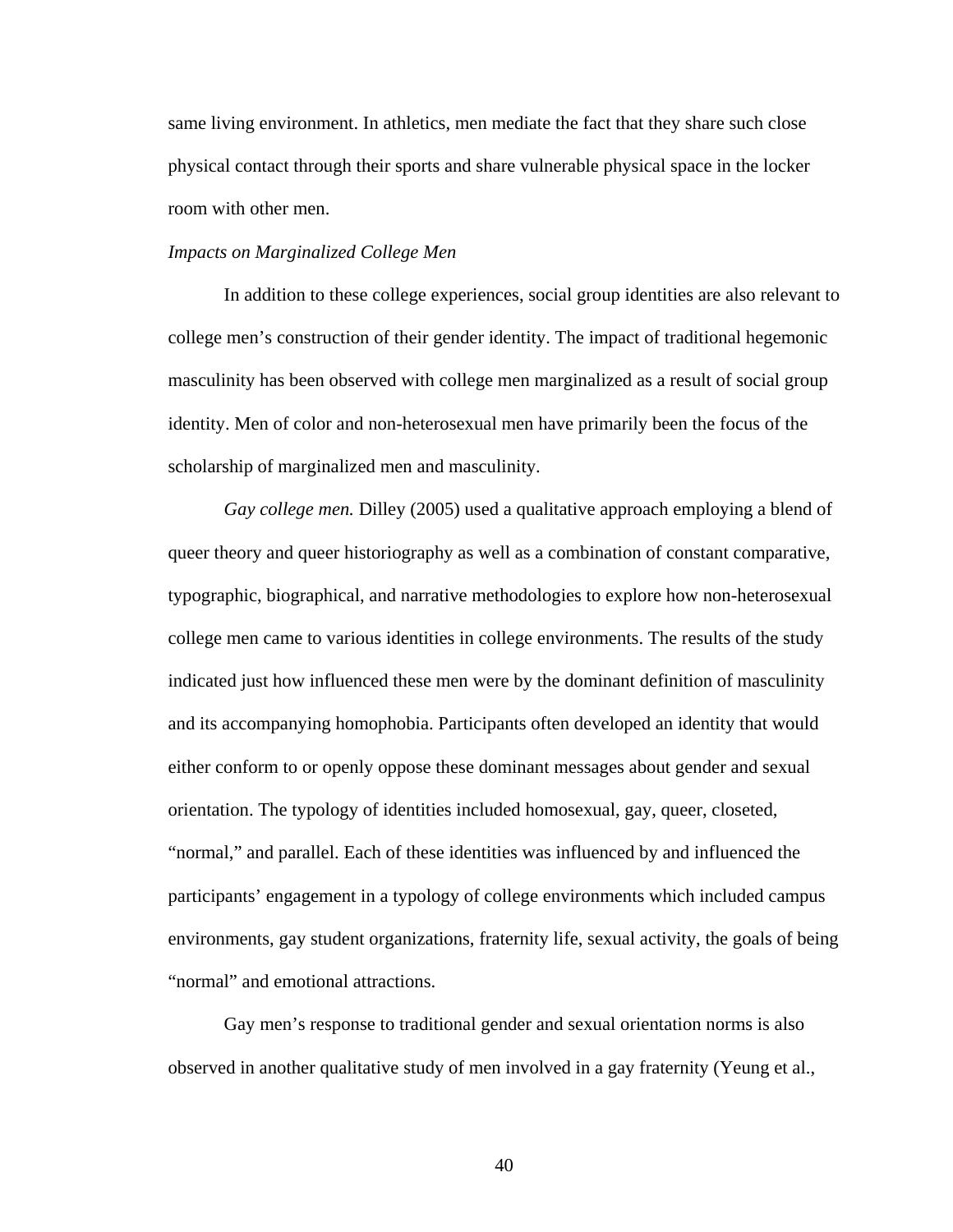2006). The researchers used both interviews and prolonged engagement to study the experiences of individual men and the culture of Delta Lambda Phi, a gay fraternity. The researchers found that the men as individuals and as an organization struggled between reproducing and rejecting the expectations of the traditional hegemonic definition of masculinity. On one hand, they engaged in performing femininity (e. g., acting "queeny" or dressing in drag), promoting intimacy among men, and including all men, with regard to not only sexual orientation but also other forms of diversity. On the other hand, they sought to limit resistance to their existence as an organization, particularly from other fraternity men. The researchers interpreted many of the participants' actions as either direct and intentional resistance to the traditional definition of masculinity or passive and perhaps unintentional conforming to the traditional definition of masculinity. In this way, the traditional hegemonic definition of masculinity remained the dominant organizer of behavior by both the individual men and the chapter as a whole.

The dominant definitions of masculinity and sexual orientation have also been observed in college men's coming out experiences. In a critical ethnography, Rhoads (1995a) found four themes of the coming out process: the ongoing nature of the process, personal change, negative experiences, and on-going harassment and discrimination. The coming out process was difficult because the participants understood the nature of dominant masculinity and homophobia and as a result frequently described very challenging experiences coming to terms with their own sexual orientation, let alone sharing it with someone else. The participants described the coming out process as ongoing because of the constant pervasiveness of heterosexism which expects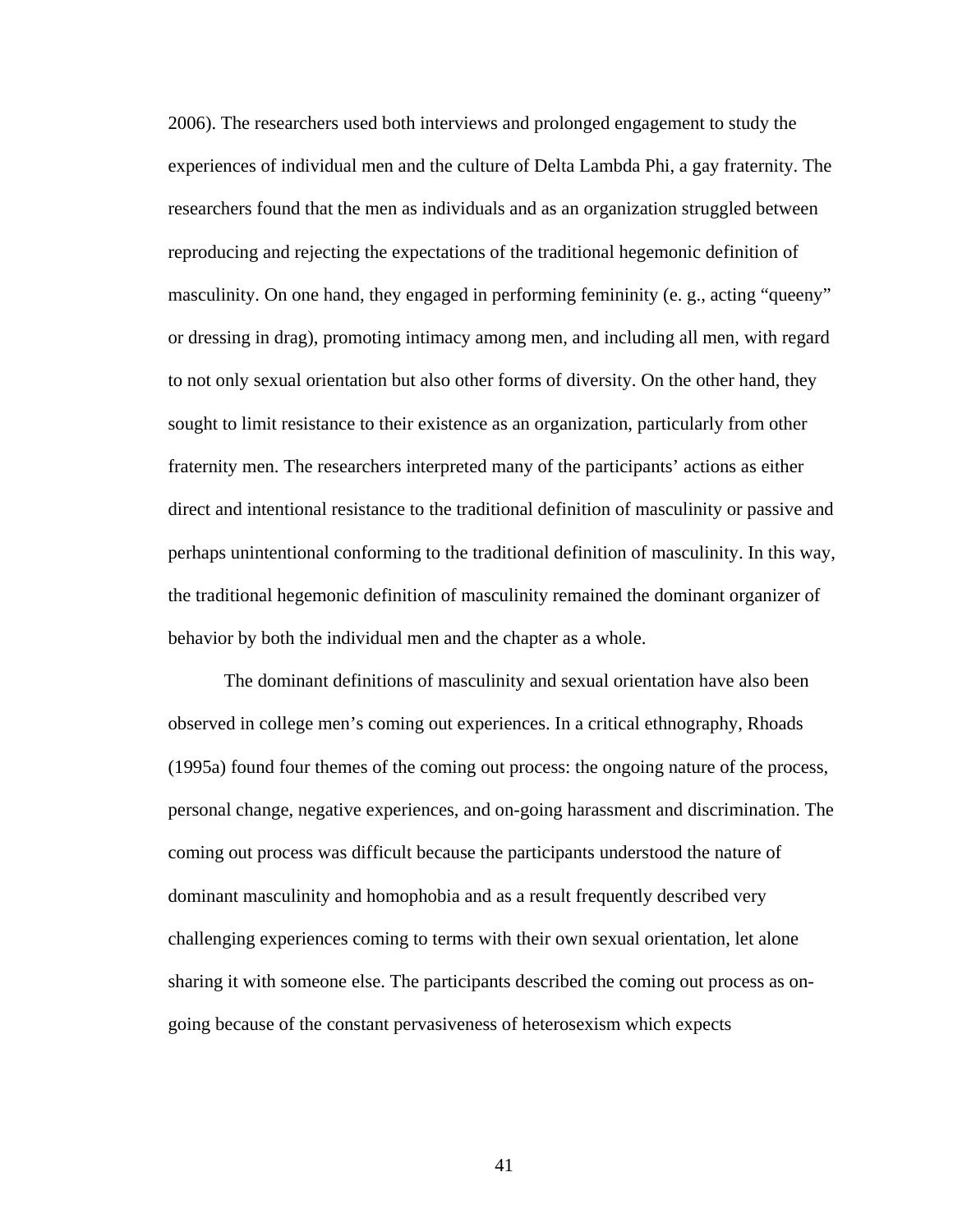heterosexuality. The participants also described direct and indirect homophobia aimed at them as a result of their coming out.

*College men of color*. The past several years has seen significant media attention paid to the gender gap in college enrollment, retention, and academic success (Brown & Espinoza, 2006; Coeyman, 2001; Conlin, 2003; Evelyn, 2002; Fonda, 2000; Jaschik, 2006; Lazar, 2003; Zyla Vickers, 2006). Despite this attention there is little evidence that a gender gap exists among middle and upper class White men (Brownstein, 2000; King, 2006). Instead, Black and Latino men, White and Latino men from lower income backgrounds, and men 25 years and older significantly fall behind their female peers (King). The gender gap is real, but instead of being solely about gender it is more accurately about the intersections of gender, race, and class. These concerns over the gender gap, when closely examined, reveal that race and income still represent the greatest disparities in college enrollment (King). It is also important to note that college achievement is not a zero-sum game and that more men are going to college than ever before, its just that women are going to college more than ever before in even greater numbers than men (King). The research thus far on the intersections of gender and race for college men primarily focuses on African American men. Although the experiences of other men of color are not the same, this research may provide insight into these intersections and their impacts for other racial and ethnic groups.

A recent symposium at Morehouse College on the gender gap among men of color and lower income men suggested that institutionalized racism and cultural resistance as well as their intersections with masculinity were two of the primary causes of lower enrollment and participation among these marginalized men (Clayton et al.,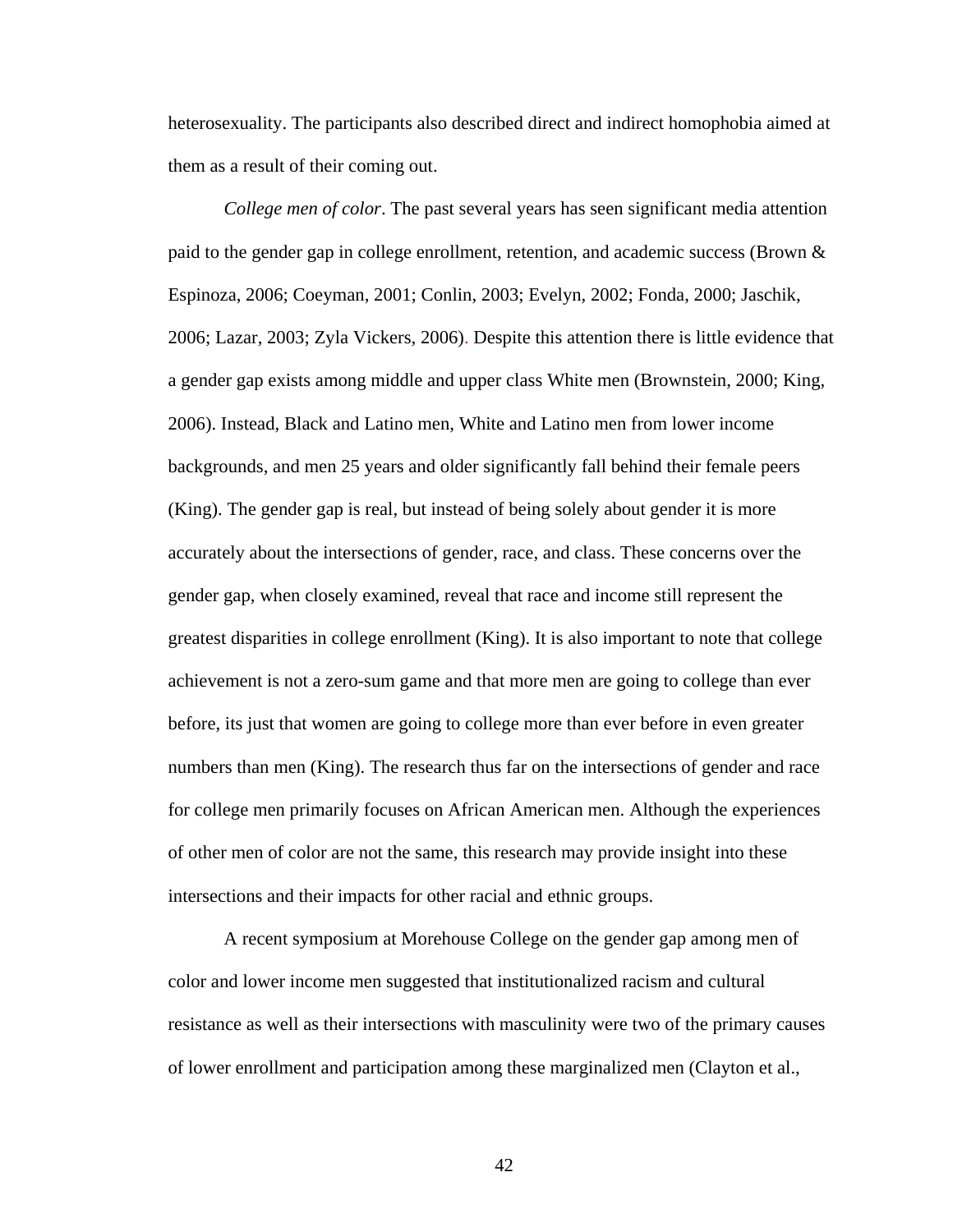2004). The same summit suggested more male and minority teachers as ways of addressing institutionalized racism and offering male role models to address cultural resistance among racial and ethnic groups. The summit also pointed out the need to address the prison industrial complex and the high rates of incarceration and criminalization among men of color. Black men in particular suffer from this criminalization. Although Black men account for 13% of monthly drug users they account for 55% of those convicted and 74% of those sentenced to prison (Blumenson & Nilsen, 2002). This criminalization, institutionalized racism, and classism collides on campus as well when African American students are expelled from higher education at twice the rate of White students for drug violation and new laws prevent students convicted of drug offenses from federal student aid (Clayton et al., 2004).

Research into the experiences of successful African American college males has demonstrated the potential for transcending the traditional definition masculinity holds for men who are marginalized by the dominant version of manhood. In a study of high achieving African American students, Fries-Britt (2002, July/August) found that these students felt double pressure. They felt pressure to camouflage their academic effort and success from their Black peers in an attempt to not be perceived as "acting White." These same students also felt a conflicting pressure to constantly prove to White faculty, staff, and students who question whether or not they deserved to be there and whether or not they are an "affirmative action admit." Harper's (2004) qualitative study of high achieving African American men illustrates the role masculinity plays in increasing both of these pressures for men. Holding unconventional definitions of masculinity was a part of the story of success, as well as campus engagement and leadership in minority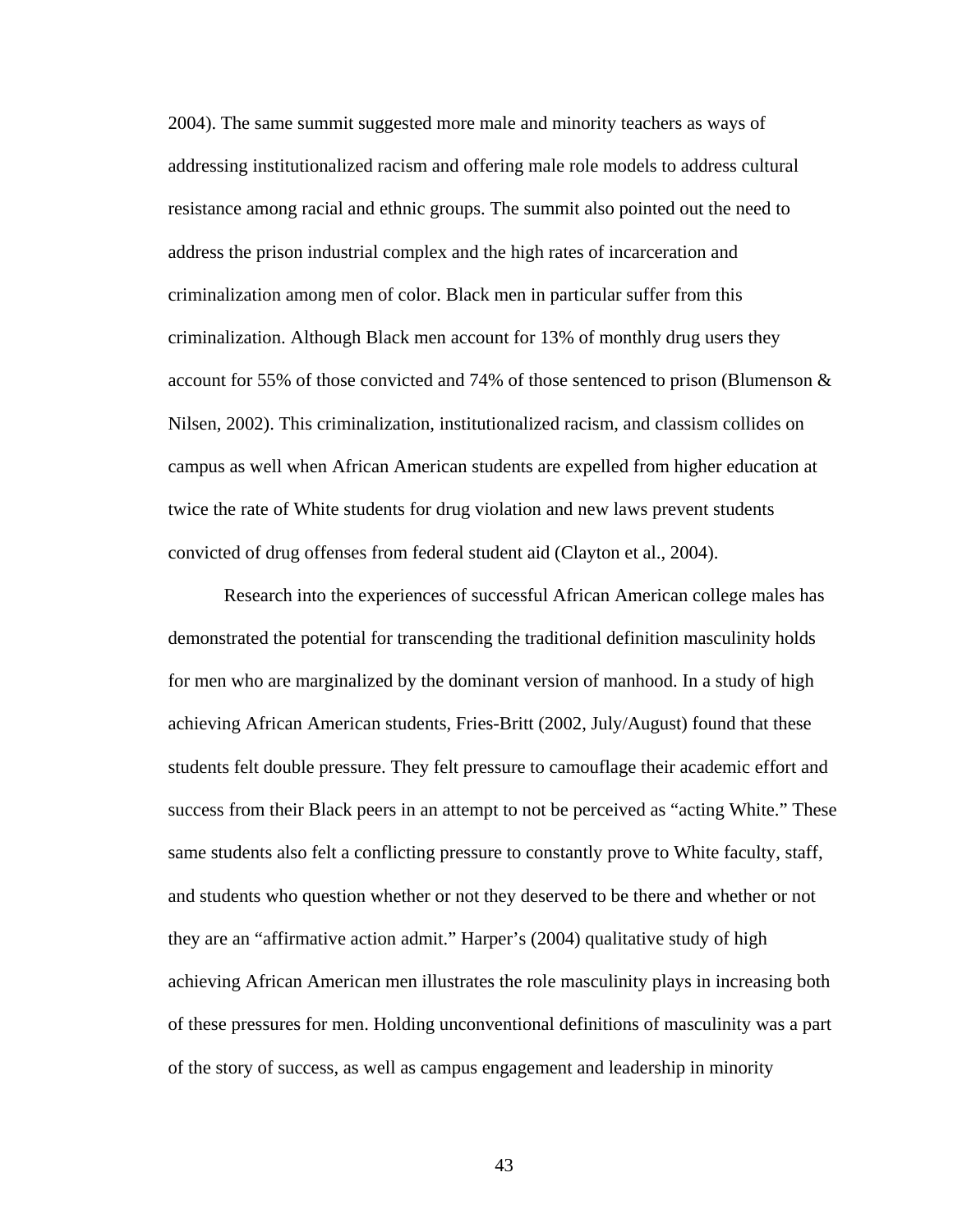organizations, for high achieving African American men at predominantly White institutions (Harper). Intentional strategies to involve African American men can be critical in fostering African American men's success (Harper & Wolley, 2002).

### *Identity Development*

In addition to the social construction in the societal context of traditional hegemonic masculinity for college men, this study on college men's gender identity development was also informed by the literature on how individuals from other social group identities develop their identity in a social context. Identity reveals the individual's response to the question, "Who am I?" (Tatum, 2003). Erikson (1968) defined identity as "the ability to experience one's self as something that has continuity and sameness, and to act accordingly" (p. 42). Erikson also described identity development as an often unconscious process of constant observation, reflection, and judgment about how the individual fits with cultural expectations. Identity development models attempted to reflect some of the patterns and processes that individuals experience as they define who they are in "social, cultural, and historical context" (Tatum, p. 19). This process of consciousness also includes cognitive development from "concrete to abstract, simple to complex, external authority to internal agency, and clear-cut certitudes to comfort with doubt, uncertainty, and independent inquiry" (Adams, 1997, p. 41). Particularly relevant to this study are models on general social group identity, dominant group identities such as White racial identity development, people of color racial identity development, women's gender identity development, and multiple or intersecting perspectives on identity development. These models serve as sensitizing concepts in the process of conducting a grounded theory study of college men's gender identity development.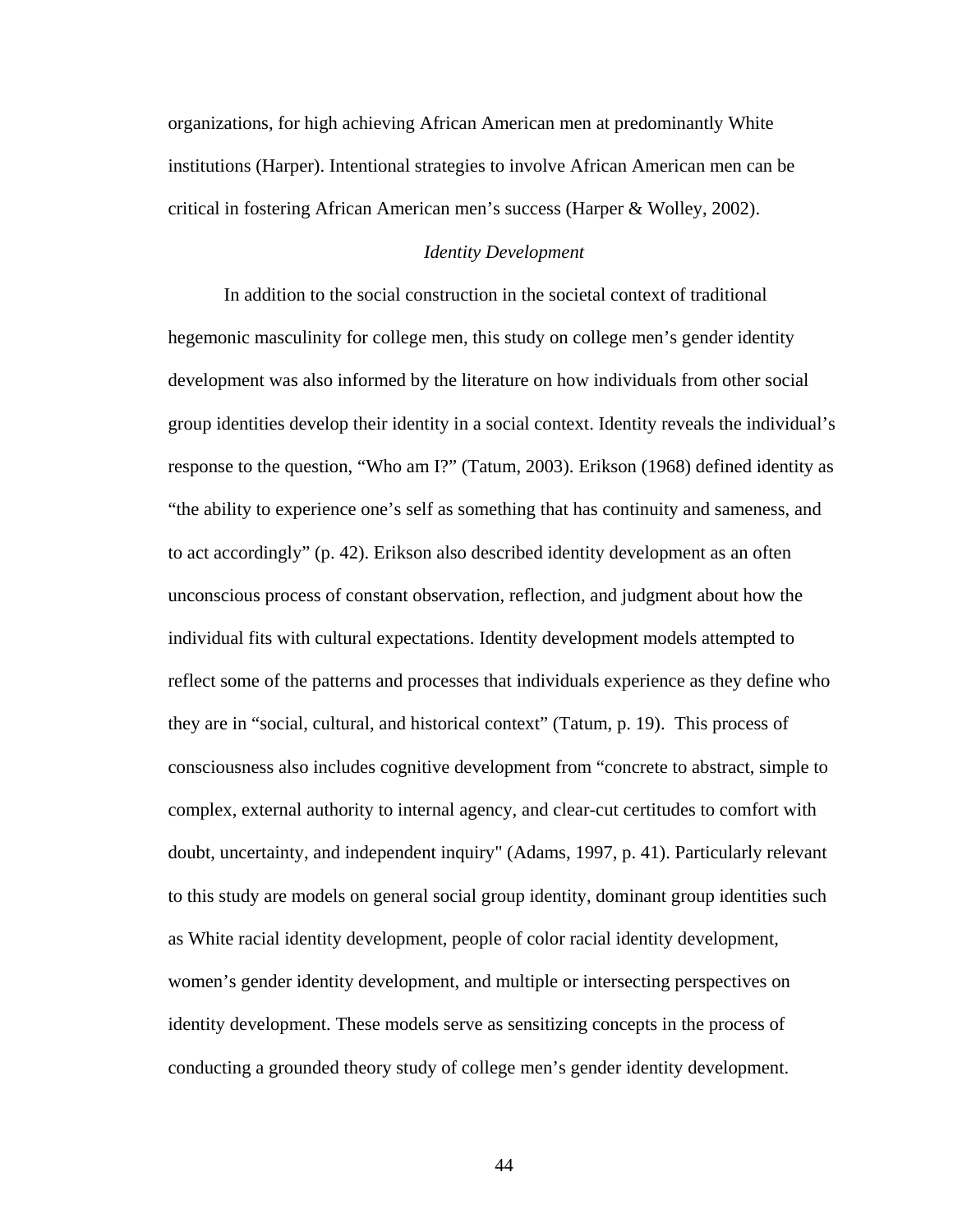Although most identity development models refer to a particular social identity group, Jackson and Hardiman (1994) developed a conceptual model that is more broad. This model was general enough to apply to various types of social group membership including dominant and oppressed groups. When individuals began to acknowledge their social group status had meaning, they moved out of the *Naïve* stage and entered a stage of *Acceptance* of the dominant group ideology, which had active and passive components. Increasing awareness resulted in movement to the next stage of the model, which is *Resistance* of the dominant group ideology. *Resistance* also had active and passive components. At the *Redefinition* stage, individuals developed their own sense of self outside of the dominant ideology. In the final stage, *Internalization*, the individual's sense of self was more stable and less conscious as it was integrated into the person's full humanity.

As another privileged social group identity group, models, research, analysis, and development of White racial identity development can be useful in informing men's identity development. Helms's (1995) model of White racial identity development has received more empirical support than any other. Helms (1995) used statuses, as opposed to stages, to highlight the fluid rather than linear nature of development. Helms described two phases each with three statuses. The first phase and its three statuses describe the process of abandonment of racism. This first phase included contact, disintegration, and reintegration statuses. The second phase and its three statuses describe the process of defining a non-racist White identity. This phase included pseudoindepence, immersion/emersion, and autonomy.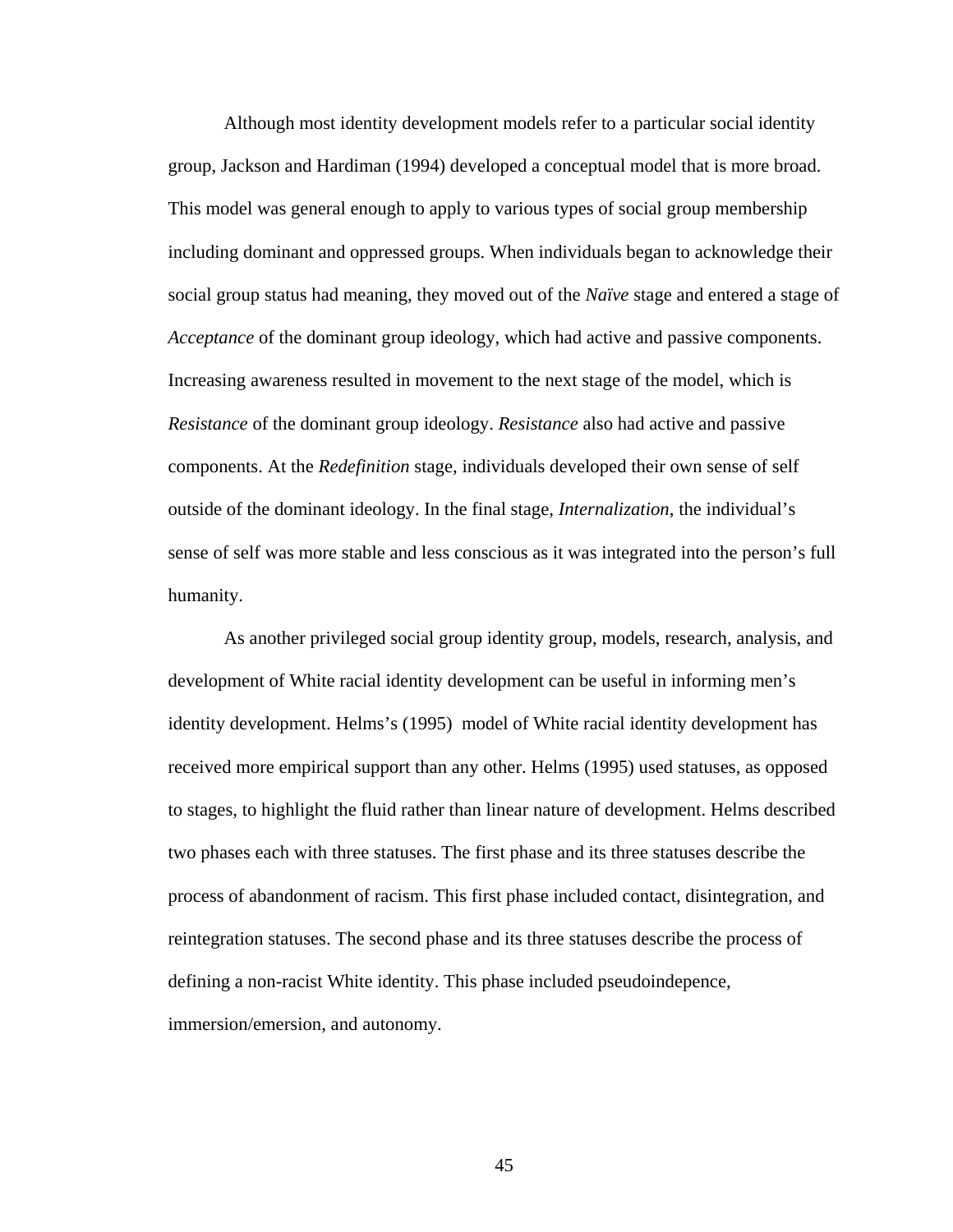The scholarship on people of color's racial identity development has so influenced the overall field of identity development from a social justice perspective that its influence cannot be dismissed or minimized even though it does not address superordinate or dominant social group identity directly. Much of the early work on identity did not include the experiences of women or people of color (Levine, 2002). In the past 25 years, numerous identity development models, particularly explaining the experience of people of color, have emerged (Cross, 1971; Thomas, 1971), been revised (Cross, 1991, 1995; Cross & Fahagen-Smith, 2001), and built upon (Helms, 1992, 1995). Other models have sought to explain the experiences of other racial and ethnic groups (Alvarez, 2002; Ferdman & Gallegos, 2001; Horse, 2001; Kim, 2001; Torres, 2003; Wijeyesinghe, 2001). Racial identity development models for people of color provide a variety of conceptual and empirical approaches to developing identity development models.

Scholars have also examined gay and lesbian identity development processes in general (Cass, 1979; D'Augelli, 1994; McCarn & Fassinger, 1996) and these processes for college students in particular (Abes & Jones, 2004; Fassinger, 1998; Love, Bock, Jannarone, & Richardson, 2005; Stevens, 2004). A review of the gay and lesbian identity development models for college students revealed "fluidity, complexity, and contradictions" (Bilodeau & Renn, 2005, p. 25). Brown (1989) described the process gays and lesbians use to define social norms for themselves given the lack of clear societal guidelines as a result of homophobia as "normative creativity" (p. 451).

Examinations of women's development through a gender lens offered models on inquiry and analysis for men's gender identity development. Several major contributions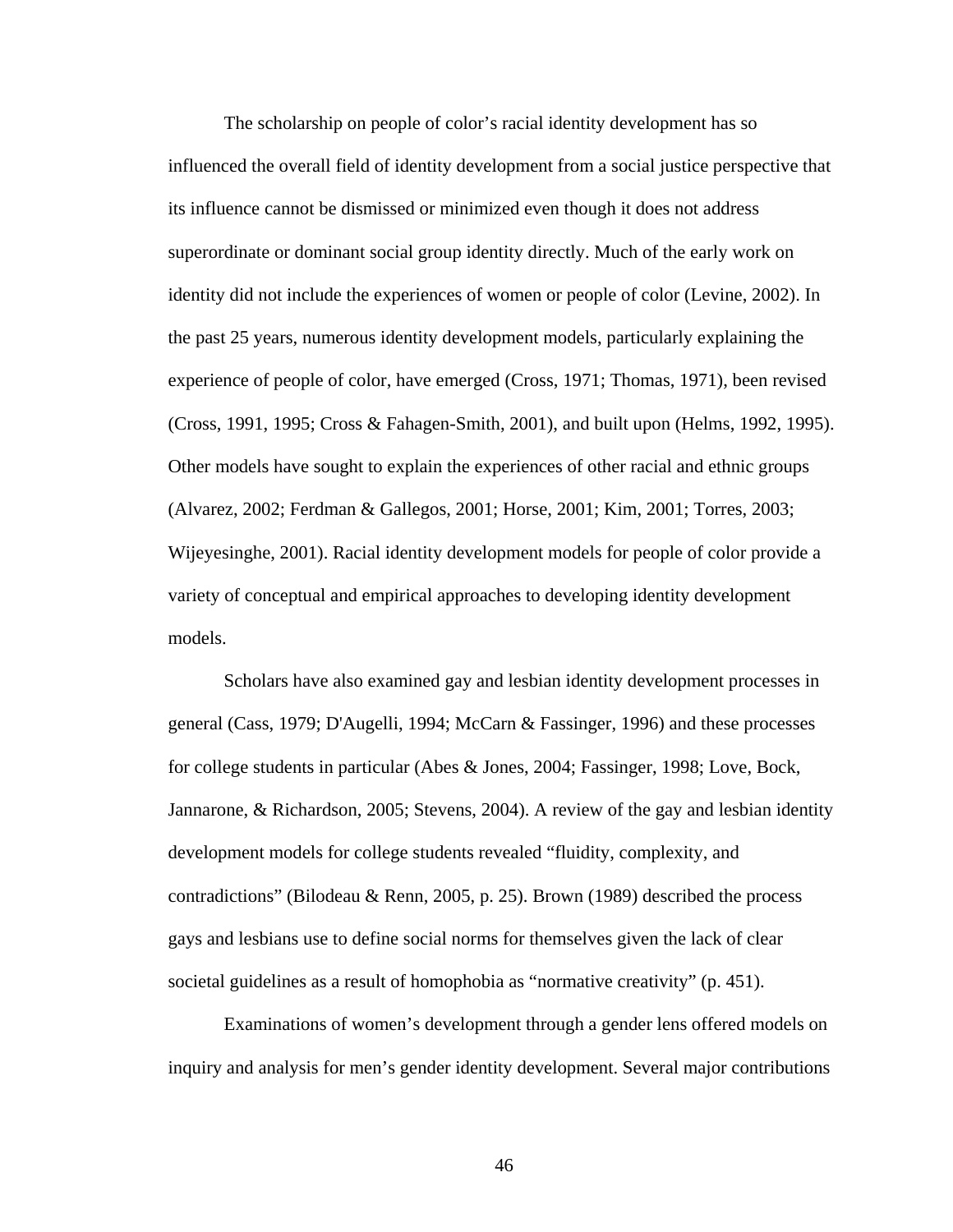have helped foster understanding of women's identity that has historically been missing. Rather than dismiss Erikson (1980) for his lack of attention to women, scholars can find merit in Erikson's work but must pay attention to the limitations (Levine, 2002). Josselson (1996) offered an example of recognizing limitations in Erikson's work, but built on it to help understand women's experiences. Josselson was also informed by another scholar heavily influenced by Erikson. Marcia (1980) identified the two interacting variables of commitment and crisis as the basis for four identity states: diffusion, foreclosure, moratorium, and achievement.

Josselson's (1996) study of women's identity development, based on Erikson's (1980) and Marcia's (1980) concept of identity, examined college seniors and returned to them 25 years later. Josselsson's longitudinal qualitative study identified four types of identities for the women: guardians, pathmakers, searchers, and drifters. *Guardians* were women whose identity commitments were made for them, often by previous generations. *Pathmakers* experienced a period of experimentation and made commitments on their own. *Searchers* were still in the process of experimentation and had yet to make identity commitments. *Drifters* were without commitment and were not taking steps to make them.

This study provided a qualitative example of exploring gender identity.

When we feel we are "getting to know" someone, we are in the process of becoming aware of another's identity. What matters to you? What goals do you pursue? How do you want others to think of you? What do you believe in? What guides your actions? Whom do you love? What values do you hold dear? Where do you expend your passion? What causes your pain? These are central questions of knowing another and knowing ourselves - the questions of identity. (Josselson, 1996, p. 29)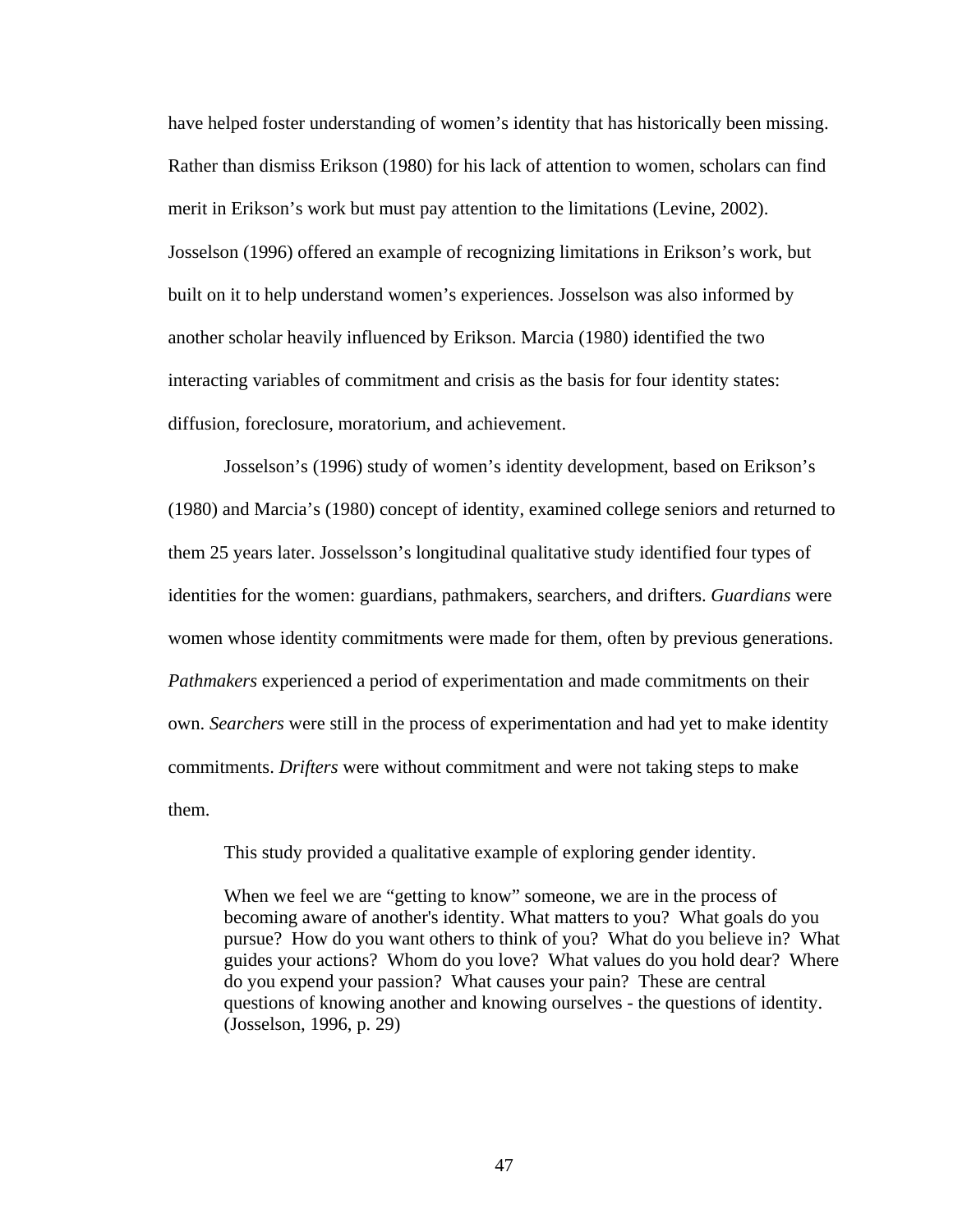Social group identities of individuals are complex. Examining identity with regard to one social group identity at a time can provide needed focus, but in doing so, researchers must recognize the greater complexity involved in the multiple and intersecting identities (Reynolds  $\&$  Pope, 1991). Scholarship on the impact of multiple social group identities on individuals' identity development can help inform the impact of multiple identities on men's identity development.

Rather than explore how individuals developed their identity as women, Jones (1997) explored how women developed their multiple dimensions of identity (e.g. race, gender, class, sexual orientation). Based on the research in this study, Jones developed a conceptual model of multiple dimensions of identity (Jones & McEwen, 2000). This model described a core identity made up of personal attributes, personal characteristics, and personal identity. Aspects of social group identity such as sexual orientation, race, culture, gender, religion, and class fluctuated around this core. These social group identities varied in their salience based on the individual and the context. This process took place in a social context which included family background, socio-cultural conditions, current experiences, and career decisions and life planning. Because of male privilege men probably won't view their gender as a salient component of their identity.

Recent scholarship has also emerged exploring the intersections between multiple identity development and other domains of student development (Abes, Jones, & McEwen, 2007). Kegan (1982) focused on the importance of context and environment and the connection between cognitive capabilities and human development. Several scholars have explored the connection between Baxter Magolda's (2001) epistemological framework of self-authorship, in connection with multiple identity development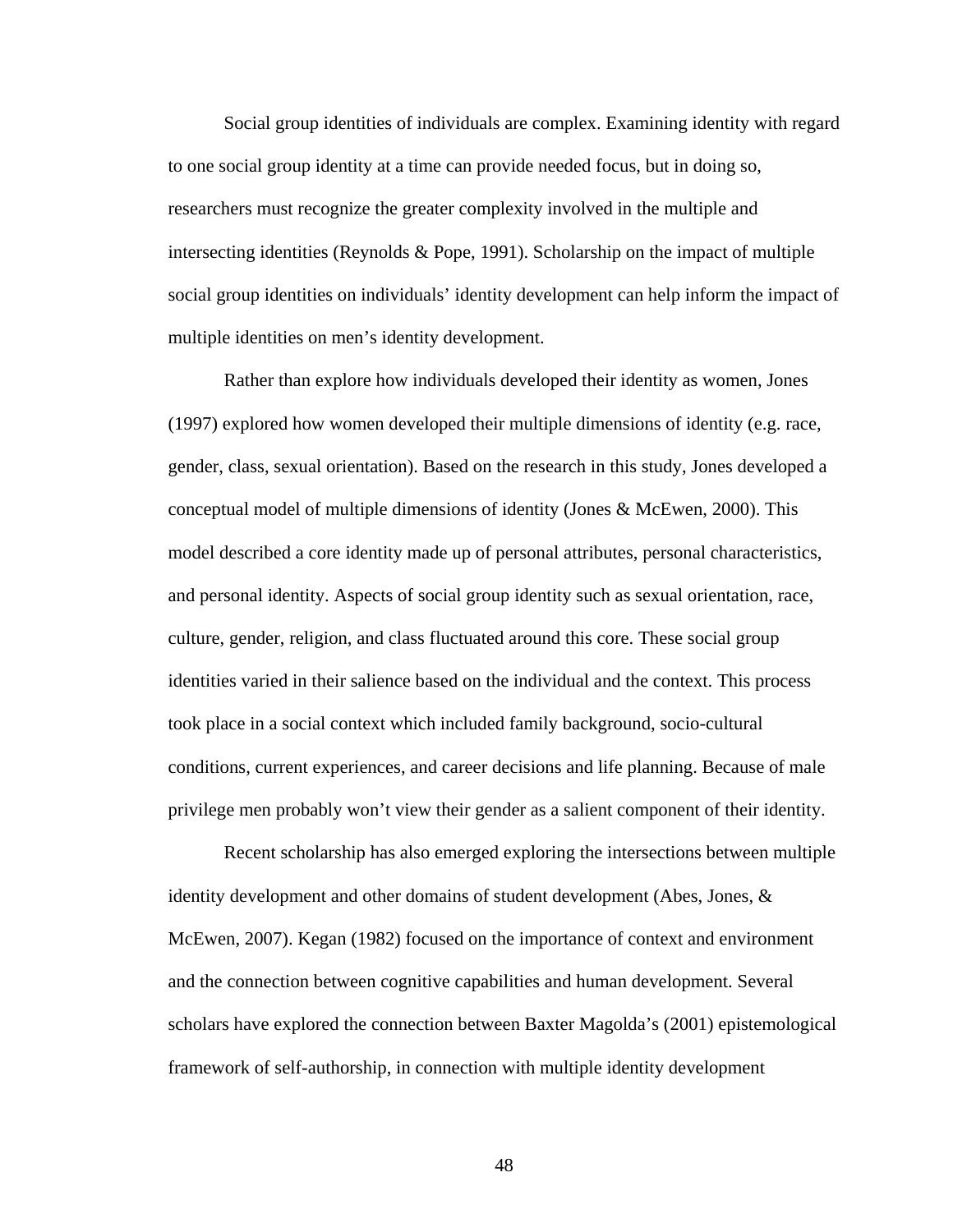processes in college students (Abes & Jones, 2004; Abes et al., 2007), intercultural maturity (King  $\&$  Baxter Magolda, 2005), and the potential for developmental benefits of facing the hardships of not having privilege (Pizzolato, 2003).

# *Critical Influences*

In this study on college men's gender identity development, I was informed by the literature on critical incidents or crucibles. Critical influences are the significant people, places, and events impacting the participants' identity development (A. Stevens, 1997). Bennis and Thomas (2002) used the term "crucible" to describe the "transformative experience through which an individual comes to a new or an altered sense of identity" (p. 40).

Others (Skovholt & McCarthy, 1988; A. Stevens, 1997; R. A. Stevens, 2004) have investigated "critical incidents," a term first used by Flanagan (1954) as a flexible and subjective means of identifying incidents that stood out from the norm. This technique has been used in a wide array of studies across a wide range of academic disciplines, including human development where critical incidents describe "developmental turning points" (Skovholt & McCarthy, 1988, p. 69).

This approach has been used specifically in research leading to identity development models (Helms, 1992, 1995; A. Stevens, 1997; R. A. Stevens, 2004) and research on social justice allies (Broido, 2000). The flexibility and subjectivity of critical influences is appropriate for this study given its constructivist paradigm, qualitative approach, and the lack of current theoretical perspectives on college men's gender identity development (R. A. Stevens, 2004). The literature indicates that the researcher be open to a variety of critical influences including individuals such as fathers and mothers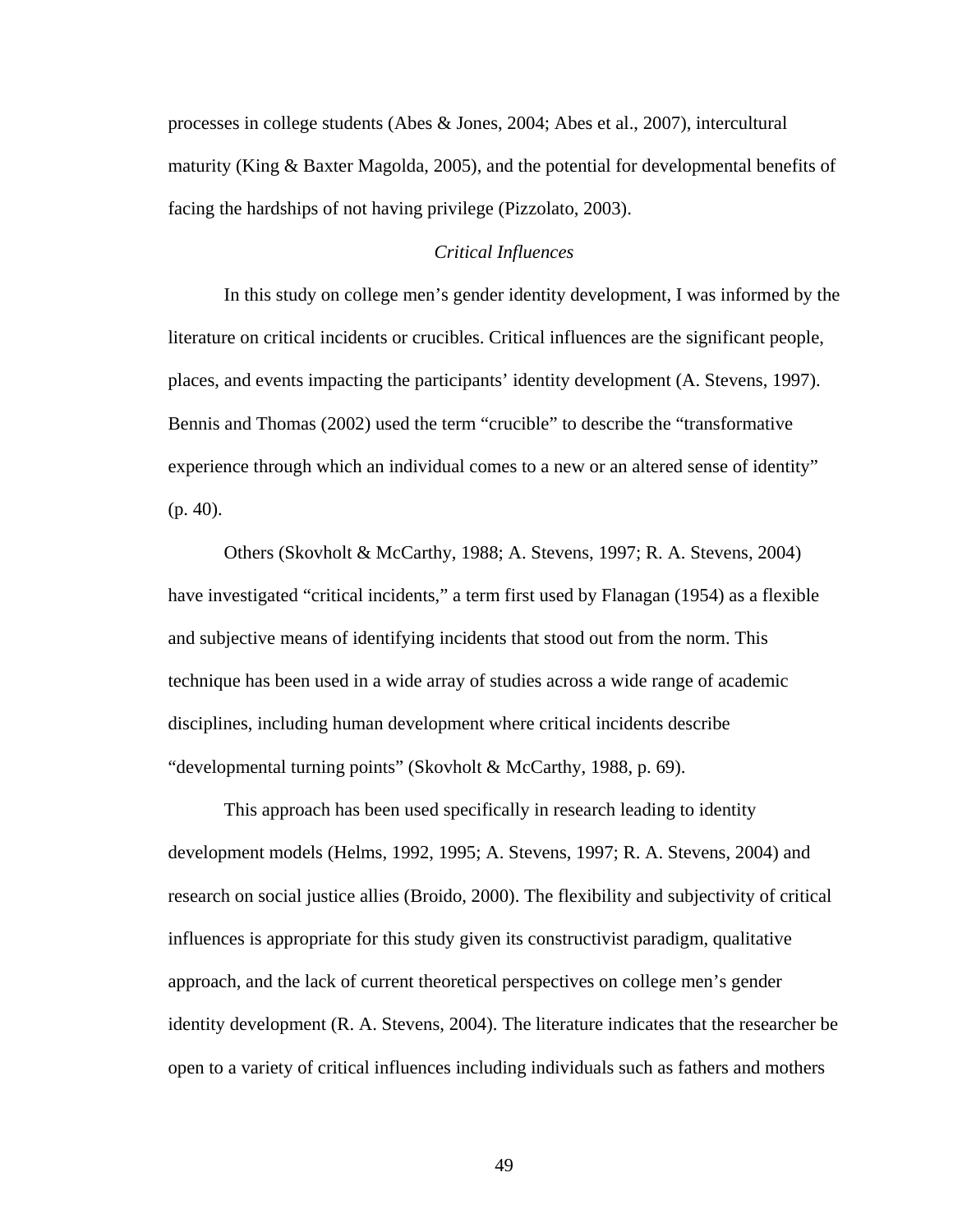(Pollack, 1999), teachers (Kindlon & Thompson, 2000), coaches (Marx, 2003), and peers (Capraro, 2004b; Lyman, 1987). Organizations and institutions such as media (Kimmel, 2004a), athletics (Messner, 1987), fraternities (Lyman), academic courses based on identity (Gurin, Nagda, & Lopez, 2004; Hurtado, 2001; Laird, Engberg, & Hurtado, 2005; Nagda, Kim, & Truelove, 2004), and college in general (Davis & Laker, 2004) may serve as critical influences in addition to social forces such as racism, classism, homophobia and other forms of oppression (Kivel, 1992).

#### *Moving Towards College Men's Gender Identity Development*

This study responds to the literature which has demonstrated the importance of a theoretical model of men's gender identity development, but has yet to reveal an empirically developed understanding of men's gender identity development. Conceptual and empirical steps towards men's gender identity development continue to draw scholarly attention and open calls specifically for a developmental model using a qualitative approach to inquiry from a critical or social justice perspective (Capraro, 2004b; O'Neil, 2004). Previous scholarship has frequently viewed gender as inherent and unchangeable, irrelevant, or simply as a way of limiting the sample being studied to one gender without a gendered analysis. In this section I position this study in the context of the historical and recent trends of studying men and masculinity.

As a result of men's dominant position in society, the bulk of scholarly research has focused almost exclusively on men until the women's movement helped make gender a relevant scholarly concept in recent decades (Scott, 1996). Historically, scholarship has considered its male participants, not as men, but as people (Brod, 1987). This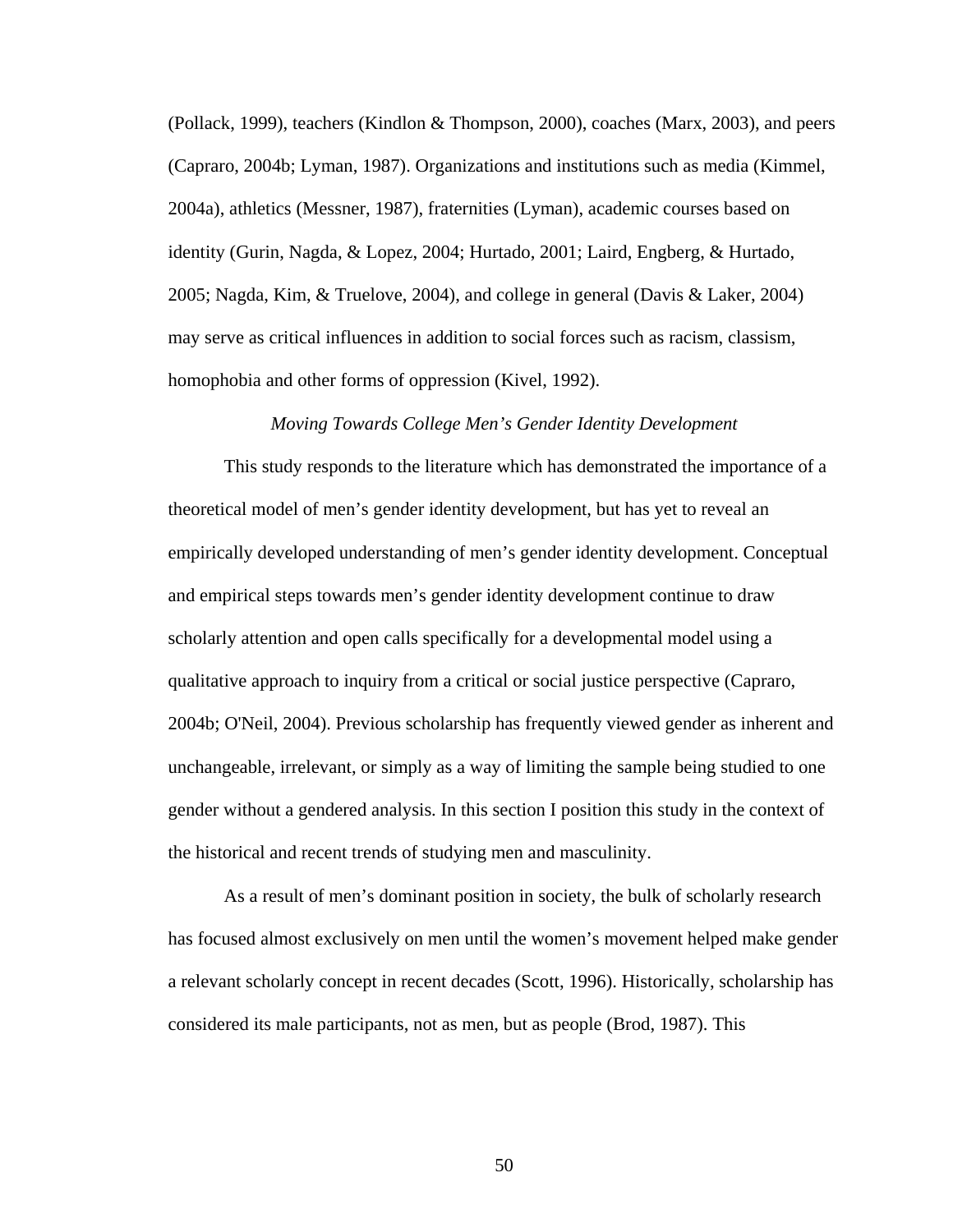androcentric perspective clearly has left out women's experience and it has also left out men's experience, as men (Brod).

This gender blind perspective is especially noticeable in psychological scholarship, which in taking on a male perspective has ignored men's gendered experiences and women's experiences all together (Meth & Pasick, 1990). Early psychoanalysts, such as Freud and Jung, viewed gender as either inherent or irrelevant (Edley & Wetherell, 1996). Freud (1935) believed that boys developed a natural sexual pull towards their mothers, referred to as an Oedipus complex, and an imagined rivalry with the father figure, which resulted in boys' efforts to deny feminine characteristics and emphasize masculine characteristics as a way of competing with the father figure and a strained relationship between boys and the father figure. Jung's (1969) concept of masculine archetypes are not so different than the concept of the traditional definition of masculinity, only Jung saw the archetypes as rooted in genetic lineage or collective unconscious rather than socially constructed in the current society and instilled in boys through a constant process of socialization. Erikson (1968) made the first step towards recognizing societal factors in the psychoanalytic perspective on gender development by incorporating the influence of national and ethnic identity on masculine identity. These early psychoanalytic perspectives argued that concepts of masculine identity such as fear of femininity were inherent in men causing a sexist society, instead of a result of socialization in a sexist society (Gorski, 1998).

Stemming from these psychological approaches, developmental perspectives have generally ignored gender as a lens important to understanding development. For example, in *Seasons of a Man's Life*, the authors claimed to explore the developmental processes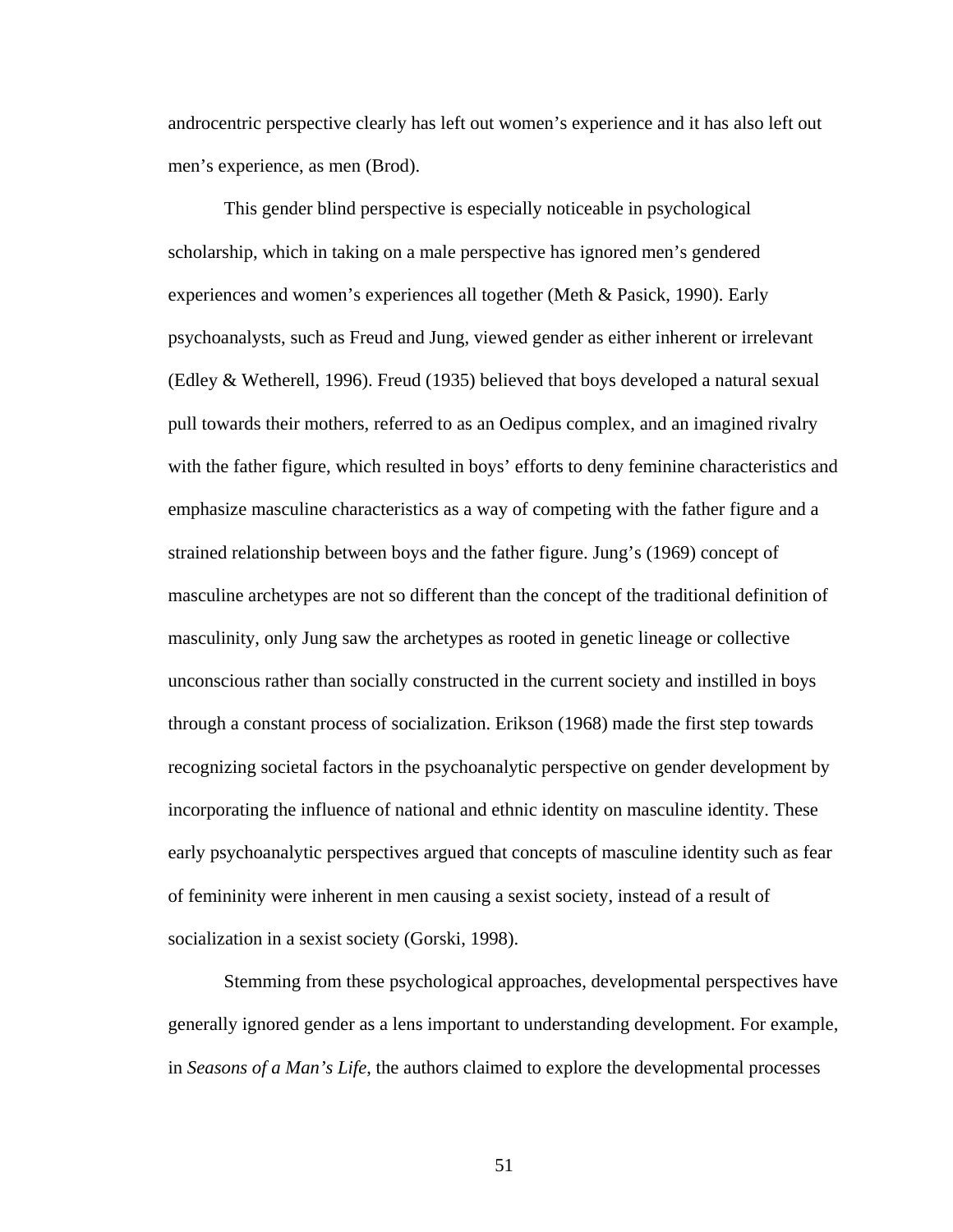of men, yet the interviews and the analysis lack a gendered lens (Levinson, Darrow, Klein, Levinson, & McKee, 1978). Vaillant's (1977) *Adaptation to Life* is another prominent example of the kind of developmental study of men that did not take into account that men have gendered experiences let alone help one understand men's gendered experiences.

Many of the early empirical research on student development produced theories used this androcentric approach, studying men, frequently White men. Yet these theories are often applied to all students which ignores the relevance of gender (Davis & Laker, 2004). Recognizing the psychological issues facing men and the lack of gendered understanding of men by many psychologists, Liu (2005) suggested including issues of men and masculinity as part of multicultural competence in human development. He argued that doing so holds the potential for not only more effective outcomes working with men but also in achieving social justice aims such as addressing patriarchy, homophobia, and sexism (Liu).

Critical approaches to men and masculinity have emerged from the women's movement, which brought feminist scholarship's emphasis on deconstructing the gendered experiences of women, which necessarily resulted in deconstructing the gendered experience of men as well (Brod, 1987). This has led to a critical perspective on men and masculinities primarily in the women's studies, sociology, and the emerging discipline of pro-feminist or critical men's studies (Brod). As reflected in much of this literature review, most of the scholarship with regard to critical perspectives on men and masculinity have come from a sociological perspective (Messner, 2004a).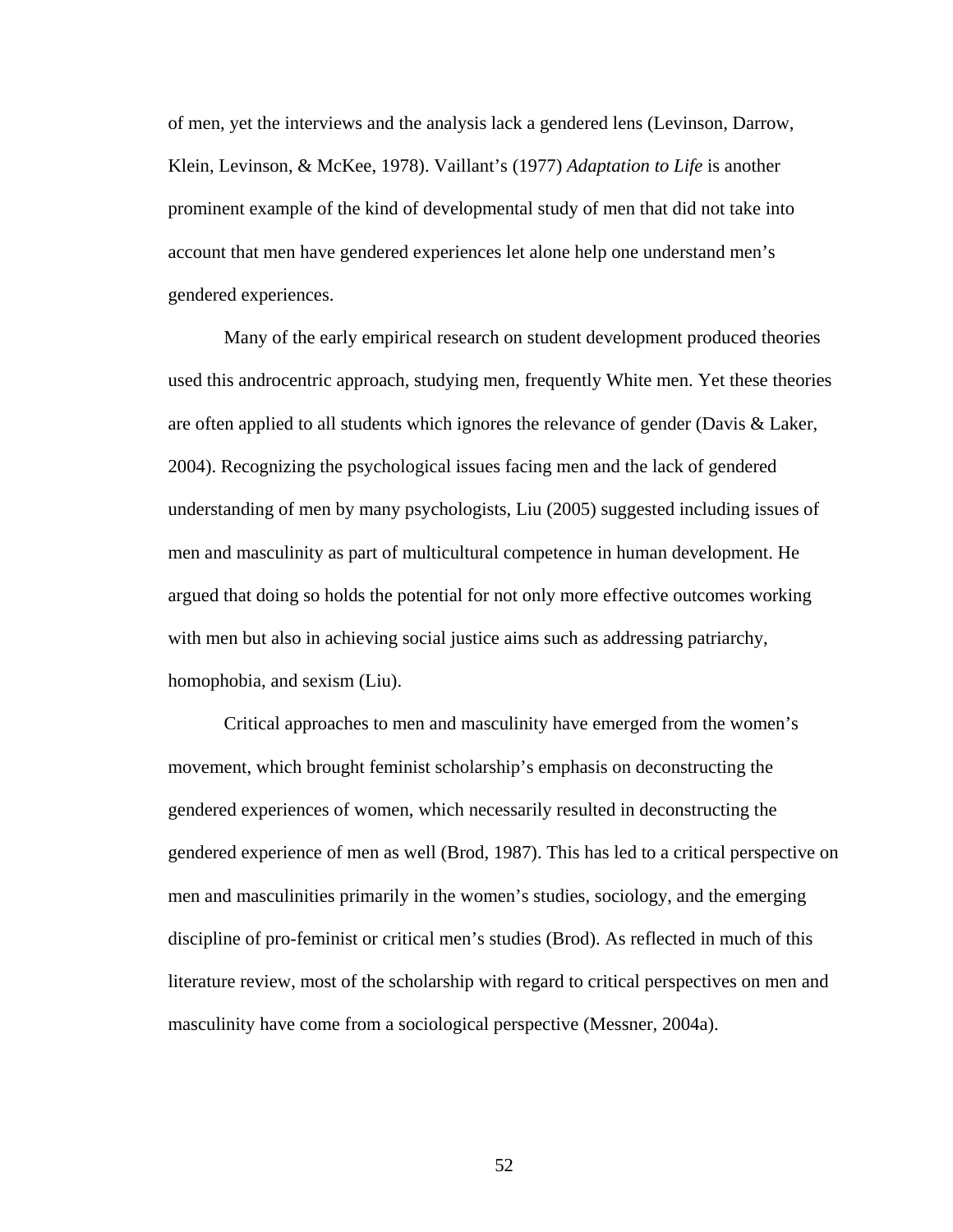In response to these critical perspectives, some authors have received great attention for confusing the critiques of traditional masculinity and patriarchal systems with attacks on men, claiming that feminism has gone too far and that now men are the real victims of sexism (e.g., Bly, 1992; Farrell, 1993; Mansfield, 2006; Sommers, 2000). In claiming to argue in defense of men, these authors really supported a return to the traditional definition of masculinity as the only way men, and the patriarchal society, can be validated.

After examining these different approaches to men and masculinity over the past 40 years, Smiler (2004) recognized the need for a developmental approach which examines individual men's experiences with societal definitions of masculinity. Such an approach to studying men would examine how individual men accept, modify, reject, and otherwise interact with the traditional definition of masculinity that scholarship from feminist, sociological, and men's studies perspectives has illuminated.

Some scholarship may at first appear to explore men's gender identity development, but upon closer examination doesn't look at men through a gendered lens. These studies use men as a way of limiting the exploration of another phenomenon through a critical lens, such as race or sexual orientation, to a single gender. One example of this is the approach Scott and Robinson (2001) took to conceptualizing a White male identity development model. This model primarily looked at White identity for nonfemales as a means of narrowing the population for which the model is intended to apply. The model primarily used a racial lens, but lacked a gendered lens to explore the interaction of gender and racial socialization. Similarly Jones (1996) used phenomenological methodology to explore Black men's identity development but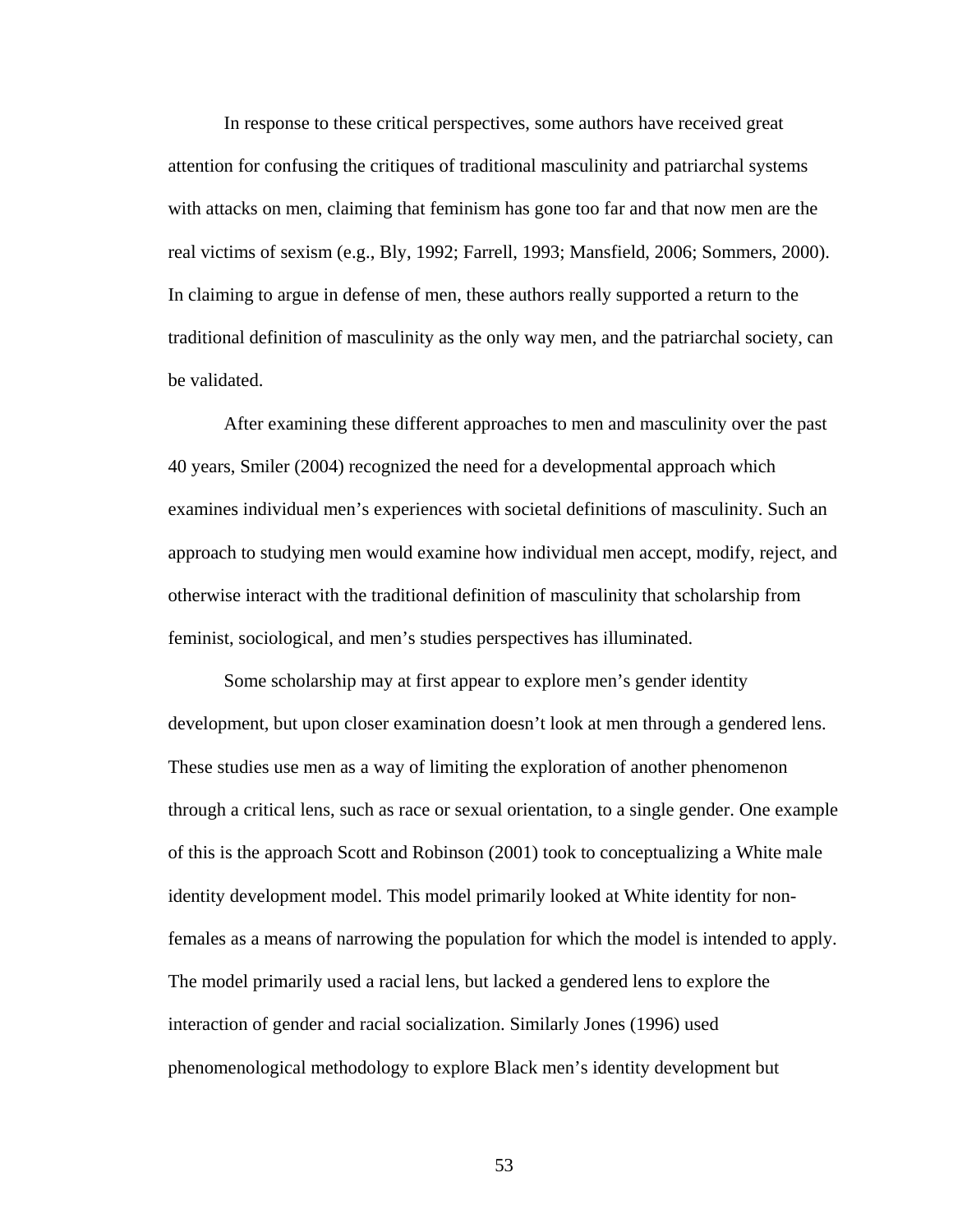primarily focused on the men's construction of their racial identity in a racist social context and the ways racism plays out specifically for Black men.

Only a handful of studies have directly addressed men's identity development through a gendered lens. Harris (1995) framed men's identity development using a factor analysis for men's response to a survey which asked men how the influence of messages from traditional masculinity changed over their lifetime. This analysis yielded six stages over the lifetime assigned to specific age groups. During early childhood (ages  $0 - 6$ ), boys were learning how to identify by sex and answering the question of whether or not they were male. In primary school and adolescence (ages 6-18), boys were forming a male gender identity, which included defining what a man is. During early adulthood (ages  $18 - 30$ ), men were trying out their identity and asking themselves if they were a man among men. Later in life (ages  $30 - 40$ ) men were affirming their identity and struggling with what was important to them. In the next phase of adulthood (ages 40 – 50) men were evaluating identity and asking if this is the way they wanted to be for the rest of their life. Men 51 years of age and older were in the process of accepting their identity and asking if they liked themselves (Harris). This study does an excellent job of illuminating the role of societal messages of masculinity and exploring the individual responses to these messages over time. However, the assignation of these stages to specific age groups seems rather rigid and discrete given the complex process of gender development. This may be a limitation of the quantitative statistical analysis used in the study. Though published in book form in 1995, this study has received remarkably little attention in the literature.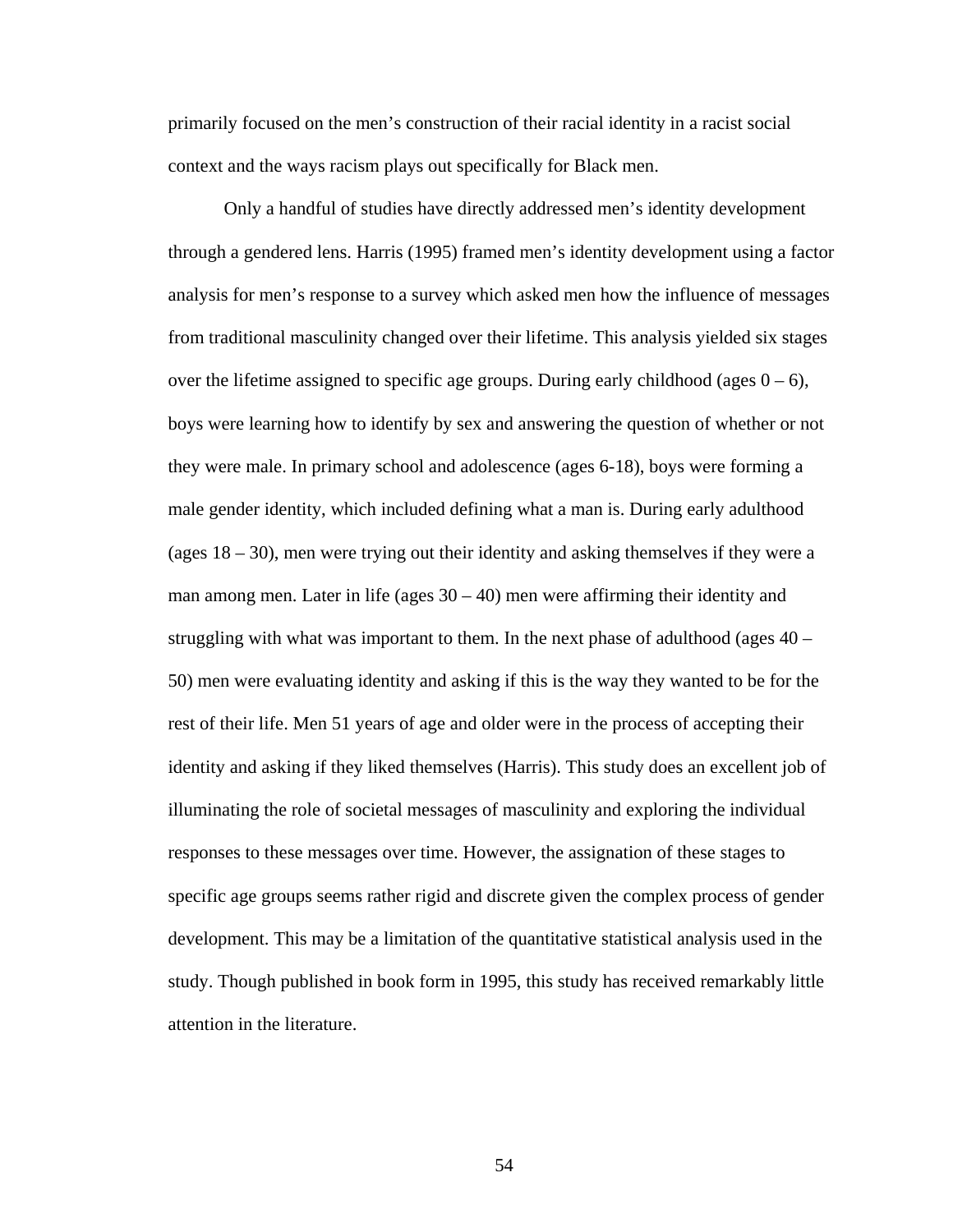Two unpublished dissertations have attempted to conceptualize men's gender identity development by combining other identity development models, particularly racial identity development models. Harrison's (1994) model for male gender consciousness development included five stages similar to several racial identity models: pre-exposure, conflict, pro-minority, immersion/emersion, and internalization. Harrison's model is well grounded conceptually, but it is not based on any empirical evidence. Koshkarian (1999) also developed a conceptual model based primarily on racial identity development models and a critical perspective on men and masculinities. This model on male feminist identity development has five stages; conformity, ambivalent awareness, feeling distress about sexism, loss and integration, and feminist action. A questionnaire based on Koshkarian's model did not support the questionnaire as a measure of stage levels. Koshkarian suggested qualitative approaches to men's identity development as a means to exploring the complexity of the process.

Another unpublished dissertation used a phenomenological approach to explore the sex-role identity development of 10 heterosexual men (Clipson, 1981). Eight themes emerged from this analysis. The themes highlighted the central role of traditional masculinity by pointing out the need for men to prove their masculinity, the varying congruent and conflicting masculine roles men experience, and the impact of masculine roles on men's intimacy and generativity. Other themes demonstrated the ways the men struggled with traditional roles in later adulthood, how men who challenged masculine roles experienced themselves differently, and how they could potentially redefine their own sex role identity. Men who redefined their sex role identity also changed other aspects of their lives to suit their needs. The process of struggling with traditional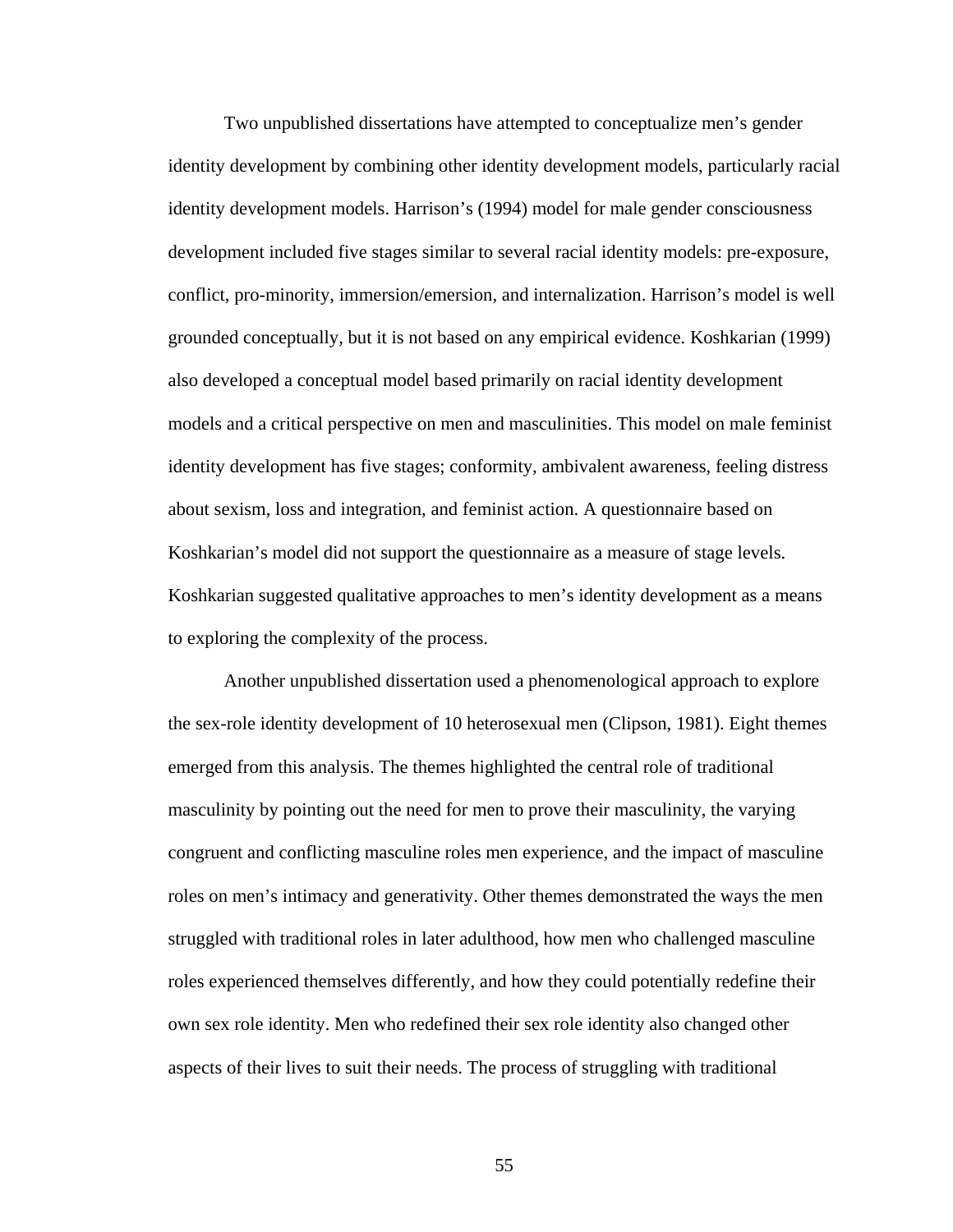masculine sex roles was an on-going issue for all of the participants in the study. This phenomenological study offered an in-depth perspective on men's experiences with traditional masculinity. However, the use of only heterosexual men limits the exploration of homophobia's central role in shaping masculinity to the way heterosexual men experience it.

Recently two prominent scholars of men and masculinity have called specifically for an empirically based study exploring college men's gender identity development from a social justice perspective. After 25 years of scholarship on men's gender role conflict (O'Neil, 1981, 1990; O'Neil et al., 1986; O'Neil & Roberts Carroll, 1988), O'Neil (2004) publicly called for exploration of men's identity through developmental perspectives using qualitative means during a keynote of the American Psychological Association. Capraro (2004b), an associate dean at Hobart College where he coordinates the only men's studies minor in the country, called for the development of a men's identity development model following feminist and anti-racist models:

The path to a reconstructed masculinity or alternatives to the dominant masculinity that includes more variety of men's identities and experiences may look something like Helms' stage-development model for a positive racialcultural identity for minority groups. It will not be easy getting there. (p. 200)

This study sought to build on the movements towards understanding men's gender identity development and respond to the direct calls for a qualitative empirical approach to understanding men's identity in the context of the traditional hegemonic definition of masculinity from a social justice perspective.

# *Summary of Literature Review*

In this chapter I reviewed the literature that framed and informed this qualitative study of college men's gender identity development. In conceptualizing and conducting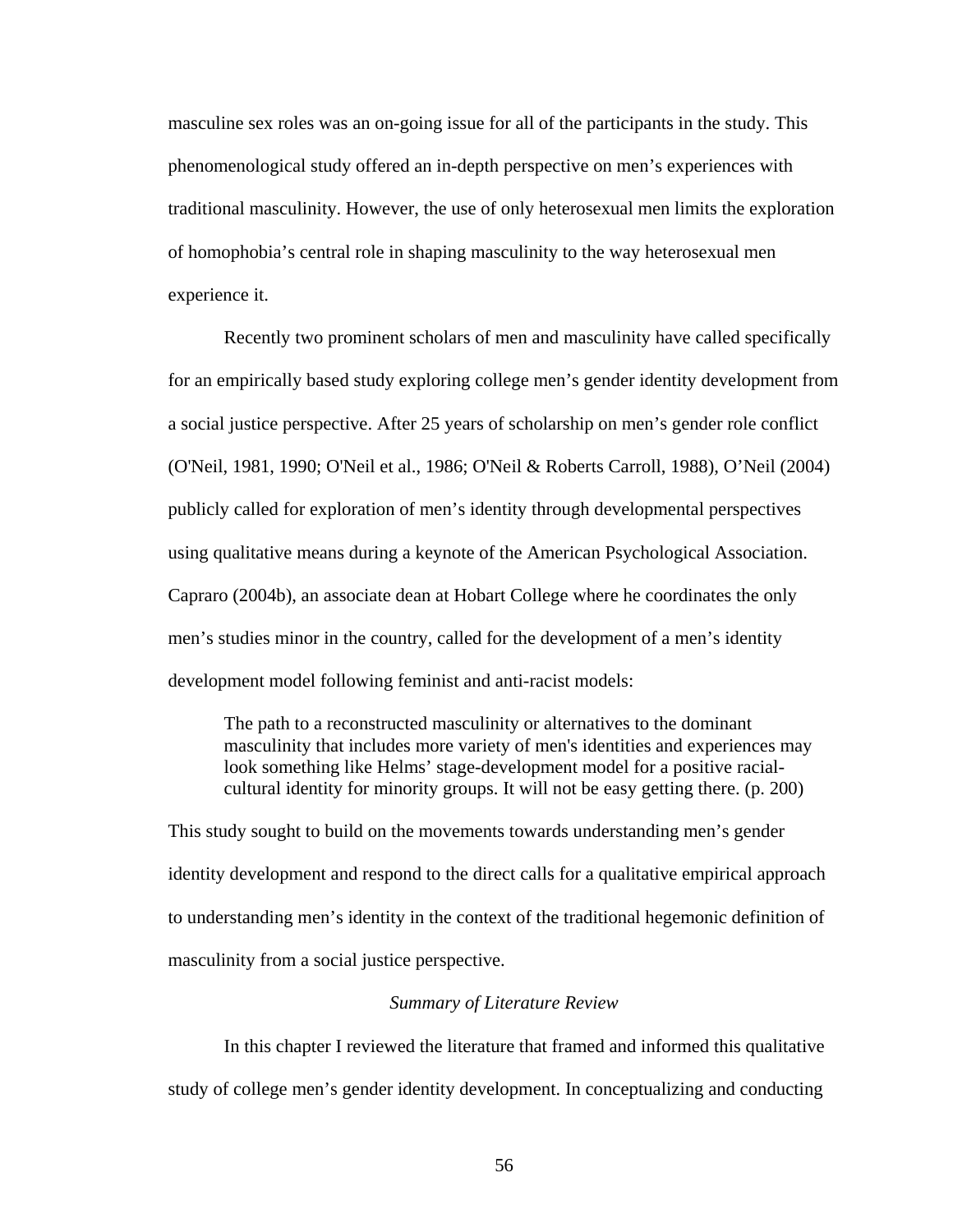this study, I framed gender and gender identity as socially constructed and followed the model of feminist scholarship which has examined the social construction of gender, gender socialization, and gender identity from a social justice perspective. I also viewed men's identity as socially constructed in the context of societal messages about what it means to be a man dominated by the traditional definition of masculinity. The traditional definition of masculinity is reinforced by and reinforces misogyny and homophobia (O'Neil et al., 1986). This version of masculinity is also hegemonic in that the subordination of women is a central organizing principle and is accomplished in part by placing some men above other men (Connell, 1987). As a result, the traditional hegemonic definition of masculinity fosters a patriarchal and limiting men's identity.

Men's gender socialization in the context of this traditional hegemonic definition of masculinity has implications throughout the lifespan for boys and college men (Kellom, 2004a; Kindlon & Thompson, 2000; Pollack, 1999). The literature on college men has examined how college men struggle with these societal expectations and how they have struggled between living up to these expectations and the pain of failing to live up to the expectations (Capraro, 2004b; O'Neil et al., 1986). The implications of these influences on college men have been observed particularly in hypermasculine environments such as fraternities and college athletics and the hegemonic nature of masculinity has implications for marginalized college men, specifically observed with men of color and non-heterosexual men (Clayton et al., 2004; Curry, 2004; Rhoads, 1995a, 1995b).

The literature on identity development that informed this study draws on general social group identity development models, White racial identity development as a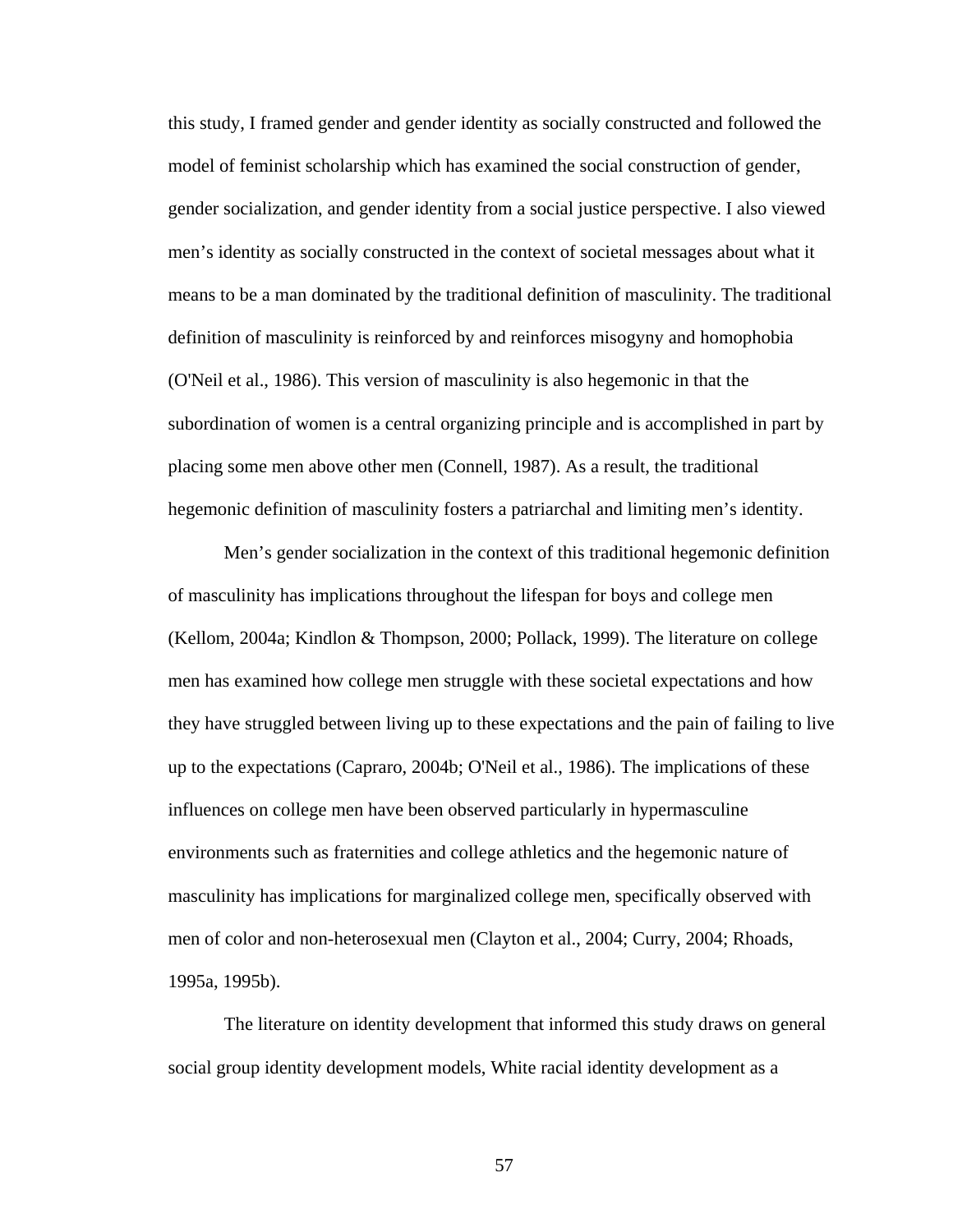dominant identity, women's identity development as a gender identity, and multiple and intersecting aspects of identity (Bilodeau & Renn, 2005; Hardiman & Jackson, 1997; Helms, 1995; Jones & McEwen, 2000; Josselson, 1996). The concept of critical influences or crucibles as critical incidents in the participants' identity development also informed this exploration of college men's gender identity development (Skovholt & McCarthy, 1988).

The current psychological and developmental perspectives on men and masculinity have yet to conceptualize gender identity through a critical lens (Edley  $\&$ Wetherell, 1996). Critical men's studies, which has grown out of feminist approaches to gender roles and patriarchy (Brod, 1987), has primarily taken a sociological perspective (Messner, 2004a). The current literature has demonstrated a need for an understanding of how individual men develop their gender identity in the societal context outlined in the sociological literature of critical men's studies (Capraro, 2004b; O'Neil, 2004; Smiler, 2004).

From a constructivist epistemological paradigm the literature provided the researcher with sensitizing concepts that were explored with the participants. The literature reviewed here informed my conceptualization of the study as well as how I conducted the study including data collection, data analysis, and theory development. The next chapter will discuss the epistemological framework and theoretical perspective which framed this study as well as the methodological choices made based on the purpose of the study and informed by the current literature.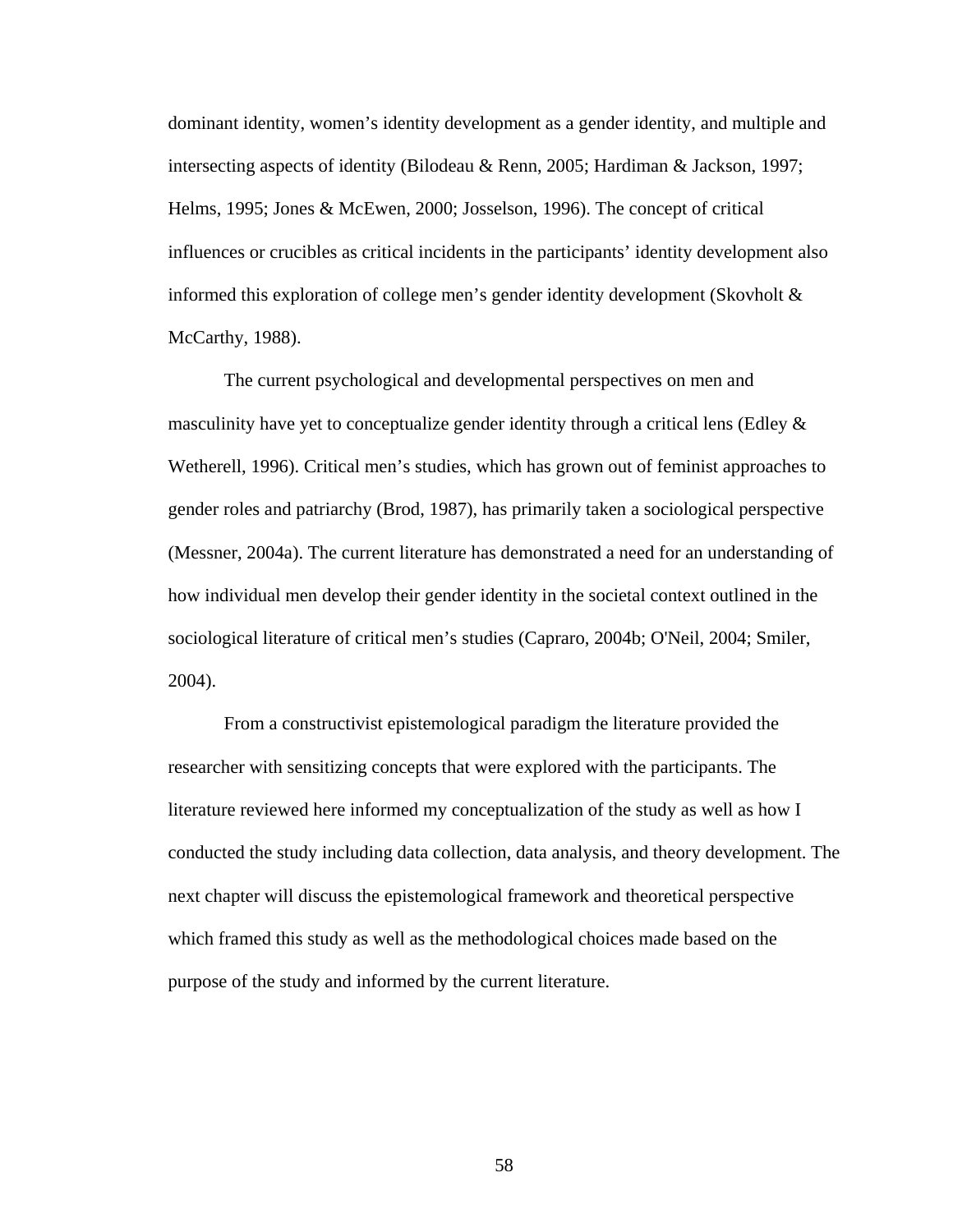# CHAPTER III: METHODOLOGY

The selection of a qualitative paradigm, and grounded theory methodology in particular, was rooted in the purpose of this study which was to understand the process of college men's gender identity development and to develop a theory of this process grounded in the experience of the participants. In this chapter I outline the epistemological paradigm and theoretical perspectives framing the study, explain the rationale for selecting grounded theory methodology, and outline specific methodological procedures such as sampling, data collection, and data analysis. This study was conducted in a way that was mindful of trustworthiness criteria, ethical considerations, limitations, and my own subjectivity as a researcher. I will briefly share my own experiences and perspectives with men's gender identity development in an effort to be transparent about how I, as the researcher, came to and conducted this study.

### *Epistemological Paradigm and Theoretical Perspectives*

The epistemological paradigm (e.g., objectivist, constructivist, subjectivist) of the researcher informs the choice of theoretical perspective (e.g., feminist, postmodern, interpretivist, social justice). This theoretical perspective then informs methodological decisions (e.g., experimental, ethnographical, grounded theory, quasi-experimental) which in turn guide procedural methods choices (Crotty, 1998). In approaching this study, my own constructivist epistemological paradigm and social justice theoretical perspective informed all aspects of the study from its conceptualization to questions asked and conclusions drawn (Broido & Manning, 2002).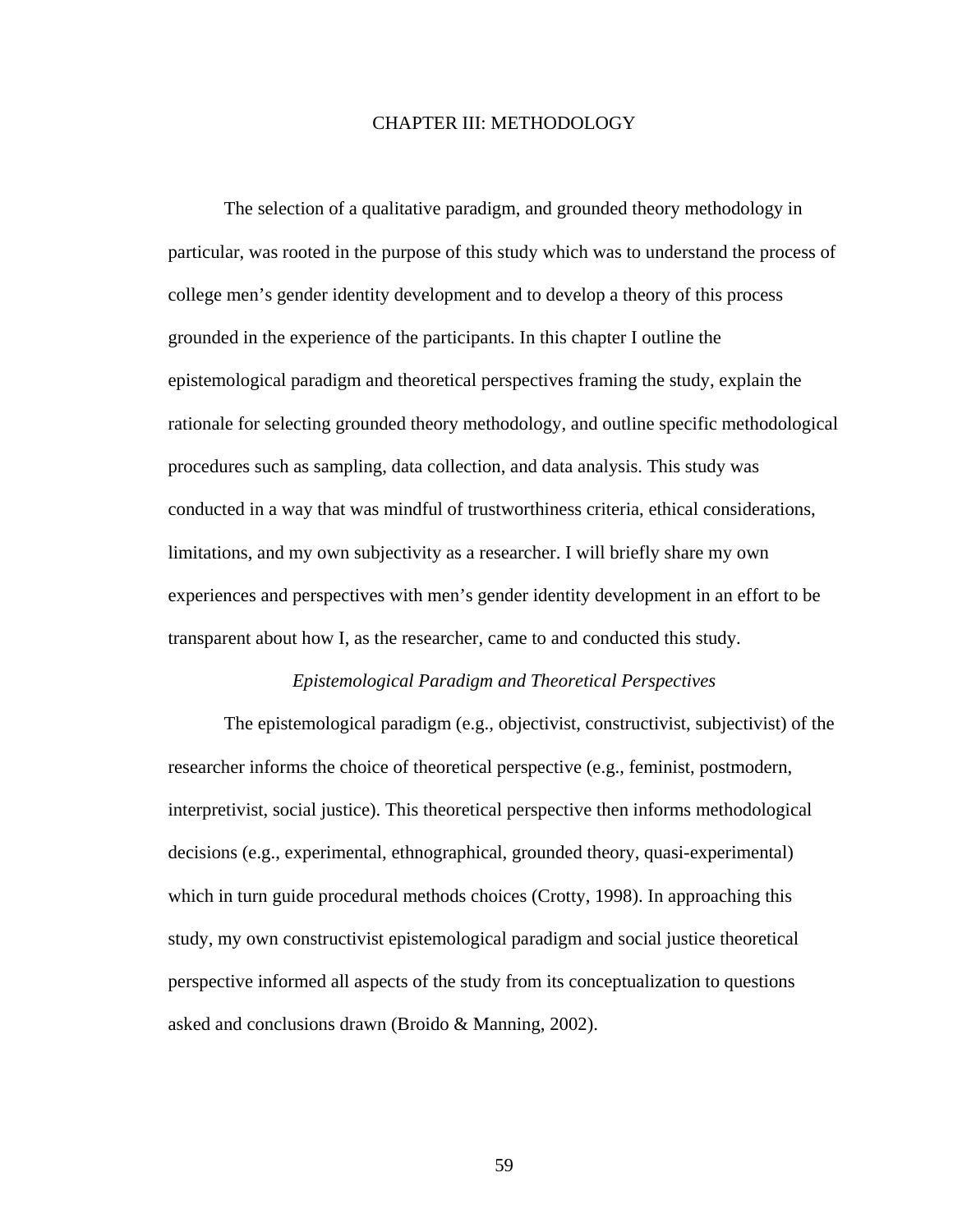### *Constructivist Epistemological Paradigm*

Research on college students and the college student environment has predominantly been explored through quantitative empirical research (Astin, 1993; Pascarella & Terenzini, 2005). These quantitative methods have allowed for generalizability and predictions based on statistical analysis of accumulated data from an objectivist epistemological paradigm (Arminio & Hultgren, 2002). The objectivist paradigm is "the epistemological view that things exist as meaningful entities independently of consciousness and experience, that they have truth and meaning residing in them as objects" (Crotty, 1998, p. 5).

On the other hand, the constructivist epistemological paradigm views "all knowledge, and therefore all meaningful reality as such, is contingent upon human practices, being constructed in and out of interaction between human beings and their world, and developed and transmitted within an essentially social context" (Crotty, 1998, p. 42). A constructivist epistemological perspective views knowledge as socially constructed through interactions between individuals and the world around them in a social context (Crotty). Characteristics of a constructivist paradigm include:

1. The researcher-respondent relationship is subjective, interactive, and interdependent.

2. Reality is multiple, complex, and not easily quantifiable.

3. The values of the researcher, respondents, research site, and underlying theory cannot help but undergrid all aspects of the research. 4. The research product (e.g., interpretations) is context specific. (Broido &

Manning, 2002, p. 436)

I approached this study on college men's gender identity development from a constructivist epistemological perspective because both gender and identity are socially constructed. Although sex may be biologically determined, gender is socially constructed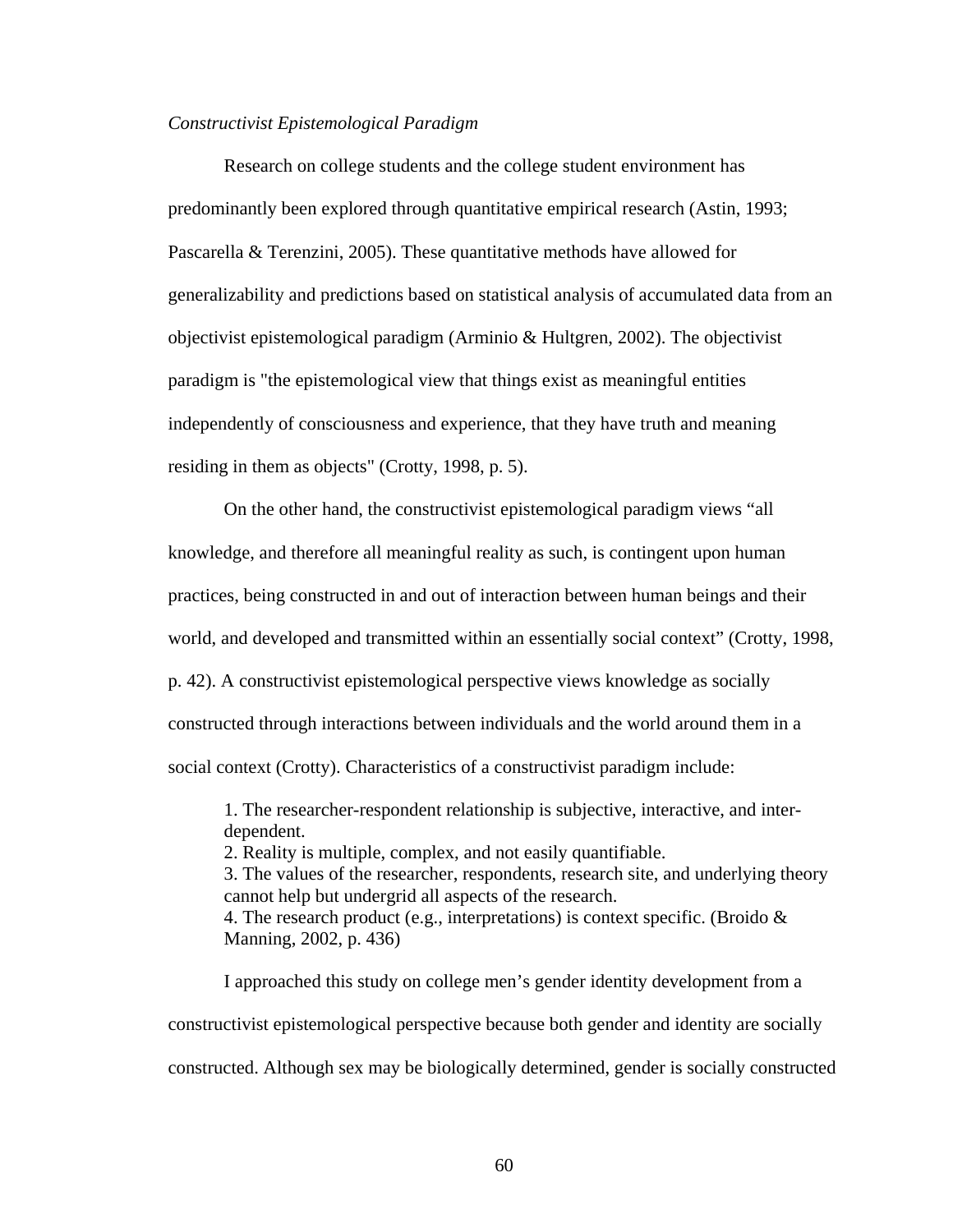(Kimmel & Messner, 1998). Identity is constructed through a complex series of interactions between self and society (Josselson, 1996).

Qualitative research approaches are often most appropriate for exploring the process and experiences of participants, given the assumptions of a constructivist epistemological paradigm (Arminio & Hultgren, 2002). In student affairs and higher education the number of qualitative research studies being conducted has increased in recent years (Broido & Manning, 2002). Prominent quantitative scholars Pascarella and Terenzini (2005) also have argued that the field would benefit from more qualitative research given the complexities of the issues facing student affairs as a profession. Qualitative methodologies offer student affairs scholarship complex and sensitive methods of inquiry seeking to understand individual experiences in greater depth with the purpose of developing contextualization and interpretation (Brown, Stevens, Troiano, & Schneider, 2002).

In keeping with the constructivist paradigm, the complexity of identity and the lack of empirical models for men's identity development make qualitative inquiry appropriate for this particular study. Capraro (2004b) suggested exploring men's identity development in a manner similar to Helms's White identity development model as a way of illuminating privilege and acknowledged the complexity of this effort. O'Neil (2004), a prominent scholar of men's gender role conflict for the past 25 years primarily using quantitative methodology (O'Neil, 1981; 1990; O'Neil et al., 1986; 1988), recently called for researchers to explore men's identity development specifically using qualitative research methods.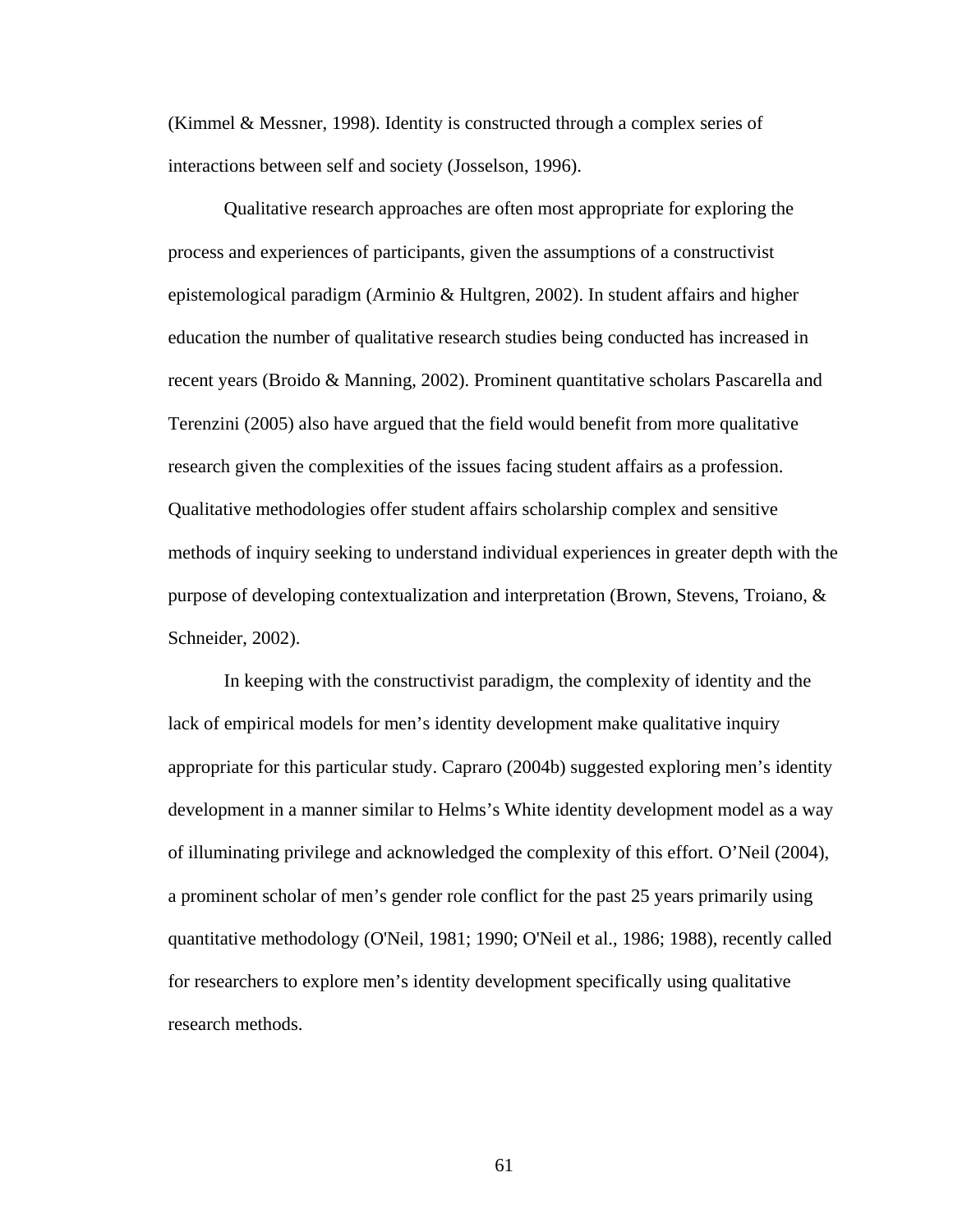### *Social Justice Theoretical Perspective*

Because men's identity is socially constructed in a patriarchal context, I viewed this study through a social justice theoretical perspective (Charmaz, 2005). A social justice theoretical perspective as applied in this study has some similarities to both feminist and critical inquiry. Before explaining why I chose a social justice theoretical perspective, I first will clarify why I have not chosen to identify this study as a feminist or critical inquiry.

I did not claim that this was a feminist study because it is being conducted by a man and studying men. There are many definitions of feminism (Crotty, 1998). Although some feminist perspectives would be inclusive of a study such as this, which attempted to be sensitive to patriarchal structures, other feminists would argue that men cannot conduct feminist scholarship because they lack feminist consciousness which must be grounded in the lived experience *as a woman* (Stanley & Wise, 1983). As a man, I chose not to identify the research here as a feminist study for this reason and in part as a political choice not to appropriate terms of women's liberation for a study of men conducted by a man. Although I chose not to identify this as a feminist study, the social justice theoretical perspective through which I approached this study was informed by feminist scholarship's critical perspectives on gender roles and the hierarchical nature of systems of patriarchy.

There are also many definitions of critical inquiry. Critical inquiry has predominantly been defined as research done by and focusing on members of oppressed social groups with a perspective critical of the status quo and hierarchical or oppressive systems (Crotty, 1998). Similar to my political choice to avoid appropriating a feminist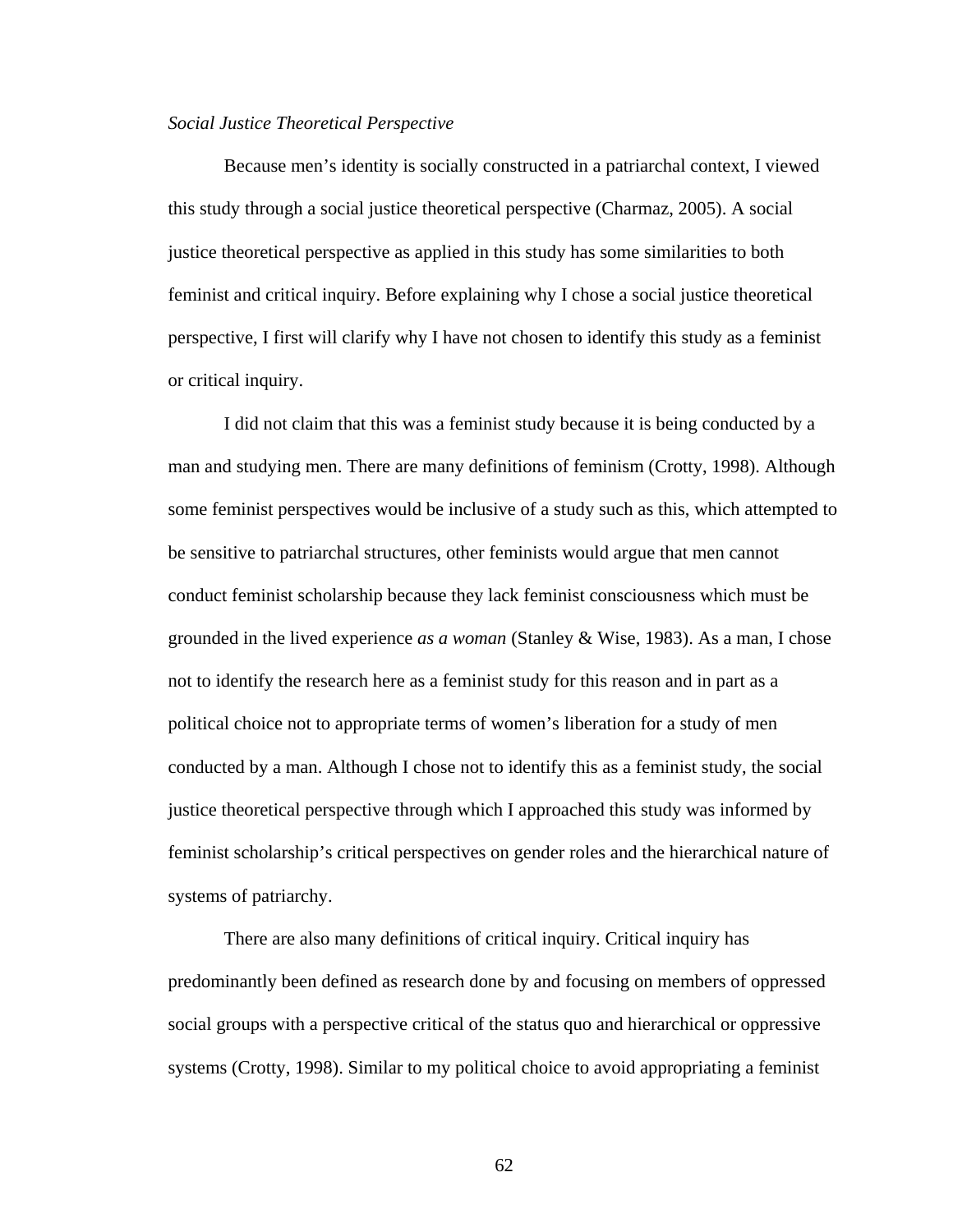label, I also chose not to appropriate a critical label on a study done by a person of privilege focusing on a privileged group. Nevertheless, the social justice theoretical perspective does share the assumptions of critical inquiry about oppressive social systems. Some definitions of critical inquiry also require an action component, often to help members of the subordinate group work against oppressive systems. Although participants in this study may have gained greater consciousness by participating, increased consciousness was not an aim of the study and was not an intended outcome of the research process.

This social justice theoretical perspective recognized patriarchy as a system that serves to advantage men and disadvantage women and that patriarchy is one of several intersecting and inequitable hierarchical social systems and structures (hooks, 2000). One of the assumptions of a social justice theoretical perspective is that systems of oppression such as patriarchy function on individual, institutional, cultural, and societal levels to advantage some and disadvantage others based on real or perceived social group membership (Bell, 1997).

Scholarship conducted from a social justice theoretical perspective reflects an awareness of these structures, but also is designed in a way that furthers social justice efforts to eliminate forms of oppression including sexism, racism, and heterosexism (Charmaz, 2005). This study did not ignore patriarchy or other inequitable structures, nor did it assume they would emerge from the data. Instead a social justice theoretical perspective was used as a sensitizing tool to expand rather than limit the data collection and analysis (Broido & Manning, 2002). Social justice researchers view these "concepts as problematic and look for their characteristics as lived and understood, not as given in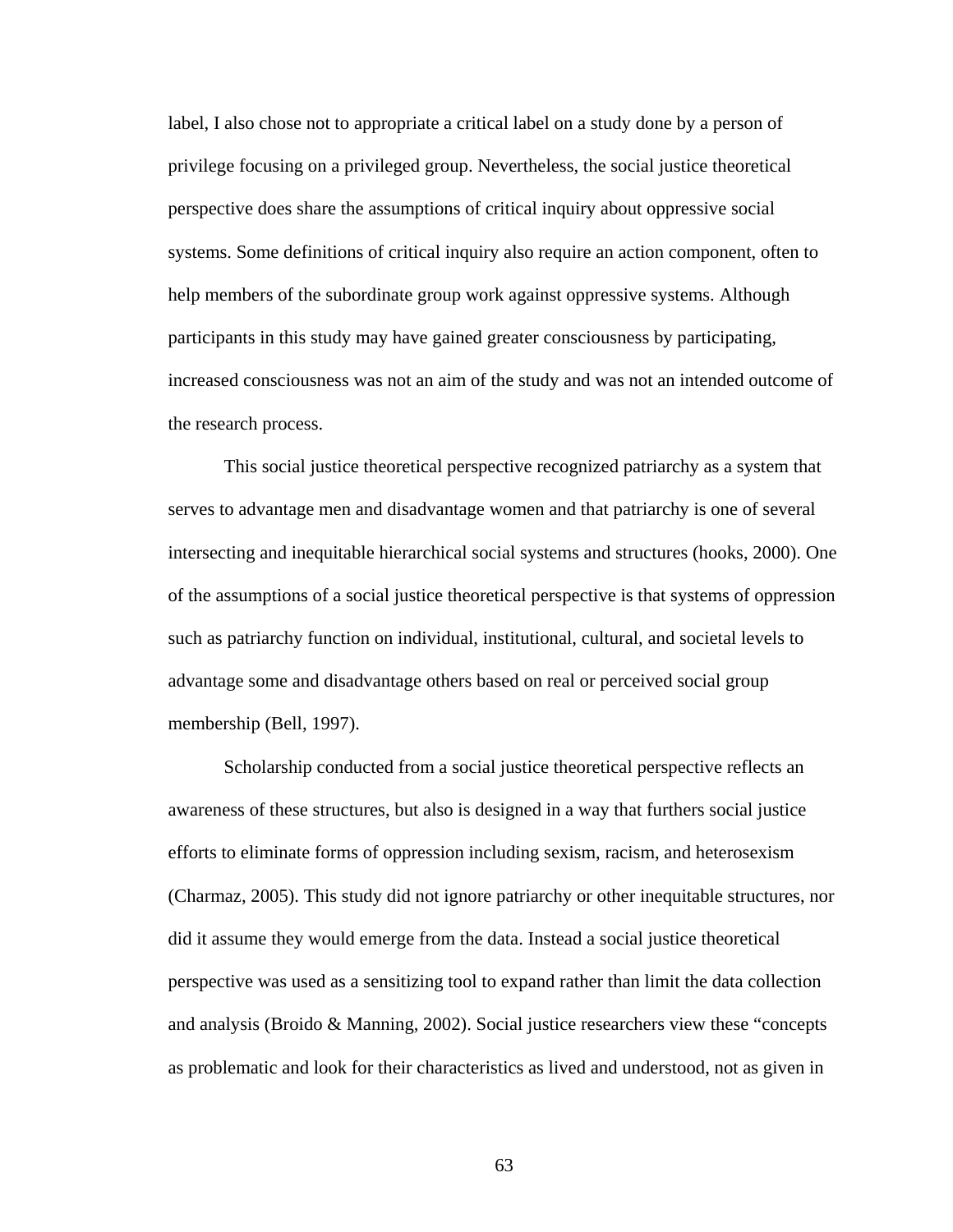textbooks" (Charmaz, 2005, p. 512). I explored the experiences of the participants in the context of a hierarchical patriarchal structure to expand and enrich the analysis and theoretical outcomes.

A social justice theoretical perspective was appropriate for this study because college men's gender identity is constructed not only socially but also in a patriarchal context. The traditional definition of masculinity is hegemonic in that its organizing principle is men's power as a group over women as a group, which also serves to marginalize some men and limit all men (Connell, 1987). As men internalize their dominant societal position they also internalize beliefs and practices that are hurting them as well as granting them privilege (Brookfield, 2005). Rather than ignore these societal structures, my choice of social justice inquiry as a theoretical perspective focused this study on and problematized hierarchical social structures, in the hopes that doing so would further a vision of a more equitable society striving for social justice (Charmaz, 2005). This study was conducted in the hopes that the theoretical outcome would help foster an understanding of how internalized patriarchy is learned, instilled, and perhaps transcended.

#### *Methodology*

I employed grounded theory methodology (Charmaz, 2000, 2006; Glaser & Strauss, 1967; Strauss & Corbin, 1998) to develop a theory of college men's gender identity development. I chose grounded theory over other qualitative methodologies because of its explicit purpose in generating a "theory that was derived from data, systematically gathered and analyzed through the research process, informed by the data" (Strauss & Corbin, 1998, p. 12). Because theories resulting from grounded theory studies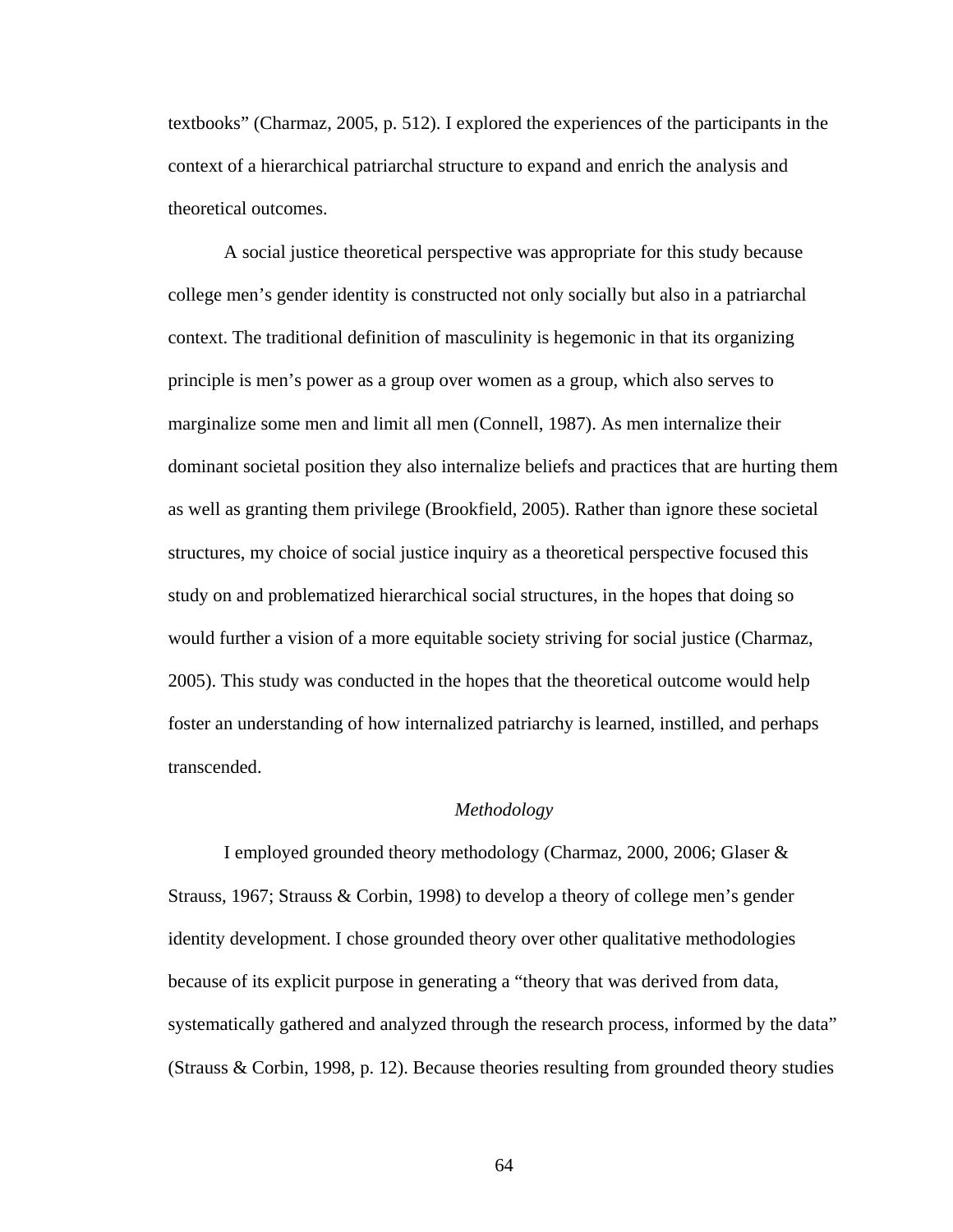are grounded in data, they can offer insight, understanding, and practical guidance.

Grounded theory methodology's focus on process, structure, and context make it

particularly appropriate for exploring socially constructed phenomena such as identity

development (Charmaz, 2000). A growing number of studies are employing grounded

theory methodology as a means of understanding identity, in the context of the college

environment (Jones, 1997; Jones & McEwen, 2000; Komives, Owen, Longerbeam,

Mainella, & Osteen, 2005; Stevens, 2004; Torres, 2003; Troiano, 2003).

Grounded theory methodology, initially developed by Glaser and Strauss (1967)

and later enhanced by Strauss and Corbin (1998), is based on the following assumptions:

- 1. The need to get out into the field to discover what is really going on (i.e., to gain firsthand information taken from its source).
- 2. The relevance of theory, grounded in data, to the development of a discipline and as a basis for social action.
- 3. The complexity and variability of phenomena and of human action.
- 4. The belief that persons are actors who take an active role in responding to problematic situations.
- 5. The realization that persons act on the basis of meaning.
- 6. The understanding that meaning is defined through interaction.
- 7. A sensitivity to the evolving and unfolding nature of events (process).
- 8. An awareness of the interrelationships among condition (structure), action (process), and consequences. (Strauss & Corbin, 1998, pp. 9-10)

I selected grounded theory not only because of its theoretical end product, but also

because of its appropriateness given the constructivist epistemological paradigm

(Charmaz, 2006) and social justice inquiry theoretical perspective of this study on college

men's gender identity development. Constructivist grounded theory uses a "systemic

approach to social justice inquiry that fosters integrating subjective experience with

social conditions in our analyses" (Charmaz, 2005, p. 510). Rather than narrow the scope

of inquiry, combining social justice inquiry with the analytical tools of constructivist

grounded theory to explore the process of identity development broadens the scope of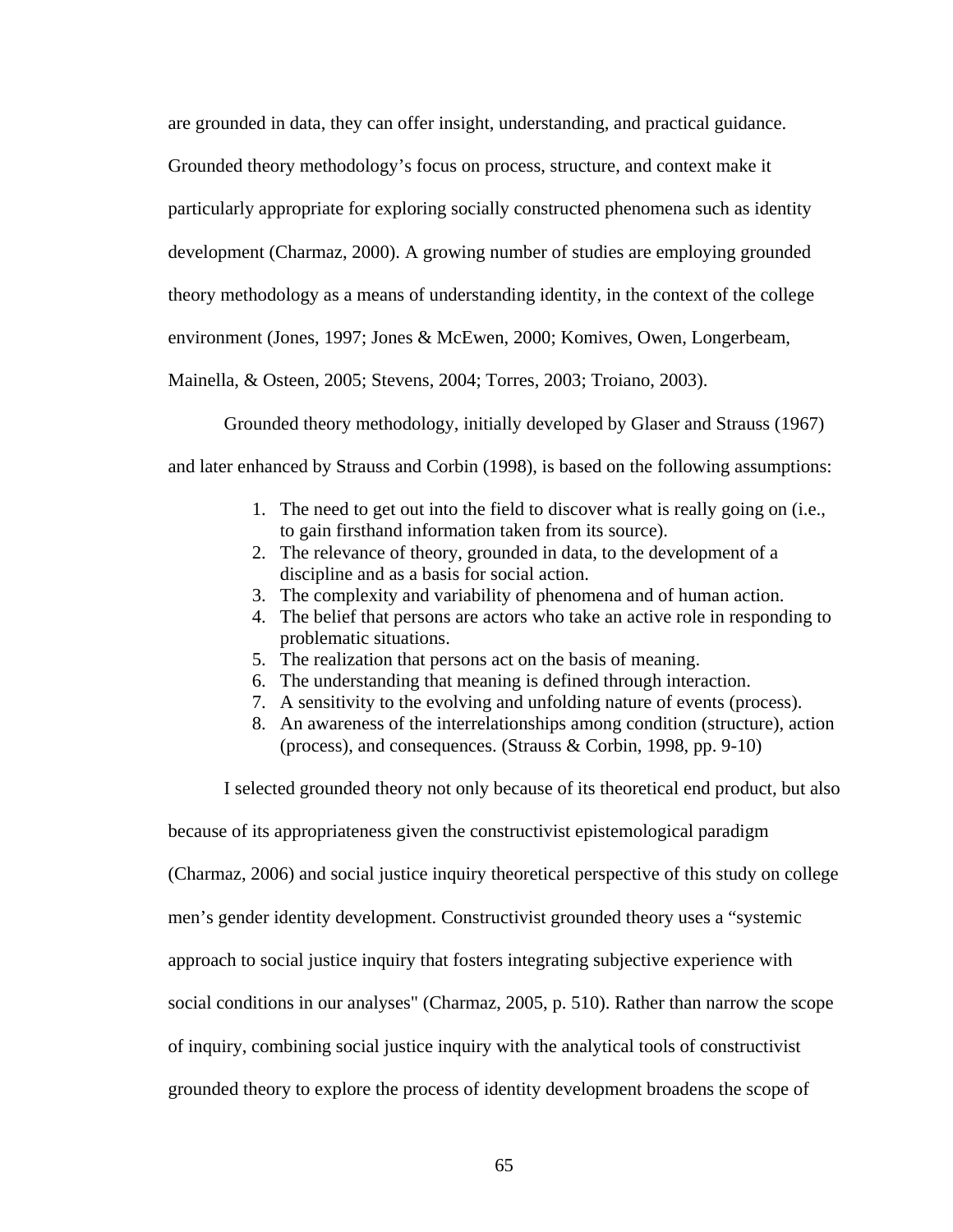this inquiry (Charmaz, 2005). This approach allows the researcher to use the "processual emphasis in grounded theory to analyze the relationships between human agency and social structure, which pose theoretical and practical concerns in social justice studies" (Charmaz, 2005, p. 508).

This constructivist approach employs methods in a more flexible and less rigid way than more objectivist approaches to grounded theory (Charmaz, 2006). Constructivist grounded theorists do not attempt to be objective in their data collection or analysis. Instead, they seek to clarify and problematize their assumptions and make those assumptions clear to others. In constructivist grounded theory, the reflexive researcher not only states his or her assumptions and perspectives up front, but also intentionally seeks data that will contradict those assumptions and perspectives to foster theory development. Later in this chapter, I will reflect on my own experiences that I brought to this study. However, the primary conceptual assumptions that I brought to this study as outlined in the review of the literature are (a) men's gender identity is socially constructed through interaction with the traditional definition of masculinity, (b) the traditional definition of masculinity encourages a gender identity which fosters patriarchy and systemic sexism, and (c) hierarchical power relationships help shape and are shaped by this traditional definition of masculinity, primarily patriarchy but also intersecting forms of oppression such as racism, classism, and heterosexism.

### *Purpose of the Study*

The purpose of this constructivist grounded theory study was to explore the process of college men's gender identity development. Although this purpose guided the entire study, qualitative methodologies require that the researcher remain open to new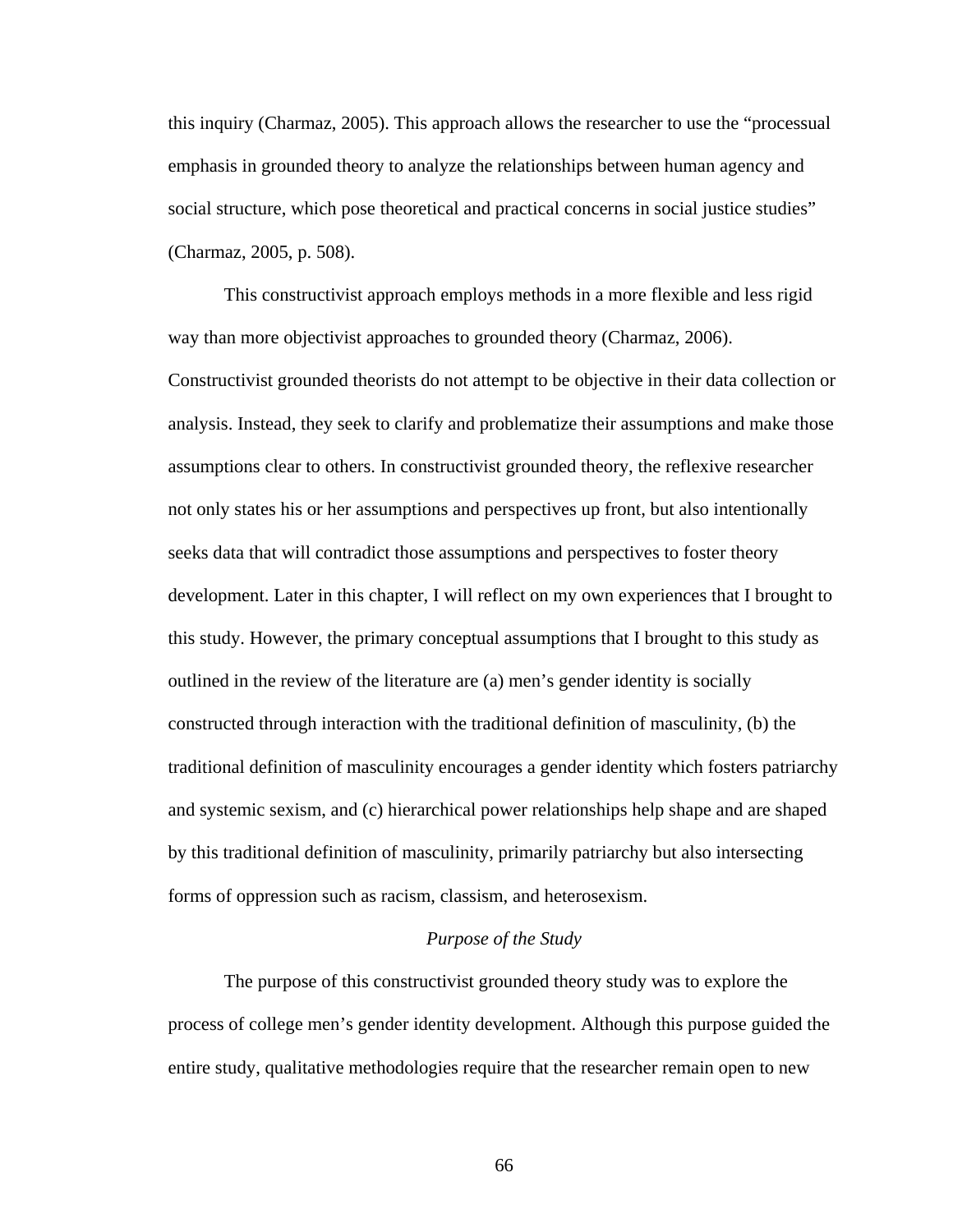questions to emerge through the course of the study. The following research questions guided this study: (a) how do college men come to understand themselves as men; (b) how does this understanding of what it means to be a man change over time, if at all; and (c) what are the critical influences on this process?

### *Methods*

As with any qualitative methodology, in grounded theory the researcher and the research design must remain flexible to account for emerging themes and patterns as the inquiry evolves (Glaser & Strauss, 1967). Consistent with grounded theory methodology, the research was conducted using a constant comparative approach in which the data collection and analysis continued simultaneously, constantly being compared and influencing the next round of data collection and analysis (Strauss & Corbin, 1998). In this section, I outline the procedures used in this constructivist grounded theory study of college men's gender identity development.

#### *Sampling Strategies and Criteria*

Qualitative research employs purposeful sampling to find information rich participants most familiar with the phenomenon being studied (Patton, 2002). A combination of theoretical, intensity, and maximum variation sampling strategies were used in this study.

*Intensity sampling.* Employing intensity sampling strategy, I sought college men as participants with an in-depth understanding of how they came to understand themselves as men. The criteria for this selection were not based on the outcome of their understanding or any particular conclusions drawn about what it means to be a man. Instead, participants who had been observed spending time thinking about what it means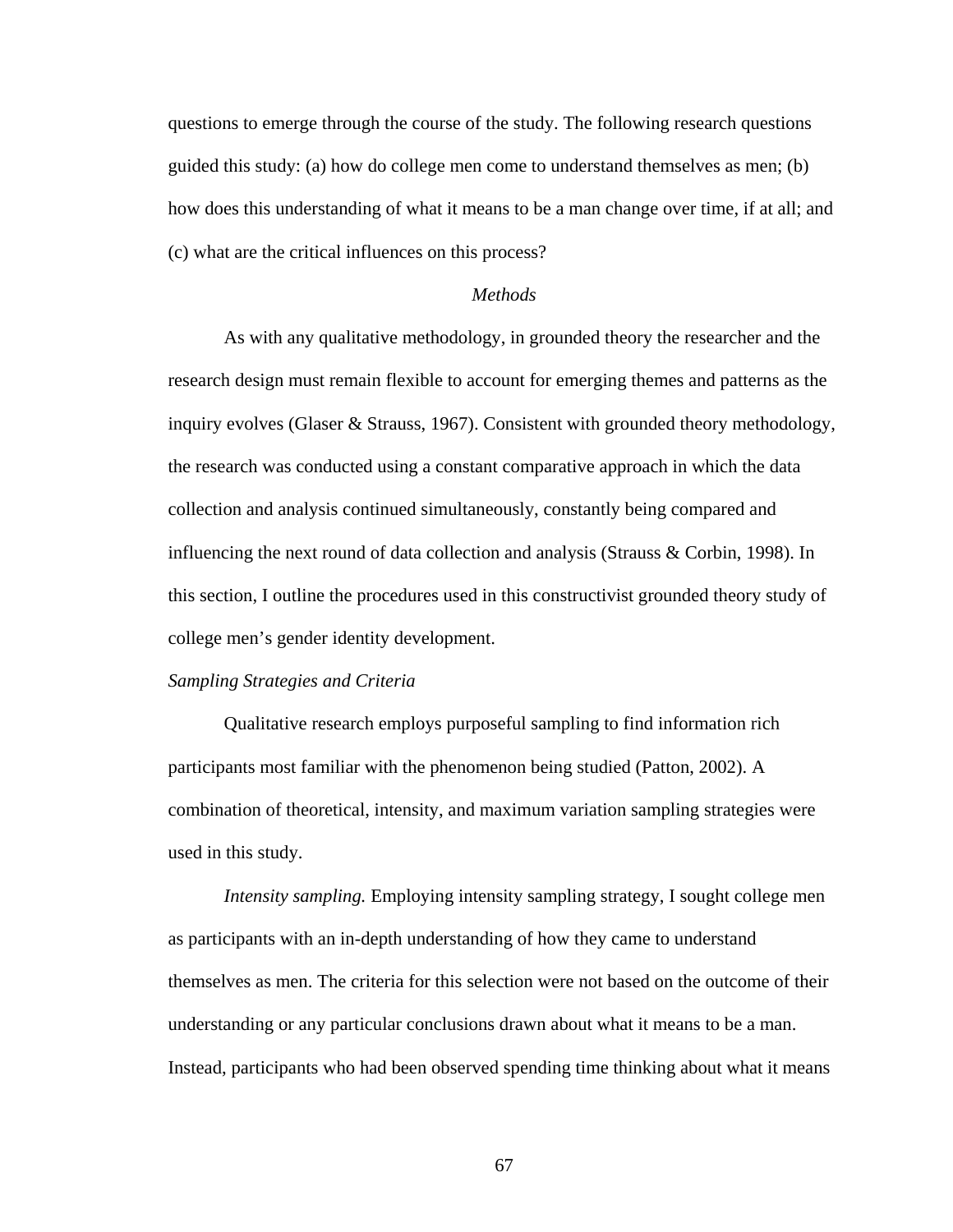to be a man were selected. In other words, the selection criteria focused on the process of thinking about what it means to be a man, but not on the product of that process. Participants may have demonstrated this reflection through activities, courses, or informal conversations regarding gender or masculinity.

*Maximum variation.* Because of the literature supporting the hegemonic nature of traditional masculinity and the various masculinities based on group membership, maximum variation sampling was critical to the purpose of this study. The selection of participants who brought maximum variation to the study was based on different college experiences and social group identities. Based on the current literature, 5 initial participants were selected to explore different perspectives particularly related to race, sexual orientation, and college experiences. Additional participants were selected to explore the themes as they emerged in the study. Sensitivity to social group identity and oppressive social systems was necessary because of this study's social justice theoretical perspective and focus on college men's gender identity constructed in the context of the traditional hegemonic definition of masculinity. However, participants were not considered to represent or speak for all members of their social group. To do so would have essentialized "identity, falsely assuming that people who share identity labels also share common experiences and understand their identity in the same way" (Abes  $\&$ Jones, 2004, p. 615).

In keeping with the theoretical sampling strategy of grounded theory (Strauss  $\&$ Corbin, 1998), I did not predetermine the participants. Instead, as themes emerged from the data collection and initial analysis, I sought participants offering the best potential to add variation, depth, and breadth to the categories and themes emerging from the data.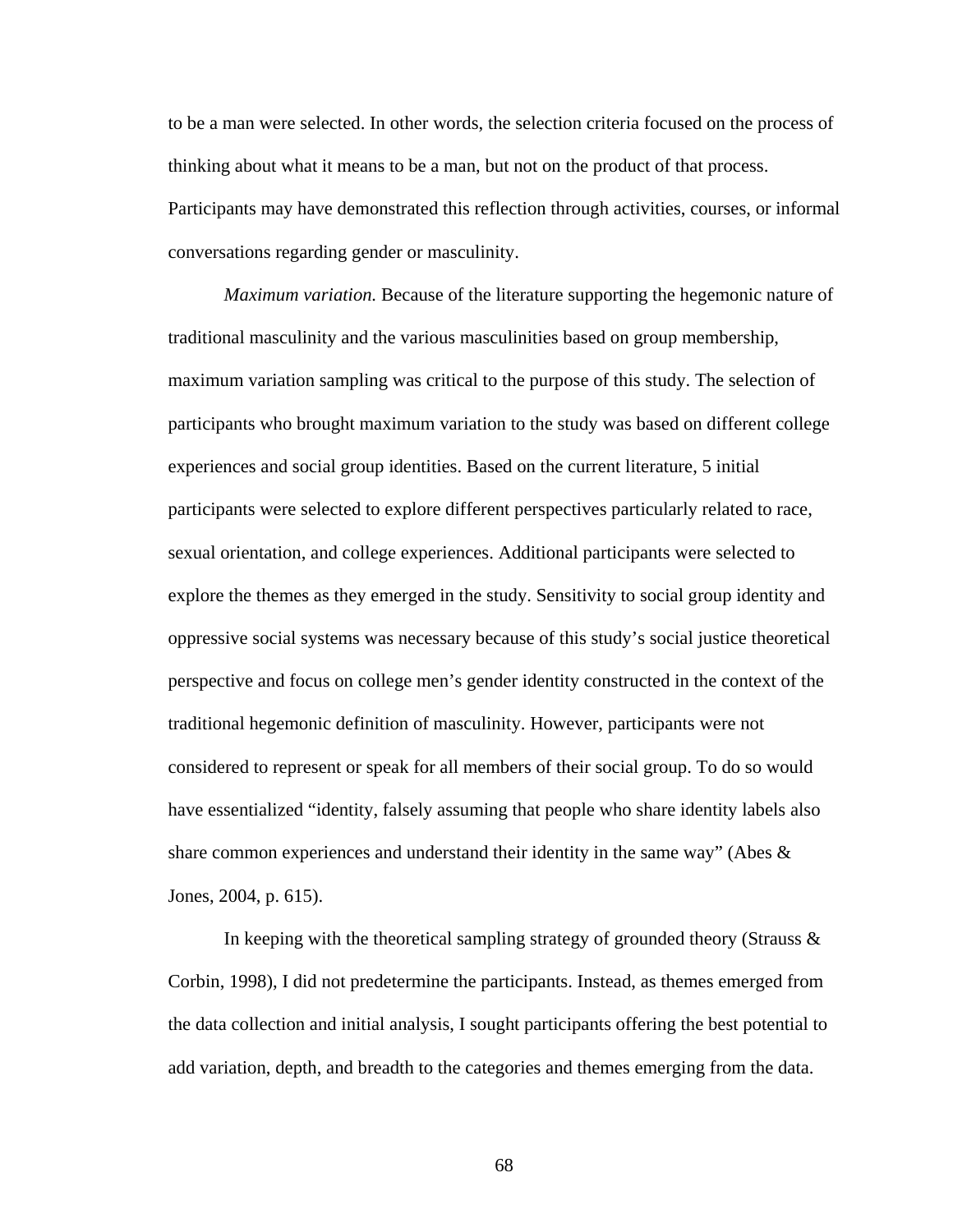"Throughout the research process, grounded theorists develop analytical interpretations of their data to focus further data collection, which they use in turn to inform and refine their developing theoretical analyses" (Charmaz, 2000, p. 509). After themes began to emerge from the data collected from initial participants, additional men were selected for their ability to "demonstrate dimensional range or variation of a concept and the relationship among concepts" (Strauss & Corbin, p. 210). As the theory began to emerge, I sought out participants who would "maximize opportunities for comparative analysis" (p. 211) using discriminant sampling. Using discriminant sampling, or negative case analysis, I sought participants whose experiences may not have fit the emerging theory as a means of verification and clarification.

This sampling strategy continued until theoretical saturation was reached. This is accomplished when "(a) no new or relevant data seem to emerge regarding a category, (b) the category is well developed in terms of its properties and dimensions demonstrating variations, and (c) the relationship among categories are well established and validated" (Strauss & Corbin, 1998, p. 212). To generate an initial list of potential participants, I employed intensity and maximum variation as sampling strategies, two strategies that not only fit the purpose of this study but are also common in grounded theory methodology (Brown et al., 2002).

*Identifying participants.* Participants were sought for this study using expert nominators and key informants (Appendix A). Expert nominators with special knowledge of men in different social identity groups or with various college experiences (e.g., service, football, fraternity membership, leadership and involvement) were identified to help recommend information rich participants appropriate for this study. Coordinators of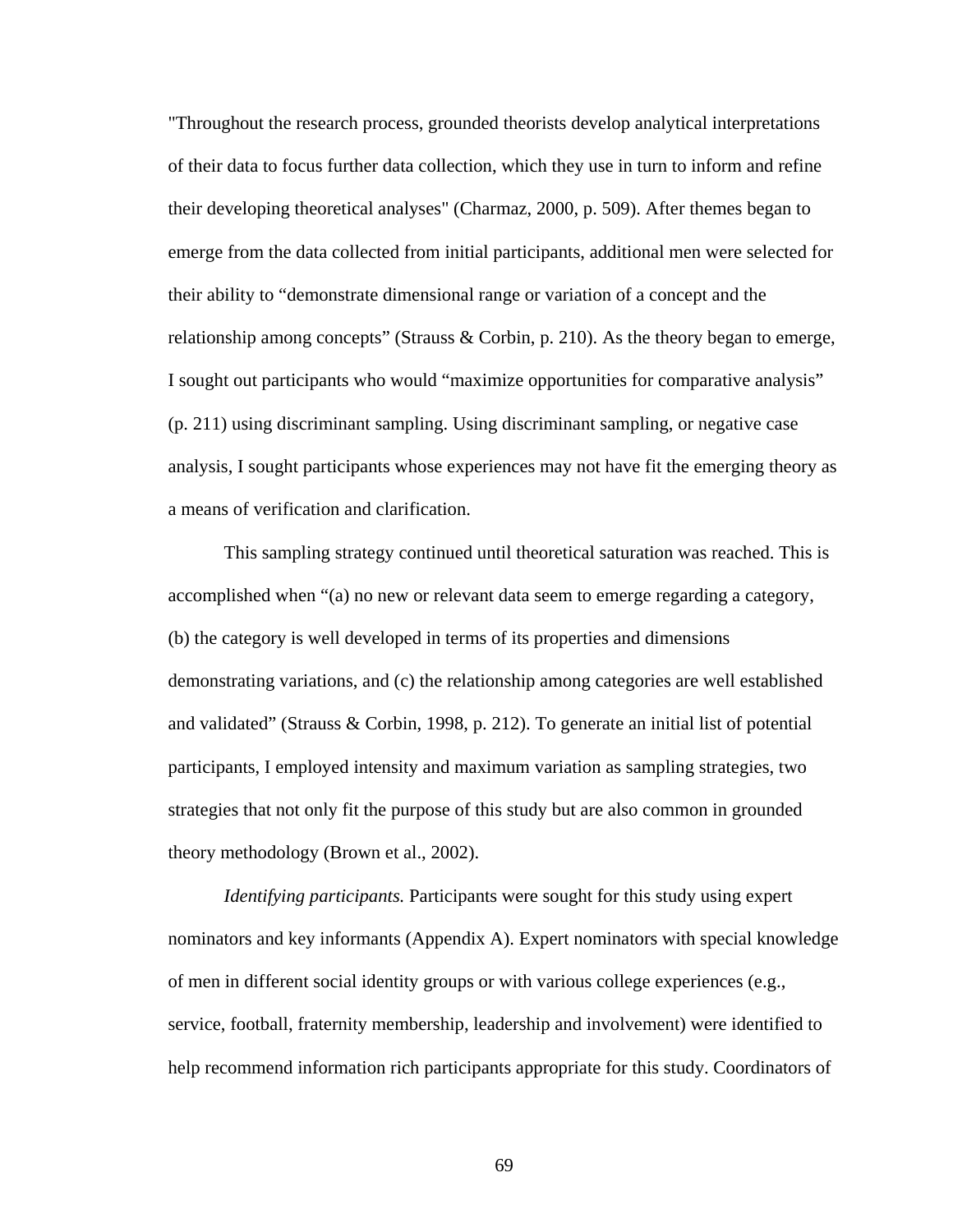programs such as sexual assault peer educators, instructors of men/women or men's circle inter-group dialogues, fraternity advisors and house directors, athletics staff, multicultural support staff, fraternity presidents, gay, lesbian, bisexual, and transgender support services staff, residence life staff, living learning program staff, and instructors of gender related courses were sought as expert nominators. These expert nominators were asked to identify students whom they had observed to have thought about what it means to be a man through personal conversations, academic work, or co-curricular involvement. Nominators were encouraged to identify participants from a diversity of social group identities and a variety of college experiences. Nominations for participants were solicited from approximately 40 faculty and staff members and approximately 25 fraternity presidents at the University.

From these nominators, 102 potential participants were identified. Each of these potential participants was sent an email notifying them that they had been nominated (Appendix B) and asking them to complete a brief information sheet (Appendix C) with their contact information, college experiences, and social group identities if they were interested. Potential participants were informed that if they were selected to participate in all phases of the study they would receive a \$50 gift certificate to the University bookstore as an incentive and token of appreciation.

Of the 102 potential participants identified by nominators 35 completed the information sheet and expressed interest in participating in the study. From these 35 interested participants, 10 participants were eventually selected. Five initial participants were selected to explore college men's gender identity development from different social group identities and college experience, based on their responses on the interest form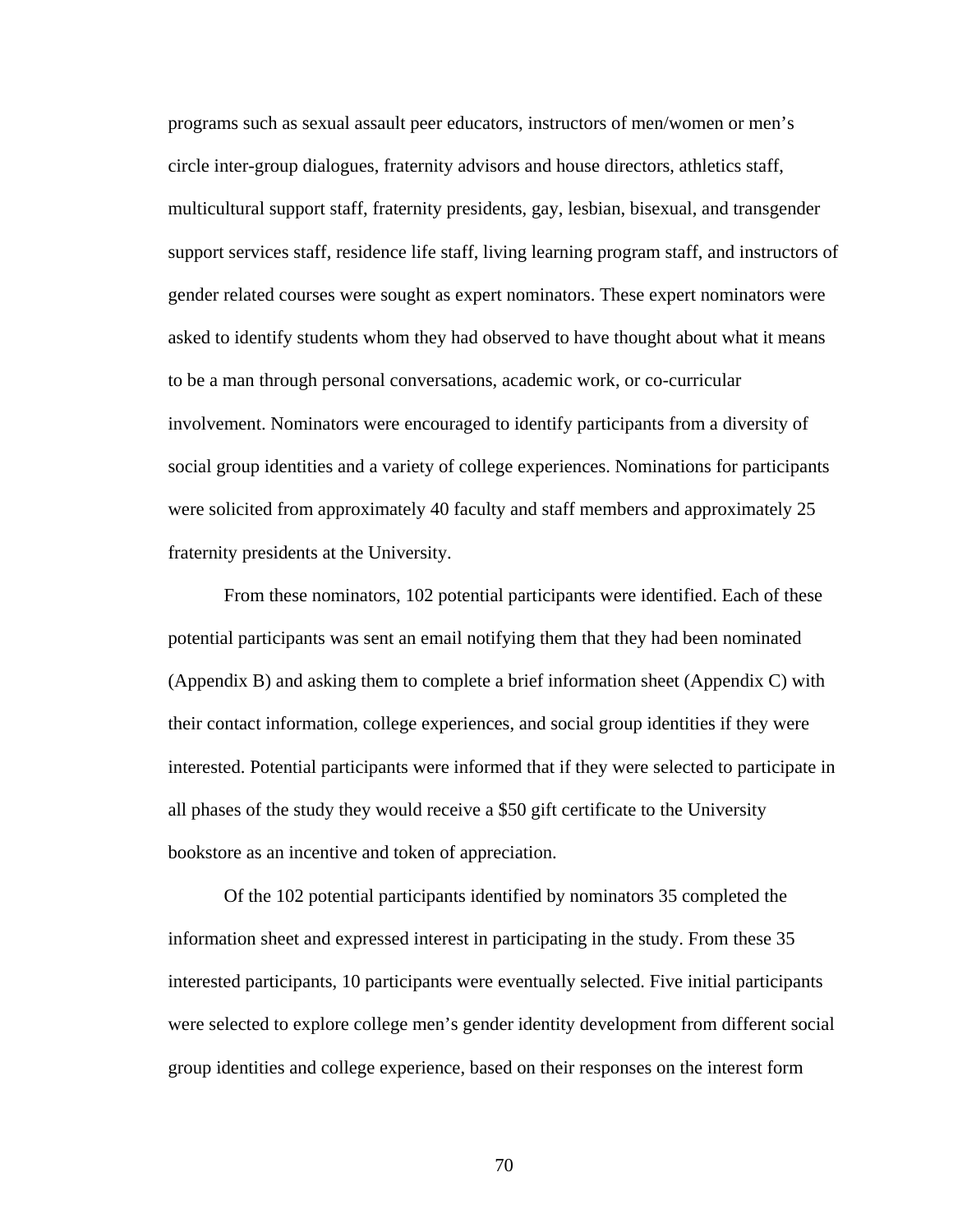(Appendix C). Later, three more participants were selected to bring in more diverse perspectives not represented in the initial participants. The final two participants were selected to explore themes, provide depth, and explore contradictions to the experiences of the initial participants. These final two participants were selected because of their involvement in activities that specifically explored gender issues (intergroup dialogue and sexual assault prevention), which offered a different perspective from the other participants. Descriptions of each participants' social group identities and college experiences as well as other relevant information are provided in the next chapter as part of the findings of this study.

*Sample size.* Although there are no firm guidelines with regard to sample size in qualitative research, the researcher should select a sample size appropriate to the research question and the methodology (Patton, 2002). Due to the emerging nature of qualitative inquiry, and the theoretical sampling strategy in grounded theory specifically, this study sought a small initial sample (Patton, 2002) of five participants and continued seeking participants until data emerging from the participants reached saturation (Brown et al., 2002; Strauss & Corbin, 1998) or redundancy (Lincoln & Guba, 1985) and no new concepts or categories emerged from the data. Based on other similar grounded theory studies on women's multiple identities (10 participants) (Jones & McEwen, 2000), gay identity development in the college environment (11 participants) (Stevens, 2004), wisdom development (10 participants) (Brown, 2004), self-style of college students with learning disabilities (9 participants) (Troiano, 2003), and leadership identity development (13 participants) (Komives et al., 2005) it was anticipated that approximately 10 participants would participate in the study. After eight initial participants had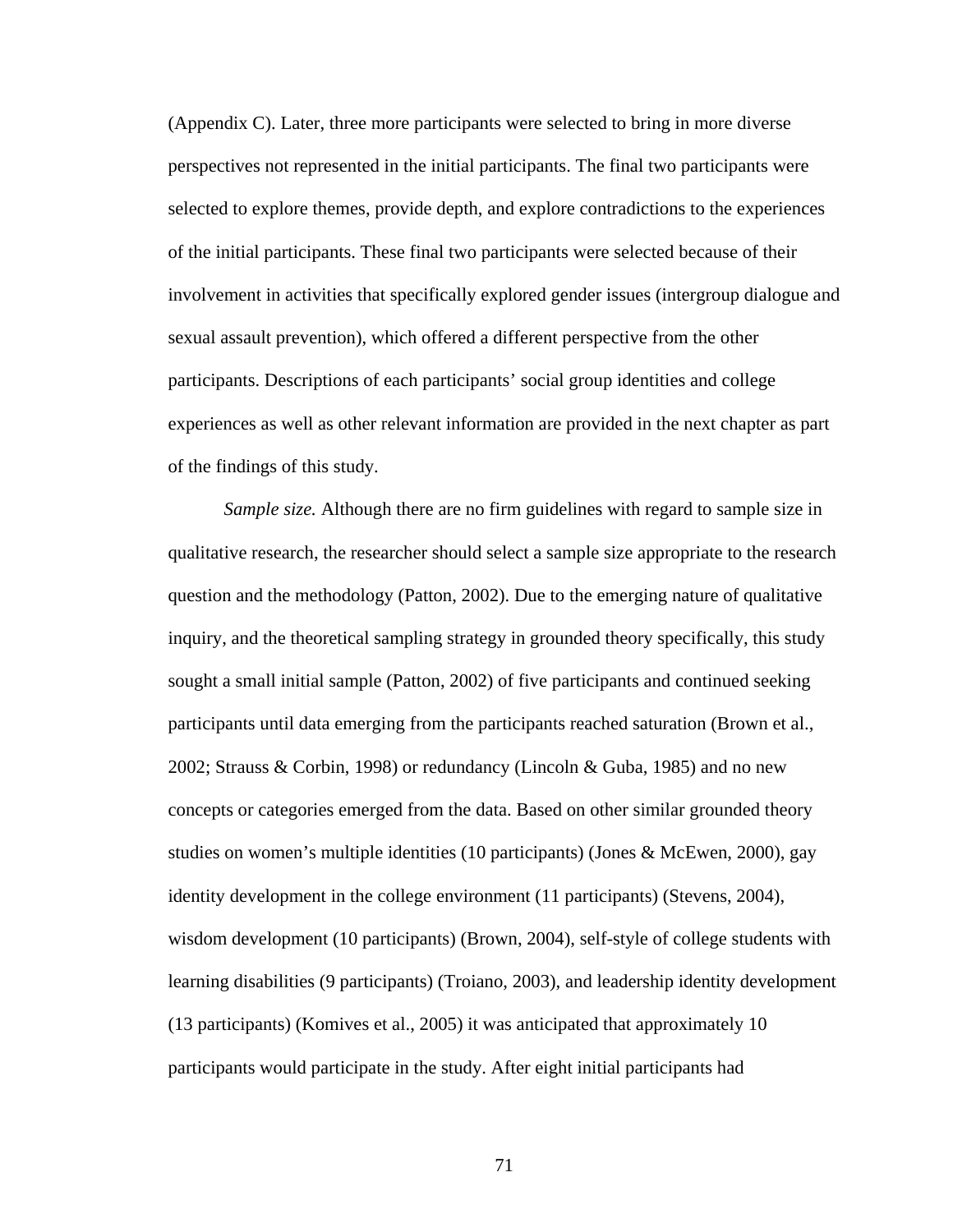participated, it appeared that saturation and redundancy had been reached. However two more participants were brought into the study to add additional perspectives, explore contradictions, and insure saturation and redundancy.

*Research setting.* In an effort to focus the inquiry, participants were selected from a single institutional setting, a large research university on the East Coast (University). The University offered an appropriate setting for this study because of its large number of male students (approximately 50% of the student population), diversity of students and variety of student experiences, and the familiarity and accessibility of the institution to the researcher. The University was a Carnegie Classification Doctoral/Research Extensive institution and the flagship campus in its state. The undergraduate population was relatively diverse with approximately 33% of students identifying with racial and ethnic groups other than White. Approximately 11% of the undergraduate student body participated in a fraternity or sorority with a little less than 10% of all fraternity men participating in historically Black or multicultural organizations. Intercollegiate athletics were also a major influence on the campus with many NCAA Division I teams. Of the more than 50 students at the University officially identified as women's studies majors, only one identified as a man.

My own familiarity with the institution was more than simply a matter of practical convenience. I entered the study with an understanding of the campus structure and culture. My access aided me in data collection as I identified expert nominators and key informants. My familiarity with the context of the institution served as a tool to foster rapport, ask appropriate questions, and make meaning of the participant responses. Although there were benefits to my familiarity with the institution, it was important for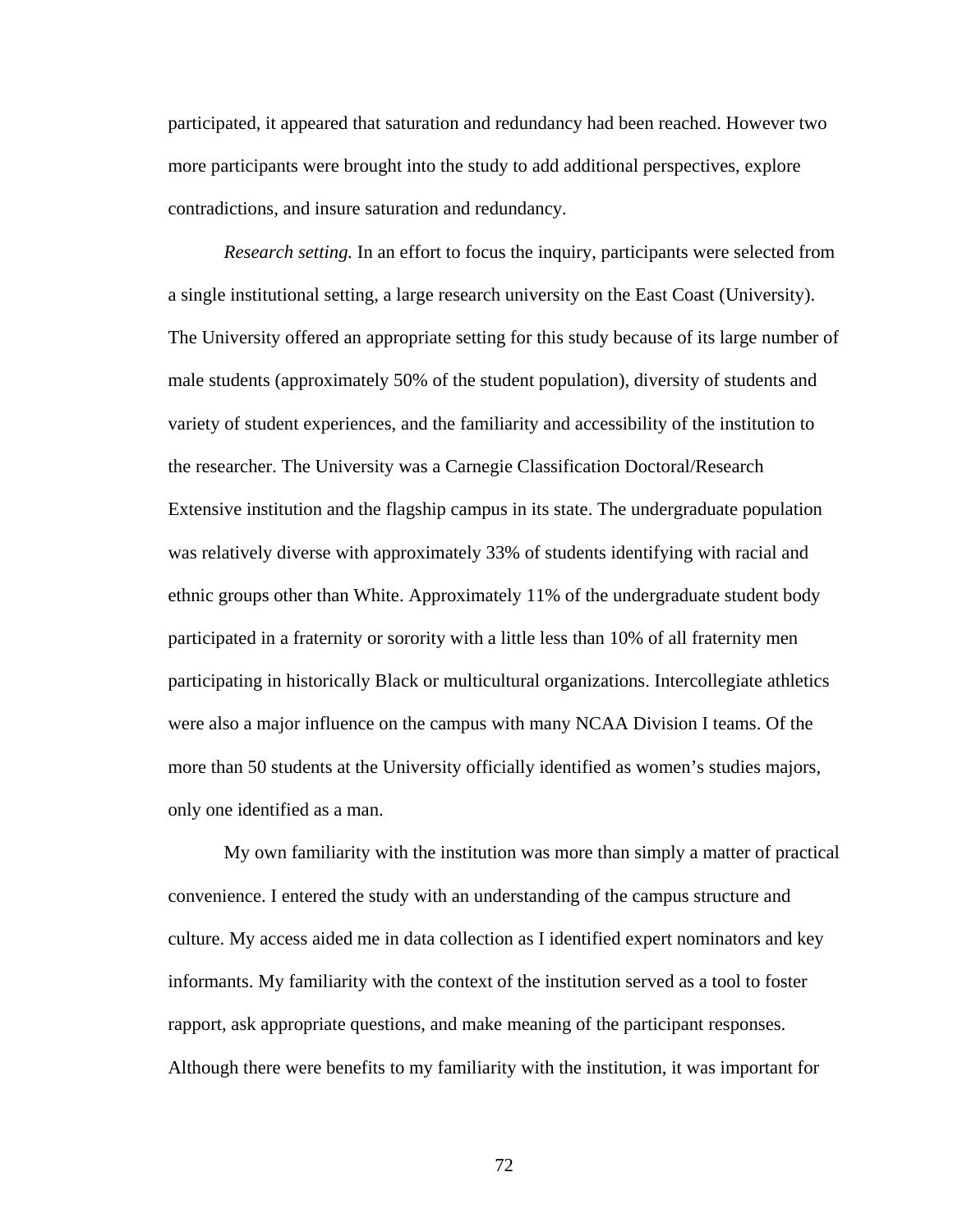me to not allow my experiences to replace the participants' experiences. Throughout the study, I needed to continue to problematize my own experiences with the University and my perspectives of men on campus.

### *Data Collection*

Grounded theory methodology can employ a variety of data collection methods such as interviews, observation, artifacts, or a combination. Because this study focused on college men's gender identity development, interviews offered the best means to not only reflect the participants' perspectives but to also allow the researcher to engage in the reflection process with the participants (Charmaz, 2002).

In-depth interviewing was used to collect data from the participants about their experiences. In-depth interviews have become a common way of exploring college student identity development using grounded theory methodology (Jones, 1997; Komives et al., 2005; Stevens, 2004; Torres, 2003; Troiano, 2003). This method was useful as a tool to explore complex internal processes such as identity development. The interviews were loosely structured and open ended (Appendix D) to allow for flexibility in examining the unique experiences of each participant and the themes as they emerged. In depth interviews are consistent with constructivist grounded theory and allow for exploration of in-depth processual relationships (Charmaz, 2002).

I conducted three interviews with each participant. These multiple interviews gave me and the participants opportunities to think about and explore the research questions in greater depth. This allowed the participants to reflect on earlier interviews, revise comments, and ask their own questions. I was able to explore the emerging themes from data analysis with the participants in a constant cycle of data collection and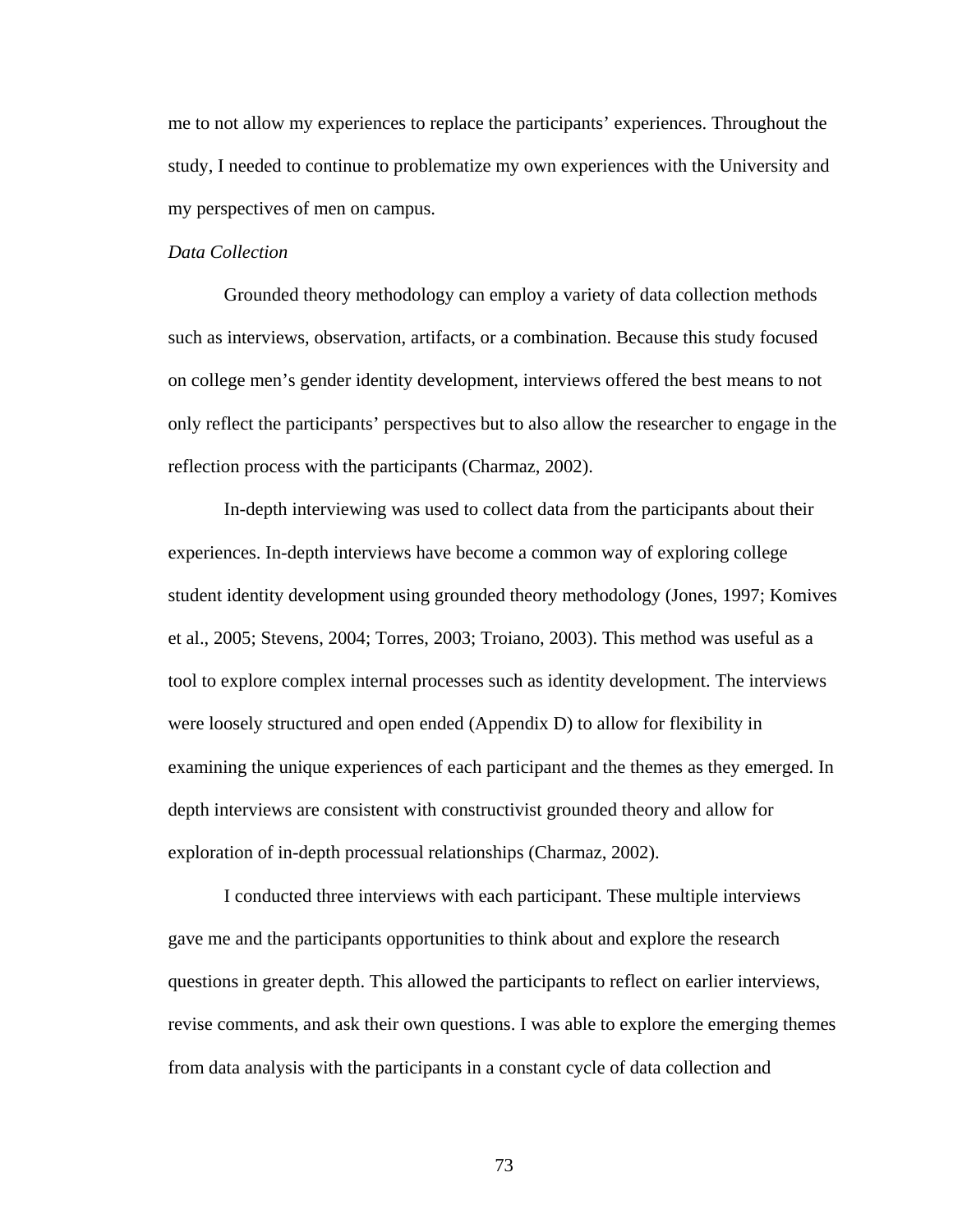analysis. The questions, recording equipment, and protocol were tested during two pilot interviews using two male graduate students from the research setting. Graduate students were selected for the pilot interviews to offer perspectives similar to those of undergraduates and also provide some informed feedback about the nature of the questions and the interview process. Each interview was audio recorded using digital means. In an effort to capture significant non-verbal communication during the process I took notes on visual cues during the interviews. I anticipated that some participants may have been reluctant to be recorded at all. I communicated in the consent form and verbally before the interview that the audio recordings would be used by the researcher as a data collection tool and would not be shared or published without the participants' authorized consent. None of the participants expressed any concern with being recorded.

Scholars have cautioned qualitative researchers about the potential for constructive or harm causing unintended outcomes as a result of interviews in research (Davis et al., 2006; Magolda & Weems, 2002; Torres & Baxter Magolda, 2002).The interviews were designed to encourage participants to be thoughtful about their experiences as men in society. Because of the privileged nature of masculinity, many men do not have a chance to discuss masculinity in a meaningful way (Davis, 2002). As a result, I anticipated that many participants would benefit from and enjoy this type of reflection, which was the case. However, some participants' experiences were painful and resulted in recollection of memories and meanings that were difficult for the participants to discuss. I made participants aware of these potential benefits and risks associated with these discussions at the outset of the study.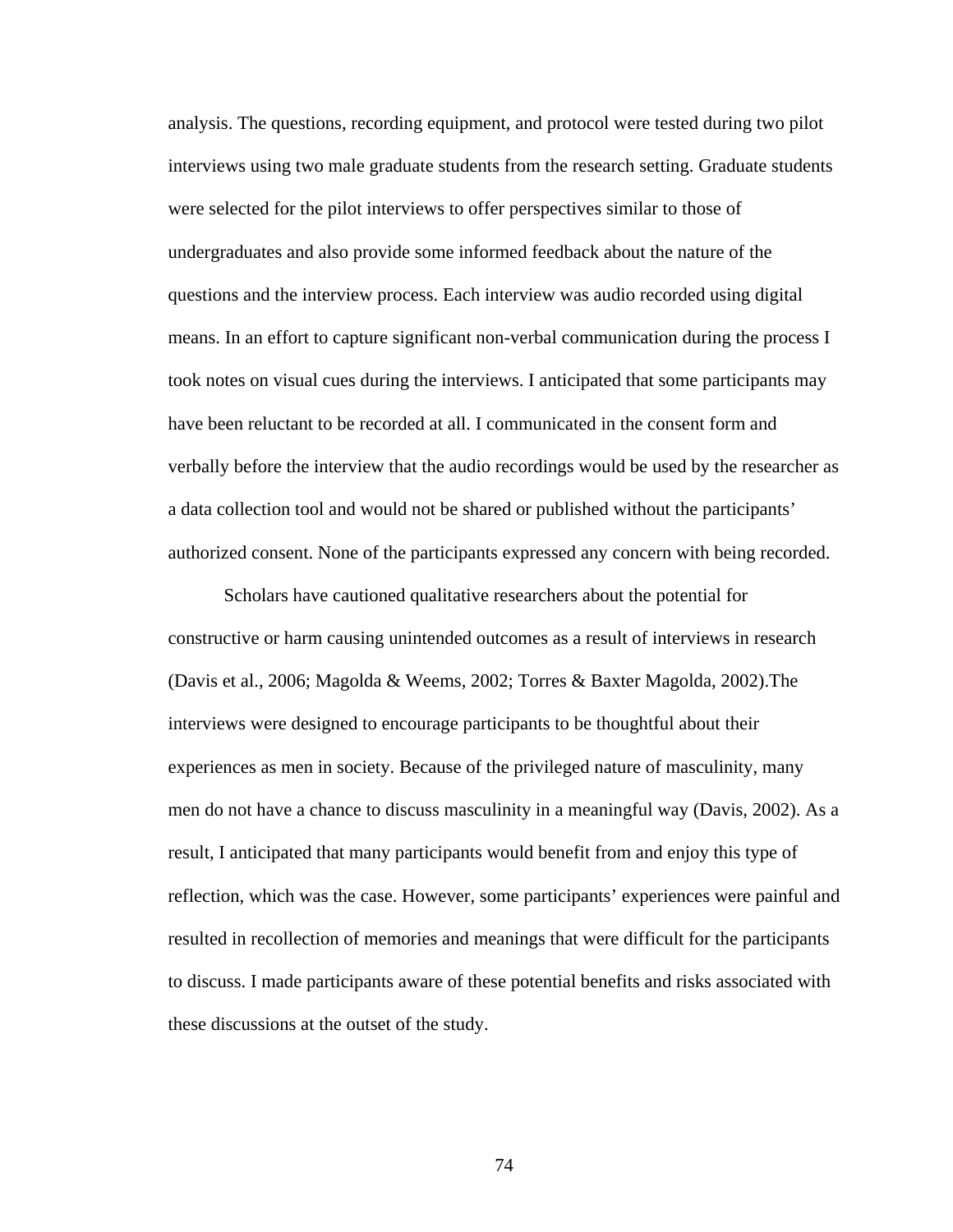After sharing a brief overview of the study and completing the appropriate consent form (Appendix E), each participant selected a pseudonym to protect his anonymity. The first interview generally consisted of broad open ended questions (Appendix D). What does it mean for you to be a man? If and how does this differ from society's expectations of men? How do college men in particular prove their manhood? It was important to establish a tone for the discussion and carefully listen to the participants' sharing of their experience. I attempted to do this by being non-judgmental, curious, and open to whatever the participants shared.

After each interview I transcribed verbatim the discussions. From the data collected in the initial interviews, I began to code the data gathered. These emerging themes formed the basis for the future interviews and the selection of future participants. The second interview was used to examine in more detail the themes which had already emerged and to examine new themes. This interview generally explored how what it meant to be a man changed over time and what influenced those changes for the participants. Before the third interview a short summary essay was written (Appendix F). These summaries were shared with the participants so that they could have a chance to confirm and correct both what they said and my interpretations of what was said in the interviews. These summaries provided a form of member checking that also helped the participants to stay involved and foster reflection for the third interview. The third interviews explored in more detail topics from the participant's earlier interviews and discussed emerging themes from other participants. The emerging nature of this process was in keeping with the constructivist social justice approach of this study (Charmaz, 2000, 2005), and the constant comparative method which is an essential aspect of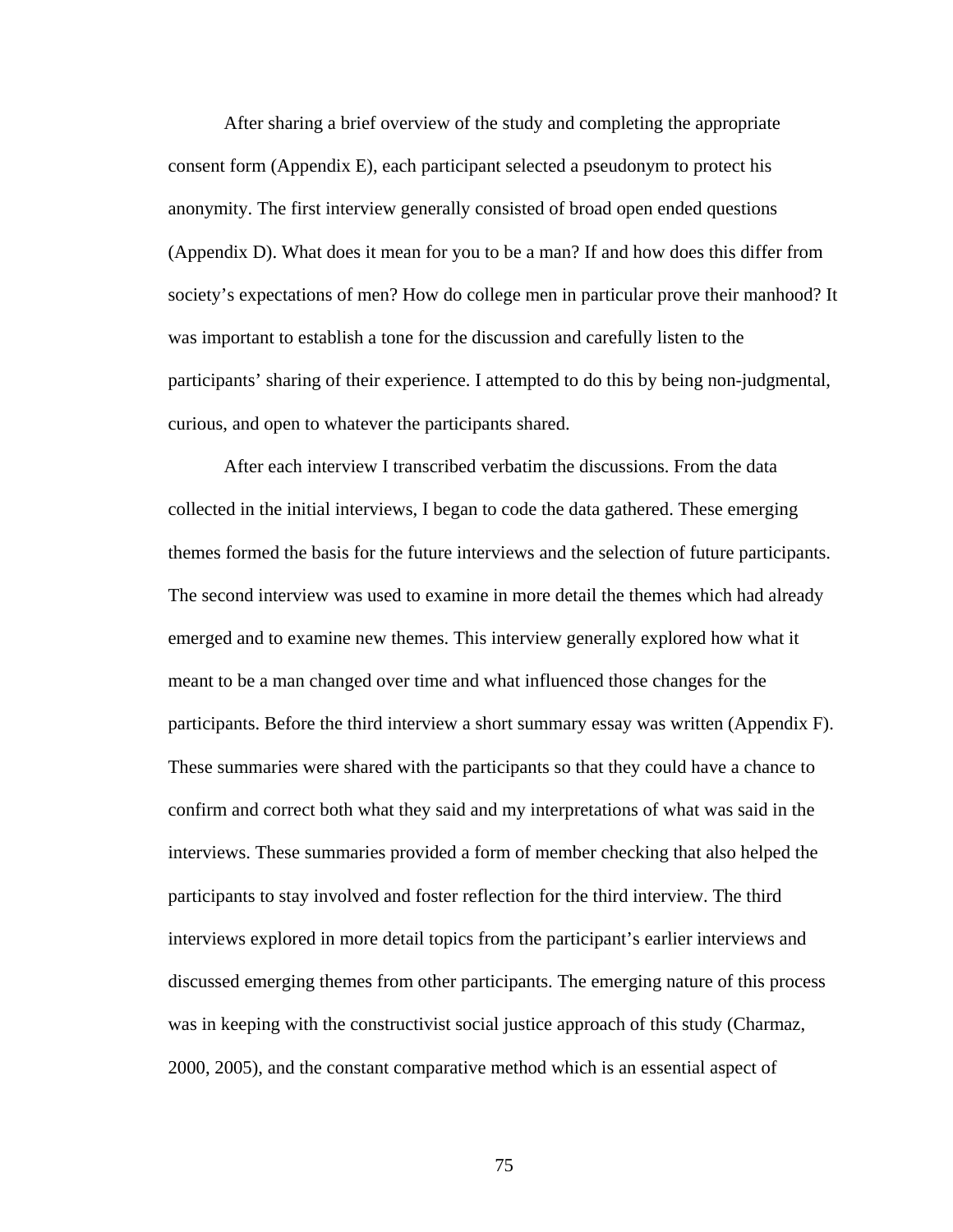grounded theory methodology (Glaser & Strauss, 1967; Strauss & Corbin, 1998).

Through the constant comparative process I determined if theoretical saturation was

reached, meaning that no new categories, themes, or phenomena emerge from the data.

As the study neared completion, participants who were not selected for interviews were

notified (Appendix G).

#### *Data Analysis*

Strauss and Corbin (1998) outlined the goals for data analysis in grounded theory.

- 1. Build rather than test theory.
- 2. Provide researchers with analytic tools for handling masses of raw data.
- 3. Help the analysts to consider alternative meanings of phenomena.

A constructivist approach to grounded theory uses similar data analysis

- 4. Be systematic and creative simultaneously.
- 5. Identify, develop, and relate the concepts that are the building blocks of the theory.  $(p. 13)$

approaches but implements them in a more flexible coding process (Charmaz, 2006). A particularly rigid adherence to the coding procedures may be appropriate for a more objectivist approach that claims to "discover" the phenomena in the data (Charmaz, 2002, p. 684). However, an inflexible coding approach would be contrary to the "aims of an inductively derived theory" (Fassinger, 2005, p. 162) in a constructivist paradigm that acknowledges that the researcher "defines" what is happening through shared interpretations with the participants (Charmaz, 2002, p. 684). The product of a constructivist grounded theory approach is also more open and not confined by conceptualizing the data into a single core category and key categories that connect to the core category the way more objectivist approach to developing a grounded theory typically would (Charmaz, 2000). Consistent with constructivist grounded theory outlined by Charmaz (2006), I employed four types of coding in the data analysis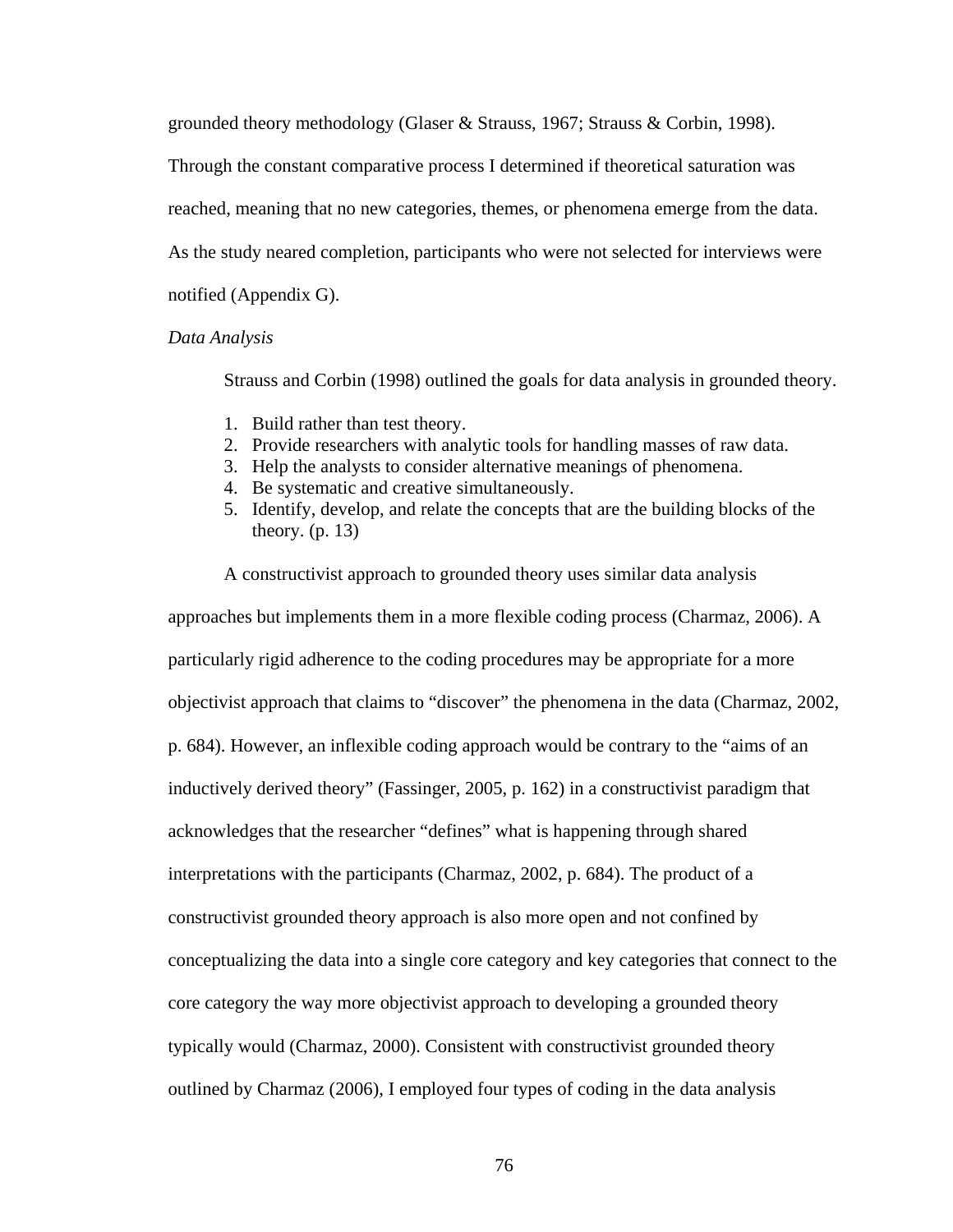process; initial, focused, axial, and theoretical. These four coding procedures were implemented rather fluidly in an effort to develop an abstract theoretical concept or grounded theory from the voice of the participants (Charmaz, 2000).

Initial coding was used to examine the data and label the individual phenomena that emerged from the data. This was done by examining each piece of text from the transcripts of the participant interviews, line-by-line to determine the relevant action or events (Fassinger, 2005). More than 1100 individual line-by-line codes were generated in this initial coding process, keeping as close to the words of the participants as possible. Examples of these initial codes included "being in control," "trying not to cry," "finding a new path," "joking about not being a man," "not preparing," and "proving masculinity as insecurity." As part of focused coding, these initial codes were then grouped into categories accounting for each of the concepts within the category. Focused coding resulted in the 1100 initial codes being organized into 27 categories. Examples of these categories included "falling in to society's expectations," "proving manhood," "crying," "traditional definition of masculinity," and "being socialized." Following Charmaz's (2006) suggestion of using a more flexible version of axial coding in constructivist grounded theory research, my axial coding process involved exploring the relationships between the 26 major categories and their many subcategories. I explored and tested out possible processual relationships between categories and how they related, influenced, or contradicted each other. This was primarily done through the drawing of diagrams, maps, and visuals throughout the research process, but particularly diagramming the relationships between the 26 major categories and writing a summary memo that described the categories and their relationships for the participants. This summary memo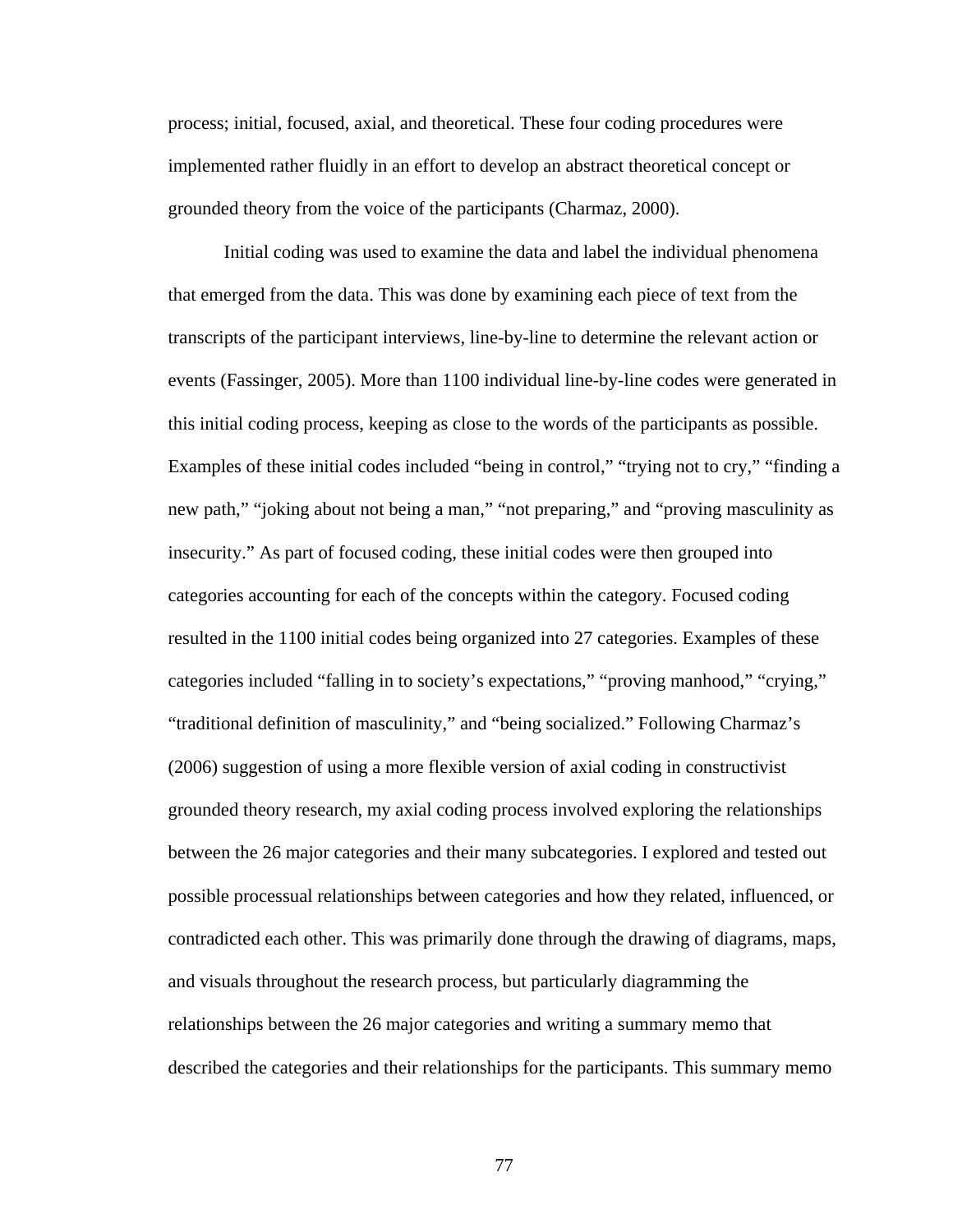became the earliest version of the emerging theory and was shared with peer debriefers, who offered questions and suggestions for further analysis. All of the participants were also invited to participate in an optional focus group to discuss the emerging theory reflected in the summary memo as a means of member checking (Lincoln & Guba, 1985). Five of the participants attended this optional focus group. Their reactions as individuals and as a group to the emerging theory that was presented helped to further co-construct the emerging theory with the participants by confirming that the emerging theory represented their experiences and spurring further theoretical analysis. This process resulted in an early draft of the findings which organized and shared the stories that the participants had told during the interviews. Theoretical coding was then used to reorganize the data and tell the story of the participants' experiences from an analytical perspective (Charmaz, 2006; Strauss & Corbin, 1998). I returned to the metaphor of performing masculinity as a mask, which had resonated with the participants during the focus group. I reorganized the stories the participants had told around the analytical story of the complex manner in which participants interacted with society's expectations of them as men by putting on and wearing a mask as a way of performing their masculinity.

The constant comparative method of grounded theory means that this process was not as linear as it may appear. I continued to return to the words of the participants, simultaneously using previous data collection and analysis to influence future data collection and analysis. Journaling and memo writing (Charmaz, 2000) throughout this process helped me, as the researcher, be more reflexive about the research process and track how data analysis and interpretation emerged throughout the process. My research journal focused on reflection on the research process such as how I was developing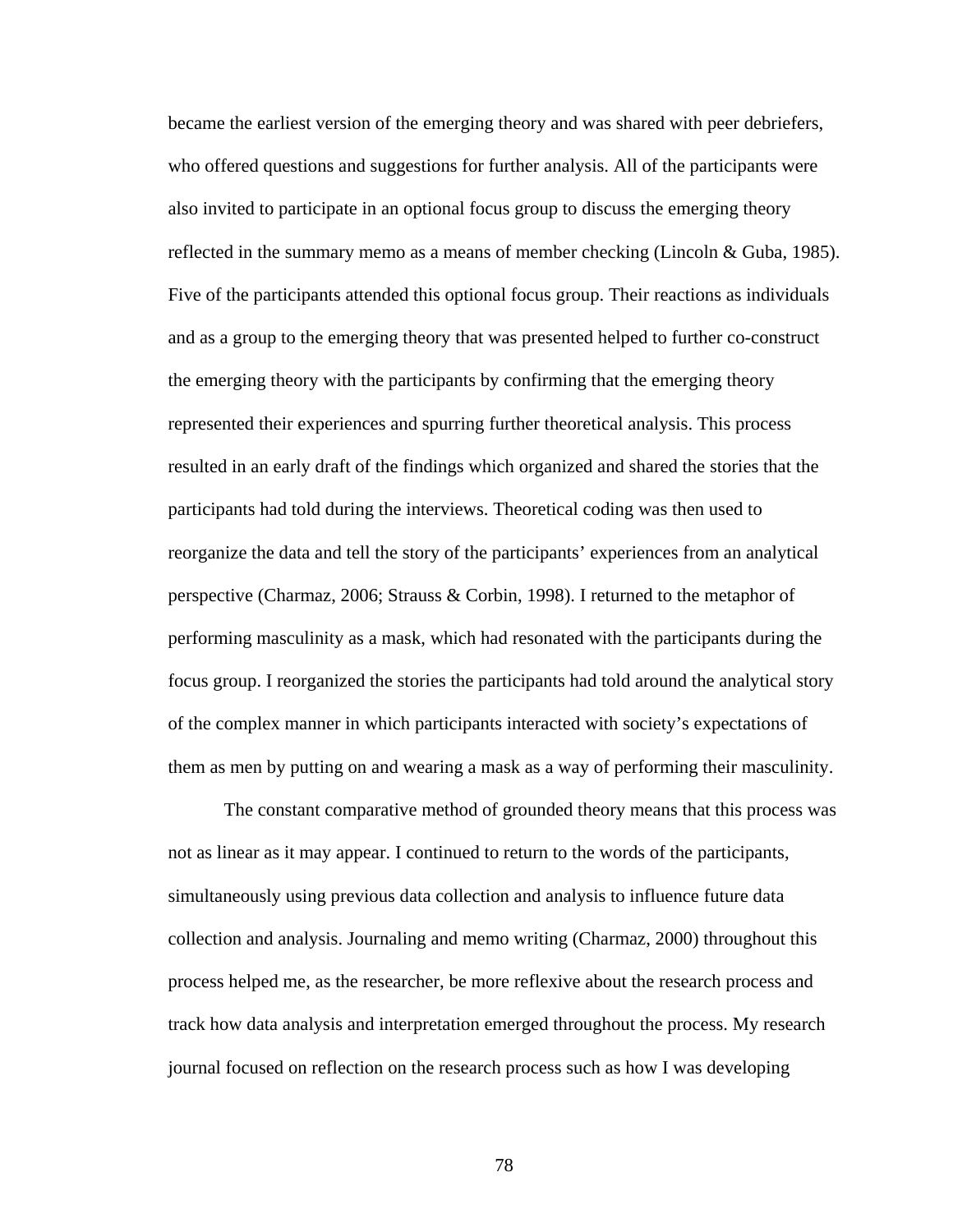rapport with the participants, how to decide whom to invite to be the next participant, and when saturation might be reached. I wrote dated memos about my interpretations and analysis of the participants throughout the process which allowed me to track, question, and examine how my interpretations changed throughout the process.

### *Trustworthiness*

In qualitative research, the conceptual basis on which the research can be evaluated is called trustworthiness (Marshall & Rossman, 1995). Spending time in the field with participants, triangulating the data by examining it from different perspectives or through multiple interviews, alertness to bias through researcher reflexivity, and mapping effectiveness within the study are all means for generally addressing trustworthiness. Lincoln and Guba (1985) outlined four criteria through which trustworthiness can be evaluated: credibility, transferability, dependability, and conformability.

Lather (1993) has questioned the concept of validity or criteria, such as trustworthiness, applied to research from a poststructuralist paradigm and in studies done through the "ideological" theoretical perspectives such as feminism and social justice (Lather, 1986). This study was conducted from a constructivist paradigm using a social justice theoretical perspective. As the researcher, I recognized that the participants and I were constructing knowledge through our interactions and interpretations. In doing so, I did my best to pay attention to the influence of and the impact on inequitable social structures. The aim of this research was to develop a theory which reflects how the participants and I constructed knowledge in our shared context through interviews, data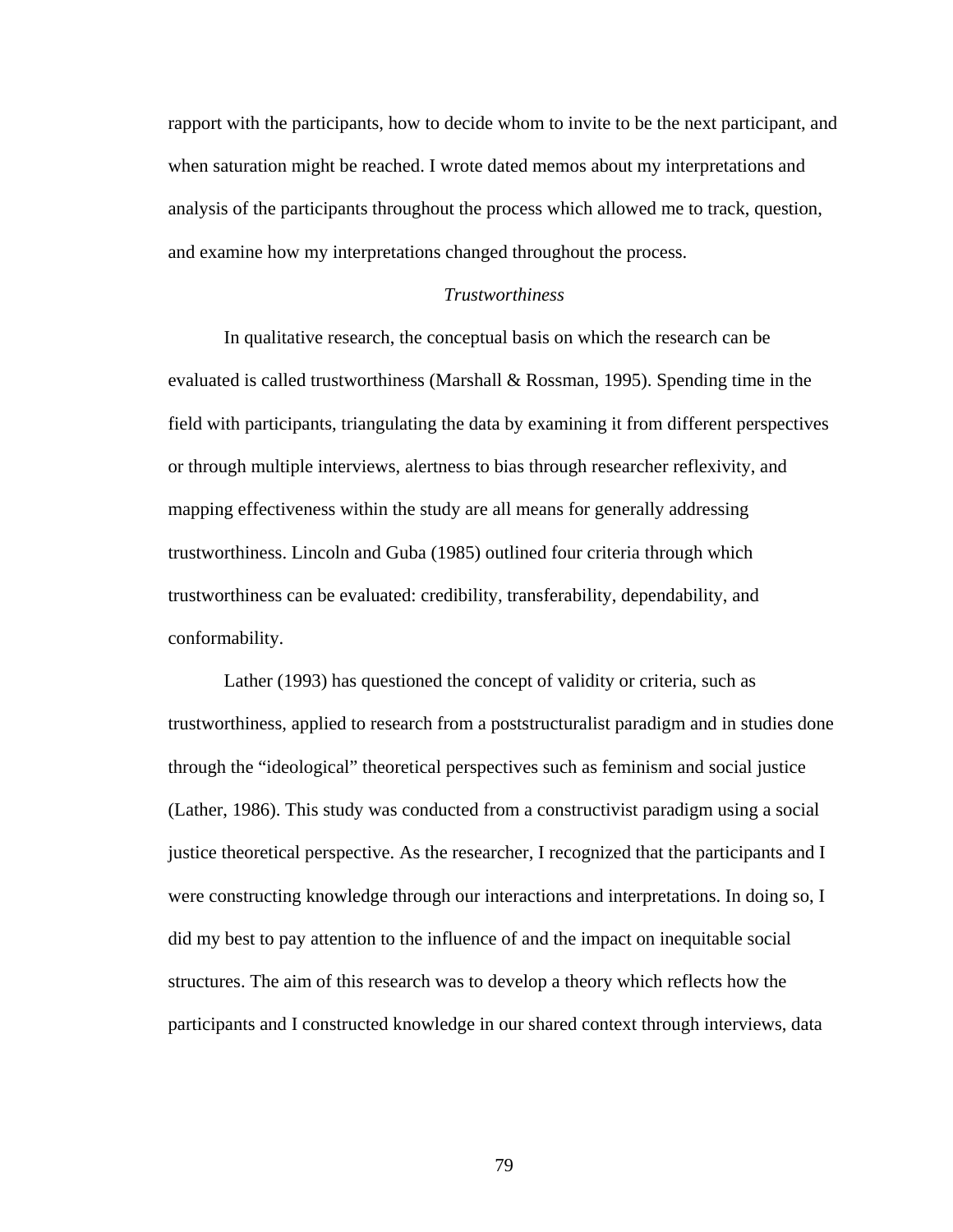analysis, and a focus group and not necessarily to establish the outcome of this research as verifiable and true, but only that it is as true as we can present it in our current context.

Recognizing that qualitative research often explores a socially constructed world rather than discovering verifiable data, Talburt (2004) suggested that new approaches to Lincoln and Guba's (1985) concept of and criteria for trustworthiness are needed for research which does not view knowledge from an objectivist paradigm. This study sought to meet trustworthiness criteria given the constructivist and social justice perspectives, following the lead of others who have adjusted this criteria for other emancipatory research such as critical ethnography (Talburt, 2004) and feminist grounded theory (Fassinger, 2005).

Credibility seeks to ensure that the data collected accurately reflected the phenomenon studied (Lincoln & Guba, 1985). In this constructivist study I sought to establish credibility by aspiring to collect data that accurately reflected the participants' view of their experiences. Individual participants received summary essays of their previous interviews as a means of member checking to insure that my interpretations of their interviews reflected the participants' own interpretations of their experiences. Individual participants rarely had major adjustments to the interview summaries beyond clarification of minor details. The participants were generally surprised and perhaps a bit unnerved at reading just how open and honest they had been in the interviews.

The participants were not only able to offer corrections and clarifications to their own story but also to their story as a group. The participants were invited to a focus group after all of the interviews were completed as another means of member checking and triangulation. Due to conflicting schedules, and potentially a desire to remain anonymous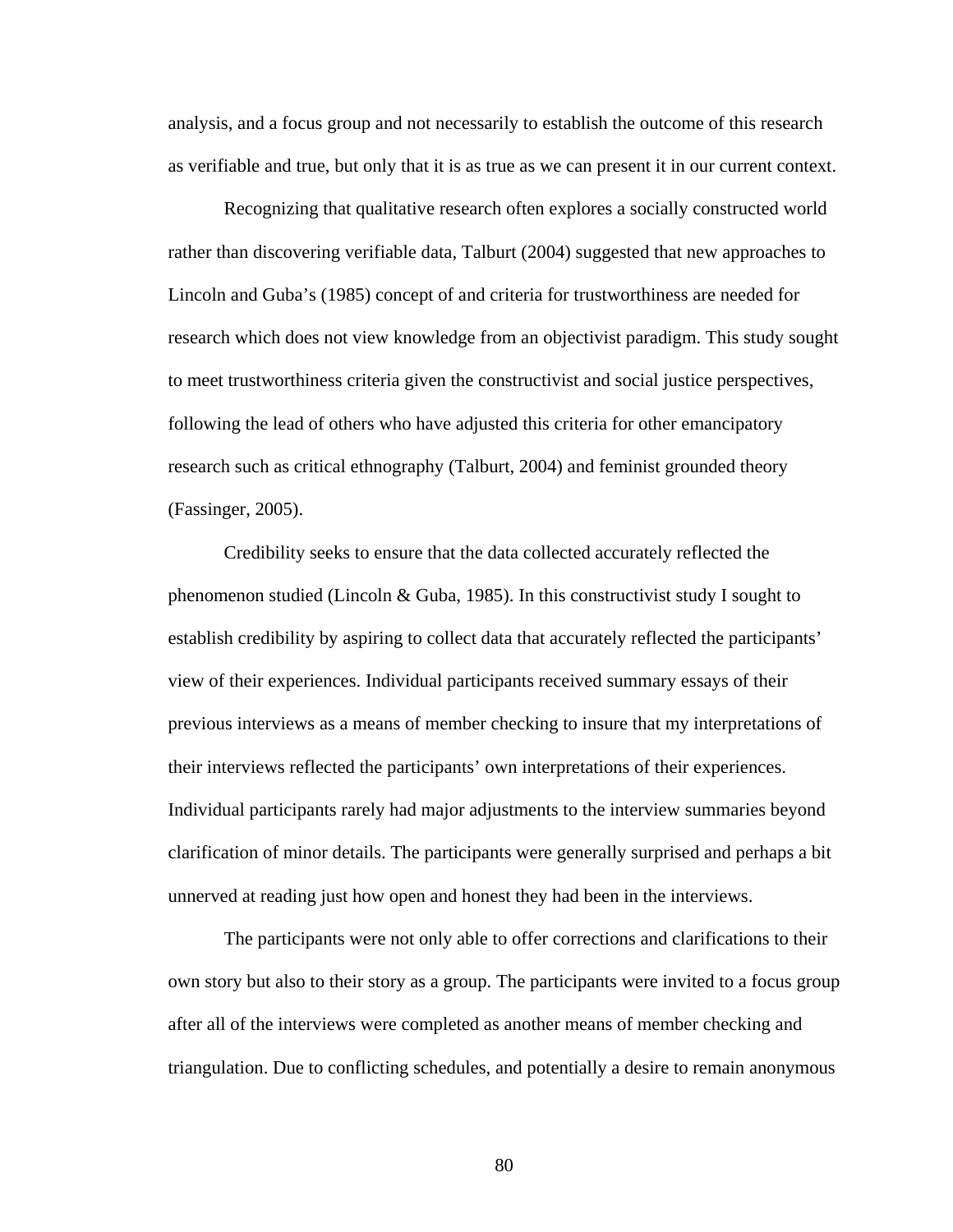even to other participants, only 5 of the 10 participants attended the focus group. During the focus group I presented the participants with the emerging theory and gave them an opportunity to discuss, contradict, amend, and supplement my interpretations. The participants asked excellent questions, but were generally surprised at how common their experiences and struggles as men were. They each felt vulnerable and never expected other men, especially men who were so different from themselves, to have such a similar shared experience. Realizing that they had all shared common experiences with being a man was surprising and liberating and resulted in an open conversation among the men about how well the emerging theory reflected not only their experience but also the experiences of their peers who are men as well.

Three peer debriefers were used to offer additional perspectives for the data analysis and suggest further avenues to investigate. I selected peer debriefers who had at least a minimal understanding of the social construction of gender but who offered different perspectives and would perhaps challenge my own. One of the peer debriefers had already received his doctoral degree and the two others were current doctoral students. The peer debriefers also represented perspectives different from my own: Black heterosexual man, a White gay man, and an Asian American heterosexual man. The peer debriefers brought an informed perspective to the data analysis and questioned, clarified, and augmented the analysis of the primary researcher. The peer debriefers and I met in the midst of data collection and analysis to discuss initial findings and the possibility of future participants. We also met after data collection was completed to discuss an early perspective on the emerging theory. They offered alternative perspectives and explanations as well as different ways of presenting and representing the data. The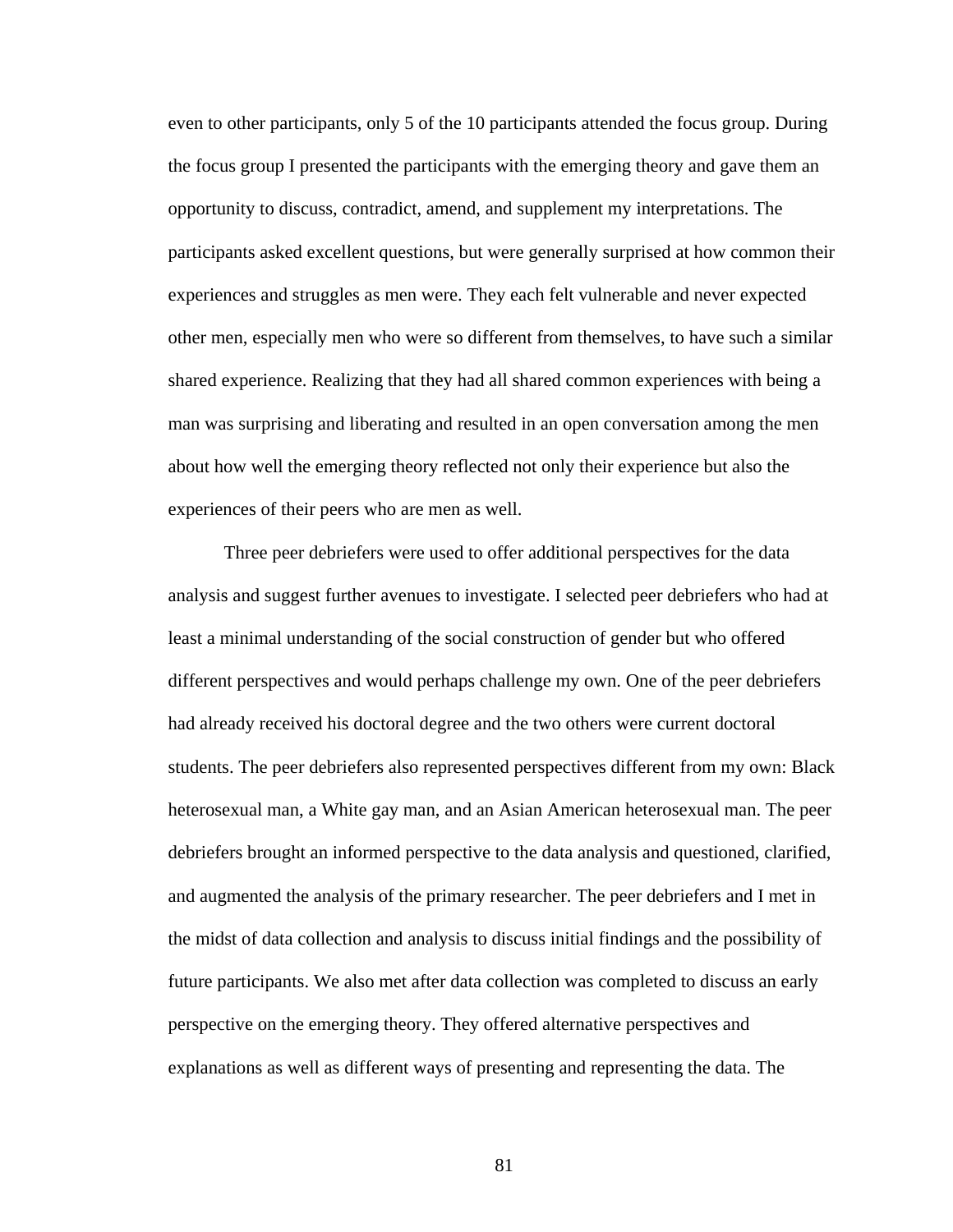member checks of the individual interview summaries, the focus group member checking, and the peer debriefers all were employed in an attempt to ensure that the data and its conclusions were grounded in the experience of the participants.

Transferability seeks to ensure that the results of the study are appropriately applied in other settings (Lincoln & Guba, 1985). The burden of determining appropriate transferability lies with the reader and other researchers. As the original researcher, it is my responsibility to thoroughly describe all aspects of the study, or thick descriptions, in order to provide a wealth of information on which other researchers and readers of this research can determine transferability. In this study, the final dissertation serves as a thorough description and a means of addressing transferability. Transcripts, research notes, descriptions of participants, and other information from the study will also be preserved for three years for this purpose, at which point they will be destroyed to maintain the participants confidentiality and in accordance with the guidelines of the institutional review board.

Dependability seeks to ensure that procedures are followed and that the data reflect the changing conditions of the experience being studied (Lincoln & Guba, 1985). In order to monitor my own subjectivity I used a reflexive journal throughout the data collection process. An inquiry auditor with an understanding of grounded theory methods examined and verified that the data collection, procedures, and coding all were done appropriately according to the procedures outlined in the dissertation proposal and according to constructivist grounded theory methods.

Confirmability seeks to ensure that another researcher can confirm the study when presented with the same information (Lincoln & Guba, 1985). For this study, a detailed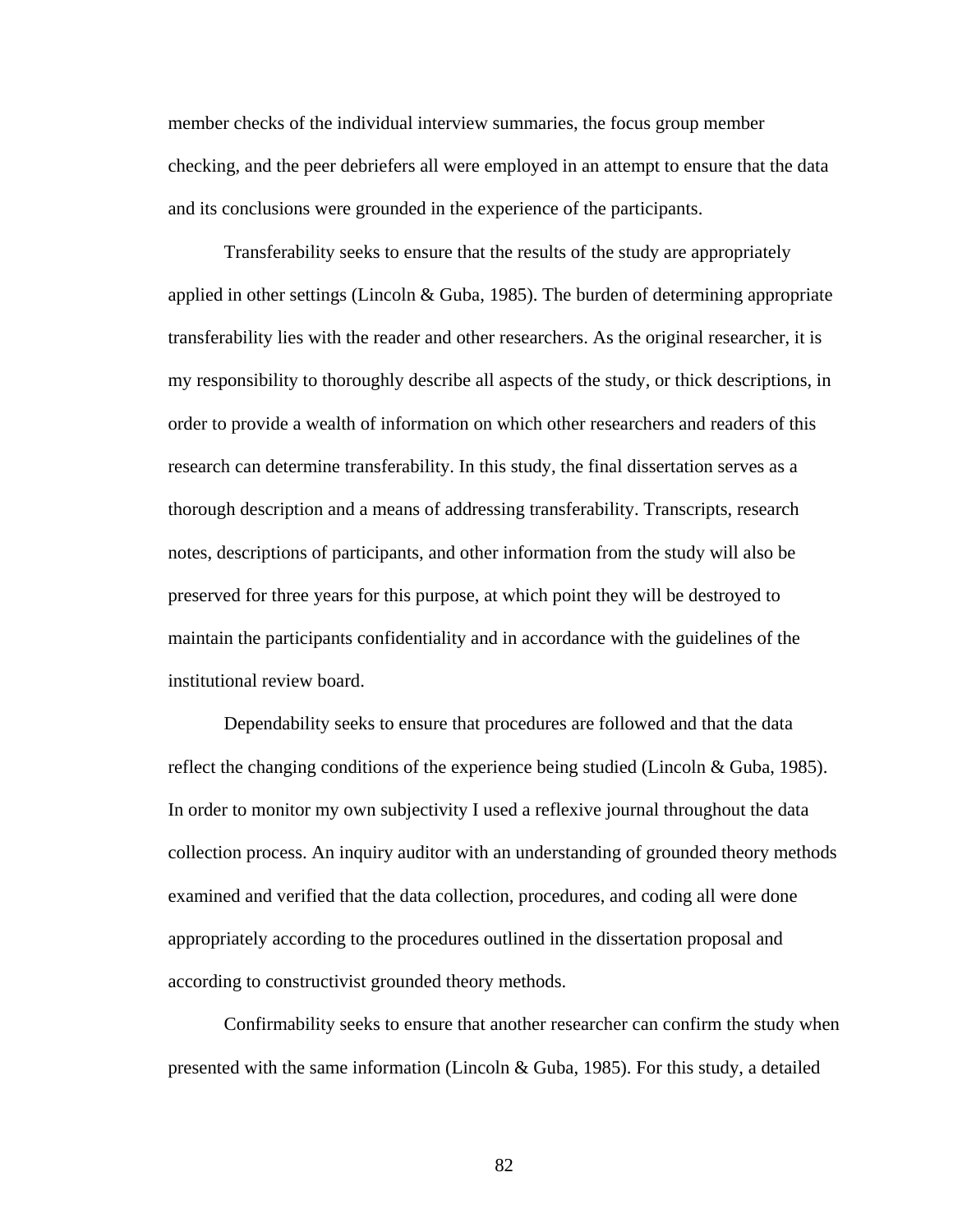audit trail including digital recordings, notes, and transcripts was preserved for this purpose. The inquiry auditor has also confirmed the product of the study as well as the process to address dependability. The inquiry auditor was separate from the interpretive process which the peer debriefers are a part of throughout the research process.

# *Ethics*

Appropriate ethical research standards were followed including maintaining confidentiality and informing participants of the relevant risks and benefits of the study. To help increase participants' willingness to participate honestly, participant confidentiality will be maintained using a pseudonym in all published research materials, including this dissertation. Participants' actual identities have been maintained separately by the researcher to facilitate potential participation in a future research related research project.

Unanticipated ethical concerns revealing themselves during the research process is not uncommon in qualitative research (Jones, Torres, & Arminio, 2006). During the data collection process, I was conscious of the imbalance of the relationships between the participants and myself. They were sharing so much of themselves, so honestly, and in turn they knew very little about me. I discussed this with several of the participants near the end of our interviews and tried to relate my own personal experience when possible as a way to reciprocate, foster increased trust, and encourage the participants to go further in their reflections. Another ethical consideration that emerged during the writing process was about how to balance the participant descriptions. On one hand, a full description of each participant better helps explain their perspectives and offers thick description to the reader. On the other hand, full descriptions may make the participants identifiable. To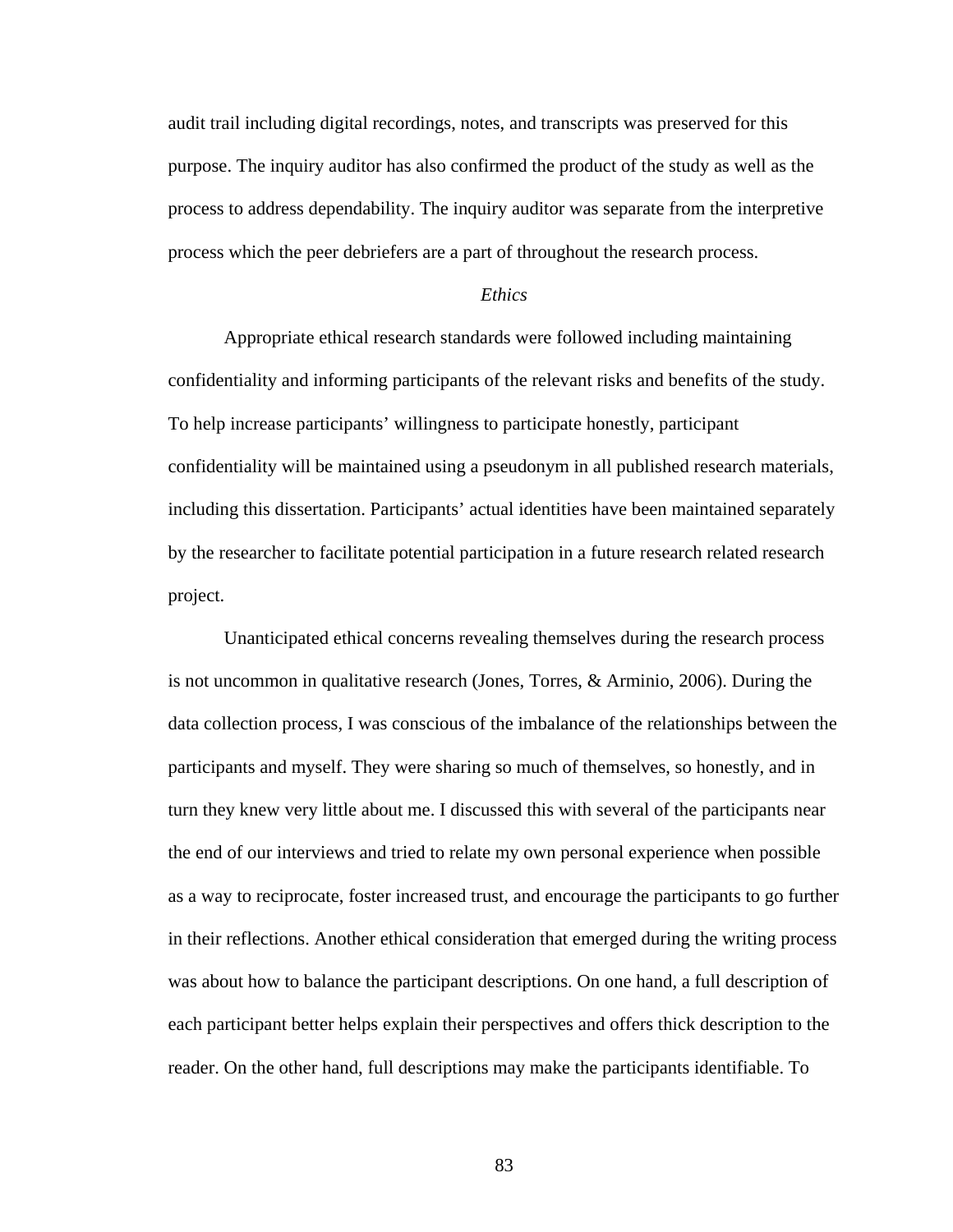address this concern I decided to mask the specific institution, which was not the original intent. I also got approval from the participants for the descriptions of them that would be used in this dissertation as well as future publication and presentation.

# *Researcher Reflexivity and Subjectivity*

Strauss and Corbin (1998) outlined the characteristics of a grounded theorist.

- 1. The ability to step back and critically analyze situations
- 2. The ability to recognize the tendency toward bias
- 3. The ability to think abstractly
- 4. The ability to be flexible and open to helpful criticism
- 5. Sensitivity to the words and action of respondents
- 6. A sense of absorption and devotion to the work process. (p. 7)

In objectivist grounded theory, the researcher aims to balance objectivity and sensitivity. Objectivity is sought in the hope that the researcher can be confident that data and the analysis emerge from the experience of the participants and are reasonable and rational interpretations of the data. In constructivist grounded theory, the researcher does not strive for objectivity but instead aims to be transparent about the subjective approach and interpretations made through the research process with the participants (Charmaz, 2000). Theoretical sensitivity (Strauss  $&$  Corbin, 1998) allows the researcher to be creative in developing a new theory.

In qualitative inquiry, the researcher is also the instrument of data collection and analysis (Brown et al., 2002). Through the research process I serveed as selector of participants, data collector, interviewer, transcriber, and data analyst. My central role in making decisions about which data were garnered and what meanings were made required me to be as reflective, transparent, and open about the perspectives and experiences I brought to this study and conscious of how they influenced the study (Lather, 1993).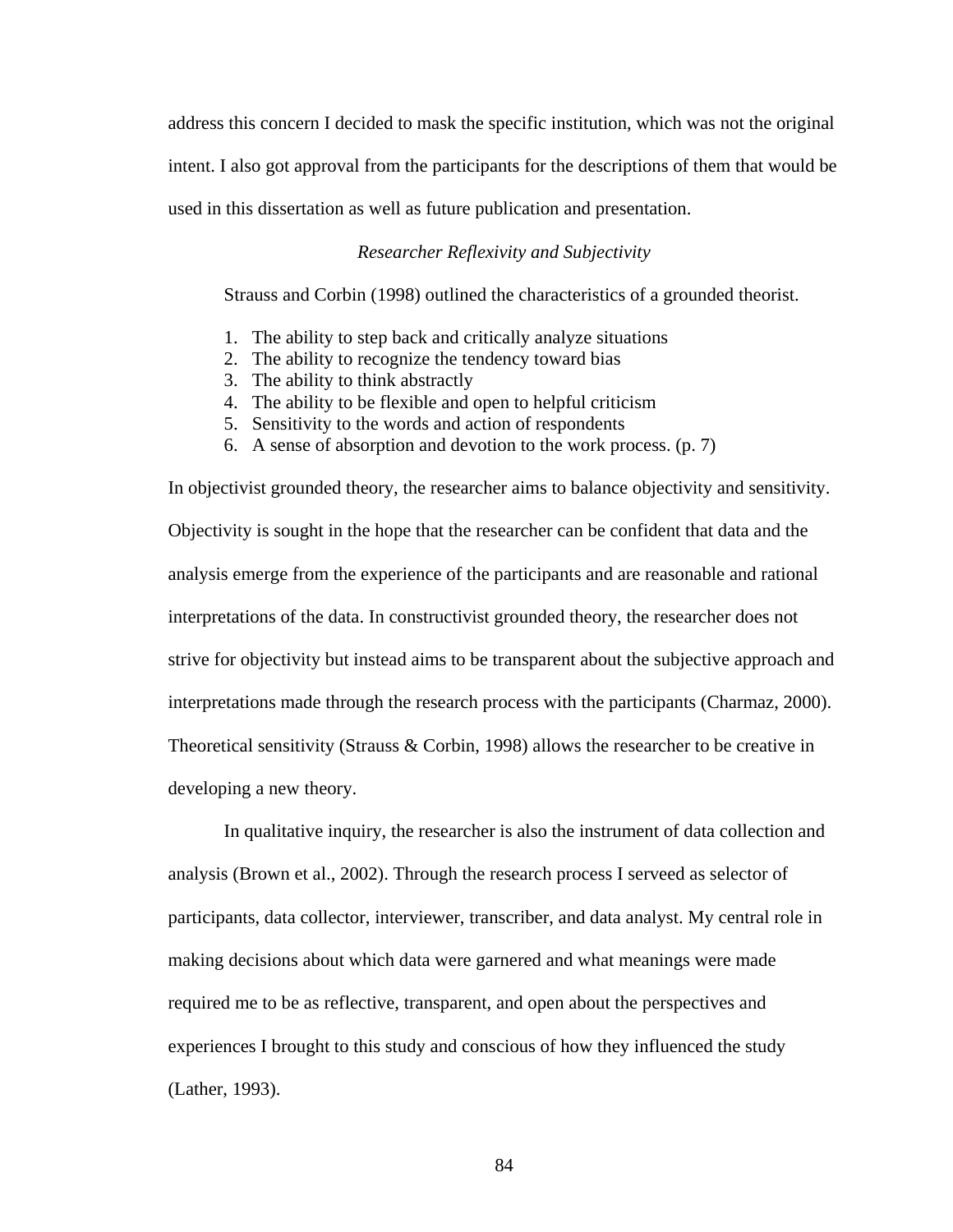In reflecting on my own experiences coming to understand what it means to be a man, it seems I always had a rough and ambiguous notion about masculinity. However, I was very clear, even from my earliest memories, that femininity and homosexuality were not "masculine" even before I had a real understanding of what those were. Eventually, I learned through media, friends, family, but mostly my peers what the traditional definition of masculinity entailed, though I never considered it in those terms at the time. I was never very clear about how I did fit with traditional masculinity, but I was most clear about how I did not. I strived to better fit that definition of masculinity through athletics, not appearing to put effort into academics, portraying a status of financial success, and sexual prowess, to name just a few.

It wasn't until later in college that I first began to become dissatisfied with the traditional definition of masculinity as it was being applied to me and how my peers and I were seeking to conform to it. I began to see how this rigid definition of masculinity was limiting my own expressions of who I was as well as my interactions with other men. This awareness developed into an on-going struggle as I wavered between my insecurities urging me to continue to perform to the traditional definition of masculinity and my own sense of self and justice which urged me to break free of a limiting role.

Role models of traditionally masculine behavior highly influenced me throughout this process. I looked up to older boys on the school bus in grade school to see what was acceptable. In junior high, I took the lead of popular and "masculine" male peers who openly mocked academic effort as nerdy. In high school I aspired to athletic success as a way to prove my manhood by playing basketball. I also performed to hegemonic standards of masculinity, particularly through homophobic comments and jokes with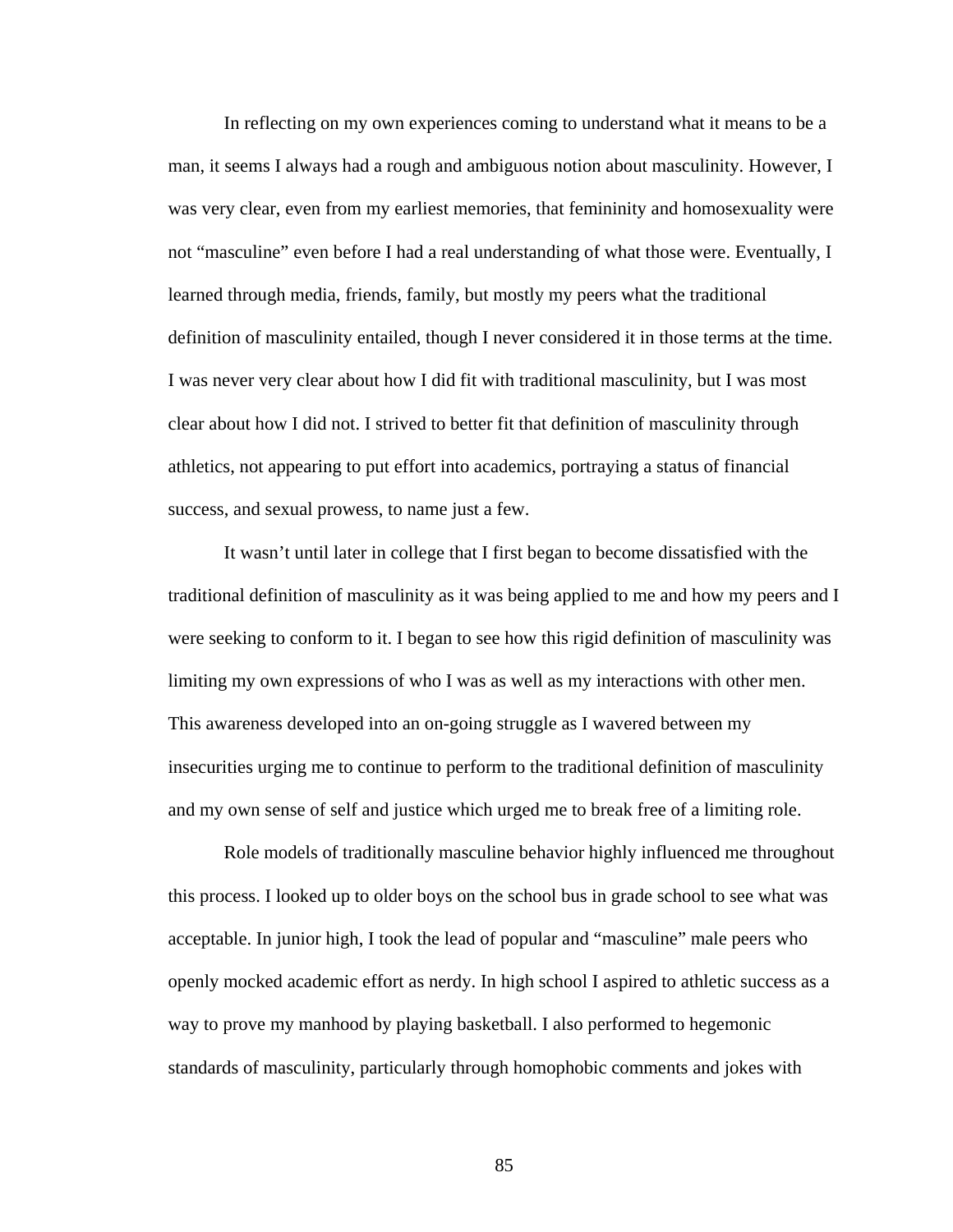other men. I often said or did things that I didn't agree with simply as a means of performing to prove my manhood.

During my first year of college, I largely sought to measure up to this same traditional hegemonic masculinity and saw college as a fresh start in which I could convince people that I did measure up in ways that I had failed to convince my peers in high school. As a sophomore I became a resident assistant. In doing so, I was exposed to positive male role models who were transcending the traditional definition of masculinity. For the first time I spent time around men who were proud of their transgressions against the traditional definitional of masculinity and overt homophobia was challenged. During a training session in my sophomore year a hall director began to explain how men had a responsibility for ending sexual assault. I found this offensive and sexist in that he was blaming men. Despite my frustration I heard some of his message and encouraged a woman I was dating to take a self-defense class and take care of herself as she went off to college. Despite my genuine concern for her personal safety I wasn't able to acknowledge my own sexism or the impact of my own objectification of women and demeaning jokes and comments. During my undergraduate career I participated in various diversity trainings as a resident assistant, numerous courses related to diversity including women's history, and important interactions with female peers who exhibited inordinate faith and patience in helping me grow by sharing their own experiences with sexism, including my own. During my undergraduate years I also came to learn about the sexual assault experiences of many of my close female friends.

 As a graduate student I was exposed to faculty, staff, and peers who were committed to multiculturalism and diversity broadly. I also worked in the Greek Life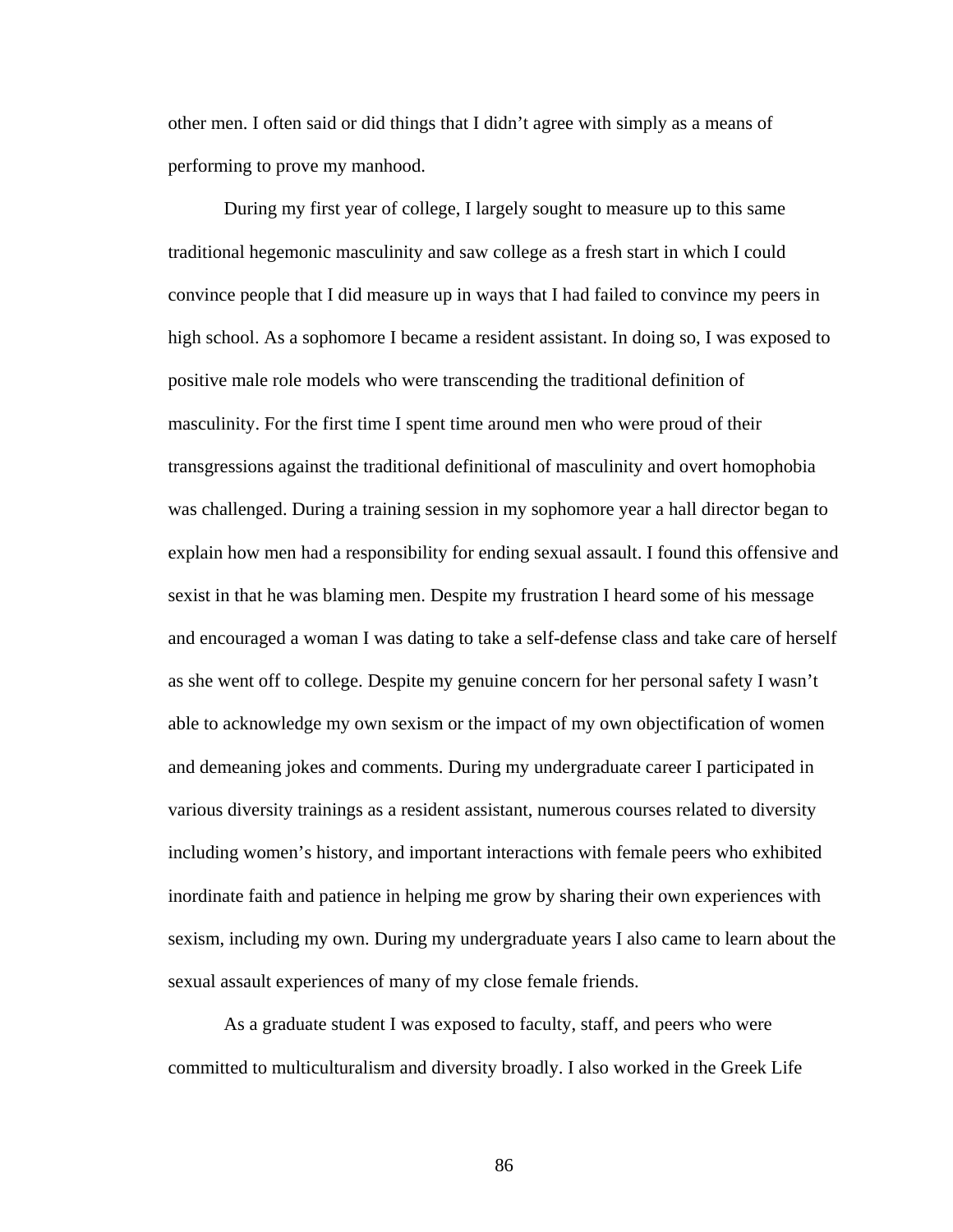office where many of the sorority women shared their stories of surviving sexual assault. Desperate to address the issue, I organized funding and brought a speaker to campus, the same speaker whom I had been resistant to as a sophomore. I was now ready to acknowledge the responsibility men in general had to address sexual assault. Thanks to all of these experiences, I was beginning to recognize my White privilege and male privilege intellectually, though I was still too guilty to internalize these concepts. I spent a lot of time and energy proving to myself and others that I was not sexist and used much of the work I was doing to protect women as testament that I was not "one of those guys."

 As a professional working in residence life, I came to take on a more active role and greater responsibility for diversity and social justice training at my institution. These responsibilities included residence life trainings for resident assistants, graduate students, and professional staff as well as co-teaching a course on multicultural counseling. I also began to present at national conferences on men's role in ending violence against women and how men are socialized by the rape culture. I started and advised a student organization on campus focused on men's role in ending rape. I also became very interested in the issues facing boys and men and the emergence of many books and articles in popular media related to this. I also developed an interest in examining the issues of masculinity in popular culture.

 As a doctoral student, I was again exposed to an even greater focus on diversity and social justice from my coursework as well as my peers. I examined the gender gap in higher education emerging for college men and began to see how it was affecting some men more than others and the role the traditional hegemonic definition of masculinity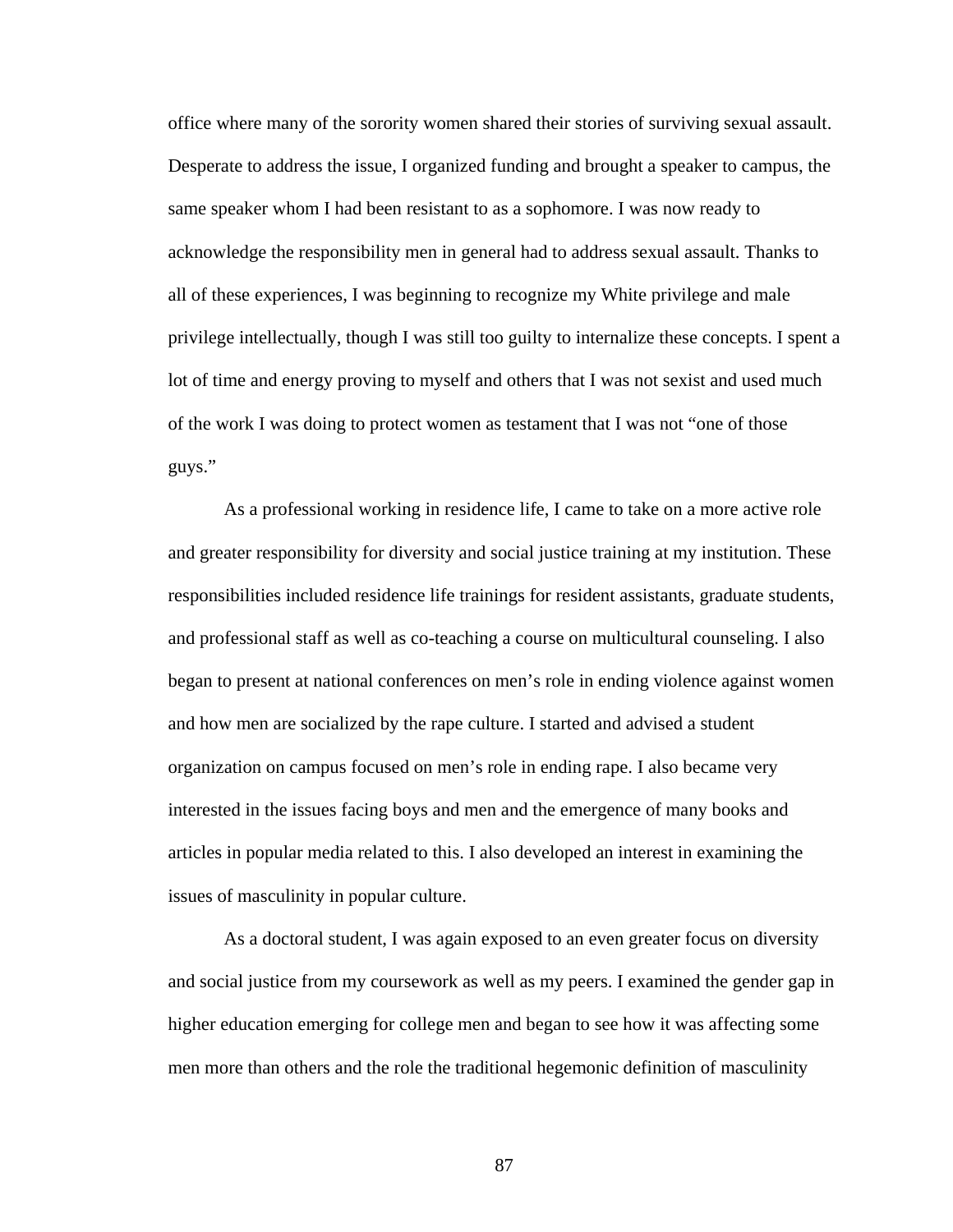was playing in these and other issues facing men. My course work exposed me to a depth of identity development scholarship particularly related to people of color that I had not been exposed to previously. I began exploring social justice literature that focused on how systems of oppression were also harmful to members of the dominant group and the importance of exploring issues of diversity and social justice for those with superordinate identities. During an independent study on college men and masculinity I was exposed to a greater realm of scholarship on men and masculinity and discovered a need in the literature and a passion within myself to better understand college men's gender identity development.

 In reflecting on my own struggles to meet the impossible expectations of the traditional definition of masculinity it is important to recognize those areas where I did fit. I bring many privileged identities (White, heterosexual, middle-class, and ablebodied) which help me fit this hegemonic nature of this dominant version of masculinity. I also am relatively tall and fit, which is by no means inconsequential, in proving masculinity. These aspects are important, yet often overlooked, as we are often so focused on where we don't fit social norms that we ignore or dismiss those areas of ourselves that do fit societal expectations.

 My own story as a man, how I've constructed and continue to construct my own gender identity, and the experiential and scholarly perspectives I bring to this study are not limitations as long as they were conscious and transparent and my experiences were not assumed to be shared by the participants. Instead these perspectives served as tools aiding me in understanding and exploring the gender identity of the participants.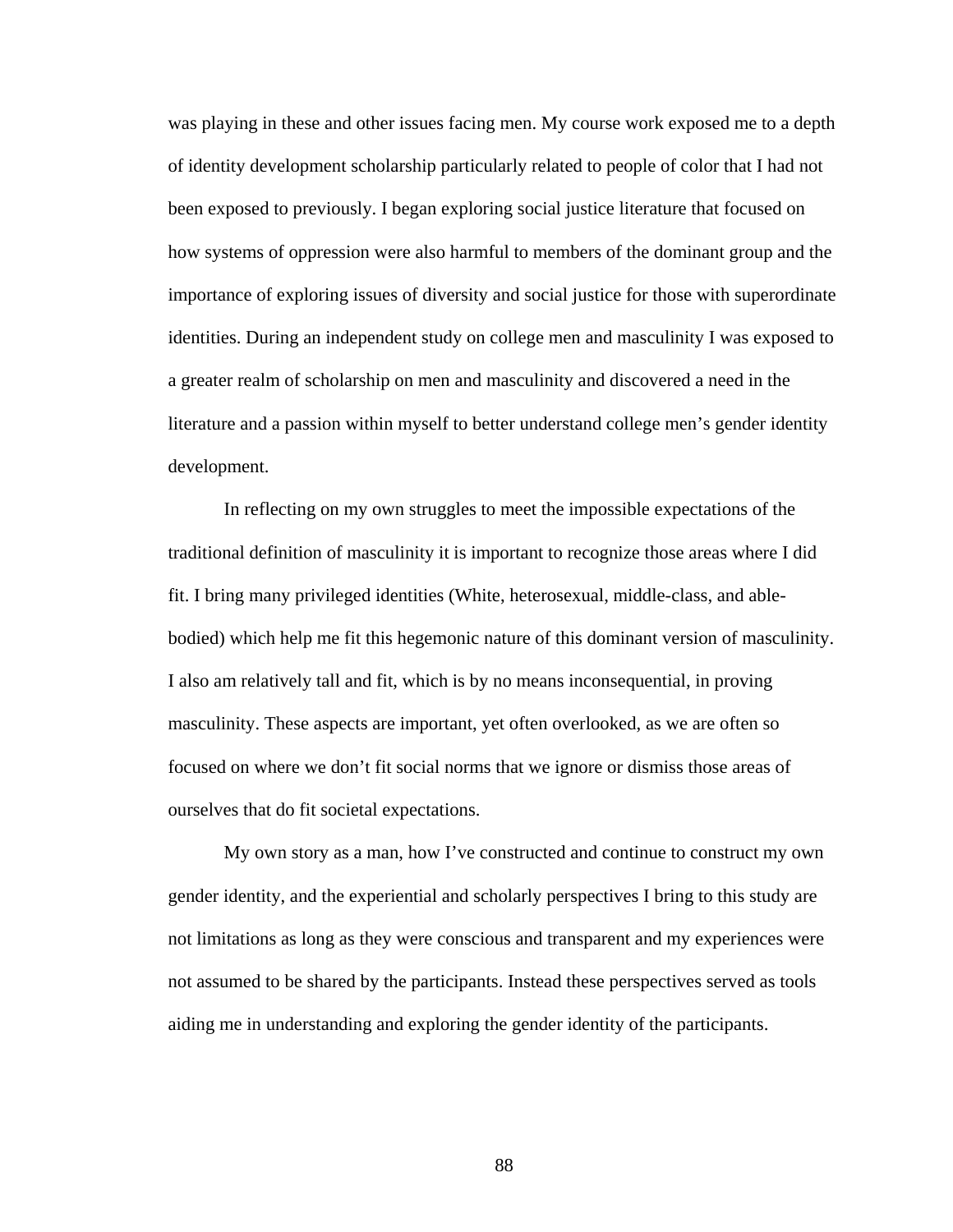#### *Summary*

In this study, I employed grounded theory methodology to explore college men's gender identity development, from a constructivist epistemological paradigm using a social justice theoretical perspective. Theoretical, intensity, and maximum variation sampling strategies were used to identify participants with the assistance of expert nominators and key informants. With the words of the participants from the transcripts as data, I used line-by-line, categorical, and theoretical coding as data analysis processes and developed a theory grounded in the participants' experience. The constant comparative method allowed data analysis to inform future data collection and vice versa until a theory emerged and saturation was reached. Approaches were employed to establish trustworthiness, maintain ethical research standards, and balance my own reflexivity and subjectivity as the researcher. Through these processes I sought to develop a theory of college men's gender identity development grounded in the participants' experience.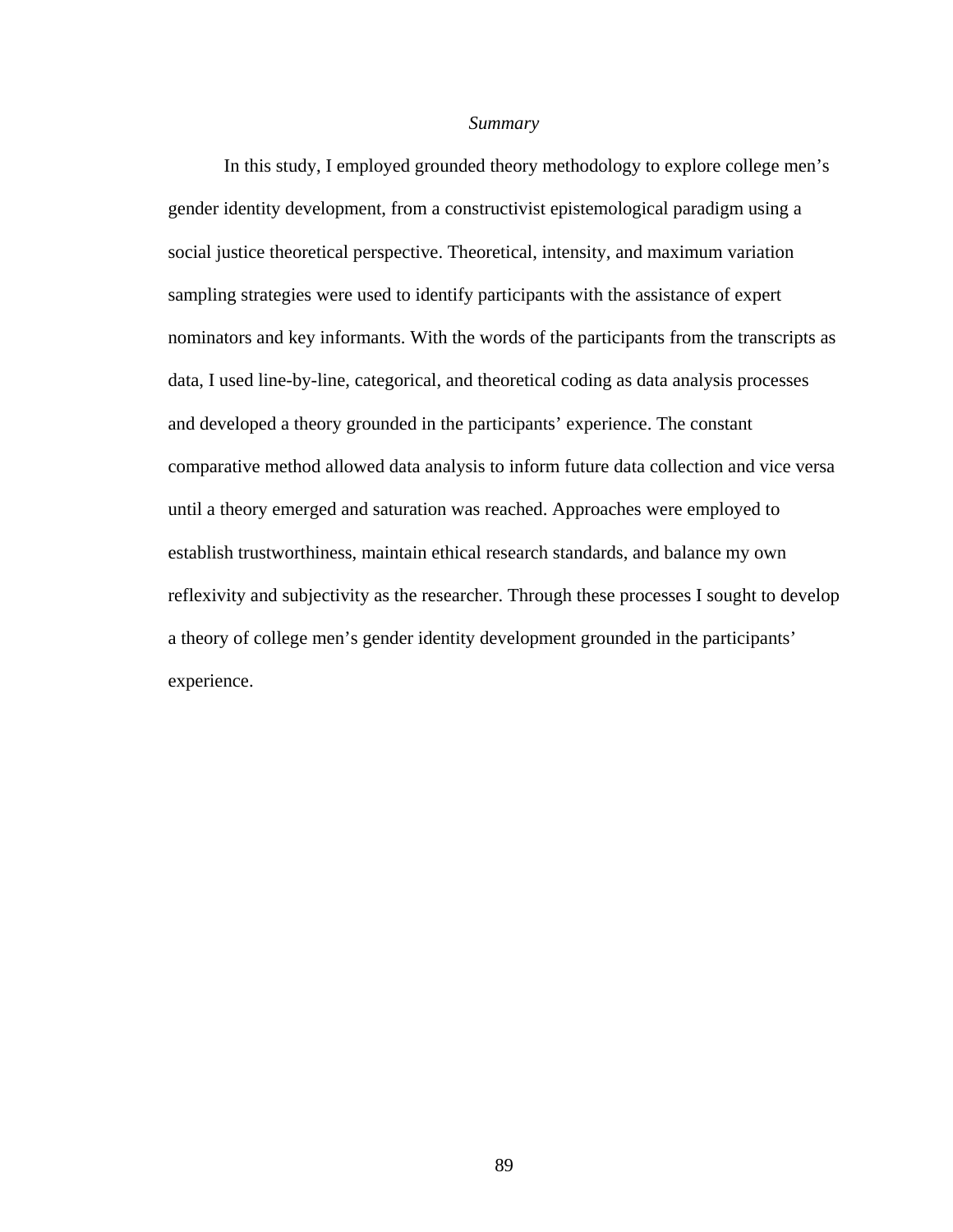### CHAPTER IV: RESULTS

This study explored college men's gender identity development. I conducted three interviews each with 10 undergraduate college men. First, each interview was coded line by line resulting in more than 1100 individual codes. These codes were then grouped into 27 major categories. From these categories themes emerged which formed the basis for an emerging theory of college men's gender identity development grounded in the experience of the participants of this study.

In this chapter, I introduce the participants in the study, give an overview of the emerging theory, and discuss in detail the themes that emerged using thick descriptions and incorporating the participants' explanations and examples of college men's gender identity development. The emerging theory reflects the process of how college men interacted with society's expectations of them as men to develop their individual gender identity. The emerging theory uses the metaphor of a mask to describe the performances the men felt they had to put on in order to be seen as men according to society's expectations. These performances were a way of masking their true selves and portraying themselves as men according to society's expectations. The participants described why they put on a mask and how they wore this mask, particularly as college men. Wearing this mask had consequences for the women in the men's lives, the men in their lives, and for the participants themselves. Finally, I explore the process by which these men struggled to begin to remove the mask and transcend society's expectations of them as men and the critical influences in this process. I conclude with a presentation of the emerging theory of college men's gender identity development grounded in the participants' experience.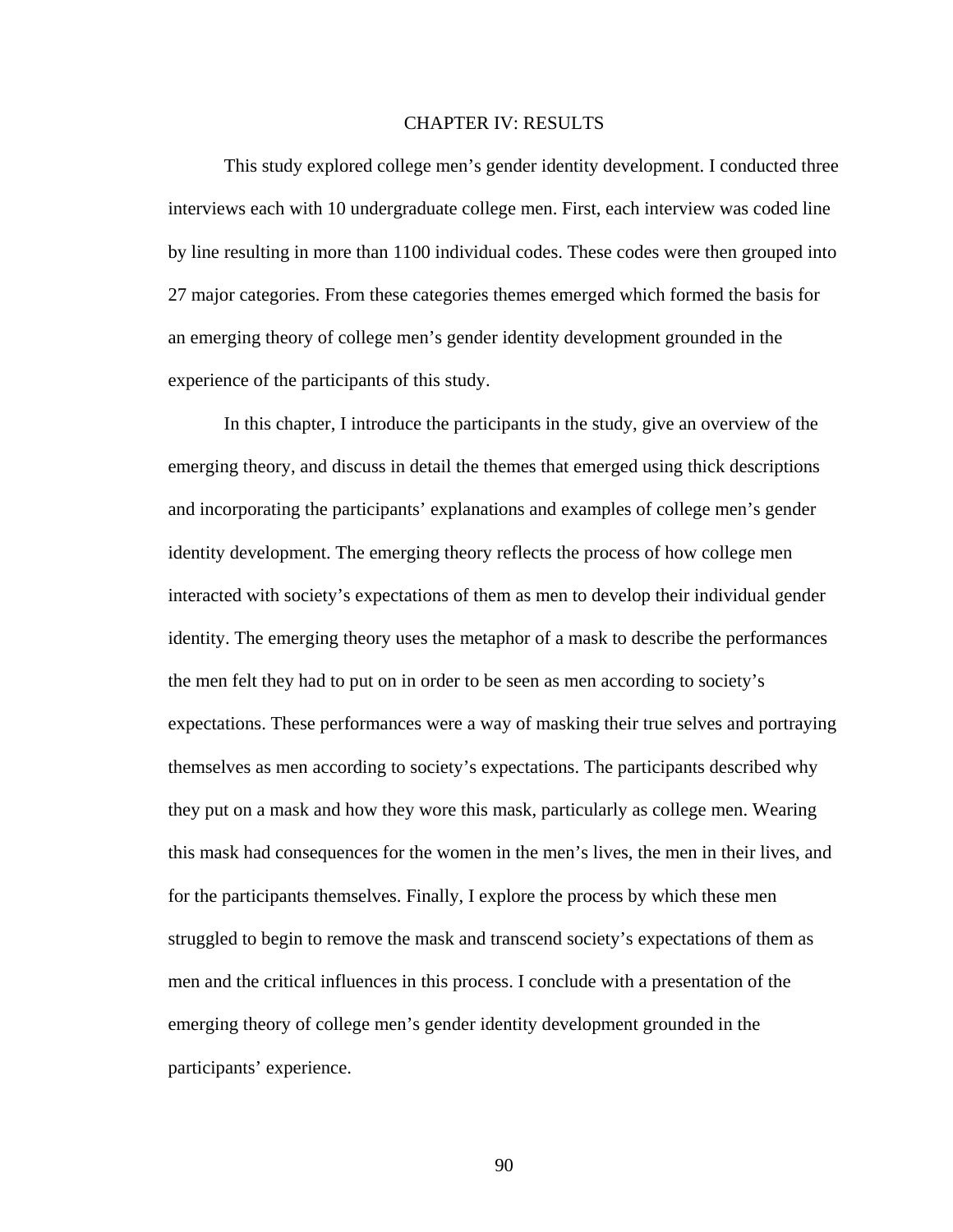## *Participant Descriptions*

Brief biographical descriptions, with a focus on the participants' social group identities (Table 1) and college experiences, are included here using the words of the participants as much as possible. The focus in the selection of participants with regard to social group identities was on race, class, and sexual orientation, based on the literature on men and masculinities. Identities where the participants generally shared privilege identities such as age, ability, and religion were less salient in the conversations with the participants. Each participant selected his own pseudonym, which are used in this dissertation to protect the participants' anonymity. All participants agreed that the following biographical descriptions accurately represented them and the perspectives they brought to the study as fully as possible while still protecting their confidentiality.

Table 1.

| I annupanus Boulai Group Iaeninius |           |              |                           |    |                |                |
|------------------------------------|-----------|--------------|---------------------------|----|----------------|----------------|
| Participants                       | Race-     | Sexual       | SES/Class                 |    | Age Disability | Religion       |
|                                    | Ethnicity | Orientation  |                           |    |                |                |
| Kumar                              | Asian     | Heterosexual | Upper-Middle              | 20 | None           | Agnostic       |
|                                    | Indian    |              |                           |    |                |                |
| Noah                               | White     |              | Heterosexual Upper-Middle | 21 | None           | Roman          |
|                                    |           |              |                           |    |                | Catholic       |
| Frank                              | White     |              | Heterosexual Upper-Middle | 21 | None           | Non-           |
|                                    |           |              |                           |    |                | Denominational |
|                                    |           |              |                           |    |                | Christian      |
| Jason                              | African   |              | Heterosexual Upper-Middle | 18 | None           | Christian      |
|                                    | American  |              |                           |    |                |                |
| <b>Nicholas</b>                    | Latino    | Heterosexual | Working                   | 21 | None           | None           |
| Chet                               | White     | Heterosexual | Middle                    | 21 | None           | Methodist      |
| Daniel                             | White     | Gay          | Middle                    | 21 | None           | Non-           |
|                                    |           |              |                           |    |                | Denominational |
|                                    |           |              |                           |    |                | Christian      |
| Robert                             | White     | Gay (Trans)  | Middle                    | 21 | None           | None           |
| Sean                               | White     | Heterosexual | Middle                    | 23 | None           | Christian      |
| Chauncey                           | African   |              | Heterosexual Lower-Middle | 22 | None           | None           |
|                                    | American  |              |                           |    |                |                |

| Participants' Social Group Identities |  |
|---------------------------------------|--|
|---------------------------------------|--|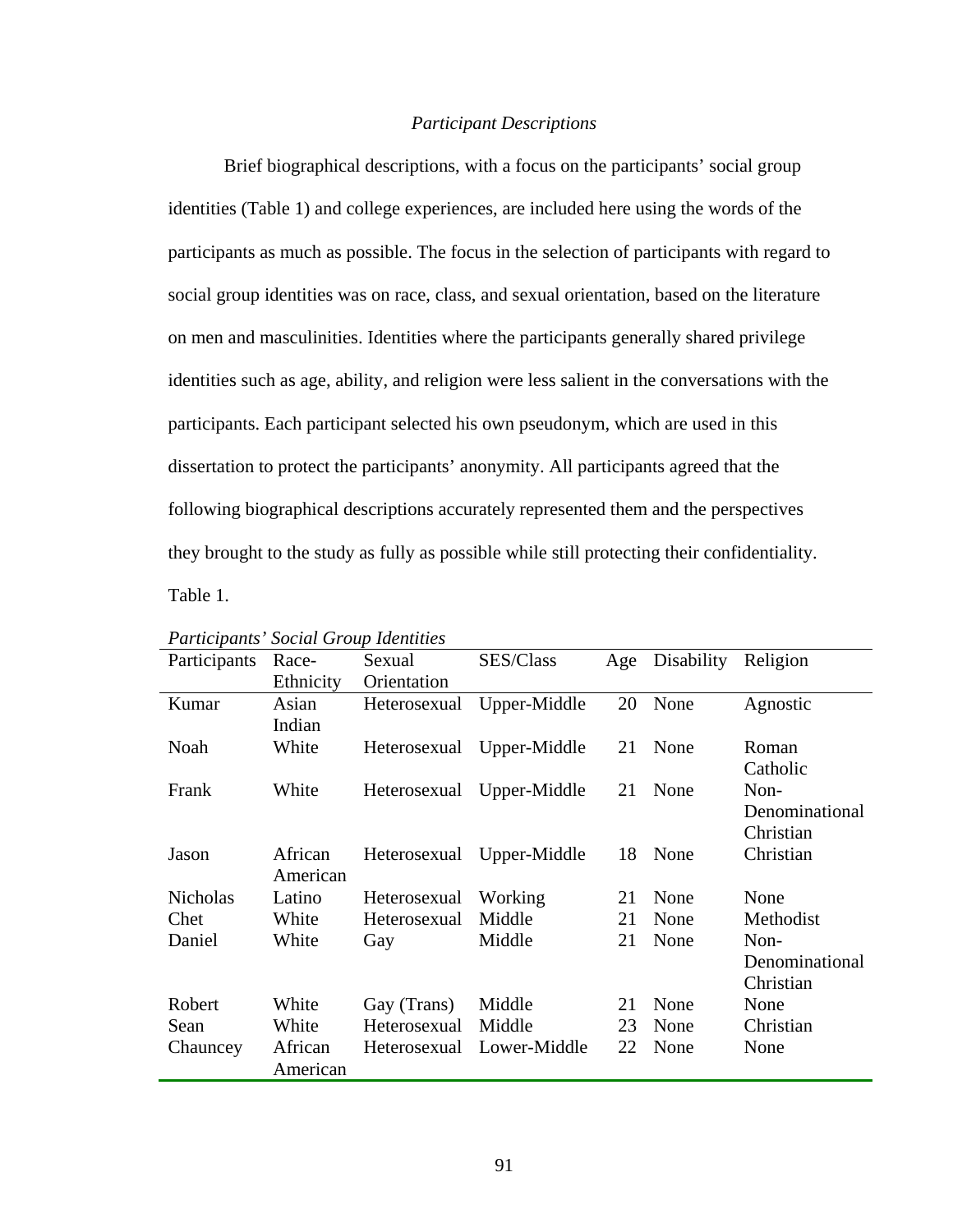## *Kumar*

Kumar was a 20-year-old Asian Indian heterosexual man from an upper-middle class background who is agnostic. He was in a leadership position with a University honor society, a national leader with a national organization focused on children in war torn regions globally, works in a lab on campus, and was a member of the University's research living and learning community. He was an honors neurophysiology and psychology major who was currently applying to medical schools.

# *Noah*

Noah was a 21-year-old White heterosexual man from an upper-middle class background who was Roman Catholic. He played football throughout his time at the University and was on scholarship during his final season. He was a U.S. history major who planned on working for the CIA, NSA, or Department of Defense after graduation. *Frank* 

Frank was a 21-year-old White heterosexual man from an upper-class background, who was a non-denominational Christian. He was actively involved in his fraternity, worked at a residence hall front desk, served in a leadership position with the Student Government Association, as president of both a campus health advisory group and a peer leadership organization, had participated in the University's leadership institute, and as a member of the Senior Council. He was a criminal justice major who planned on working full-time after graduation.

*Jason* 

Jason was an 18-year-old Black heterosexual man from an upper-middle class background who was a non-denominational Christian. He was involved with the Black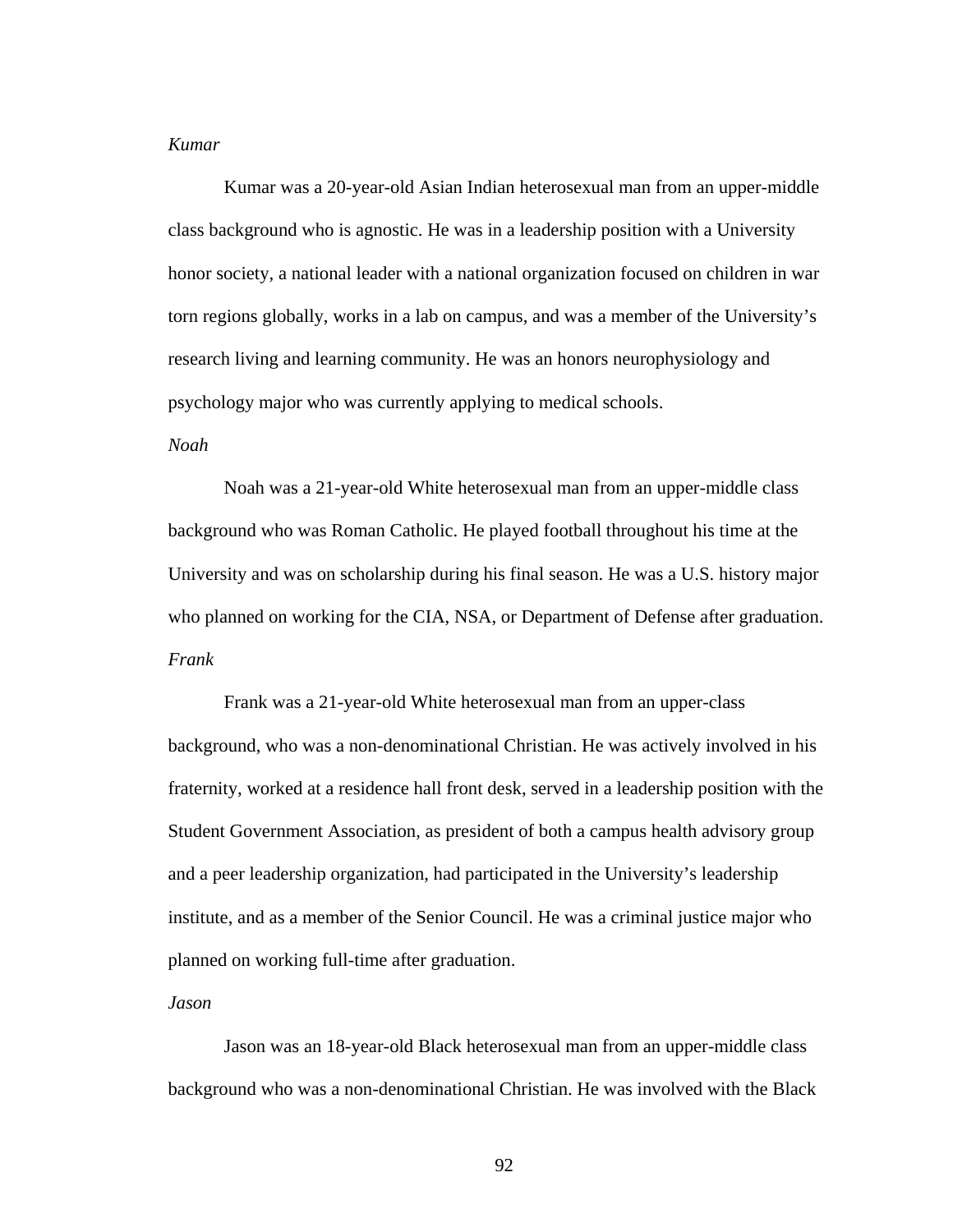Student Union and the University's NAACP chapter. He worked at a residence hall front desk and was applying to be a resident assistant. He was a criminal justice major who planned to work for a governmental agency or go to law school after graduation. *Nicholas* 

Nicholas was a 21-year-old Latino heterosexual man from a working class background who had been raised Catholic but identified as not religious. He had been highly involved in several Latino organizations on campus and was very proud of creating change for Latinos on campus. He was a political science major and after graduation planned on going to law school so that he could make meaningful social change for his community.

### *Chet*

Chet was a 21-year-old White heterosexual man from a middle class background who was Methodist. He played soccer at another regional university until he injured his ankles and transferred to the University where he had been highly involved in his fraternity where he was president. He was partly motivated to run to be president of his fraternity after hearing stories from survivors who were assaulted by members of his fraternity. Shortly after becoming president he expelled five members of his fraternity related to these assaults. He was a criminal justice major with an internship with the Department of Homeland Security. After graduation he wanted to serve his country in some way by working for Homeland Security or other governmental agency.

### *Daniel*

Daniel was a 21-year-old White gay man from a middle class background who had been raised Presbyterian but identified as a non-denominational Christian. After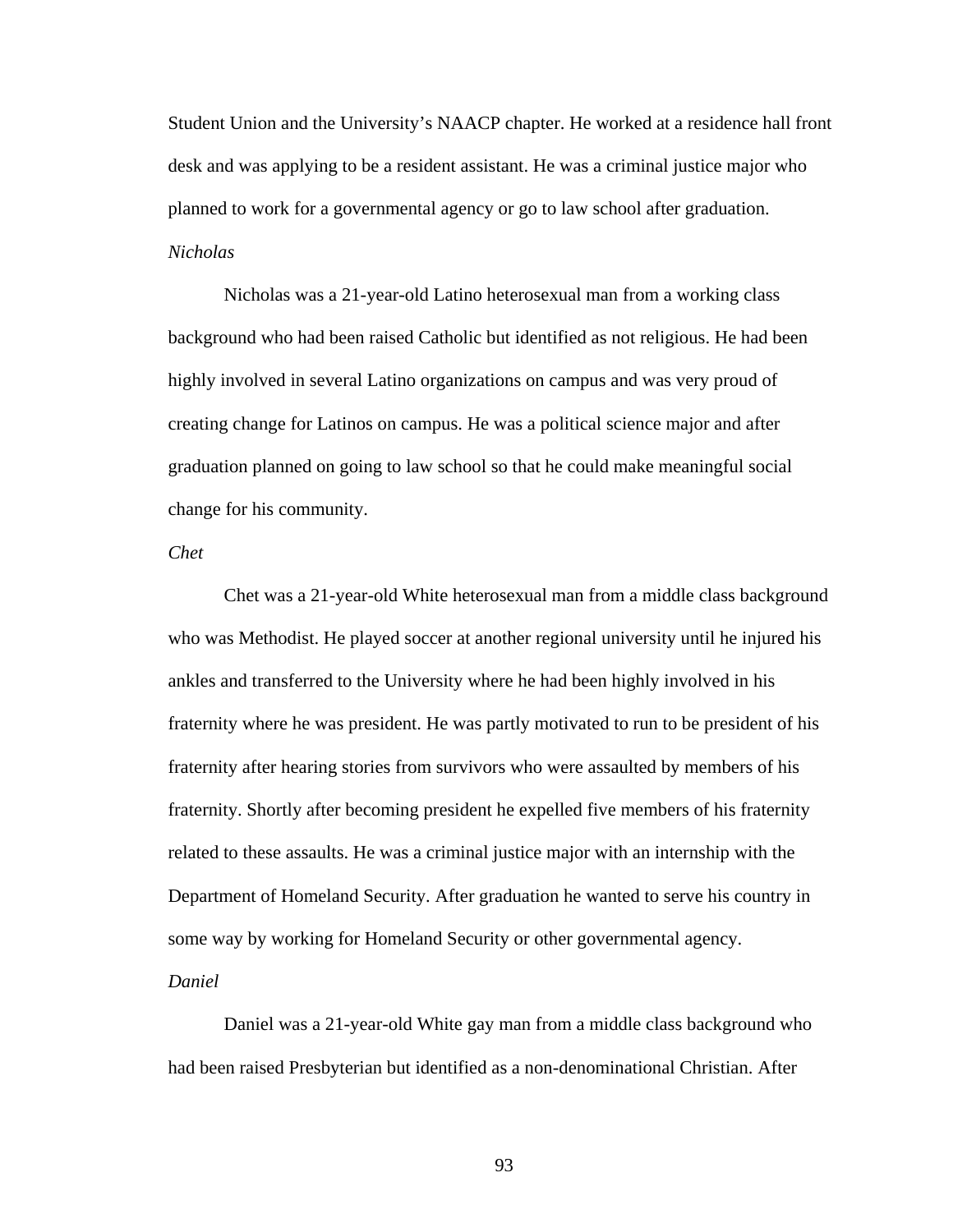coming out in high school he decided he couldn't join the Marines immediately after graduating from high school as he had committed to and instead went to a community college for a year and then another regional university before transferring to the University. He was briefly involved in the Pride Alliance after arriving at the University but found the group "too proud" or that being gay was too much of a focus of their lives and relationships. He had also worked at the outdoor recreation center and had been a resident assistant. He was a communications major and had an internship with a Washington DC public relations firm. After graduation he planned to go into public relations consulting and pursue his entrepreneurial interests.

# *Robert*

Robert was a 22-year-old White gay "trans" man (biologically female but identified and lived his life as man) from a middle class background who was raised Eastern Orthodox but identified as non-religious. He had been actively involved in the LGBT organization on campus, a Greek ethnic organization, and a mechanical engineering honor society. He was a mechanical engineering major. After graduation he planned on working as a mechanical engineer for a year or two before potentially going to graduate school.

# *Sean*

Sean is a 23-year-old White heterosexual man from a middle class background who was Christian. At the age of 13 he was repeatedly raped by a male peer. He also came from a home where his mother was verbally abusive for much of his life. He had been involved with a sexual assault prevention peer education group and was currently a peer advocate doing service and outreach for victims of sexual assault and relationship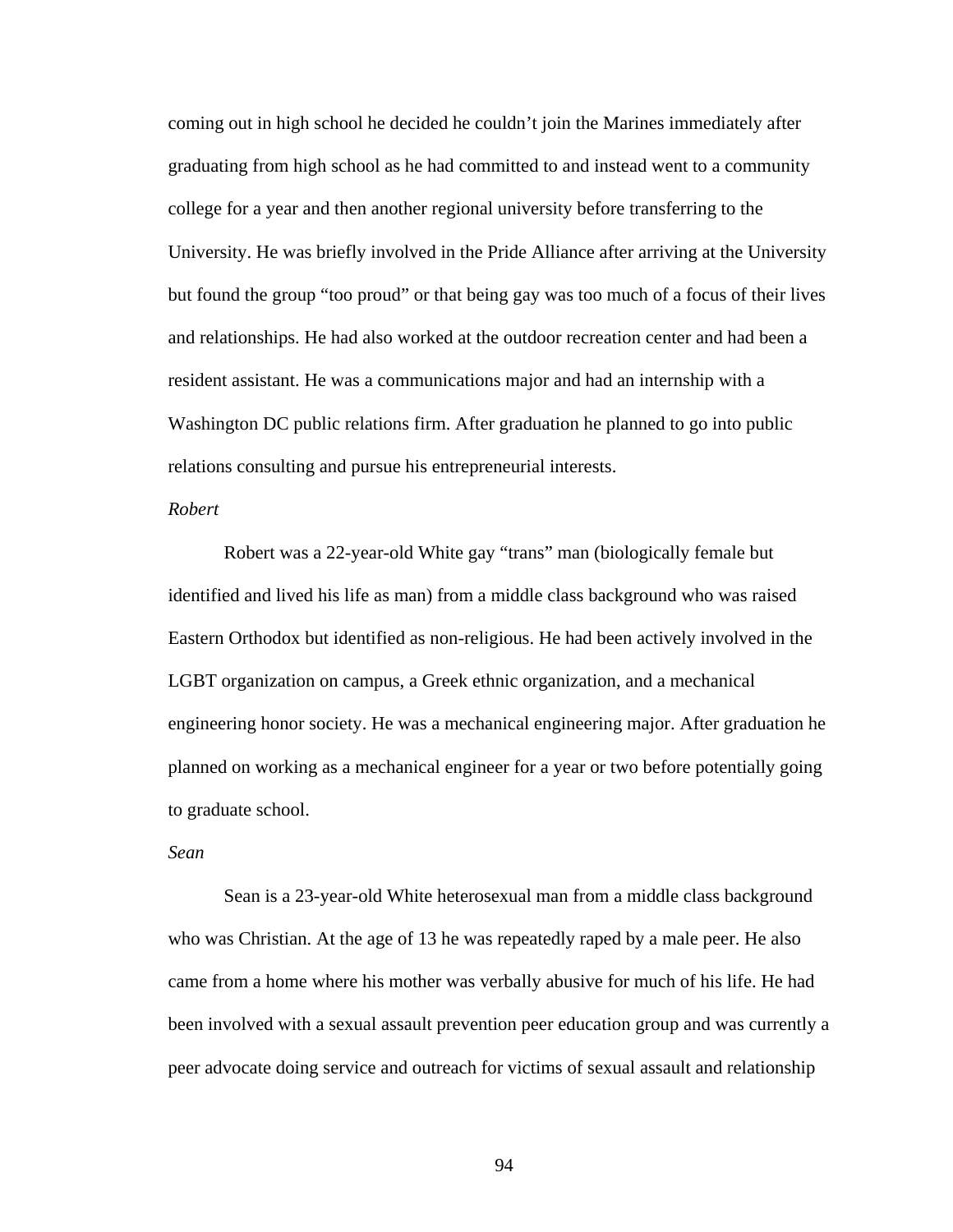violence on campus. He was a criminology and criminal justice major who planned to work in the social work field after graduation and eventually go to graduate school. He was also an aspiring actor and screenplay writer.

# *Chauncey*

Chauncey was a 22-year-old African American heterosexual man from a lowermiddle class background who did not practice any religion. He was an African American studies and political science major. He had been involved in campus leadership through the Black Student Union and a leadership role with the University NAACP Chapter. He had taken several intergroup dialogue courses which had helped raise his consciousness on several issues. After graduation he planned to work for a while before going to law school. He wanted to be a lawyer to create some social change in this country.

## *Overview of Emerging Theory*

 The focus of this study was college men's gender identity development, describing the process by which the participants came to understand themselves as men. The participants in this study developed their gender identity through constant interaction with society's expectations of them as men. In order to try to meet these expectations and be seen as men, the participants in the study put on a performance that was like wearing a mask. One of the participants described the way he performed to meet these expectations as "putting my man face on."

The men's gender identity development was a process of interacting with society's expectations by learning these expectations, putting on a mask to conform with these expectations, wearing the mask, and struggling to begin to take off the mask. The men learned society's expectations of them as boys and men early in their lives. These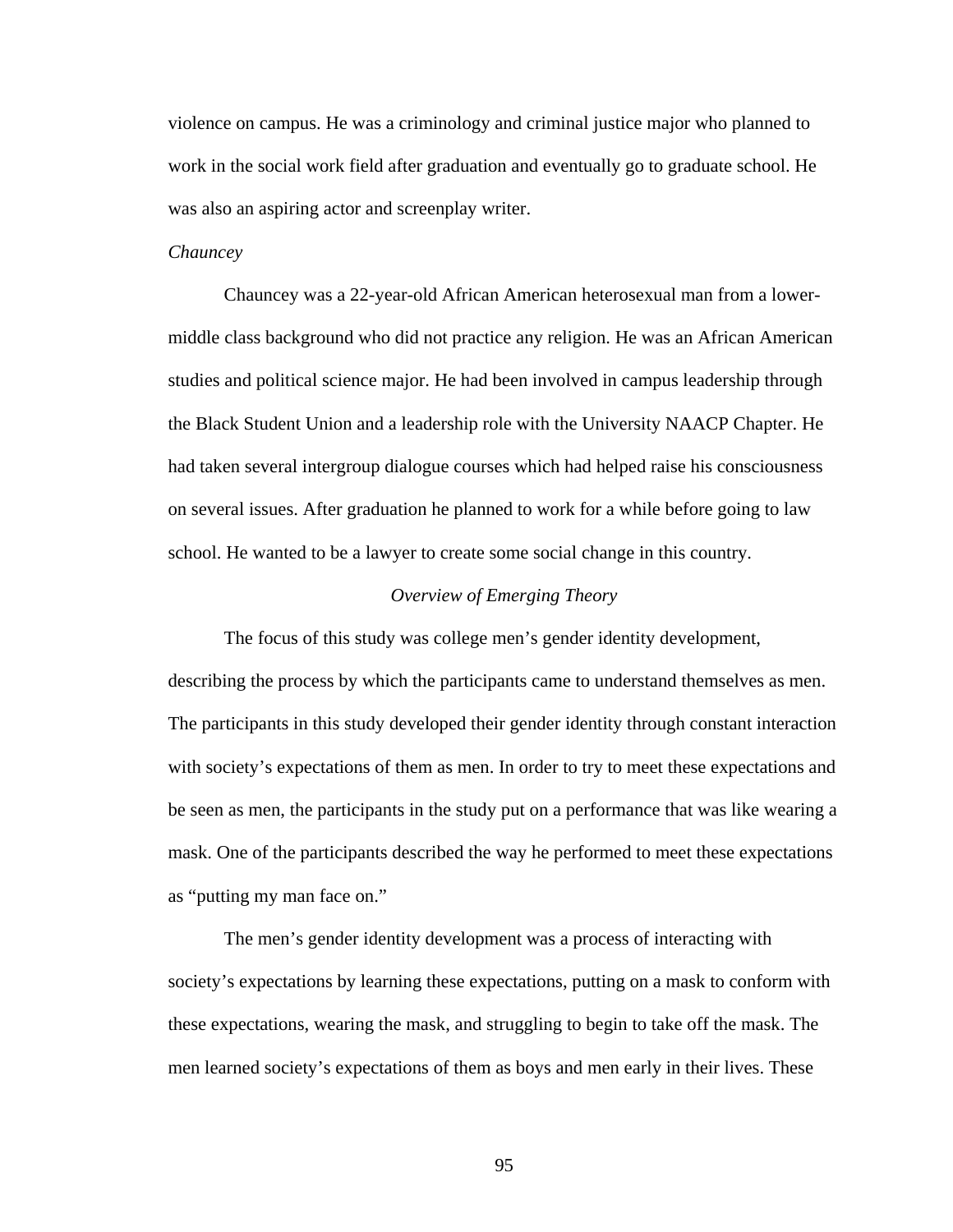expectations expanded and applied to more and more of their lives as they got older. As college men, society expected them to treat college like four years of freedom and to party. Some men also had cultural expectations of them as men such as Black masculinity, machismo, and working class masculinity.

The men in this study were all aware that they did not neatly fit behind the mask either as a result of personal characteristics or social identities. Their resulting insecurities led them to wearing the mask both consciously and unconsciously so that they would be seen as men by society. Wearing the mask had consequences for the women in their lives, their relationships with other men, and meant that they were also denying or masking their true selves. Although none of the men in this study had been able to completely take off the mask, the participants were able to identify critical influences in their lives that had helped each of them at least begin to remove the mask in certain circumstances and begin moving towards being their own man.

### *Expectations of Men*

The external expectations of men form the context within which men in this study developed their gender identity. The participants described society's expectations of them as men and where they had gotten the messages that reflected these expectations. In this section, I begin by describing, using the participants' words, society's general expectations of men, how they learned these expectations, and how these expectations were enforced. Next I share how those expectations changed over the participants' lives up until and through college. In addition to the expectations of the overall society, participants from subordinate groups also described additional expectations unique to their cultural groups.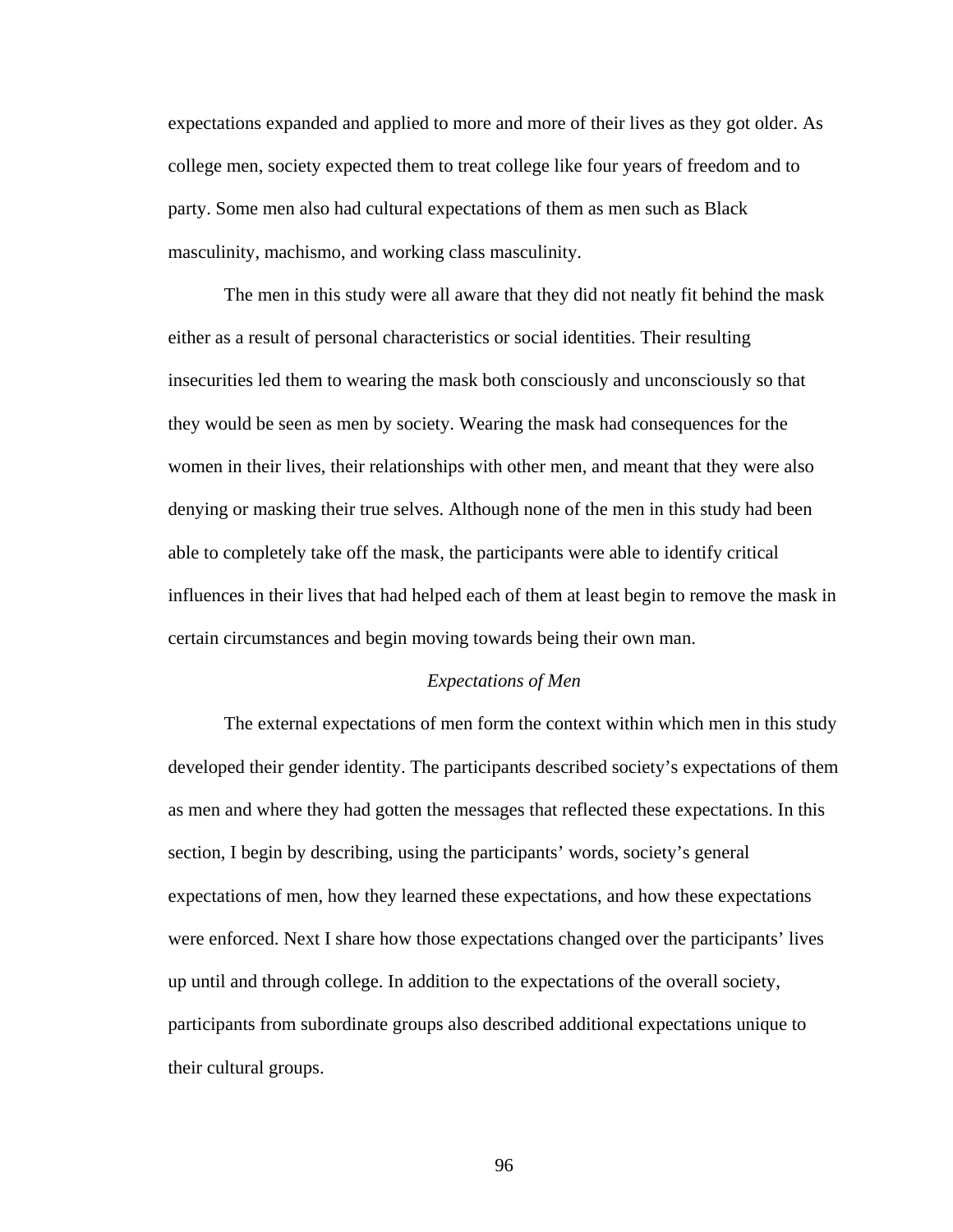### *Society's Expectations of Men*

The participants' descriptions of society's expectations of men in general were thorough, clear, immediate, and consistent. Major components of these overall expectations included being competitive, in control of emotions or unemotional, aggressive, responsible, the breadwinner, in a position of authority, rational, strong, successful, tough, and breaking the rules. Chauncey described these expectations:

Society makes it so that to be a man you must not show emotion…if something is bothering you it should stay inside. You should channel it 'cause you have the strength to overcome those things. And another thing is strength. Like, men are supposed to be the strong breadwinners. Ya know, we bring home the bacon…The man is supposed to be in control of his home and even like, outside of his home. He is supposed to be in control of the situation because he is a man. That also leads to a lot of conflicts with other men, because ya know, you can't have like, two bulls in the same room together.

Chauncey went on to explain that men also need to be aggressive and competitive:

And not just aggressive in terms of physicality. Like, in fighting each other and stuff like that. But aggressive in competitiveness. Like, if you are sitting in class and you are doing the assignment, then you have to out do that man. If you are all going down the street and you see a female going by you have to compete with that man to get that lady's attention.

Sean described two other key elements of society's expectations of men, toughness and

sexual conquest:

Fighting through pain. Not having to . . . ya know, be in touch with pain and sadness and loss. Um . . . ya know just a general suppression of emotions I think is - is uh, rewarded in society for men. Um . . . I mean obviously in relation to women, uh, ya know men are um, ya know rewarded for being uh, for being involved with many women. Ya know, there is still that, if a guy is doing it he is a pimp and if a girl is doing it she is a whore.

These expectations were not just about who men were supposed to be but also about who

they couldn't be, such as not being gay, feminine, or vulnerable and not crying. Robert

captured this male imperative, "Emotion is associated with being feminine and obviously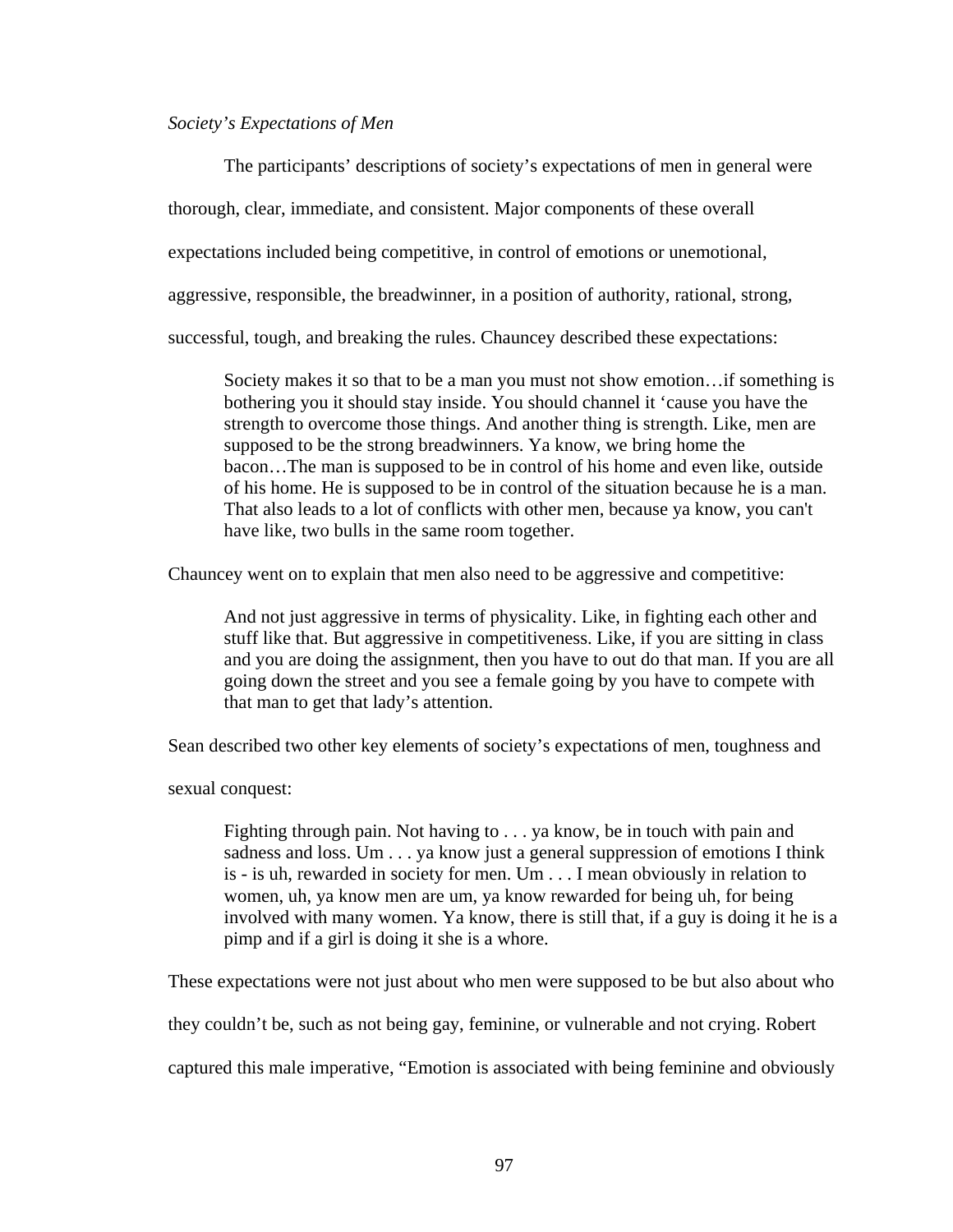if you are feminine then you are obviously lowering yourself down the rungs, kind of things…Not being gay and not being feminine 'cause those are kind of equated."

The men had been socialized to conform to these expectations by role models and societal influences. One of the most powerful socializing influences for the men was the father figures in their lives including, in some cases, step-fathers, grandfathers, uncles, or big brothers. Robert mentioned how influential his father and grandfather had been for him, "I guess my kind of internal perception of who I want to be is... heavily influenced by my father and my grandfather - his father." Other men in the men's lives such as pastors, coaches, teammates, or older fraternity brothers also served to socialize the men about society's expectations of men. Noah stated,

I think that um, I think figures in my life have really influenced or been the most influential for me. Whether it is coaches or teachers or it could be ya know, my dad or my uncle for example. People who I look up to.

It wasn't just individuals, but also social institutions that taught men how they were supposed to act as men. Nicholas described how institutions, like the educational system, socialize men into certain courses, majors, and careers. He noted:

Teachers come in with the mentality that male students are gonna do better in the math and sciences already. So when they see a male exceeding at math and science, they start pushing him more. And I think it has to do with society, kind of feeding itself over and over again to kind of make itself play out into those roles.

The media in general, as a social institution, as well as specifics such as books, music, television, movies, video games, and magazines were influential in defining what society expected from these men. Chet described the messages he had received from the media and music, "everybody always says the rock star life, everybody always says sex, drugs, and rock n roll." He also described what he saw in men's magazines like Maxim and Stuff, "you can't flip through 10 pages without seeing half naked girls or beer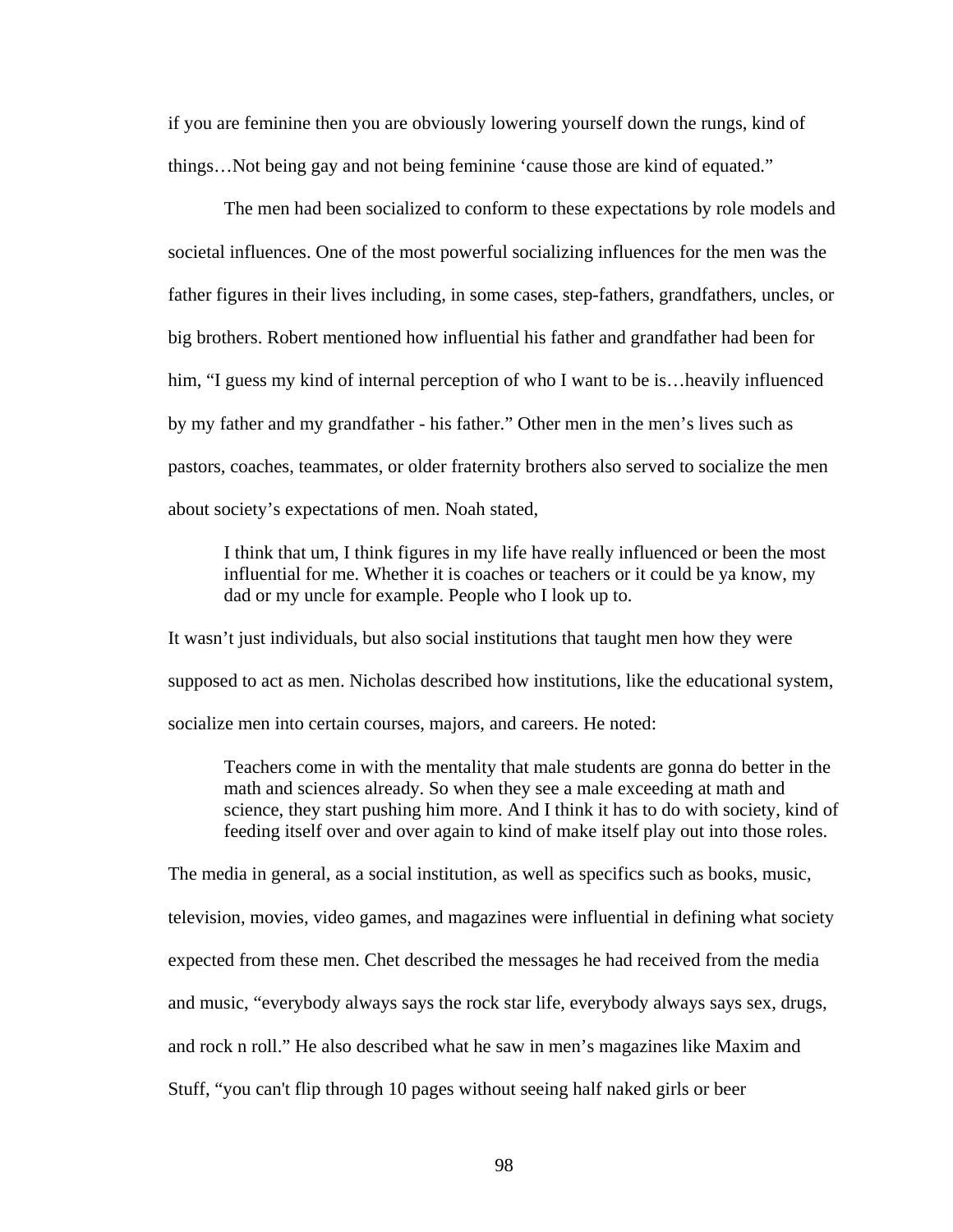advertisements." The *Spike* television channel, which bills itself as television for men and he described as showing ultimate fighting, action movies, girls, and beer commercials, was another example he used.

Not only were men socialized with these messages, but these expectations were enforced. The two most common tools for enforcing society's expectations were misogyny and homophobia. Kumar talked about the stigma attached to a man who is not openly homophobic, "I know people who are just like - aren't homophobic and they'll just be like kind of singled out because they accept homosexuality." Nicholas discussed how other men enforced society's expectations by making fun of him for not being a man because he didn't drink, "They are like, 'come on, come on' and like, 'What are you like a pussy?' They say that all the time."

### *How Expectations of Men Expanded Over Time*

As the men in the study grew older, the expectations of men simultaneously expanded and became more restrictive. Earlier messages remained but were added to, so the expectations became more complex and the men were expected to comply with these expectations more often. Although the expansion of society's expectations didn't connect directly with any grade level, these changes in grade level were important time markers for the participants and as a result this is often how they remembered changes in society's expectations.

None of the participants could remember a time when they weren't conscious of how men were supposed to be. They had learned these expectations so early in life that they couldn't remember not knowing them, nor could they identify when they had first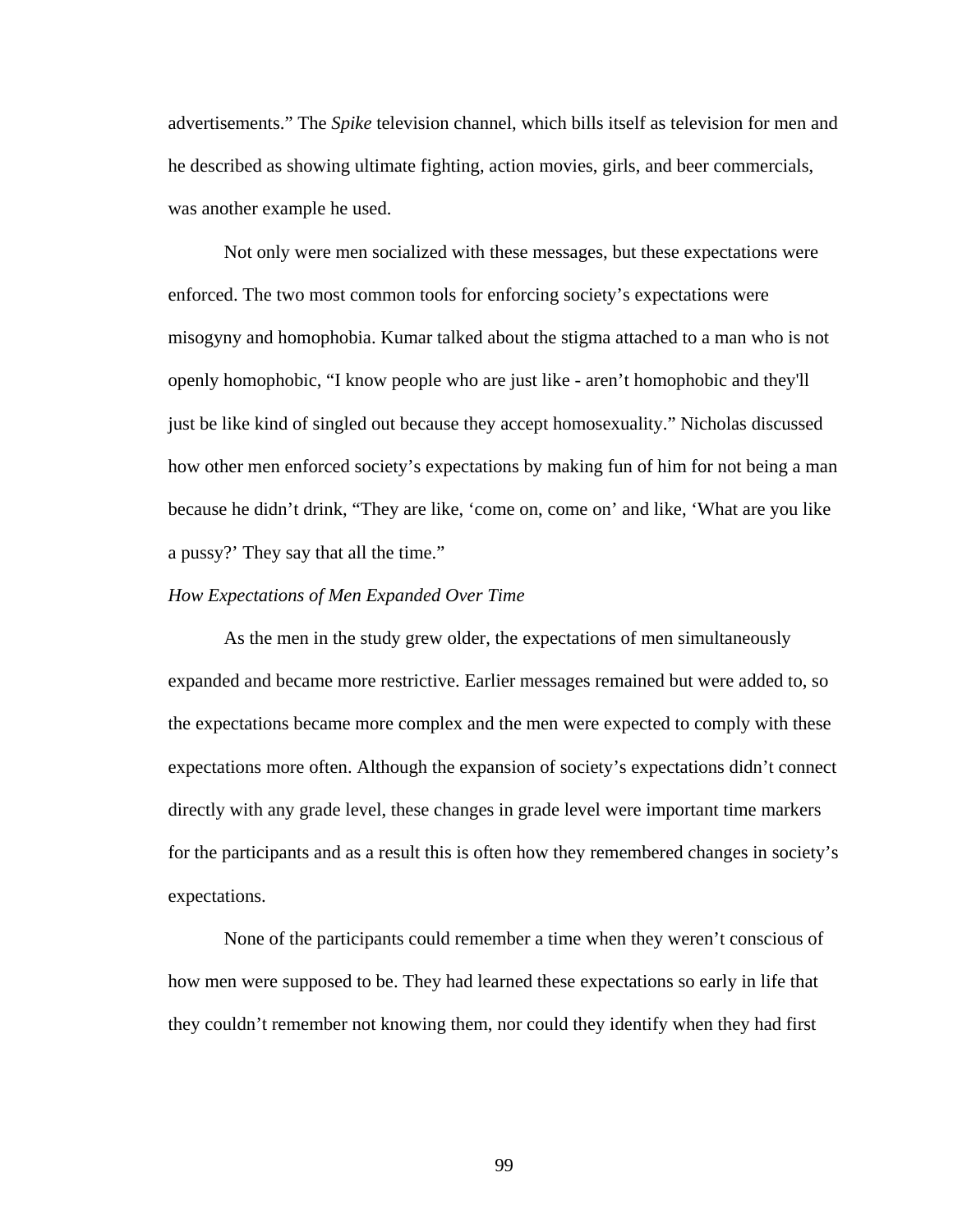learned them. Rather, it seemed that they had been aware of these expectations

throughout their entire memory or consciousness.

At the beginning of the life span these expectations were rather straightforward, with only a few clear and powerful components. In elementary school being a man was defined as not crying and being tough. Nicholas recalled:

They used to call me, "Macho Man," 'cause when ever I would get hurt or hit something, I just wouldn't cry. I would hold it in. And just would go without. Like, one time I like fell down stairs, I didn't cry because men are supposed to be tough

For Jason, this stoic and unemotional toughness was exemplified by *Batman.* This character was someone who was powerful and in control and taught him to keep his emotions in control and hidden. Later in elementary school breaking rules was added as a part of the expectations for men. Jason remembered when this started for him and his friends. He stated:

My fifth grade year, I think. That is when everybody started cussing. That was the big thing to do. 'Cause you was breaking the rules. You was just saying anything. So I think I was just saying, F- this and everything in 5th grade, but then . . . it got tired after that.

By junior high, being a man also included playing sports, fitting in with the right peer group, competing for girls' attention and access to girls' bodies, and breaking the rules by swearing, being disruptive, or fighting. Jason explained, "I made the basketball team so that just kind of solidified me as [a man]." He also described the need in junior high to associate with the right peer group, which several participants mentioned and associated with junior high. Jason stated, "You have to sit around the right people at school and that is when I really became like into everything else. Like, before I was just going to school." The importance of the peer group in defining self at this time led Jason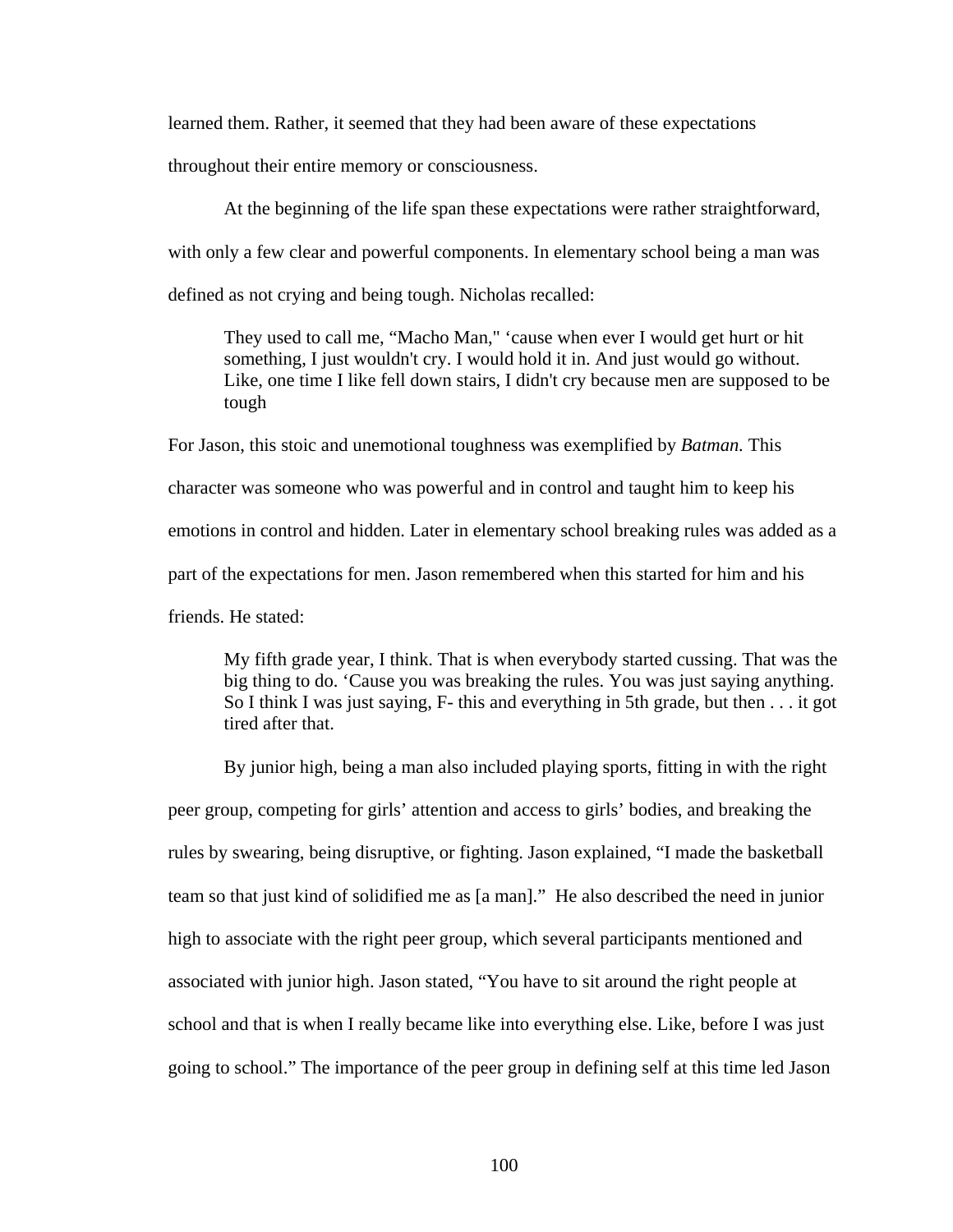to consciously associate with a Black peer group for the first time, "but you know about how Black kids sit together and White kids sit together. That is when it starts, in middle school." Just as swearing had been a way to demonstrate breaking the rules in later elementary school, demonstrating access to women's bodies became a way to break the rules and adhere to society's expectations in junior high. Jason said, "But we used to do crazy stuff. We used to have bets about stuff - like grabbing girls' butts and stuff like that." Competing for girls' attention and access to girls' bodies was not the only ways men competed with each other. Chauncey remembered:

We used to do this thing called, "Going to the Body." [laughs] This is another thing when we were younger we would just get up and hit each other, like box each other, in the body or so. And if you like quit you were seen as - as a punk or so. And if you kept going and if you kept like hitting him then you were like, that is a real man right there.

In high school men were generally expected to be competitive, not be gay, and

break the rules. Men could comply with these expectations by playing sports, having sex,

and drinking. Chet summarized the expectations of high school men:

I mean, starting in high school you want to be the kid who beats your rival team in lacrosse and drinks that night to celebrate and has sex with a girl. Like, honestly that is every single high school kid's dream - win the state championship, get wasted and have sex with a girl you have been wanting to have sex with for a while. Ya know, like, you'll be at practice the next day and just brag about it.

Homophobia was such a predominant influence on men in high school that it

resulted in tremendous pressure to have sex. All of the participants, who discussed their

first sexual experience, described it as something that they didn't really want to do but

did out of pressure to prove their manhood, prove they weren't gay, or just to "get it over

with." This was particularly the case in high school where there was much more pressure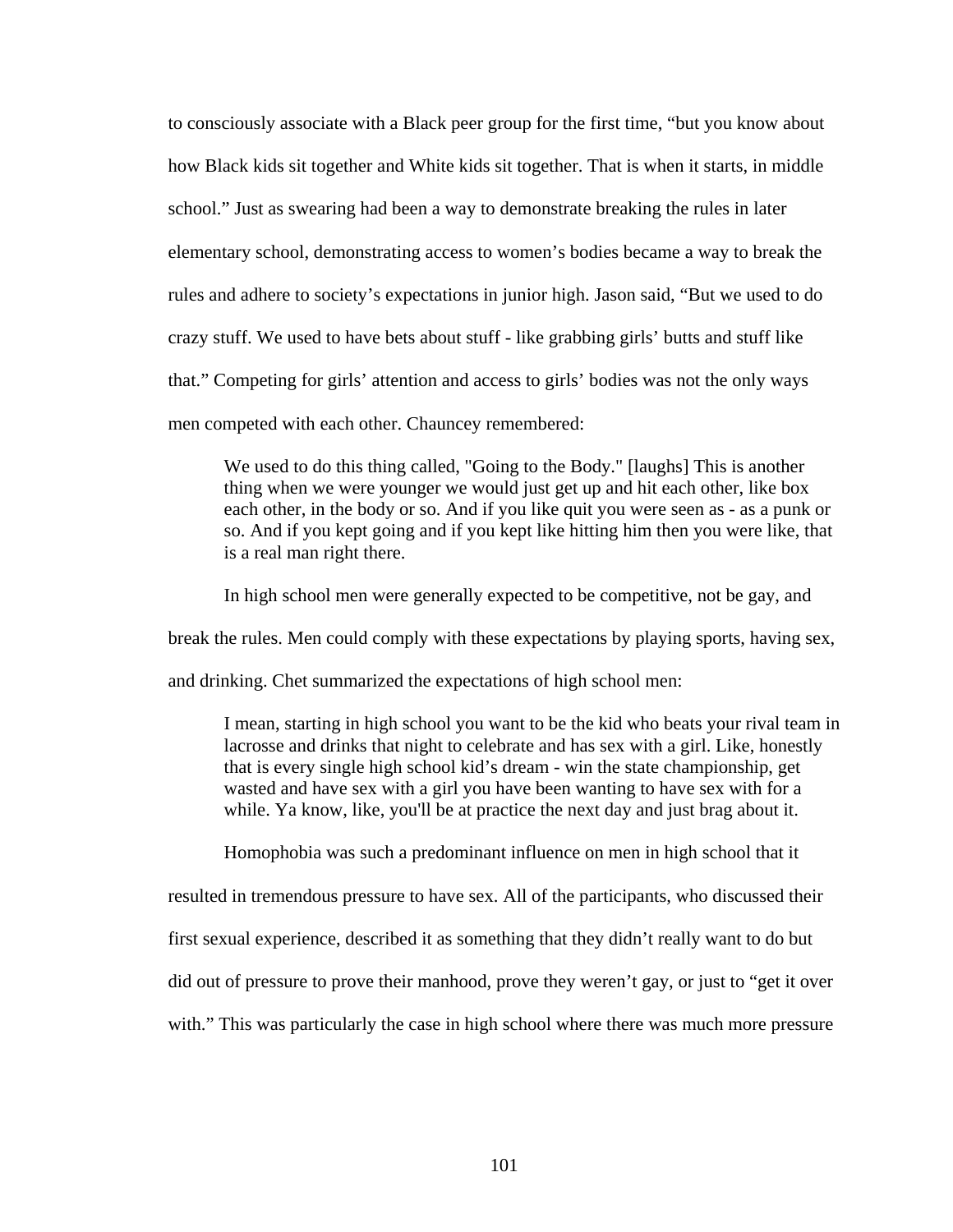to have sex than college primarily as a result of the increased homophobia. Jason

described a need to prove that he wasn't gay as central to the first time he had sex:

The first time, I didn't really care about doing it so much. But just because they wanted me to do it so much, that's why I did it the first time…Because if you know a guy has been with a girl you are not gonna be like - like, if a guy hasn't been with anybody maybe he is [gay].

For Chauncey, the first time he had sex was not just to prove he wasn't gay but as a way

to compete and try to prove himself to his male peers.

You definitely don't want to be labeled the gay one. Ya know, why isn't he having sex – 'cause he is gay obviously. Of course the competition is like, I got mine and so, ya know, when are you getting yours . . . I think if you didn't then - you were saw as weak and stuff.

Because of the competitiveness there was pressure not just to have sex but also have sex with lots of different people. Kumar explained, "cause you can kind of like, make a laundry list of who you did it with and tell people that you did."

Drinking alcohol was a way to conform to society's expectations as rule breaking.

In high school, the participants didn't have to drink to excess because drinking at all was considered breaking the rules. Chauncey said, "if you drank, it was like, 'oooh what is gonna happen.' [laughs] Like looking around for parents or whatever or some adult figure."

All of the men agreed that society expected college men to treat college as four years of freedom between the authority of parents, teachers, coaches, and other adults earlier in life and the anticipated responsibilities to job, wives, families and other responsibilities later in life. Frank described this expectation:

In high school you are living at home. Your parents are driving you around for half the time. You are doing the high school thing. When you get to college...you have four years that you have commitments to do, but it's college. And then after you graduate you get your job - whatever it is going to be -…And most people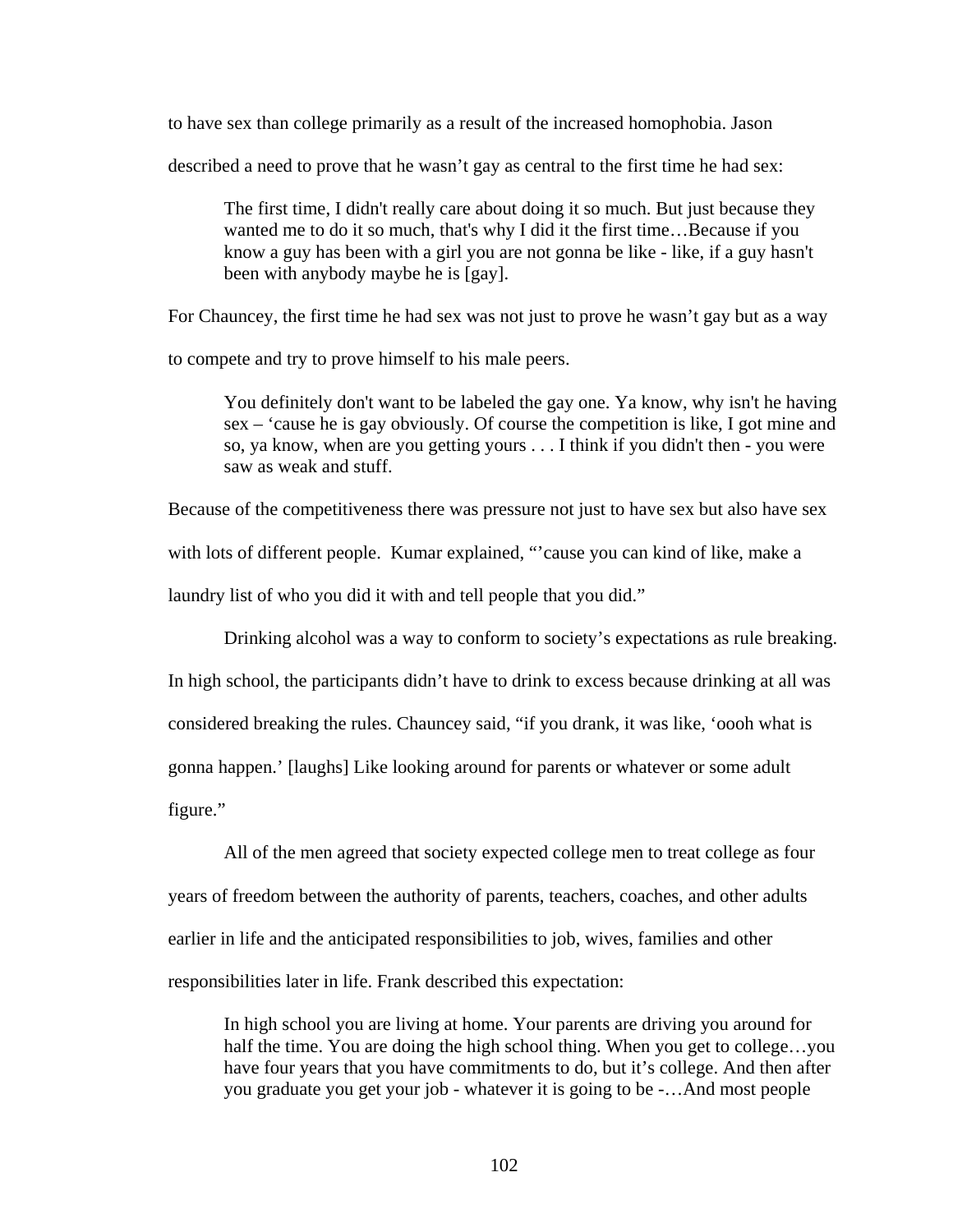start families, get married. So I think that free - that's what I was talking about of freedom. It's like that four years of freedom.

This expectation was reinforced for Chet by his current and former fraternity members.

I mean, [laughs], one of our shirts said, "Graduating in four years, is like leaving a party at 10:30." It is like, nobody wants college to be over. They want to extend it. 'Cause that is the mentality that is that once you graduate you got to start getting up and you know . . . . You will see guys that just graduated and will come back to events and talk about how good, ya know, you have it. And all that does is just strengthen that need to do that even more. When a guy is like, "Ah, I gotta work five days a week and I only get to go out on the weekends, but I am still doing work anyways on the weekends." It is just like, ya know, you hear that and you are like, "Holy crap. I better take advantage of this."

Robert explained that these expectations encouraged men to view college as a time in between being a "boy" and being a "man." This was a time just to be a "guy." For participants who conformed to these expectations and treated college like four years of freedom, being a "man" was something they would reach later in life after they had become financially independent, gained a full-time job, were living on their own, and were on their way to having a family of their own.

The overall expectations were that college men would "party" during their four years of freedom. The men were remarkably consistent in saying that these partying expectations included drinking to excess, doing drugs, having meaningless or competitive heterosexual sex with many women, not studying or pretending not to study or care about academics, and breaking the rules. These expectations actually discouraged men from treating college as a time to prepare for life after graduation. College men who adhered most closely to society's expectations were described by multiple participants as the "stereotypical frat guy" or "meathead." Frank said that society expected college men to be "barbarians." Sean described the kind of man society expected college men to be.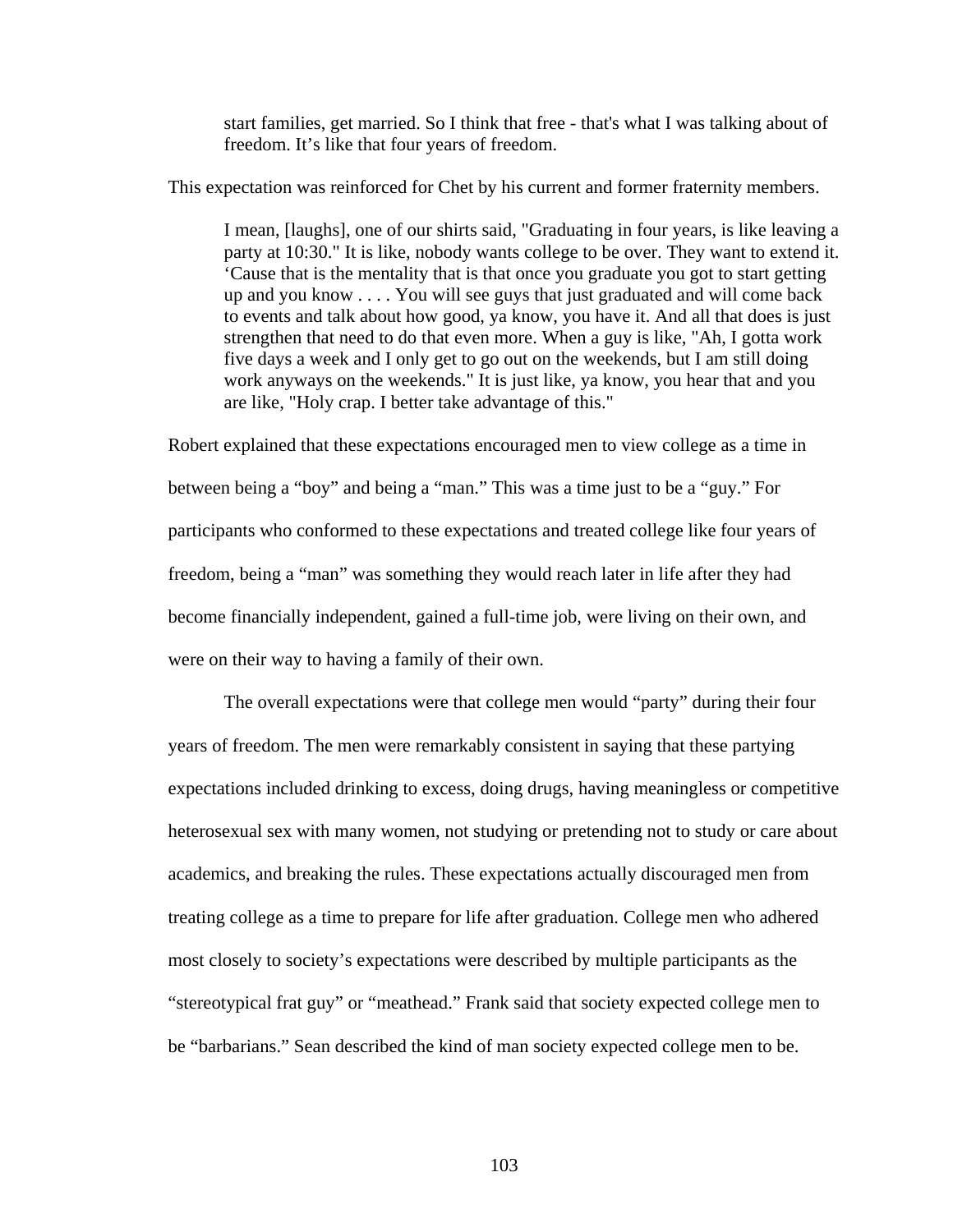Having sex with just all kinds of women. Drinking all the time. Just like completely wasted…Ya know, is he coming to class drunk or if he is that is like the funny thing, the cool thing. Um, someone who doesn't care too much about academics, about his work…Who is just kind of having fun basically. And um, I think of someone whose priorities are more like sports and um, women and just partying…Alcohol, drugs, anything. Just really an overall indifference about life . . . . It is like college is looked at as that time where although you are preparing for the real world, it is like you don't have to think about it just yet.

For Chet the expectations of college men were very clear, "[laughs] I guess the overall

theme to be a man would be [at] football games you are out there eating wings and

shotgunning beers and you take a girl home that night. Like, you are the man." He went

on to explain how men are socialized to wear this mask even before they get to college.

Ya know, it is what they [freshmen] think college is because that is what society shows them. If it was every single freshman honestly didn't know what college was about then, this many kids wouldn't be drinking. Everybody knows what college is about because that's what they hear. They think about *Animal House* or something like that. And that is purely because that is what society shows to be a man in college.

# *Additional Expectations of Men of Color, Working Class Men, and Gay Men*

Participants from groups subordinated in society as a result of racism, classism, and heterosexism, described the way these communities had developed their own expectations of men. These men, in order to be viewed as men, had to learn how to conform to dominant society's expectations as well as their own cultural expectations. Nicholas agreed that this was similar to being bilingual. They needed to adhere to the expectations of the dominant culture in academic settings or at work and conform to an additional set of expectation at home or with peers from their cultural group. In this study, the participants specifically discussed the creation of cultural expectations of men related to race and class, Black masculinity, machismo or Latino masculinity, and working class masculinity. Although these cultural expectations were created by their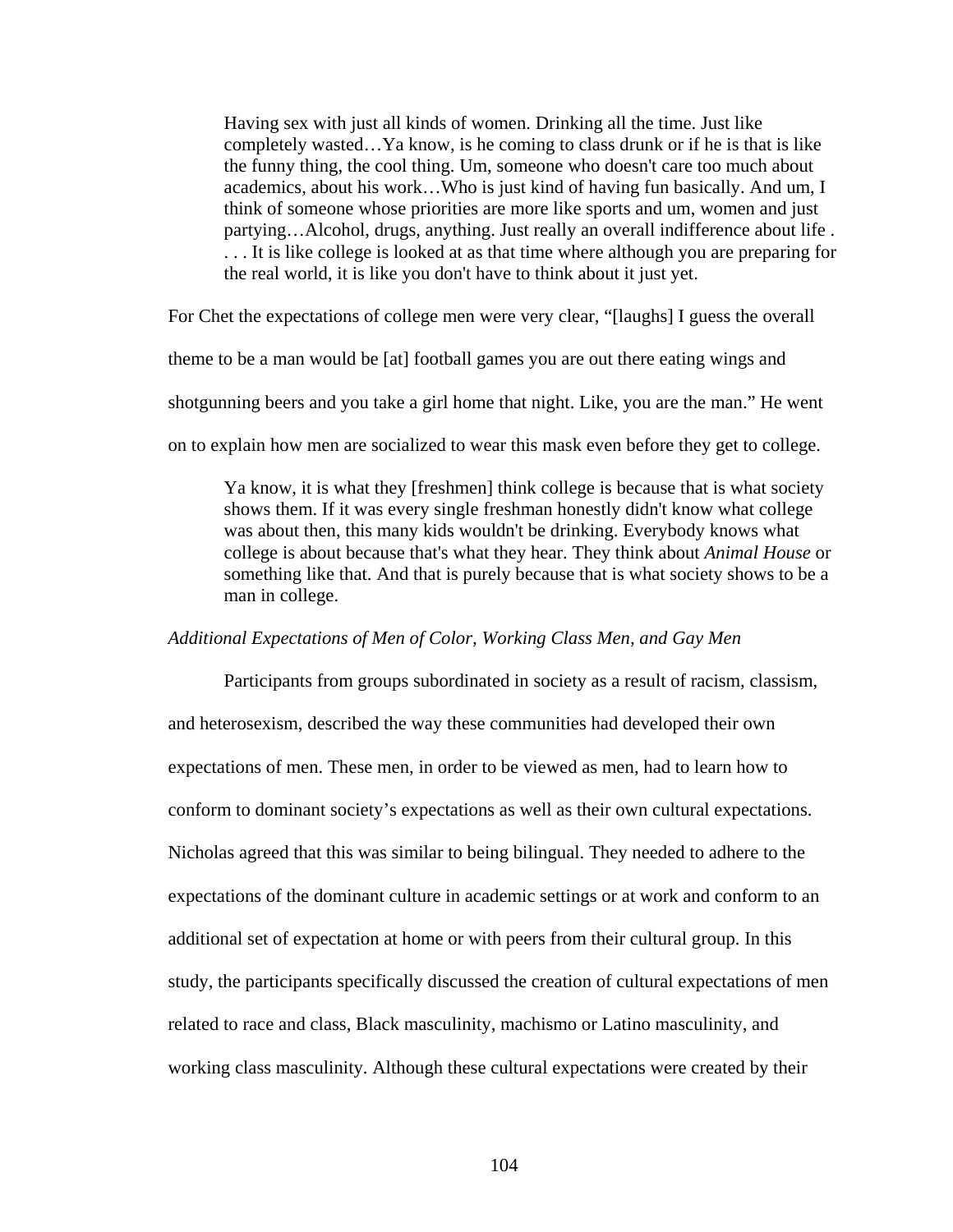communities, they were all in some way a derivative of the dominant mask either as adaptations, amendments, or rejections of the dominant society's expectations of men.

Working class men were expected to provide for their families in keeping with the dominant society's expectations; they were just expected to do so earlier in life. Nicholas explained that working class men go "straight into the job force. You are supposed to grow up a lot quicker." These working class expectations seemed to present a challenge to men from working class backgrounds by making college not only financially expensive but a selfish endeavor or a luxury. Nicholas explained that "whoever is the first one born usually bears all of the responsibility. So it might be acceptable, like, I am working hard for my little brother to go to school and that is perfectly fine."

The Black community's expectations of men were also a derivative of the dominant society's expectations of men. As Chauncey said, "It is probably very similar to… regular masculinity. Maybe the only thing that maybe is different is that Black men have to have a race consciousness as well." Similarly, Nicholas described machismo or Latino masculinity.

It is basically those roles that the man is supposed to play as the protector, as the breadwinner. All those roles that a man is supposed to have is what machismo is basically based off of. But machismo is also not treating women equally…You also see that on the individual level with a man treating a woman worse than he really should. And that is just because he thinks as a man he has the right to do that. Ya know? And that is the very negative side of machismo.

 Although Black, Latino, and working class men were able to describe very clear expectations for them as men as defined by their cultural groups, the two gay men in the study did not describe a consistent or coherent set of expectations about what it meant to be a gay man. Robert explained that other cultural groups could amend the dominant society's expectations of men to create cultural definitions that those men can achieve.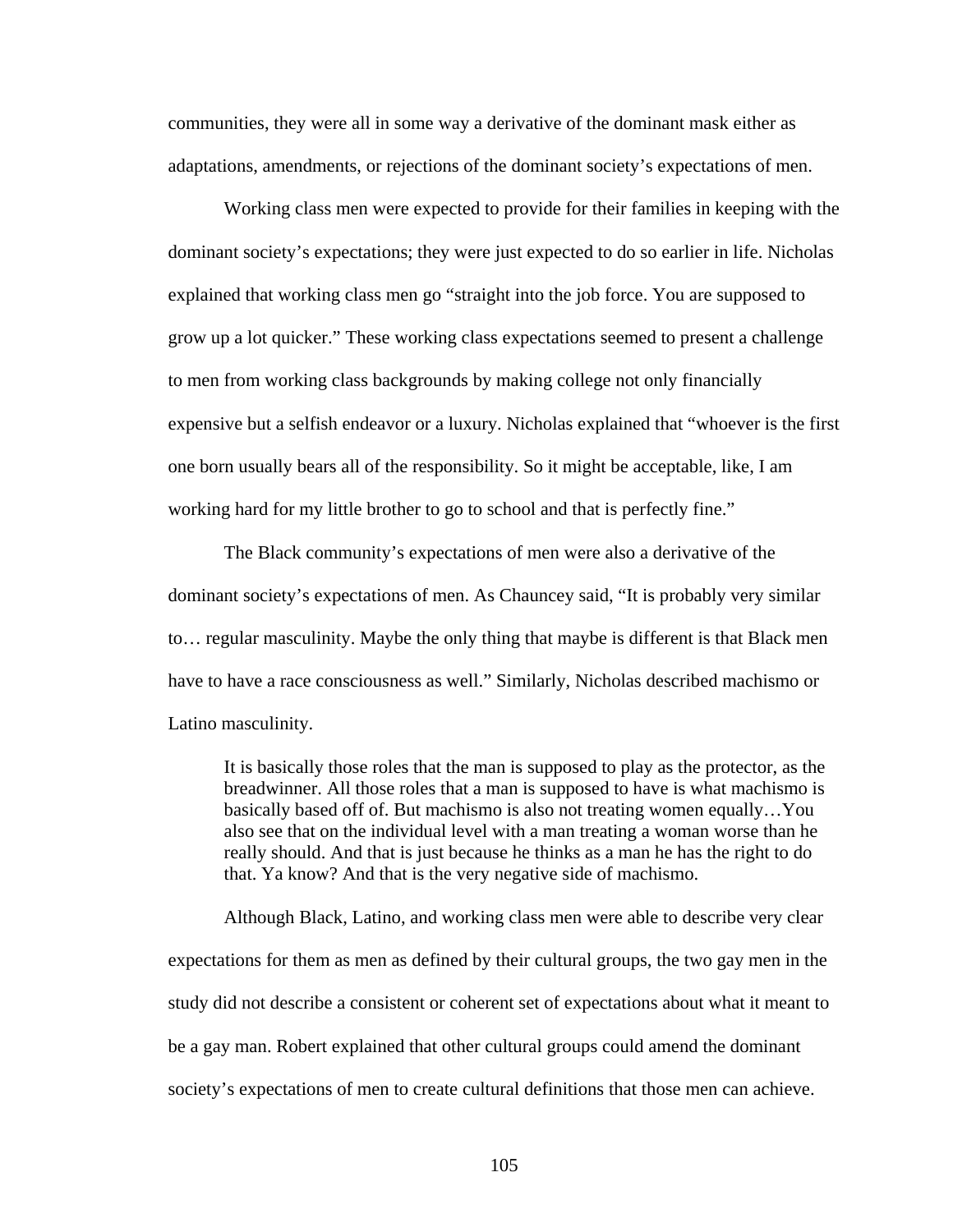For example, because of racism Black men have their ability to be seen as men according to society's expectations mitigated. However because of homophobia's central role in defining what it means to be a man, gay men have their ability to be men completely negated and therefore cannot amend the dominant society's expectations of men. As Robert said, "As far as the racism goes it kind of mitigates your ability to be fully a man kind of thing. But being gay just completely disqualifies you." Daniel explained that the only way for gay men to fit any amended version of the society's expectations is by denying that they are gay.

I can't see a definite amendment that has been created. It is more kind of like, just - if there is an amendment it is just that you tone down the noticeable characteristics…Ya know, it is not brought up. 'Cause if it gets brought up then you have failed [laughs].

Creating a clear set of expectations of gay culture's version of masculinity was also made more difficult in the eyes of the participants because of the lack of older role models for gay men. They explained that gay men rarely grew up with or were raised by gay parents and so they lacked an in-culture role model the way most men from subordinate religious, class, or racial groups did. As Robert explained, "there is no family structure supporting it [gay cultural masculinity]…Certainly none of the gay men that I know have been involved in my life anywhere to the extent that my grandfather and my father have." Because of the differences in social acceptability and the coming out experiences between different generations of gay men, Robert and his peers "didn't really have any sort of like, real adult gay person that was in their life at any of those times."

Because of their inability to amend society's expectations and a lack of familiar or older role models, the two gay participants in this study explained that gay men were left to create their own unique personal set of expectations of what they thought a gay man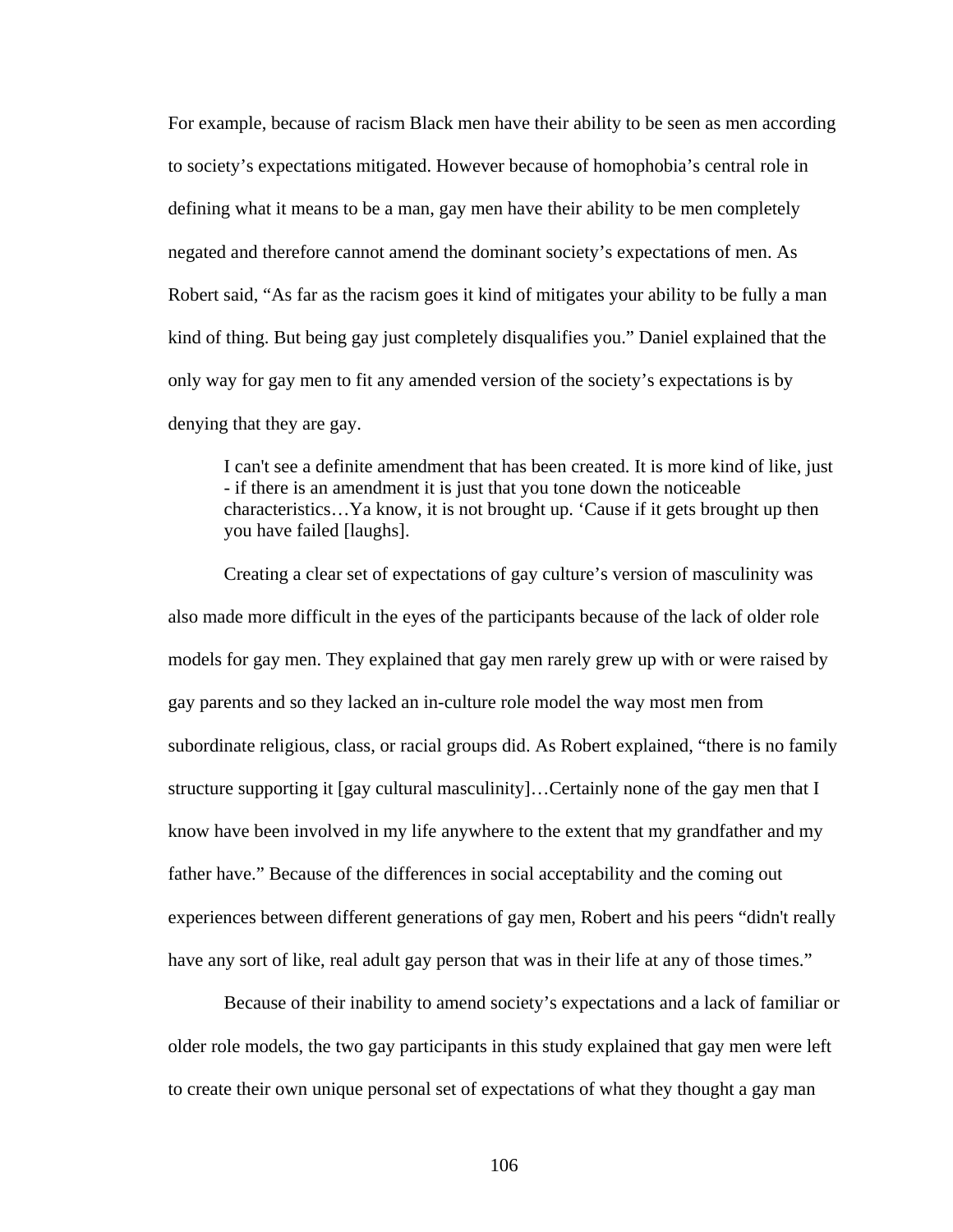should be. Robert explained, "you just have to kind of make it up on your own. And so it is kind of inter-self defined," and "that definitely changes how you define, ya know, man because it is on a continuum." The continuum on which gay men created their own individual version of gay masculinity was between fitting your gay self into traditional masculinity and a complete disregard for any gender roles at all.

Men who try to fit their gay selves into the dominant culture's expectations of men were gay men who were completely out and did not deny that they were gay, but otherwise behaved in ways consistent with society's expectations of men. Robert described gay men on this end of the continuum as "assimilationist" and would "express themselves in very stereotypically masculine ways." He also speculated that these men might say, "I am gay, but I can be completely normal anyway." Daniel described aspects of this end of the continuum as well:

Being the kind of gay that you would pass by and never ever know. Talk to in a conversation and never ever know. They - maybe they work out. They go to straight bars. They drink beer. They have - they are in a fraternity.

On the other end of the continuum, individuals viewed gender and sexual orientation as a social construction and as a result rejected any notion of femininity or masculinity. If the other end of the spectrum was trying to fit into the box of society's expectations, Robert described this end of the continuum as "fuck boxes." He described as, "kind of like the, 'fuck this'." Robert explained that men who were at this end of the continuum were gay men who dismissed any notion of femininity or masculinity, were not interested in gay marriage because it is a heterosexist social construct, and might prefer terms such as "families of choice."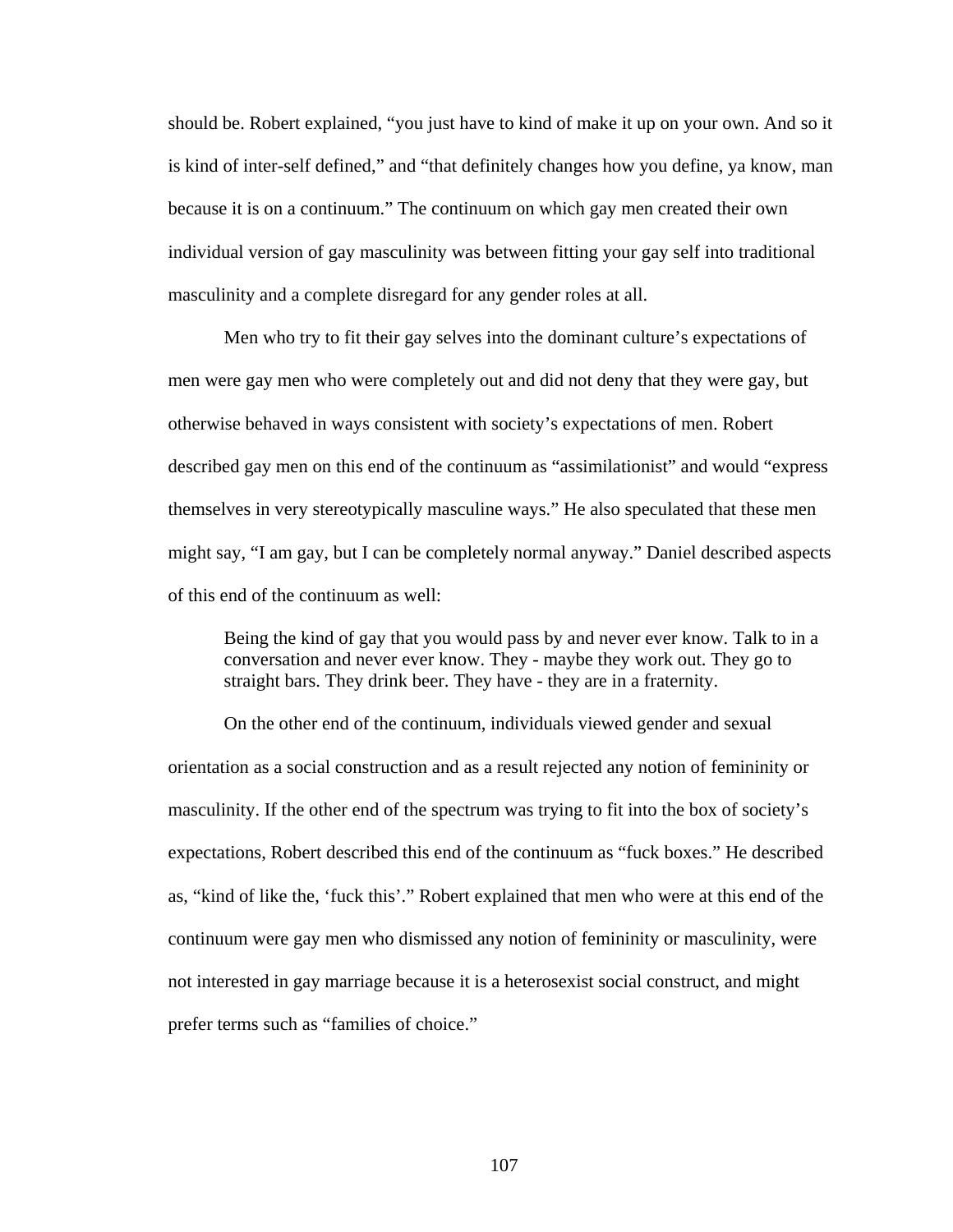Men from all of these subordinated groups, including gay men, were very clear about the difference between alternate forms of masculinity that their own cultural groups had created and the racist, classist, or homophobic versions of masculinity assigned to them by the dominant culture. For example, Jason described a racist set of expectations created outside the Black community which was hyper-masculine and portrayed an image of Black men as harmful, scary, and dangerous. Chauncey also described how he viewed the racist expectations of Black men as "hyper-sexual, hyper-aggressive, dangerous…ultra-violet. Um, lazy, cannot be trusted. Ya know, not a hard worker. Uh, shiftless. I could go on for days."

In this section I discussed the participants' views of society's expectations of men, how they learn these expectations, and how these expectations were enforced. Figure 1 represents the external expectations men feel they need to conform to by putting on a mask. The dominant society's expectations of what it means to be a man are represented in the center of the figure building over time to represent how over the course of the participants' lives society's expectations expanded and were applied to greater aspects of their lives. The participants described being expected to use college as a time to party and not to prepare by society. This is reflected in the figure by the "partying" component being so prominent it covers up and discourages the expectations of men to prepare for life after graduation.

Some men had to learn to adhere to the additional expectations as a result of belonging to social groups facing racism, classism, or heterosexism. Subordinated cultural masculinities are represented as smaller and off to the left to indicate their marginalized role in society. The arrows from overall society's expectations to these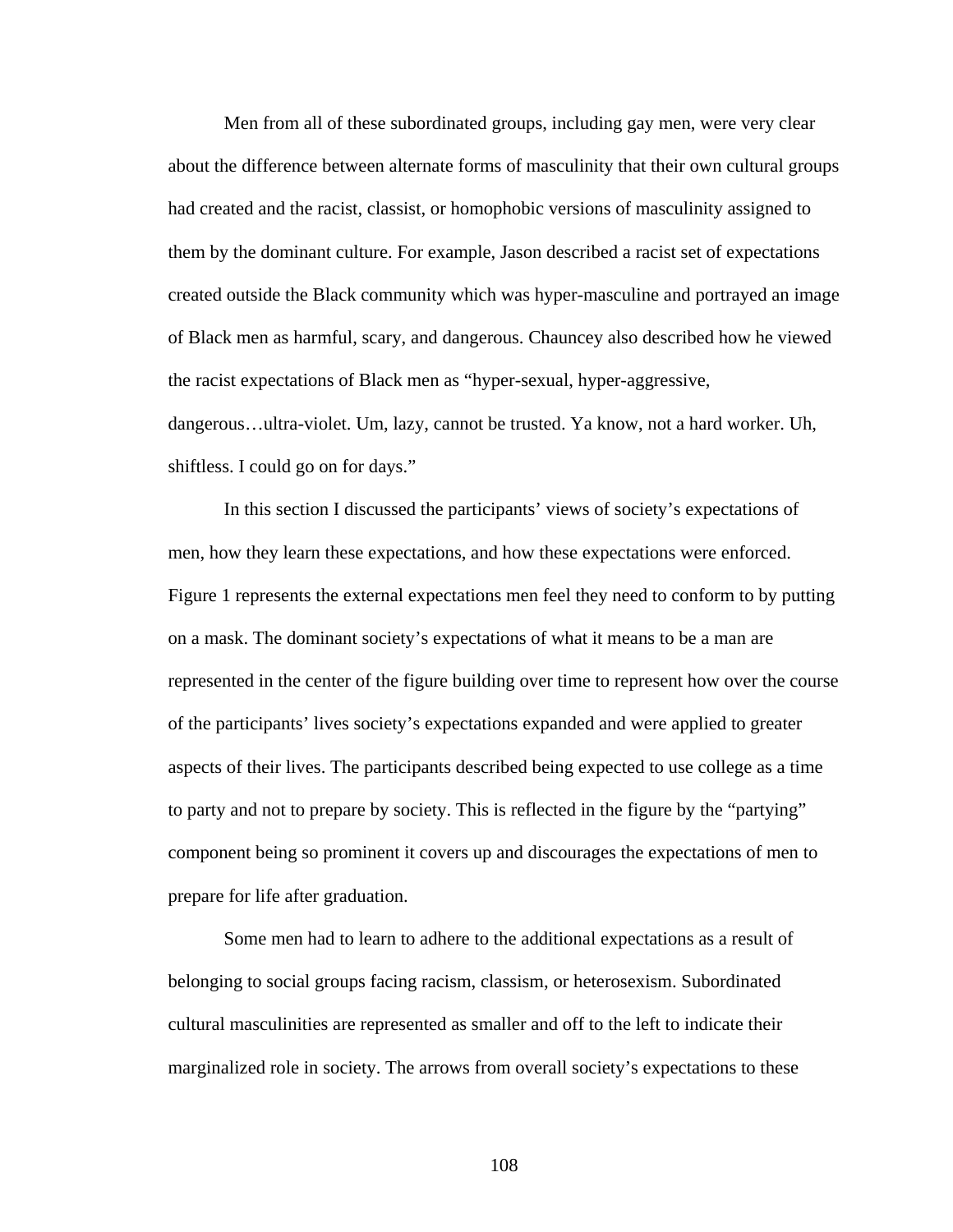

*Figure 1.* External expectations of men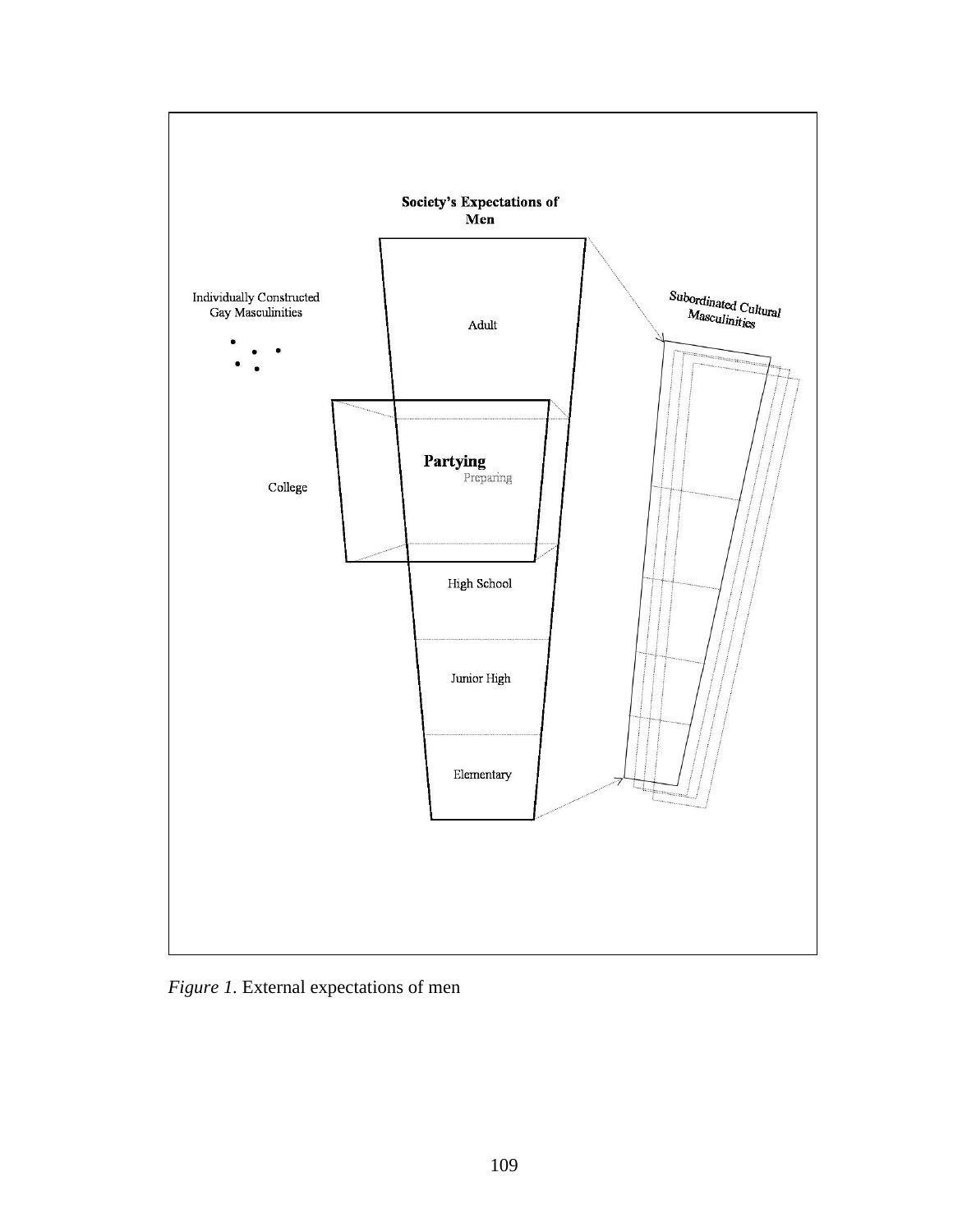subordinated cultural masculinities reflect how the participants described these cultural definitions of what it means to be a man, such as Black masculinity, machismo or Latino masculinity, and working class masculinity, as derivatives of the dominant cultures expectations of men, as amendments, rejections, or replications.

Because gay men were completely negated from their ability to fit into society's expectations of men because of homophobia's central role in those expectations and because of a general lack of older gay role models, gay men did not have a monolithic alternative cultural definition derived from society's expectation of what it means to be a man. As a result gay masculinities were not described as connected to society's expectations of men in the same way as other subordinated cultural masculinities. Instead, gay men created their own expectations for themselves as men on a continuum between fitting their gay selves into society's expectations and a complete rejection of any kind of gender expectations. The dots to the left on the figure reflect how each individual man creates his own version of gay masculinity on this continuum. What follows is a description of why and how the participants performed to these expectations and how this performance was like putting on and wearing a mask.

#### *Performing Masculinity*

In response to these external expectations, including both the dominant culture's expectations as well as subordinated cultural group expectations, the participants in this study described putting on a performance so that they would be seen as men. Chauncey described this performance as, "putting my man face on." This performance was like a mask that they put on in an effort to cover up the ways in which they did not meet these expectations and present to others someone who would be seen as a man. Frank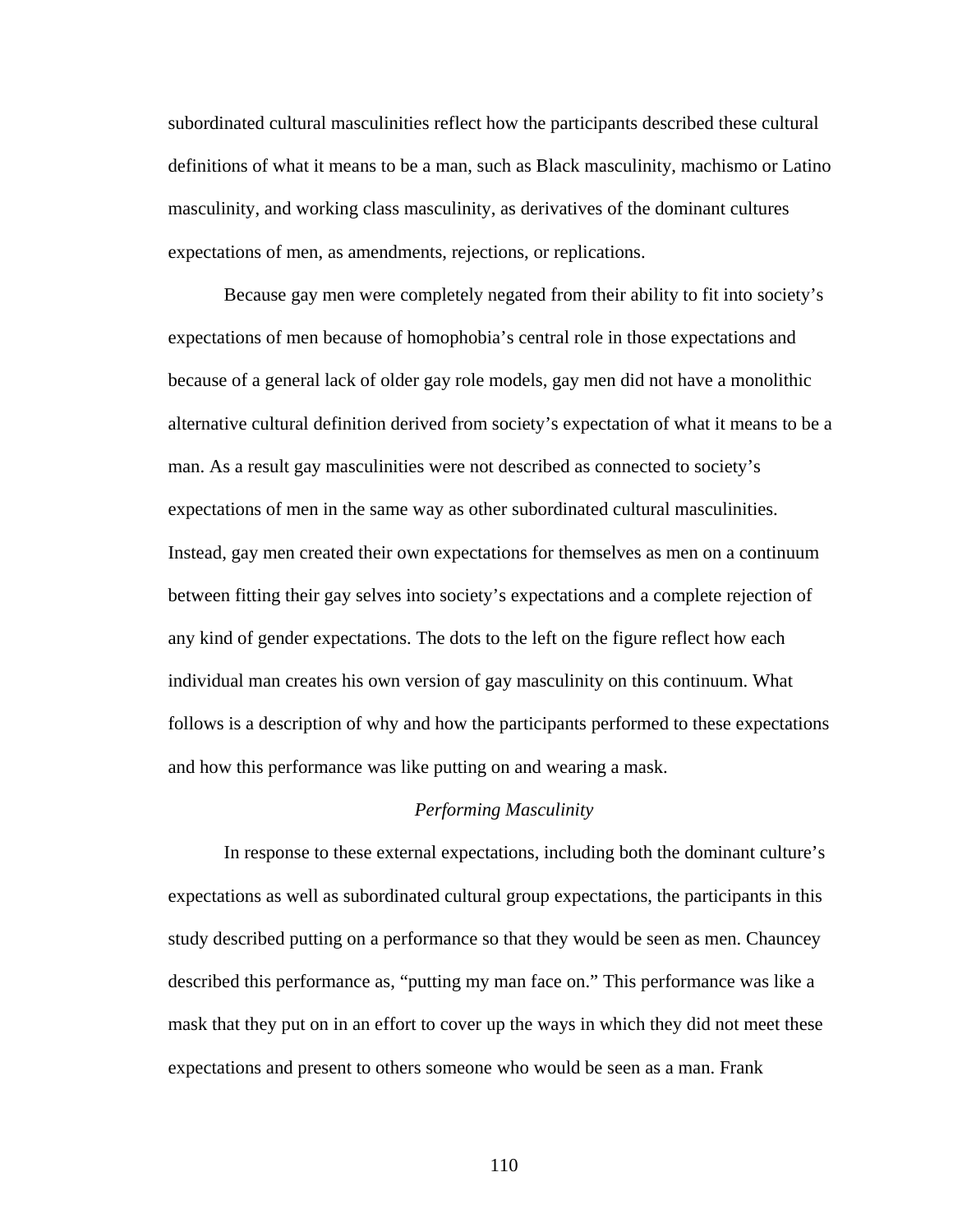explained that he felt he had to put on a mask as a man, because "that is what society sees us as." In this section, I describe why the men felt a need to put on a mask, how they wore a mask, and the consequences of this performance.

# *Putting on a Mask: Why Men Perform Masculinity*

Men in this study described feeling a need to put on a mask because of their insecurities and the realization that they could never fully live up to society's expectations of them as men on their own. By putting on a mask they were masking themselves both by disguising themselves as someone that they were not who would conform to society's expectations and covering up aspects of themselves that didn't fit society's expectations. They put on this mask both intentionally by trying to prove their manhood and unintentionally when "falling in" to society's expectations in spite of themselves.

*Feeling a need to put on a mask.* As individual men, the participants each realized that they did not, would not, and could not ever perfectly fit into these external expectations as themselves. Because these expectations of men were so complex and limiting, the participants were each insecure about their manhood and often felt like less of a man because they didn't fit into these expectations. Because of the impossibility of anyone actually living up to society's expectations for men, feeling insecure about one's manhood was shared by all of the participants. Although they were painfully aware of how they didn't measure up to society's expectations, they thought that other men naturally fit in with society's expectations and that they were the only ones who needed to put on a mask to cover up their failings as men.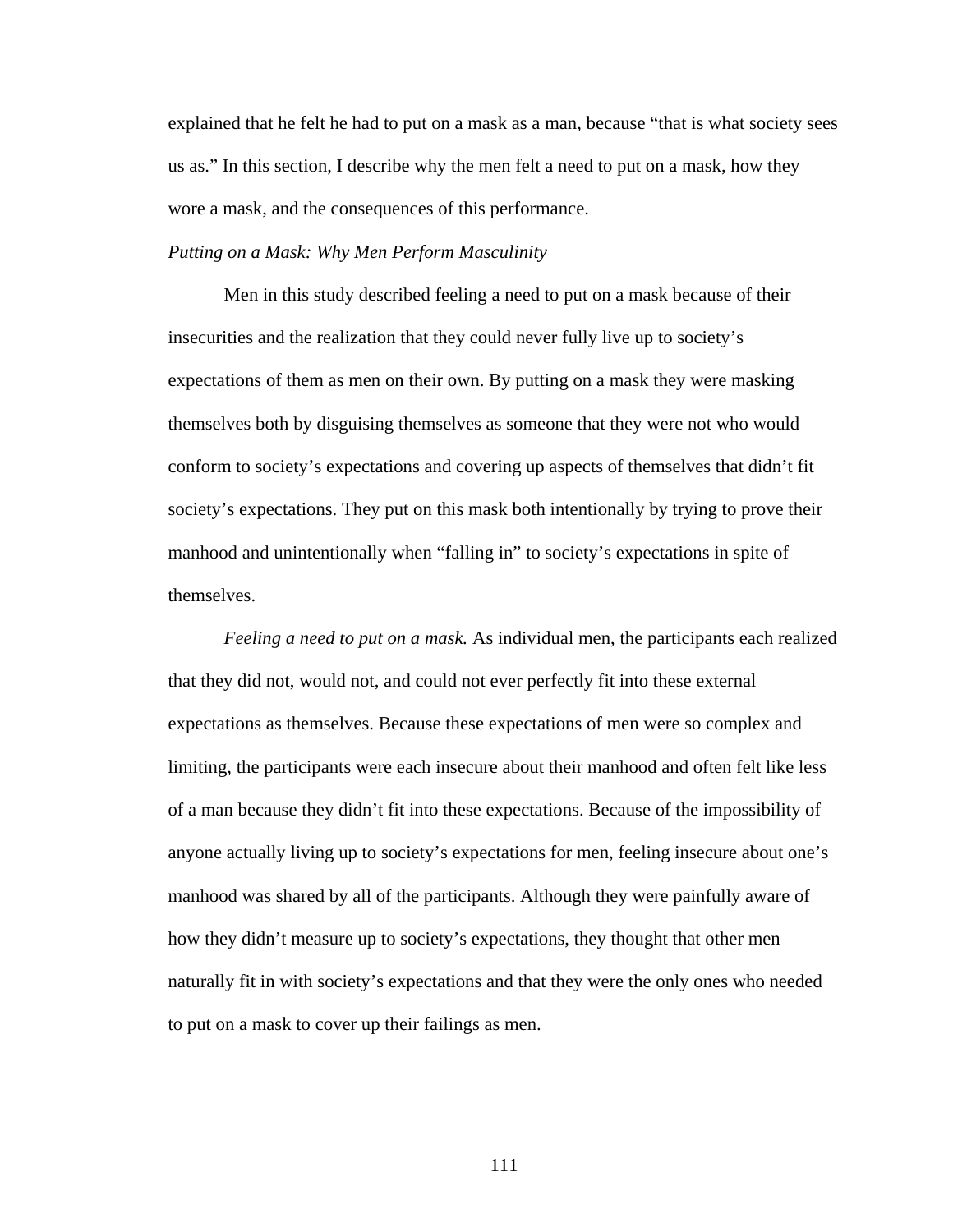Reasons for feeling like less of a man included personal characteristics (body size, lack of attention from women, and being sensitive and/or emotional) and experiencing forms of oppression such as racism, classism, and homophobia. For example, Frank was concerned about his body size and being too big:

There is a lot better looking guys and a lot skinnier guys than me…I see it more in a social situation at a party, at a bar, something like that. Um, I might not be the one that like, the girls are trying to hook-up with.

At the same time, both Noah and Jason were concerned about their body size and being too skinny. Noah acknowledged, "I always have wanted to be bigger. That was always a big insecurity." Jason also shared that he always felt small:

I am always talking about how skinny I am. I am trying to get bigger but - I feel like all my friends are bigger than me . . . . I feel like all my friends got more muscles than me for some reason. [laughs]

Men from subordinated social groups often felt like less of a man as a result of experiencing oppression such as racism, classism, or homophobia. Gay men often felt like lesser men because of the homophobia they experienced as part of society's rules about who was and wasn't a real man. Robert explained, "There are definitely aspects of that societal one [expectations of men] that just get tossed out the window right off the bat [when you are gay]." Because of society's expectation that men be financially successful and provide for their families, working class men felt insecure as men as a result of their financial struggles, feeling less successful and less able to be a breadwinner or provider. Nicholas explained, "It is kind of like, you are not doing your job even though you are working just as hard as that other person who has a higher wage." Racism and racist stereotypes often left men of color feeling insecure as men. Chauncey described being singled out by police as an example of racism directed at Black men and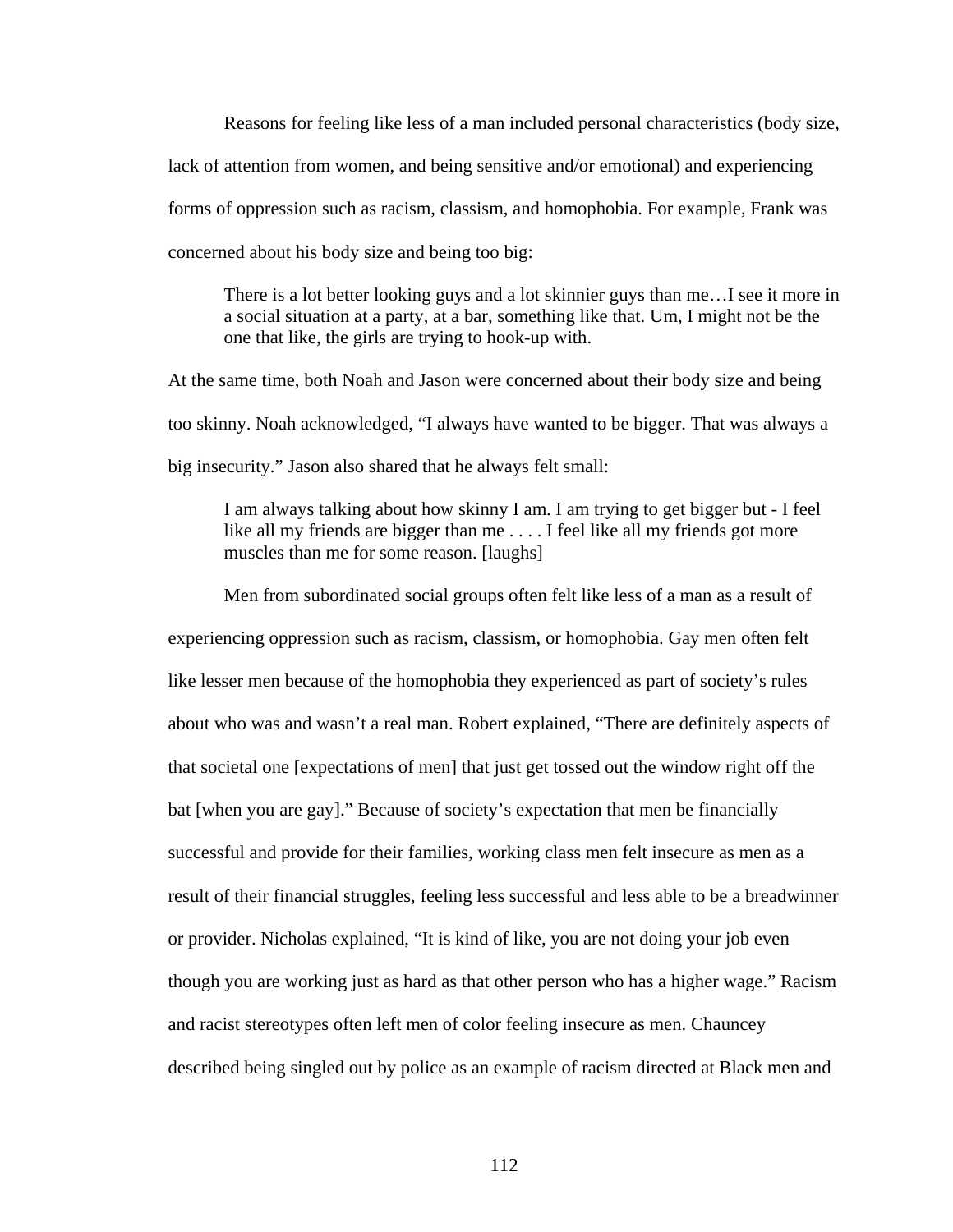how he felt like less of a man as a result, "When you don't feel like you are in control of your situation…When you don't feel like you are in control or others ya know, won't recognize that you are, ya know, a man." Jason discussed very similar experiences with racism. For him these experiences were so common that he felt he needed to anticipate these racist experiences saying, "you got to expect it . . . be careful enough and know that this could happen." Kumar experienced entirely different stereotypes as an Asian Indian, but similarly felt like less of a man as a result of the racist stereotypes. He explained, "And in a sense that hurts … your chances of being viewed … as masculine." Nicholas received messages as a Latino man about his inability to succeed and how much he enjoyed proving these stereotypes wrong.

Like to me, here at the college level, one thing that people like really associate is that minorities being dumber than everybody else. So, people always try to prove themselves smarter than you. 'Cause like, if you have an intelligent comment. They are like, oh my God, the Latino guy knows - how do I not know this.

When the men had a greater sense of self or were more confident in their own masculinity they were less likely to wear the mask and more able to be themselves. Kumar described feeling generally pretty confident in himself but recognized just how precarious that could be:

I think I have already proven to myself what I am. So I don't think I am really easily swayed or easily um, irritated by someone mentioning something immasculine. 'Cause what is masculine to them is all well and good, but to me I think I have already achieved or am at a point not - hopefully I don't revert back.

Participants who were more aware of how society's expectations of men played out in

their own lives were less vulnerable to feeling insecure about their manhood because they

were aware of where the insecurities were rooted. Sean, who spent a lot of time reflecting

on society's expectations of men, said, "It doesn't wear off as much with my behaviors as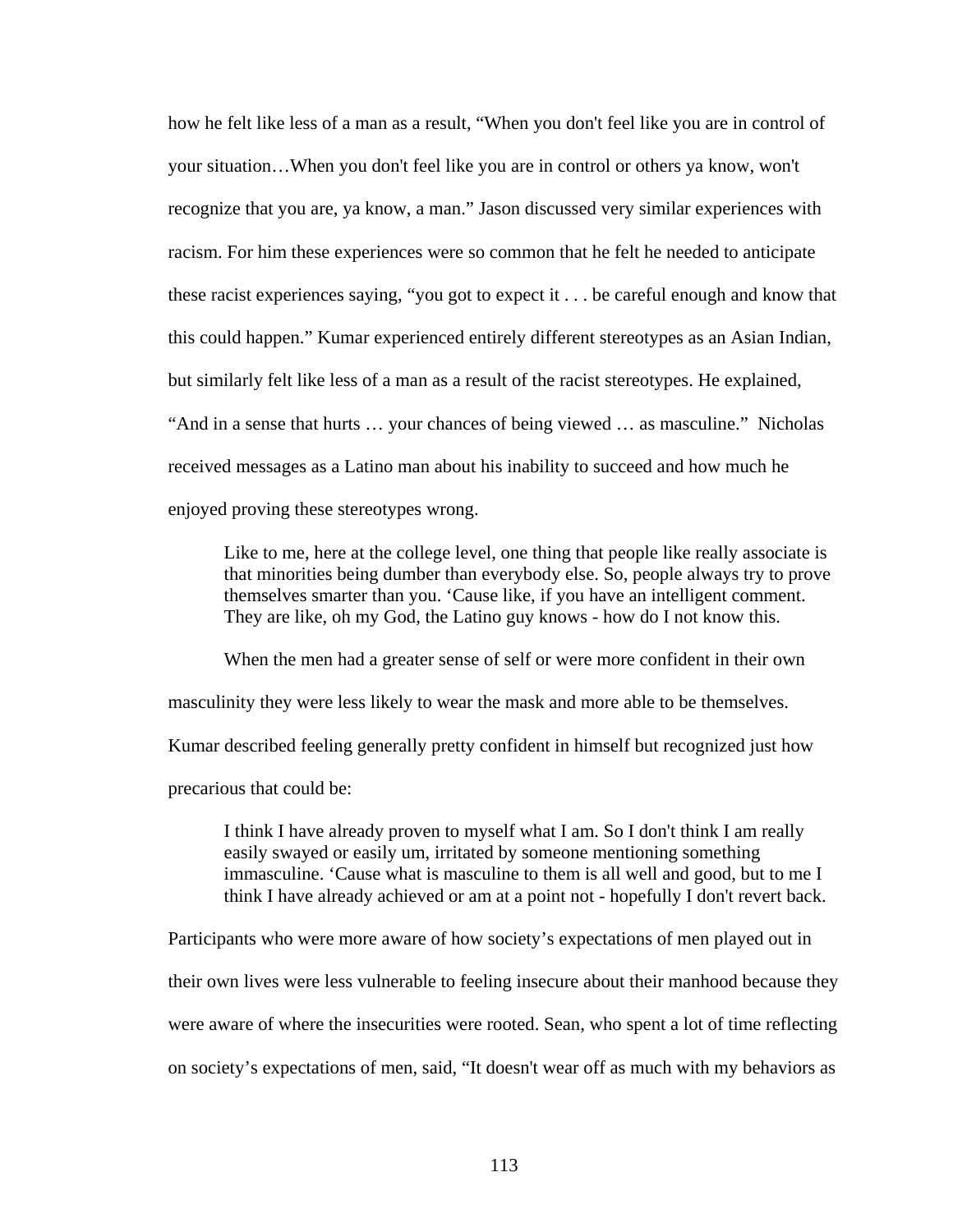it does with my mindset . . . . I mean I have a pretty good foundation for what I see [as positive masculinity]."

*Masking self.* The pressure to conform to society's expectations left men putting on performances as a way of masking their true selves. As Noah explained, "I think people definitely put on a guise of some sort. People definitely put on a front a lot of the time, just to act tough. Just to act big or ya know." The men described putting on a mask by pretending to be things that they were not so that they would be seen as a man by others and as a way of masking the ways that they didn't meet society's expectations as themselves.

These performances were rooted in the men's insecurities. For instance, Daniel felt added pressure to perform according to society's expectations of men in an effort to prove that he could still be manly even though he was gay. Even though he was out, Daniel still found himself vulnerable to homophobia and performing masculinity as way of portraying an image of himself that fit with society's expectations of men.

So ya know, I may um be more inclined to go to the gym because again influenced by what society thinks, being muscular and I may be more inclined to ya know, go camping. Or get excited about camping…Maybe like going out and playing football or soccer with some guys just to show them, ya know, "hey I am a guy too."

The participants also saw their peers putting on a mask by performing as well. For example, they had no doubt that the men who were most demeaning and degrading of women were simply performing to society's expectations and likely had entirely different views if you could only get them in a one-on-one setting in which they felt comfortable. Noah speculated "Like, you get someone one-on-one to talk about that away from whatever setting they feel the pressure from or whatever setting they are insecure in."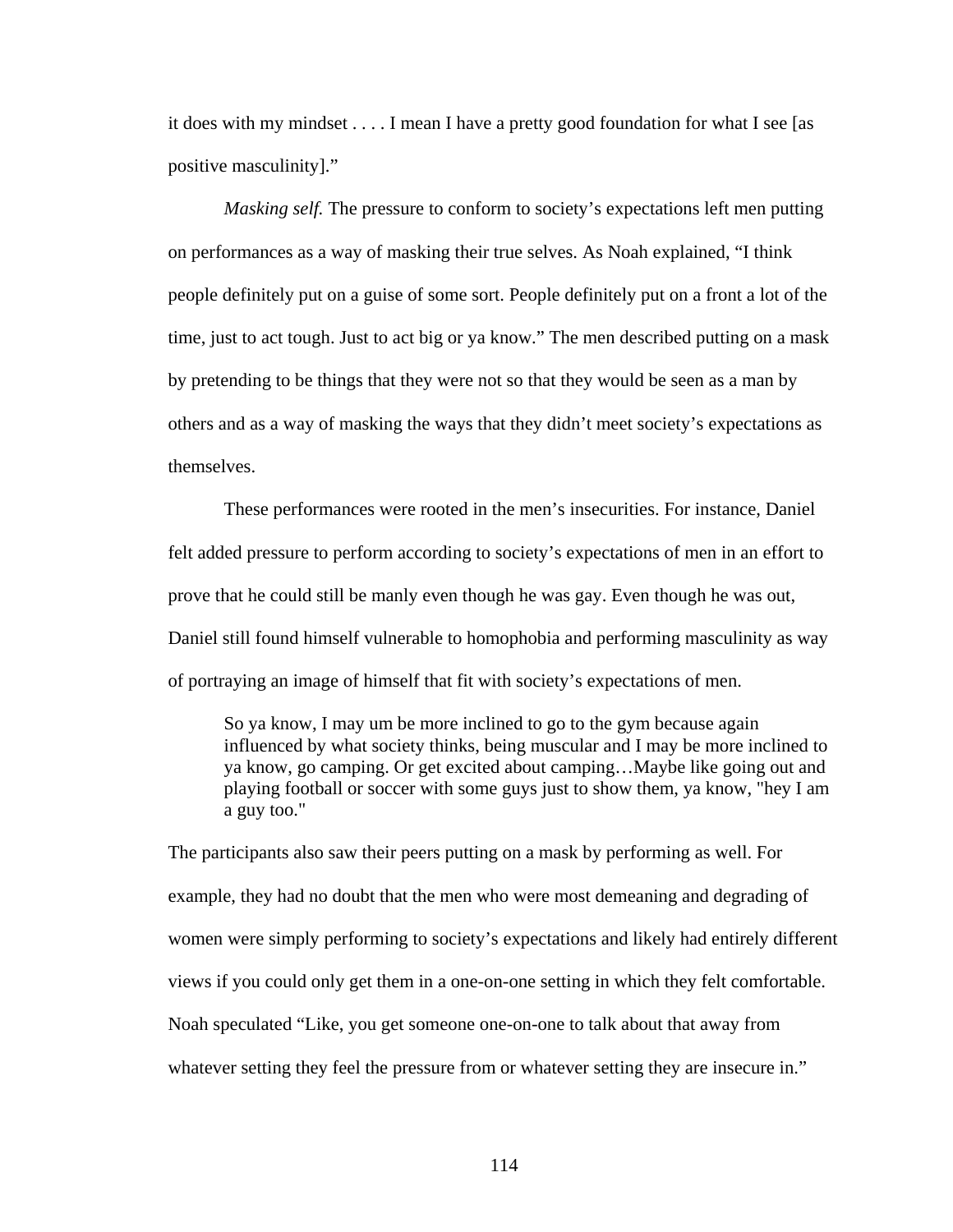Chet appreciated the insight he gained through the interviews not only about himself but

about the way other men, like his fraternity brothers, were putting on a mask as well.

It makes you appreciate I guess, a lot of the little things that you think about in the back of your head, but it is cool to know that other people think about it too. It is cool to know that I can go back to my fraternity and know that it is in the back of the guy's head. Like, knowing that I can sit in a room and be like, "Dude, I know what you are thinking."

Sean also saw other men similarly putting on a performance as a way of masking their

real emotions such as sadness, vulnerability, and hurt, because they were taught that those

emotions make them weak and the only acceptable emotion for men to express is anger.

I mean, 'cause with anger you see power and you see force and domination but it is like, I don't know I can look under that kind of stuff and see where this person was as a child. Ya know what I mean? And um, where the real roots…I see more vulnerability in the people that are so um, outwardly, ya know, angry um, or violent or any of that stuff. Or even if you look at misogyny and stuff. When you see a guy who acts like he doesn't have any feelings towards women and he is just gonna get with as many as he can and just throw them to the curb afterwards. I don't see somebody who um, really . . . where that is like who they are. I see - I pretty much think when I see something like that like, "OK, who broke his heart." Or what was this relationship like with his mother.

The men not only put on a mask to put forward an image that would be seen as

manly but also as a way to cover up and hide aspects of their true selves that wouldn't be seen as masculine. For example, Jason laughingly described how he put on a mask by pretending he didn't listen to  $R \& B$  music because it wasn't seen as masculine enough. When his friends came home he put his mask back on. He said, "I like to listen to  $R \& B$ music. So I will cut that on when I am in the room or whatever and then when my roommates come back or my friends come over I change the music." Daniel felt bad about putting "too much time into like studies or um, in school work or um, ya know some other personal interests that don't really fit the typical male college student." Jason also noticed that as a result of these expectations that college men wouldn't put effort into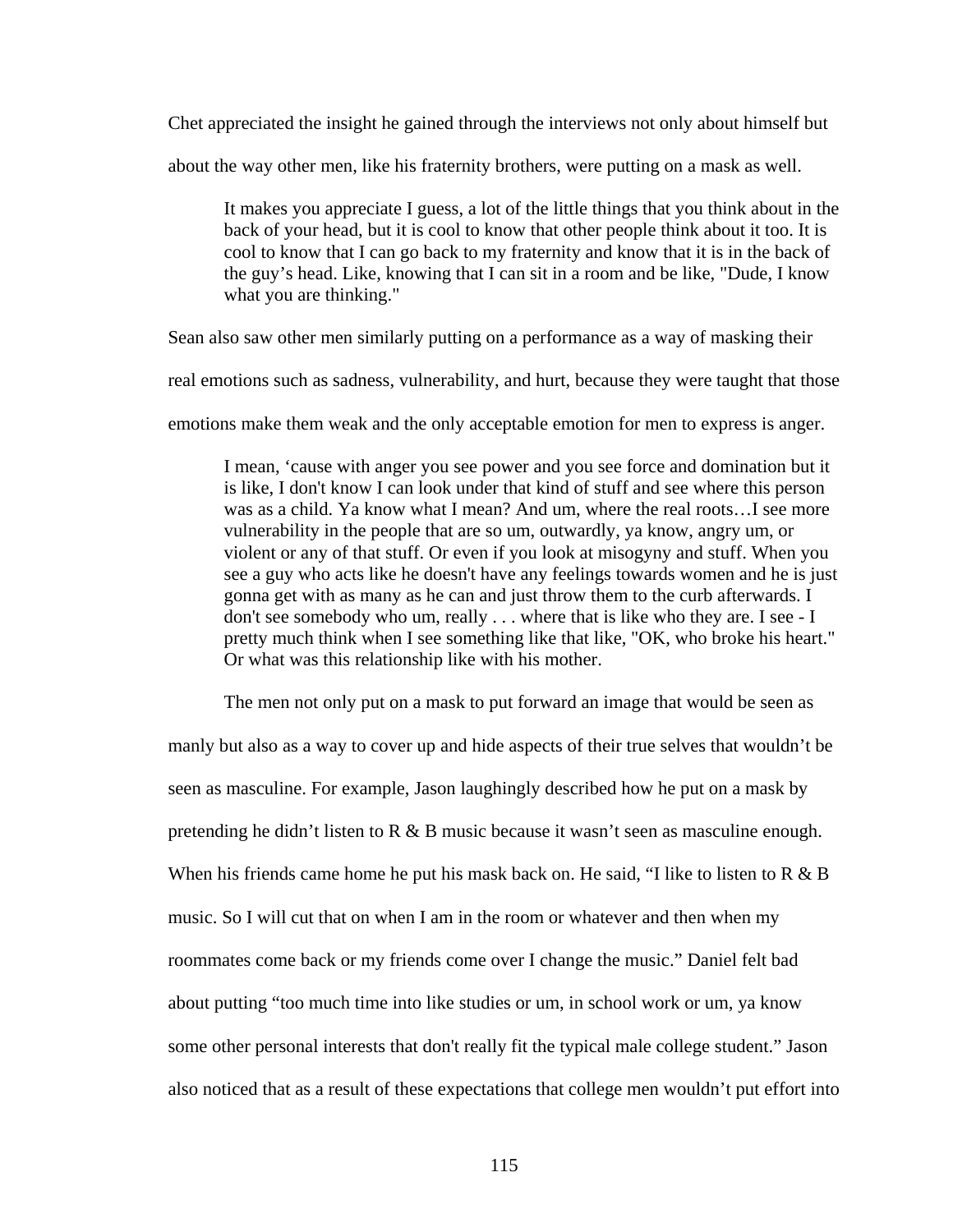academics that his friends **"**would hide studying at sometimes." Chet saw his peers pretending that they didn't want to spend time or listen to women they were dating and covering up the time they spent with girlfriends.

Now especially being in a fraternity, you do not ever like, you don't ever want them to see that your girlfriend is the one that tells you don't go out tonight. You lie to your friends about not going out tonight.

*Trying to prove manhood: Intentionally putting on a mask.* When individual

participants felt like less of a man, they were more likely to feel a need to put on a mask

and conform to society's expectations out of fear that others would realize that they

didn't measure up. The men in the study had spent their whole lives intentionally putting

on a mask to try to prove their manhood. They generally perceived manhood as

something that came naturally to everyone else and that only they were putting on a mask

by performing masculinity. Chauncey described why he wore his mask.

I am more of an emotional person than I was. Back when I was younger I never really showed much emotion to anybody. I would laugh but I wouldn't cry. I would look down and be like what is wrong. And I would always have like a constant face…I never really felt much like who I was because I felt that that maybe it was like – I guess, maybe me putting my man face on, I guess.

When participants felt insecure as men, they often responded by trying to

overcompensate and prove their manhood to others and to themselves. Robert discussed

how he tried to overcompensate to prove his manhood. In his case he did so very literally

as a "trans" man to prove that he wasn't a woman, as his peers had known him and as he

had been up until he came out.

When I came out as trans...being really butch is to, um, prove to other people that I was interacting with that I was male despite the fact that everybody knew that I was female. So it is like, ya know over compensation.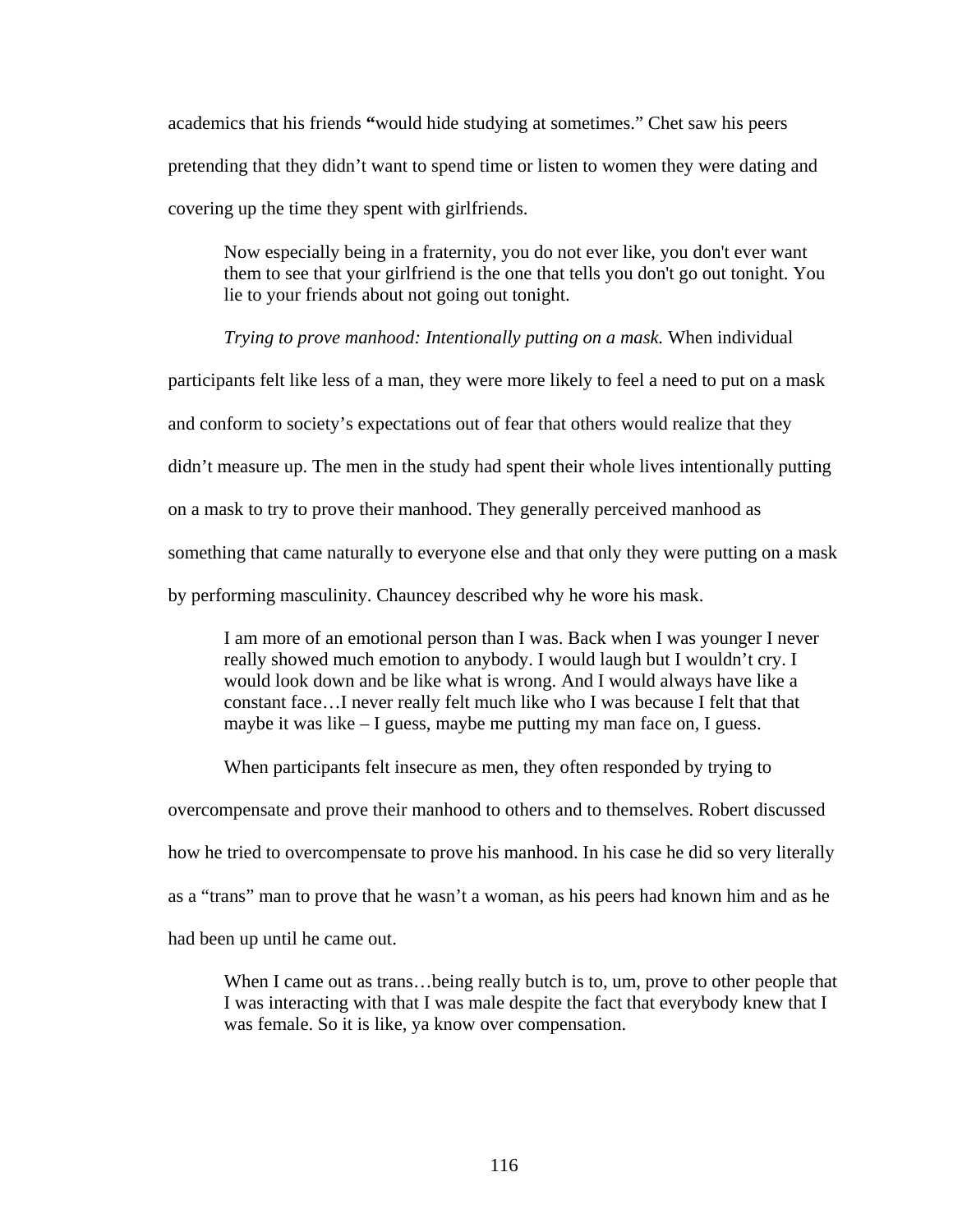One might expect that the experience for Robert would be very different from the other men as a transgendered man; however, his experience and his description of it turned out to be remarkably similar to the other men in the study. Although Robert needed to literally prove that he wasn't a woman, the other men felt this similar pressure to prove their manhood. As Kumar explained:

I think behind it all, people who try to be overly masculine are somewhat insecure with themselves. Um, and I guess you could say lost in a sense and they obviously turn towards societal norms for how they should be acting. Um, and at that point it is more important for them to do exactly what society says in that respect.

Many of Kumar's friends pretended not to study because it wasn't seen as manly and didn't fit with the partying expected of college men. It wasn't until later in the interviews when he acknowledged that he does the same thing himself. He also acknowledged that his own insecurities contributed to his own performance, "The pretending that you haven't studied. The fighting back tears . . . Sure."

Because he was felt like less of a man for being skinny, Noah worked extra hard to lift weights and run sprints better than his football teammates as a way to make up for feeling small and to prove his manhood, even though these things weren't relevant to his position. Kumar also saw men's use of racial and homophobic slurs as a way of putting on a mask in an effort to prove their masculinity, "Like 'he's a fag, he's whatever.' Just because, just because they can, just because their friends around, maybe a girl's around so they want to prove that he's not like that."

Chauncey described giving in to pressure to go out to the clubs and bars with his friends to try and prove his manhood. Had he been more secure at this time he would have been less likely to fall in to the pressure and go out, "I would have been like, I am just gonna chill out at home." He went on to explain that when he is more insecure he is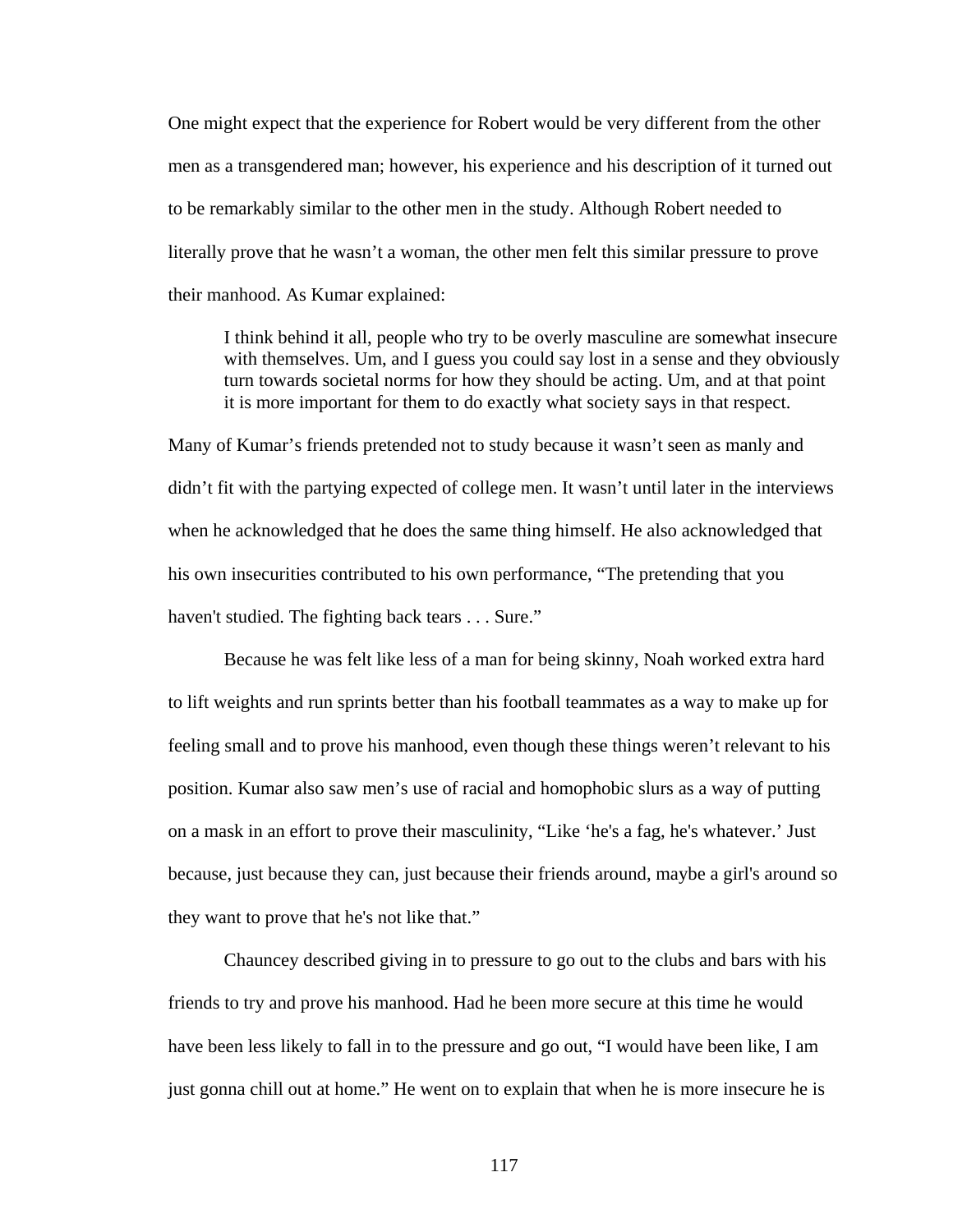more likely to be dismissive or demeaning towards women. When he felt more confident in his manhood he was more likely to be himself, "The opposite happens as well…If I am feeling good about myself I am not dismissive and angry."

The way they described their first sexual experiences illustrated just how much pressure the men felt to have sex as a way to prove their manhood. All of the participants who discussed their first sexual experience described it as something that they felt pressure to do rather than something they engaged in as an extension of a relationship or even simply a mutually gratifying physical experience.

It was very clear to the participants that men who behaved in the most stereotypically masculine ways were the men who were the most insecure men trying to prove their manhood. Frank saw insecurity at the root of many of men's performances:

Insecurity leads to competition and that is why you do these things. That is why [guys] are buying rounds of shots and ya know, who can yell louder at girls and who can get with more girls.

 *"Falling in": Unintentionally putting on a mask.* At times men put on a mask unintentionally or unconsciously. The participants had so deeply internalized society's messages that they often acted in ways that contradicted their own values without even being aware that they were doing so. Kumar described it as finding himself "falling back into traps" of society's expectations. He stated, "I just feel like after when I redefine my own self or my own masculinity as successful and loyal and morals I really want to stand by you kind of realize - it hits you more when you falter from that." Several participants used the term, "falling in," to describe when they had found themselves unconsciously falling in to society's expectations in ways that contradicted their own expectations of themselves as men. Examples of falling in to society's expectations in spite of themselves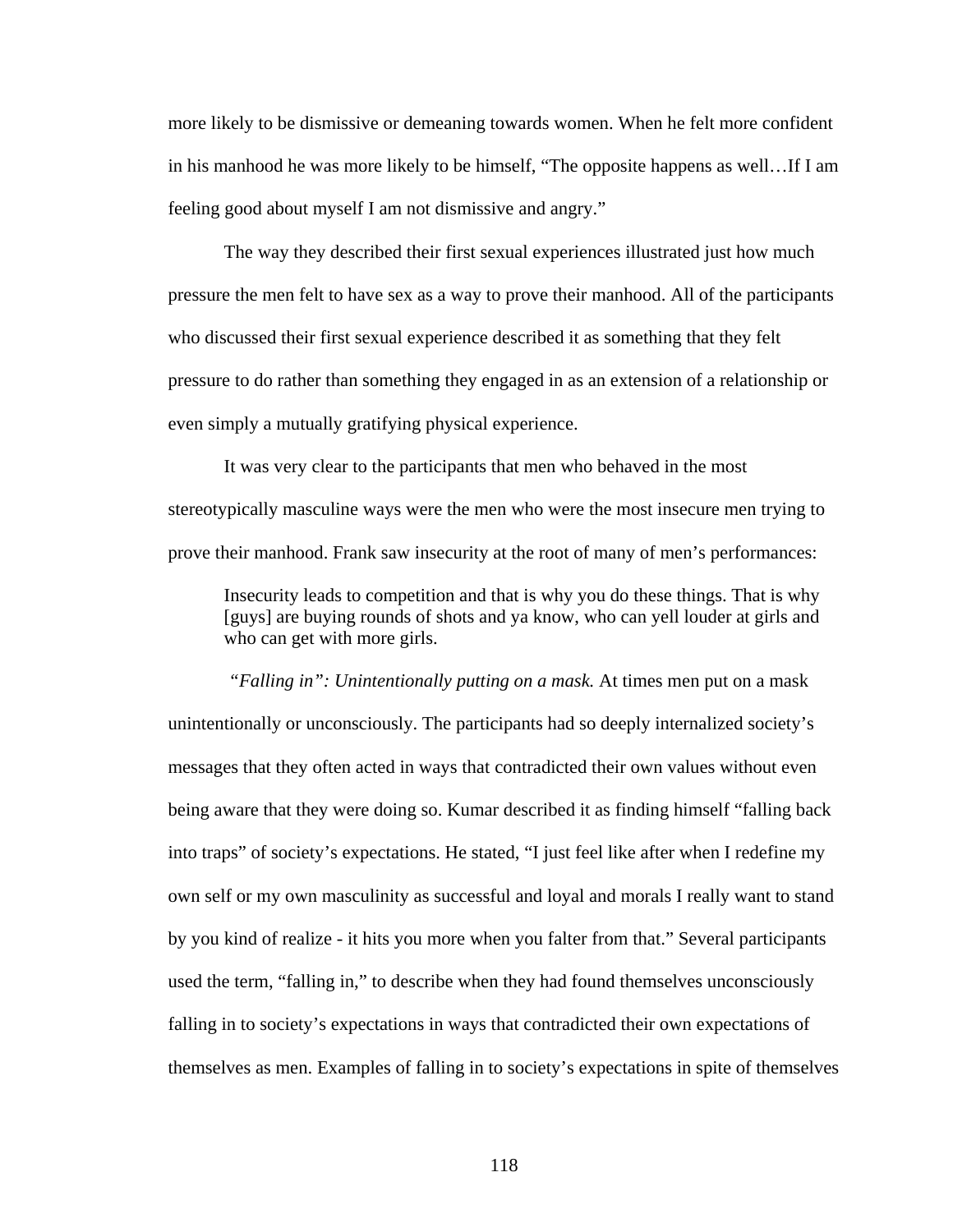and doing things they regretted or didn't intend included making homophobic comments, objectifying or demeaning women, drinking to excess or competitive drinking, or suppressing their own emotions. Generally, the men didn't regret what they had done falling in until later, when they were either confused by or disappointed in their own actions. Kumar said, "I usually recognize it a couple of days afterwards. You never really think about it when you are doing it."

Chet discussed how he had often engaged in the partying that society expected of men in college in a way and to a degree that he regretted.

The stuff that we do is just like absolutely falling in to the stereotypical, ya know, shotgunning, we are around a bunch of girls that we are trying to impress, I mean I definitely have and ya know, it is something that I look at and you know, what you said, I look back on it and it sucks.

Frank found himself falling in when he felt less attractive to women than other men at the bar, by buying rounds of shots and then realizing how silly this was when he was walking home thinking that he had drunk too much and spent too much money trying to prove his manhood. He had also done things falling in to society's expectations that he regretted such as, "waking up next to a girl and having no idea or you know, 'Why in the world did I do this?' or 'What did I do?' Um, drinking far too much. Blacking out." Despite not wanting to be "that guy" and regretting things he had done, Frank still found himself falling in. "I still do it. I still go out too much. I still drink too much."

Kumar also regretted things he had done falling in to society's expectations of men in high school like putting other people down and throwing things in class, which he now realized he did out of a need to compete with other men.

If you make a joke about someone else and people laugh, you feel bad for a second but then you are like, "Oh what, they're laughing. Whatever. Who cares." Um . . . it can really hurt someone.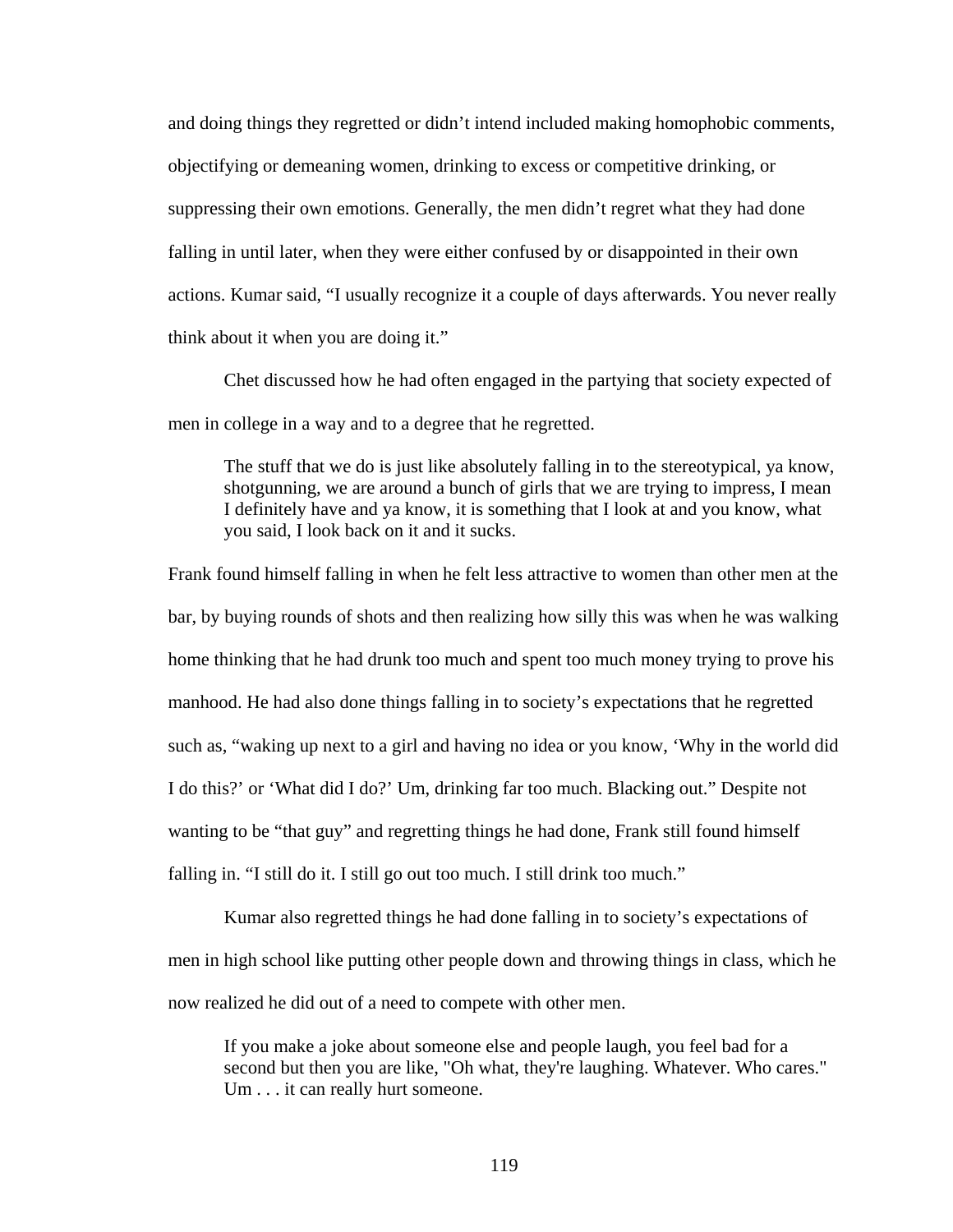Jason had made some degrading comments to women and acted in ways that belied his cultural pride as a Black man as a result of feeling insecure about his manhood in the moment. He said, "You say something to a girl, you shouldn't really be saying to a girl. Or…you portray yourself in front of somebody else, like, in front of White people in a way that wouldn't best represent your culture."

Many times men didn't reflect on these performances at all, until they were given a reason to reflect. Chet talked about his recent falling in during a trip to the renaissance festival with his fraternity. After our the conversation in our first interview he viewed the behavior of other men as a performance; he and his friends competed over dates, drank, broke the rules, fought with each other, and went right to some of the violent games at the fair like axe throwing and knife throwing, "It was every single thing that we had talked about and it was just in a nutshell…It was EVERY thing that we talked about." His new awareness didn't prevent him from falling into the same performance himself, "Like, earlier in the day I was. Like, I got drunk and I went immediately to over to the knife throwing." In the moment he didn't think of it as a performance, "No. I was thinking, 'I am having a good time." Only later did he consider it a ridiculous performance, "Later when you look back. Or even the next day when we talked about it."

Frank realized that he had been falling in as well over the course of our interviews and shared this with his roommates. He shared that together they discussed how some of their behavior seems strange when looking back on it.

But when they sit down and think about it, they are like, "Yeah that is kind of weird" or "yeah I am kind of like motherly in this way or not so masculine in this way. I like to go out and drink and get drunk and fight and things like that." I think, like I said in the beginning, it is in the back of our mind, but we don't think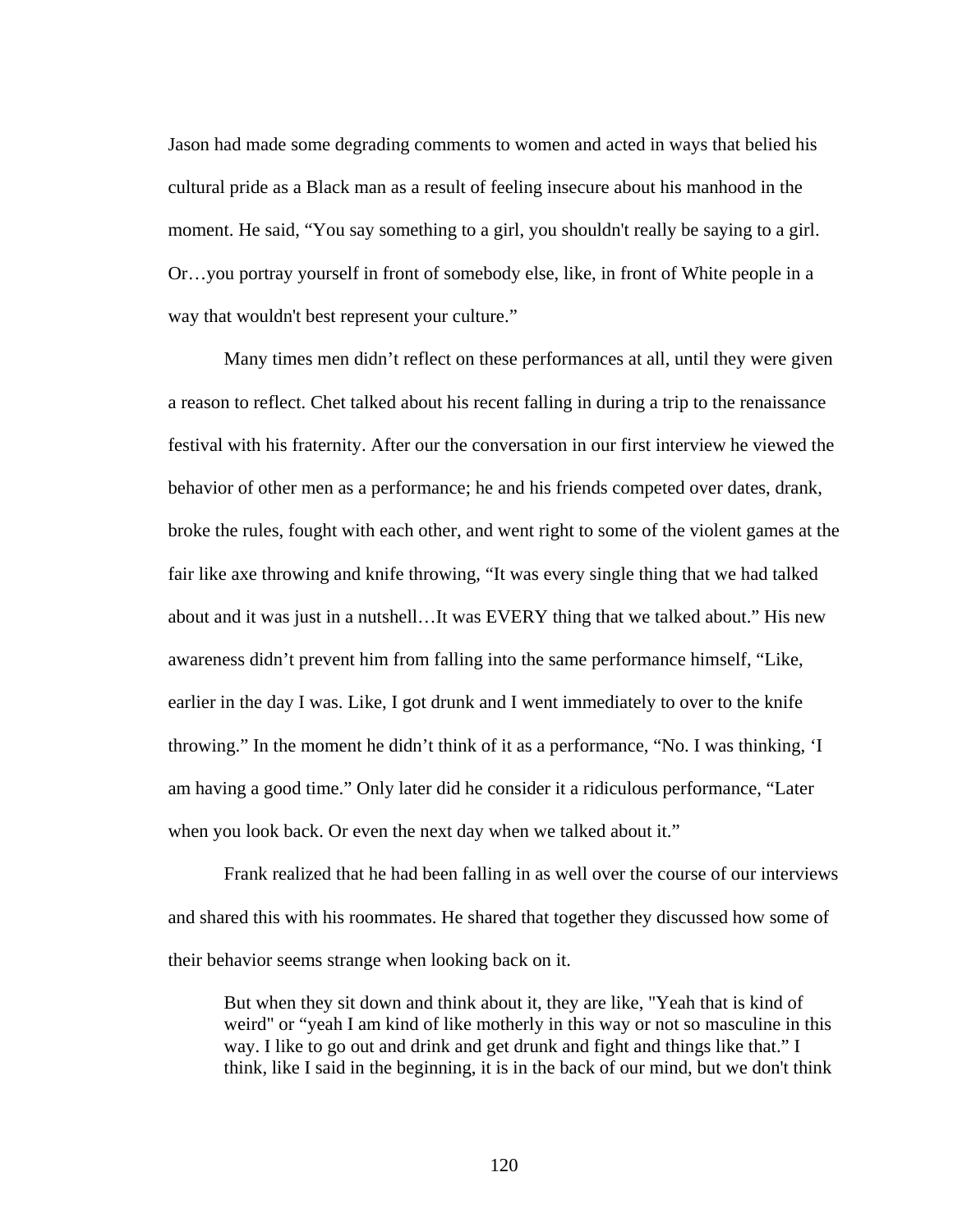about and talk about, like, why do we instead of going out for three drinks like we should. Instead go out for 13 and have 10 too many.

The interviews also provided Chet with a chance to reflect on other falling in he was doing out of his insecurities as a man. One of the more powerful moments in all of the interviews came when Chet realized that he had been avoiding committed relationships and hooking up with different women out of his own insecurities. He had been taught, directly by his older brother and former fraternity members, that sleeping with lots of different women was what was expected as college men. Although he wasn't really proud of what he was doing, he clearly enjoyed these casual sexual relationships with lots of different women and had no plans of changing. He rationalized this as part of his four years of freedom, by explaining that he was engaging in these casual sexual relationships so he would get it out of his system and be better able to be faithful later in life when he was married. Yet, he was doubtful that this would really be the case, "I guess I am hoping that is something that I don't take out of college."

 Chet later realized that his need to have sex with many different women was not because he was confident and popular but rooted in his insecurity and a need to regain his status as a man.

I feel like maybe I do it because it is like a reassurance that I am like a confident guy or that I can do that…I feel like that has to be in insecurity… I do to say, that now I have had sex with a girl in this sorority…And it wasn't even a girl that I was extremely attracted to or was extremely like, I wanna get with this girl. It was, I can get with this girl and it is gonna boost my confidence if I do…And I feel like, now that I look at it this way it is a matter of being insecure about myself. Because if I have to do something like that just for my own sake. Being like - "Oh I can do that." Ya know, it is just like - it is not fair to them. And it is not fair to myself.

Chet was stunned by and very uncomfortable with this realization. As he talked about this he took several long pauses, shifted back and forth in his chair several times, took his hat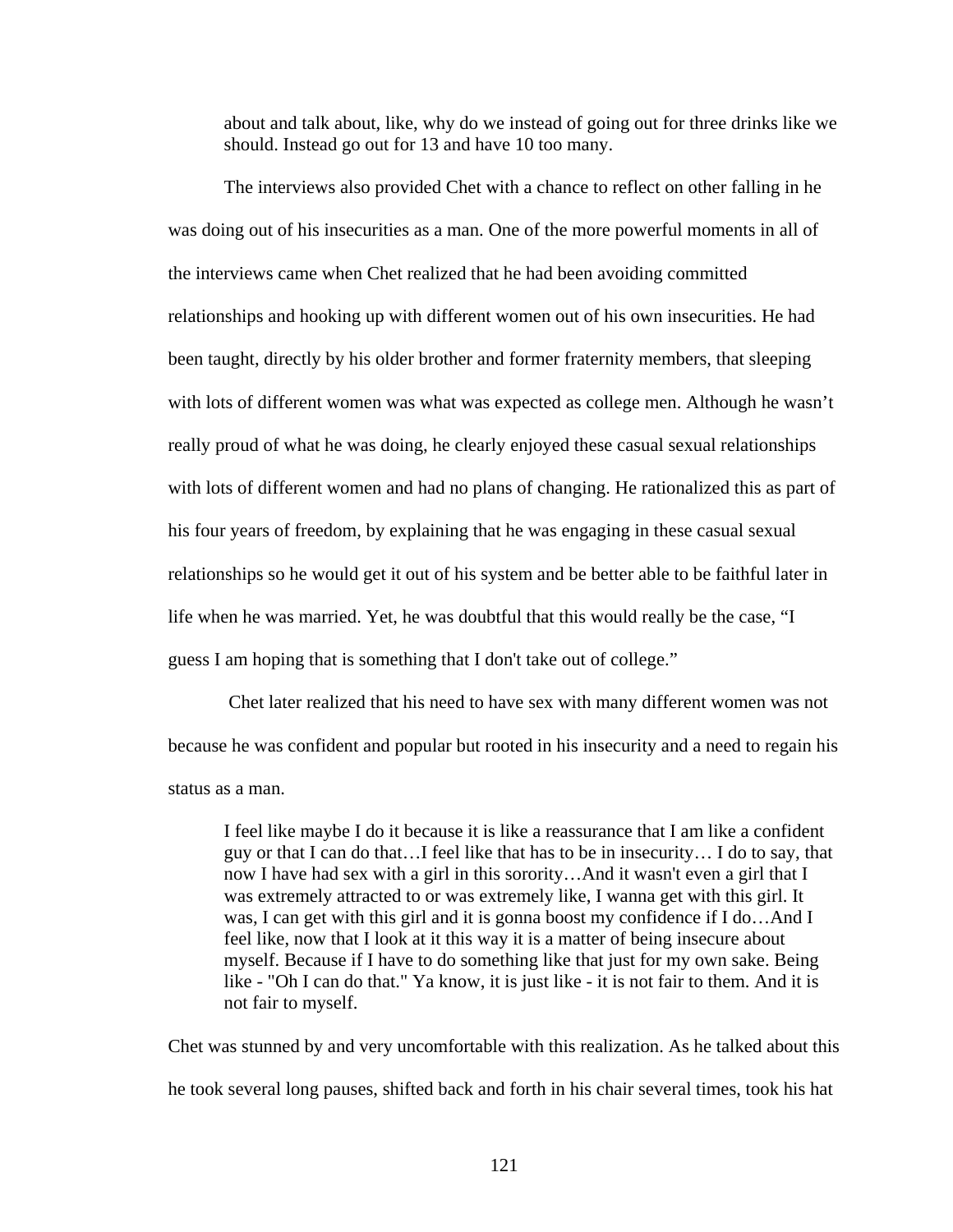on and off several times, and knocked his fist on the table. He went on to talk about how

disappointed he was with himself now that he was conscious that he had been putting on

this performance as a way to mask his insecurities underlying his behavior.

'Cause I look back at it and how ridiculous it seems…I guess it is the macho thing to do is hooking up with a lot of girls and that is why I get a sense of looking at it that way. If I was secure with myself I wouldn't.

Sean was the only participant who at times recognized that he was falling in as he

was doing it. He talked about a couple of times when his friends were looking at

pornography as an example.

I don't believe in pornography. Um, but there have been times where I have slipped up and either because someone decides to put something on or because I am just - I would slip up. And ya know, I will look at it. And I can look at it an enjoy it - but at the same time I think it is wrong. I know it is wrong.

He went on to describe how these internalized messages about how men should behave

kept him from speaking up despite his personal values and commitments.

Most of the time it registers what is going on. I tell myself you are doing this or I don't - other times it won't be so much that I am giving into those things, but when I see my friends doing it, I don't speak up. Um, so sometimes I will be sitting there thinking, "This is so lame. I really don't feel like doing this. I really don't feel like looking at this. I don't know why this is such a big event for you to see this." But I won't necessarily say anything.

He acknowledged that recognizing this in the moment was unusual for men and

speculated that his consciousness and intense reflection on gender issues as a result of his

work in sexual assault prevention and victim advocacy as well as his own personal

therapy had helped him to be more reflective and conscious of these issues: "I have been

known to be labeled like, someone who thinks too much or someone who is over-

analytical. And these kind of issues are very important to me and they are things that I

think about a lot."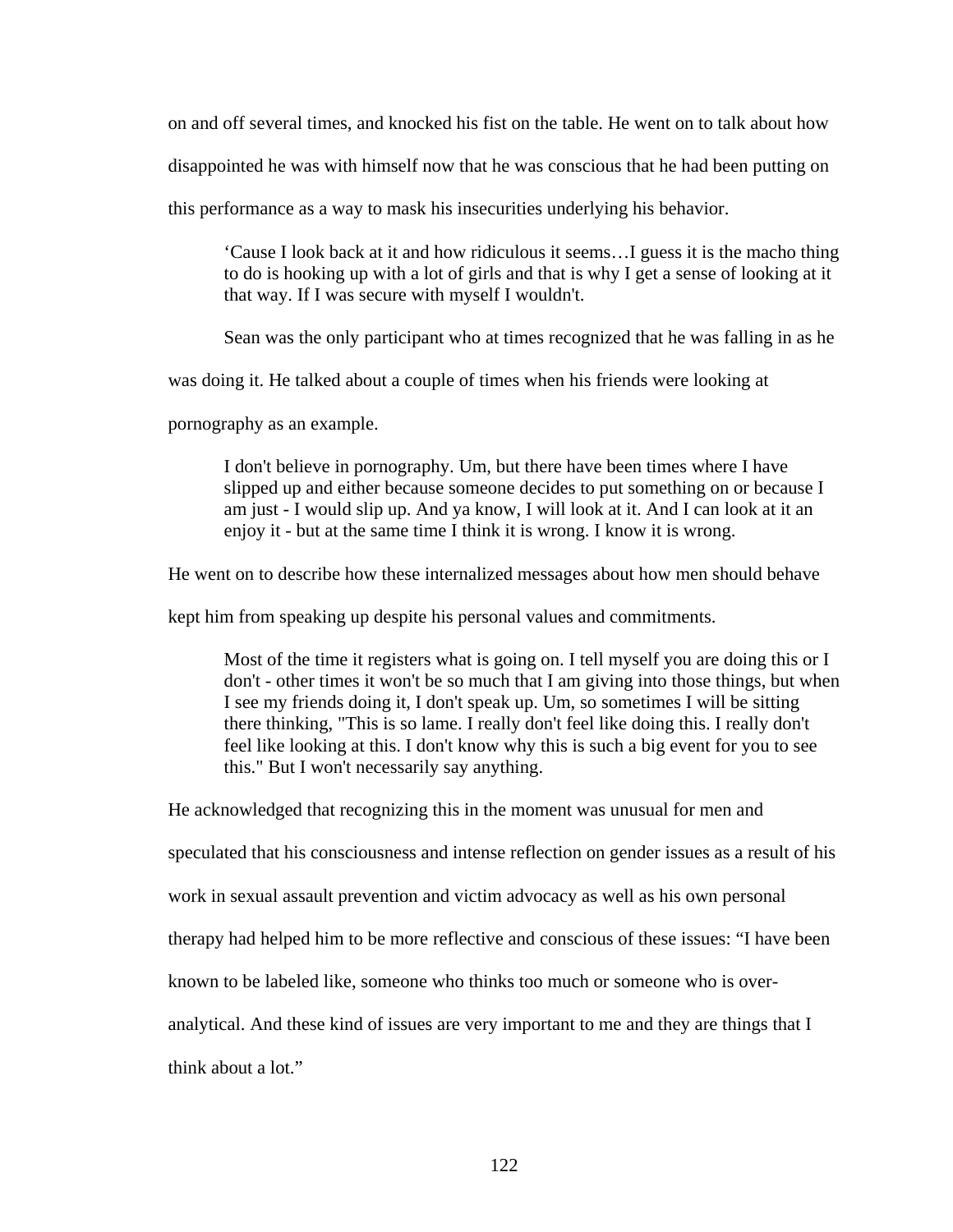#### *Wearing a Mask: How Men Perform Masculinity*

 The participants not only described why they wore a mask to conform to society's expectations but also how they wore this mask, particularly as college men. As college men they were expected to party, which meant that they needed to cover up the preparing they felt a need to do despite society's expectations. Men also wore a mask in an effort to make ways in which they deviated from society's expectations acceptable. Men who experienced oppression often felt like less of a man as a result of the racism, classism, or homophobia they experienced and wore a mask as one of the ways they tried to regain or maintain their manhood. As men experienced frustration with society's expectations they attempted to amend these expectations and develop their own personal definitions of what it means to be a man.

*"Partying" as wearing a mask for college men.* As college men, the participants were expected to party as a way of performing their masculinity according to society's expectations. Despite the external pressures to party, the participants also felt a need to prepare for life after graduation. Negotiating the external pressure to party and feeling an internal need to prepare was central to the participants experience as college men. Partying was a mask that they wore to cover up the preparing they felt a need to do but wasn't seen as masculine. As a result of these competing demands, several of the men in the study described having a divergent college experience. The men with more perceived privilege tended to be able to party more and the men with less perceived privilege trended to feel a greater need to prepare, even though it was in violation of society's expectations of them as college men.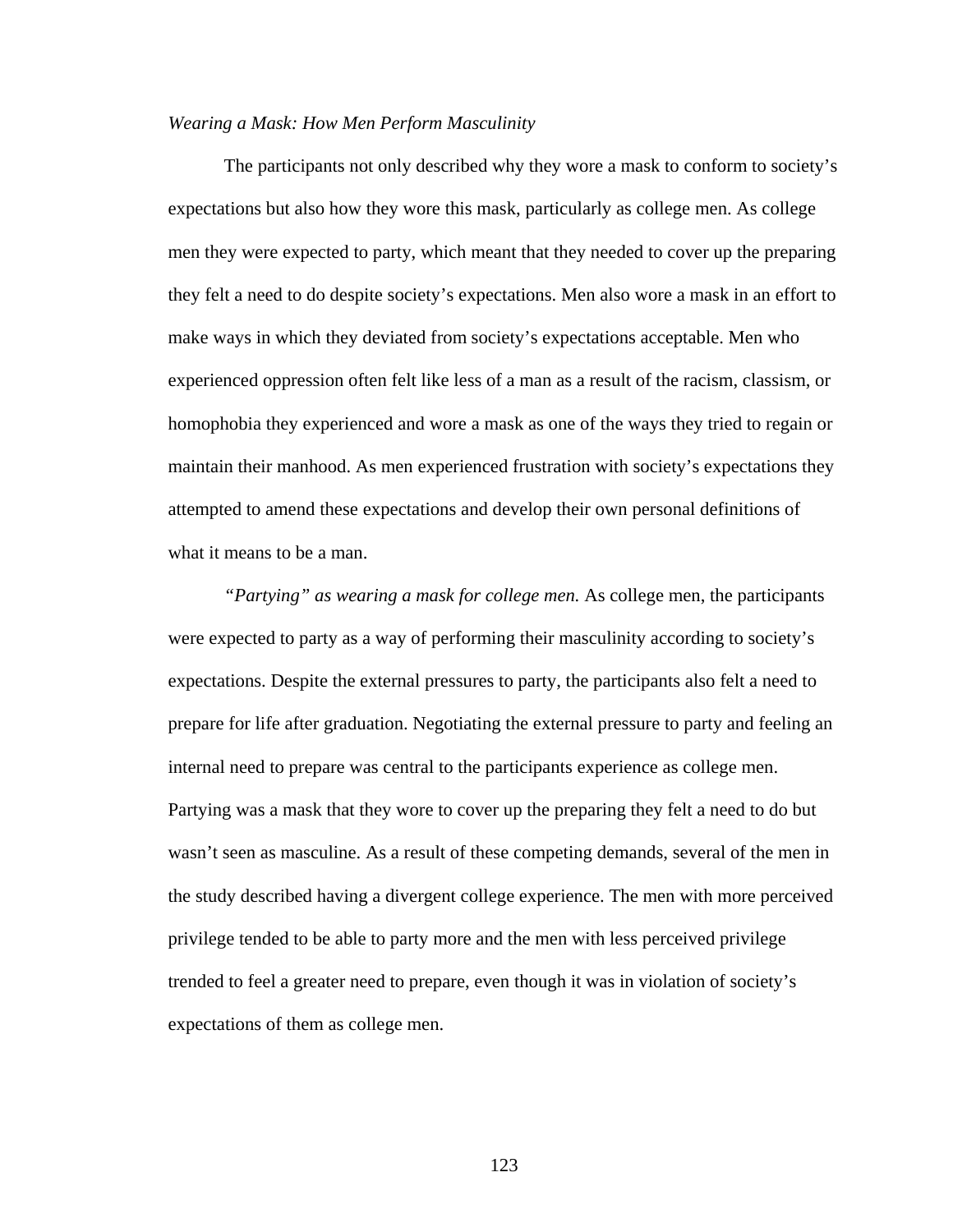Because society expected college men to treat college as four years of freedom and a time to party, the participants described feeling not just permission to party but also pressure and a sense of entitlement to party. They talked about college men who could actually be quite angry that they only got four years of freedom in their lives and as a result felt entitled to college as a time free from responsibilities and consequences. Sean described this perspective:

I think that is definitely an outlook on the whole thing is feeling like this is what I am here for. This is what I deserve. And it is expected. It is an expectation. That and it seems like a wasted experience if you don't have it. And it is not just like you didn't take advantage of it, but like you are owed this time.

Because of these societal expectations college men not only felt entitled but also tended to overdo it. These men felt pressure to make the most out of their time in college and get this out of their system before the responsibilities of family and career they anticipated later in life. Chet described feeling this pressure to cram as much partying in during this brief window of freedom.

I feel like, a lot of it is, ya know, people are in college for four years…They try and cram as much of this stereotypical machoness in while they can before I guess, they are snapped into reality and have to start really living as what they really think a man should be. I feel like a lot of people really do know what it takes to be a man… I feel like a lot of people will put that off until they need to start doing that. And that is when they start say having a family or having a serious career. But when a college student's only worry is making it to their eleven o'clock the next morning. Ya know, stuff [partying] like that [happens].

Chet didn't want to go out to the bars because he had just spent \$150 the night before, but was convinced by a friend who argued, "It is your senior year, you are graduating in a year…you are not gonna be able to do this." Noah described this mentality of college as four years of freedom as "an excuse for doing things they maybe wouldn't do before or after college." Chet excused and justified his "hooking up" with multiple women as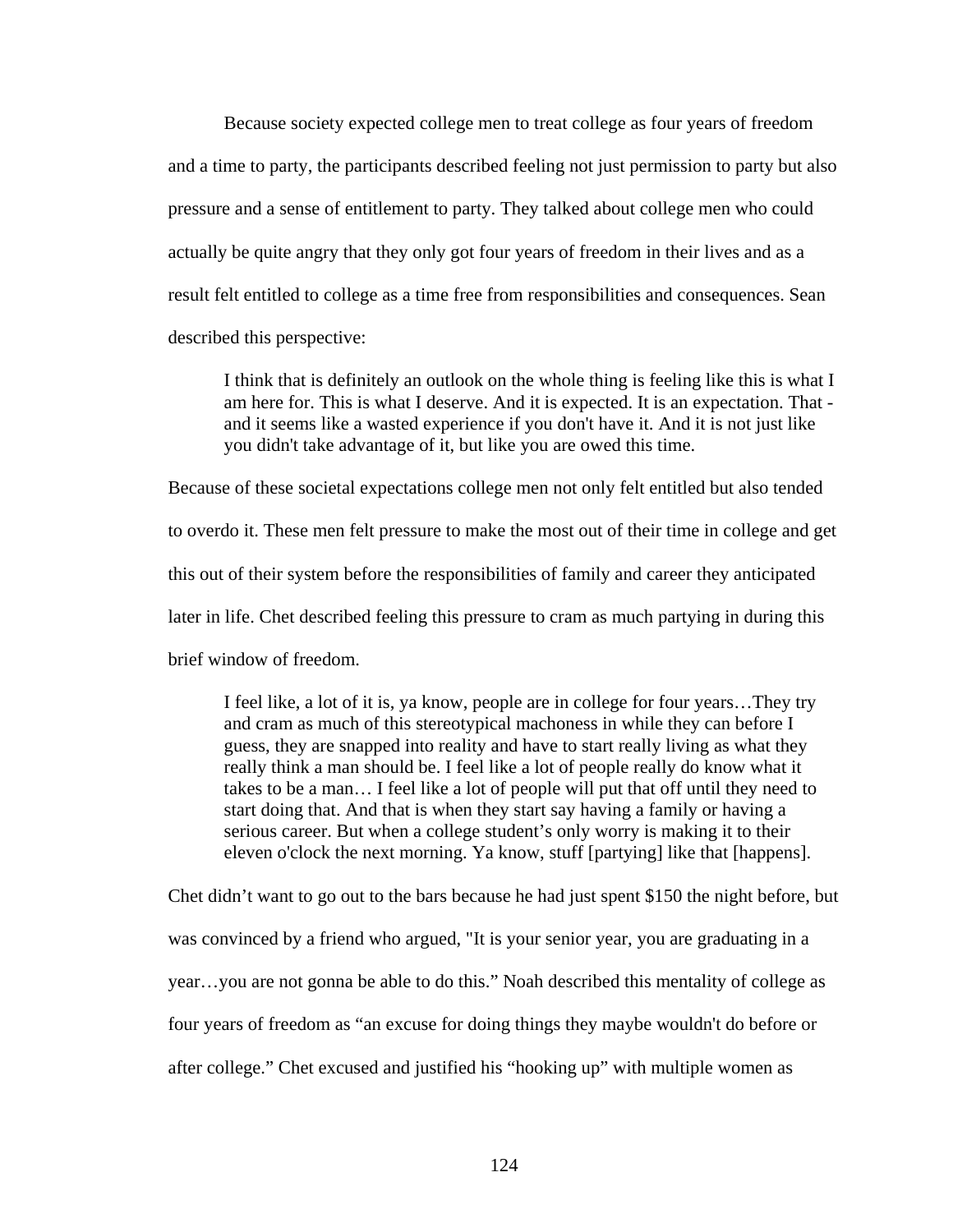something that he was doing in college to get out of his system during his four years of freedom.

I guess getting it out of the system is one of the things. I guess that is a horrible way to approach it but I think that may be what it is, I guess…I don't want to find a girl that I really like and fall in love with and then get to a point, where I am like, well I have never really hooked up with this type of girl before. I have never really seen what the other fish in the pond are. And I guess that is what I said, I am hoping that I will graduate and I don't take my lifestyle here with it. [laughs] I hope that is what I get from it. Is saying, "OK that is what I used to do in college. I am done with that."

Despite society's expectations that men treat college as a time to party, as

individuals each of the men felt at least some need to treat college as a time to prepare as well. They described "preparing" for life after college as taking academics seriously, going to class, studying, internships, involvement, worrying about GPA, carefully selecting a major, learning, filling out the resume, and learning about self. However, because the mask society expected men to wear clearly included partying, the men were often masking the preparing they did by hiding, minimizing, or dismissing the things they did to prepare. They felt a need to prepare in spite of society's expectations of them to party, mostly out of a fear that without preparing they wouldn't be able to achieve the things that men were expected to achieve after graduation. As Kumar said, men who primarily view college as partying, "they don't really set-up a foundation for their life to be thoroughly - truly successful." Those who primarily used college as a time to prepare in spite of society's expectations, did so because they didn't feel that they could afford to treat college as four years of freedom before adulthood. They treated college as the first part of adulthood. Because of Nicholas's working class and Latino culture background, he saw college as the first part of adulthood in spite of the dominant society's expectations.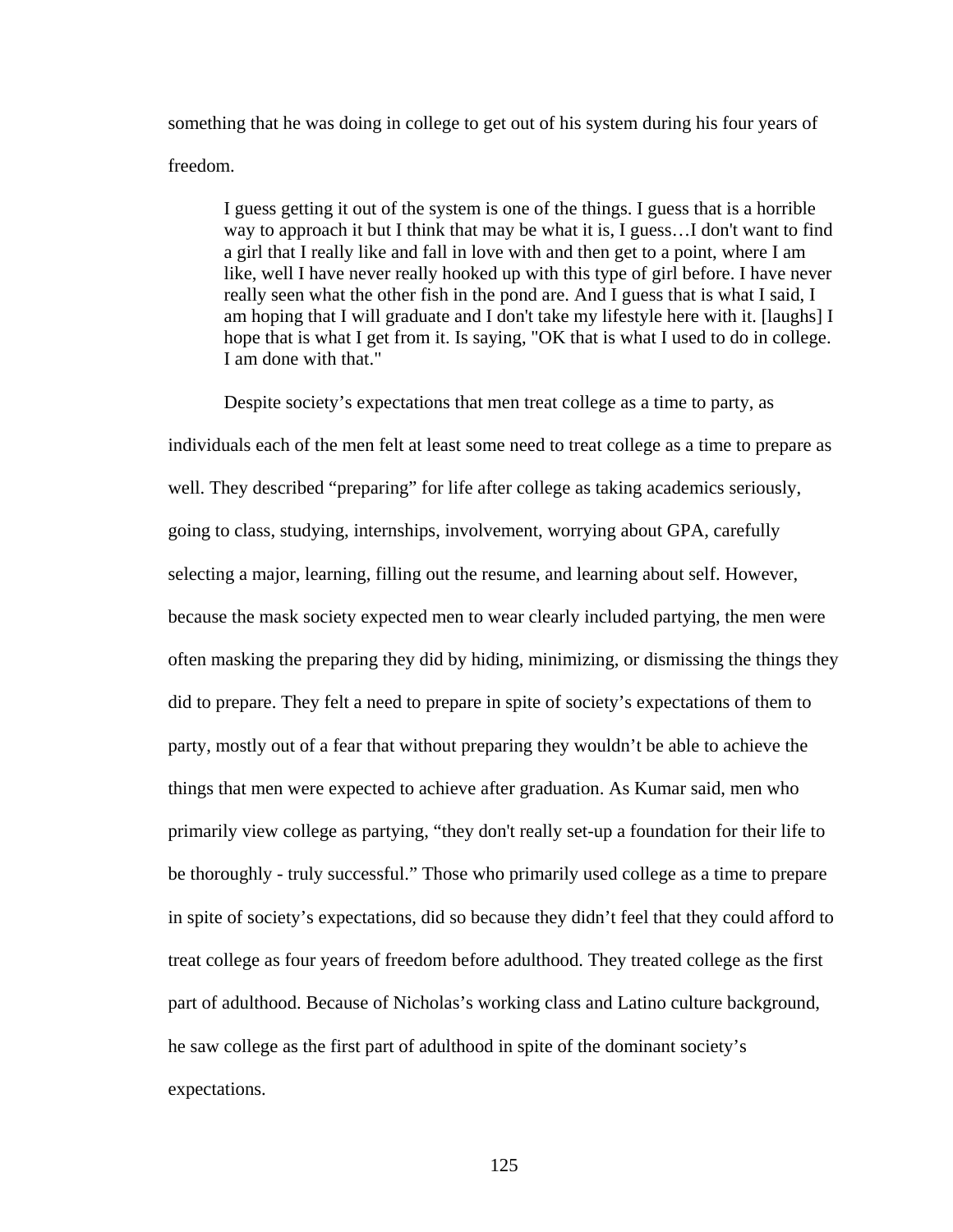I am not gonna have the experience where I didn't have to work these four years to kind of do that. I already have those responsibilities so I can't share in what they are saying. So I understand what they are saying, they are like, "alright this is our time for freedom. So we can do this and when we get out of here that is gonna be the next step." But I already feel like I am at the other step. The adulthood part that they are at - that they are gonna be at later on.

As a result of these competing and contradictory pressures to party and prepare, several of the participants described having a divergent college experience. Publicly they wore a mask by partying because of the intense social pressure to party. More privately they worked to prepare for life after college out of their fears about what will happen after graduation, often hiding their preparing from all but their closest friends. Several participants discussed lying about what they were doing when they studied, keeping their leadership and involvement relatively private, pretending that they didn't study for exams, or talking about skipping class when they had no intention of doing so.

For example, Frank felt immense pressure to join in the partying aspects of college but also felt a need to prepare for life after graduation. He wore a mask, primarily with his fraternity brothers, by drinking and hooking up with women. He also felt a need to prepare, which is why he was a double major, involved in student government, president of two major campus organizations, and had been appointed to a prestigious position on senior council. Yet, few of his peers in his fraternity knew all of the things that he was involved in and those who did often gave him a hard time about it. Even though he didn't feel like less of a man for doing it, Frank recognized that was how others viewed it and explained that he had more to do than just party in college.

It would be not being a man in that way. Necessarily. We kind of, I think, touched on it when we talked about the stuff I was involved in and how that wasn't a man's place in like a college career . . . . I have other things to do besides, go to class, procrastinate, go to my frat, go out and drink, go have sex.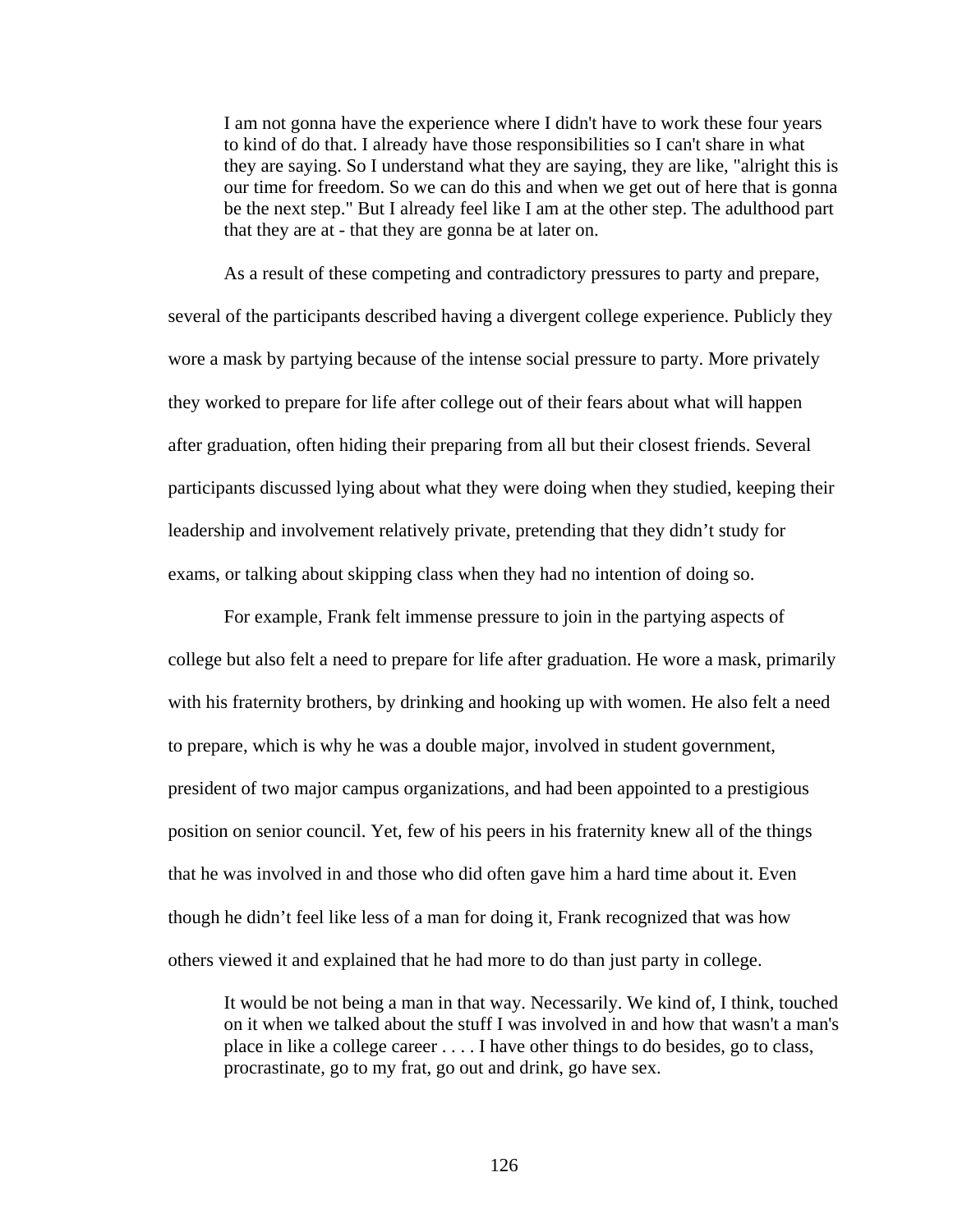Frank described it as almost having two entirely separate college personas. One version of Frank was focused on the fraternity and social life and going to bars and drinking and all of the rest that comes with partying. Entirely separate from that persona was a version of Frank that went to classes to earn a double major and is highly involved. Frank acknowledged his divergent college experience and we joked that these "two Frank's" were so different that if they met each other they might not even like each other. Chet also experienced this divergent college experience. His experience as a partying and womanizing "frat guy" was so divergent from his internship with a governmental agency that he actually left campus every Thursday night for home so that he could sleep and get up early in the morning for his internship each Friday morning.

For some college men what would otherwise be a divergent college experience was unified by some powerful form of involvement. Football was this unifying college experience for Noah, who also observed that for others significant involvement in student government, a demanding major like engineering, or commitments to a student organization could fulfill the same role if that became the central component of the college experience and dominate all of the academic and social lives of the student.

The more time and focus men put on partying relative to preparing was related to their perceived privilege. As Chauncey said, "They [men with privilege] act out the partying, whereas if you are not privileged you act out - you try to be - turn your focus to preparing yourself." Chet, one of the more privileged participants, discussed the pressures that he sees placed on those with less privilege, particularly first generation college students, "Because they have so much weight on their shoulders. They don't want to let anyone down." In this way, wearing a mask and conforming to society's expectations of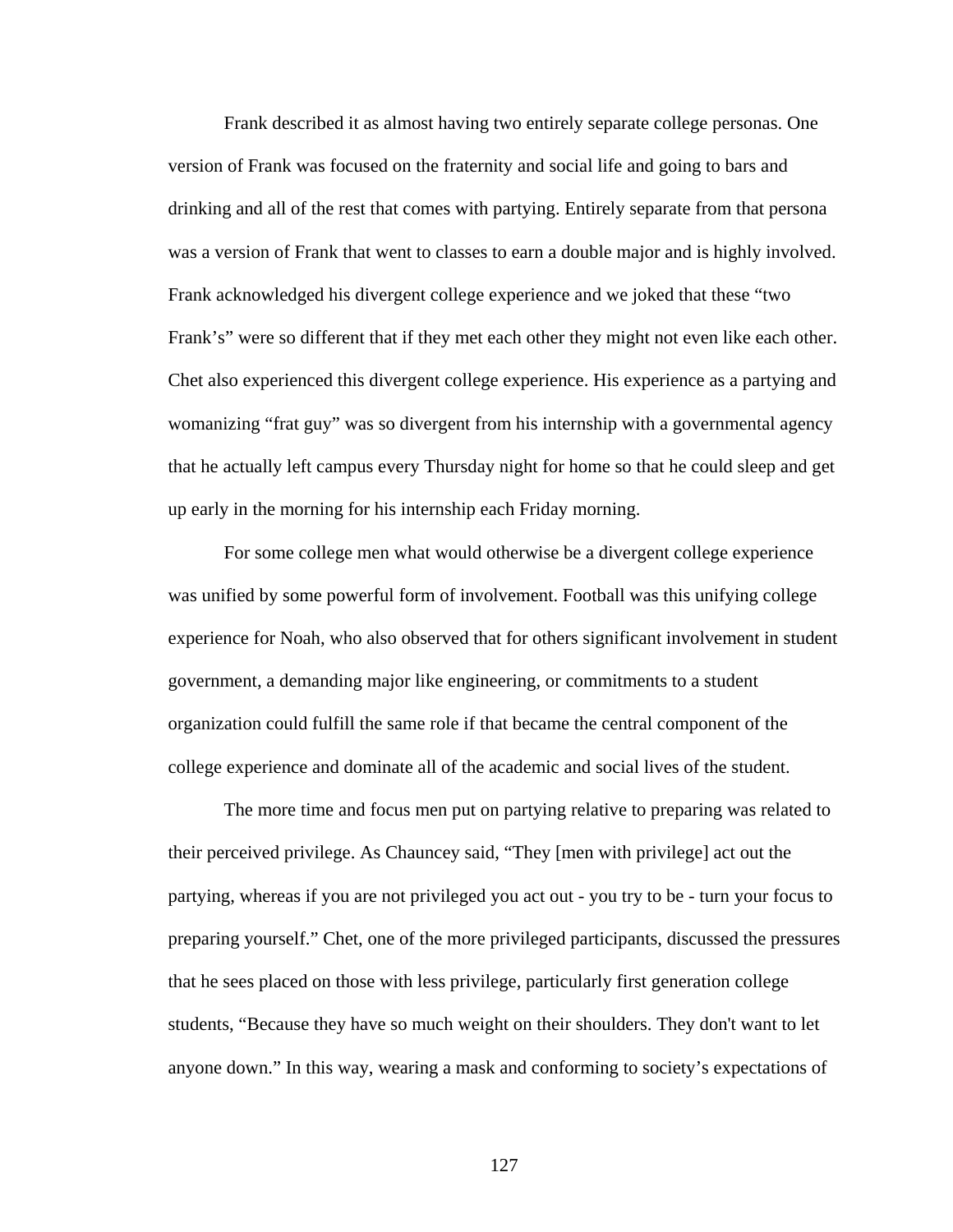college men was a luxury that men felt they could afford or not afford based on their perceived privilege.

Men who had more perceived privilege felt they could afford, financially and otherwise, not to use college as an opportunity to prepare for life after college. Because of their privilege these men felt entitled to opportunities after college or had reason to expect opportunities would be there for them regardless of what they learned or accomplished in college. Chet discussed how some of his peers with enormous privilege counted on their connections to help them be successful after college and could afford to not use college to prepare:

They are gonna get a 2.4 [GPA] but they are gonna get a job working at their dad - ya know, Booz Hamilton with their dad or something…I can even say that with my best friend…His dad, ya know, runs a hospital and he goes to [a prestigious private university] now and so he got an internship on Capital Hill. He got an internship at [a prestigious Washington DC firm]. He got all these sweet internships and he doesn't have the grades, but I just know that right when he graduates he is gonna be really well off.

These men always knew they would go to college and so for them this experience was inevitable and the partying was not only what society expected of them but a part of the experience that they felt entitled to as college men.

Men with less perceived privilege did not feel that they could afford to treat

college as a time of freedom. Instead, they felt fortunate to have the opportunity to go to

college and a need to make the most out of the college opportunity for themselves and for

their community. Nicholas described this pressure.

It is something that not a lot of people get. And even in general, not a lot of people get the opportunity to come to college…especially for my [Latino] community it is kind of like an obligation. It is a responsibility. You have this opportunity, take advantage of it, make the most of it.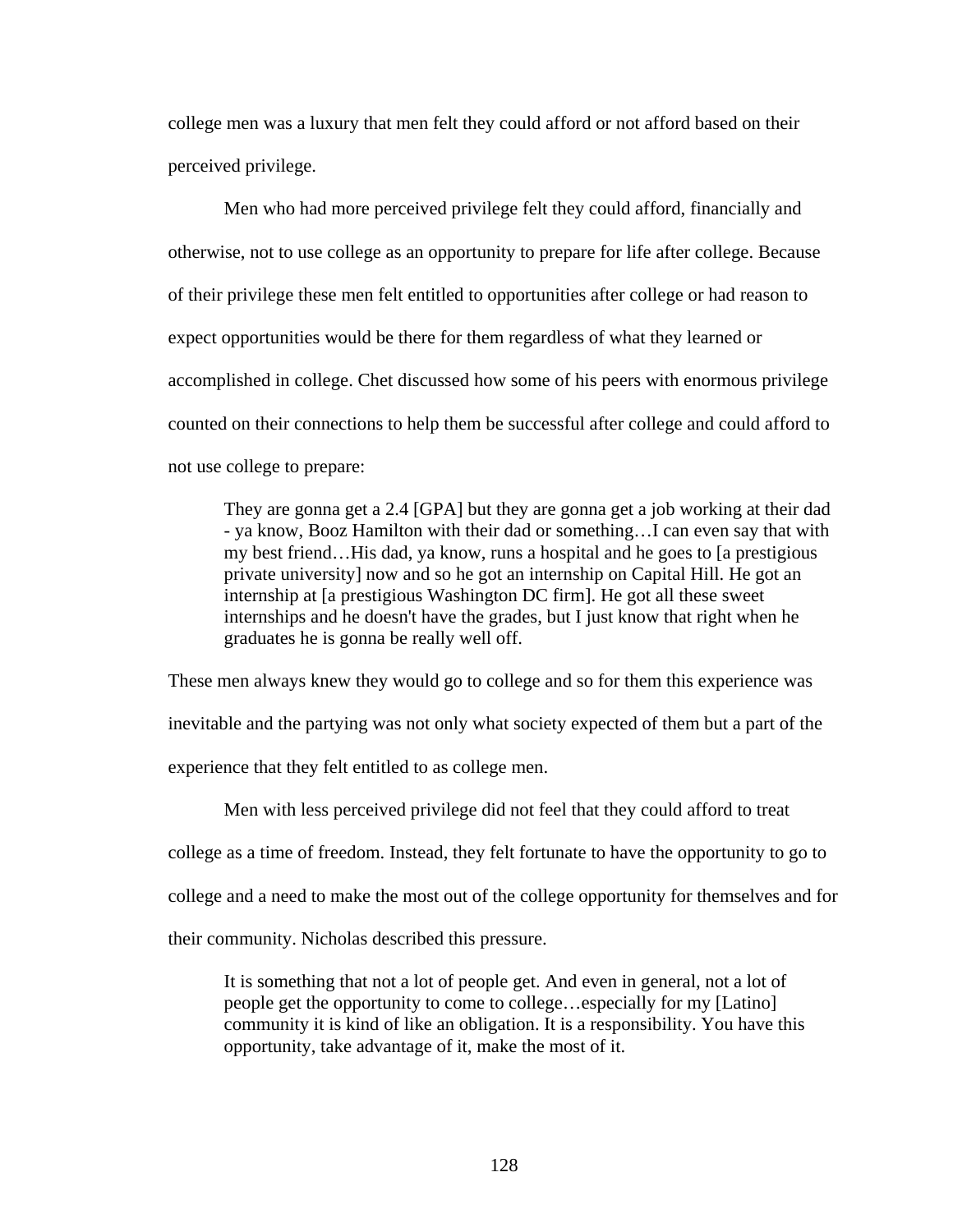With these pressures men from their own communities, the men with less privilege felt that they were not able to conform to society's expectations of college men by partying as often, and frequently felt ostracized as college men as a result. These men, like Nicholas, had less time, money, and opportunity to be wasted on partying, because of the additional responsibilities they had to themselves, to their families, and to their communities.

Responsibilities basically, we are like, coming into college you still have responsibilities for home, you still have responsibilities for making sure that you are doing well… it is not four years of freedom for us 'cause it is four years of having to work to pay for school . . . Having to still do well in school. Having to do that part time job. All of these responsibilities that come with it. So it is not like, "Oh I have no ties. I can go do an internship if I want and work for free, get experience." Nah, you have got to work to pay for school.

Men who came from historically underrepresented groups felt greater pressure not only as individuals but also collectively as members of groups who hadn't historically been afforded these opportunities. Part of the pressure was to overcome the racist, classist, and other oppressive stereotypes that men from underrepresented groups wouldn't make it to college or wouldn't be successful once they got there. Chauncey was conscious that he and his Black peers were one of the first generations to be able to go to college and they were "expected to be able to like, ya know, handle your business and like [not] embarrass your community." These men also anticipated that as a result of these oppressive systems and oppressive stereotypes that they may face additional obstacles in achieving their goals after college. These men didn't feel like they had a safety net provided by their race privilege, financial means, or family connection. Nicholas described how important those connections can be.

Basically minorities don't have those same connections with those who come from a - what is it called - a higher income level. ..I know people who are basically, have their college degree but they have still yet to get a job because they haven't had that connection.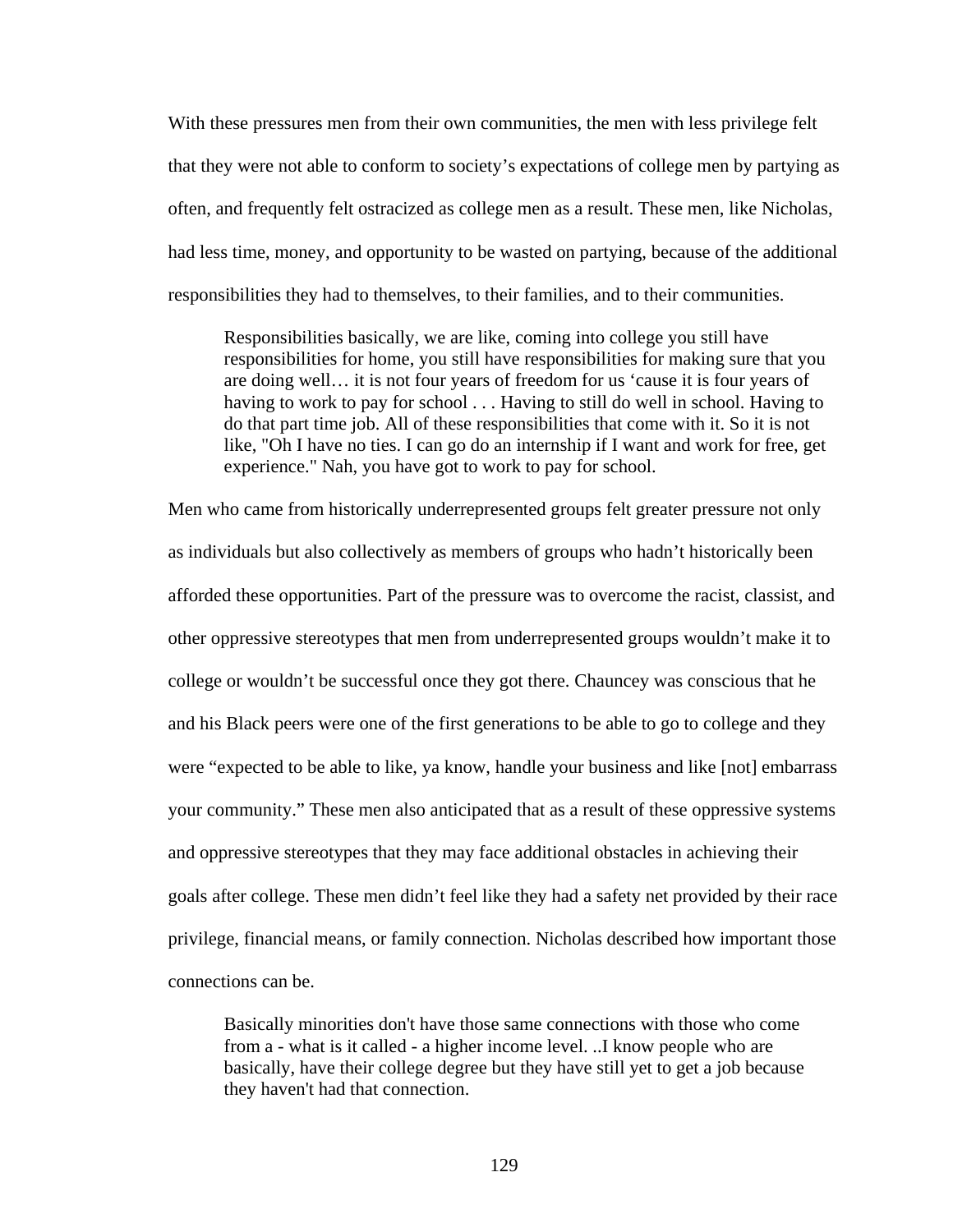As a result they felt as though they had no margin for error without the financial or other support. As Nicholas said, "if you mess up you don't get a second chance." As a result, men who felt a lack of privilege developed strategies as individuals and as a community to try and overcome these obstacles. Jason described recognizing this collectively with his Black male peers in college as a first generation college student.

We are supposed to be working and we are trying to stay on top of each other to do the right thing and how we will be the first people to make it all the way through college from our family and stuff at like a major college… So we always get on each other about staying on top of our work or we are all trying to get this RA position too to save our parents money.

This didn't mean they didn't feel the pressure to wear the mask and party as men, or they didn't have a desire to be less serious and more social. Jason wished that he could "go to college and just not have to work and hang out and stuff. But I can't do that. I won't be able to stay here. I won't succeed." Those who viewed college more as a time to prepare discussed the importance of recognizing the opportunity they had and not falling in to the pressure to treat college as nothing more than a time to party. Nicholas felt that doing so would be a waste, "It is kind of like, you have an opportunity and you throw it away."

The relationship of perceived privilege with college men's tendency to do more partying or more preparing was discussed along the lines of race and class by the participants. The stereotypes that the participants were exposed to as a result of being a part of these groups were damaging to the participants themselves in fostering self-doubt. Because of the harm these men had experienced as a result of these stereotypes, they were deeply committed to proving those stereotypes wrong which added additional pressure.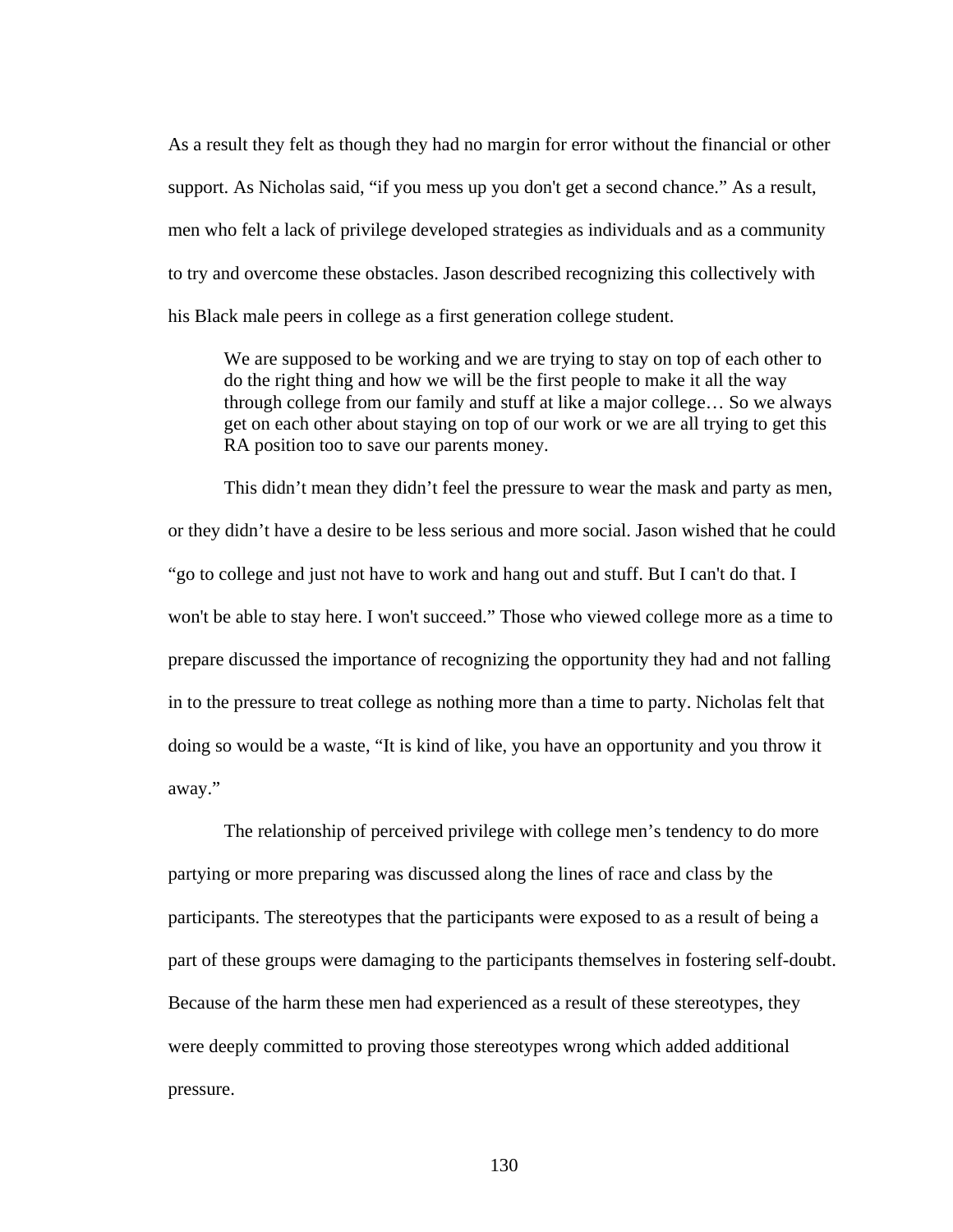The participants explained that the connection between partying and preparing would apply to any group that faced structural hurdles or stereotypes about the inability of members of those groups to be successful in college. They participants were also clear that this dynamic did not extend to sexual orientation because there aren't societal messages that gay men will not go to college or are less smart or less likely to succeed in college. However, it did apply to the level of privilege gay men felt with regard to their other social identities if those social identities experienced oppression. Robert observed this dynamic within the gay community.

'Cause, ya know, as a gay man, if you are raised in an upper class or middle to upper class household with the expectation that you are going to go to college cause your parents can afford it. Ya know, with the expectation that you are going to get a job because you parents have jobs or whatever, kind of thing. Ya know, that mindset, I mean, just the family connection kind of thing.

Men engaged in more partying or preparing based on their perceived privilege,

which was relative and based on the race or class privilege they had in comparison to

those around them. For example, Jason saw his Black male peers who come from more

upper-class backgrounds being able to have more flexibility and freedom.

They have something else that they can fall back on or their monetary status is their family has more money so they could afford to fail a class and take it over or take more summer classes or something like that.

For some of the men with race, sexual orientation, and class privilege, fear tempered their sense of entitlement and motivated them to try and make the most out of college by preparing as well as partying. These individuals experienced adversity and knew how precarious their privilege was, had negative role models, didn't have good grades, or had received negative messages about their ability to succeed in spite of social group privilege. For example, Frank who was relatively privileged was still afraid that if he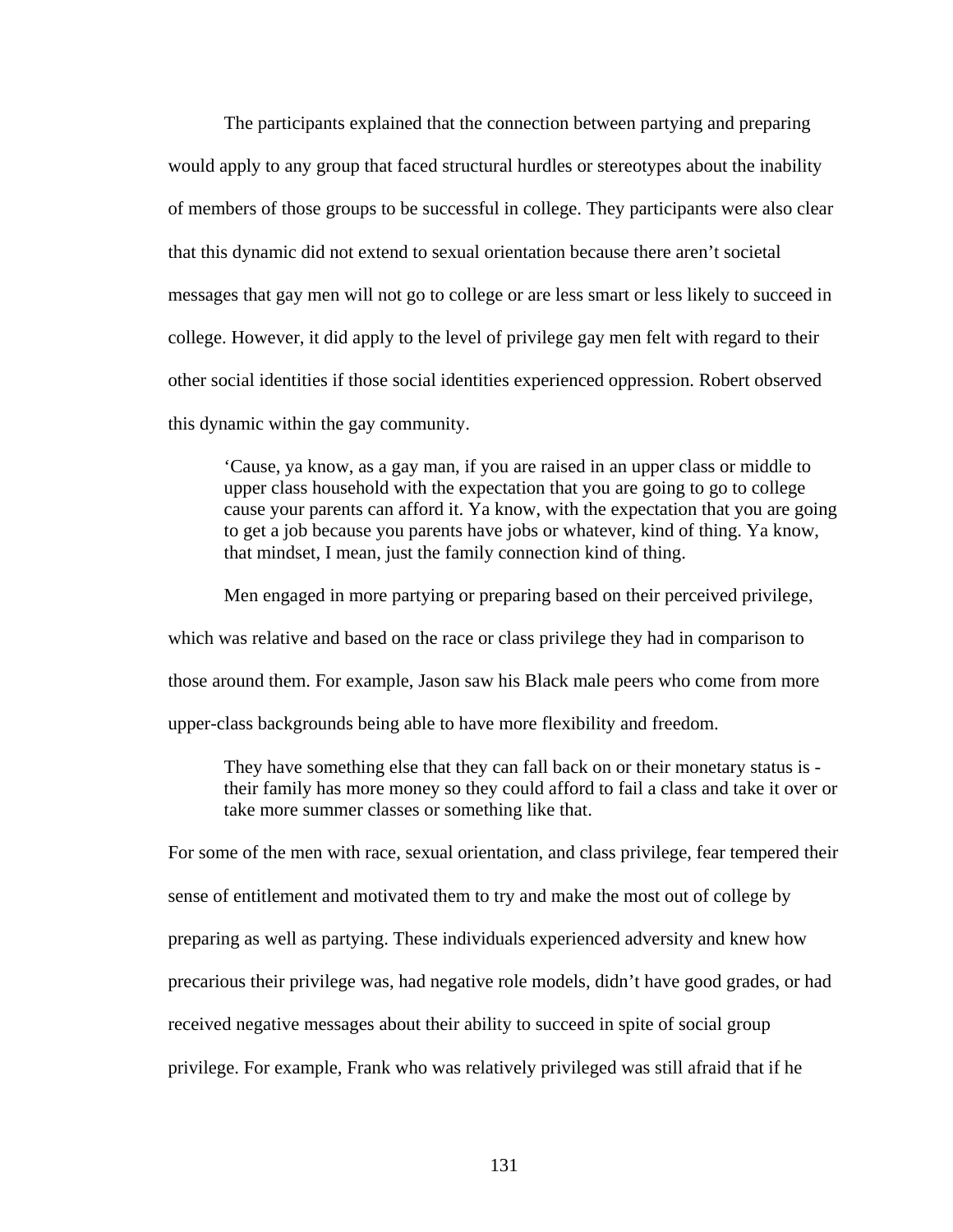didn't put in the work that he would not be successful. He came from an upper-class home and had \$100,000 waiting for him upon graduation, but until then he had to pay for school himself. Despite this, Frank did not feel privileged, particularly because of the enormous financial wealth of his peer group both within and beyond the fraternity. Because he grew up with a single mom who put herself through law school he was keenly aware of the fragility of socio-economic success. Because of this fear, he worked very hard at being involved in order to prepare for life after graduation because "my academics aren't as well as they should be."

*Wearing a mask to break the rules.* At times men wore a mask to compensate, cover-up, or make what otherwise would be seen as transgressions against society's expectations socially acceptable. The men in the study described being able to do things that contradicted society's expectations if they simultaneously made up for this by wearing a mask in other ways by being successful, making a joke or mockery of their transgressions, taking a principled stand, propping up their masculinity in other ways, or using drinking as an excuse.

Success was so central to what society expected of men that even if they were successful at something that wasn't considered manly, their success made it acceptable and allowed them to be seen as a man anyway. Kumar described how all of the service activities that he was involved in were seen as not masculine, right up "until the point where they saw the results." Noah was very much into art in high school. Instead of being seen as less of man, he was admired for being very good at it. "I think it is only not seen as masculine if it is not that good. But when someone is good at it, it would be - that is Ok." Similarly, Chet played the violin in orchestra in high school. He was often made fun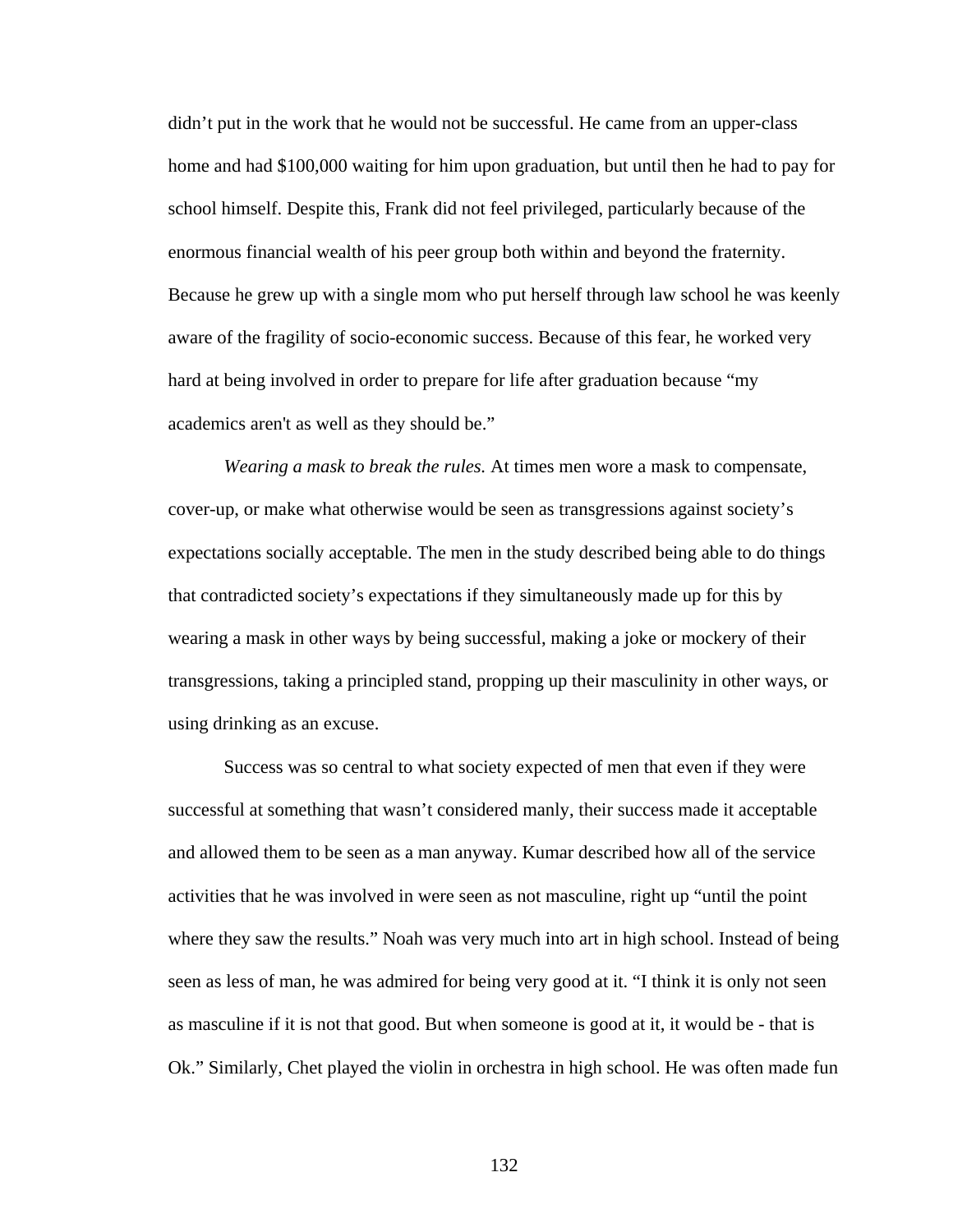of for doing this because it was not very manly. However, for another peer who was very good at playing the violin, it actually helped to establish his masculinity and was a way of wearing the mask for that individual. Chet stated:

Everybody thought it was so cool. It is whatever, he is the dorky kid. And then he played for the whole school and everyone was like, "Wow, he is extremely talented." And it like, it almost boosted his masculinity… he was good at what he did. It almost goes to - goes back to the alpha male.

Nicholas and Chet both mentioned cooking as a perfect example of successes central role in society's expectations of men. Cooking was generally seen as not masculine, unless one were a very successful chef, which was actually expected to be a man's role. Chet said, "I always thought that was funny. But because he is a really good chef it is not immasculine." Nicholas was even made fun of for cooking by his cousin whose father is a chef and well admired by their family for his excellent cooking.

 Men were also able to do things that weren't typically seen as manly if they made fun of themselves. By mocking their transgressions men were able to maintain the mask. Daniel described dressing up as a woman in high school as a joke to be a "twin" with his female co-anchor of the school news show. He said this was acceptable because, "it was a mockery or just as a joke and it was clear that it was a joke" He also noticed this type of mockery in the way many of the fraternity men on campus dress up as women, "a lot of the frat guys dress up in dresses and stuff like that. And that is clearly is a joke and they get away with it." Chet saw several occasions in his fraternity, where men had more emotional or vulnerable conversations and then joked about it or mocked themselves for being gay or a woman as a way of putting their masks back on to re-establish their manhood.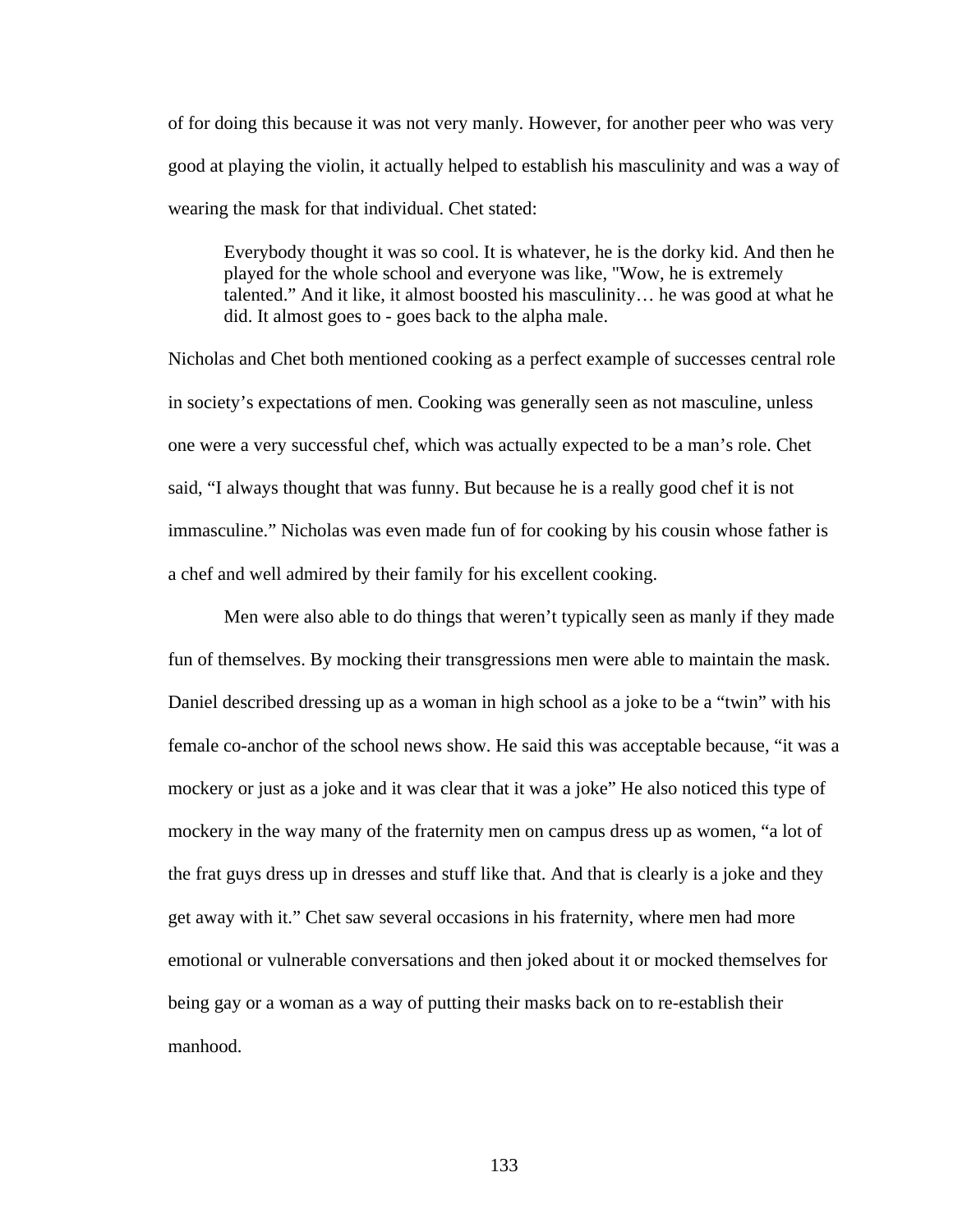If a guy starts opening up to another guy he will joke around like, "You look like you are ready to make out with me." I don't think that that is something that I wouldn't do because I have done it.

Chet then laughingly agreed that this joking and mockery was a lot of work just to be yourself with your close friends.

 Men were also able to make decisions that were not generally seen as masculine if they were doing so as a result of a principled stand. Nicholas mentioned gaining the respect of his peers for his principled stand not to drink or have sex. Drinking and having sex were generally seen as ways of partying and proving manhood for college men, but because Nicholas chose not to engage in these things as a principled stand they were acceptable to others. Chet had made a principled stand not to do any drugs and was well respected by his fraternity brothers for taking such as stand, even though they mocked other men who didn't do drugs but who didn't take such a principled stand.

They are not like, "oh you big loser." They like joke about it. They almost think it is like cool that it is something that I take a stand on. … Like I know someone who has said, I am just not gonna have sex until I get married. Other guys can't be like, oh you've been trying to have sex and you haven't yet, when you take a stand on it . . . making a principled stand against what a majority does I feel like a lot of people even admire that even if it is something that they don't do at all.

Men were also able to seemingly transgress social norms about what it meant to be a man if they had reinforced their mask by propping up their manhood in another manner. Noah mentioned that his interest in art was acceptable not only because he was good at it, but also because he played soccer and did other sports in high school which had already propped up his masculinity. His mask was reinforced by playing soccer and so art was more acceptable.

If I wasn't an athlete I wouldn't have been friends with my friends who were on the soccer team necessarily or on the football team. But, they uh, but I think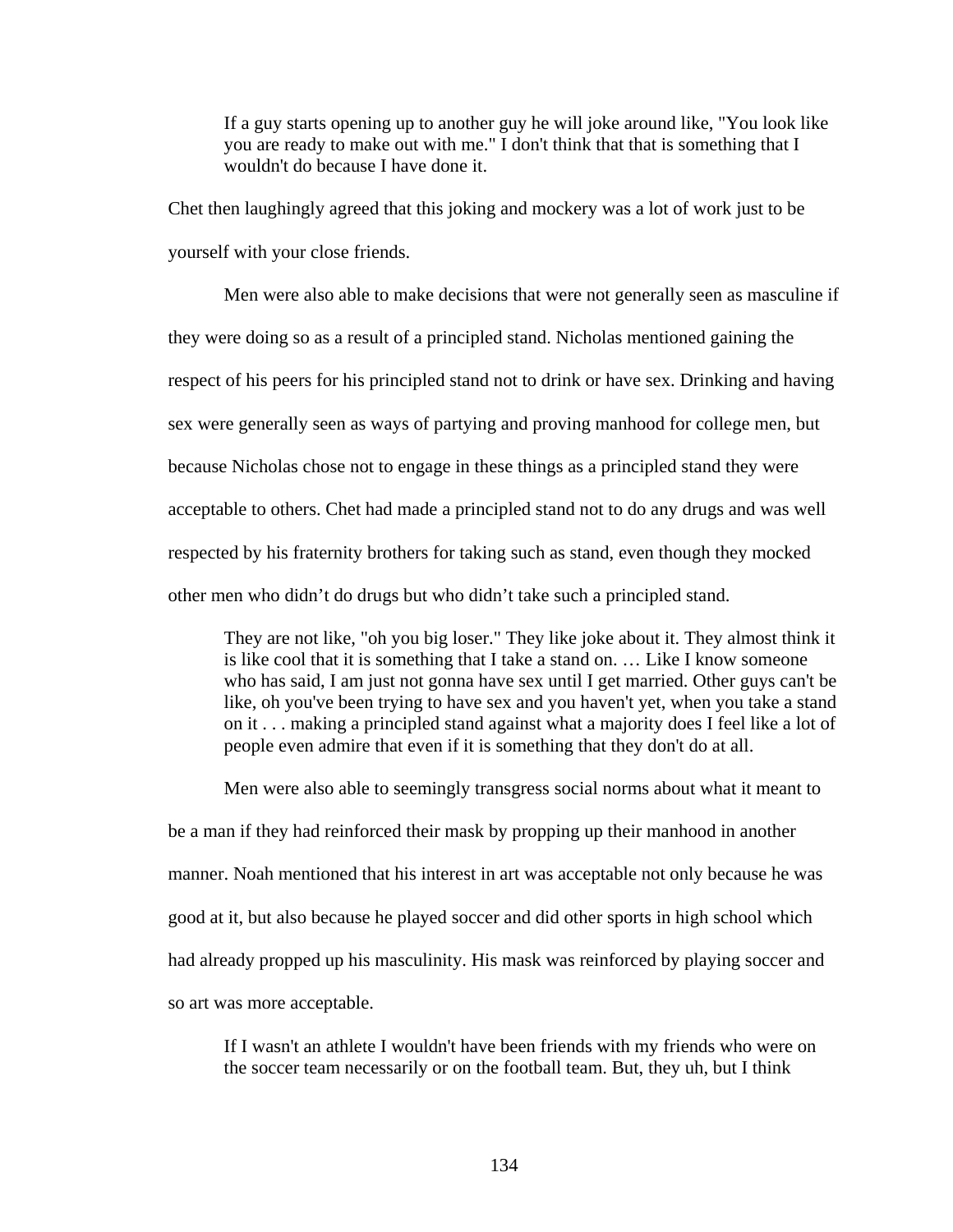people were like, wow. "It's pretty cool that you do that too." So it like boosted me up even more.

Several of the participants told stories about how they had intentionally done very stereotypically masculine things to reinforce their mask, knowing that they were going to share something that would make them vulnerable. Jason mentioned how he sees his friends propping up their masculinity before having conversations where they fear they might be more vulnerable, "'Cause you already have your masculinity by watching sports or playing video games or something. Yeah, I notice that." Chet also noticed men reinforcing their mask before opening themselves up, "if you build up your masculinity it is less likely that you will be judged in a bad way for opening up or talking about these types of things." Drinking was one way men could prop up their masculinity and conform to society's expectations of them as college men.

 Alcohol not only propped up men's masculinity, but it also lowered their inhibitions and made them more willing to let the mask go and open up and be vulnerable and provided an excuse for their behavior that was acceptable according to the expectations of college men. As Frank explained, "A lot of serious conversations happen when you are drinking and it is 'cause you are more comfortable and you have that excuse that if tomorrow comes." Several of the men, also talked about how they or their peers would plan this ahead of time. Knowing that they wanted to talk about something personal, they would drink ahead of time so that there was a built in excuse.

*Wearing a mask as responding to oppression.* Men who experienced racism, classism, or homophobia often felt that they were seen as less than real men as a result of this oppression and often responded by wearing a mask to regain their manhood. Their responses to social injustices and stereotypes are presented here distinctly for clarity, but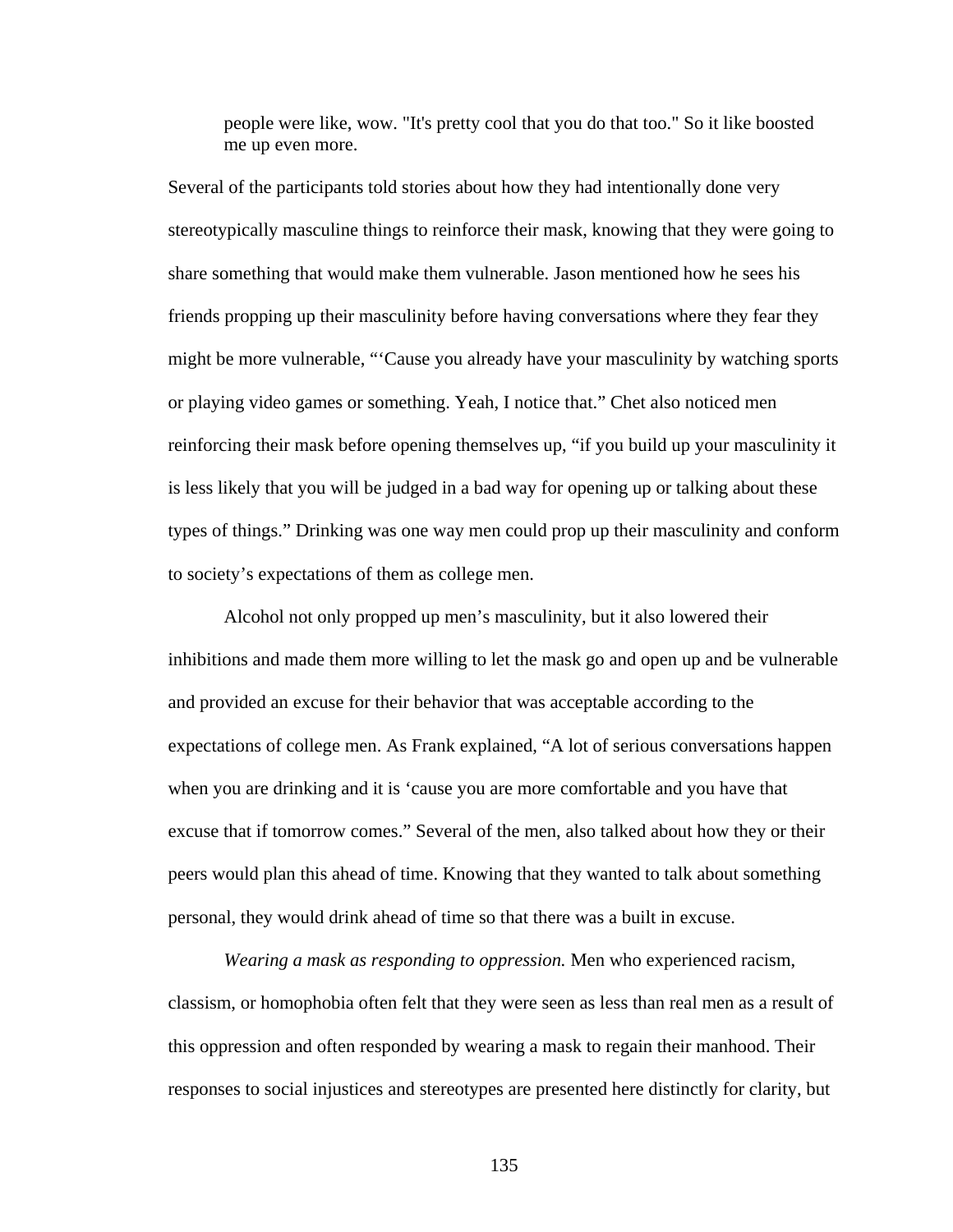in reality the participants experienced them in a much more complex and intersecting manner. Nicholas, who discussed experiencing both racism and classism, explained how difficult it is to separate the two out. He said, "the class structure is based off a racial structure so that is why these things can float in and out of each other."

One of the ways that gay men in the study responded to being seen as less than men was by distancing themselves from society's expectations of men. Of all of the participants, the two gay men, Robert and Daniel, by far had the most difficulty describing society's expectations of men. They spoke about it in intellectualized terms, while other participants talked in very personal terms. If they focused on trying to be a man by society's definition, they would inevitably fail simply because of who they were. Daniel explained that he had distanced himself from society's expectations of men because, "it would be just too much of a performance." Gay men are so ostracized from society's expectations of men that these men had, in large part out of self-defense, avoided society's expectations all together as a way to maintain their sense of self as men. Nevertheless, the gay men still found themselves trying to prove their manhood by society's expectations by wearing the mask and performing, particularly when they felt insecure as men because of homophobia. They also found themselves falling in unintentionally and realizing it later. Daniel discussed realizing afterwards that the reason why he had joined the Marines in high school was to prove to himself and others that he was a man despite his new recognition that he was gay. Even after he had come to terms with his sexual orientation and was out, he still found himself putting on a performance and wondering who he was trying to fool.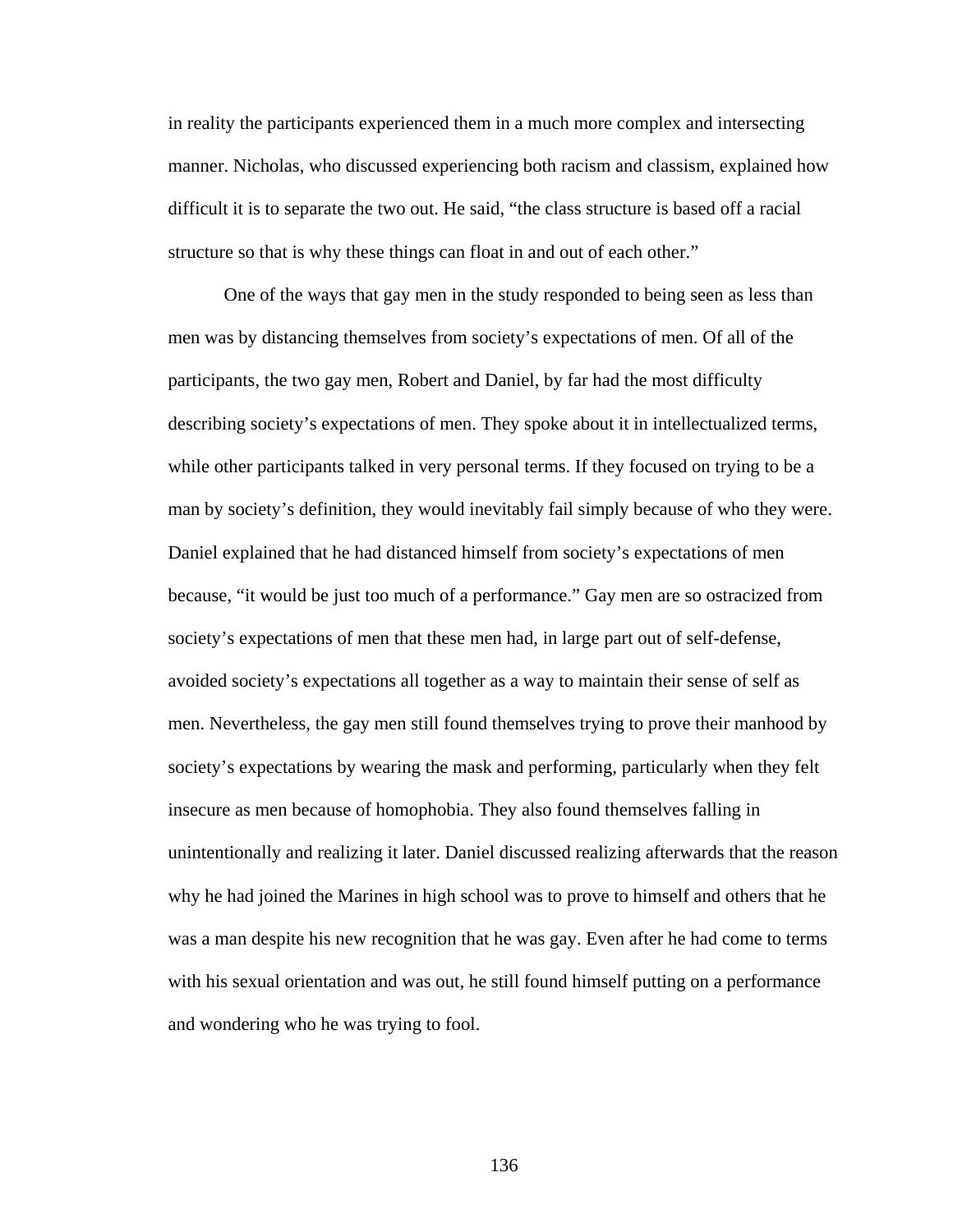Afterwards, I am like, ya know, I am sitting there thinking, "They know I am gay. And the people I am with know I am gay. And that wasn't me." Ya know, one of my real friends said something about that and I just looked stupid.

When working class men were seen as less than real men because of classism, Nicholas observed that they put on appearances to try to appear more financially successful and stable than they really were as a means of maintaining their masculinity. He had personally observed one of his uncles trying to put on appearances by buying brand name items for his family, "My uncle you see him wanting to like provide those brand name things for his children and stuff like that. And to him that makes him feel like he is doing his job." In doing so he was undermining whatever financial stability they did have as a working class family.

Those who experienced racism and felt insecure as men as a result discussed a few common responses that they had observed others using and found themselves using as well. These responses included believing the stereotypes; choosing the stereotypes; needing to not be the stereotype which for many results in experiencing stereotype threat; or overcompensating according to the traditional definition, which often unintentionally reinforces racist perspectives of cultural masculinity.

For some men of color, particularly those without a support system, the racist messages were so prevalent and pervasive that the men came to believe the racist expectations. As Jason said, "It is gonna come through in the way you act or approach situations 'cause you think, 'Oh it doesn't matter anyway. I am not good at math cause I am Black.'" Nicholas also found this in the low expectations many Latino students were exposed to in the educational system and told that they wouldn't be successful:

That is what the school says, the school is an authority, so apparently that is my job. And then you just kind of go with the flow and go with whatever they do. It is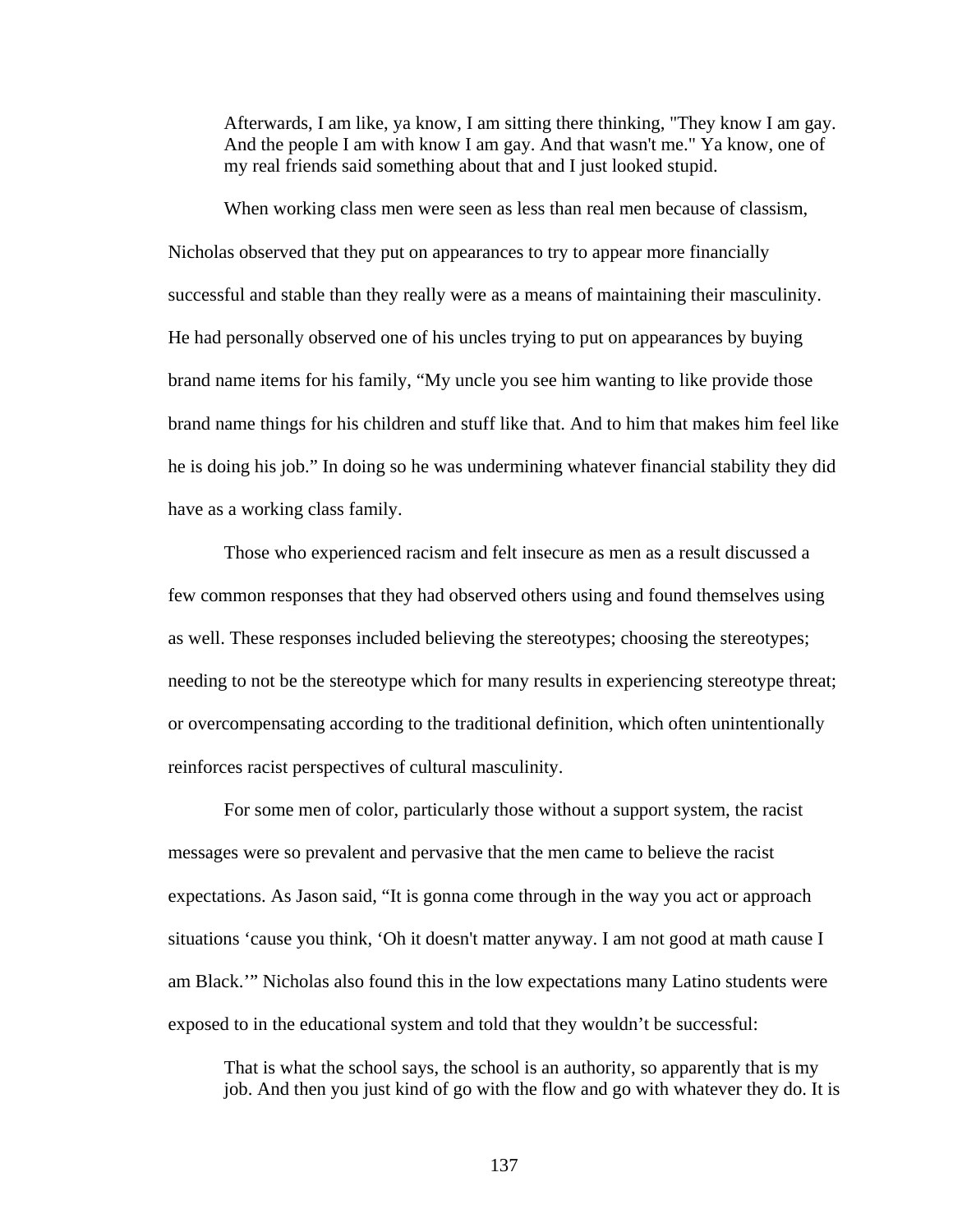a lot easier basically to go along with people than to go against the grain. So just go with the people and screw it - it is easier to me.

Many of the men feared that they would be left with the stereotype as their only option so they chose the stereotype so that they could maintain a sense of agency and control. Jason said, "I definitely see falling in to the stereotype and then choosing. Like, if you give in to it before somebody else you can't say that somebody forced you." The pressure to not be the stereotype can be paralyzing as several of the men of color discussed seeing their peers or themselves experiencing stereotype threat. Nicholas described this pressure:

You do feel that kind of pressure in terms of, I am the only one here because I have to make sure that I am on point because I am representing my whole people…Like, "I don't want to be the guy who doesn't do well because then they start looking at me and start saying it is all Latinos that don't do well."

When men of color felt insecure as men because of racism they often sought to regain their manhood in the eyes of society by overcompensating and performing in particular hyper-masculine ways. Jason described this as "over-masculine" and "trying to act too hard." Chauncey described the reaction as, "I just got racially assaulted here, how can I get that back. How can I make up for it?" At times, in reaction to racism, men of color's overcompensation resulted in unintentionally reinforcing some of the very same racist stereotypes that had emasculated them in the first place. Chauncey mentioned feeling like Ralph Ellison's invisible man as he moved across campus, "Unfortunately you are like…trying your hardest to do the right thing to get through. And when that doesn't work you have to sometimes resort to the aggressive tactic which - and they are thinking how foul Black men are." Chauncey described that this insecurity could stem from actual and anticipated racism. He explained, "It is probably the threat of racism and the fear of like what could happen."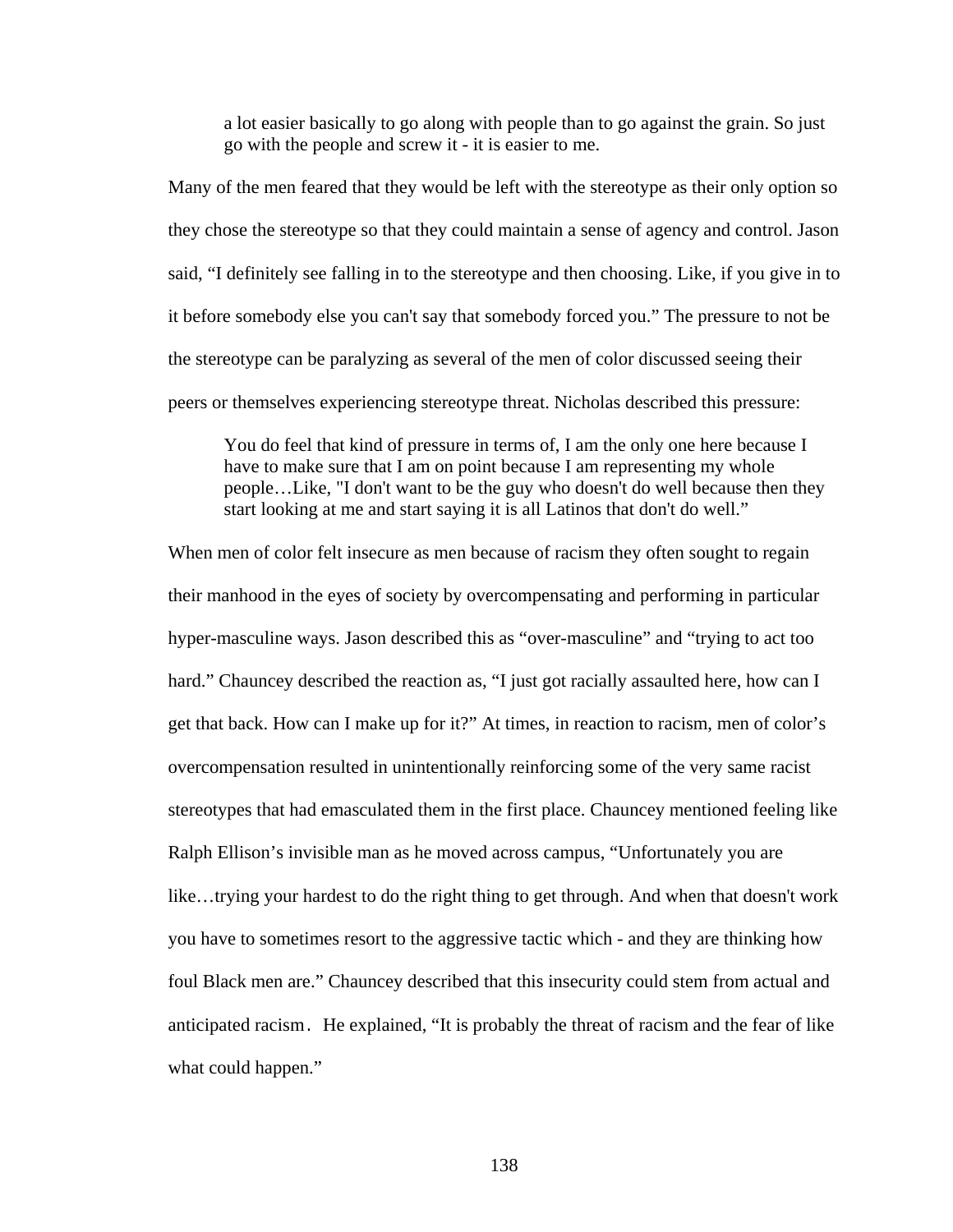Rather than direct their anger at Whites or social structures when they felt emasculated, men of color tended to take it out on others within their community, often times reinforcing the same racist stereotypes that led them to feel like less of a man in the first place. As Chauncey said:

I think the problem that a lot of Black men have is that they internalize that anger - that feeling that they have and when they internalize it, they ya know - when they internalize all that racism, all that emasculation, they end up acting out the negative Black male image.

Men with greater support networks were able to let go of the feelings of insecurity and not internalize their experiences of racism allowing them to more consistently be the men they wanted to be.

*Creating one's own mask.* One way men in the study responded to feeling that they couldn't measure up to society's expectations or frustration with society's expectations was to develop their own personal definitions of what it meant for them to be a man. They then struggled to live up to these definitions in the face of the constant pressure to wear a mask and portray what society expected of them. Generally these personal definitions were in some way amended versions of society's expectations of them as men. In this way the personal definitions were new masks that the men had created that still maintained their manhood but were, in their eyes, more acceptable versions of society's expectations. For example, Nicholas's personal definition reflected an amalgamation of the different masks that he was expected to wear: dominant society, Latino culture, and working class culture. He described his personal definition of masculinity as "stepping up" to his responsibilities including going to school, paying for school, and benefiting his Latino community.

Although based on society's definitions of masculinity, these personal definitions reflected much more pro-social aspects than the participants descriptions of society's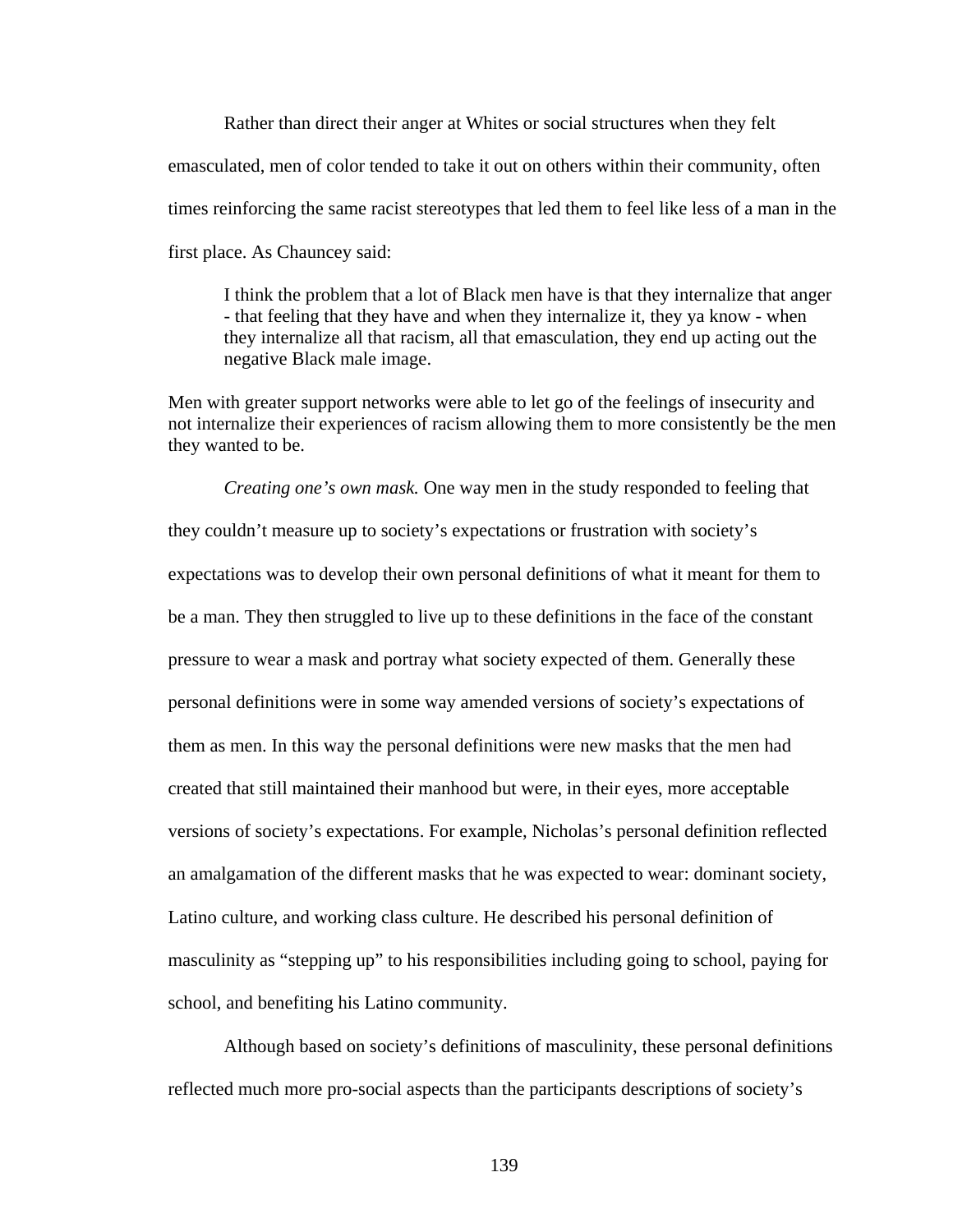expectations and varied greatly as they were the unique creation of each individual man. More pro-social components of society's expectations that the men incorporated as part of their personal definitions of masculinity included being responsible, accountable, assertive, chivalrous, productive, respected, responsible, successful, and honest; having integrity and honor; being a man of your word and positive role model; and doing the right thing. Chet described his personal definition in this way:

I feel like to be a man you have to be someone of your word. And someone that people respect…I feel like just in today's society and just in general in order to be a man you got to be able to stand up for what you actually represent.

Almost all of the participants went out of their way to reject aspects of society's expectations which they recognized as sexist by incorporating non-sexist attitudes into their personal definitions including not needing to make more money than your wife, being respectful of women, having equitable views of women, treating men and women the same, and being involved in women's issues. Several of the men still held onto some of the more patriarchal aspects of society's expectations of men, particularly those that could be described as benevolent sexism, including being the head of the family, being protective, taking charge, and being in a position of authority.

Men who intentionally and consciously included direct rejections or contradictions of society's expectations identified with things like being fallible and embracing and learning from failure, in touch with emotions, sensitive, and vulnerable. They also identified with not being competitive, not needing to conquer or make a lot of money, and actively and intentionally pursuing emotion based relationships with men as friends. Sean described the man he wanted to be as:

In touch with like one's emotions. I think that, ya know, to be honest, to be vulnerable are uh, not solely manly qualities, but I feel like there is a certain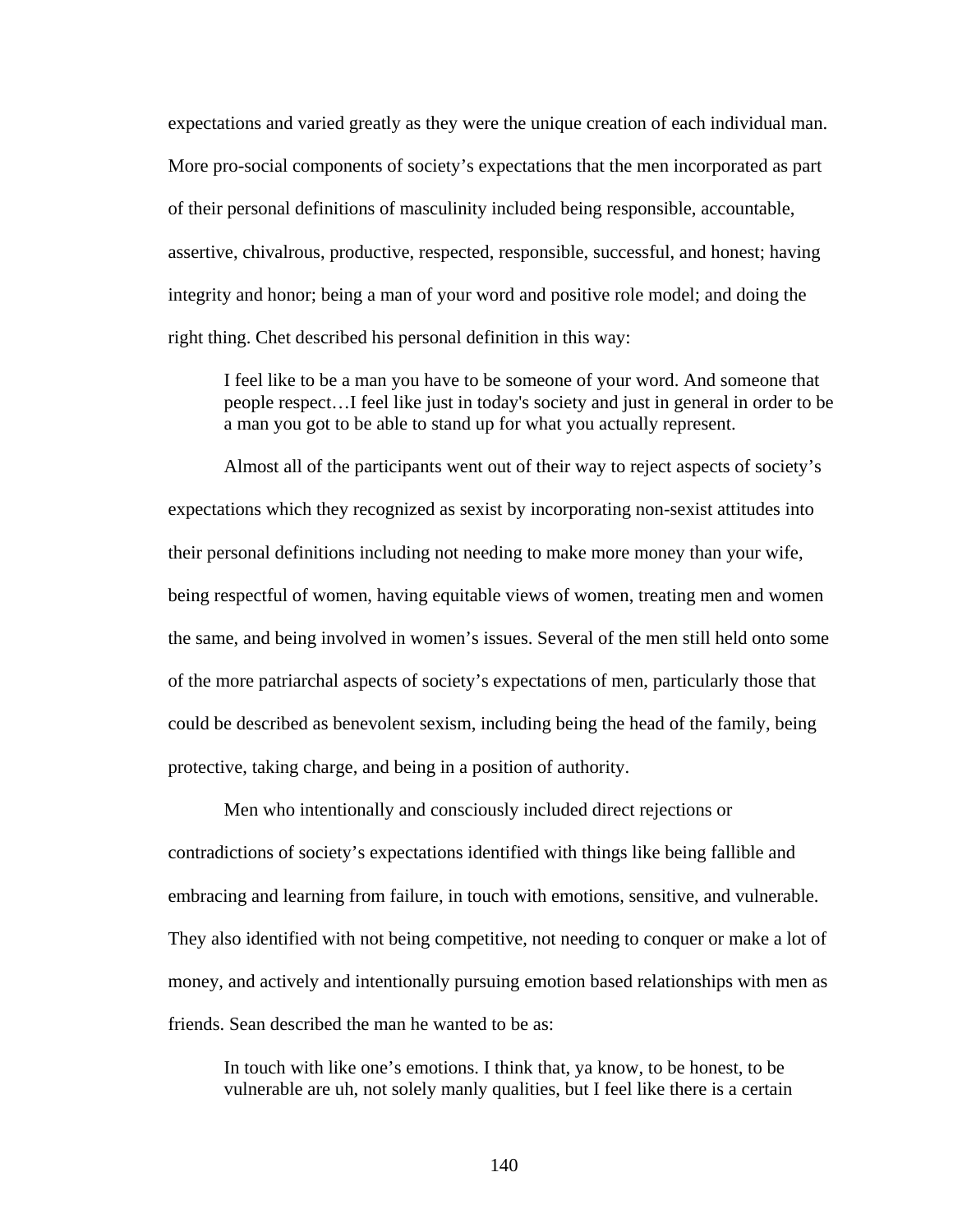strength I find in someone who is in touch with their emotions - who is not afraid to be vulnerable. Or who can admit their insecurities. So, someone who is very self-aware… I guess a lot of it goes against the stereotypes.

 Several of the participants directly included working for social change as part of what it meant for them to be a man. They mentioned being a sexual assault prevention worker or victim advocate, influencing the community as a professional responsibility, being angry at injustice, wanting to make a difference through social change, and being in a position of authority to help people. As Sean explained, "You use your position and the privileges of being a man for good."

Other components of the personal definitions of masculinity were based on personal experiences and values. These components included being a good Christian, being drug-free, being self-aware, and valuing street smarts over book smarts. The men also frequently identified growth as a component of being a man such as being a better man, trying to better yourself, overcoming adversity, or being all that one can be. The final category included general human characteristics such as being nice, happy, personable, passionate, inclusive, and courteous. Kumar describes how this has become important to his view of masculinity as he has gotten older.

It can be as simple as just like holding doors and simple things, like if someone drops their books helping them pick them up. If some body needs help, just do it for them.

#### *Consequences of Wearing a Mask*

 The participants were not only able to describe why and how they performed masculinity but also the consequences of their performance. In this section, I focus on the participants' descriptions of the negative consequences their performances of masculinity had for women in their lives, their relationships with other men, and for themselves.By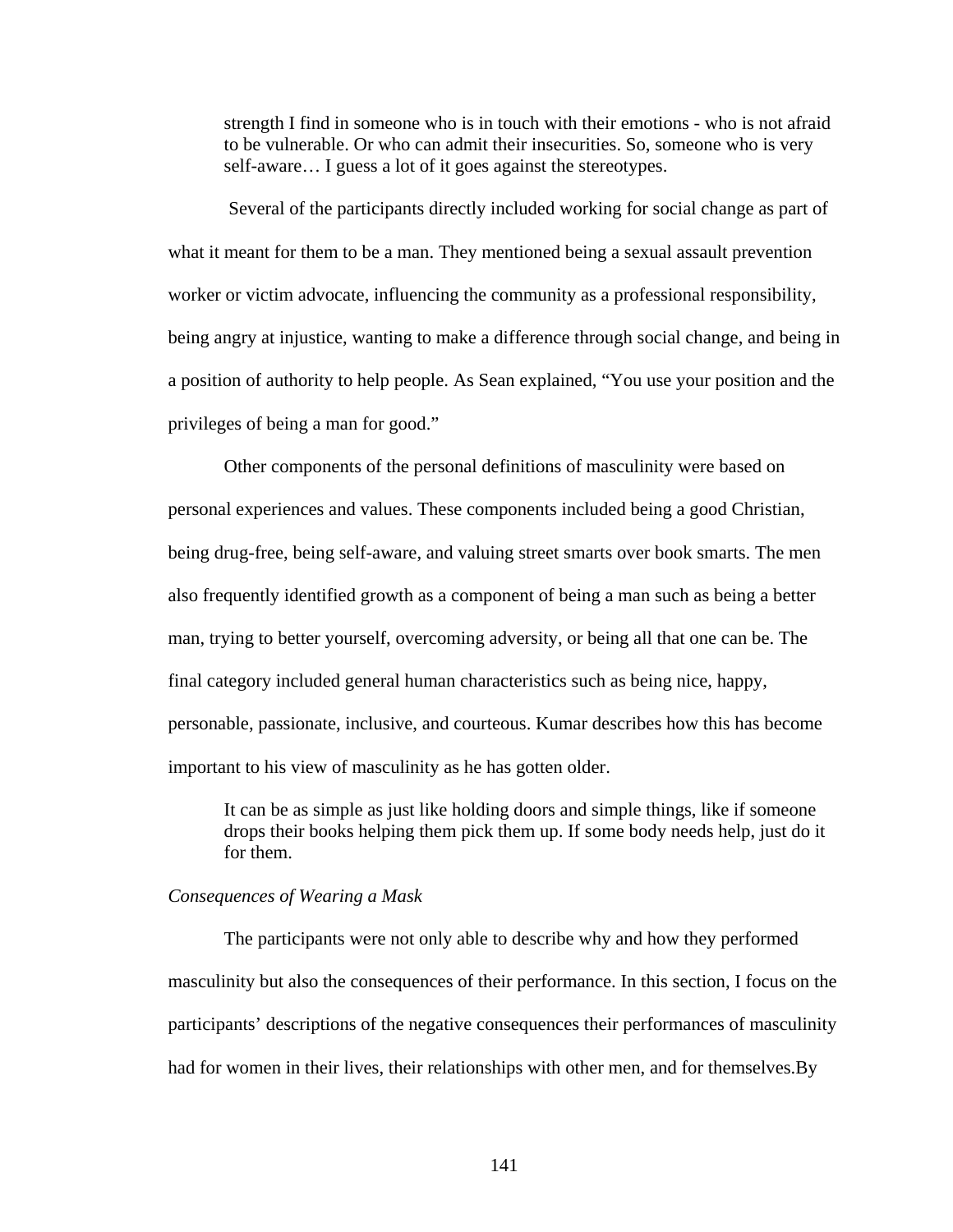wearing a mask and performing to society's expectations, the participants had taken on misogynistic attitudes and behaviors towards women, placed limitations on their relationships with other men including friendship with men and father figures in their lives, and sacrificing their authenticity and humanity by losing themselves to the mask by pretending to be someone they were not. These consequences reveal the social justice implications of how men perform to meet society's expectations.

*Demeaning and degrading attitudes and relationships with women.* Many aspects of society's expectations that the participants disagreed with, observed in others or recognized in themselves, were related to women. Degrading, objectifying, or demeaning women were some of the most common ways of performing to society's expectations that frustrated the participants when they noticed it other men and in themselves.

Kumar described how his wearing a mask had resulted in having a series of unfulfilling relationships with women.

I think in high school, even my first relationships in college I got into for the complete wrong reasons…The whole homosexuality thing is a lot more serious in high school 'cause you want to prove to any extent…So you do a lot of like - that stupid like hook-up things … you do it just to kind of prove yourself. To prove that you can . . . for the wrong reasons.

The pressure to prove manhood resulted in men engaging in their first sexual experience as a way of wearing the mask. Sean described how just having sex wasn't enough, instead demeaning and degrading attitudes toward women and sex with many women was necessary. He described how wearing the mask, "is about being with different women…it is not just about having sex with different women but your attitude towards the different women…I think it is also about that you don't care."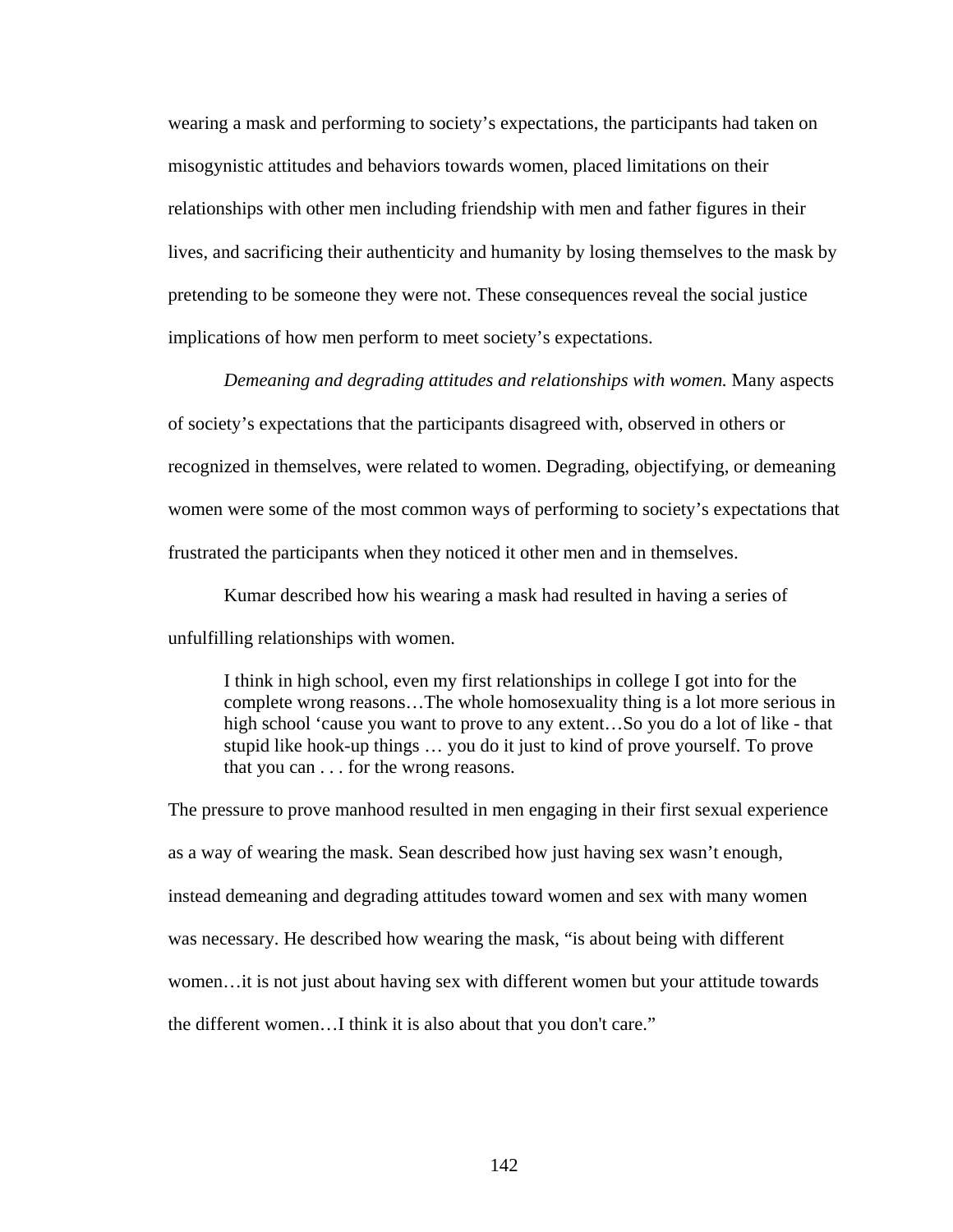The misogynistic behaviors the participants described were often not rooted in their sexual desires, but instead a performance they put on to live up to what they believed society demanded of them as men. This point was illustrated by Daniel, who is an out gay man, but still found himself engaging in demeaning, degrading, and objectifying women, including his female friends, "I always sit down and think, [laughs] 'What was that performance I just gave?'" Even when they didn't engage in this behavior they let themselves down by not speaking up and confronting other men. Noah described how wearing a mask prevented him from confronting friends about things he disagreed with like cheating or particularly demeaning and degrading sexual activities that men bragged about, "I'll tell someone else, 'man, what do you think about that. That's not that - that's pretty messed up. Someone should say something to him.' But, I mean, I'm not always the one to speak-up."

Beyond the sexually degrading comments and behaviors, performing to society's expectations resulted in other sexist behaviors as well. After wearing a mask for so long, Nicholas had a hard time even recognizing some of the more patriarchal aspects of machismo he had internalized.

That is something that I used to do a lot, was just speak and speak and speak and wouldn't let anybody talk….And usually, especially in our community it would be the men discussing something while the women sat there. And I had to work on that - allowing different people to speak and kind of like not playing that role of the dominant person.

It wasn't until he had the opportunity to reflect on his actions in the interviews for this study that Chet realized that the casual sexual relationships he was having with many women were a way of performing to mask his insecurities. He also acknowledged that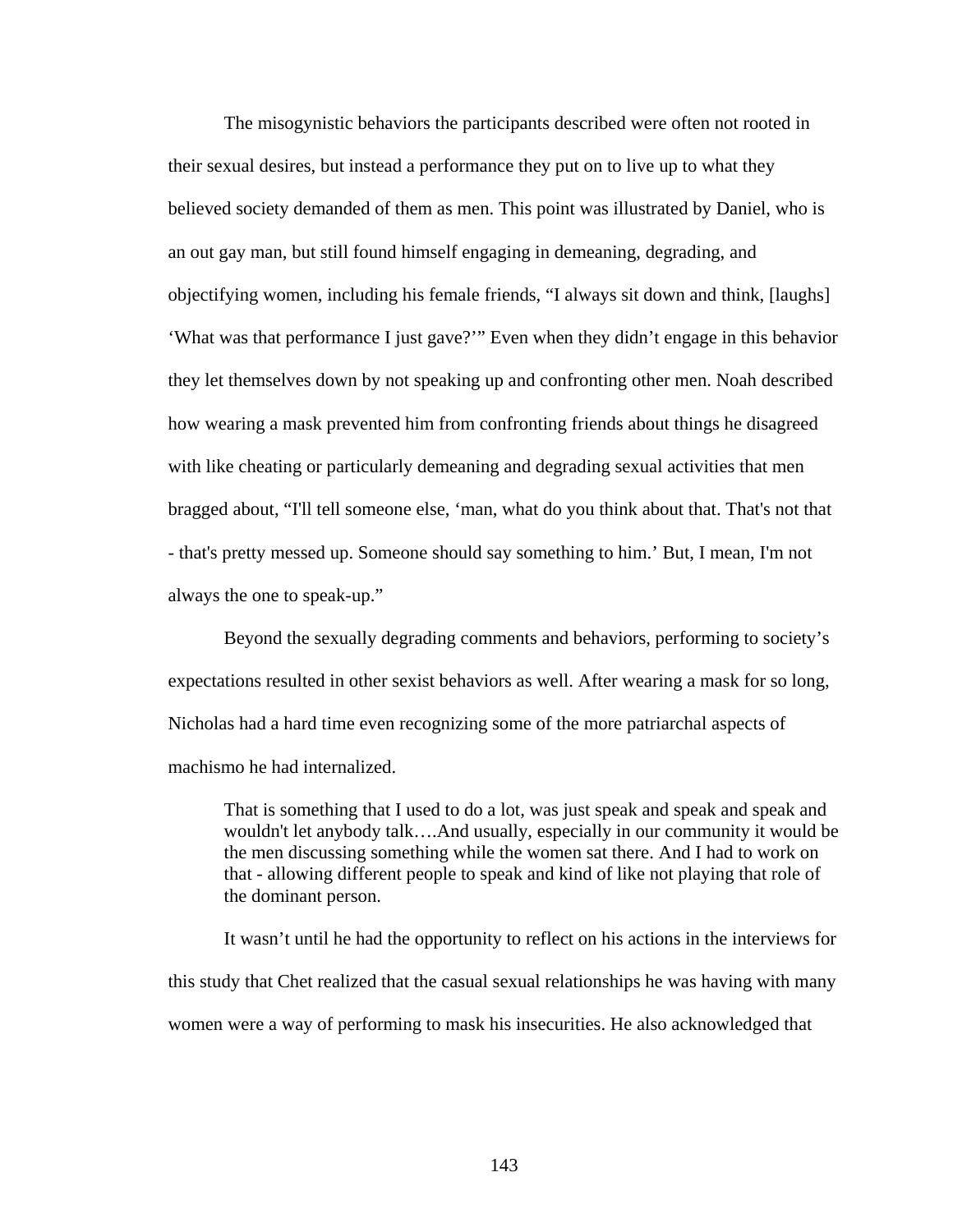this was unfair to both the women who engaged in these casual encounters and to the women who wanted a more meaningful relationship with him.

As a result of the social pressure to treat women in demeaning and degrading ways, the men damaged potentially meaningful relationships with women in their lives. Beyond the emotional costs of this pressure, the participants suggested that it was entirely possible that men would feel so much intense pressure to engage in sex with women that they may employ strategies for doing so that may lead to sexual harassment, sexual assault, or rape. This would be an extreme consequence of the demeaning, degrading, and objectifying ways men are socialized to view and treat women.

These attitudes and behaviors toward women tended to escalate in all-male environments like fraternities or athletic teams because of the increased competitiveness among the men. Noah described how some men talk about their relationships with women on the football team, "For example, they don't even know the girl . . . And the next morning . . . they're just like, maybe they hook up with them again and then they never talk to them again…hooking up and maybe ditching the girl later or something like that."

Chet, who was conflicted about whether or not fraternity culture contributed to these misogynistic attitudes, acknowledged the competitiveness among fraternity men and how women were a way of measuring men's status as individuals and as groups.

I guess that is what Greek Life hones in on. We want to hook-up with more girls than this fraternity…another fraternity is having a party the same night we are having a party, we want to have the more girls there. We want to be the ones the next day to say we had sex with more girls. In order to do that maybe some guys would become maybe desperate in that fact, so. Um, I did think about that and I feel like it is the competitiveness, it gets honed in on more when you are in an [all-male] organization.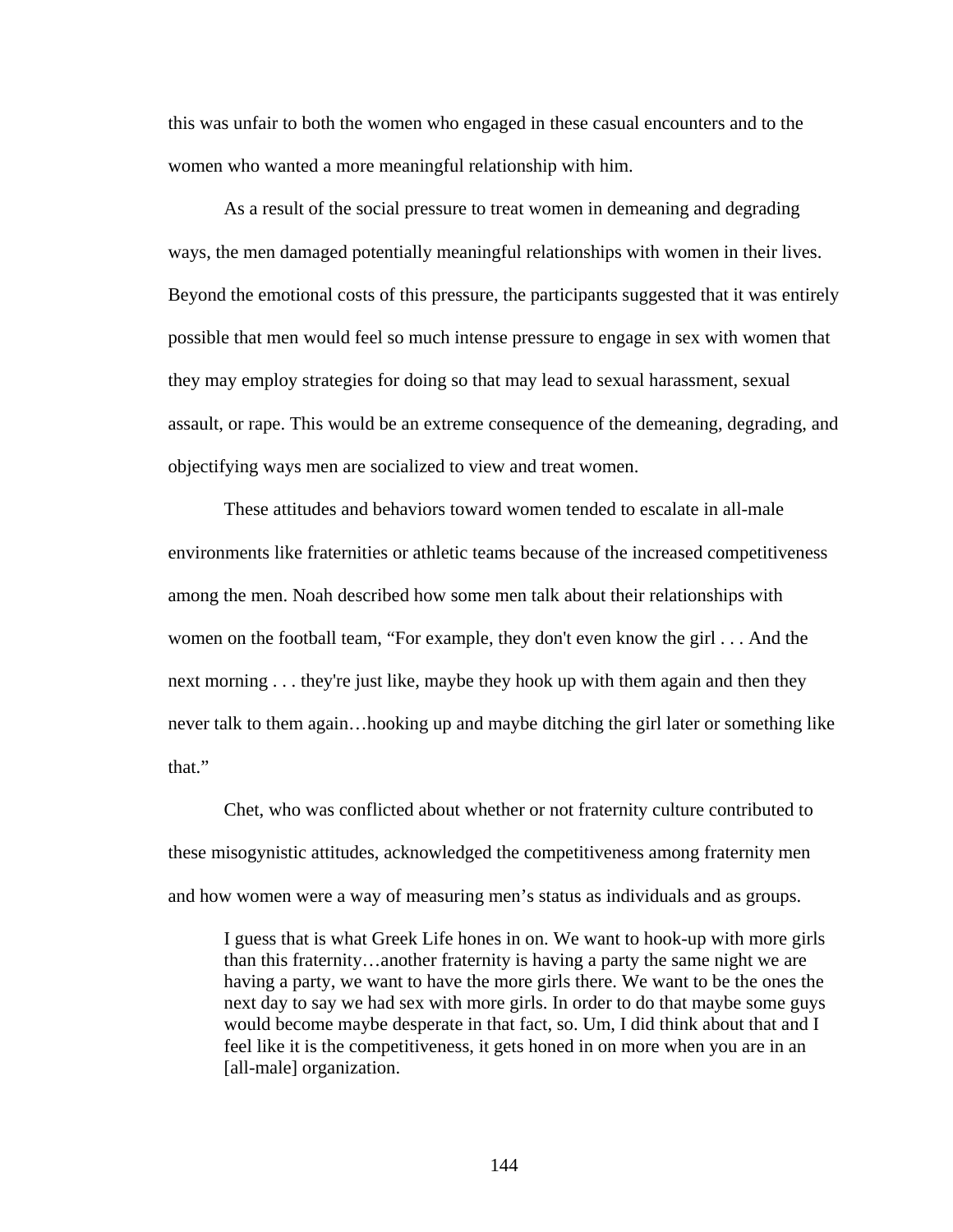*Limiting relationships with other men.* The participants described three main components of society's expectations and how they live up to those expectations that limited men's friendships: homophobia, competition between men, and fear of being vulnerable or emotional. Wearing a mask that conformed to society's expectations got in the way of their ability, despite their clear desire, to have more meaningful relationships with the men in their lives, including more meaningful relationships with friends and the father figures in their lives.

The men had many acquaintances with whom they spent time, but they generally had only two to three, if any, close friends whom they could say really knew them and vice versa. As Sean said, "I don't have um, tons of friends who I really consider friends." Nicholas explained that he didn't have many men in his life who really knew him because, "I don't let my guard down and I just need to build up a little trust with somebody to let them know." Despite their few friends the men also expressed a real need for close relationships with men. Chet believed that "every single guy like needs that. I feel like guys care more about their friends." Even Chauncey who shared that he didn't have any close friends wanted that connection:

I think that it is important to have - I have always wanted to like have like a friend to rap to and be like this is my life. How do I solve this or whatever. I think most men have that desire. Myself I do.

The close friends that they did have, afforded them the safe space within which they could let down their guard and at least at times let go of having to wear a mask. Sean shared that, "All the male friends that I consider to be close friends all know about the rape." Chet shared that he had recently been able to break down and take off the mask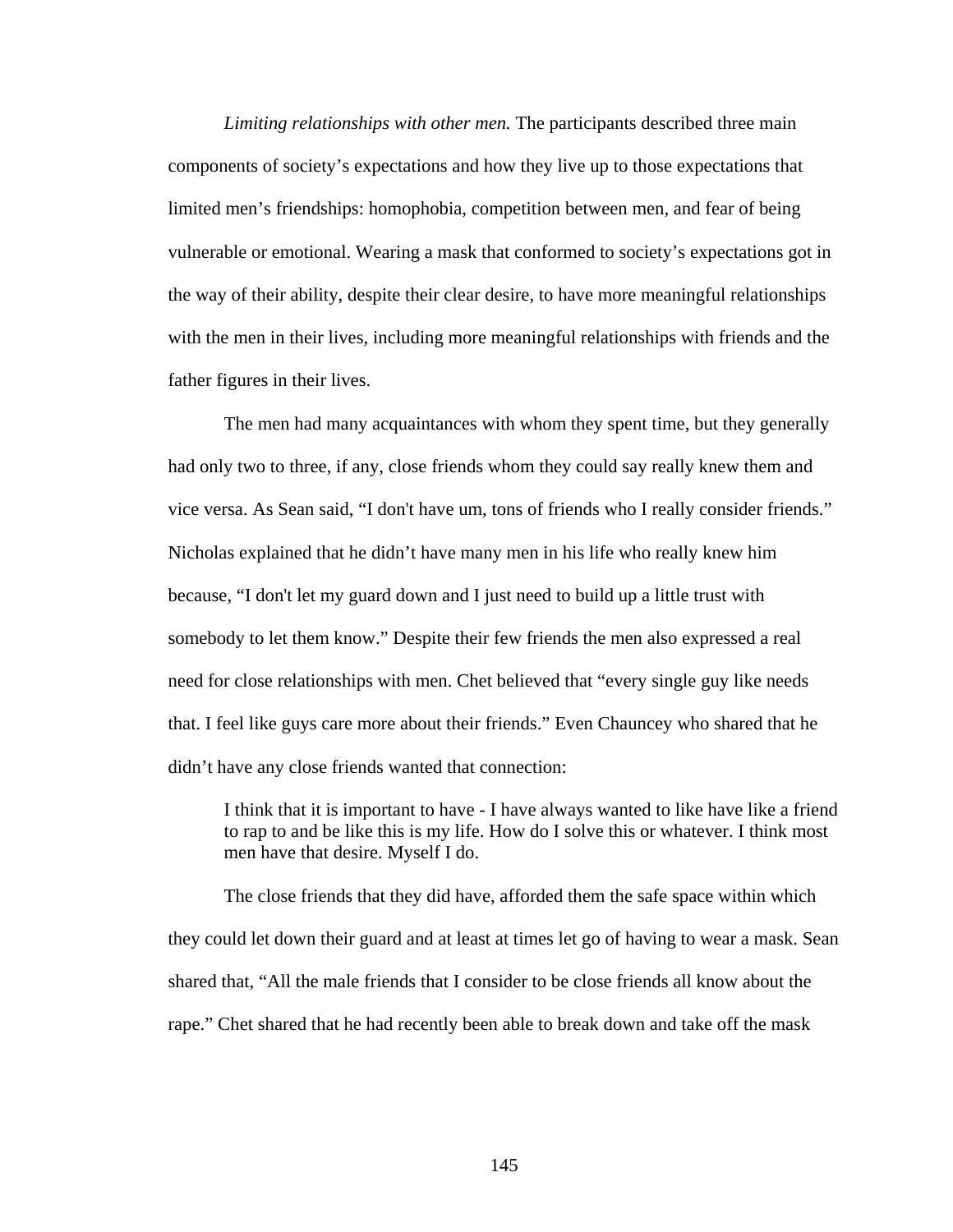when he was with his close personal friends from high school and how important this was

for him.

And then with these guys, they are the most, ya know, where I feel the least vulnerable. And that is what it was. I could just tell [them] everything that was happening, not only with the event but what was going on with me.

Nicholas described how much trust was necessary between two friends to

overcome the obstacles that masks placed between men and their friends.

It is just basically like, being able to trust that person enough to let down your guard in terms of like showing emotion…Not being a afraid of homophobia because you trust that person doesn't - is not gonna look upon it that way…competing. You are not - you are like mutually respectful of each other. You are not trying to out do each other…Fear of vulnerability, which is basically a fear of showing emotions or showing weakness. And all of that stuff is like built up on a level of trust and that is why I think it is. It is just building up that level of trust enough to trust somebody. To be able to show those vulnerabilities.

Although these close relationships with other men were difficult because of the

masks men wore, they were not impossible. Sean recognized these limitations and was

proud that he and his friends had intentionally worked to make sure that their

relationships weren't limited. He found that once he put himself out there and started to

take his mask off, his male friends didn't push him away, but instead grew closer.

Our relationships are developing because I make myself vulnerable. And there is one good friend of mine who I used to uh, sensor my stuff around, because I thought he was more of a guy that, ya know, doesn't want to talk about emotions or hear about this or that… [I] decided I am not gonna do that anymore…because I care about him and because I want to be myself about him. He is gonna get the same stories that this guy gets. And as a result he has opened up more too.

The desire to have more meaningful relationships was consistent and a part of

why several of the men participated in all-male groups, such as football and fraternity

life. As Chet said, "They want something where they will have guys stand, ya know, that

have the same interests and will actually bond for that." These groups were appealing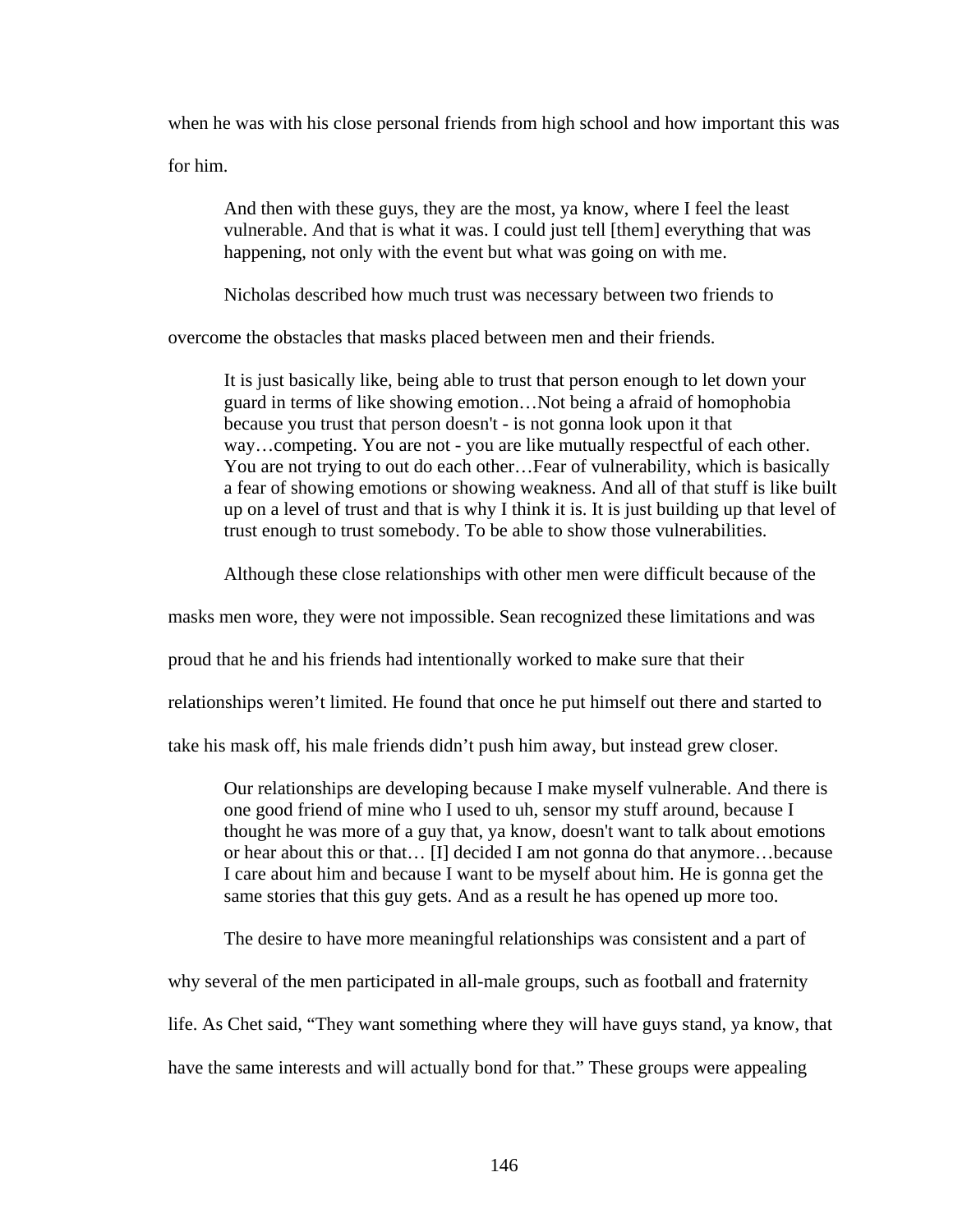because of the possibility of bonding and connecting with a whole group of other men. Chet recognized that the military, fraternities, and athletic teams all share some kind of initiation type experiences that offer men a chance to prove their manhood, at least giving them the hope of allowing them to be more authentic in their relationships with other men. But upon closer reflection the reality of this myth was revealed. Because of the hyper-masculine competitiveness that is fostered in these all-male environments, rather than offer environments where men were able to take off their masks, these groups actually demanded more adherence to society's expectations. Men in these all-male environments had to put on a stronger performance reinforcing their mask out of a need to compete with the other men and a fear of revealing their true selves, which masked their ability to form deep meaningful connections with each other. The men in fraternities and football teams all described these meaningful relationships as one of the primary reasons for being a part of these groups, but all identified their very closest friends as being outside these groups. For example, Frank noticed during his fraternity's welcome back event that not everyone had the same level of connection. Chet also recognized both the appeal of the myth and the reality.

And a lot of guys join fraternities and they do want that. They want something where they will have guys stand, ya know, that have the same interests and will actually bond for that. But like, I got three best friends that don't go to [University] that I can talk about - that know my whole situation with everything. Like the back of their hand.

The relationships the participants had with their fathers, or lack there of, were one of the most significant influences on them and their conceptualizations of themselves as men. All but two of the participants had a consistent father figure in their lives. Frank was missing a father figure at the beginning of his life until his mother married his stepfather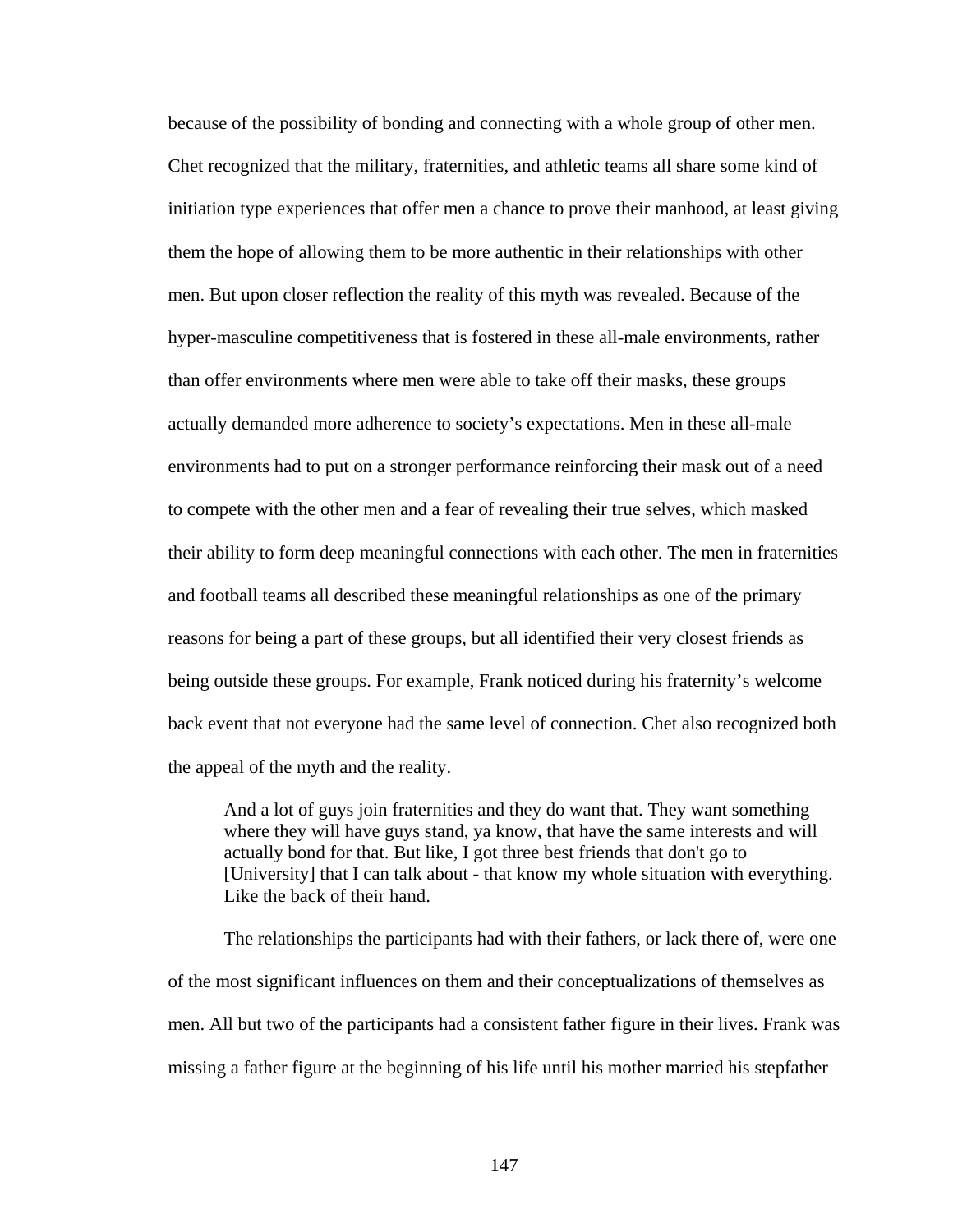when he was seven years old. Chauncey had been missing a father figure since his father was incarcerated when he was eight years old.

As a result of the masks that the men in the study wore and the masks they described the father figures in their lives wearing, they generally discussed feeling very distant from or having a more business like relationship with their fathers. Nicholas described this distant relationship with his father, "Usually we talk about what is going on in the news. Like, how my school is. How his business is. And just talk like that. And that is basically our relationship."

 Despite the lack of connection, the men were able to speak to the importance of these relationships. Gaining their father's approval was as elusive as it was important to the men. Because he knew his father wasn't necessarily proud of his being gay, Daniel felt a need to overcompensate to prove this manhood to his father. He shared that it was important for him to actually be more successful than his father to compensate for being gay, which he believed his father thought made him less of a man.

I have always in my life wanted to make my dad proud of me and impressed by me and so forth. So if I am on the same level with him or lower and gay… So it is like I need to be above.

Jason illustrated how important and elusive a meaningful connection with his father was when he had to go back nearly 10 years to describe a time when he and his father had really connected on a road trip when he was nine years old. Despite the fact that he was able to describe this moment so clearly, he could not remember at all what he and his father discussed. It was not the content of the conversation that mattered to him, just the connection with his dad, "I mean I remember the experience being there. I just don't remember the subjects that we were talking about. I remember being there though."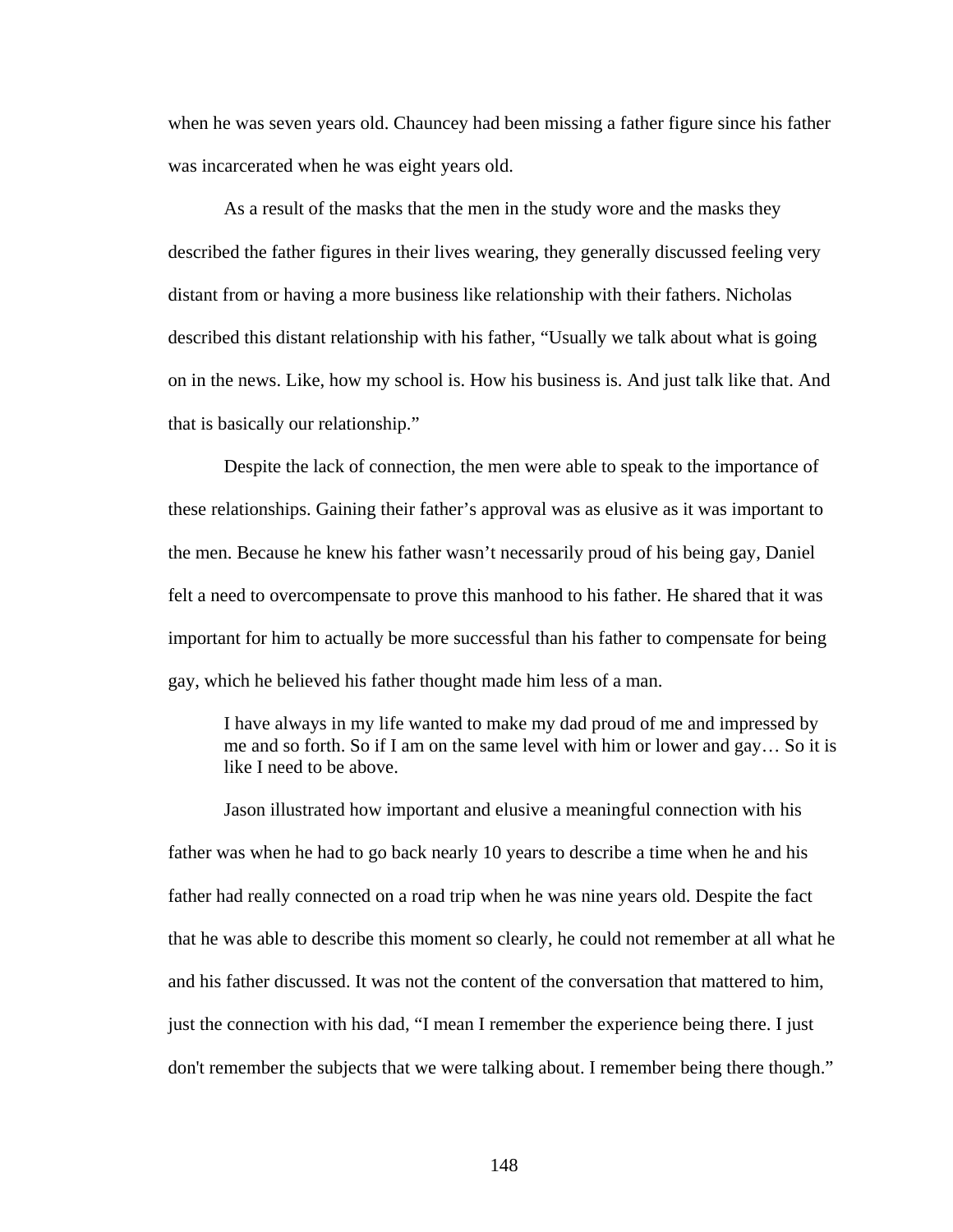Sean, who also had a very distant relationship with his father, coveted the relationship one of his friends had with his father, "They were the most supportive parents that I had ever come across." He sought to fill that void through relationships with other older men such as coaches, teachers, and mentors.

Chet saw how important it was to have a father's approval and the way not having that approval can affect men's relationships in the long-term, "If guys didn't have that then they still kind of need to protect themselves so they are not extra vulnerable or extra emotional." In his view, men without their father's acceptance had a greater need to keep the mask on to protect their vulnerability.

The men described some of the limitations to their relationships with other men playing out in their relationships with their own fathers, including homophobia, competition, and a fear of vulnerability. In order to overcome these obstacles, Jason put on his mask by talking about sports to prop up his masculinity and form a common connection with his dad. He stated, "I know that when I have something real important to say to him that I will try and deviate off the subject and ask him about something sports related most of the time first."

One of the touchstones of the relationships between fathers and sons was whether or not they said, "I love you" to each other. Several of the participants indicated never having heard their father figure say, "I love you." Nicholas shared, "Like, I don't think my dad has ever said 'I love you' to me. Like, 'I am proud of you' is probably the closest. I don't even think he said that." Other participants shared that it was said but not very often and certainly not as often as it was shared between them and their mother. This was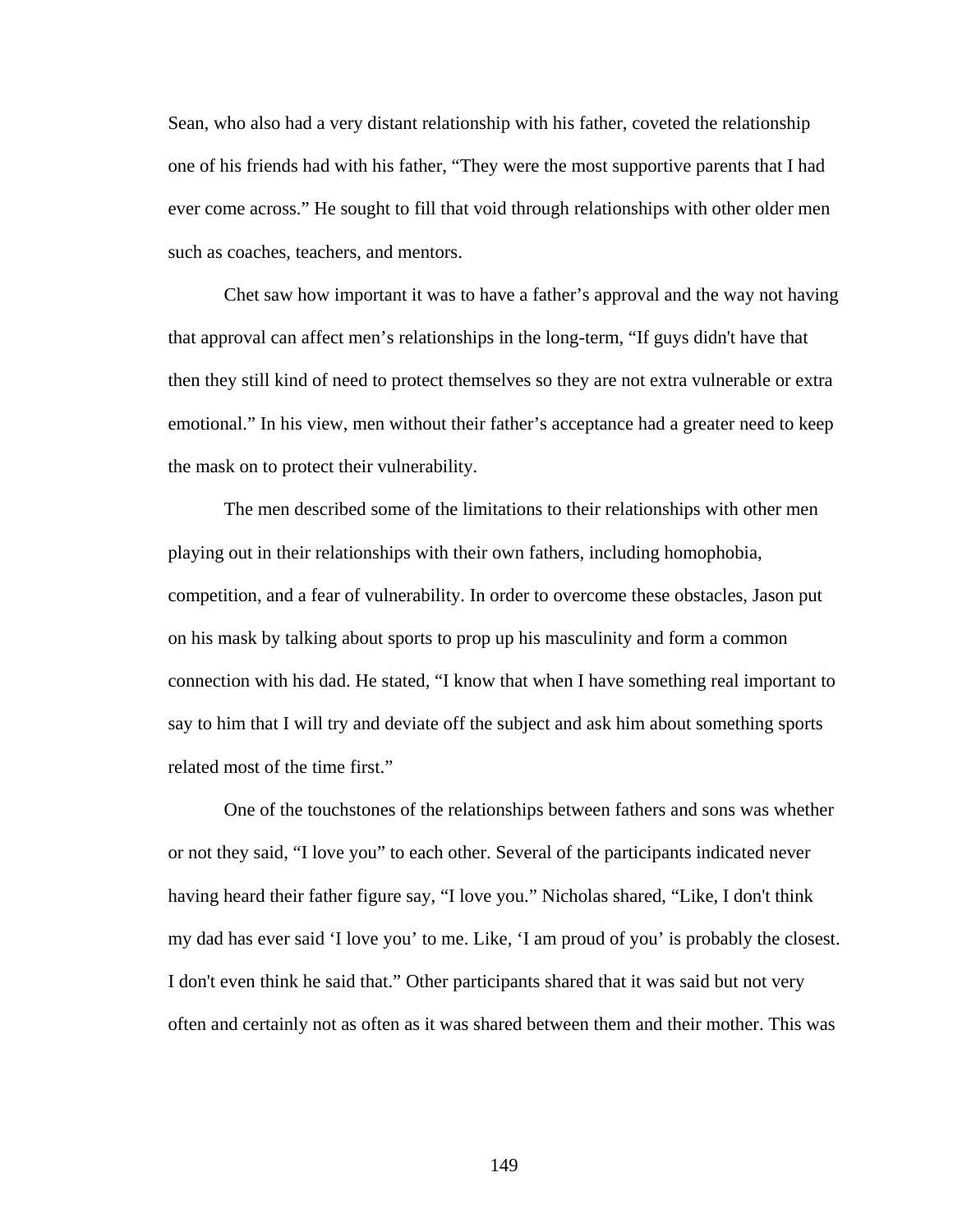the case for Kumar, "I've told him before, but it is more awkward. It is easier to tell my mom, naturally."

The masks the participants and their fathers wore made this expression of their feelings very difficult. Most of the men had no doubt that their father loved them and were confident that their fathers knew that they loved them; nevertheless, the words were difficult to say. At first Kumar explained that he didn't say it to protect his father, "Saying it doesn't bother me. I think saying it would bother him." Perplexed by why he and his father didn't say this, he later speculated that it might be about the mask he was wearing, "I guess they're trying to fit into the um, man to man conversation." Finally, he acknowledged that it might not be his father's discomfort, but his own that he was avoiding.

Just two of the men said that saying, "I love you," was a common and comfortable exchange between them and their father. The two counter stories to this theme were the relationships that both Chet and Noah had with their fathers. Interestingly, both Noah and Chet were the only two men who described being comfortable with and regularly saying, "I love you" to their fathers and also discussed not having to gain their father's approval. For them, their fathers were men in their lives with whom they could take off the mask. Chet never felt a need to prove himself to his father to gain his acceptance, approval, or love. He also pointed out that his father did not fall into society's expectations and didn't wear a mask as much as other men. He described his father as cool, but as a "dork."

I feel like that is what has made me confident as a person. Ya know, it is like, my dad has always been there. He is always just whatever I do, he has been there for me. I have never had to impress him so why do I have to impress you? . . . . I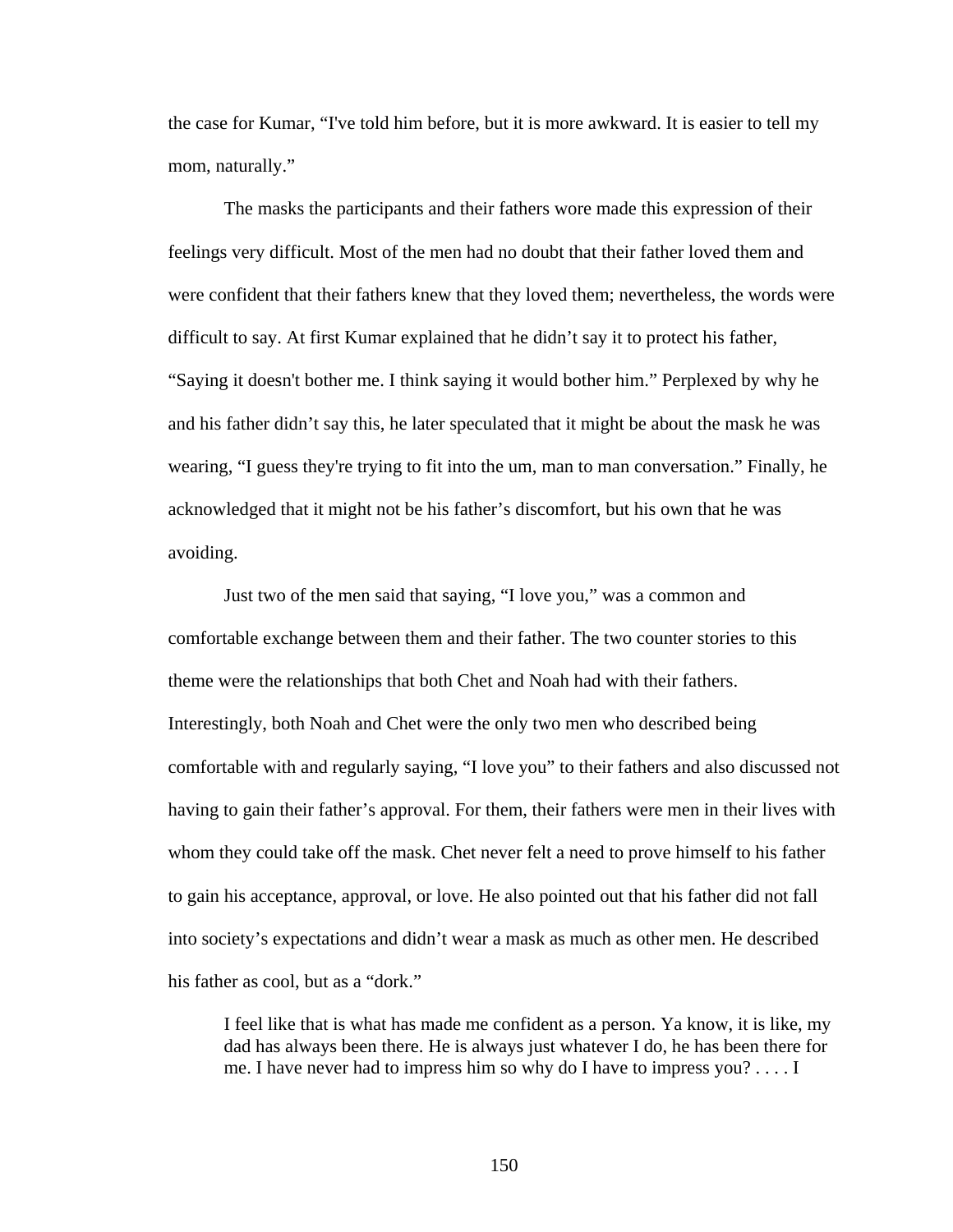guess that's added to my brother and I just being real confident people because he has always been there for us.

*Losing your self to the mask.* Not only were the participants' relationships with women and other men in their lives damaged, but they also described losing themselves to the performance as well. They lost some of their authenticity by pretending to be someone they were not and sacrificed some of their humanity by denying aspects of who they really were. The men had been performing for so long, so consistently that it became difficult to know who they really were. In other words, they could no longer distinguish between themselves and the mask. Daniel explained, "That is why it is hard to say what is your identity. 'Cause in my opinion it is a mixture of it all. Cause there is no figuring out which one of those it really is."

They described sacrificing some of their humanity by denying who they were, what they did, and how they felt to conform to society's expectations. Although Sean knew intellectually that he wanted to be a different kind of man and was proud of that, he often didn't feel tough enough. Despite his intellectual consciousness, his socialization was so powerful that it made him emotionally feel lacking and wish he was something that he wasn't and left him feeling bad about who he really was.

I am a very sensitive person and I don't hide that for anybody . . . . And so I will find myself sometimes . . . feeling like I am lacking something or mad at myself because I am not tougher. And sometimes I wish like, that I could have more of a fearless attitude. Where I wouldn't get paranoid. And there is also times where I am out and somebody says something or somebody tries to start something and my [snaps fingers] initial instinct is not to snap and fight. Ya know, if it comes to that - that is another thing. But I sometimes - I find myself many times wishing that I didn't think so much. That I didn't care so much… That I could just be instantly violent. But I know that that is not the way that I should be.

One of the ways that the men discussed commonly denying who they were and masking their true feelings behind a performance was by not crying. Many of the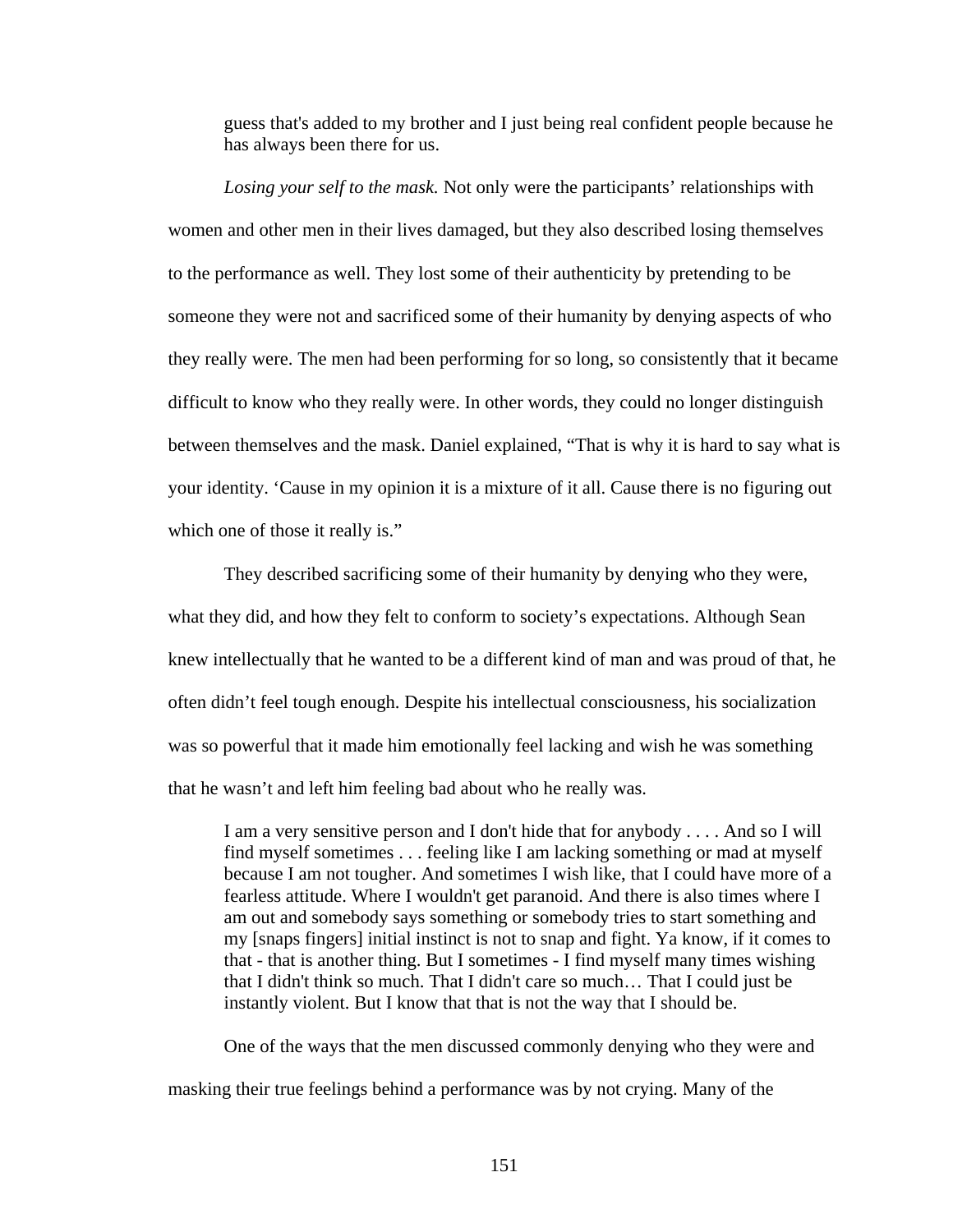participants had not cried for years or more. Kumar stated, "I haven't cried in ages," and Frank laughingly admitted that he hadn't cried for more than two years. The men all clearly remembered the last time they cried even if it had been a long time, reinforcing what a powerful transgression it was against society's expectations. As Chauncey said, "I don't cry often though. In fact, the fact that I can remember each moment tells you that I don't cry all that often." Crying in front of others was particularly rare. As Jason said, "I mean, I haven't cried in front of anybody in a long time." Kumar had only cried in front of someone else once.

Crying was seen as a sign of vulnerability and weakness. As a result the men made a conscious and intense effort into masking their vulnerabilities by denying themselves this expression of emotion in front of other people and even when they were alone. Daniel noticed the absurdity in denying his own emotions as he laughingly explained that each time he cried he would put a mask right back on, "you get it all out and say, 'Quit it. Enough already. Just stop. Let's get back under control.'… And then getting myself hardened or strengthened."

The exception was that some of the men discussed having cried in front of their very close friends. In these rare situations with very close friends men were willing to stop the performance, but just for a little while. Frank had cried in front of his roommates, but described that as an exception, "I don't cry in front of other people. It was my roommates. They were the ones I have now and I mean, I cried with them but they knew what was going on." Chet also discussed crying in front of his close friends:

I was camping with my two best friends and just talking about everything that I was going through. And like, I don't know I just kind of opened up to them… I just broke down. 'Cause it was like killing me. There was a lot of sleepless nights. And that was it. I was like, just opened up to my best friends and so - I mean,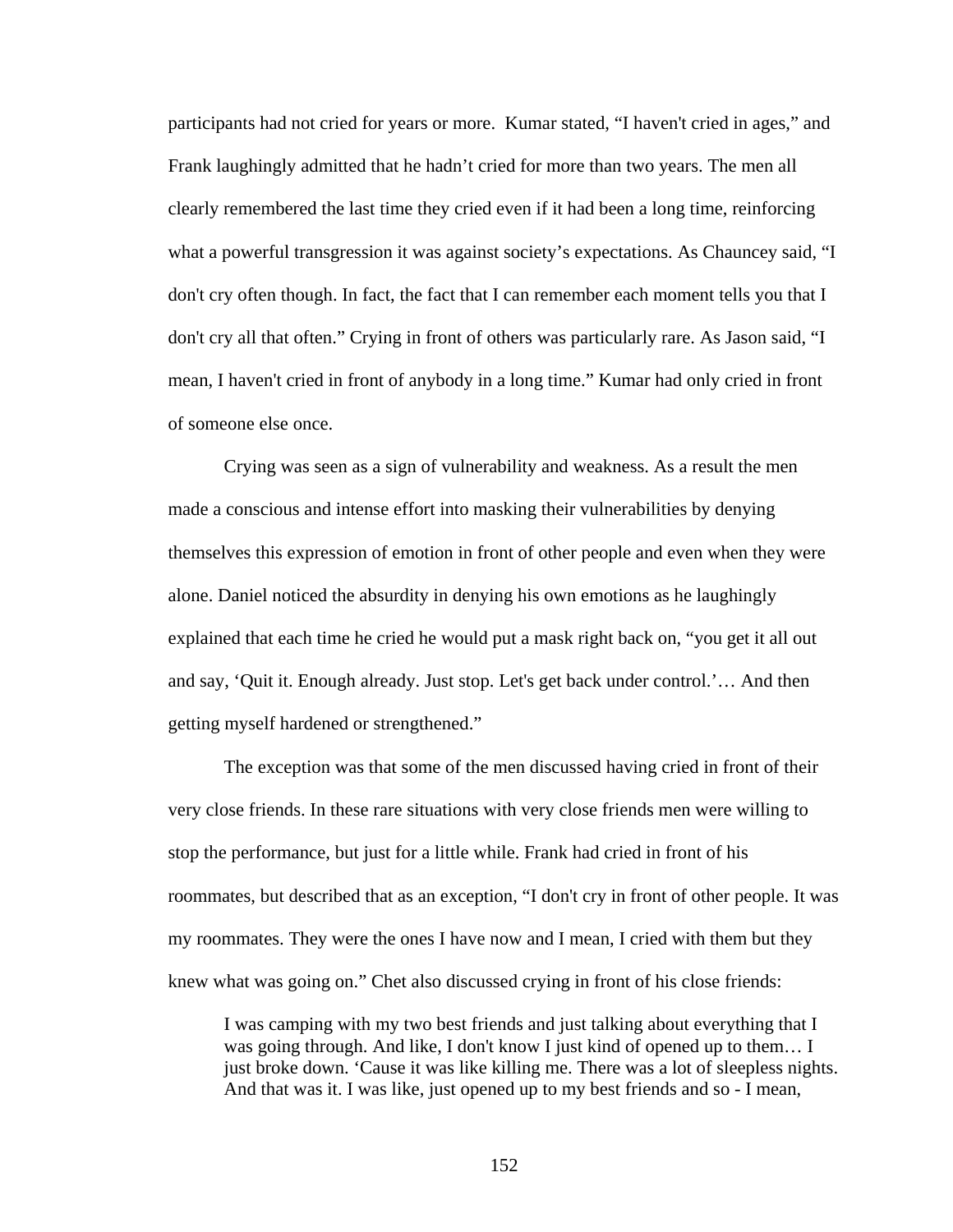yeah….It was just like, 'cause I was literally going crazy. I would have gone nuts if I wouldn't have done that.

The common reasons the men shared for crying included having a "breakdown," being hurt in relationships, injustice on a massive scale, or the death of a family member. Daniel described crying when he could no longer take the stress, "The stress was just too much. And I broke down. Literally had a breakdown in my room." Nicholas had a similar experience.

I remember this one time I just broke down in one of my friends' rooms. And that was just because of so much stress. I was trying to do so much stuff on this campus and I couldn't handle it and I just broke down then. And like, that is basically it when I completely just lose control is when I just start crying.

Being hurt in a romantic relationship also led some of the participants to cry. Chauncey remembered,

One time like me and my girlfriend were having like an issue and it kind of like hurt me a little bit and it kind of hurt me a little bit and I cried there just because of that issue.

Kumar also described crying at the enormous pain and injustice he was exposed to through his work with a service organization working on injustice and genocide in Africa and how it was affecting children, "This foundation that I am working with that does the Africa awareness. That kind of stuff will make you cry.

One of the more powerful moments in all of the interviews was when Nicholas openly cried in his very first interview. When I asked how he ended up in college, with all of the messages that Latino men and working class men shouldn't or can't go to college, he described how he is only at the University because his sister made him apply. He was reluctant to discuss this and became choked up and then openly cried. In our next interview he shared that the subject of his getting to college was very emotional for him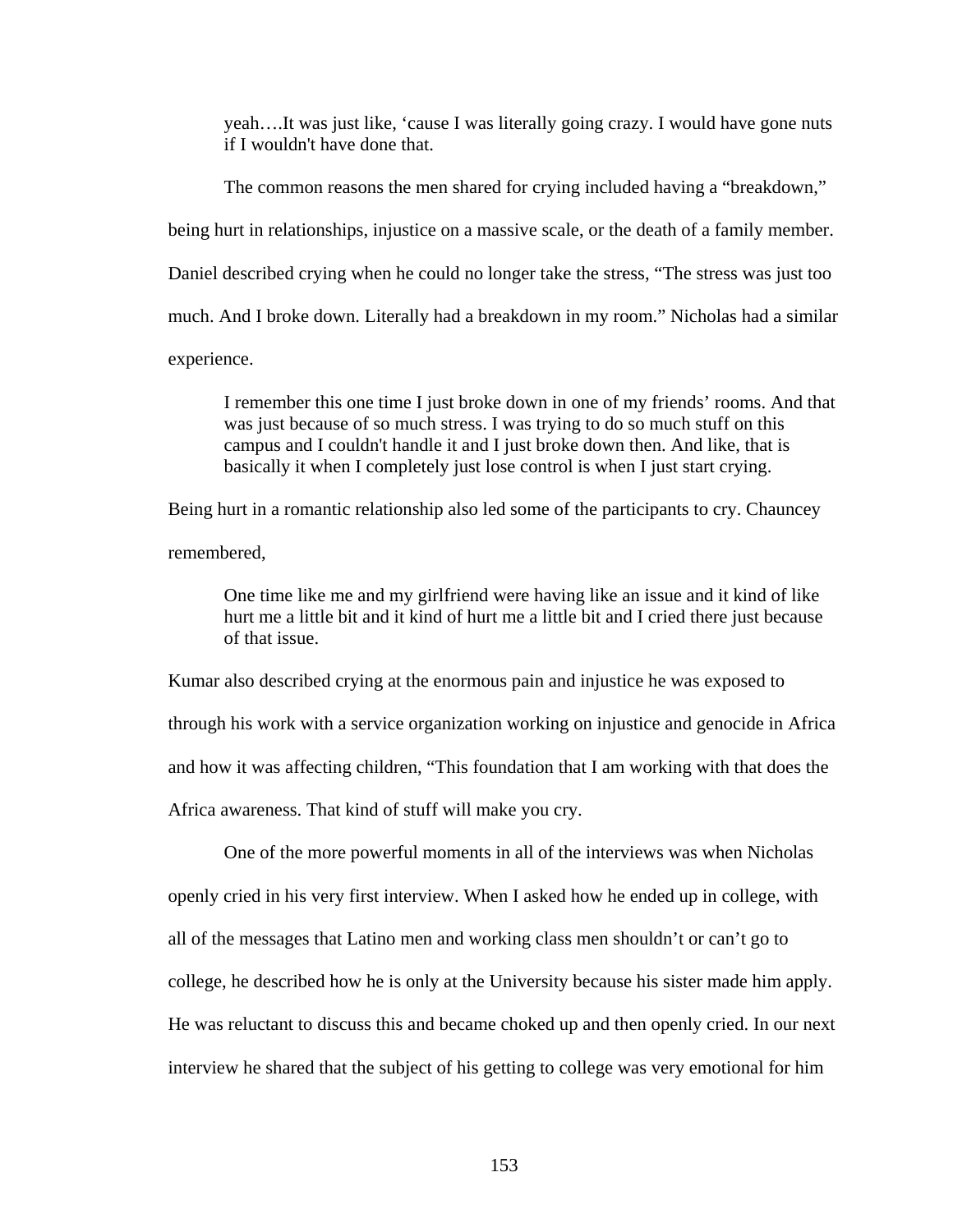and something that regularly makes him cry. As a result, he avoids the issue altogether whenever he can to keep those emotions out of view of others as a way of maintaining his status as a man. He acknowledged that he was embarrassed and ashamed after crying in the first interview, but he also cried in each of the following interviews as well. Once he had let me see behind the mask in spite of his best efforts, he knew he had permission and was more willing to let the performance go in later interviews. In his second interview he cried as we again talked about what makes him cry and how lucky he feels he was to be at the University. In the third interview he cried about a family loss that had happened after our second interview as the reason why he had to postpone our third interview.

The men in the study had been wearing a mask so long that some of them described having a real difficulty being able to cry, despite their desire to be able to cry more often as a healthy and satisfying way of expressing their emotions. Chauncey described his surprise at not crying recently:

Like last Friday my professor passed away - uh, a good professor like I had and like, I have known her for two - about a good year now. She passed away uh, earlier this semester in like, October. And that hurt me. I wanted to cry. I really felt like it was in me, but I couldn't. And then Friday there was a memorial service in the chapel and like, they were describing her life and I really felt - I felt like real down. But I just - I don't know why I didn't cry.

Sean first shared that the last time he cried was during a time of great tension in his romantic relationship when he thought the relationship might be coming to an end. Only later did he explain exactly what had "piled up" for him. At the age of 13 Sean had been repeatedly raped by a male peer and throughout his growing up been victimized by a verbally abusive mother. Because of these two experiences, Sean had a deep desire to have positive and meaningful relationships with women in his life and friendships with men.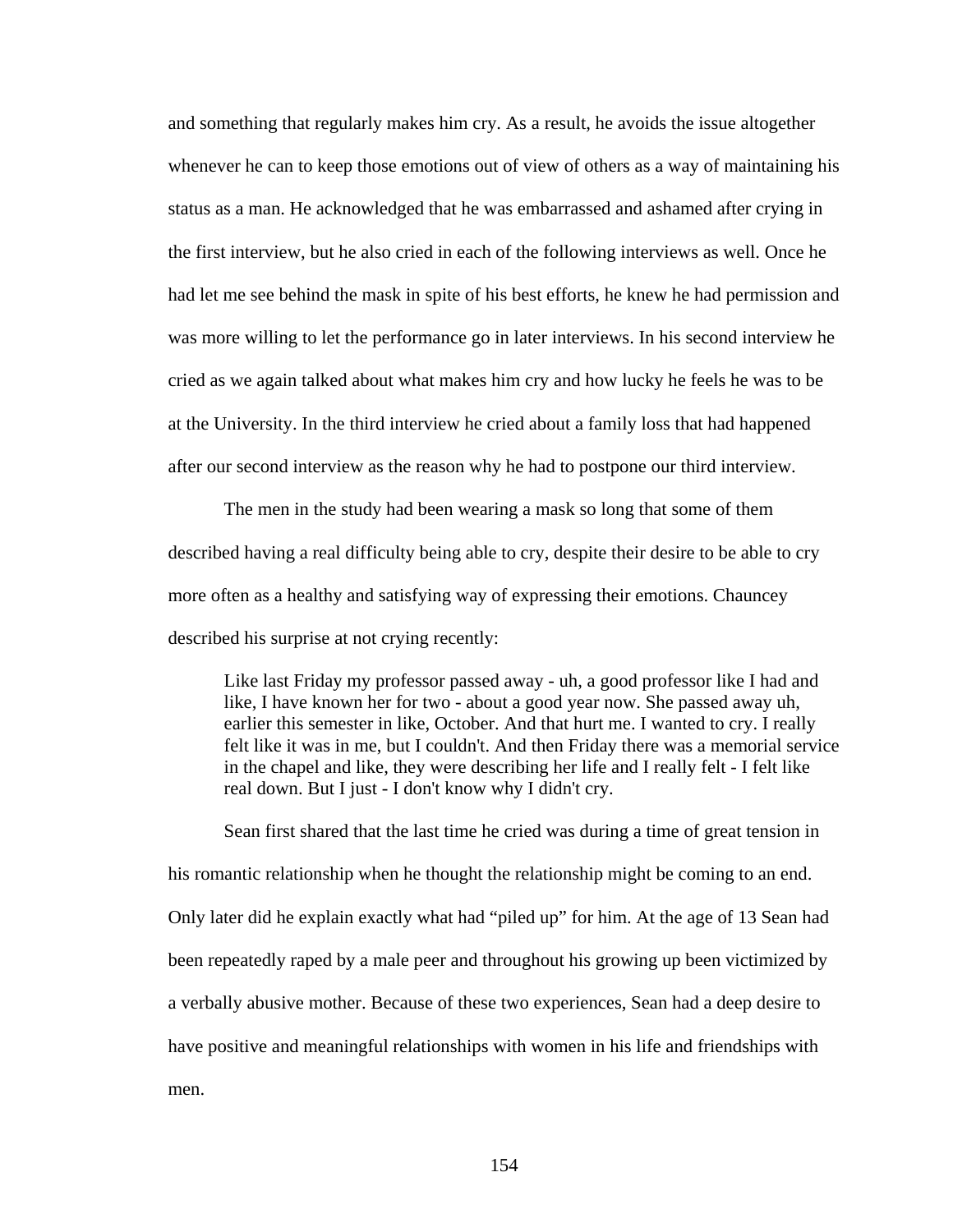No matter what kind of like, cynicism I had towards like relationships or towards women or ya know, towards women that it could never overpower like the need that I had for love and for intimacy. And um, so that has always been there. And I have never been ashamed to acknowledge that. So I didn't shut down like a lot of people could shut down under these circumstances, like, "I don't need that." And although I protected myself around my family, when it came to the outside world, I just reached out to that and held onto that tight.

He illustrated just how deeply robbed he felt by his inability to connect with his

emotional self as a result of his socialization and wearing of a mask.

I hated the fact that I was numb and I wanted - I always had this desire to feel this pain. Like, I used to have this uh, I just would pray that I would be able to cry like - with a female. Like, in her presence. Like, being held by a woman and crying like balling like a little kid.

He went on to discuss all of the strategies he had used to try to get beyond his mask and

get in touch with those emotions.

And a lot of the movies that I loved had rape or sexual assault or molestation or something in them as themes. And a lot of the times it was male victims. I have tons of episodes recorded of Oprah with rape victims, people who are prostitutes. Or anything related to like sexual crimes or sexual violations. Things like that. So basically I was using these - these things to try to tap into my own experience. And my own feelings that I couldn't get to. It was easy for me to watch Oprah and tear up for what this girl is going through as opposed to what I have been going through and tear up for that.

He explained that his breakdown with his girlfriend was the first time he really had a

chance to feel and express emotions not just around their situation, but all of the pain in

his life. Once the mask came off everything that had piled up behind it came pouring out.

Finally, being able to connect with these emotions with her meant a great deal to him

personally and to their relationship.

That I wanted to feel - that I always had a desire to feel this pain and to deal with it. And that was like what my break down last year was about. I actually got that opportunity with my girlfriend to cry about everything that I had gone through in my life. Um, it felt good.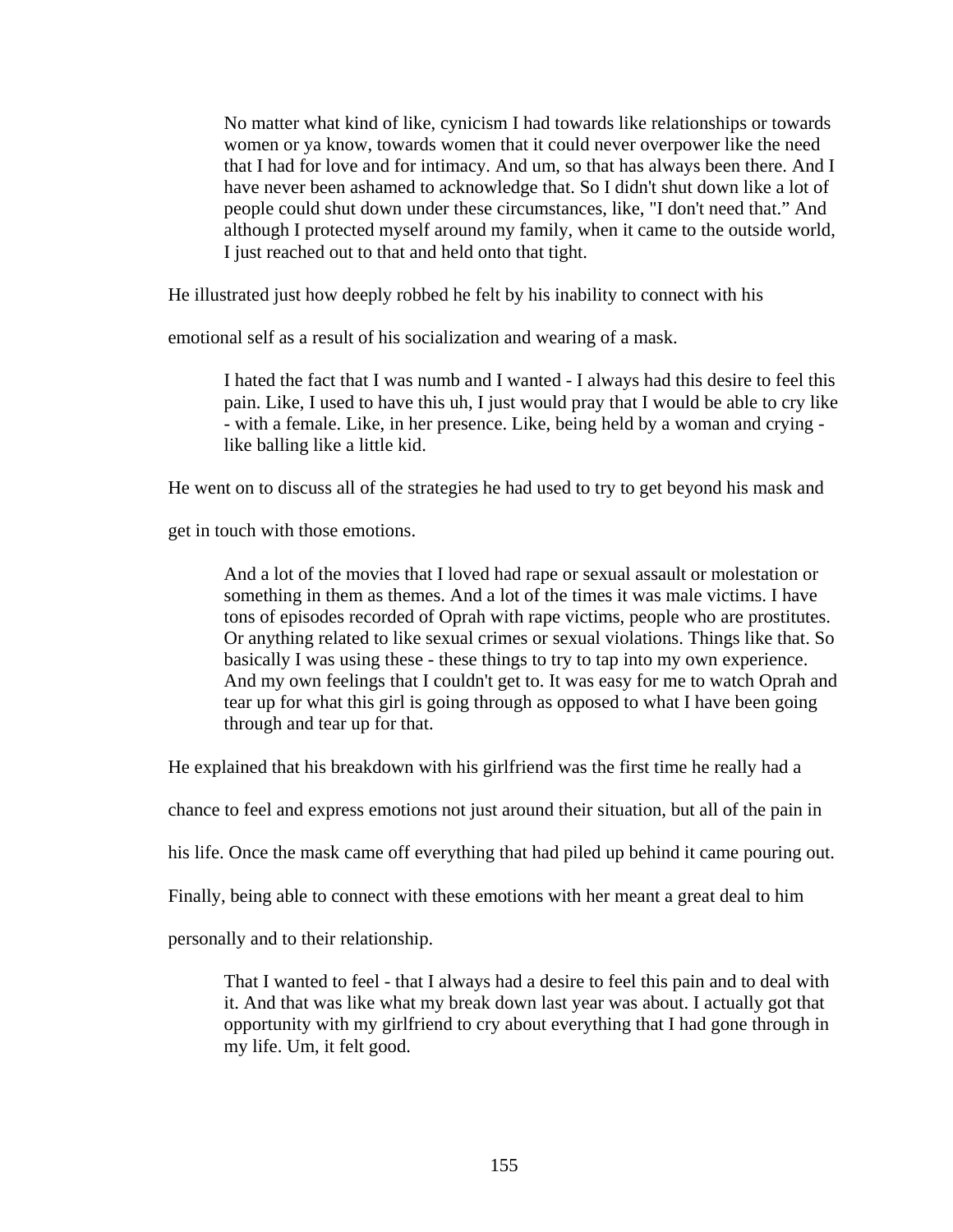### *Summary of Performing Masculinity*

 The participants described why they felt a need to put on a mask. They felt a need to put on a mask because they didn't feel that they measured up to society's expectations as themselves. By putting on a mask they were able to portray someone who did fit society's expectations and hide the aspects of themselves that did not fit these expectations. They also described how they wore this mask to conform to society's expectations. As college men they wore the mask and performed to society's expectations by partying and not preparing. They negotiated between partying to meet society's expectations and preparing out of an internal need to be ready for life after college. The participants also wore a mask to make their transgressions more acceptable and as a way to respond to experiencing oppression. In response to their frustration with trying to live up to society's expectations, each of the men had created his own version of what it means to be a man, which were decidedly more pro-social but were still a mask. By wearing a mask the participants took on demeaning and degrading attitudes towards women, limited their relationships with other men, and losing themselves to the mask, by losing their authenticity and sacrificing their humanity.

#### *Struggling to Begin Taking Off the Mask*

Although none of the participants had completely taken off the mask and transcended society's expectations of them as men, each of the participants had begun to take off the mask at least in specific circumstances or contexts. Some of the men were more intentional in their efforts to begin moving beyond some of the external expectations of them as men, but still found themselves falling into these expectations when they weren't paying attention, when they were feeling insecure about their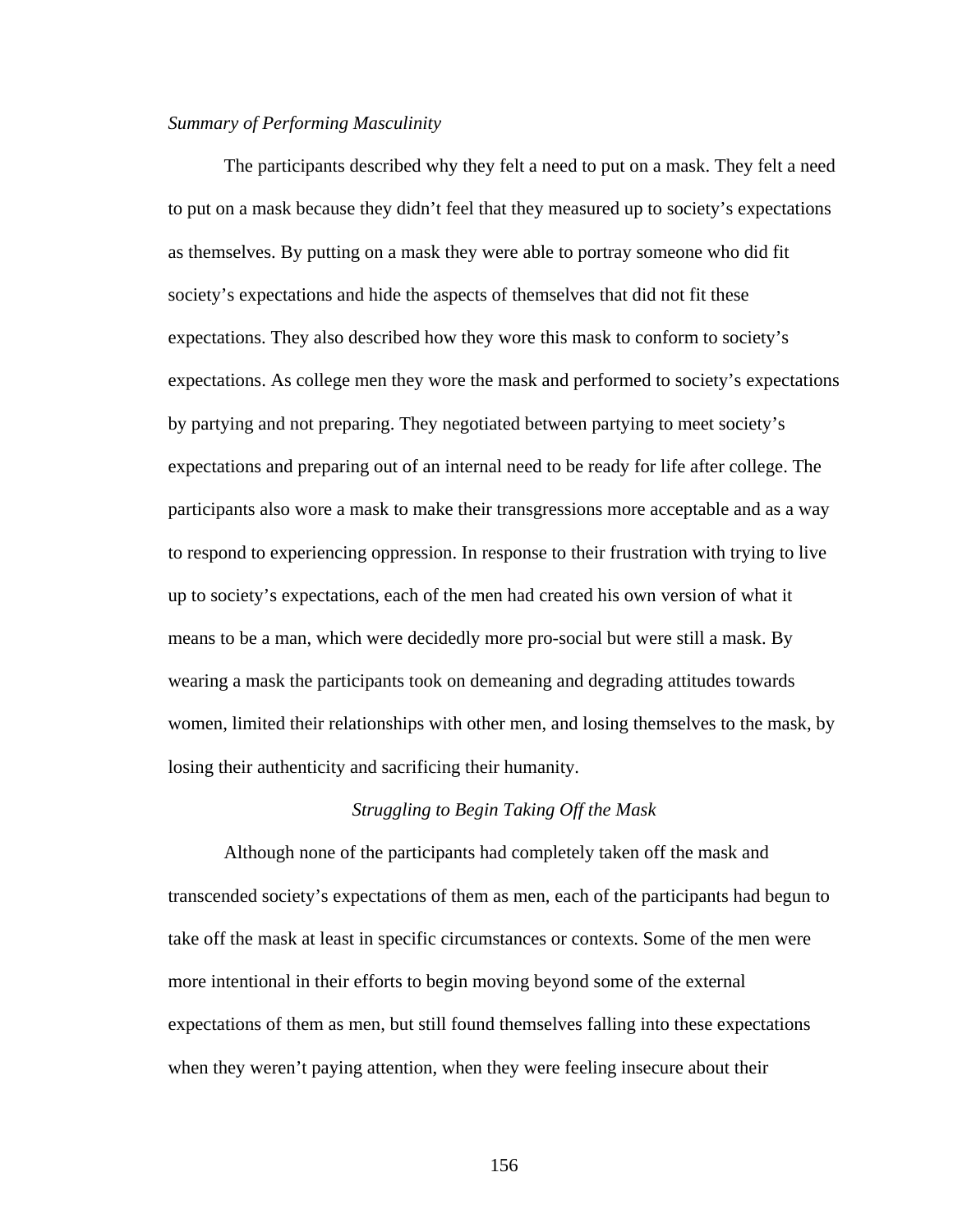manhood, or unconsciously as a result of their constant socialization and their internalization of those messages. Kumar, who was very committed to letting go of many aspects of how society defines what it means to be a man, thought that completely taking of the mask was impossible:

I mean, to an extent, everyone follows social norms for masculinity, but - to an extent. 'Cause if you completely disregard them, then you are . . . you can disregard some social norms and still be seen as masculine in some ways. But when you disregard them all you'll kind of lose that credibility.

## *Accepting Ways the Mask Does Not Fit*

Most of the men had come to terms with specific aspects of who they really were that just didn't fit behind the mask. In these specific ways, such as being more sensitive, choosing not to drink or have sex, or being involving, they had accepted that as individuals they were just different kinds of men. Specific events, including the interviews for this study, served as powerful critical influences that supported men's efforts to take off the mask and move beyond society's expectations. These critical influences helped men put the mask further behind them and move closer to being their own man and made them less vulnerable to putting the mask back on. They were able to take off the mask by being more emotionally available, avoiding meaningless sexual relationships with women, speaking up against sexism and homophobia, or avoiding partying aspects of the college experience all together.

Several of the participants talked about being more sensitive than they believed other men to be. Kumar described himself as an unusually good listener for a man and someone others sought out. As he described this, he also acknowledged how different this was from what society expected of men.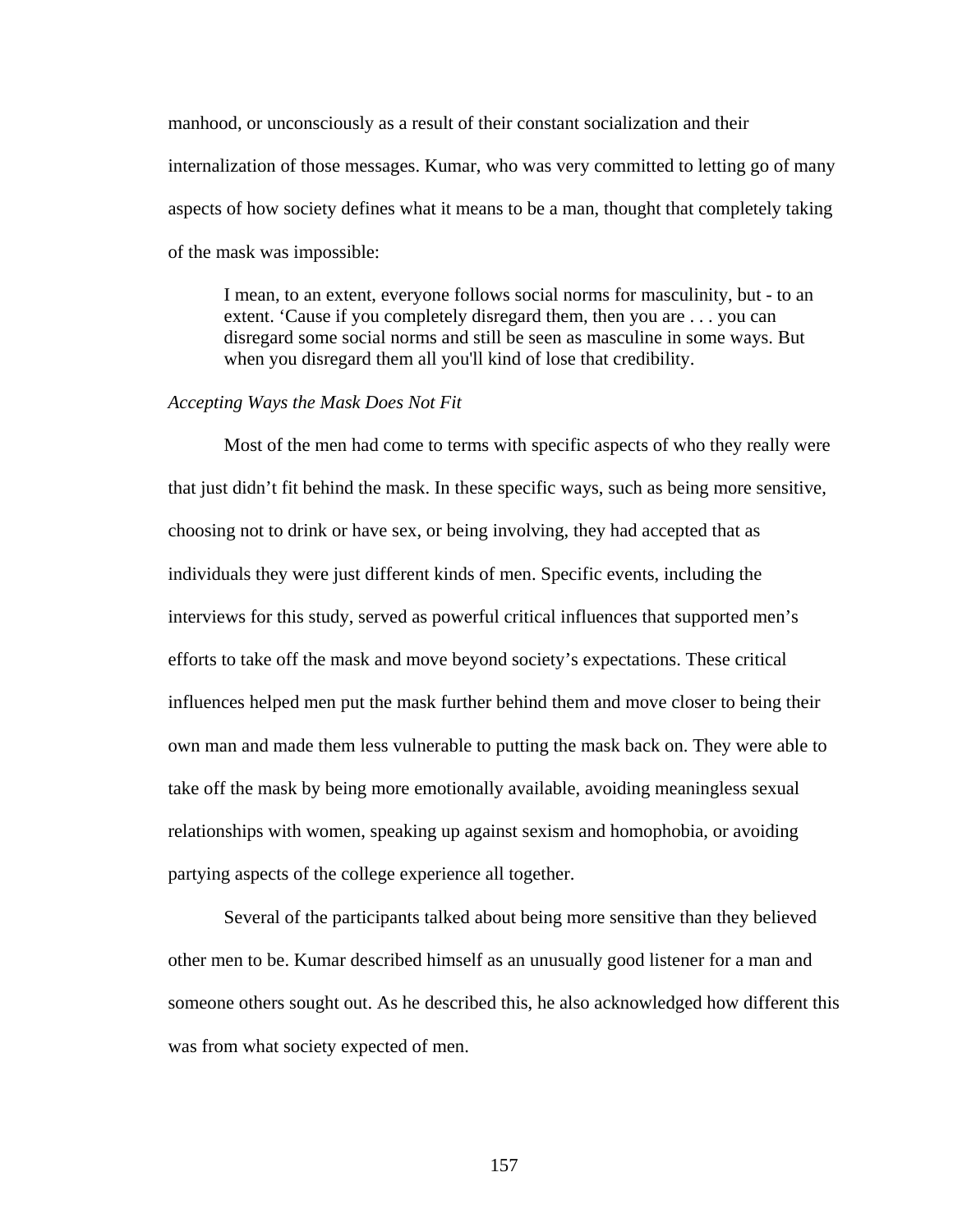Like, for some reason people just come talk to me when they have issues or whatever. A lot of people see that more like a girl's strength kind of thing where like the girls are the ones who are supposed to talk about emotions and feelings and all that crap [laughs].

Many of them kept their sensitivity hidden behind their mask, but others were proud of it.

Frank also described himself as more sensitive than other men but didn't share this with

many people.

I share it, but it is not like, over the edge. Like I recognize things and I take things in and you know, if it needs to be shared I will share it. But I don't let things eat me up inside or anything like that. But I feel like I see things that a lot of other guys and men, college kids don't pick up . . . and a lot of my friends know that I am more like aware of girlfriends' feelings or more level headed about going out than a lot of people.

The men also discussed the ways that they were able to take the mask off with

regard to specific components of the mask college men were expected to wear. For example, Frank took some pride in not being the stereotypical "frat guy" and breaking some of the expectations that people outside of his fraternity had of him as a fraternity guy. He said, "It has been fun to like break away from that stereotype. And like, be professional and ya know, be very extra-curricular without that plastered on my forehead that I am some frat guy." Sean was so troubled by all that comes with partying, that he was able to take the mask off by simply avoiding that whole scene all together, "I have really stayed out of the crowds that are associated with those behaviors. For the most part."

Nicholas had taken two major stances contrary to what is expected of men in college by choosing to not drink and to abstain from sexual activity. Although not choosing to be abstinent, Sean took sexual relationships seriously. He found that he could not distance himself from the emotional aspects of sex. He described a specific situation,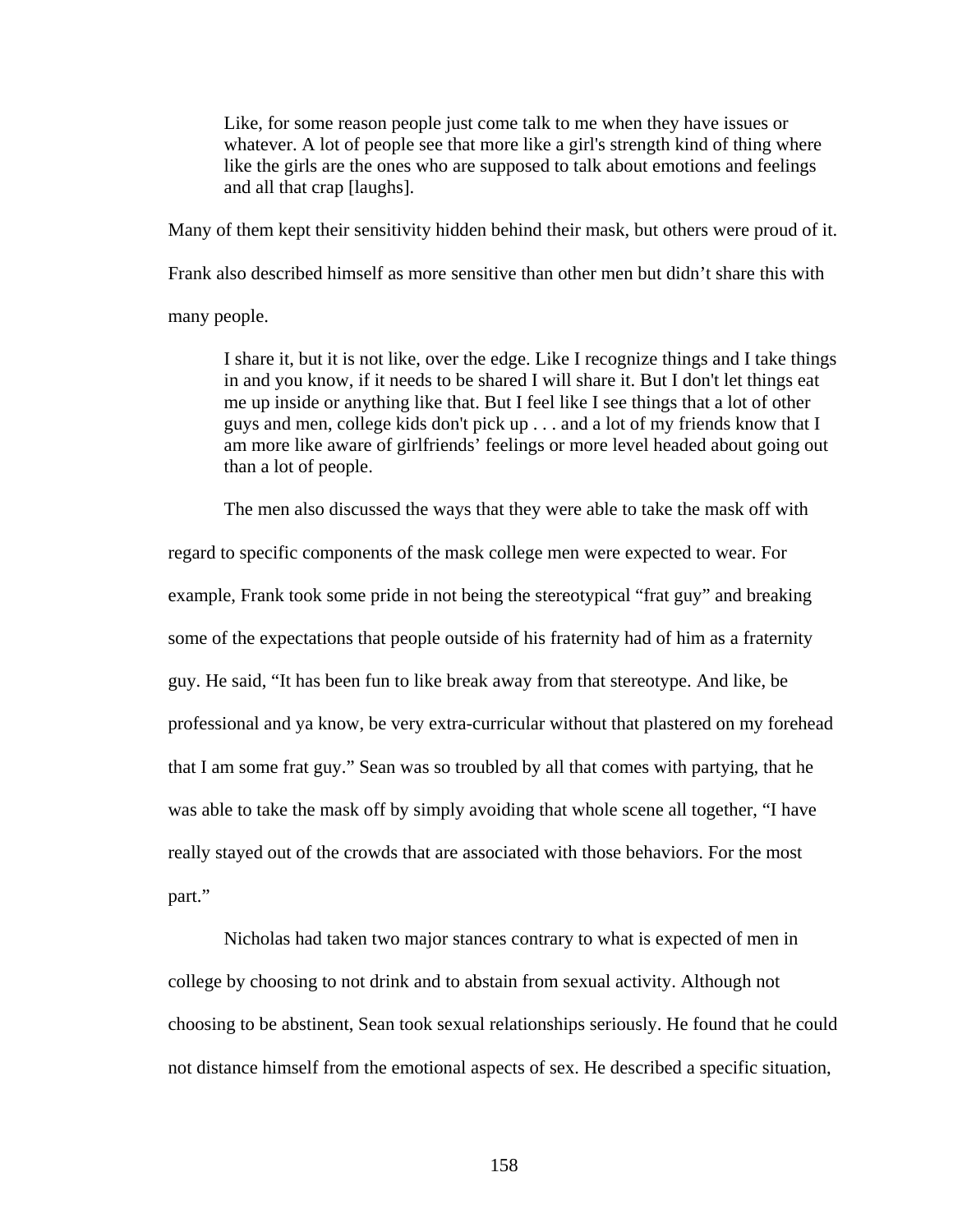in which a woman who he was clearly attracted to wanted to have sex with him, but he wasn't comfortable with it because of her history being violated by men and he didn't want to be in a situation where it was at all possible that he would be taking advantage of her vulnerability:

Even though that is what she wanted, I just felt like that is not what she needed . . . . And how about just for once a guy let it be. And let her know, like, I am cool just being here with you.

Several of the participants admired other men for being able to take off the mask and some were admired themselves for removing the mask. Chet admired one of the younger members in his fraternity whom he had recently seen confront an older brother about the way the older brother was fighting with his girlfriend.

This sophomore went up to him and the kid is older than him. And was like, "You can't talk to her - I mean, it is none of my business. But you can't talk to her like that." And so it was, it was something . . . And I was really impressed to see, ya know, someone who is younger is usually intimidated by someone who is older and he just went up to him and was like, "Listen. I know this is your relationship, but you can't talk to her like that."

Noah shared a story about how he was admired by other football players for not falling into the normal expectations of college men. He discussed a time when a teammate told a new member of the team to follow Noah's example, "And so one of the guys was like, don't be like me. Don't be - follow Noah, be like him. But don't be like me or [another teammate] or whatever it might be."

# *Critical Influences in Men's Struggle to Take Off a Mask*

The participants identified several critical influences that helped them begin to take the mask off. These critical influences included personal influences, historical or literary influences, being exposed to alternate versions of masculinity, academic course, and critical events in their lives.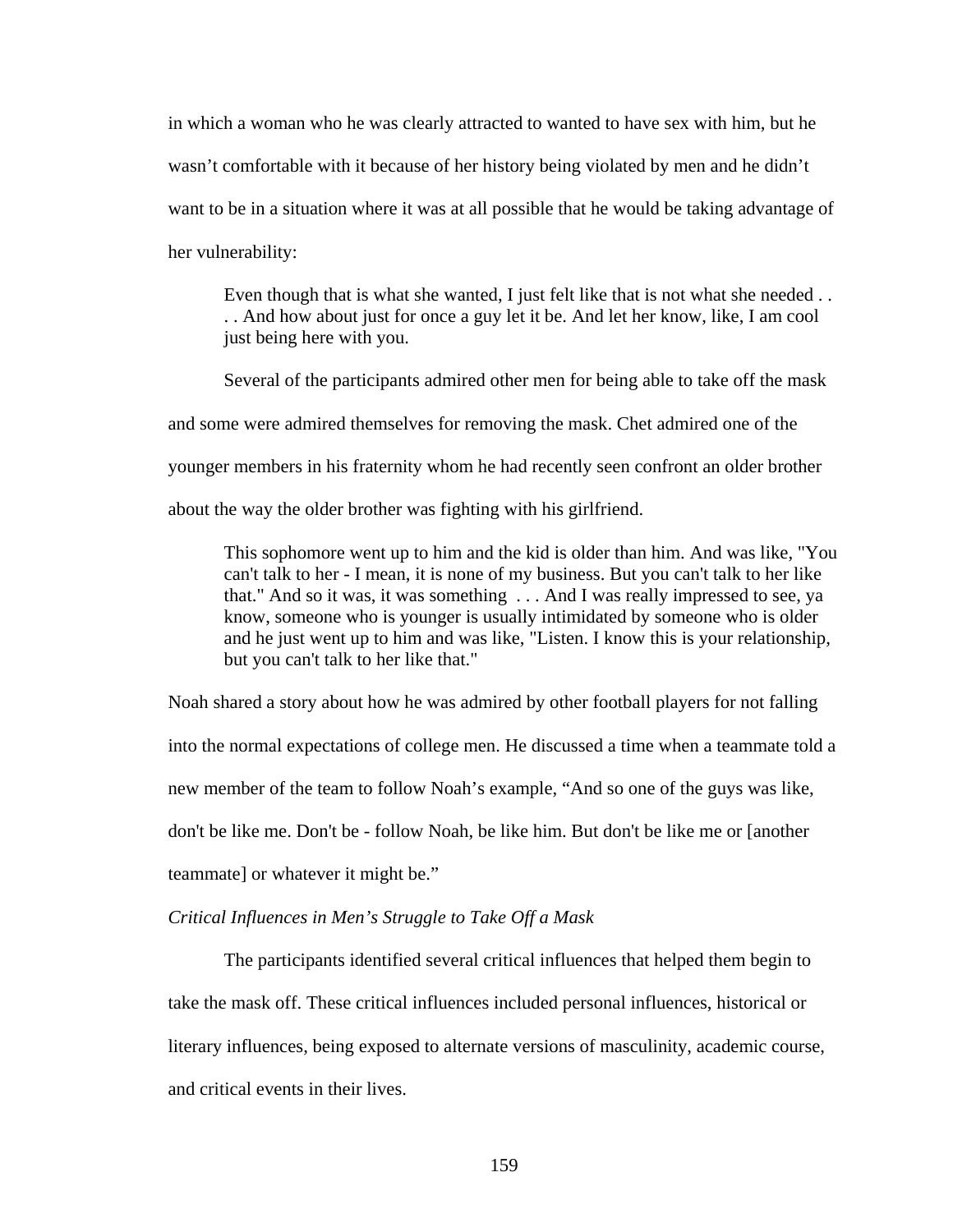*Personal influences.* The people who encouraged the participants' interest, willingness, and ability to move towards being their own man and removing the mask included parents, teachers, and coaches. Parents were a primary source of learning to be a different kind of man. Nicholas explained that his personal definition of masculinity was shaped by, "personal morals that I probably got from my parents." He recognized that parents' influence even if they weren't conscious of specific examples, "you kind of hit that point where you realize that - you think that you just figured it out yourself but it's really your parents and you never really listened to them. [laughs]"

Jason was able to distinguish between the ways his parents taught him to be a different kind of man. His father was a role model by his actions and his mother was vocal about the things she expected from him. He talked about turning to them when he finds himself in a tough situation, "I think about what he would do and I hear what she would say." Frank attributed his sensitivity to the influence of his mother, a single mom during the early years of his life, "I guess growing up in a like, my emotional mother being a single mom and going to school and not having a lot of time. I think I have a lot more um . . . I guess heart than some men will."

Family members were a powerful influence even when they weren't positive role models. For example, Jason shared that not doing drugs was central to his personal definition of being a man. It wasn't until later in the interviews when he explained that several uncles and one of his aunts had become addicted to drugs. Similarly, Nicholas had chosen to abstain from drinking entirely in part because of seeing the way alcohol had damaged several members of his family, "The [not] drinking and stuff like that is just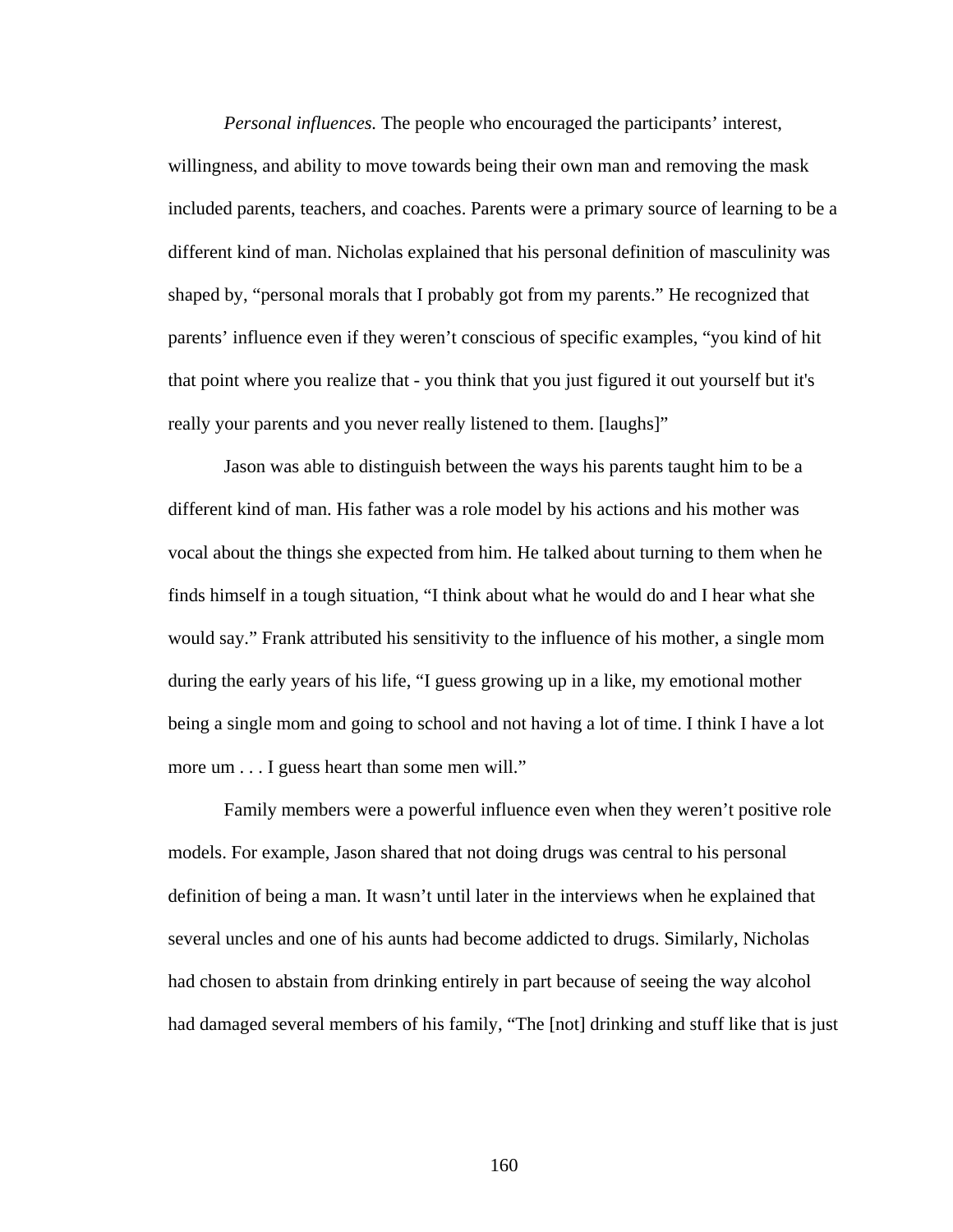from an early age being exposed to relatives who are basically alcoholics and it is just not good."

The personal influences extended beyond the family to the larger community. For some of the men, particularly men of color, the influence was not limited to their immediate families but also the broader cultural community. Nicholas had learned about his responsibilities not just from his family but also from the larger Latino community. Other figures also played a role including primarily teachers and coaches. This was the case for Noah:

I think figures in my life have really influenced or been the most influential for me. Whether it is coaches or teachers or it could be ya know, my dad or my uncle for example. People who I look up to.

Noah went on to mention a particular speaker who was also a football coach and former

professional football player, Joe Ehrmann, who had come talk to the football team.

It really struck me hard, but not in the sense like it was something that I was like, "Yeah, that is exactly what I want to tell people sometimes." Like, treat girls or your relationships with girls as if - like you want another guy to treat your sister. And I have two sisters. So that like hit home. I was like yeah, I wish I saw more of that.

Strong woman peers also had a powerful influence on the participants. Nicholas

described being confronted by a Latina leader about his dominating the conversations of

their leadership board.

One thing that really affected me is that one person on the board confronted me about it. And she was basically like, "I feel like you don't listen to me." And I was like, "No. I do listen to you." And like, basically sitting there, talking to her about why do you feel . . . and then she started pointing out these things. And I was like, "Wow. I do that. What can I do to change it?"

*Literary or historical influences.* The two Black participants in particular,

described how they also learned how to begin taking off the mask through a variety of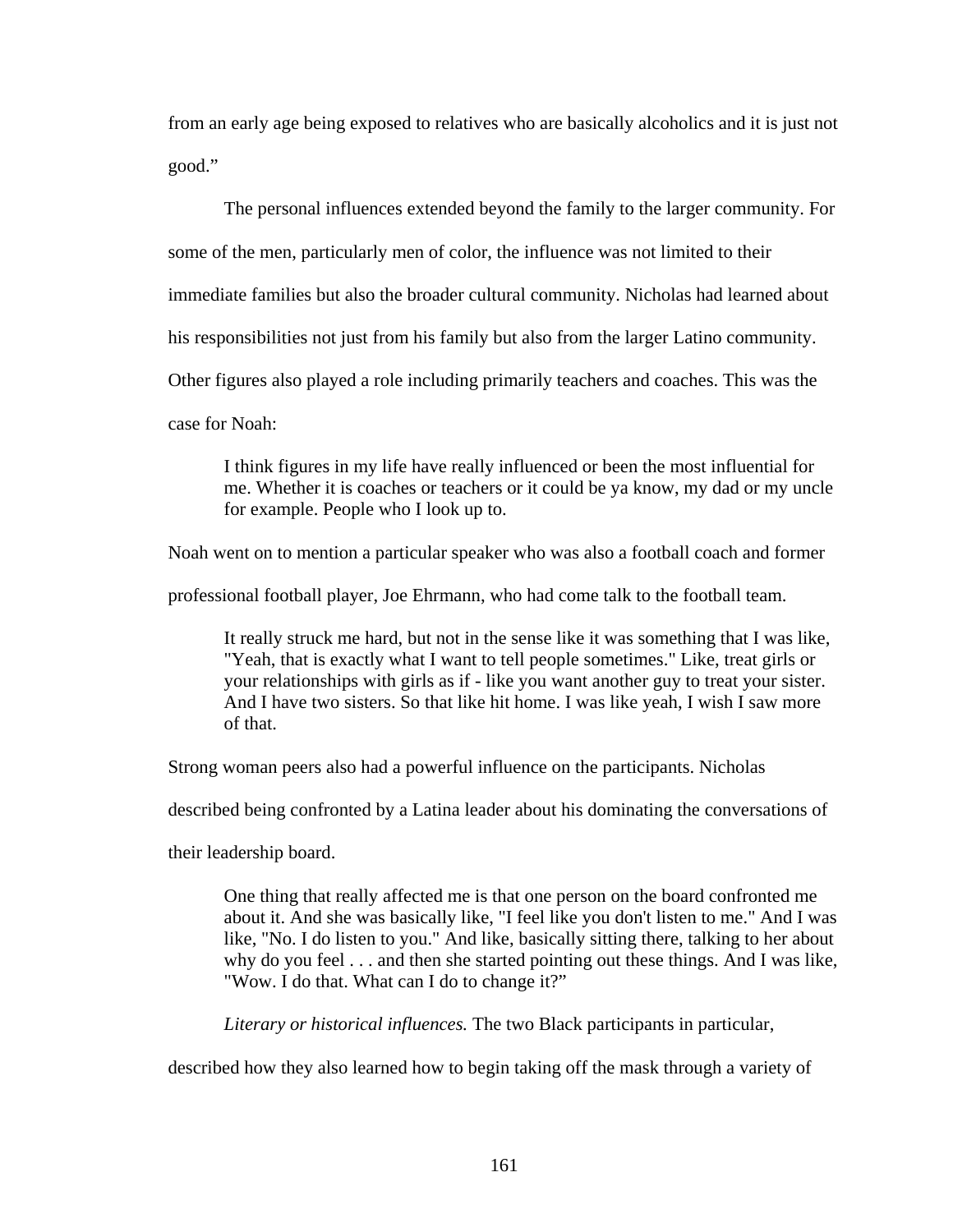literary or historical role models who modeled ways of being a different kind of man.

Literary role models were particularly important to Jason, whose mom made him read

about historical role models, particularly Black male role models.

My mom, she made me read all the time. I think that helps out too. Where you read about issues that other people have had in the past and you've gotta understand the past to know how to change the future. Like, she used to make me watch "Roots" and stuff like that... Martin Luther King. Stuff like that...Black History Month would be kind of serious in my house. …So, I used to read Donald Goans books. They are like gangster books. But they always had a moral at the end of the story …I read Claude Brown's biography was one that really hit me. 'Cause it was like his whole life, he came from nothing to become this writer. And he used to do drugs and stuff like that. And his mom - I think his mom overdosed or something like that and he was in a boys' home and he had seen all these people growing up and how none of them were turning out right or anything. But he just turned his life around.

Malcolm X was a particularly powerful role model for both of the Black men in

the study. Jason explained that Malcolm X's ability to overcome adversity and his

constant evolution, trying to be the best man he could be, served as a role model for him:

He was on the streets and stuff and went to jail and reformed his life and stuff. So he came out and he was so strong and militant about his ways. But he, he still saw that they were wrong and still had the ability to change his ways. He wasn't scared to say that he was wrong and come out and say that he was wrong.

Chauncey also saw Malcolm X as a role model for the kind of Black man he wanted to

be, constantly evolving and growing.

He was always honest and like really out there. Like, he put out there that like, "Yeah, I was a hustler when I was younger. That is what I did. And yes, I did go to prison. I am not gonna hide that."…Like, when he converted from the Nation of Islam to traditional Islam and saw what he was doing back in the Nation of Islam days was terrible. Was like actually like, contributing to the problems of this country.

*Exposure to other ways of being a man.* Several of the participants who struggled

with society's expectations had found other paths to being a different kind of man. They

found positive alternate versions of masculinity from what they acknowledged were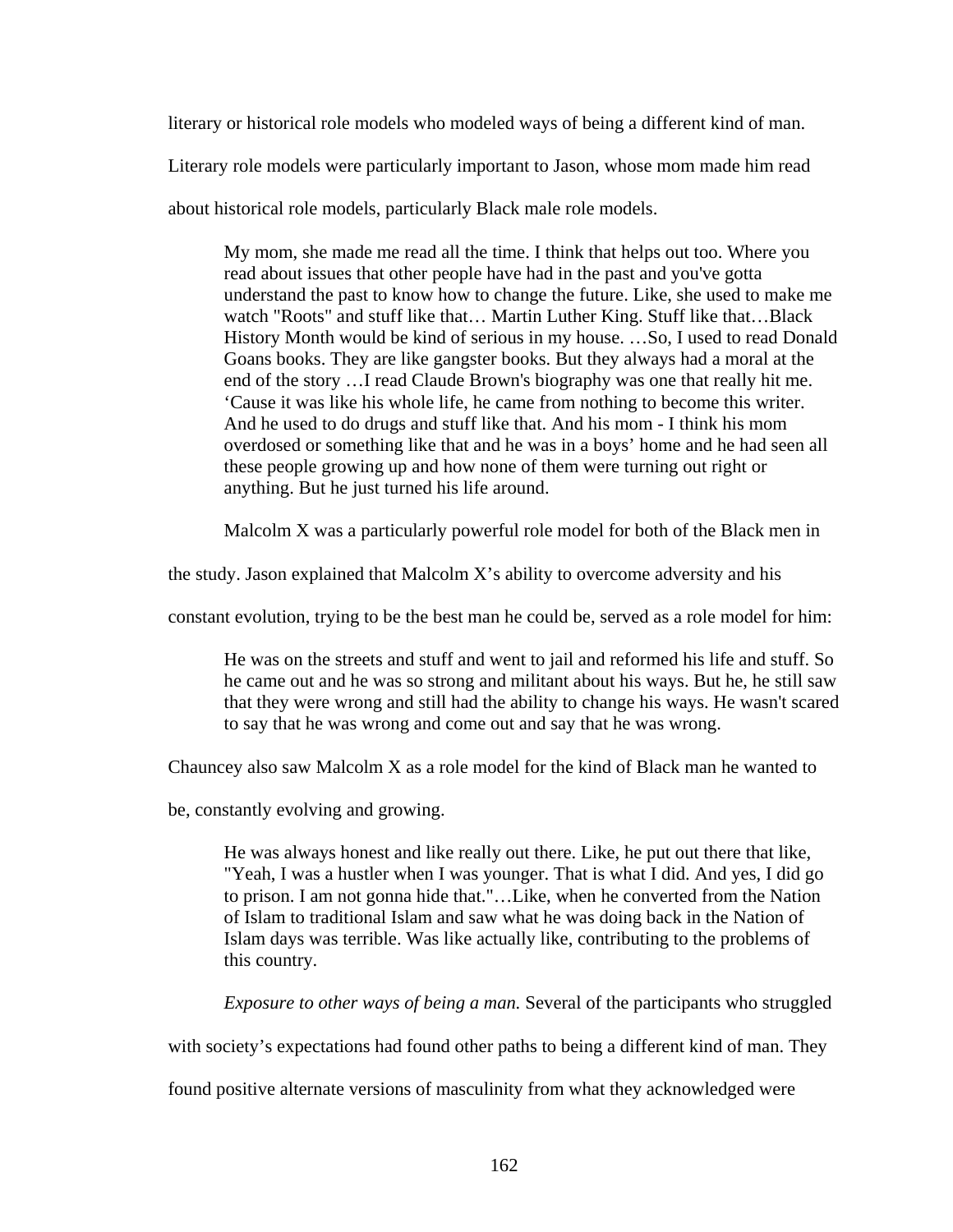pretty traditional bastions of masculinity, such as the Catholic church, the Marines, and Boy Scouts. However, for these men their unique experiences had left them with messages about being a man that either contradicted society's expectations of what it means to be a man or emphasized aspects that were congruent with their personal definitions of masculinity.

Noah described the role his faith played in his developing his personal definition of masculinity and rejecting much of the traditional masculinity, particularly respect of women and commitment to relationships, "My faith teaches me to be uh . . . a good role model to other people and to treat other people as though they - ya know, as they would like to be treated." Kumar had learned another path for being a man in the Boys Scouts grounded in being trustworthy, loyal, courteous, helpful, and kind, "I guess most of this is just from Boy Scouts, I guess. Just to do the right thing at certain times and always have this general idea that the right thing is the most important thing."

Chet found a similar alternative path growing up near a Marine base when he was a young child. He didn't really see the other aspects of the Marines that many people think about like the fighting, aggression, and violence. Instead, he saw Marines in the community with their families and volunteering as coaches.

I would first see them as the guys that have the families and the guys that I would see at Denny's on Sunday after church. That is what I saw and I was only in North Carolina for two years and that just influenced me that much.

For Chet the Marines epitomized men who believed in something and were standing up for what they believed in.

I respect those guys, those type of people. Those that serve their country. People that do it because they have a passion. They want to represent something. They don't do it cause they want the money. It is something that they have a passion for…I feel like I envy the guys that are Marines more than the guys that are on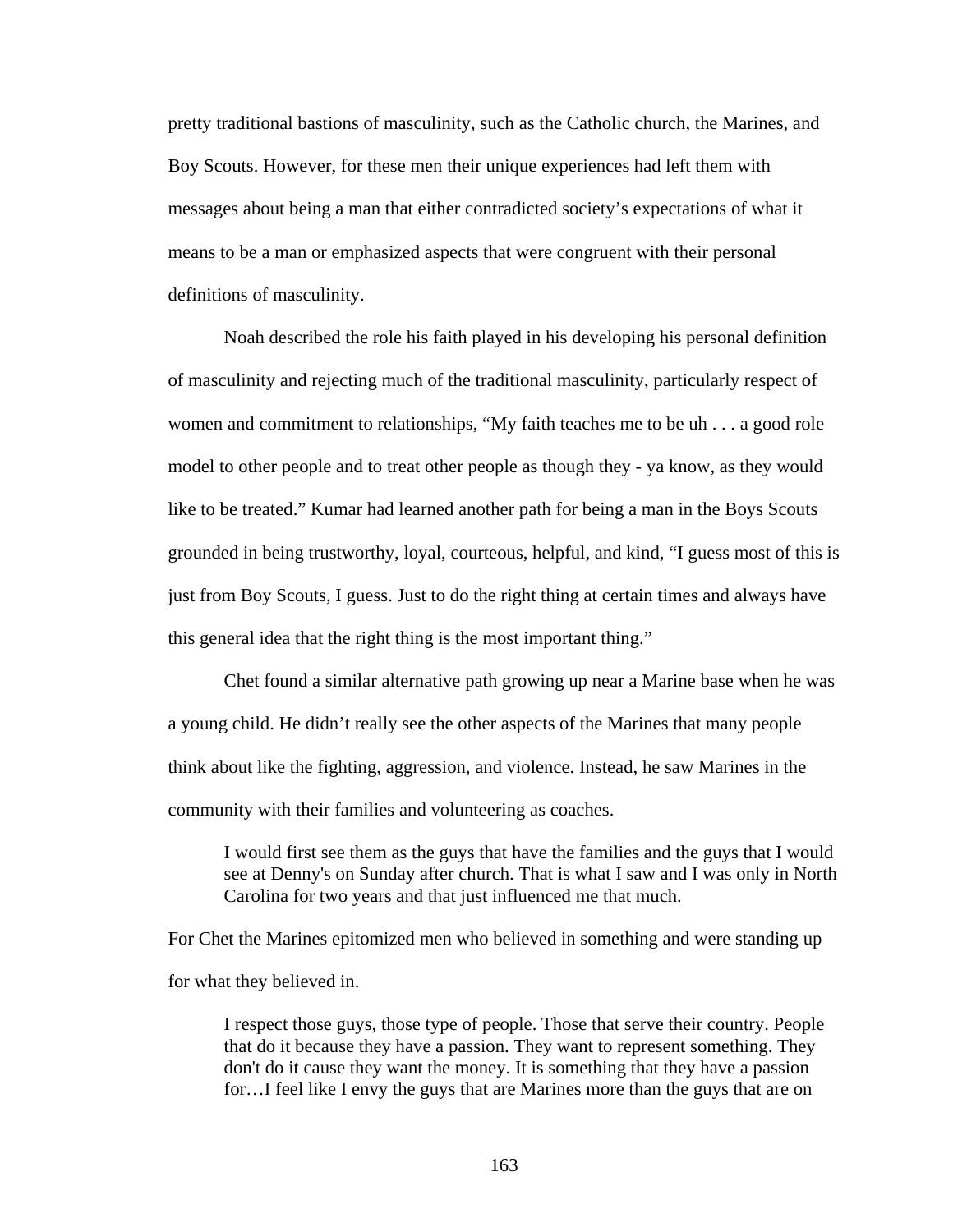Wall Street making a lot of money. Because the guys who are Marines, I feel like is what our talk - like, they know what it takes to be a man. They stand for something that they are passionate about and they represent. And they are putting their lives on the line.

Pat Tillman, a professional football player who left his team to join the Marines after the terrorist attacks of September 11, 2001 was a particular role model for Chet. He noted, "He gave up everything and said, "Listen this is something that I have told myself-" And I feel like he is the definition of what it takes to be a man."

Men from marginalized cultural groups, who learned their community's expectations of what it means to be a man, benefited from understanding at an early age that masculinities were constructed. It helped them understand that they could create their own. The disadvantage was that it was difficult to learn multiple definitions of masculinity and recognize the sometime very subtle cues as to when and where each is appropriate. But there was also an advantage because once they recognized and were able to navigate wearing two masks it exposed them to the possibility that the mask wasn't fixed or natural and that perhaps they could do without either mask. Nicholas described these advantages and disadvantages:

You are growing up in this culture and this is your norms and then this is the culture out here that is dominant and so you have to adjust to that…So in terms of that that is a complete disadvantage cause then you have to change everything that you know to fit into this mold…But after you do know how to play both of those roles. That is where it becomes an advantage. But until that - I don't think a lot of people reach that where they can play both roles fine. Then you are not gonna have the advantage to combine.

Gay men also faced the difficulty of creating their own masks after being precluded from being seen as a man in society's eyes. It can be lonely and confusing to be excluded entirely from society's version of what a man is supposed to be, lack a clear gay alternative to what it means to be a gay man, and have few if any role models of what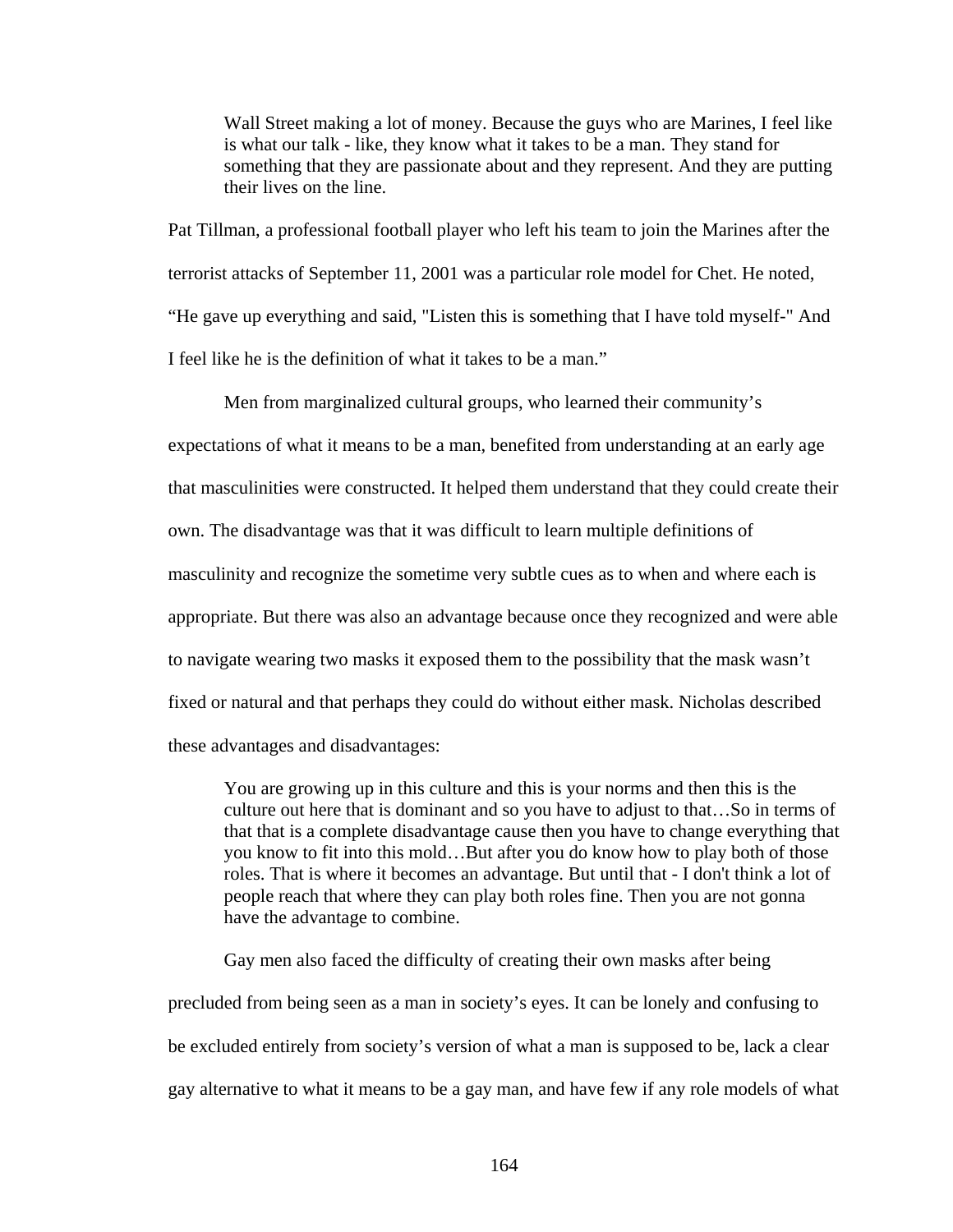is acceptable ways for gay men to behave, specifically as men. On the other hand this complete rejection from any form of masculinity opened up the possibility of not wearing any mask. If society was clear that they were not allowed to be seen as a man by any of its definitions, it made letting go of the society's mask altogether more reasonable.

Men from marginalized groups were also able to relate their experience with other forms of oppression to gain insight into how sexism, including their own actions as men, were affecting women. Nicholas describes how he was able to relate his experiences of racism to understand his male privilege and patriarchy's influence on women.

So I think seeing the insight is kind of what also allows me to see the sexism, like you were saying…But it is kind of learning about racial hierarchies and then looking at gender. Looking at things that are basically along the same lines. And just realizing that it is basically all the same.

*Academic courses.* Academic courses were also powerful in both helping men to

gain consciousness of some of the problems with wearing a mask and to encourage new

ways of being a man. Nicholas first began to see some of the sexist things that he was

doing in a course that was discussing different aspects of machismo.

I think it basically was learning about those inequalities and learning about the dominating role that men can have. And realizing that sometimes I do that. Like, sometimes I don't allow women to speak or sometimes I try to - I am overprotective with my sisters.

Chauncey credited the beginning of his entire consciousness raising process related as

starting in an intergroup dialogue course that he took by accident.

The class was a real moving experience for me…It forced me to kind of through, ya know, sexualities, different identities, different races, different ya know, perceptions. And I had to like confront them myself and see how I felt about these certain issues, which before I never really like, discussed…Just from an African American perspective. But taking that course or taking that dialogue made me see things from, ya know, White women's perspective or a homosexual male's perspective or a White male's perspective…And since that course I have been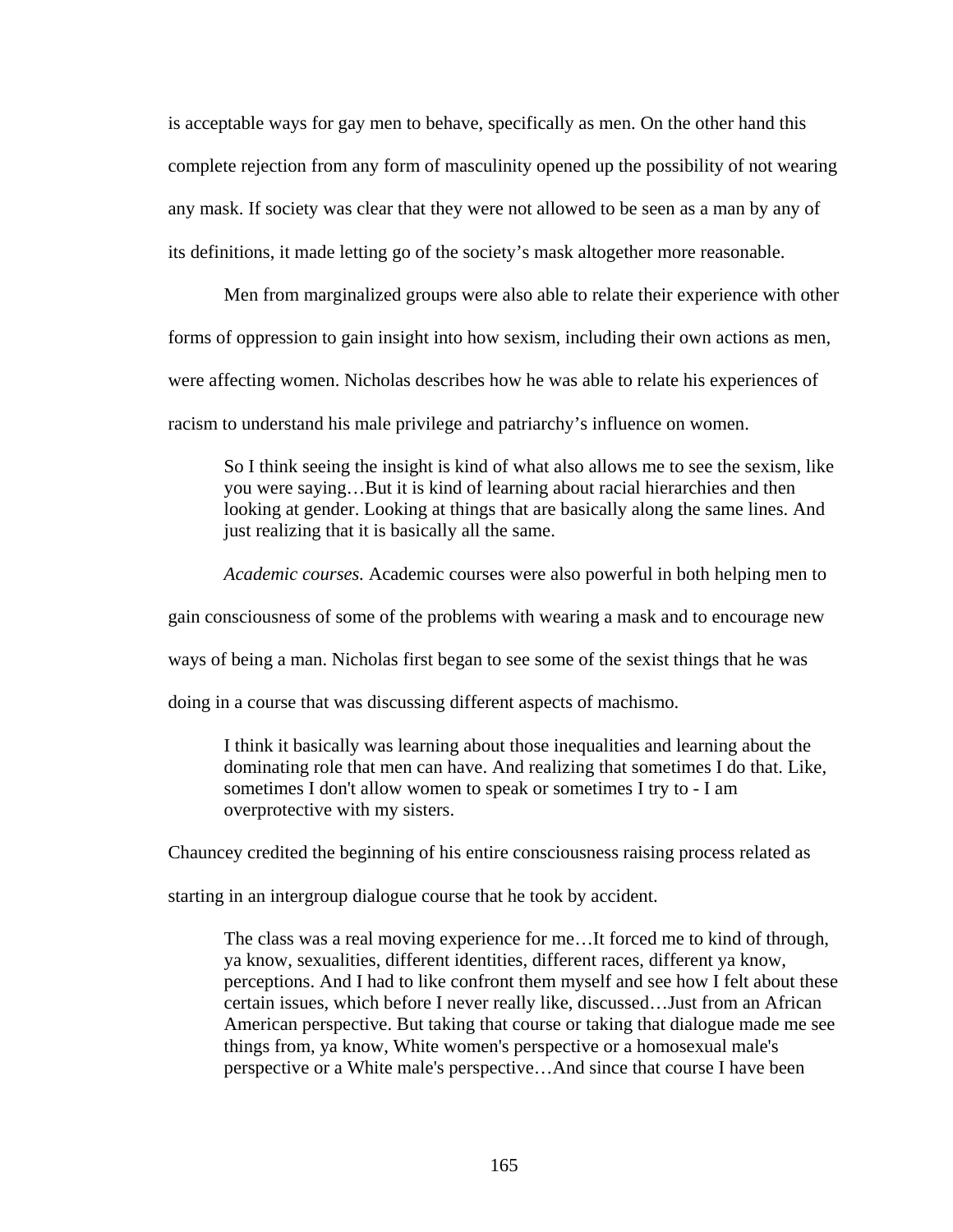like, always trying to be cognizant of uh, different, ya know, how different groups.

*Critical events.* Several of the participants had specific events that significantly influenced them as men and helped them begin to take the mask off and move closer to being their own man. These critical events included being raped by a male peer, having an abusive mother, being in a meaningful romantic relationship, taking a difficult principled stand, and the interviews for this study.

Sean had been raped by a male peer and had been raised in a home in which is mother was domineering and verbally abusive. As a result, he actively sought to take his mask off and find new ways of being a man and rejected society's limiting expectations because he saw wearing the mask as limiting to his own growth, healing, and fulfillment. These were both such powerful influences in Sean's life that he actually interrupted the very beginning of our second interview to share both of these events, "I just felt like if I was answering questions without that information out there that it just didn't feel like I was covering all of why I am the way I am. Why I think the way I do."

 Sean explained that he and his brother were repeatedly raped by a male peer when he was 13 years old. He explained, "I just wanted to put that out there at this point. 'Cause that definitely goes into being a man and all my definitions." One result of this event was that Sean was incredibly empathic about the power differences in sexual relationships and wanted to avoid any possibility that he would unintentionally take advantage of another person sexually, physically, or emotionally, the way he had been victimized.

Outside of sexual assault it has affected how I treat women, how I look at women. The fact that I don't want to look at them um for sexual gratification alone. The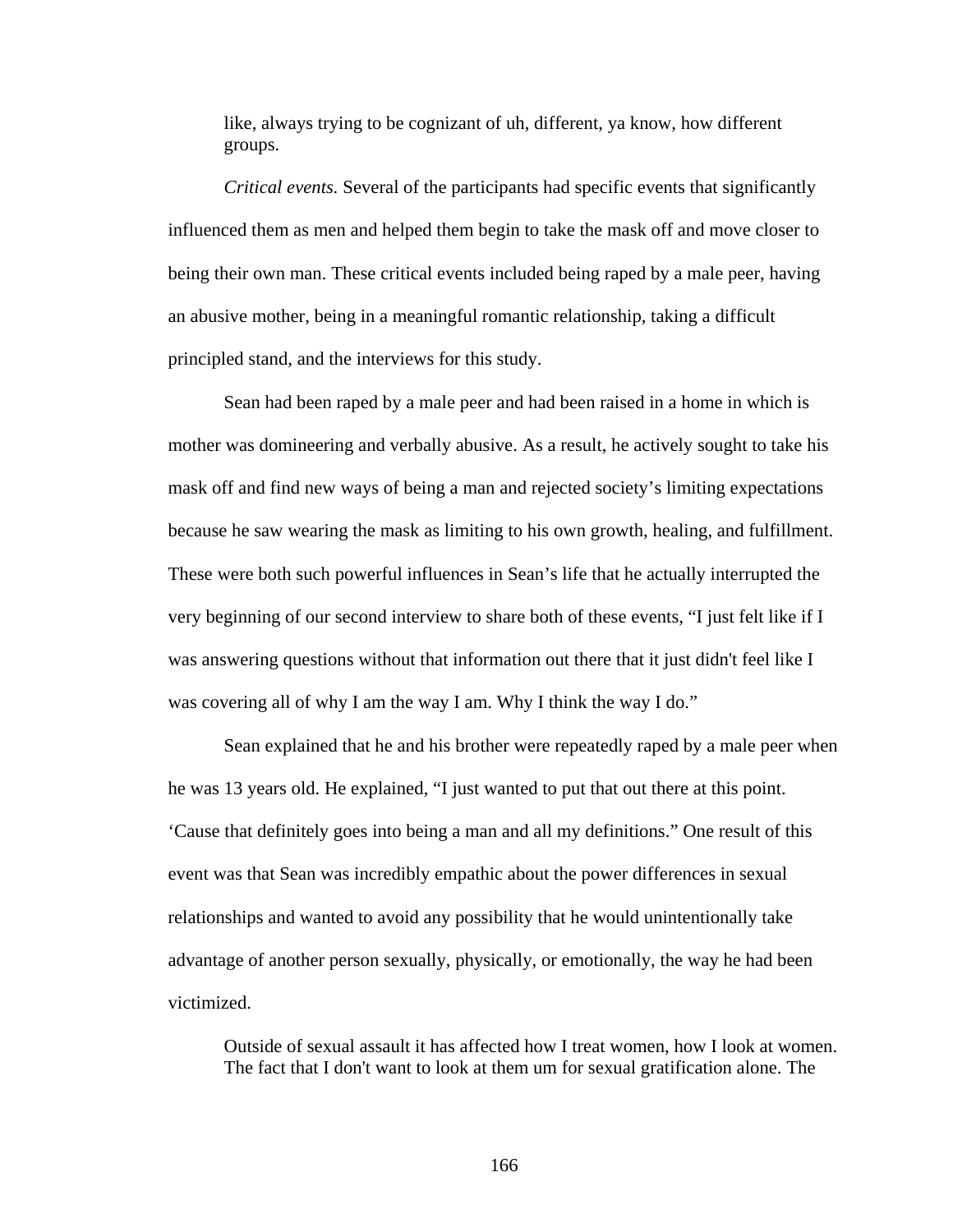fact that when I interact with women, I try to be as gentle as possible. I try to be as um . . . ya know, unthreatening as possible.

An unexpected way this event influenced Sean was that he felt a need to be closer to other men as a means of reclaiming his relationships with men and define them on his terms and not have them be defined by his perpetrator. Sean also felt that rather than feeling like less of a man after being raped by another man, that this situation had made him more confident and secure in his masculinity than most men. Being raped by another man was one of the most emasculating experiences anyone could experience, because of lose of control and homophobia, yet Sean still felt like a man. In this way, being victimized by another man had made it clear to Sean that his sense of manhood was not easily shaken by external forces.

But it has made me understand that ya know, because I didn't feel like less of less masculine as a result of that experience it made me realize that men can still be men - can still be masculine even when they have been fearful, even when they have been taken advantage of, even when they aren't all powerful and all tough… I never felt like, ya know, am I gay or am I a bitch or am I weak? I felt like I could hold my own, I felt like I was still a man.

The abuse of Sean by his mother and his father's passivity about it had a profound impact on him throughout his growing up. A specific critical event occurred when Sean was 19 years old. He and his mother had gotten into a huge fight in which she attacked him physically and Sean pushed her down and away from him, while his father watched silently. He talked about that as a traumatic turning point. This incident taught him that he could not rely on others, not even his mother, to be in control and would have to learn to be in control of his emotions and his actions no matter what happened. He said, "I haven't had a fight with her since then in terms - where I was not in any control. I don't go there… I mean, I - I have gotten better at expressing myself." He actively sought to learn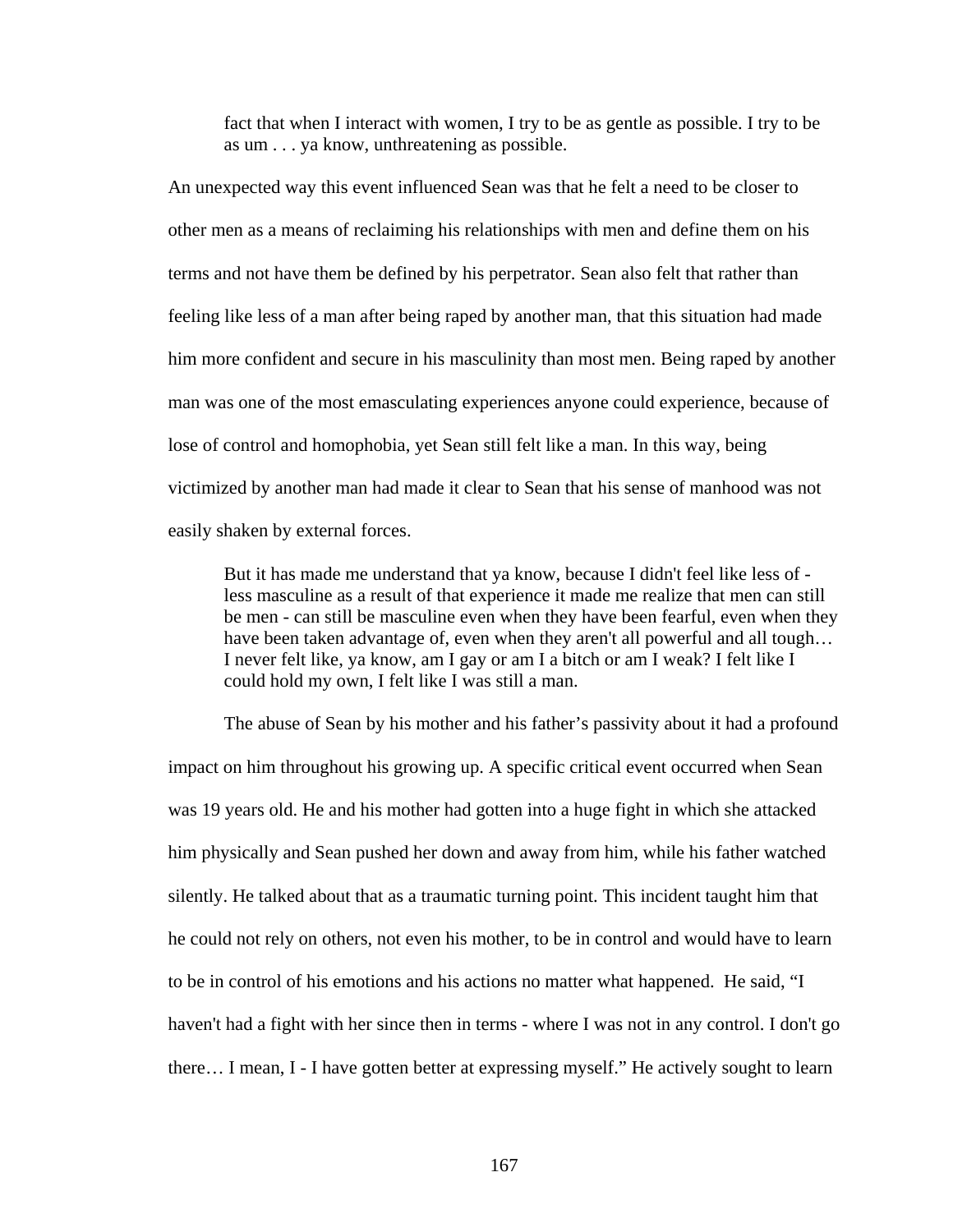how to do this through therapy, both so that he could better respond to his mother's abuse and also because he was afraid that if he didn't learn these skills that he could end up like her.

I have been in therapy for these past two years. So, although these issues about manhood and my growing up and stuff like that and what I learned from my parents, this has all been touched on in therapy. I had thought about that before therapy but it has really been opened up more in therapy.

A critical event for Chauncey was a serious romantic relationship he had with a

woman in college. After his father was incarcerated when he was eight years old he had

turned inward behind the mask as a way to protect himself emotionally. It wasn't until

this relationship that he was challenged to open up and reveal himself without the mask.

Like she like, opened that door up for me...[A serious relationship] kind of opens that up for you and you start seeing like more of what I am about and stuff . . . . I definitely like, noticed stuff that I didn't in the past. And was like, wow that wasn't really becoming of me or whatever. And then I like, also viewed myself stepped back and had someone viewing me and you shouldn't be doing this and you shouldn't be doing that and stuff.

Chauncey went on to describe this as a critical turning point which opened him up to

greater consciousness on a wide variety of critical social justice issues.

Well, I mean it is a process. The consciousness came later on. So, first it was emotional. You open up a little bit. And consciousness later on. You start seeing things differently and it is like, wow I should be aware of these different issues and stuff. And reading up on things yourself. I think that is probably what did it.

A turning point for Chet was removing five of his brothers from his fraternity

after hearing from several women that they had been raped by these men. Chet decided to

run to be president of his fraternity so that he could do something about the situation.

This situation gave him the opportunity to stand up and be the kind of man he had always

said he wanted to be.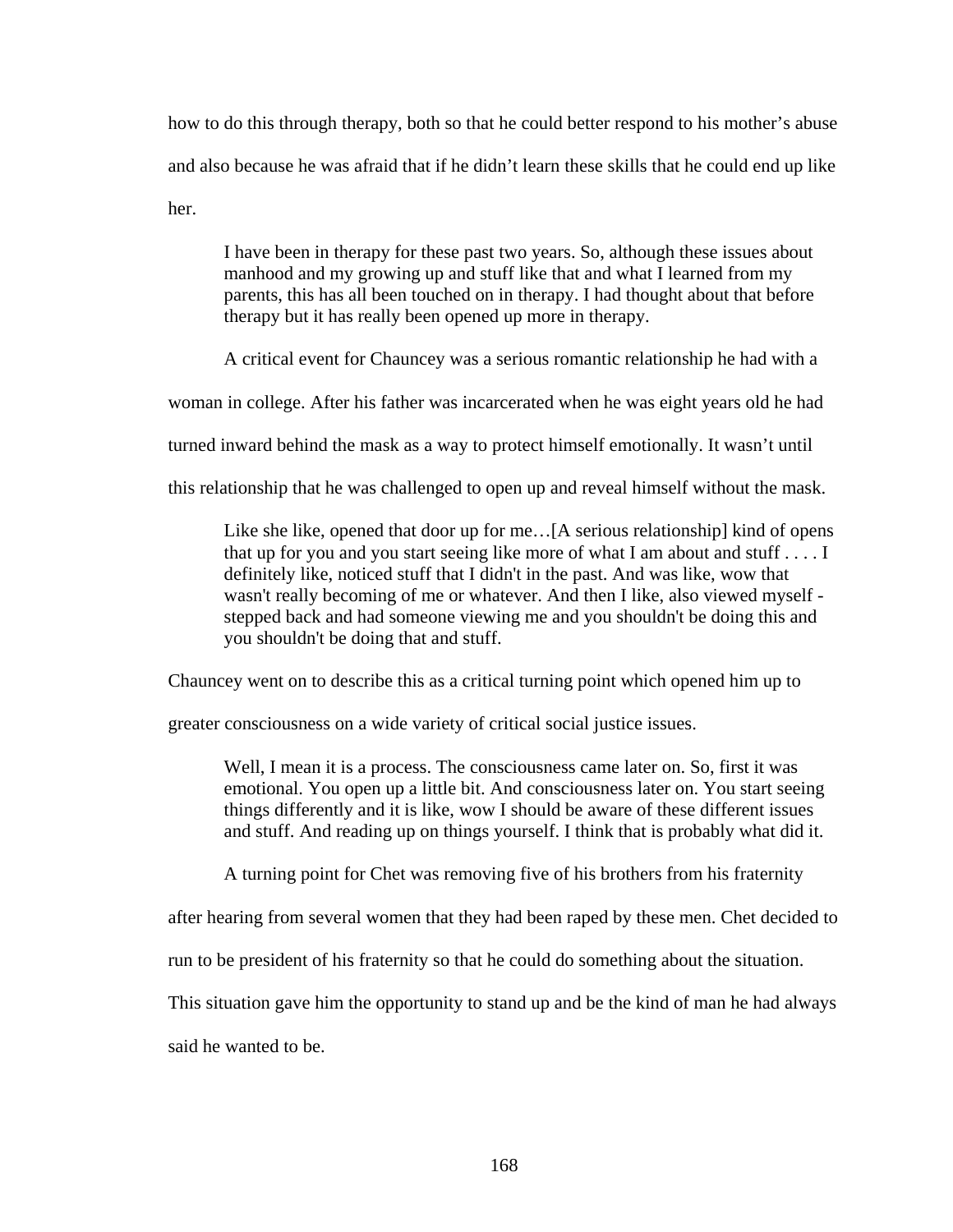I feel like I wouldn't have been able to do it, unless I already had some attributes of being a man…And so I knew the type of man that I was and wanted to be and it happened and I feel like helped further define me.

Despite already knowing the kind of man he wanted to be, being confronted with doing

so under difficult circumstances was a pivotal event in his life as a man.

It was a pivotal time in my life and it was a pivotal time in my college career…I figured out who I was as a person. I was like, listen if this is the right thing to do I am gonna do it, no matter what the repercussions were…And I feel like, I don't think it takes a traumatizing event to - for something like that to happen. That was just what happened to me. It was just something, I really had to find who I was as a person.

Being able to think long-term was key for Chet to overcome the immediate pressures and challenges he was facing to keep the mask on and do nothing, "But then would I be able to live with myself. When I look back in 30 years, I just wouldn't have been able to - have been like, this is something that I could have done my senior year." Looking back on it, Chet realized that by taking on this issue he forced other members of his fraternity into their own critical event when they had to either stand up for their principles and expel their brothers or side with their friends, "I mean, there was no way of ignoring it for these guys. And they didn't. It showed who some of these guys really were. And it was good."

All of the men in the study identified the interviews for this study themselves as one of the critical events for them as men. The interviews were a unique experience for the participants who found them both enjoyable and difficult. They found that having reflected on their masculinity and talking about the kind of men they wanted to be and what got in their way of being that man was helpful in holding themselves accountable and taking off the mask. The participants also expressed a desire to extend the experience with others, particularly their close friends whom they now saw as trapped behind the mask.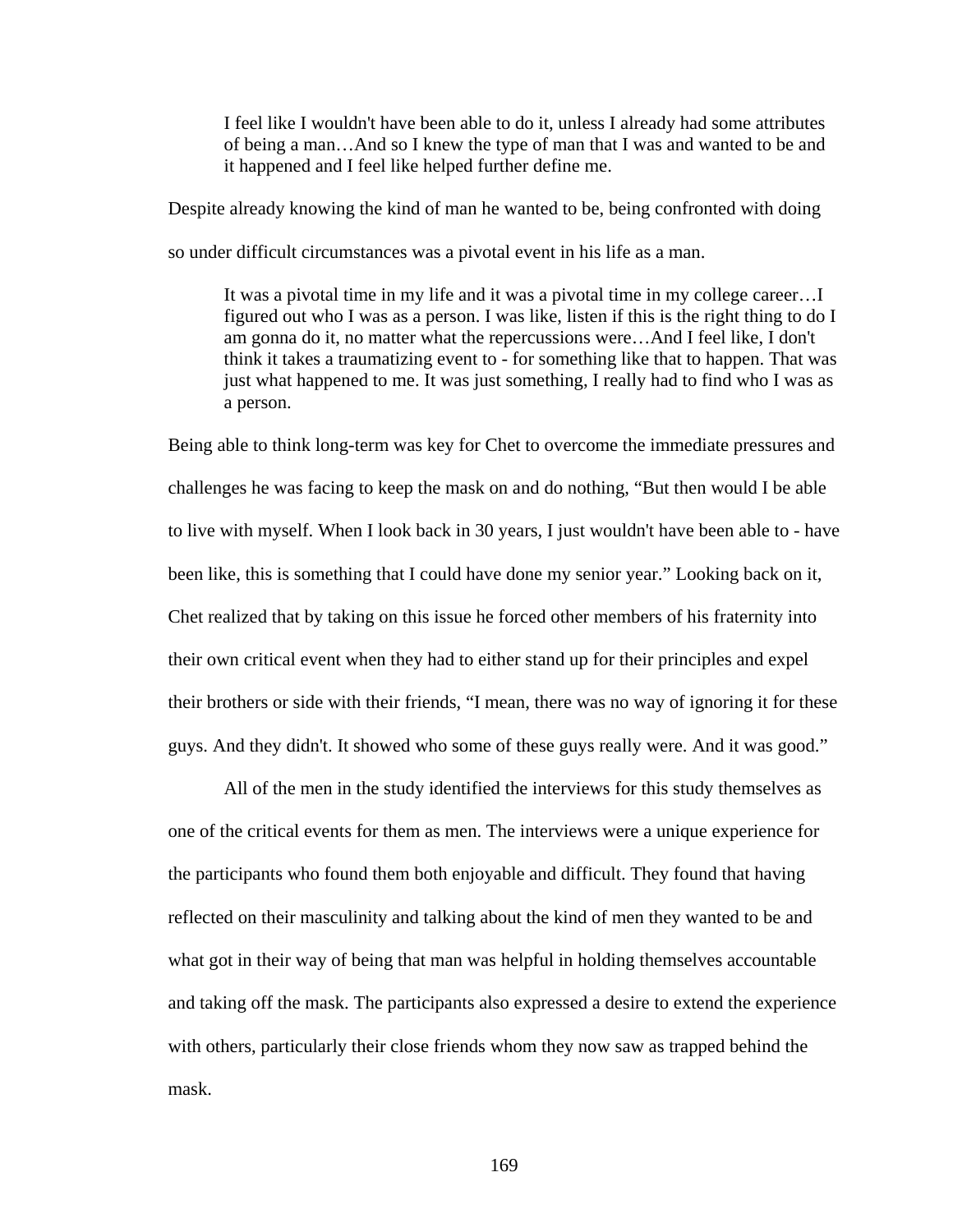Most participants described the focus of the interviews as something entirely new that they hadn't thought about, let alone talked about before. One of the things that helped to keep the mask in place was not talking about it. Kumar said that this experience was "entirely new, because no one really talks about masculinity and guys don't talk." Jason had thought about it, but never really talked about it with anyone else, "I had thought about this stuff before, but I never talked about this stuff before, ever. So that was just an experience for me, letting the words come out of my mouth from what my mind was thinking." Robert had spent so much time thinking and talking about what it meant to be transgender that he very much enjoyed this opportunity to focus on his experiences as a man and not be essentialized as transgender. The lack of opportunities to reflect on himself as a man made it difficult for Robert to express himself in the interviews, "I have a hard time finding, ya know, language that appropriately. Ya know, it is like I have got kind of nebulous thoughts that don't get verbalized very efficiently." Frank also found the conversation entirely new, "I never think about why you are doing things or I never think about what my views are to be a man. And it kind of just put things into perspective." He later explained why:

Men are these strong guys who are unemotional and if we think about things too much then we are going to start, I don't know, deviating from the norm and we need to be these strong figures at all times.

Participants overwhelmingly enjoyed the interviews despite the fact that the interviews were at times difficult for participants either because the participants needed time to think about the questions or the questions elicited personal responses that made them feel vulnerable. Chet enjoyed the interviews and how they had given him a new lens on himself and other men that would stick with him.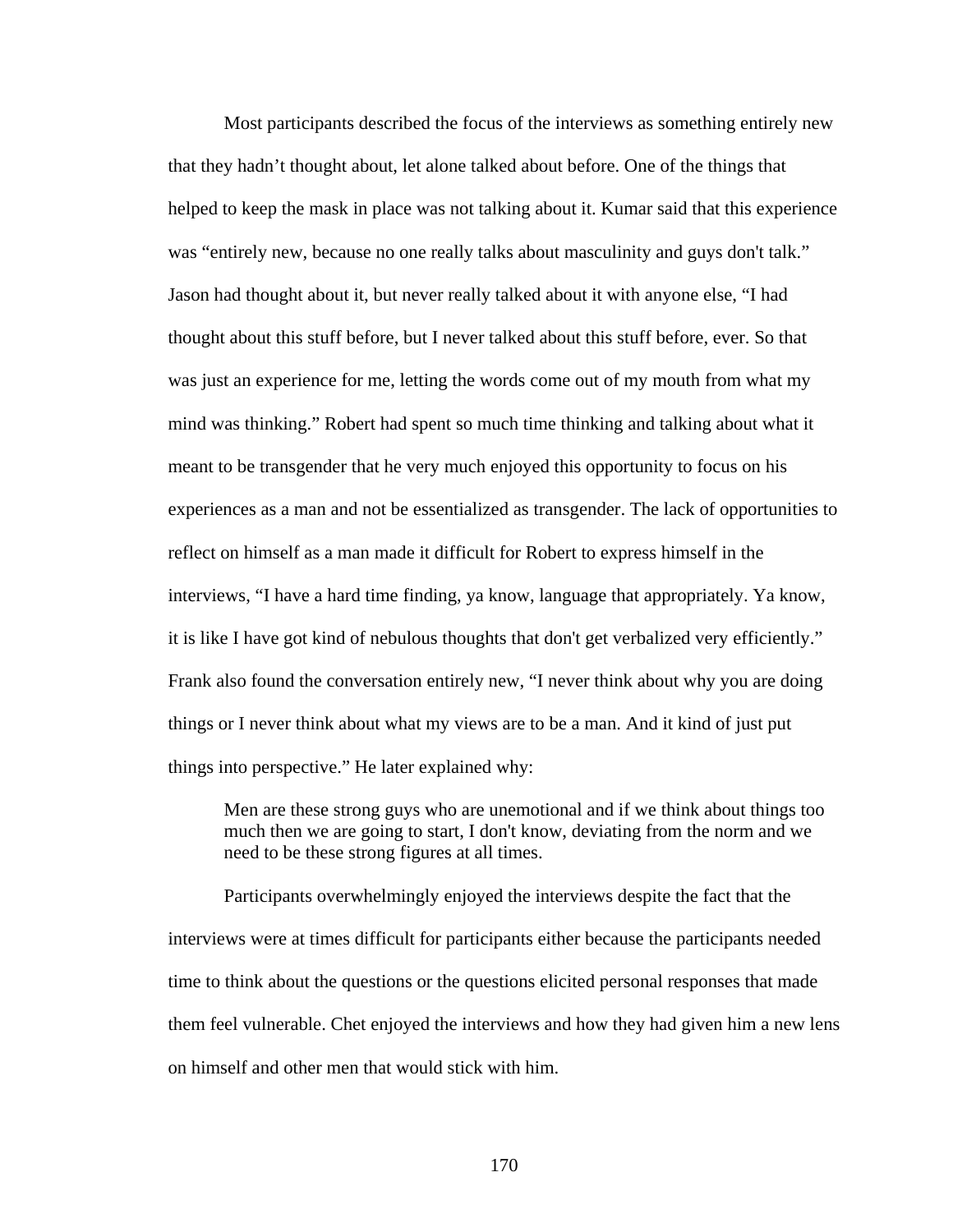It has opened up a lot of things for me…I thought this whole experience was cool. I liked it a lot. And like, three minutes ago, I would never thought about like the things that I do is based off like, my insecurities…These three interviews are I feel like why I came to college… You made me open up on a lot of stuff that I had never thought of...And being able to say that like, I can do that is something, ya know, that I am gonna remember for a while, ya know?

Despite the personal nature of the interviews participants were very clear that they

had been honest and authentic in the interviews. Almost all of the participants shared

things in the interviews that either no one knew about them or very few people did. In

this way, they let me as an interviewer behind their masks. In fact, when we discussed the

summaries that I had written at the beginning of the last interview, several expressed

shock and feeling unsettled at just how honest and revealing they had been in the

interviews when they read the summaries. This was the case for Jason:

These are thoughts I would never say to anybody else. Like, I feel like I could open up to you because I know that - Like, you made it so it is confidential and nobody is gonna know who it is so I feel like so I can give you my honest opinion without you going and telling other people and judging me or anything like that. So I just felt like I could tell you everything. And just get everything off my chest. So, I just loved the experience. It is like going to a psychiatrist. [laughs]

Frank mentioned that he was more authentic in these interviews than he otherwise would

have been and was unnerved to see just how much of his true self that he had revealed:

It is funny to see, like my views in like a three-page summary here. And something that I didn't write. Um, I feel like if I wrote it, I could have twisted it however, it should sound...I would have sugar coated it."

They felt comfortable opening up because of the confidential nature of the process, the

rapport built with me, and their desire to contribute honestly and fully to the research

being done. Noah was surprised at what a rapport we had developed in such a short time.

'Cause I remember the first day, leaving here being like, "Wait a second. Wow that was crazy."… Like, I didn't even know this guy. And I was thinking just now coming here today. I was like, "how many times have we met? Have we met only twice?" I felt like it was four or five times.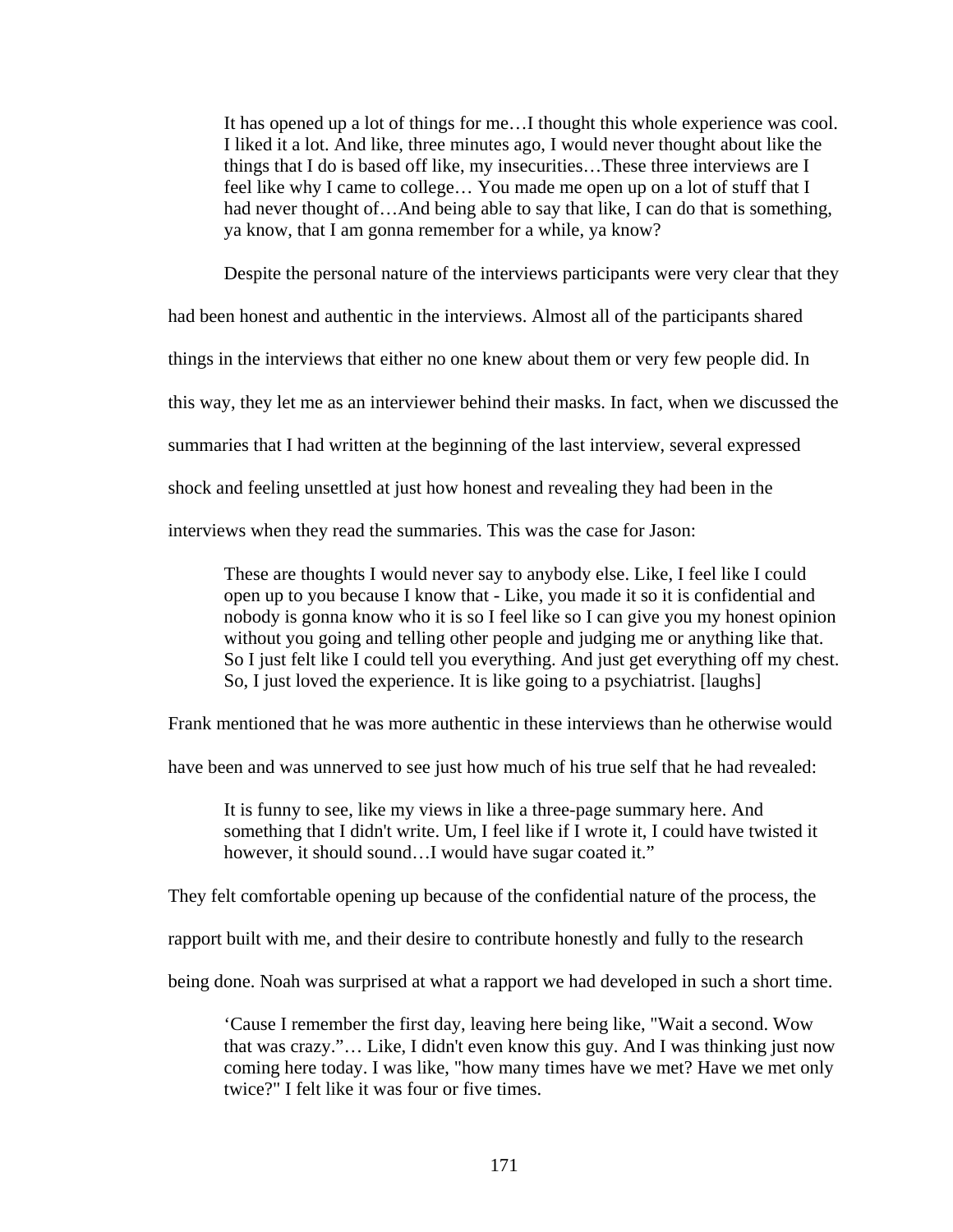For most of the participants these kinds of personal conversations were a unique experience for them as men. Jason was surprised at how much he had opened up in the interviews because it was so unlike him.

You are like the first person I have like, really opened up to. I mean, I have friends and stuff but I don't really talk about my problems. I keep it to myself. So you are really the first person I told like, my whole life story to and how I relate with my parents and stuff like that. So, I was just telling people that I had a really good talk with a guy that I had never met before. [laughs] …I'm not gonna lie. It was difficult at first. I was a little nervous.

Although it was not a goal of the research, the participants found that even one interview changed how they viewed the world and themselves. Discussing the men they wanted to be helped them hold themselves accountable to more consistently act in that way and fall in to society's expectations by wearing the mask less. In an analogy that resonated with other participants in later interviews, Jason described the experience as going to church, "So like, for a couple of days after church you are like, 'Ah, I got to change my life. I got to do this. I got to stop doing that.' And then it eventually [wears off]." He left the interviews and was more accountable and better about being the man that he wanted to be for a few days and then he put the mask back on, "It made me think about drinking and smoking and stuff more so. Uh, the way I treat women. It made me think about that. I don't know. It just - it was like, like I said, like going to church." Once he came back for another interview he again got back to the man he wanted to be, but he expected that sooner or later it would wear off. Jason wanted to maintain more congruence and wondered what would help him do that.

And I think to myself, will I ever be able to go to church like that? For it not to wear off. Like, I don't like it wearing off. But, I can't help it. I wonder if I can ever get to that point where like, I go to church every Sunday. Or not treat women like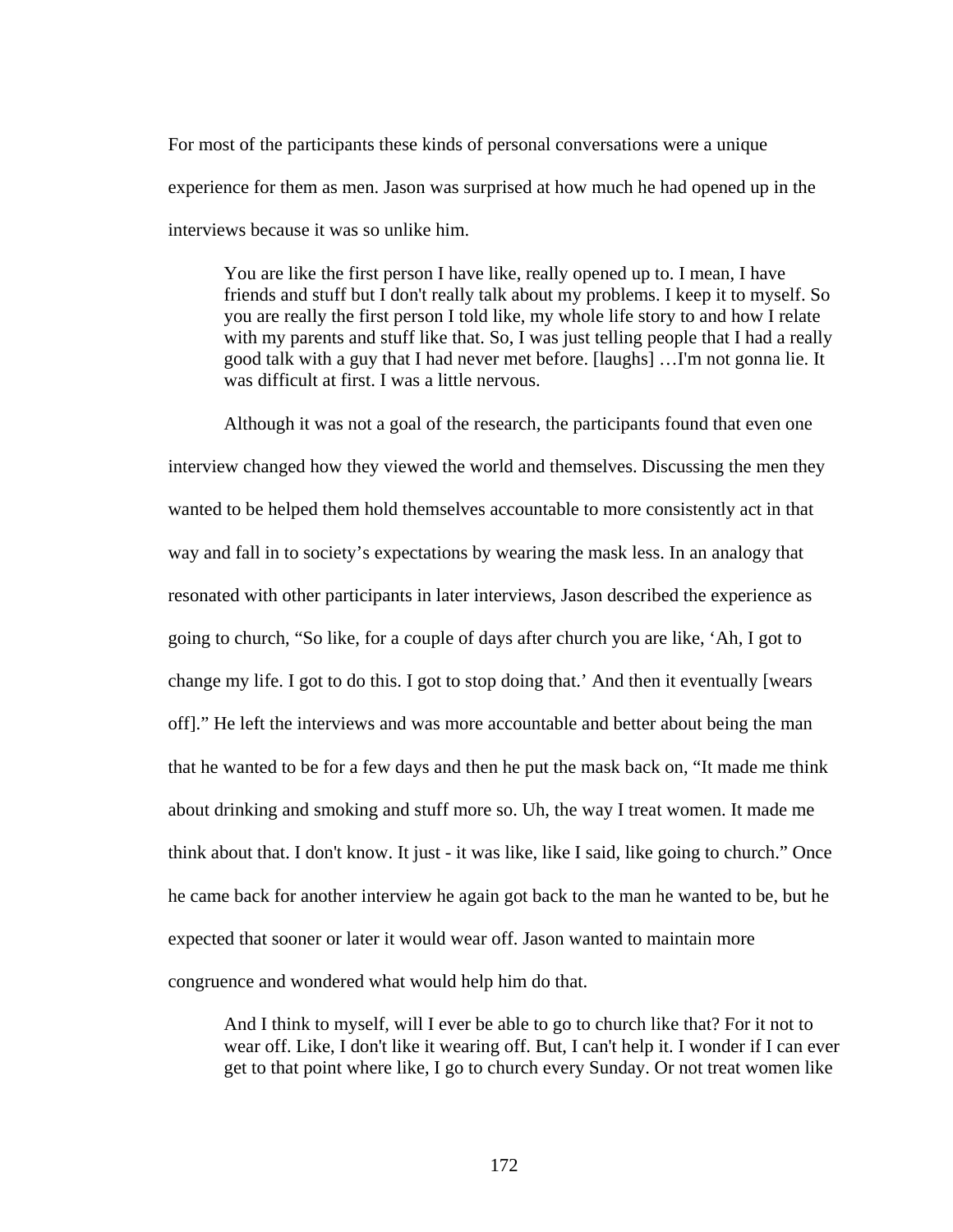this or - that is what I am trying to get. I don't know how long it is gonna take me to get there.

Participants who came into the interviews with a greater consciousness and were

regularly reflective of their experiences as men found themselves not falling in as often

and were more consistent in their attempts to take the mask off.

Having talked about the kind of men they wanted to be, they were more likely to

hold themselves to the standards they expressed for themselves. For Frank, the

perspective he had gained in the interviews had led him to reconsider some of the ways

he was proving his manhood.

And it puts everything in perspective. This is how I say a man should act. This is how I act. The frat. The leadership. Entitlement. It's kind of - it makes me think about, ya know, am I doing this right? What should I be doing? Should I change this? . . . And then like, going out and should I be like drinking that much and not remembering. Ya know, and the Facebook profile, like some of the pictures came down. Um, and that is a change that I have made and consciously thought about.

For Nicholas the interviews had offered him a chance to reflect on the kind of man he

wanted to be and how he was living up to his own expectations of himself as a man.

Or am I actually living up to these things that I am saying. You start to think…I forget what week that was that we talked about like making fun of somebody for going to study. And I was about to do that and then like, I was like, "Oh yeah." Like, let them do whatever they need to do. So like, yeah it does remind me ... [pause] I caught myself like, listening to people some times. Like, "Oh I gotta go read." It is like, "Nah let's go. Let's chill out for a while." And then I thought about it for a while and then I was like, "Nah man. I gotta go." And I just got up and left and was like, "See ya later." Kind of like checking myself too.

Because the conversations were so valuable to them, many of the men wanted to

share the experience with their peers, particularly close friends who were men. Many

friends, parents, or romantic interests were very interested in learning about what the

participants and I talked about or reading the participants' interview summary. Because

of the personal nature of the conversations, the participants were very careful about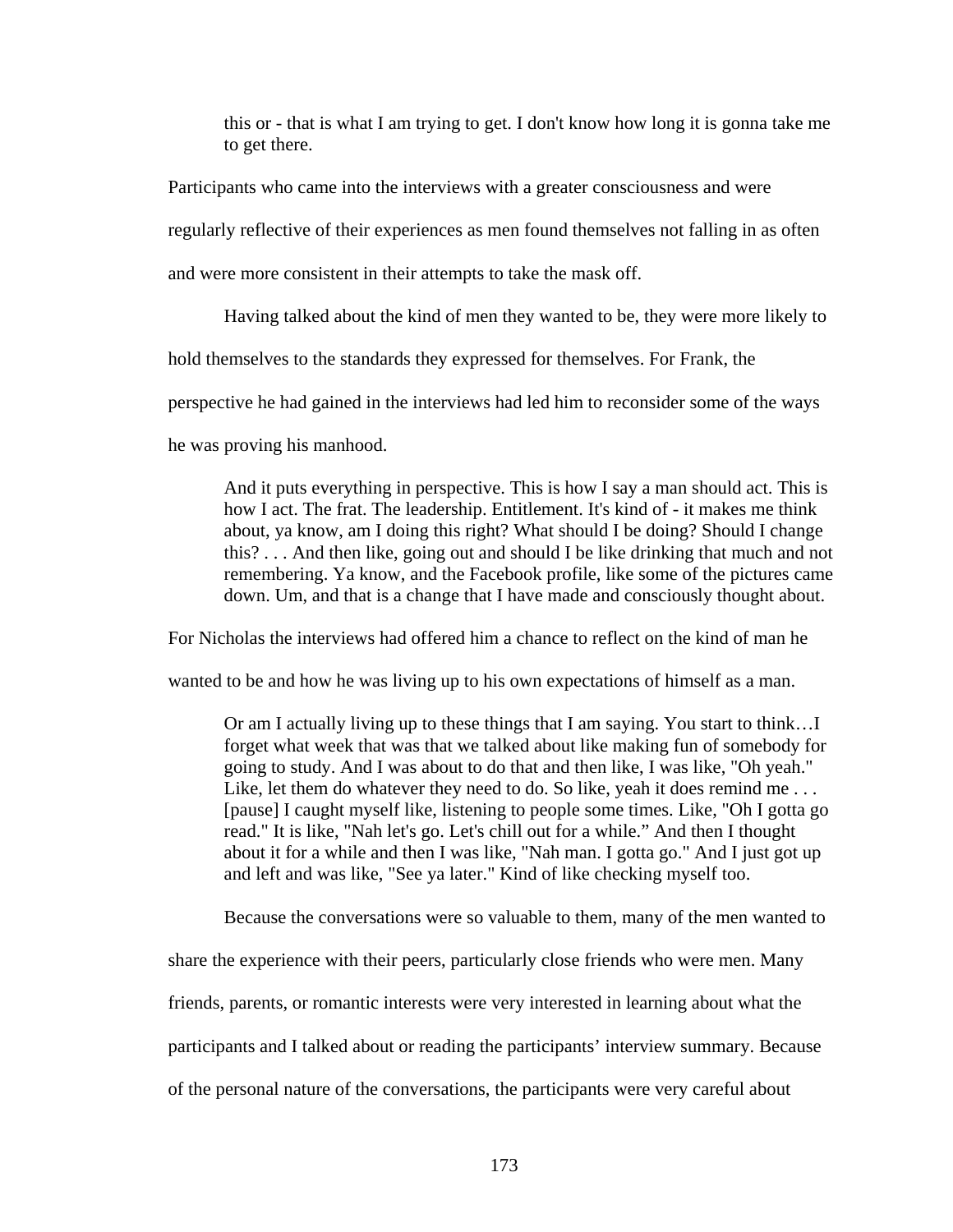whom they told about the interviews and none of them were comfortable sharing their interview summary with others. Participants often wanted to interview their friends or have me interview their friends so that they could get a glimpse behind their friends' masks. Kumar shared,

There is definitely one person I want to talk to about it. Someone who I feel is a really good friend of mine, but kind of falls into the traps of masculinity a lot. About control and dominance are like their own personality. Because they are, I would say, insecure…But I think there are certain people who I think would definitely benefit from it. They would benefit from these talks.

### *Trying to Be My Own Man*

Although none of the participants had completely transcended society's expectations of them as men, this was clearly the goal as they saw it. Given the opportunity to offer advice to other men after going through the interview experience Kumar responded, "Be yourself." They described a process of working towards completely removing the mask and putting it behind them. The constant socialization they experienced served as an elastic cord around the back of their head, tethering them to society's expectations of them as men. Even if they were able to take the mask off in certain circumstances, as soon as they felt insecure, it snapped back into place and they would find themselves falling in to wearing the mask in spite of themselves.

They continued to struggle to be their own man, in the context of constant messages about how society expected them to be as men. If "be yourself" was the destination, Kumar described the journey as "a general progression where you start thinking more about yourself over time and then when you start thinking more you - you start thinking about why you are trying to be something you are not."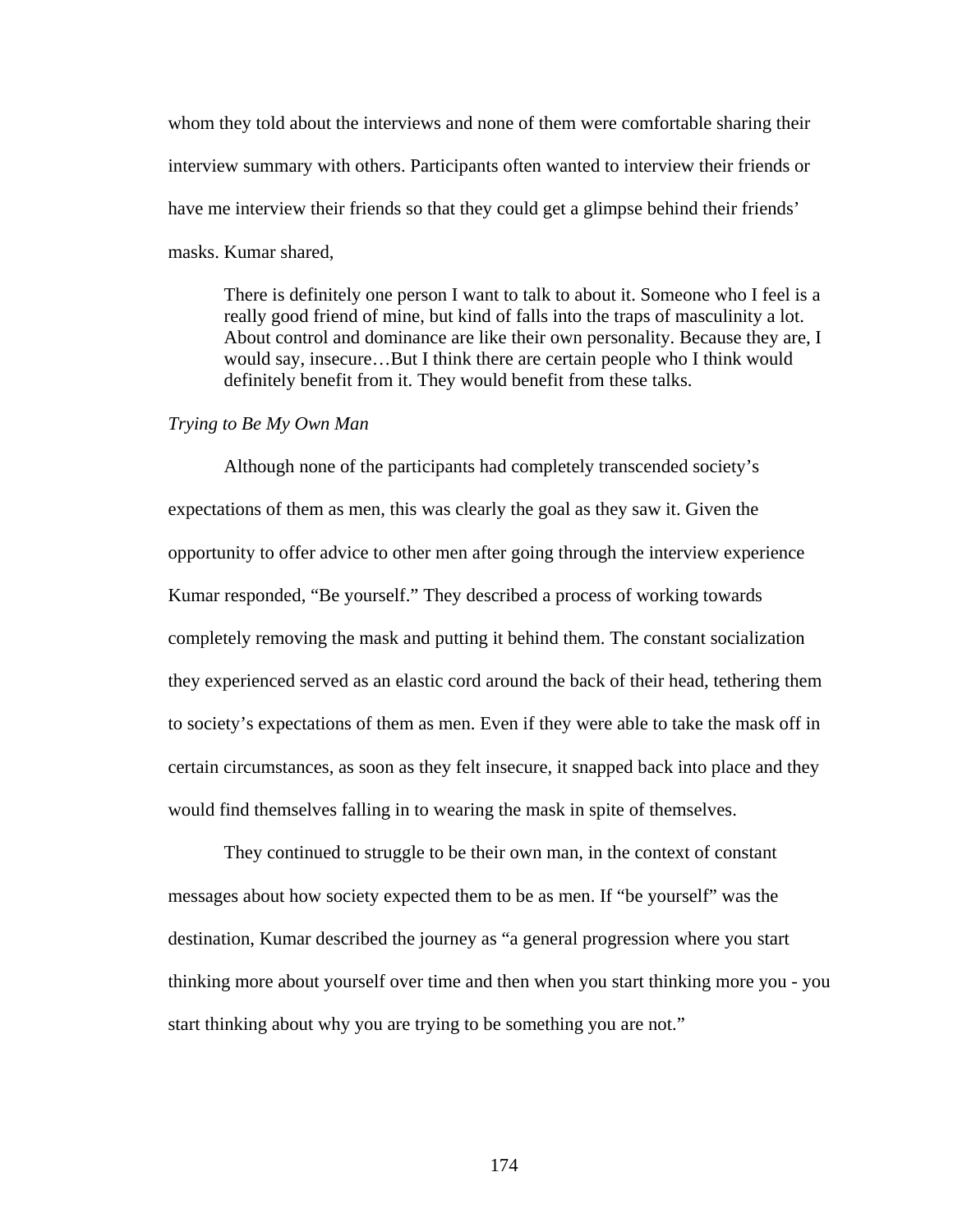# *Grounded Theory of College Men's Gender Identity Development*

The theory that emerged from the participants' experiences (Figure 2) centered on the individual men's process of interacting with society's expectations of them as men. This process included learning external expectations of them as men, society's general expectations as well as specific cultural group expectations. Once they had learned these external expectations they described putting on a mask, how they wore a mask as way of performing to these external expectations, and the consequences they saw as a result of wearing the mask. The participants also described beginning to struggle to move beyond these external expectations and be their own man.

# **Social Context: External Expectations of What It Means To Be a Man**

- Dominant society's expectations
- Subordinated cultural group expectations

# **Performing Masculinity According to External Expectations Phase 1: Feeling a Need to Put On a Mask:**

- To meet society's expectations after feeing like one does not measure-up as self
- To portray an image of a man according to society's expectations
- To cover-up aspects of self that do not fit society's expectations
- Both intentionally/consciously and unintentionally/unconsciously

# **Phase 2: Wearing a Mask:**

- By "partying" as college men
- To make transgressing against society's expectations in other ways acceptable
- In response to experiencing oppression
- By creating one's own mask based on society's expectations

**Phase 3: Experiencing and Recognizing Consequences of Wearing a Mask** 

- Demeaning and degrading relationships and attitudes towards women
- Limited relationships with other men, including friends and fathers
- Loss of authenticity and humanity

# **Beginning to Transcend External Expectations**

- Accepting the ways the mask doesn't fit
- Critical influences and critical incidents helped men transcend the performance in certain aspects of their lives and/or in specific circumstances

*Figure 2.* Grounded theory of college men's gender identity development.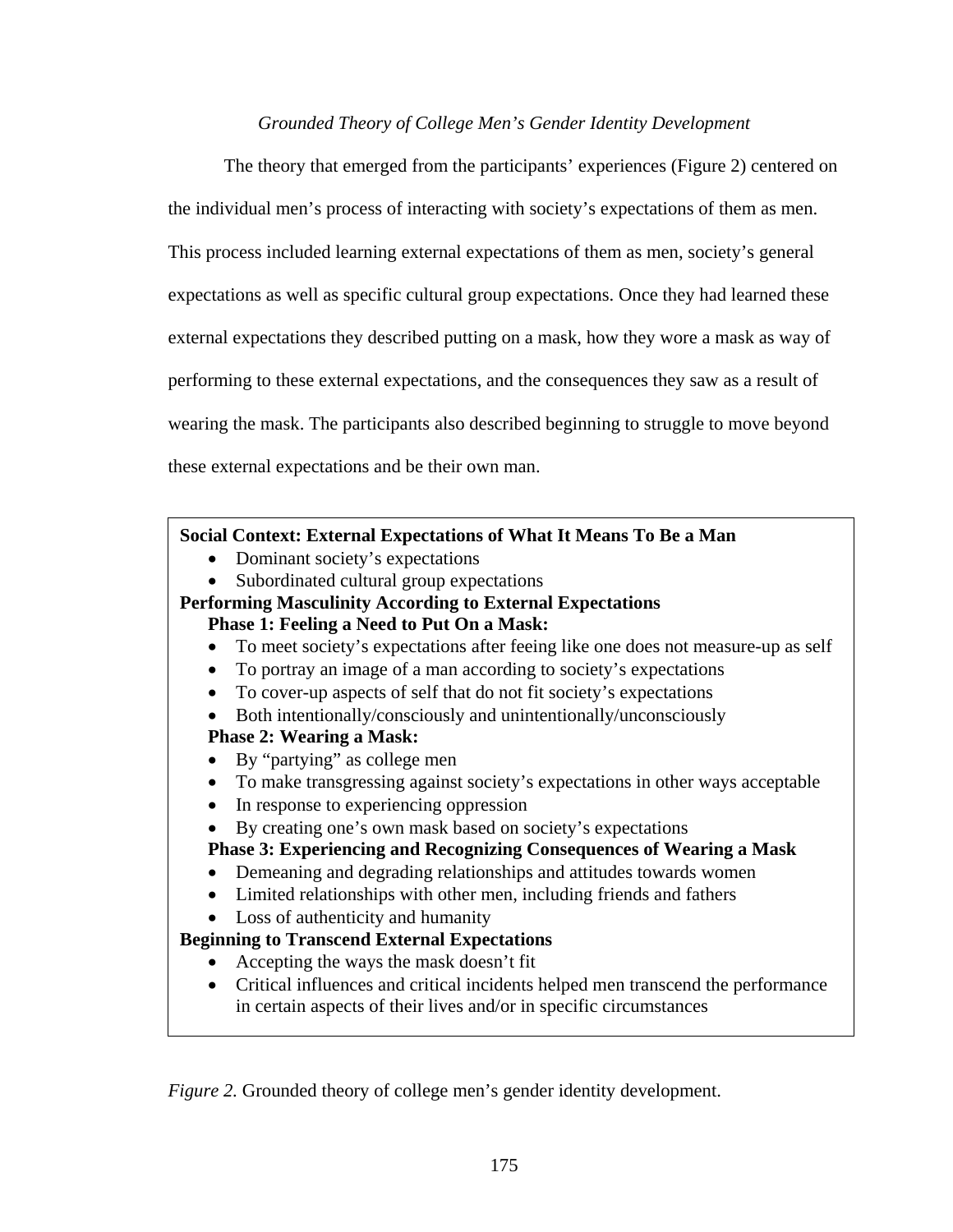# *Social Context*

The participants all experienced society's expectations of them as men to be a set of very narrow, rigid, and limiting expectations that were initially relatively straightforward and then increased in complexity and were applicable to greater aspects of their lives over time. These societal expectations began as basic as "be tough" and "don't cry" at the earliest of ages and expanded to expect men to treat college as "four years of freedom" to "party." Some men had additional expectations unique to their own cultural group such as Black masculinity, working class masculinity, and machismo or Latino masculinity.

# *Performing Masculinity*

In order to meet these expectations the men in the study put on a performance that became a mask that felt they needed to put on in order to be seen as men by society. Putting on a mask covered aspects of their true selves that did not meet society's expectations and presented to society an image that did fit the expectations. The men described wearing a mask and performing to society's expectations both intentionally by trying to prove their manhood and unintentionally by "falling in" to society's expectations of them in spite of themselves.

As college men, the participants negotiated wearing a mask to meet society's expectations by partying and hiding or covering up the preparing that they felt they needed to do. The more perceived privilege men had, the more partying they were able to do, and the less perceived privilege they had, the more preparing they felt they needed to do, in spite of society's expectations of them as men. Men also found that by wearing a mask and conforming to society's expectations in some ways they would be given the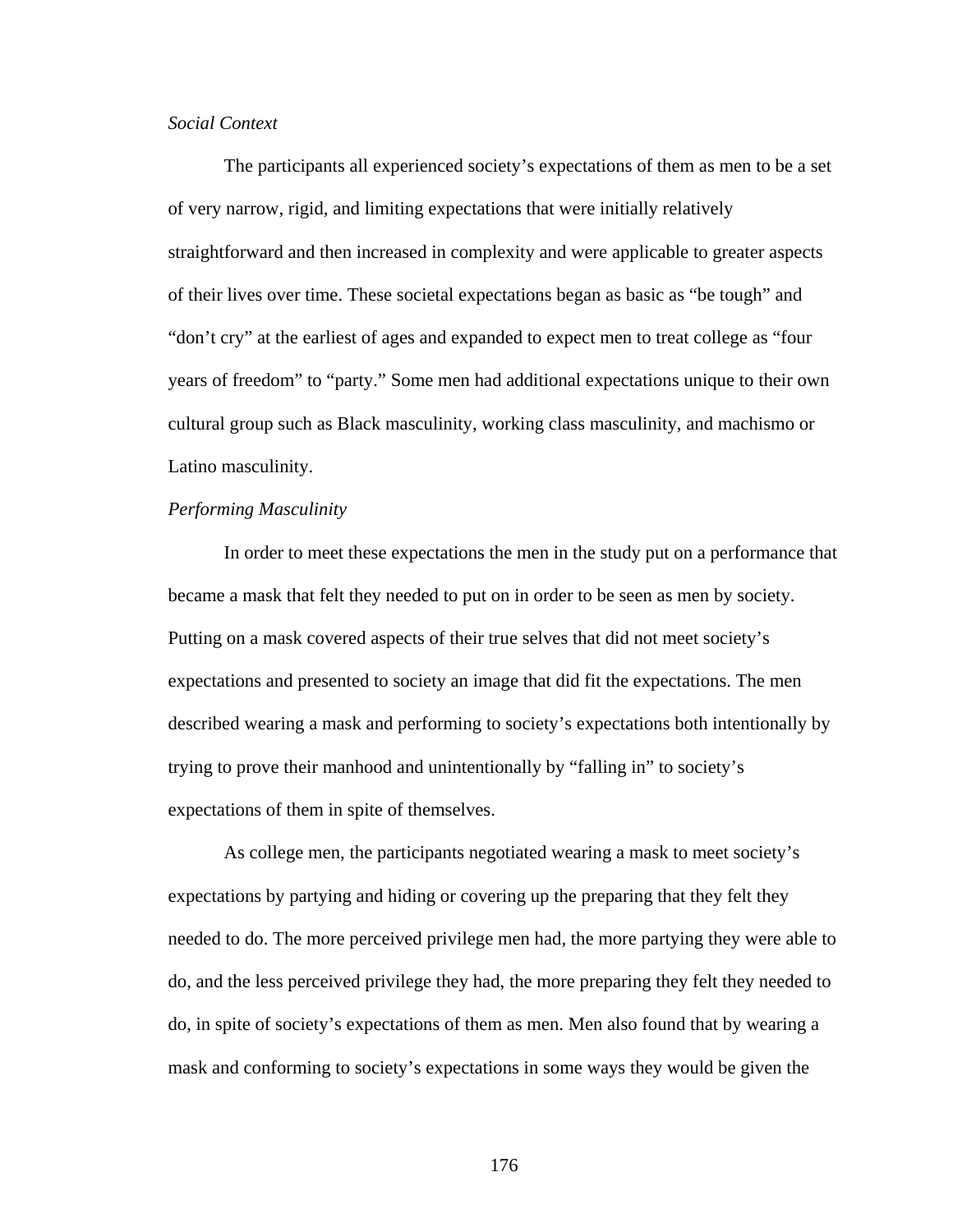latitude to break the rules of society's expectations in other ways. Men who experienced racism, classism, or homophobia felt that their manhood was diminished in the eyes of others as a result of the oppression they experienced and wore a mask in an attempt to regain their manhood according to society's expectations. Men also amended, rejected, and co-opted society's expectations to develop their own personal versions of what it means to be a man. Although these personal versions were decidedly more pro-social, the men in the study struggled to live up to their personal versions of what it means to be a man because of the constant pressure to conform to society's expectations.

Wearing a mask had its costs. Because of the pressure to act in certain ways to demonstrate their manhood, the participants expressed attitudes and engaged in behaviors with women that did not reflect their true feelings and were often objectifying of women and demeaning and degrading of both the women in their lives and the men themselves. The masks the participants wore, as well as the masks they perceived other men wore, also limited men's ability to develop meaningful and close relationships with friends who were men and their fathers, despite their deep need and desire for these relationships. Wearing the mask also had costs for the men themselves. They sacrificed their authenticity by pretending to be something that they were not. They also sacrificed their humanity by covering up or denying aspects of their true selves that did not fit society's expectations of men.

## *Beginning to Transcend External Expectations*

Although the men in this study thought it was impossible to completely transcend society's expectations of them as men, each had begun to struggle to move beyond these external expectations and be their own man. Several of the men had come to terms with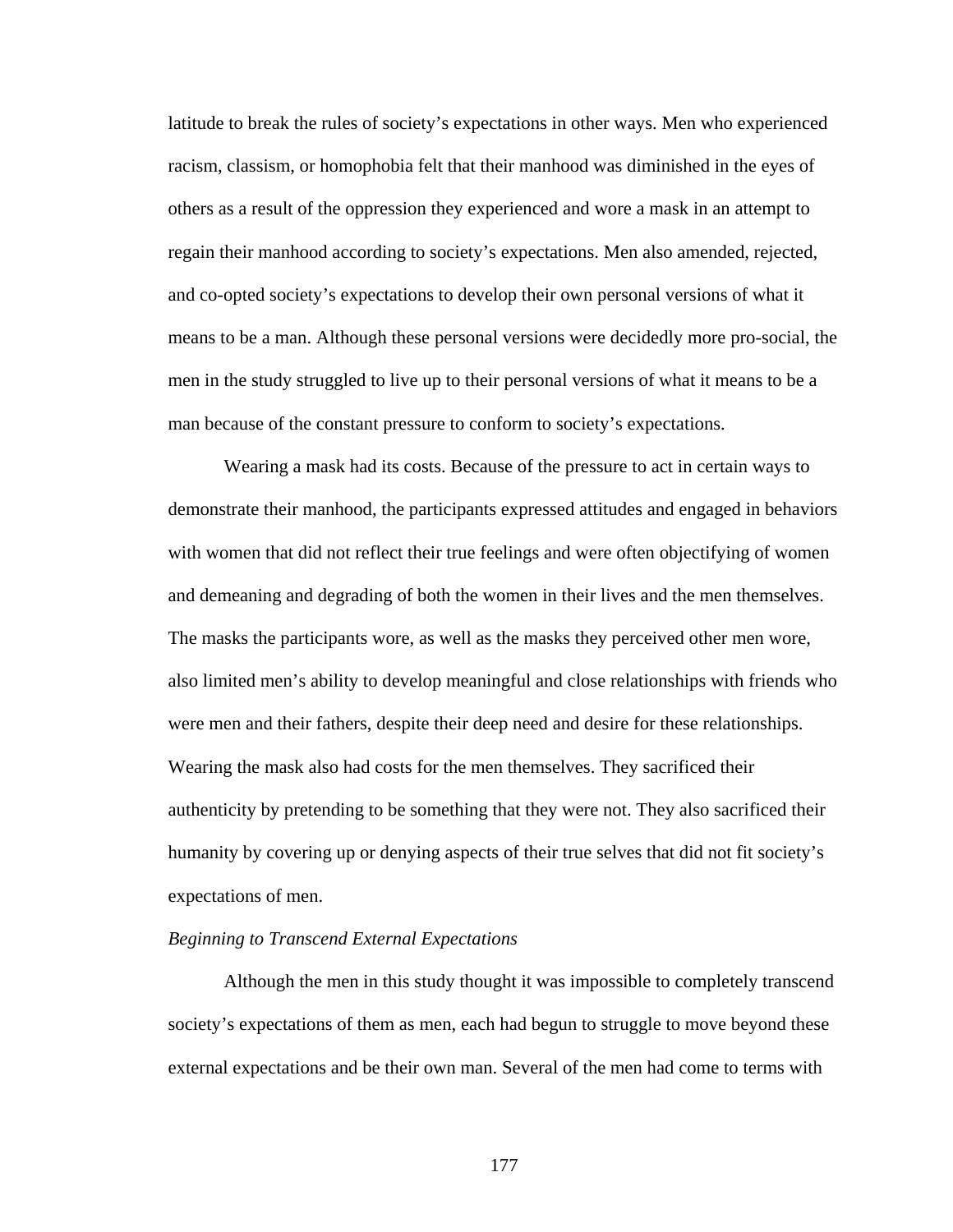certain aspects of themselves that did not fit with society's expectations. Despite their socialization, they had also learned that were other ways of being a man from critical influences in their lives such as personal influences, literary or historical figures, alternative versions of masculinity, academic courses, and critical events in their lives. Although completely transcending society's expectations may be impossible according to the participants, they were beginning to move towards being their own man.

#### *Summary*

The 10 participants in the study each explored their experiences as men over the course of three interviews. In doing so they described a process of gender identity development as college men. The men had been socialized that being a man meant feeling, thinking, and behaving in a certain way. Their gender identity development included the process of learning these expectations, performing to these expectations like wearing a mask and struggling to free themselves from these external expectations and beginning to take the mask off and connect with their true selves.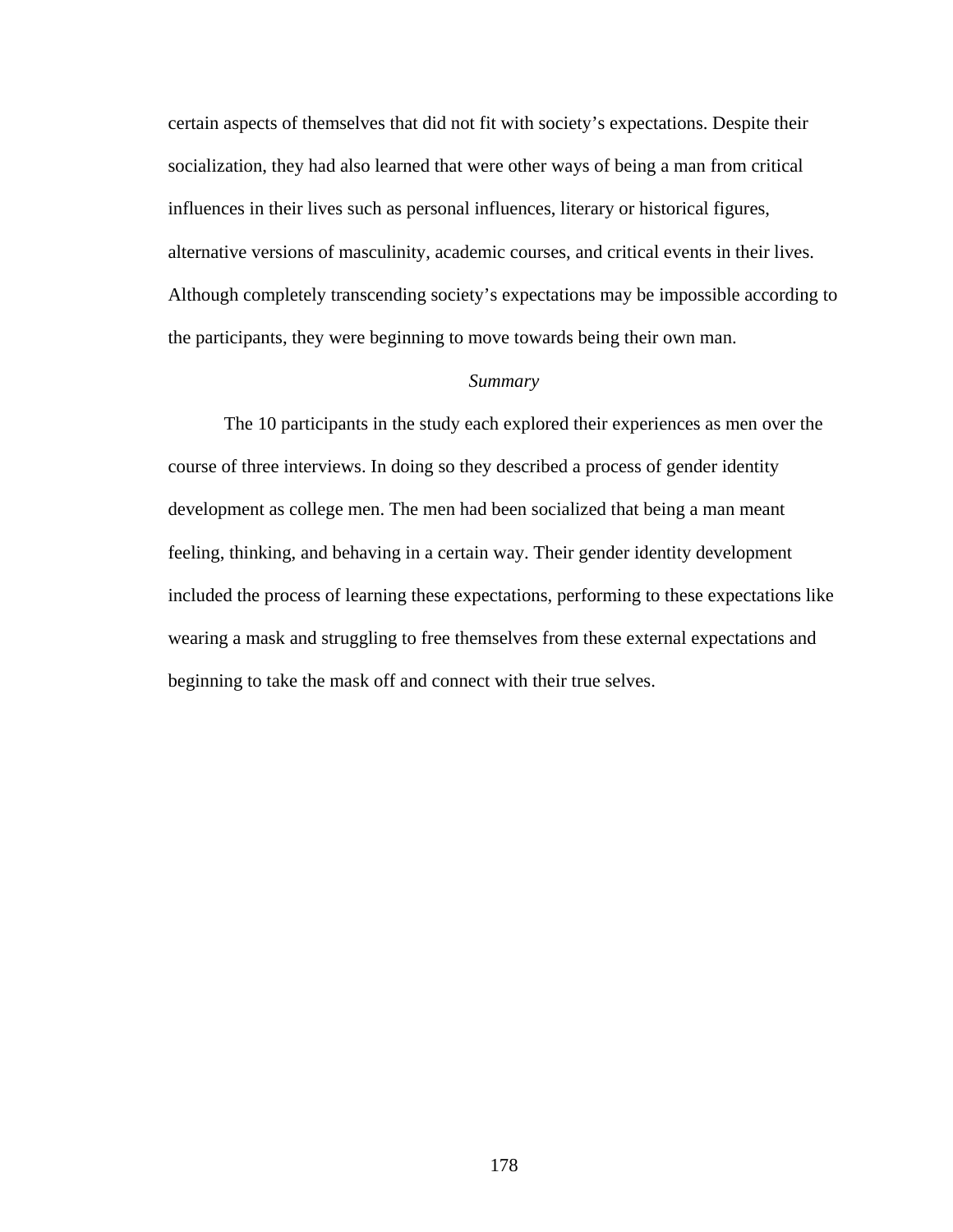## CHAPTER V: DISCUSSION

This chapter discusses the emerging theory of college men's gender identity development outlined in the previous chapter in relation to the research questions which framed this study, the related literature, and implications for theory development, student affairs practice, social justice, and future research. This chapter will conclude with an examination of the strengths and limitations of the study.

# *Discussion of Emerging Theory in Relation to Research Questions*

The purpose of this grounded theory study was to understand the process of college men's gender identity development. The following research questions initially guided the study: (a) how do college men come to understand themselves as men; (b) how does this understanding of what it means to be a man change over time, if at all; and (c) what are the critical influences on this process? The intended outcome of this study was a theoretical perspective on college men's gender identity development grounded in the experience of the participants. These questions guided the study and the theory that emerged relates to each of these questions.

# *How Do College Men Come to Understand Themselves as Men?*

The process by which college men come to understand themselves as men is at the heart of this study on college men's gender identity development. The college men in this study experienced their gender identity development as a process of constant interaction with society's expectations of them as men. In response to society's expectations, the men put on a performance that was like a mask in that it allowed them to portray an image that conformed to society's expectations and cover up the ways that they felt they didn't measure up to society's expectations. The participants also described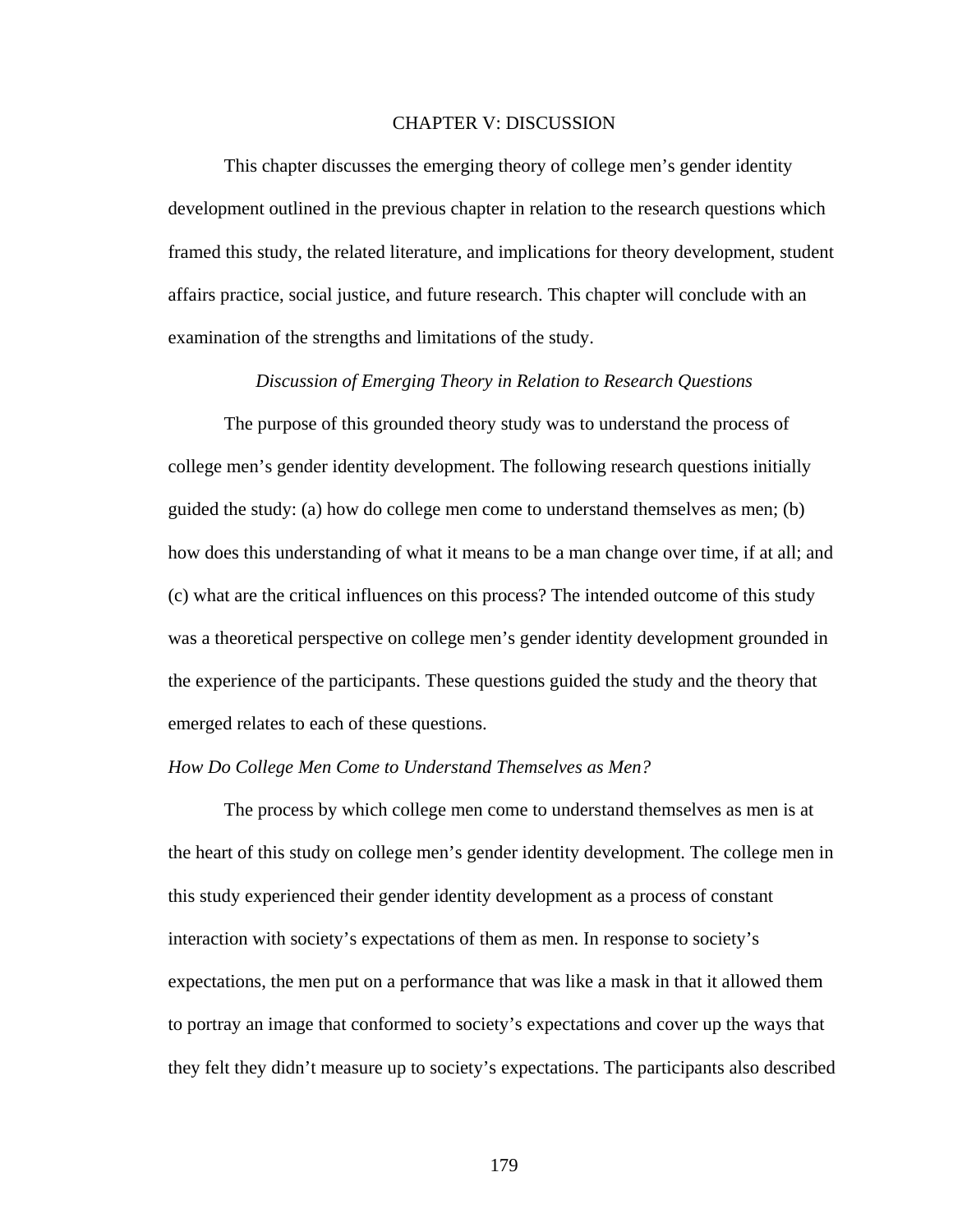experiencing consequences as a result of this performance as well as struggling to begin to break free from these external expectations.

Socialized according to the traditional definition of masculinity, the participants spent much of their lives performing to external expectations of them as men. They were socialized by personal influences such as parents, coaches, and teachers as well as by social institutions such as education, sport, and media. Men from marginalized cultural groups not only had to learn the dominant culture's definitions of what it means to be a man, but also their own culture's expectations of them as men. As the men got older these expectations became increasingly complex and applicable to increasingly greater areas of their lives. These various external expectations of what it means to be a man were so rigid, so limiting, and so complicated that they were impossible for any of the men in the study to fully fulfill.

Each of the men in the study felt as though he was the only one who didn't measure up to these impossible expectations. As individuals, each man felt that some how he was the only one who was less of a man. In their efforts to prove that they were "real men," to everybody else and to themselves, they put on a performance which was like a mask. This performance masked the participants by hiding aspects of themselves that didn't fit society's expectations and putting forth an image that did so that they would be seen as men. The participants described putting on this mask both intentionally and unintentionally.

The consequences of this performance included demeaning and degrading attitudes and behaviors towards women, limiting relationships with other men, and sacrificing their own humanity and authenticity. When the men were conscious of some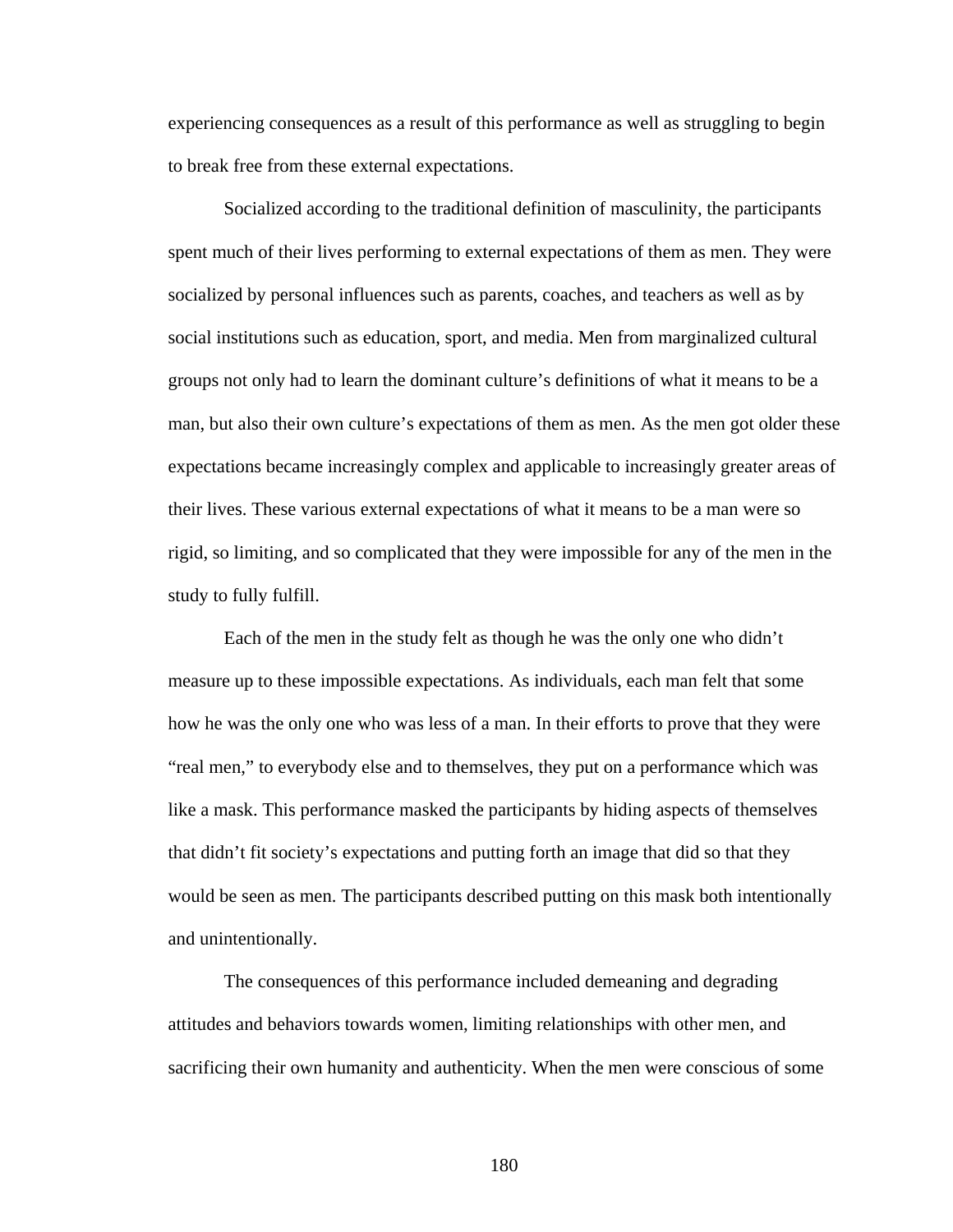of these consequences as a result of wearing a mask, they were able to begin to develop their own personal definitions of what it means to be a man. These personal definitions were redefinitions of the traditional definition of masculinity and were more consistent with the individuals' values and experiences. However, even men who had personal definitions of masculinity different from the traditional definition of masculinity continued to wear a mask, even when it directly contradicted their own values, particularly when they were insecure about their masculinity.

Because of the constant socialization and influence of society's expectations of them as men, taking their mask off and leaving it behind entirely was seen as impossible. However, when the men felt more secure about their manhood they were able to step out from behind the mask to reveal their true selves until their insecurities as men resurfaced and they were jerked back to the mask conforming to the traditional definition of masculinity. Taking off the mask and letting go of the performance in specific contexts not only benefited the women and other men in their lives, but they also were able to regain their sense of self that was lost to the performance. Although the participants did not think it was possible to break free from external expectations entirely, they did aspire toward being themselves and letting go of the conscious and unconscious need to wear a mask to fit external expectations.

#### *How Does This Understanding of What It Means To Be a Man Change Over Time?*

 The men's understanding of society's expectations of them changed over time. The men had been socialized so early in life that none of the participants could remember a time when they didn't know these expectations or when they first learned them. Early in life these expectations were relatively simple such as "be tough" and "don't cry." As the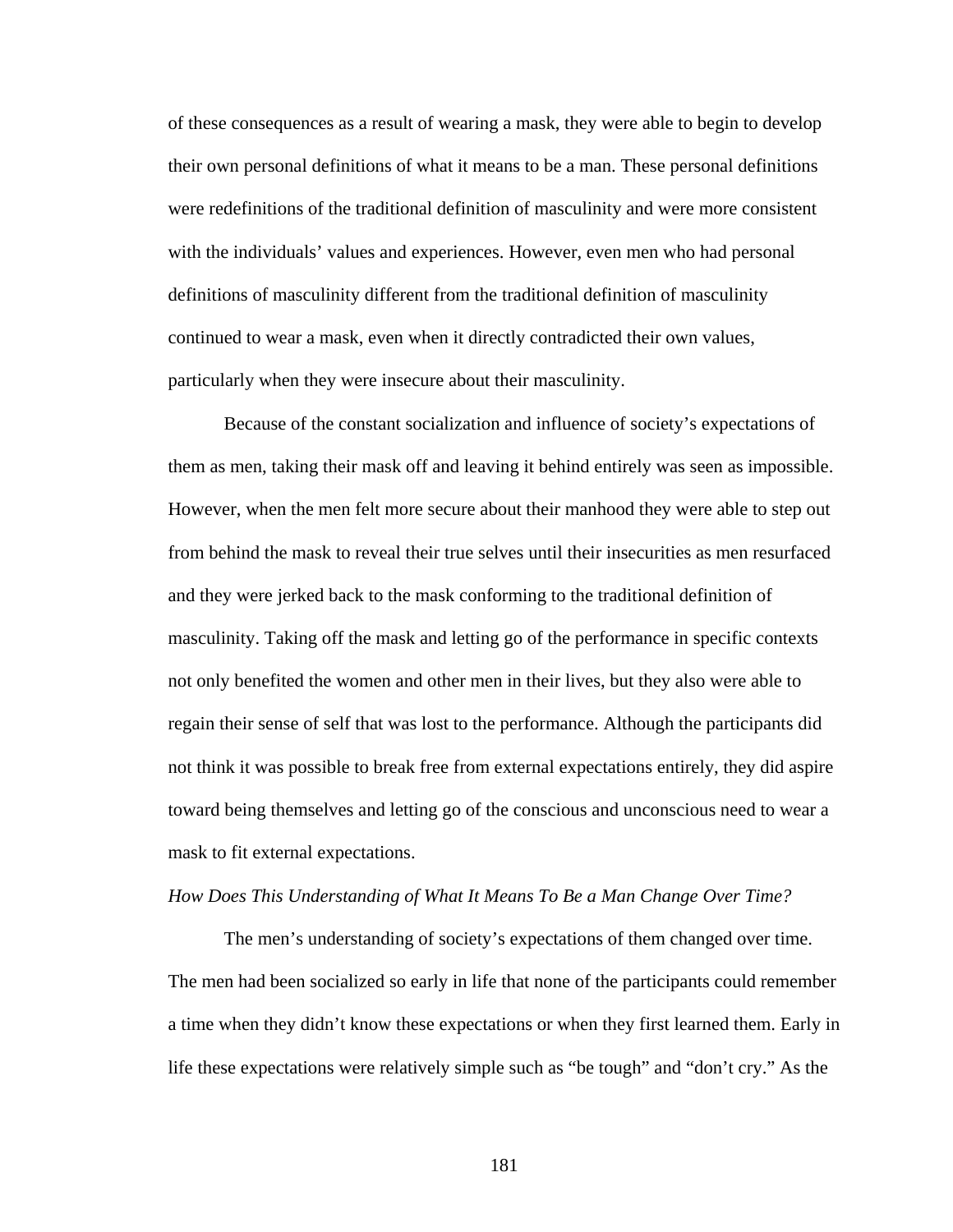men got older, these expectations became increasingly complex and relevant to greater aspects of their lives. By the time the men were in junior high, playing sports, identifying with a popular peer group, competing for women's attention and access to women's bodies, and breaking rules were added to ways men needed to prove their manhood. The competition among men increased as they got older and by high school they were also expected to prove that they weren't gay by displaying homophobia and by having sex with women. They also felt a need to demonstrate a willingness to break the rules by drinking alcohol.

 College men were expected to prove their manhood by partying, including drinking to excess, having sex with many different women, doing drugs, not caring about school, and breaking the rules. Men were socialized to view college as a time to party because it was their four years of freedom between the authority of parents, teachers, and coaches and the responsibility of job and family. Men were discouraged from viewing college as a time to prepare for life after graduation, because it wasn't manly. In reality, each of the men negotiated between the external expectations to party and their internal need to prepare. Men with greater perceived privilege tended to treat college more as time to partying and the men with less perceived privilege tended to treat college as more of a time to prepare.

### *What Are the Critical Influences On This Process?*

 The critical influences on the men's gender identity development process included the many socializing factors teaching them how society expected them to think, act, and feel as men and the critical influences and events that helped men begin to transcend society's expectations. These critical influences helped them move towards the men they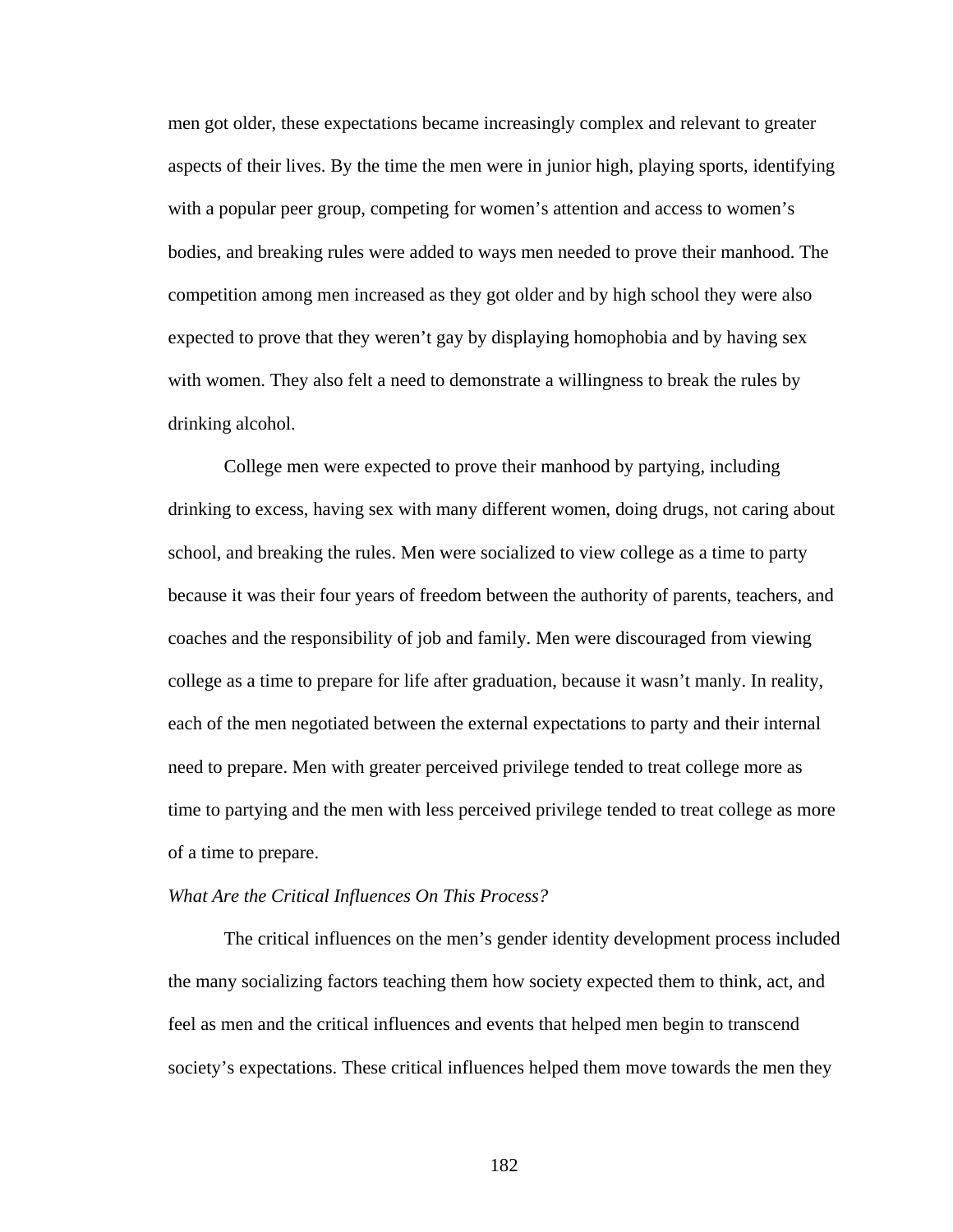wanted to live their lives as rather than the men that they felt society needed them to be. These critical influences included personal influences, literary or historical figures, exposure to alternate versions of masculinity, interacting with marginalized cultural definitions, and academic courses. Critical events in the men's lives that encouraged them to transcend society's expectations of them as men included being raped by a male peer, having an abusive mother, being forced to take a principled stand, and participating in the interviews for this study.

# *Relationship of Grounded Theory to Existing Literature*

 In Chapter II, I outlined the literature that framed this study and informed my data collection, data analysis, and theory development. In this section, I discuss the results of this study and its connections, contradictions, and contributions in relation to the existing literature as well as the literature I turned to during the process of interpreting the findings.

#### *Identity Development*

 By describing their gender identity development as a process of learning to wear a mask in response to society's expectations, wearing the mask, experiencing consequences for wearing the mask, and struggling to take the mask off, the participants in this study support Erikson's (1980) definition of identity, which Josselson (1996) described as "a complex negotiation between the individual and the society" (p. 31). Rather than explore the participants' overall multiple identity development (Jones & McEwen, 2000), this study examined the participants' gender identity specifically as one component of their overall multiple identity. This study focused on the participants' identity as men, taking into account the influence of other identities, particularly race, class, and sexual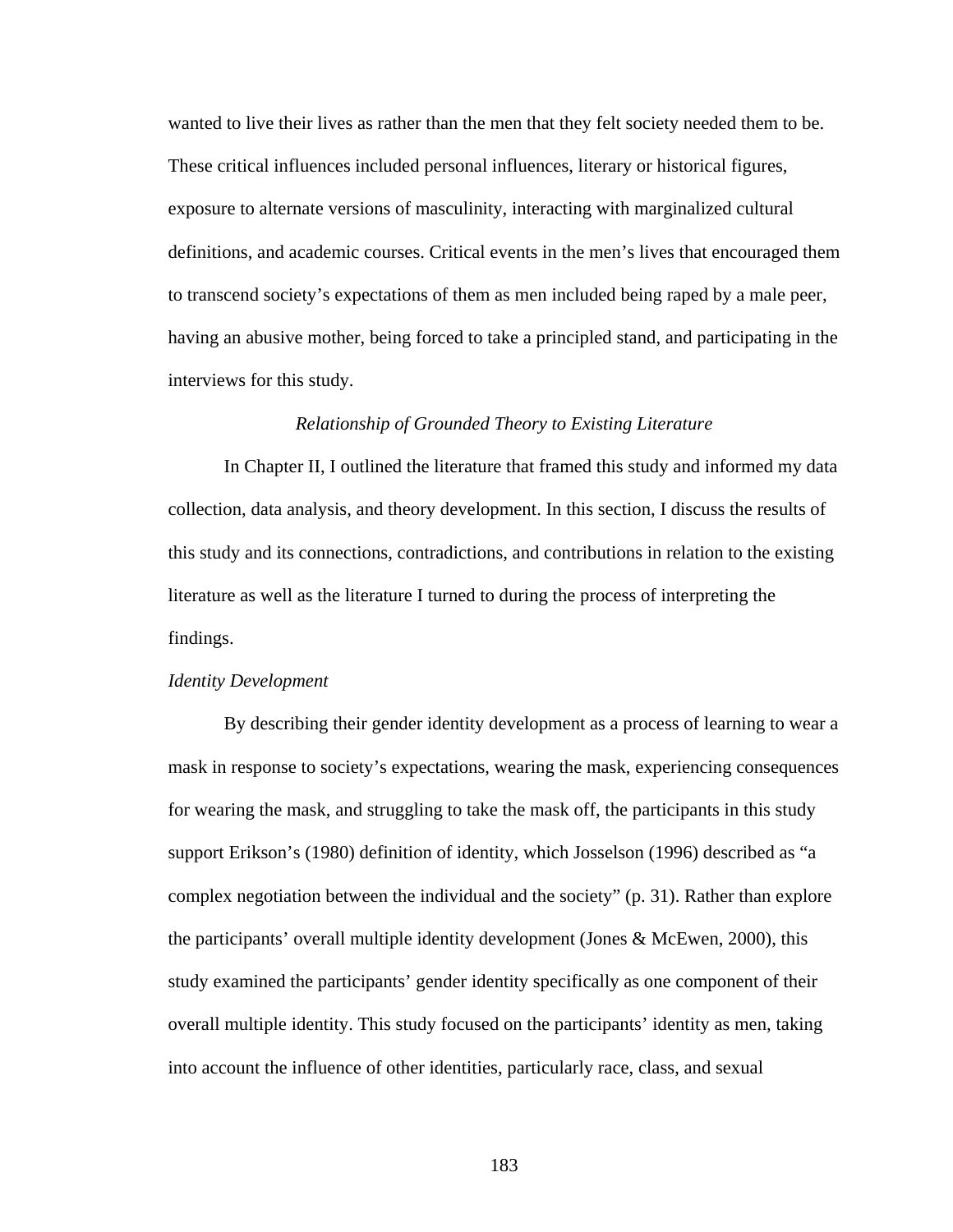orientation, specifically on their gender identity development. The theory that emerged in this study is more fluid and non-linear than other identity development theories that are stage based (Cass, 1979; Cross, 1995; Helms, 1995; Jackson & Hardiman, 1994). This theory does, however, describe a developmental process because it progresses towards a more complex understanding of themselves in a social context and moves from an externally defined self towards a more internally defined self (McEwen, 2003).

# *Learning to Wear a Mask*

The participants in this study wore a mask that they had created in response to society's expectations of them as men. The societal expectations that they described reflected the descriptions of the traditional definition of masculinity in the existing literature. Brannon (1976) described this traditional definition as avoiding being feminine or gay, being successful, being strong and in control of emotions, and being daring and aggressive. Research on men's struggle with the traditional definition of masculinity has defined men's expected gender role as demonstrating control of emotions, being in control, successful, and avoiding vulnerability (O'Neil et al., 1986). The men in this study described society's expectations of them as men in very similar ways. Regardless of background or experience, the participants' descriptions of society's expectations of them as men were remarkably consistent. They described the traditional definition of masculinity as being in control or in charge, competitive, successful, in control of emotions, aggressive, strong, tough, and willing to break the rules.

The men in the study also understood that society defined manhood by what men should not be, as well as what they should be. They understood that men were expected to not be gay, feminine, or vulnerable and to not cry. These understandings reflect the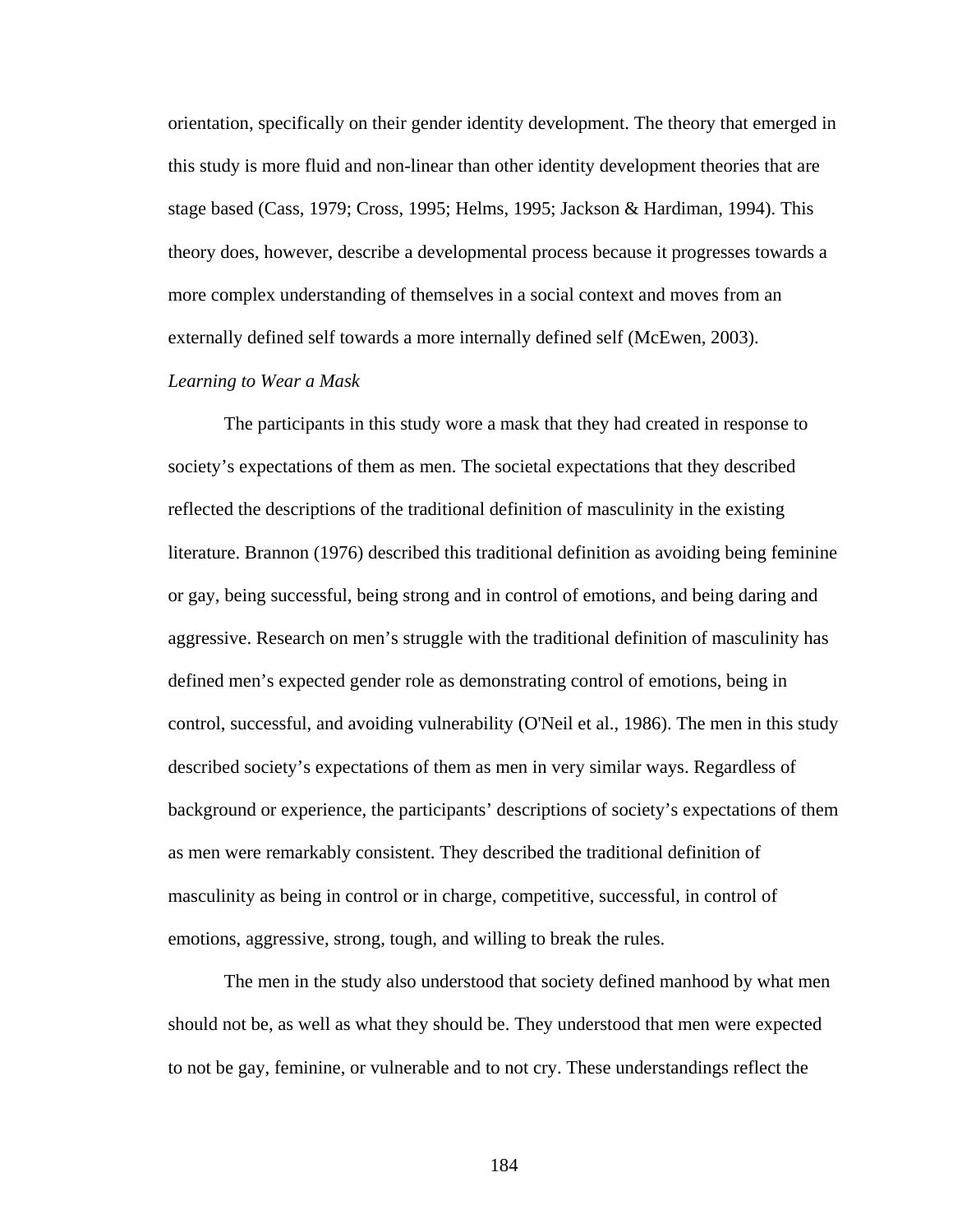literature explaining how homophobia and a fear of femininity are central to traditional definition of masculinity (Davis, 2002; O'Neil, 1981; O'Neil et al., 1986). The participants described homophobia as one of the primary tools used to punish any behavior that deviated from society's expectations of men, regardless of their sexual orientation. This supports Plummer's (1999) description of homophobia as "directed at men who defy a traditional definition of masculinity, or hegemonic masculinity, and not at all limited to homosexual men" (p. 9).

The participants also discussed how these societal expectations changed for them as they were growing up. The messages that participants received about what it means to be a boy reflect much of what Pollack (1999) referred to as "boy code" (p. xxv). Researchers have observed connections between boys who more closely adhere to the traditional definition of masculinity and those who tended "to drink beer, smoke pot, have unprotected sex, get suspended from school, and 'trick' or force someone into having sex" (Kindlon & Thompson, 2000, p. 16). The men in this study explained that the reason for this correlation is that these were the behaviors that they were expected to engage in to prove their manhood as boys.

A unique contribution of this study to the existing literature is the way participants described the traditional definition of masculinity for college men as partying. The participants all agreed that the primary expectations of college men included drinking to excess, doing drugs, having sex with many women, breaking the rules, and not caring about academics, though they didn't all fall into these expectations. Although these behaviors by college men have been observed and raised concern (Davis & Laker, 2004), viewing these partying behaviors as how college men are encouraged to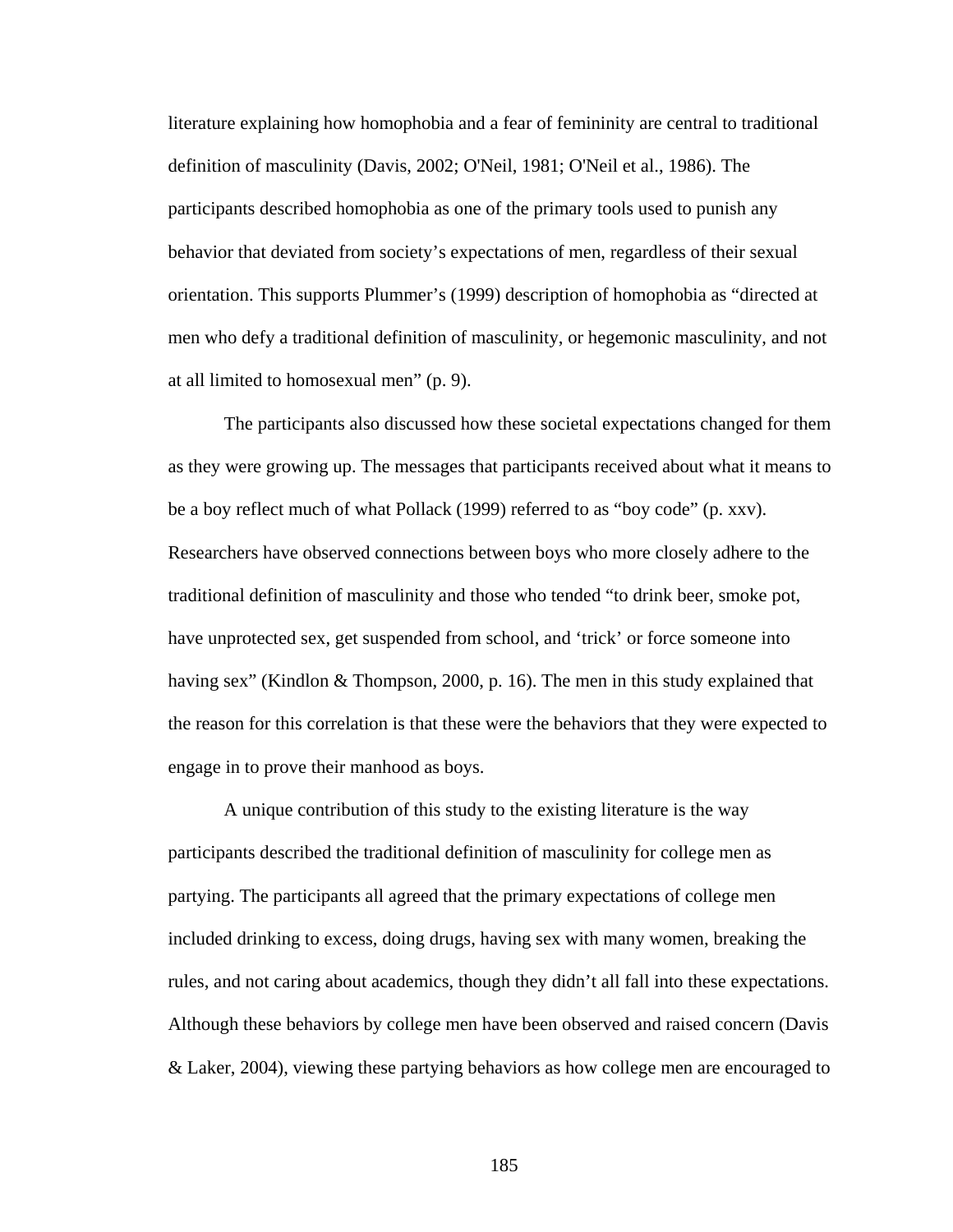conform to society's expectations is a contribution to the literature on issues for college men. This perspective provides empirical support for, and extends to college men's problematic behaviors, Brod's (1987) view that men's apparent transgressions are not "*non*conformists, but *over*conformists, men who have come too much under the domination of a particular aspect of male socialization" (p. 270).

Just as men partied as a way to prove their manhood, they also avoided or hid preparing as way to maintain their status as men. A part of performing masculinity was avoiding, limiting, or hiding behaviors that college's and universities would encourage such as taking academics seriously, putting time and energy into studying, being involved, worrying about grades, taking an internship, and engaging in self-discovery. This helps explain why researchers have observed that college men spend less time studying; are less likely to participate in study abroad, community service, career services, and pre-college programs; and more likely to miss class, not go to class prepared, and not complete homework or turn it in late (Kellom, 2004b; Sax & Arms, 2006). Rather than conclude that men don't care enough about school, the reason for these observed behaviors may be that they care so much about and feel so much pressure to establish their manhood.

The participants described societal messages that encouraged them to view college as a time to party and not a time to prepare, positioning college as four years of freedom between adolescence and adulthood rather than the first stage of adulthood. Lyman (1987) found a similar perspective among the college fraternity men in his study, encouraging the kind of partying behaviors also described in Rhoads (1995b) ethnography of fraternity life. The findings in this study not only support this research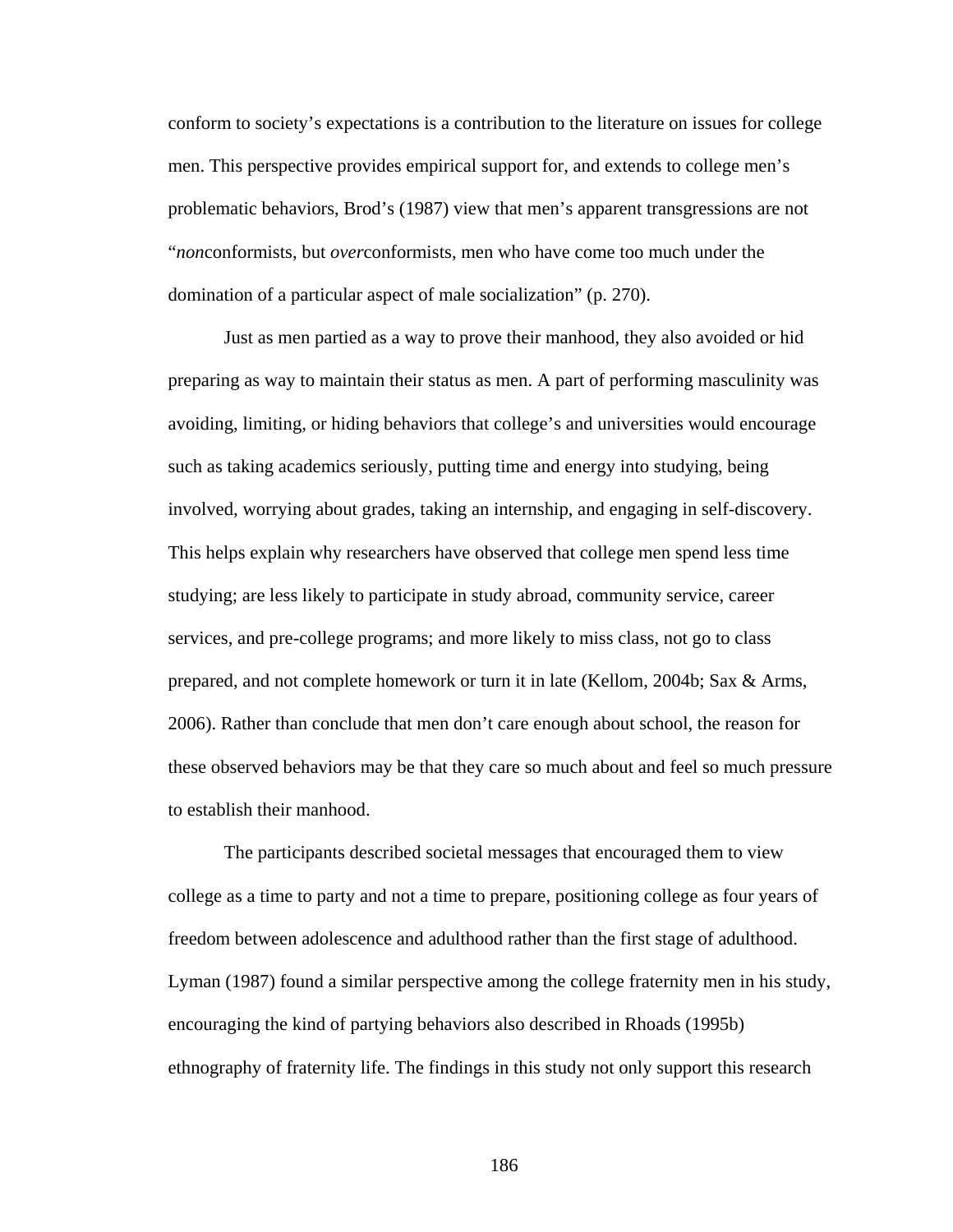related to fraternity men, but also provides support for extending these conclusions to other college men as well. Arnett (2004) took a more positive perspective on this same theme, which he described as emerging adulthood, a time between  $18 - 25$  for individuals to explore their identity and try things on in order to find out who they really are. The participants in this study didn't describe society's expectations of them to use their four years of freedom as a time for self-exploration, although some of the participants used this time for exactly this purpose through their involvement, relationships, and selfdiscovery.

The relationship between college men's perceived privilege and their ability to wear the mask and treat college as a time for partying or preparing is also a new contribution to the literature. Pizzolato (2003) has observed that high-risk students, particularly those with low privilege, develop ways of self-authoring prior to college. Her research observed that despite the concrete advantages of having privilege, those with less privilege received a developmental advantage over their more privileged peers precisely because of the challenges they faced. This also contributes to the literature concerned with the academic and social success of men from underrepresented groups, particularly men of color and working class men (King, 2006). Several scholars have observed that men in general (Kaufman, 1994) and college men in particular (Capraro, 2004b) often feel powerless, despite their male privilege. The privileged college men in this study felt powerless out of their inability to live up to the impossible expectations of them as men. They did not feel powerless to women, but instead felt powerless to the very sexist and patriarchal expectations of them as men that were simultaneously granting them privilege. This connects to other scholarship that explains how members of the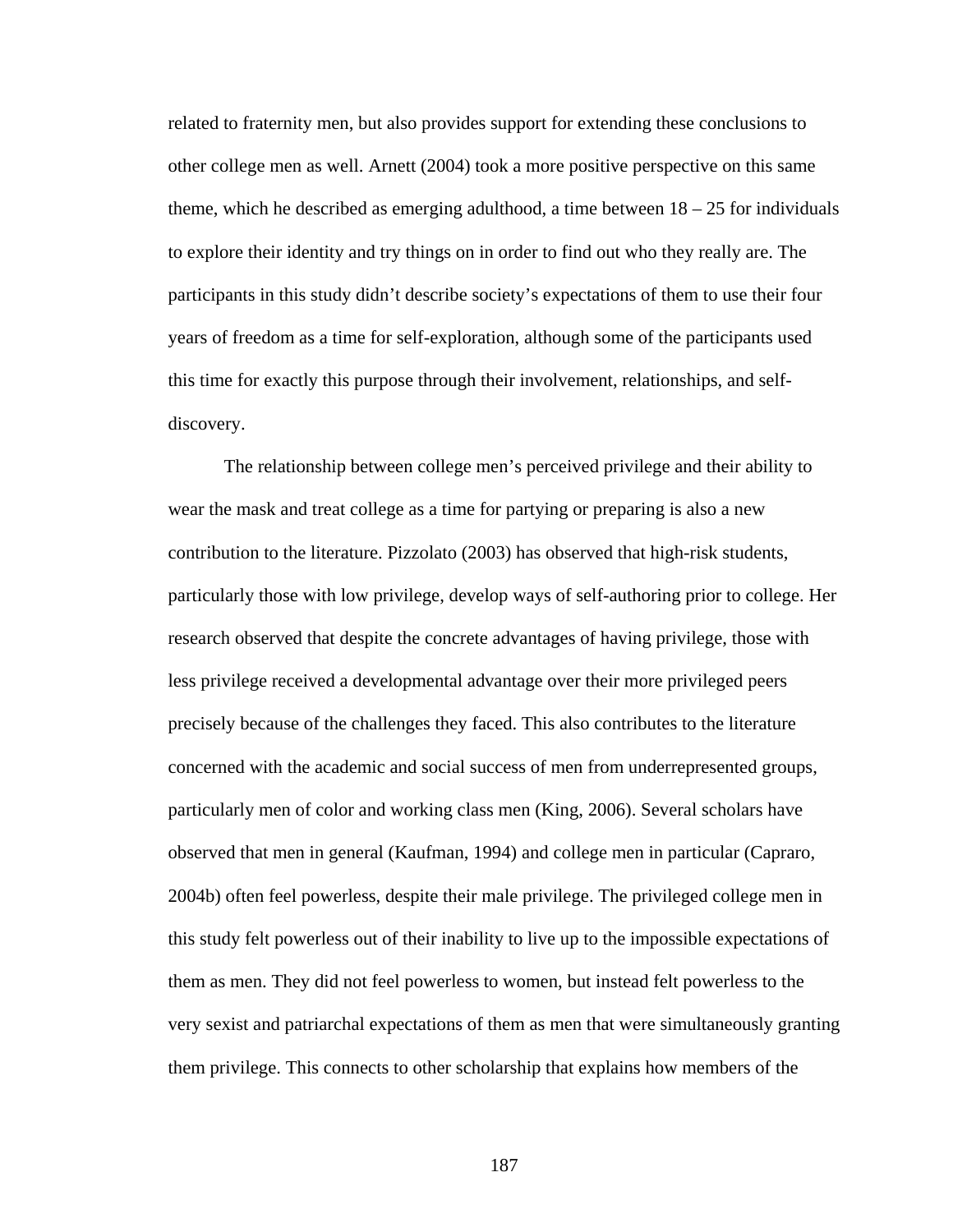privileged group are diminished by a system of oppression that appears to only benefit them (Freire, 1972/2000; Johnson, 2001; Kivel, 1992, 1996).

 The men in this study who were a part of marginalized cultural groups not only had to learn the traditional definition of masculinity but also their own cultural definition of masculinity. The participants described cultural definitions of Black, Latino, and working class masculinity. As the existing literature on men and masculinities has clearly acknowledged, the traditional definition of masculinity is only one of many masculinities (Connell, 2005). For these men, they needed to perform to one or the other (or more) based on the cultural context. The traditional definition of masculinity has been described as hegemonic because men's dominance over women is a central organizing principle as is the marginalization of other masculinities (Connell, 1987). This power structure and the marginalization of some men is reflected in the way the participants described their cultural masculinities as derivative of the traditional definition of masculinity either as replication, amendment, or rejection. This is not unlike Gerschick and Miller's (2004) description of the process men with disabilities used to create their own masculinity by reformulation, reliance, and rejection of the traditional definition of masculinity. The participants also acknowledged other versions of cultural masculinity which were not created by their own cultural community but imposed on them by the dominant society.

The way the two gay participants in this study described a lack of a monolithic gay identity because of homophobia's centrality to traditional masculinity adds to the emerging perspectives on gay masculinity (Plummer, 1999; Rhoads, 1995a; Stevens, 2004). Instead, the participants described a continuum of gay masculinity between fitting their gay selves into society's expectations of men on one extreme and a complete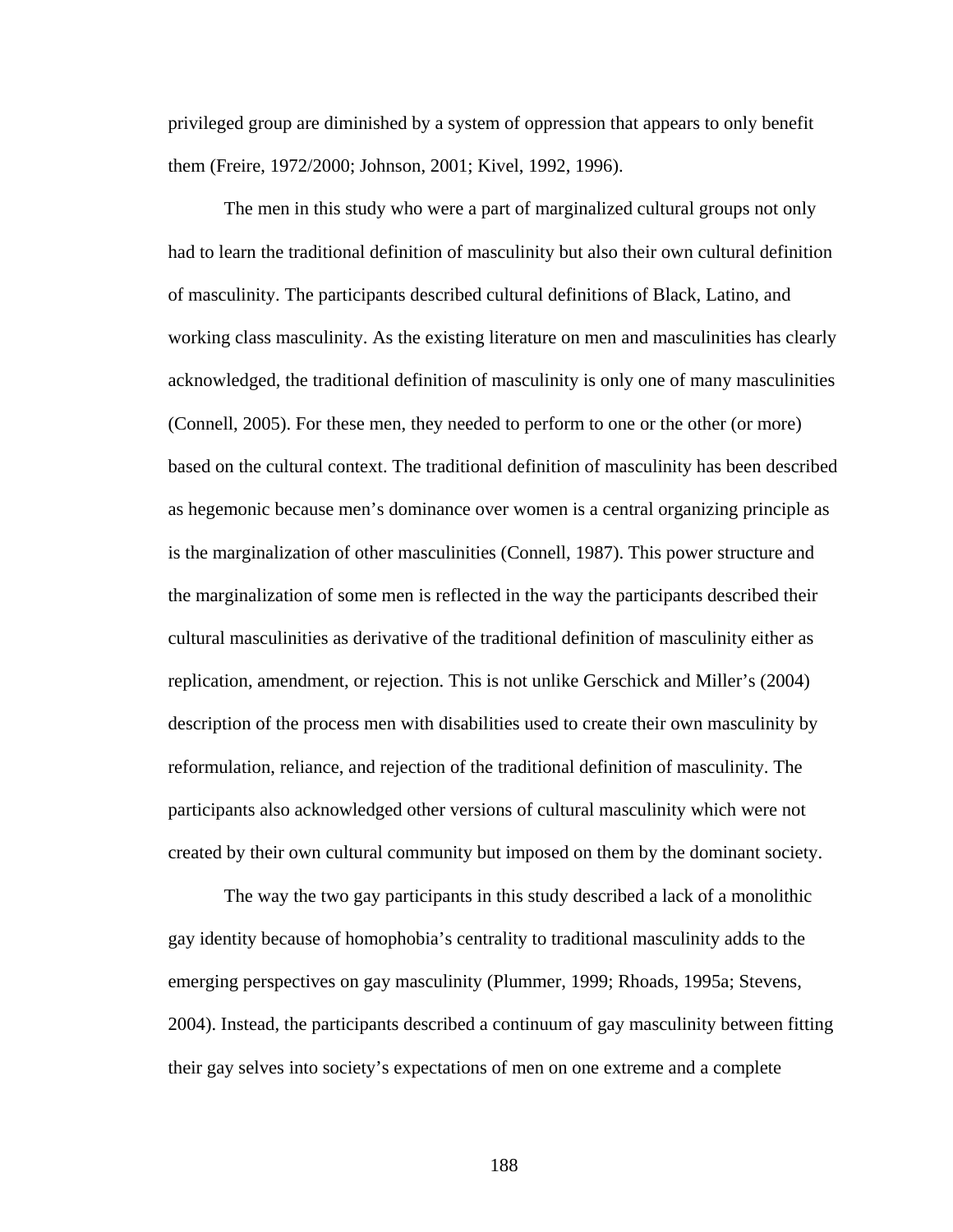rejection of gender roles of any kind on the other extreme. This is not unlike Brown's (1989) description of the process gays and lesbians use to create their own norms as a result of a lack of clear expectations as "normative creativity" (p. 451). The fact that two gay men in this study, with entirely different experiences as gay men, both offered such a similar and unique perspective on gay masculinity adds merit to further exploring these initial findings to the contributions to the literature on gay identity development (Bilodeau & Renn, 2005).

#### *Performing Masculinity*

Realizing that they could never live up to society's impossible expectations as their authentic selves, the men in this study put on a mask by performing masculinity out of their insecurities as men. They did this by masking who they really were and portraying themselves as someone who did live up to society's expectations. They put on this mask both intentionally by trying to prove their manhood and unintentionally by "falling in" to society's expectations in spite of themselves. How they wore this mask and conformed to society's expectations included partying and not preparing as college men, finding manly ways to break society's rules, and responding to oppression, and creating their own personal version of masculinity.

By describing being a man as wearing a mask and putting on a performance in response to social expectations, the participants lend empirical support to conceptual scholarship that has described social identities in general (Weber, 2001) and gender specifically as a social construction (Kimmel & Messner, 1998). The participants in this study almost never described being a man as based in biological, hormonal, or phenotypical essence, but instead described it as a set of social behaviors including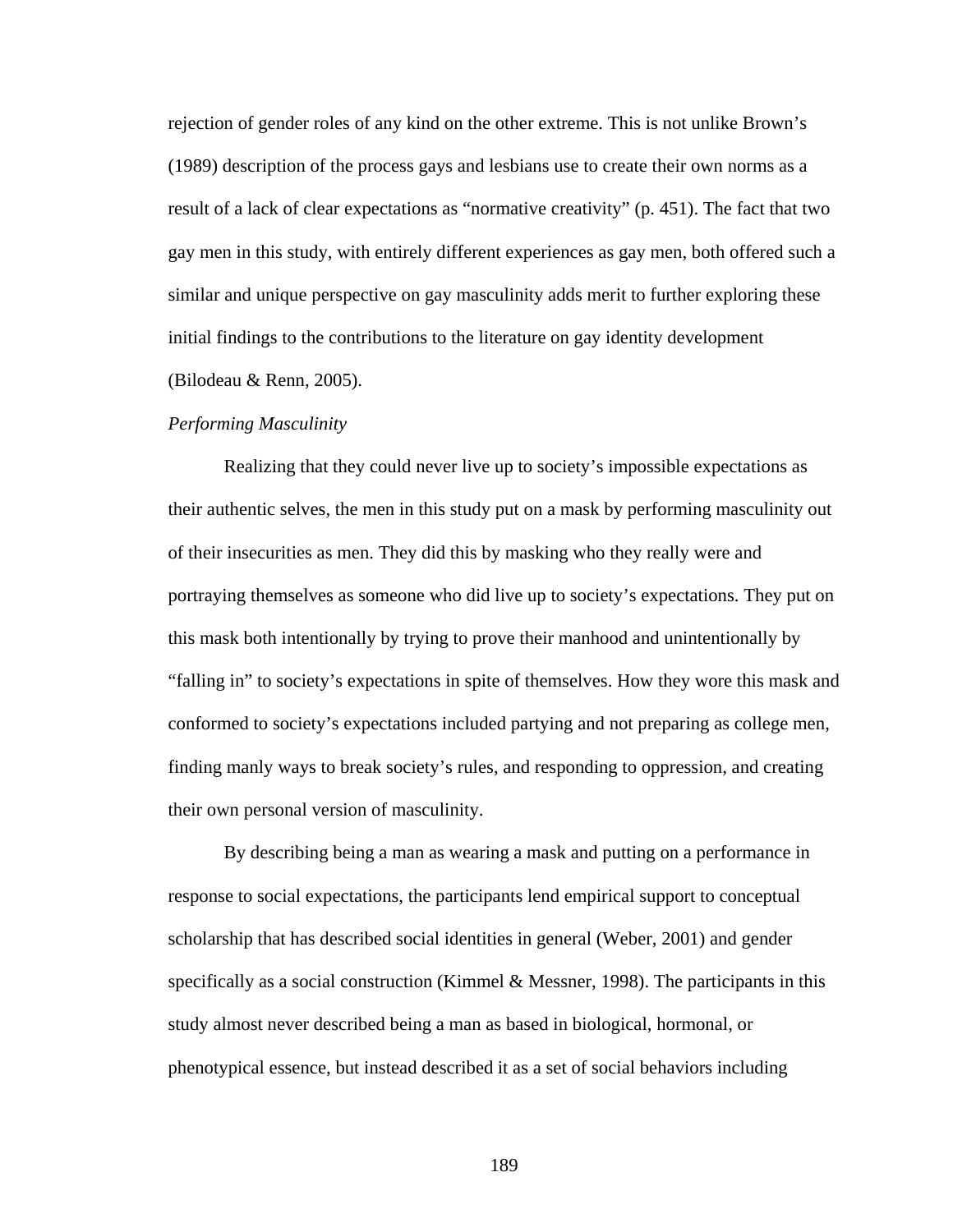feelings, thoughts, and actions. They also revealed the social construction of gender in how they described what it meant to be a man changing over time and depending on the social context, including different racial, socio-economic, and sexual orientation contexts.

The participants also experienced their gender identity as being socially constructed. The metaphorical description of their gender identity developmental process as wearing a mask by putting on performance also strongly relates to Butler's (1990) notion of identity as performativity and Goffman's (1959) metaphor of social action as a theater production.

For Butler (1990), performativity is the process through which identity is both created and performed through repetitive acts in reaction to social norms. According to Butler, the performance defines the actor and precedes the self and so there is no true gender identity but only a performance. This notion of performativity is supported in several ways by the participants in this study. The men lend support to the notion that the performance precedes the self, in that they could not describe a time when they first learned or did not know how men were supposed to behave. If the performance does not precede the self, for the participants it certainly preceded their memory or current consciousness. The men in the study also believed that fully transcending society's expectations of them as men was impossible because of the way they had internalized the social messages they had already received and the constant socialization they would continue to receive. By describing how they wore their mask both consciously and unconsciously, the participants also lend support to Butler's notion that performativity is much more than just an intentional performance that one puts on or can stop putting on, but instead a conscious and unconscious construction of who we are.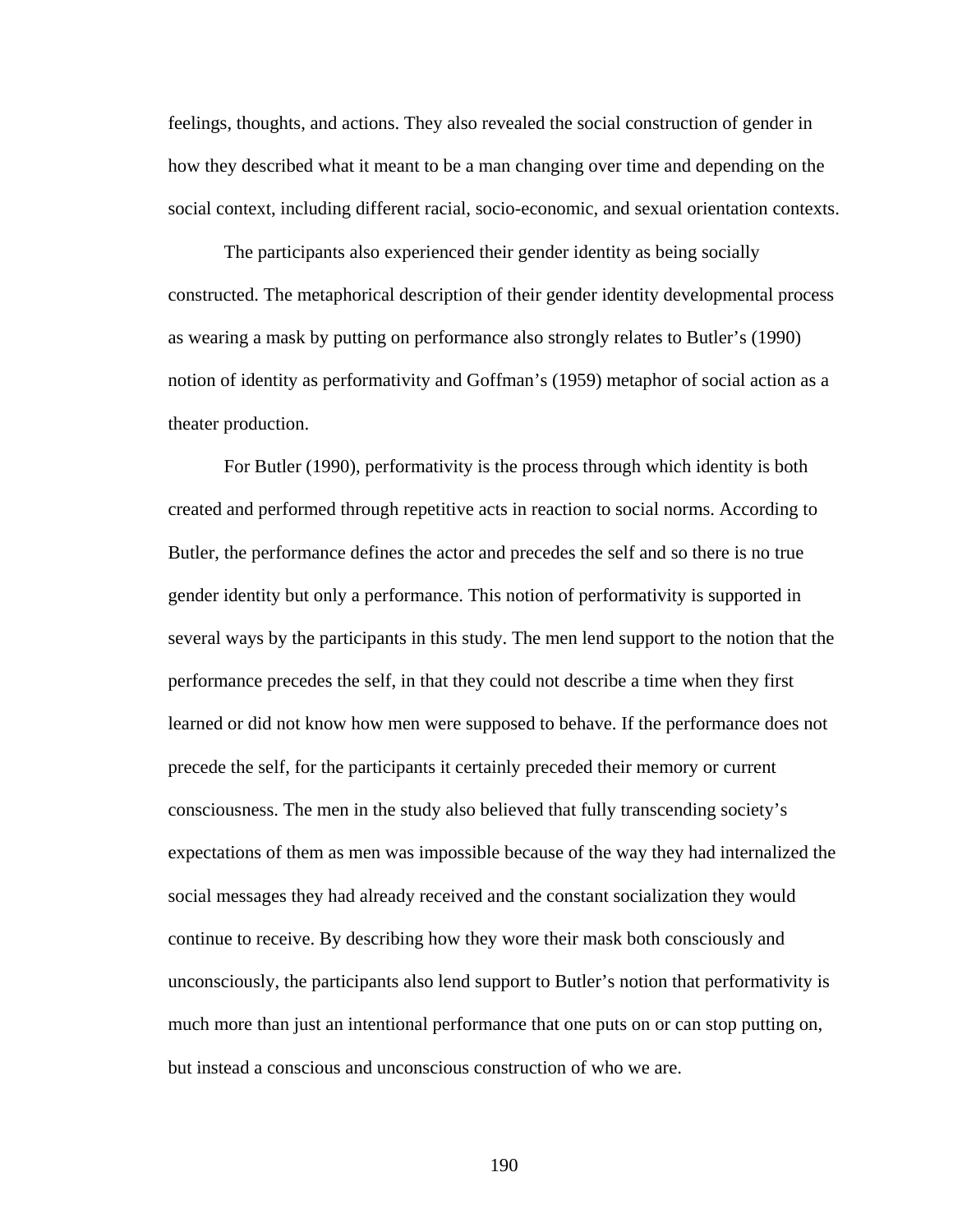Another way of looking at gender identity is through Goffman's (1959) use of a theater as an analogy for social action. This analogy of a performer on stage is similar to the metaphor of wearing a mask used in this study. This metaphor described the individual as an actor on a stage who chooses to perform for the audience in accordance with the context or theatrical set. Goffman's analogy places great importance on the context, including front stage, back stage, props, and so forth and the actor behaving in a way that is coherent with the setting. The participants in this study also described the importance of context in how they wore a mask. For example, men from marginalized cultural groups reported wearing one mask in the dominant society's context and wearing another mask in their own cultural group context. Goffman also noted that although the individual performs for the audience, the actor also is an audience for the viewers' own acting. The participants in the study were clearly not only acting, but also an audience constantly observing and continuing to learn about society's expectations so that they could perform with congruence. Although Goffman described the actor on the stage making choices about the performance given, the participants in this study also described unintentionally falling in to wearing the mask even when it contradicted their own values and beliefs and only realizing that they had put on a performance after the fact.

 The participants described experiencing consequences as a result of wearing the mask to conform to society's expectations of them as men. The consequences they described related to attitudes and relationships with women, relationships with other men, and a loss of self and these reflect the consequences described in the existing literature. Literature on men and masculinities, particularly from a critical or pro-feminist perspective, has outlined how men's conformity with the traditional definition of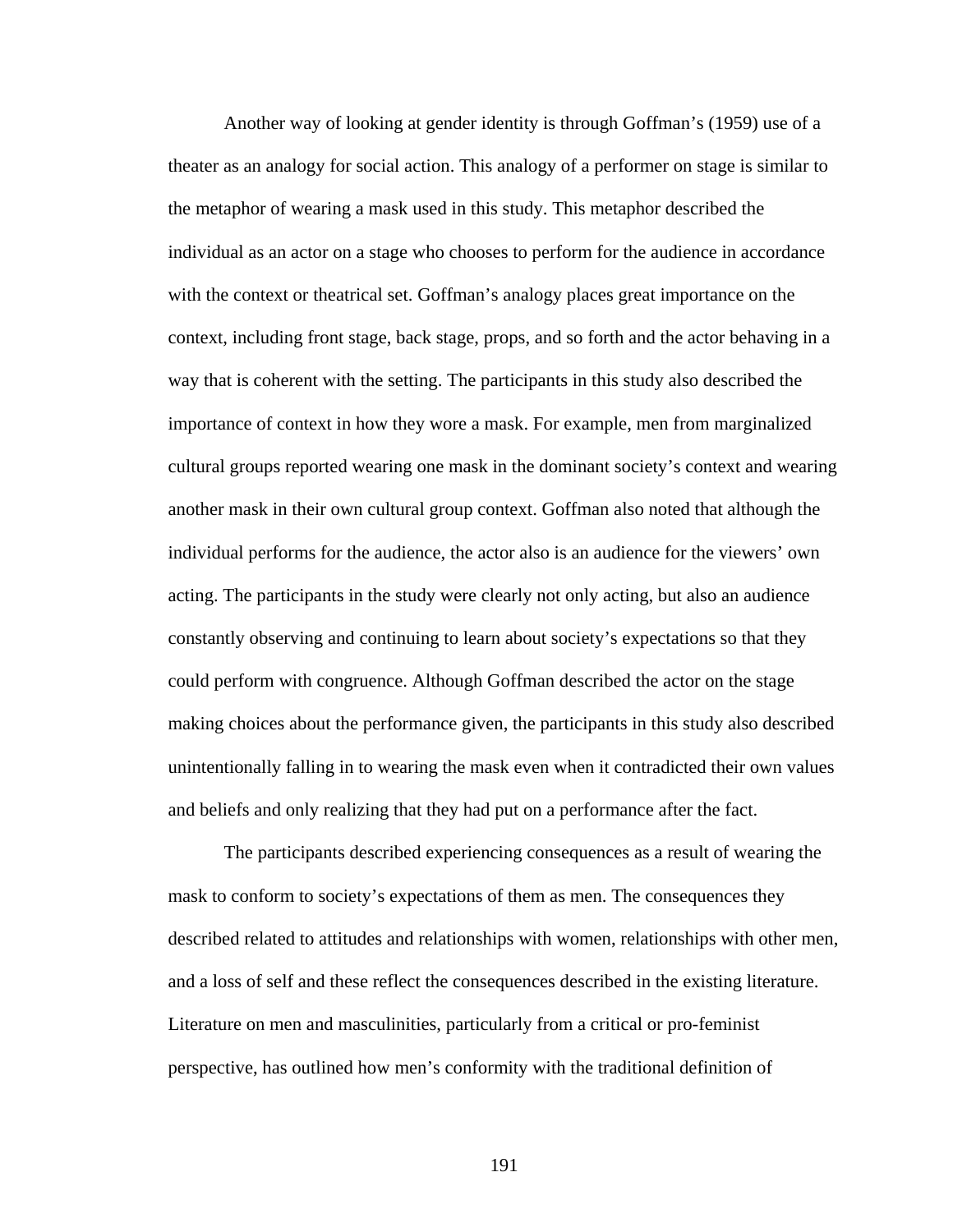masculinity contributes to boys' (Pollack, 1999) and men's (Katz, 2006; Kivel, 1992) degrading and demeaning attitudes and behaviors towards women. These attitudes and behaviors have been observed to be associated with men's sexual harassment (Quinn, 2004), sexual assault, and rape (Katz, 2006). The connection between the traditional definition of masculinity and men's violence against women has been observed among college men in particular (Capraro, 1994; Heisse, 1997; Hong, 2000; Katz, 1995, 2006; Kivel, 1992).

Others have observed the damage to men's relationships with other men, including friends and fathers, as the men in this study did. Walker (2004) described obstacles to men's friendships and the strategies men use to navigate those obstacles such as use of space, joking, and talking about women. The men in this study observed similar obstacles in the traditional definition of masculinity such as their friendships with men resulting from the homophobia, competition, and a fear of vulnerability, but found that with a small group of close personal friends they could let the mask come off and reveal themselves from time to time. The participants in this study also discussed wanting more meaningful relationships with other men and joining fraternities or athletic teams as a way to form those kinds of bonds with other men. The reality that the participants experienced and observed in these environments was that because of increased competition in these all-male environments men's relationships were even more limited. These observations and experiences are reflected in studies of men's friendships in fraternities (Lyman, 1987) and locker rooms (Curry, 2004).

Men's loss of self to the traditional definition of masculinity has been explored through scholarship on college men's physical, mental, and emotional well-being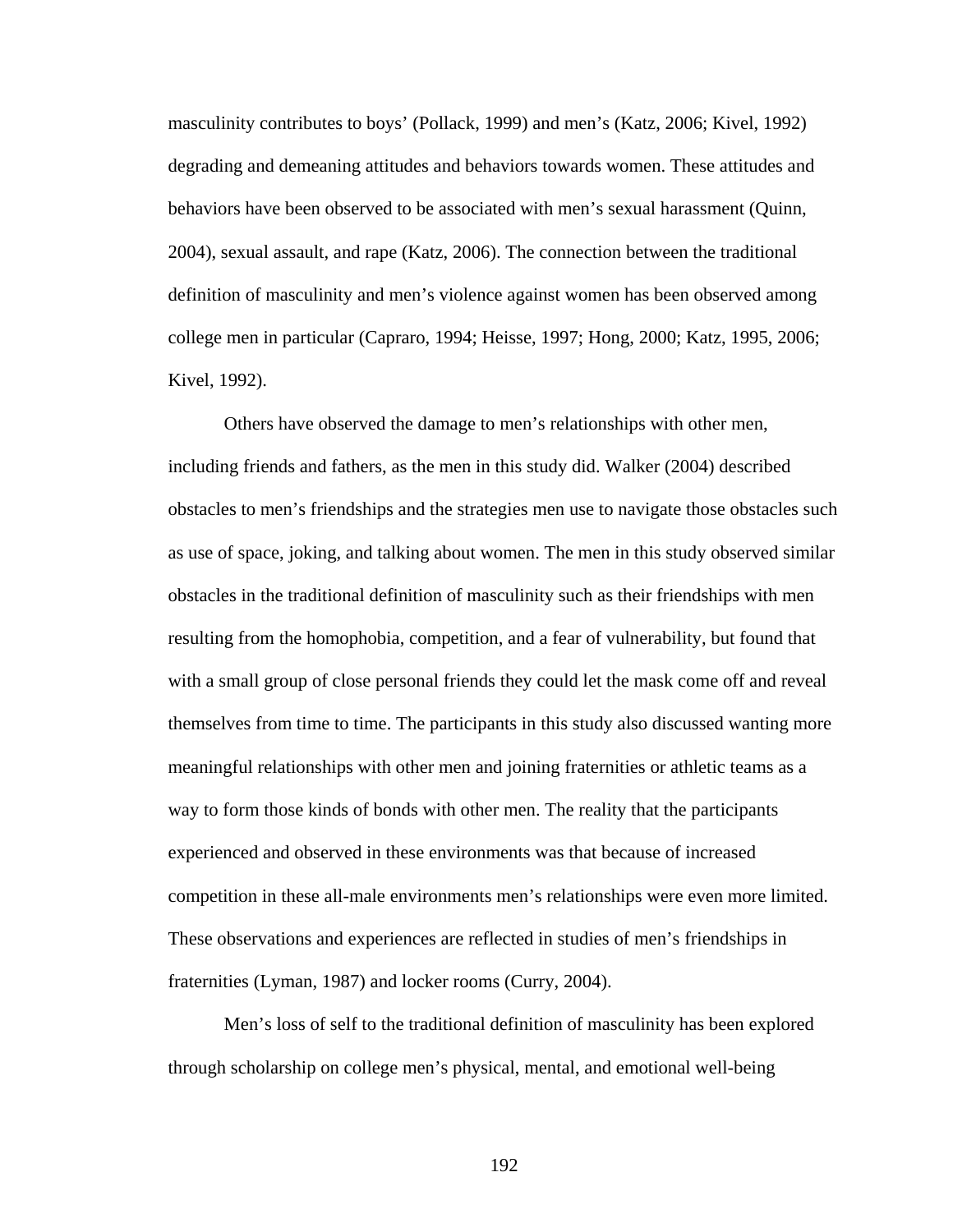(Pollack, 1999). The cost of this socialization resulted in what Kindlon and Thompson (2000) described as boys' "emotional illiteracy" (p. 5). In this way men's socialization as men had hampered aspects of their psychosocial development, such as managing their emotions (Chickering & Reisser, 1993). The men in this study had experienced pressure to hide their emotional lives, other than anger, for so long that several of them were actually unable to express their emotions despite their best efforts. The participants also described feeling pressure to be violent, get in fights, and engage in risky behaviors, particularly related to sex and alcohol. This connection between society's expectations of college men and their dangerous behaviors have also been observed in relation to college men's health problems (Courtenay et al., 2002) and increased alcohol consumption (Capraro, 2004b).

# *Struggling to Take Off the Mask*

Although the participants in this study thought that removing the mask entirely was impossible, each of the men had made attempts to take the mask off, at least in certain circumstances or situations. They were struggling to find different ways of being a man. This was a challenge not only because of the messages they had internalized and the constant socialization they would continue to experience but also because of the risks, costs, and challenges to men who try to transcend the traditional definition of masculinity. This struggle is similar to self-authorship, in which individuals move from following external formulas towards following their own internally defined path (Baxter Magolda, 1998, 2001). Other scholars have also discussed the connection between selfauthorship and identity development processes (Abes & Jones, 2004; Abes et al., 2007). Abes, Jones, and McEwen (2007) described a meaning-making process through which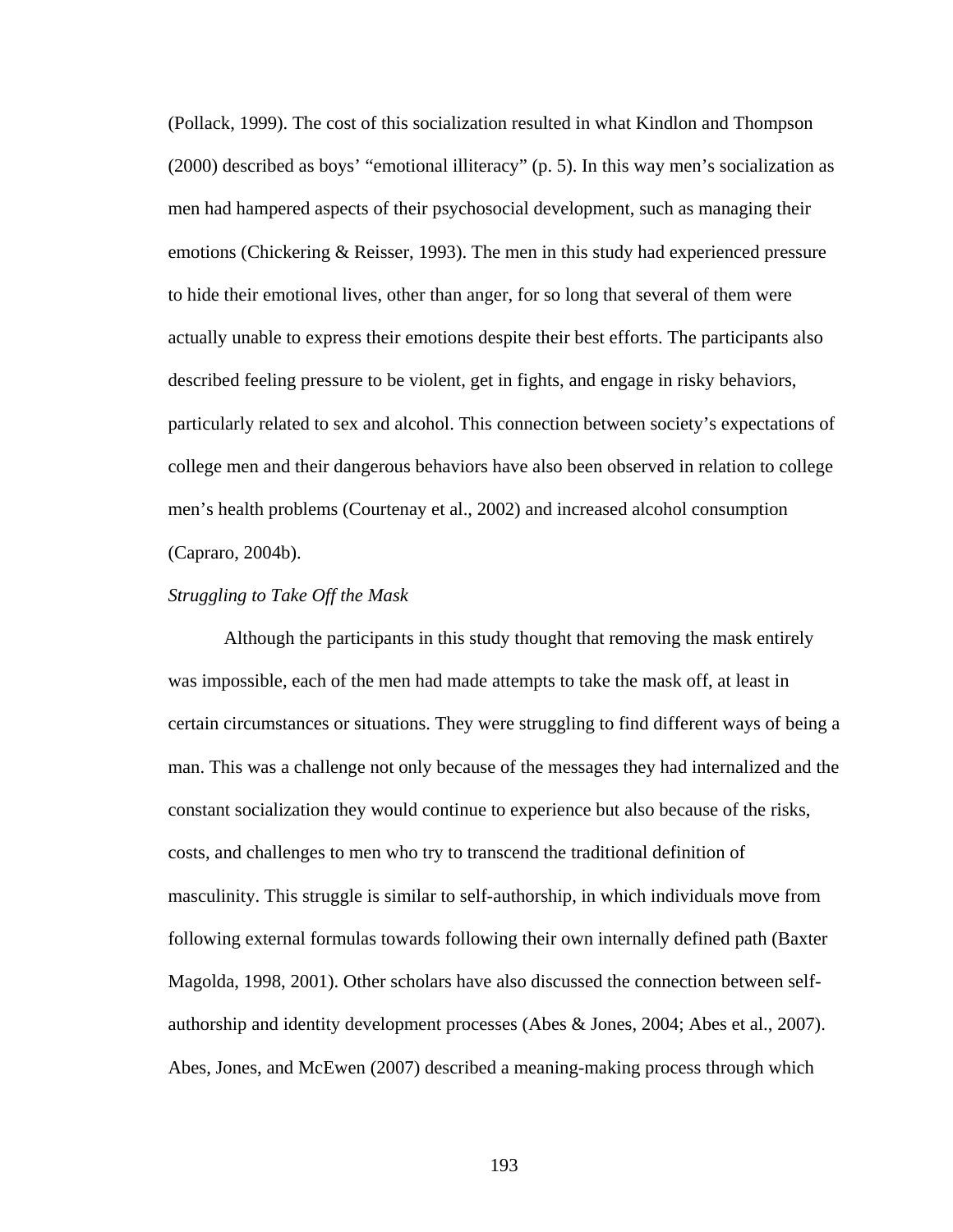individuals filter society's messages to formulate the multiple dimensions of their identity. Although my examinations in this study did not focus on exploring a meaningmaking process, the way that the participants described trying to move from an externally defined version of what it means to be a man to an internally defined version is consistent with Abes, Jones, and McEwen's reconceptualization.

This struggle to take off the mask has been explored in the literature on men's gender role conflict (O'Neil, 1981, 1990). This conflict or strain described the psychological condition in which society's rigid gender norms have consequences for the individual or others (O'Neil, 1990). Gender role conflict has been explored specifically with college men (Davis, 2002; O'Neil et al., 1986). Other scholars have explored how college men experience gender role conflict (Davis) and the costs and pain it has for men (Good & Wood, 1995). College men who experienced gender role conflict experienced a "double jeopardy," because they were more likely to suffer from depression because of their realization that they didn't fit society's expectations of them as men and were less likely to seek help for their depression because of their fear that doing so would further emasculate them (Good & Wood). College men who experienced gender role conflict have also experienced, "communication restrictions associated with scripted gender roles, fear of femininity, feelings of being overly challenged, and a sense of confusion about 'masculinity'" (Davis, p. 508).

The men in this study anticipated and experienced similar costs to deviating from society's expectations of them as men. Realizing that they didn't fit, and didn't want to fit, society's expectations of them as men, left the participants caught between their desires to be a different kind of man and a need to prove their manhood according to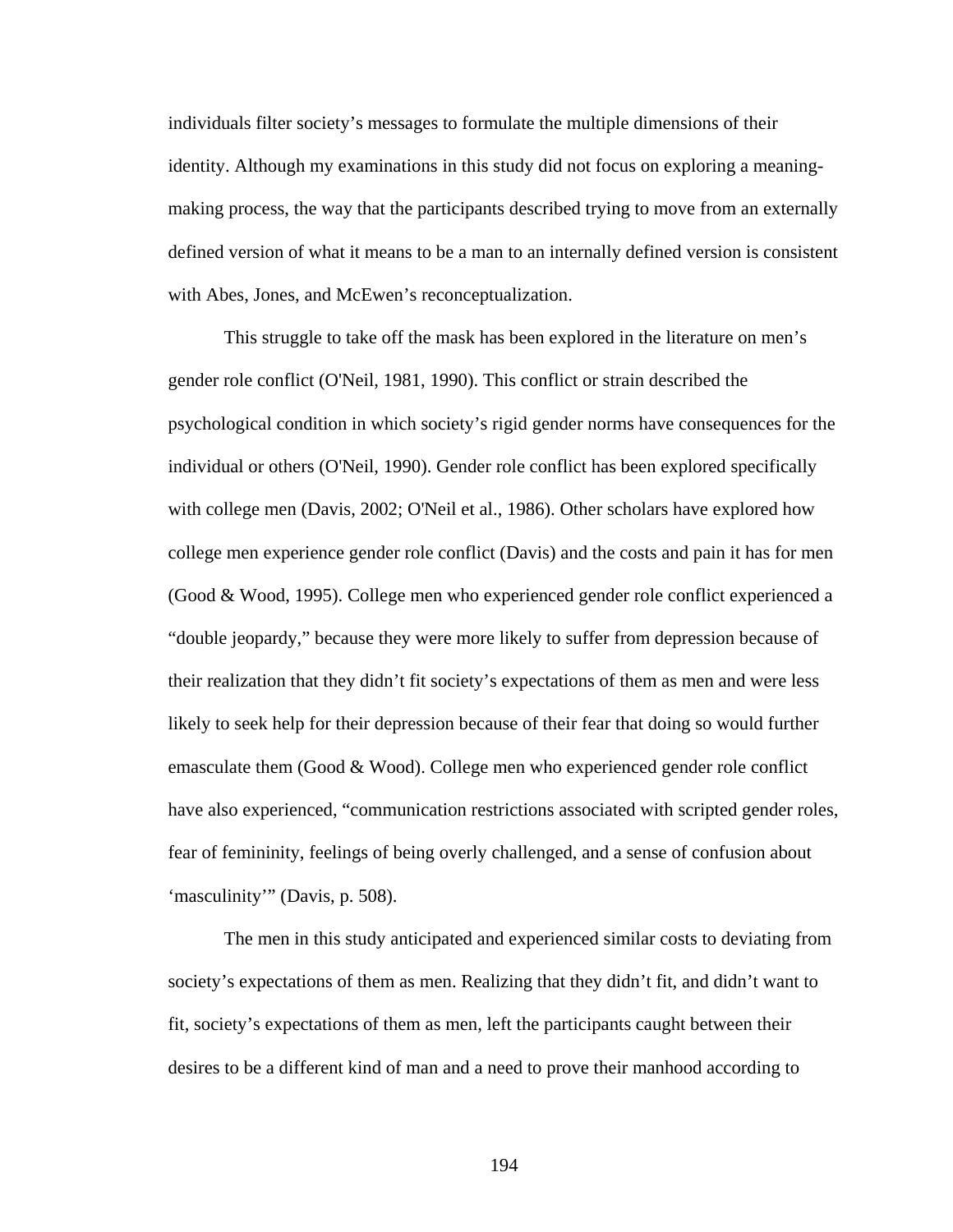society's expectations as a result of their insecurities. The participants in this study tried to modify the traditional definition of masculinity to create what O'Neil (1990) called "a more positive sense of their masculinity" (p. 24).

The men in this study found more positive versions of the traditional definition of masculinity from personal influences, literary and historical influences, alternative versions of masculinity, academic courses, and critical events in their lives. Interestingly, both deeply painful and traumatic personal events as well as powerful positive experiences helped men begin to move towards taking off the mask. Other studies of identity development (Helms, 1992, 1995; A. Stevens, 1997; R. A. Stevens, 2004) and social justice allies (Broido, 2000) have also found critical influences and incidents to be key in fostering growth. With regard to the specific critical influences the participants described, positive role models of being a man have been described as key to boys fostering a positive image of themselves as men (Kindlon & Thompson, 2000; Pollack, 1999). The fact that identity based academic courses was mentioned by several men was not surprising given the breadth of literature supporting the positive education, personal, and societal outcomes associated with these courses (Gurin et al., 2004; Hurtado, 2001; Laird et al., 2005; Nagda et al., 2004).

### *Summary of Relationship to Existing Literature*

Although the theory of college men's gender identity development that emerged from this study is not a stage based model, it does describe a developmental process of the participants' gender identity, moving towards a greater understanding of themselves as men. The way the participants described society's expectations of them as men reinforces much of the literature on the traditional hegemonic definition of masculinity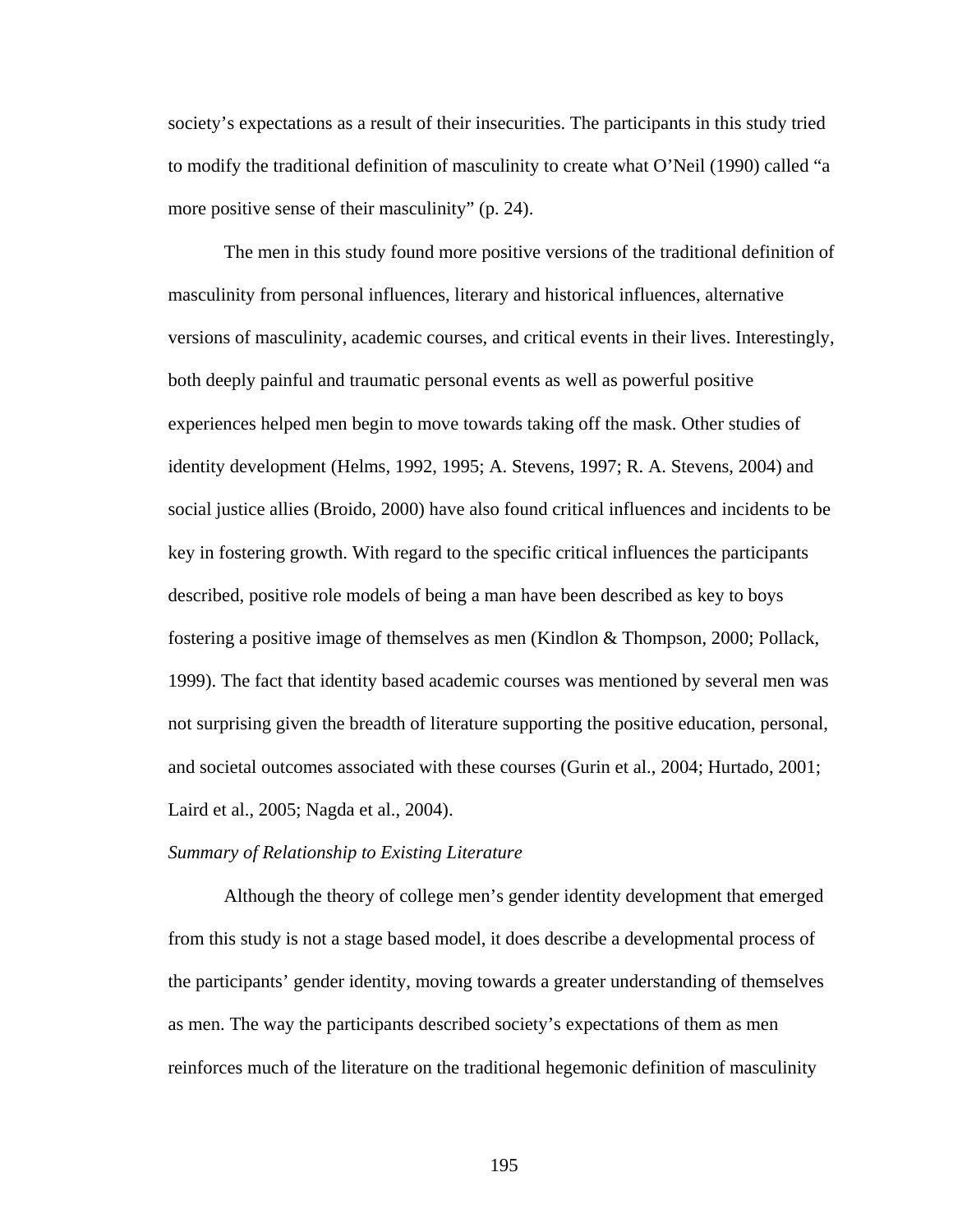and makes new contributions as well, particularly related to expectations of college men. The way the men described performing masculinity by putting on and wearing a mask adds insight into gender performativity scholarship and helps begin to explain some of the roots of troubling behaviors that have been observed in men in general and college men specifically. The participants' insights around how they were struggling to begin to take off the mask adds to the scholarship on college men's gender role conflict and provides insights into how student affairs educators may encourage men to begin to transcend external expectations and live their lives as themselves.

# *Implications*

 The results of this study offer insights with implications for theory development, student affairs practice, social justice efforts, and future research. These insights come not only from the theory that emerged from the study but also from the process coming to this theory through the framing of the study, the interviews, and the process of making meaning of the participants' experience.

### *Implications for Theory Development*

 The theory emerging from the participants' understandings of themselves as men offers three insights for future theory development, particularly of identity development theory. First, the emerging theory in this study highlights the critical importance of exploring superordinate identity development processes. Too often theorists either assume that they already understand these privileged identity development processes because of the historical over-representation of members of dominant groups in research or that by exploring the identity development process of individuals from dominant groups researchers are reifying dominant group members privileged status. Just because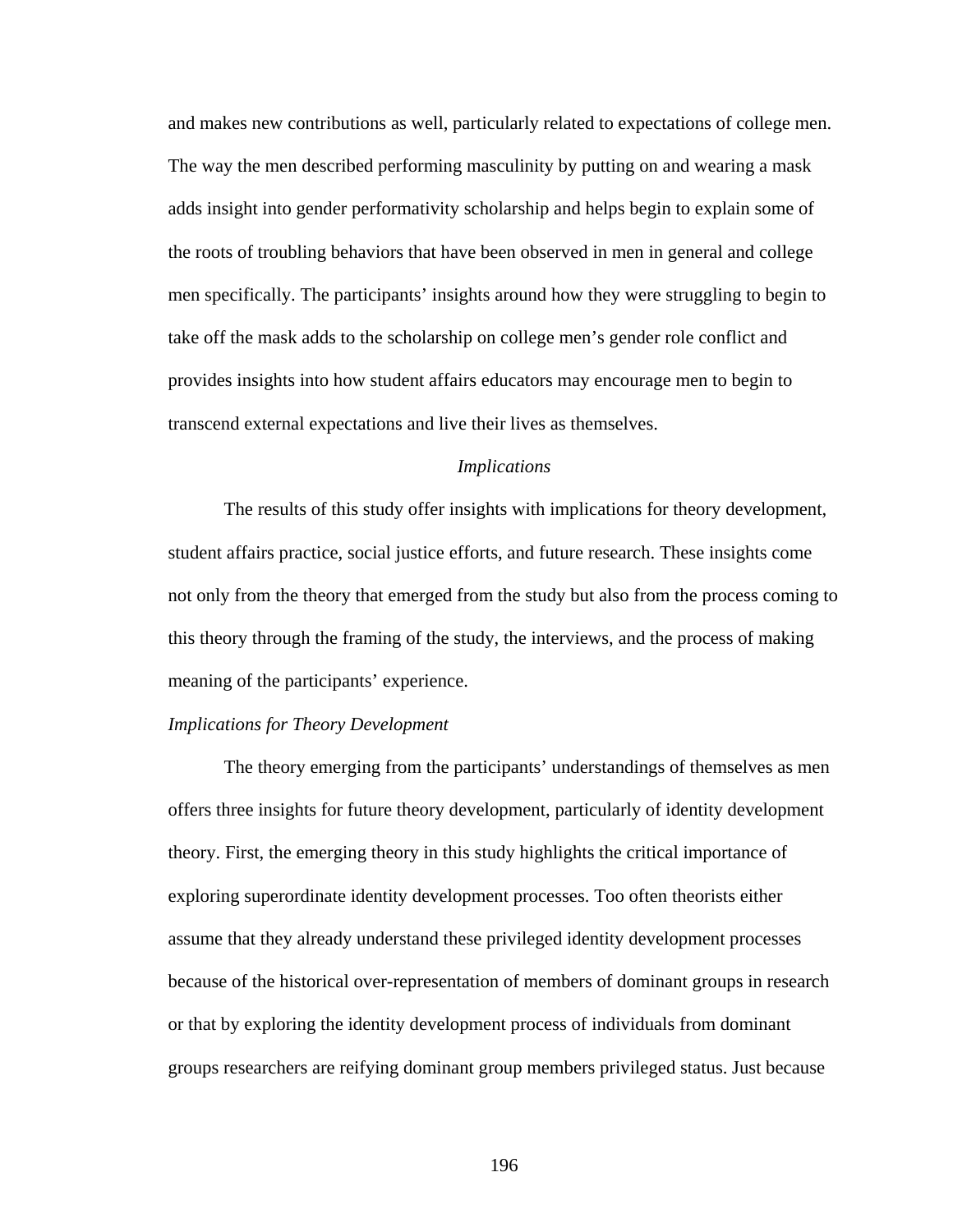the men in the study were privileged based on their gender status didn't mean that they were not struggling with their identity. In fact, the privileged nature of their identity led to their struggle precisely because of the dominant ideology of masculinity and the way their privilege had helped to make the topic and their experiences as men invisible. The findings of this research provides further support that the privileged nature of dominant group identities leaves them unexplored and unexamined not only in the literature but also in the individuals themselves (Johnson, 2001; Jones, 1997). For the participants in this study, exploring their identity as men was difficult and challenging because this exploration was new and their gender identity had been taken for granted. This also meant that the discussions were valuable and enjoyable for them because of the insight that they gained as a result of the brief exploration. The insights that the participants in this study came to may not only be valuable to them but also to the men and women in their lives as they described beginning to break down at least their overt sexism. Further explorations of superordinate identities can offer insight for individuals and be useful for practitioners in a variety of professions interested in identity development theory and social justice.

 Another implication for theory development from the emerging theory is the importance of both separating out multiple social group identities and re-forming these identities in an effort to understand the whole person. An important contribution of this study is that it explores men *as men* and examines how other social group identities influenced gender identity development specifically. Separating out gender offered a new perspective by exploring gender identity in depth, but such an exploration needed to focus on and appreciate the influence of other identities on the way these men came to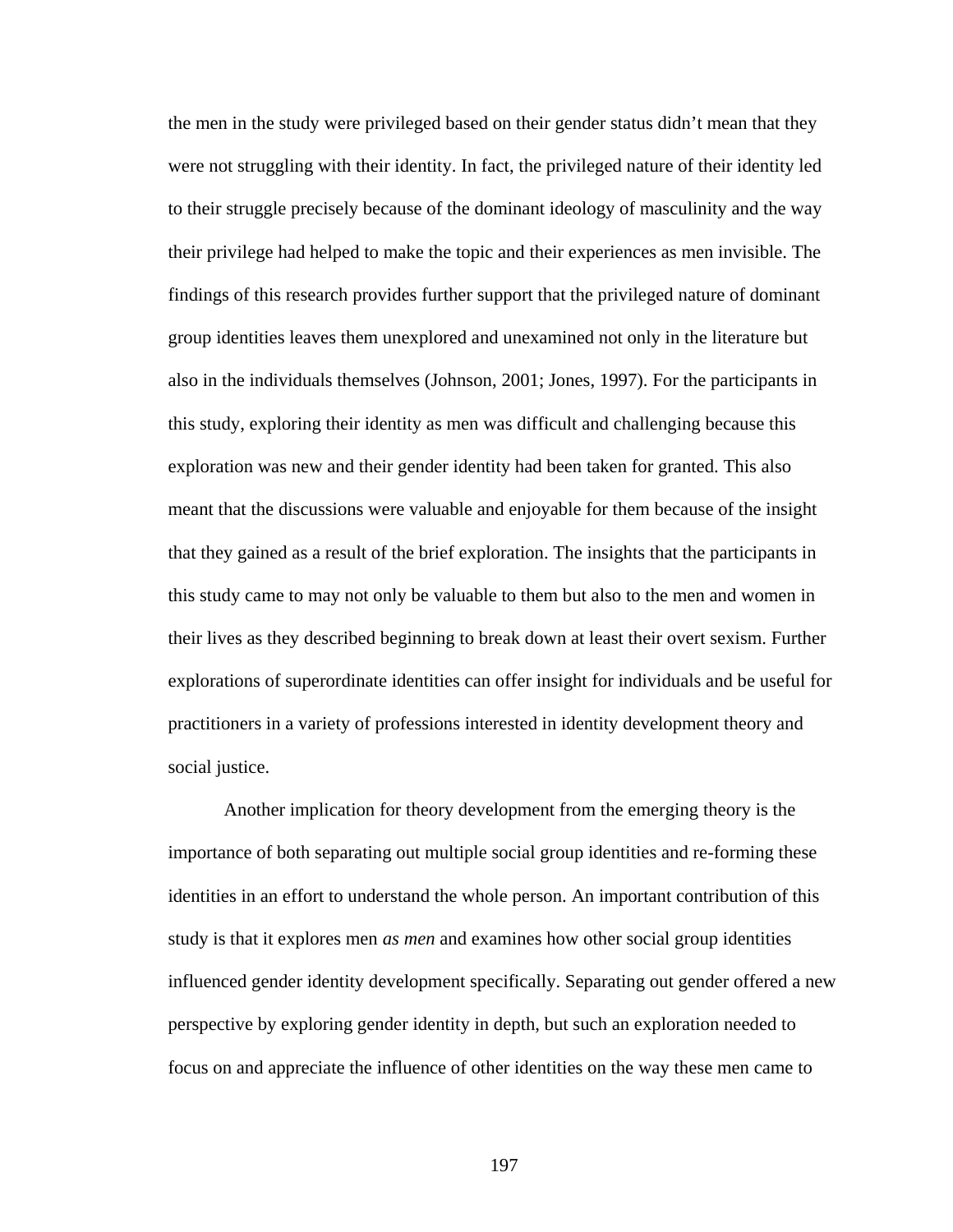understand themselves as men. Examining men's holistic identity development would have brought to the forefront or amalgamated the many and competing social group identities of the participants. The emerging theory from this study illustrated that these multiple social group identities had an impact not just on the overall identity but on how the individual men constructed their gender identity specifically.

 Finally, the connection in this study between an identity development process and self-authorship encourages exploration of the connections between different domains of theory. Abes, Jones, and McEwen (2007) pointed to the interconnected nature of domains of theory as a promising area for theory development based on a handful of successful approaches in recent years (Abes & Jones, 2004; Abes et al., 2007; Baxter Magolda, 2001; King & Baxter Magolda, 2005).

### *Implications for Student Affairs Practice*

 This impetus for this study was framed in the issues arising in college men's academic success, well-being, and role as campus citizens (Kellom, 2004a). The emerging theory offers new insights into understanding college men's experience and can help inform more effective practices for student affairs educators.

 First, the emerging theory in this study reflects the participants' very clear understanding of society's expectations of them as men and can be useful in understanding and addressing the issues facing men on campus. The college men in this study felt that partying was what was expected of them and what they needed to do to prove their manhood. On the other hand, preparing for life after college could leave a man vulnerable to feeling like less of a man according to society's expectations.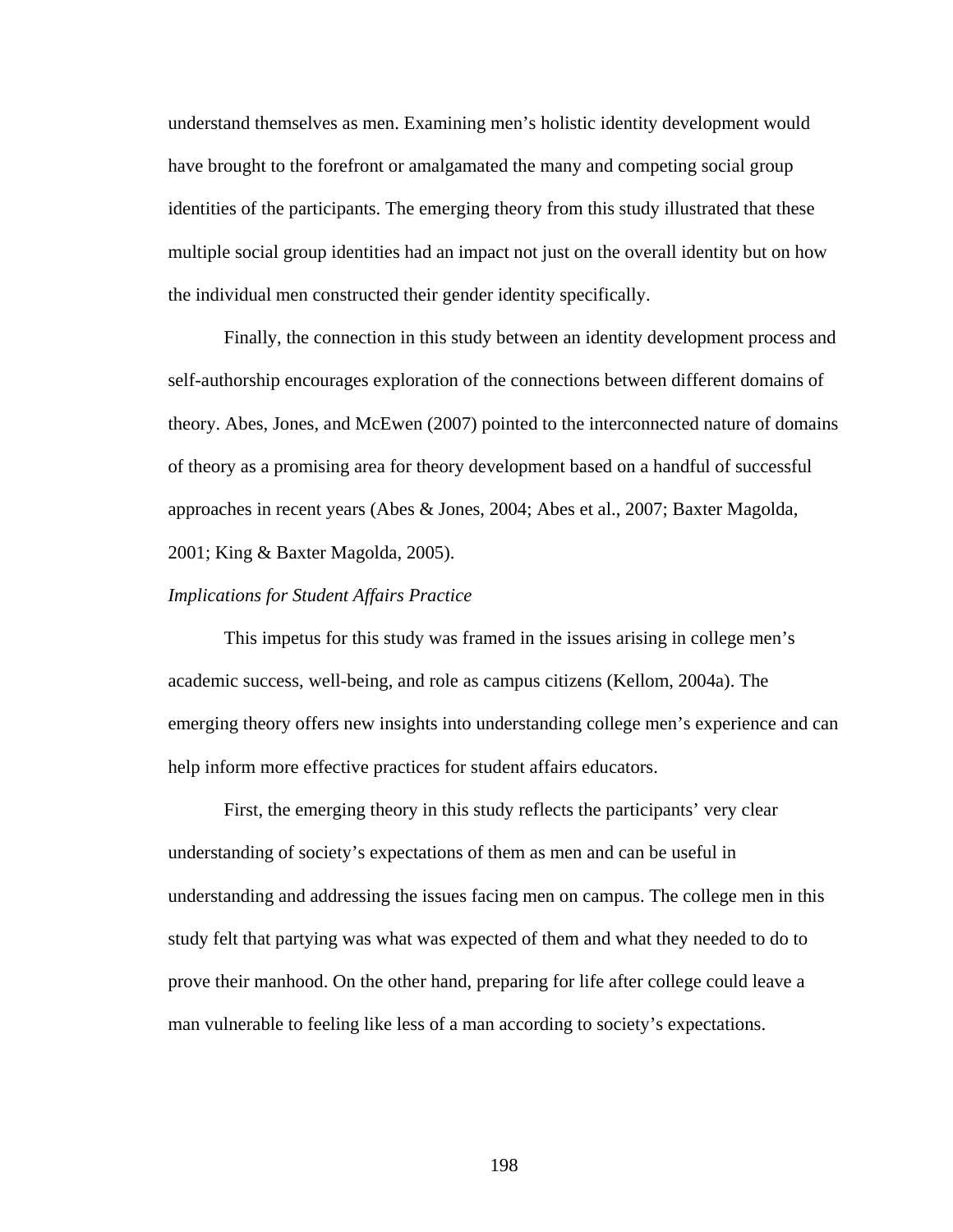Student affairs educators who have observed college men engaging in the partying behaviors of drinking, doing drugs, sexual activities, lack of academic effort, and general disregard for institutional policies and procedures may become frustrated with these men and concerned about the consequences of these behaviors for the men and other members of the campus community. The emerging theory in this study helps frame these behaviors and the men themselves not as deviant, but as conforming performances men feel they must put on to be seen as men. These behaviors are not who the men are, but a mask they feel they must wear to be seen as men. This understanding certainly does not excuse the behavior, but it offers a whole new perspective on the roots of the behavior and insights useful in addressing these behaviors. Rather than seeing men who party as ignoring social norms or irreverent to authority, instead student affairs educators may understand them, in part, as men who feel trapped by social norms as they understand them and confined by the authority of society's expectations. Although student affairs educators may be frustrated with these men, it may be that the men are just as frustrated, ashamed, or embarrassed by their behavior as well.

Instead of responding to the performance, educators may find more success helping men grow and changing their behaviors by working past the performance by trying to address developmentally appropriate interventions based on the men's real identity and not think that the performance accurately represents their identity. The challenge is in creating opportunities where men feel comfortable to let go of the performance and reveal their real identity so that those interventions can be informed by something other than the performance.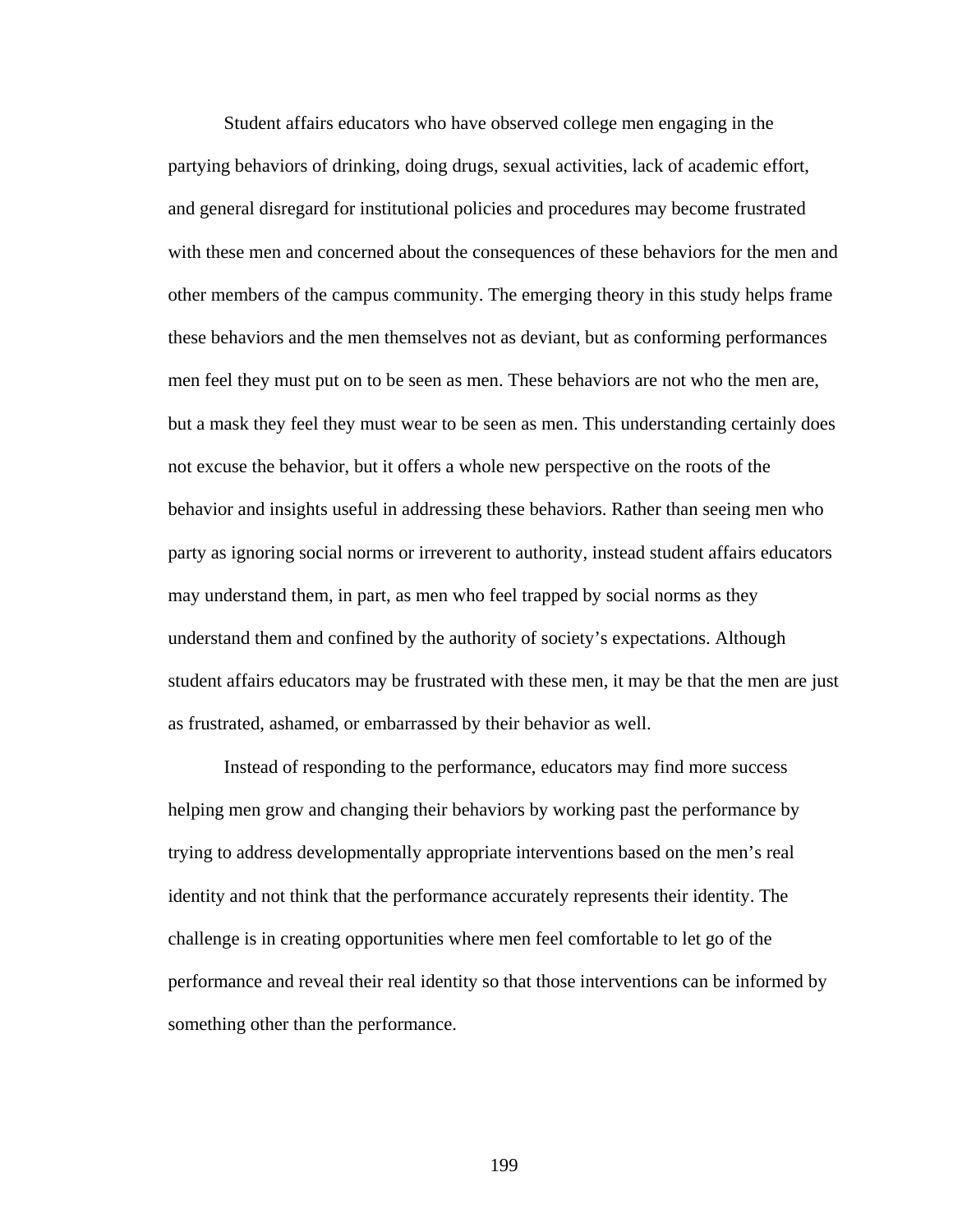Once student affairs educators understand partying as performing, they can foster one-on-one relationships and create social environments that give permission to these men to let go of the performance and not party or party less. For example, counseling, mentoring, supervisory, or coaching relationships may all provide opportunities for educators to connect directly with college men and foster the kinds of interactions that the men described were so meaningful in this study. Living learning communities, athletic teams, men's groups, fraternities, or sexual assault prevention organizations could all be structured to provide supportive environments for men to let go of the performance and move towards being themselves. In fact, this permission to take the mask off and stop performing may be exactly what the men engaging in these damaging and destructive behaviors are looking for themselves as a socially acceptable excuse not to engage in these behaviors that they may not enjoy or might find harmful to themselves or others.

 College men not only party because of society's expectations, but they may also hide or avoid using college as a time to prepare for life after graduation. As a result, student affairs professionals may observe men putting in less time academically, being less involved in co-curricular activities, and generally appearing not to care about academics or their future. This performance can result in men's lower levels of college attendance, persistence, academic success, and general involvement (Kellom, 2004a). This too can be seen, in part, as a performance to prove their manhood. By not putting the time and effort into academics, college men may appear privileged, arrogant, and overconfident, when in fact they may be avoiding or hiding their preparation out of their insecurity about their manhood. Student affairs educators may also begin to address these issues by fostering individual relationships and social environments in which men using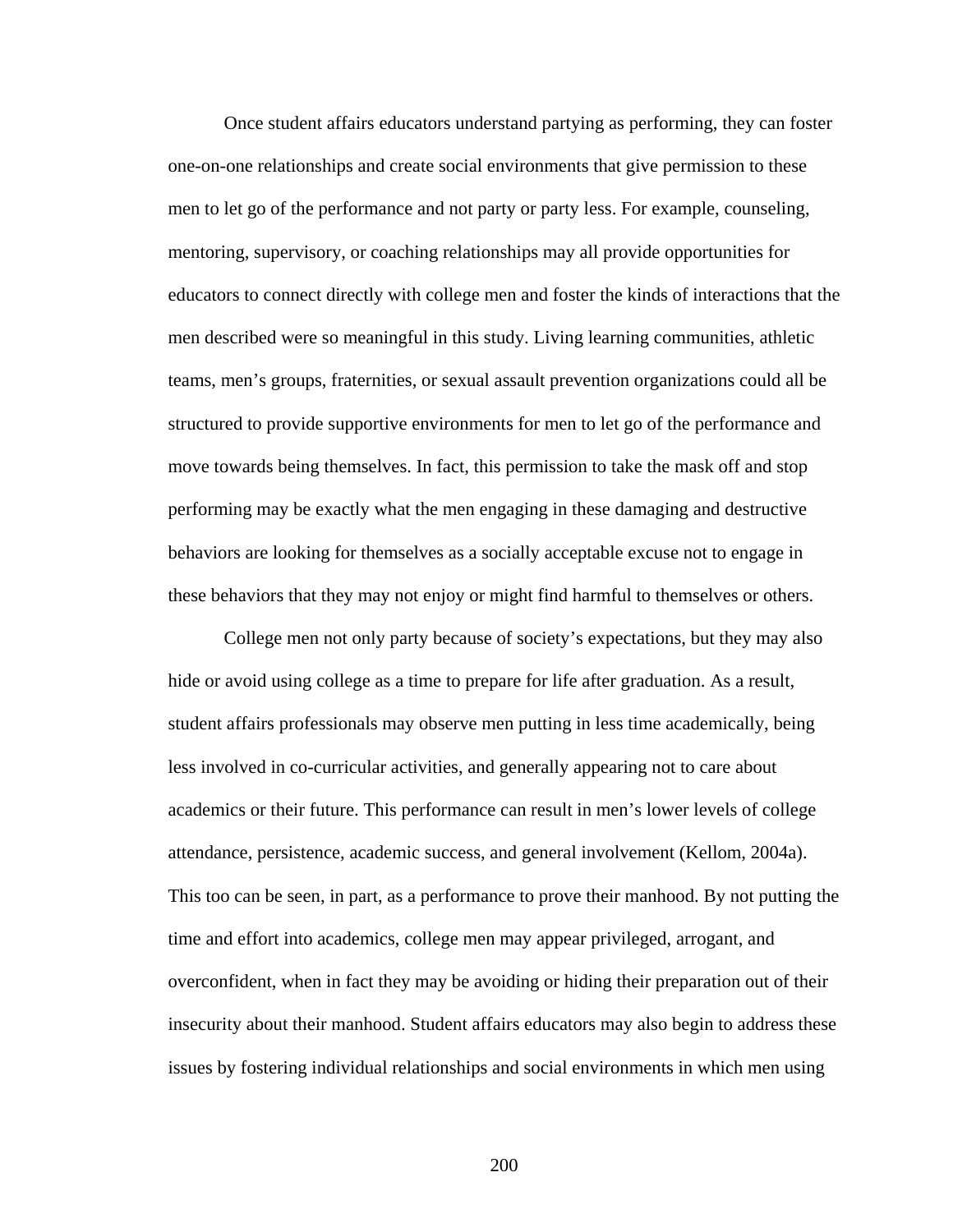college as a time to prepare is acceptable and expected of men and not emasculating. Academic advisors may encourage identity based academic courses as a way for men to explore their identity. Similarly, career advisors may suggest involvement, internships, jobs, and careers that allow men an opportunity to reflect on their identity the way participants in this study were able to do through jobs like sexual assault prevention educator and victim advocacy. Again, men may be eager to take advantage of these opportunities because they feel a need to prepare and a desire to take advantage of the college experience but feel doing so would make them less of a man because of external pressures.

 Recognizing the different pressures placed on men and different responses to those pressures based on their perceived privilege can help student affairs practitioners to understand the differences in how college men from different backgrounds experience college. Men with less perceived privilege may avoid attending college all together because they may have been taught that attending college is self-indulgent and irresponsible and may feel that they can better prove themselves as men by immediately entering the work force and providing for themselves and their families. Men from less privileged backgrounds who do decide to attend college may feel such pressure from their cultural group to make the most out of the experience and not waste the opportunity that they may willingly take advantage of opportunities to prepare regardless of the emasculating consequences of the dominant culture and a recognition of the social structures that may be obstacles for them after graduation and a need to prove negative stereotypes wrong. Keeping this in mind may help higher education communicate particularly with men of color and working class men from a perspective that is culturally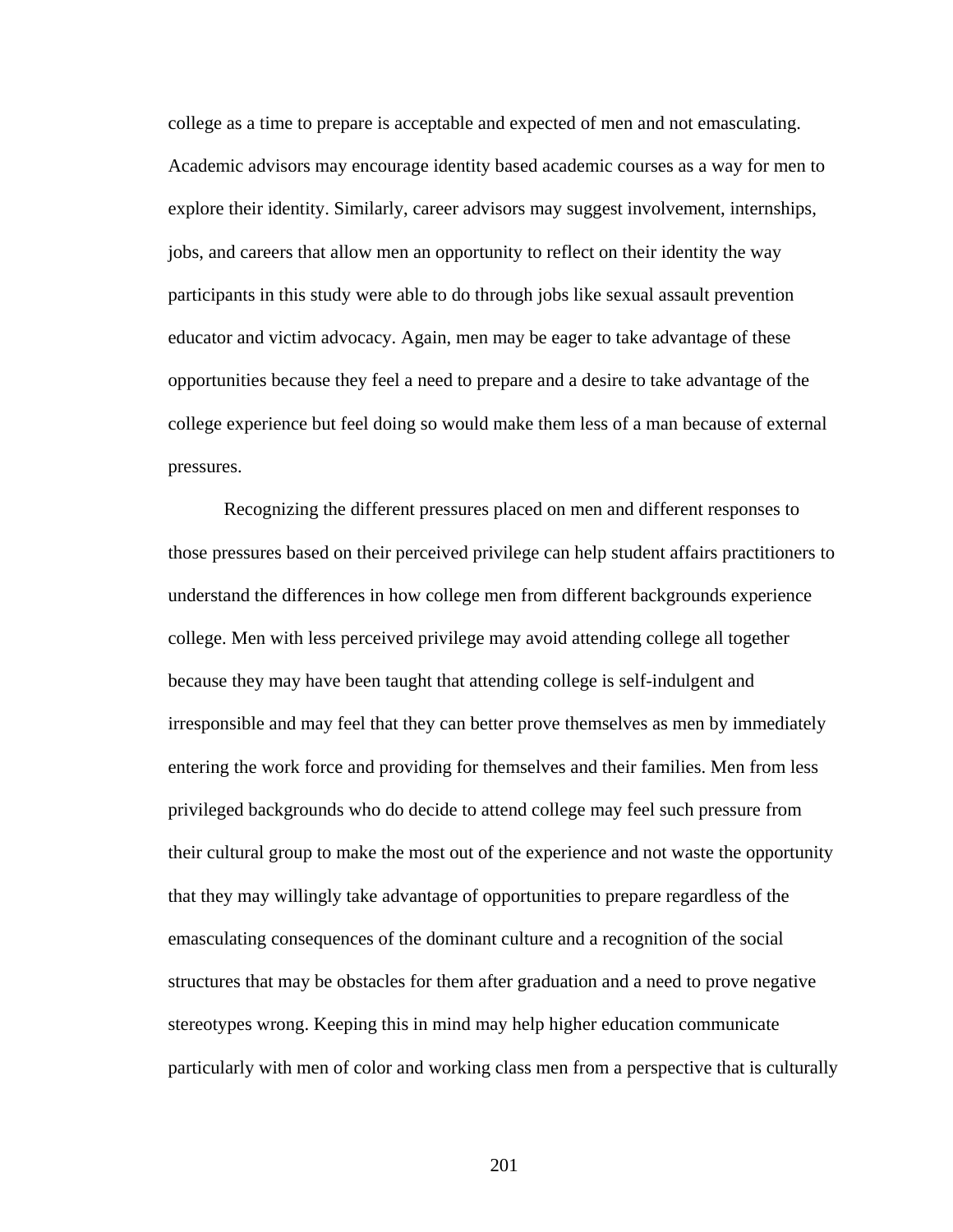relevant to them with regard to race, class, and gender cultural perspectives (Liu, 2005). Men who perceive they have less privilege and feel a greater need to prepare for life after graduation may be willing to take advantage of curricular and co-curricular opportunities, particularly if they are framed in a culturally relevant manner.

 Men with greater perceived privilege may be hiding the preparing that they are doing out of fear of being emasculated. They may also be engaging in more partying than they can afford financially or academically and more than they want to engage in. Again, giving these men the permission to let go of some of their partying behaviors and encouraging them to engage in more of the preparing aspects of college may not just encourage behaviors that are more consistent with higher educations educational mission, but it also might be just what these men are looking for.

 Another powerful implication of this study is that the participants already had their own personal definition of what it meant to be a man that was decidedly more prosocial. Student affairs educators recognize the issues facing college men and other members of the community as a result of their behavior (Davis & Laker, 2004) and often ask how they might be able to encourage college men to be a different kind of man as a way of addressing these issues. What the participants in this study can teach student affairs practitioners is that they already wanted to be a different kind of man. What they needed was encouragement and help in actually being the men that they want to be and not the men that they feel they have to be. Simply talking about the masks that they were wearing was helpful to the men in beginning to remove the masks. The participants described how the private and confidential nature of the interviews helped them to open up and explore their identity, which leads support to encouraging these kinds of one-on-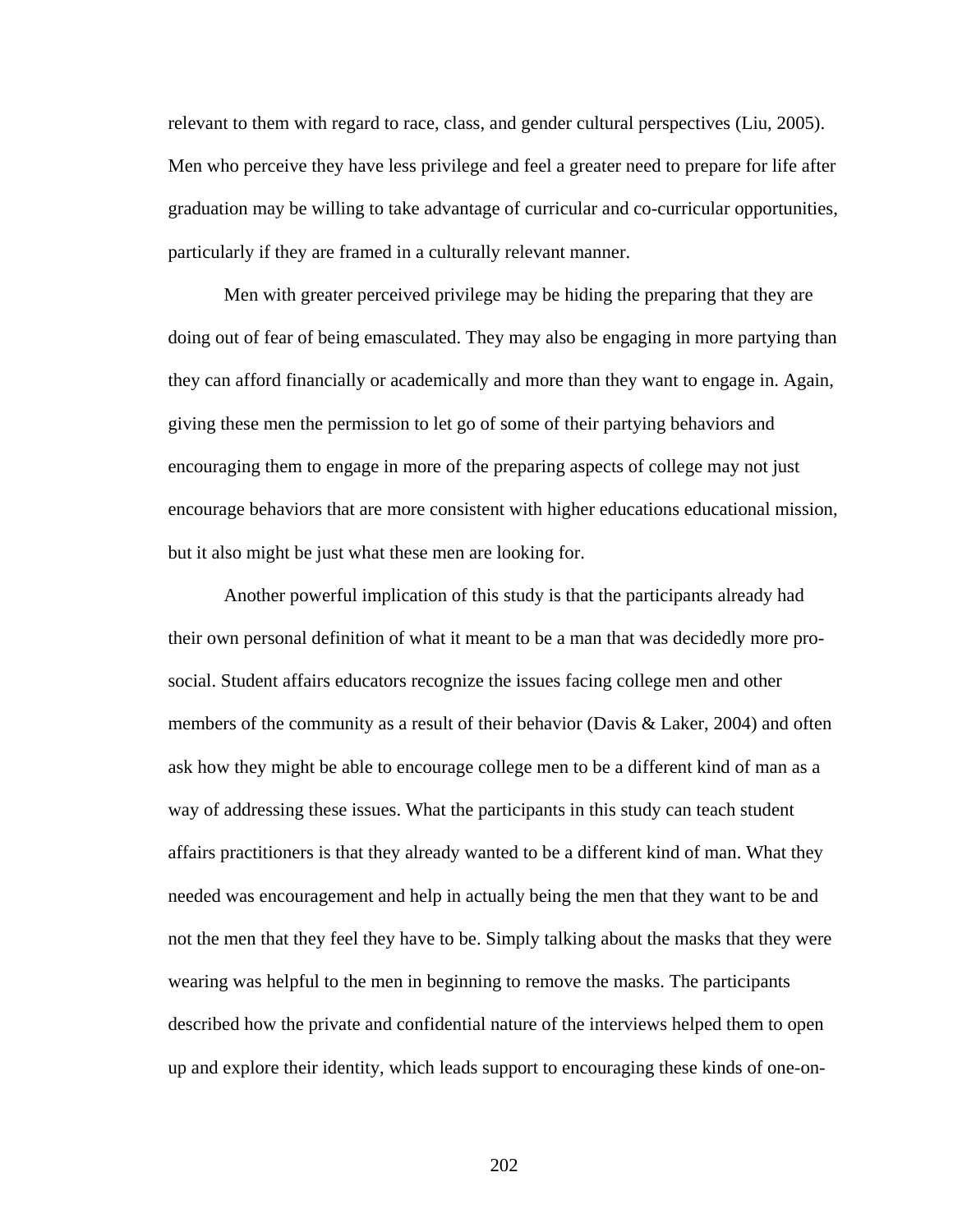one opportunities for college men. Student affairs educators can also encourage men to be the men that they want to be by fostering environments that are more open and accepting of different ways of being a man, such as student organizations focused on discussing and addressing traditional masculinity, facilitated intra-group or inter-group dialogue experiences on gender issues, or men's groups facilitated by counseling center staff.

Student affairs educators can also help men be the men that they want to be and feel less of a need to perform by fostering men's security and sense of self as men. Those concerned with men's privilege, dominance, and oppression may find it counter-intuitive to support men's self-esteem as men. However, if student affairs professionals understand men's transgressions against community standards and sexist actions as, in part, a performance they feel a need to put on out of their insecurity, men with a greater sense of self and less insecurity as men may be more willing to take off the mask and drop the performance resulting in fewer behaviors that raise concerns. This lends further support to Kegan's (1982) call to confirm before educators contradict or challenge to foster growth and development.

Some of the critical influences in this study that helped men begin to transcend society's expectations of them as men can be encouraged by student affairs educators. Academic courses and student affairs programs that raise their consciousness on social group identities in general, expose men to historical and literary figures who offer new ways of being a man, and alternative versions of masculinity may be effective in helping men begin to transcend the traditional definition of masculinity. Student affairs educators may themselves serve as personal role models for being a different kind of man for college men. The fact that the interviews themselves were powerful experiences for men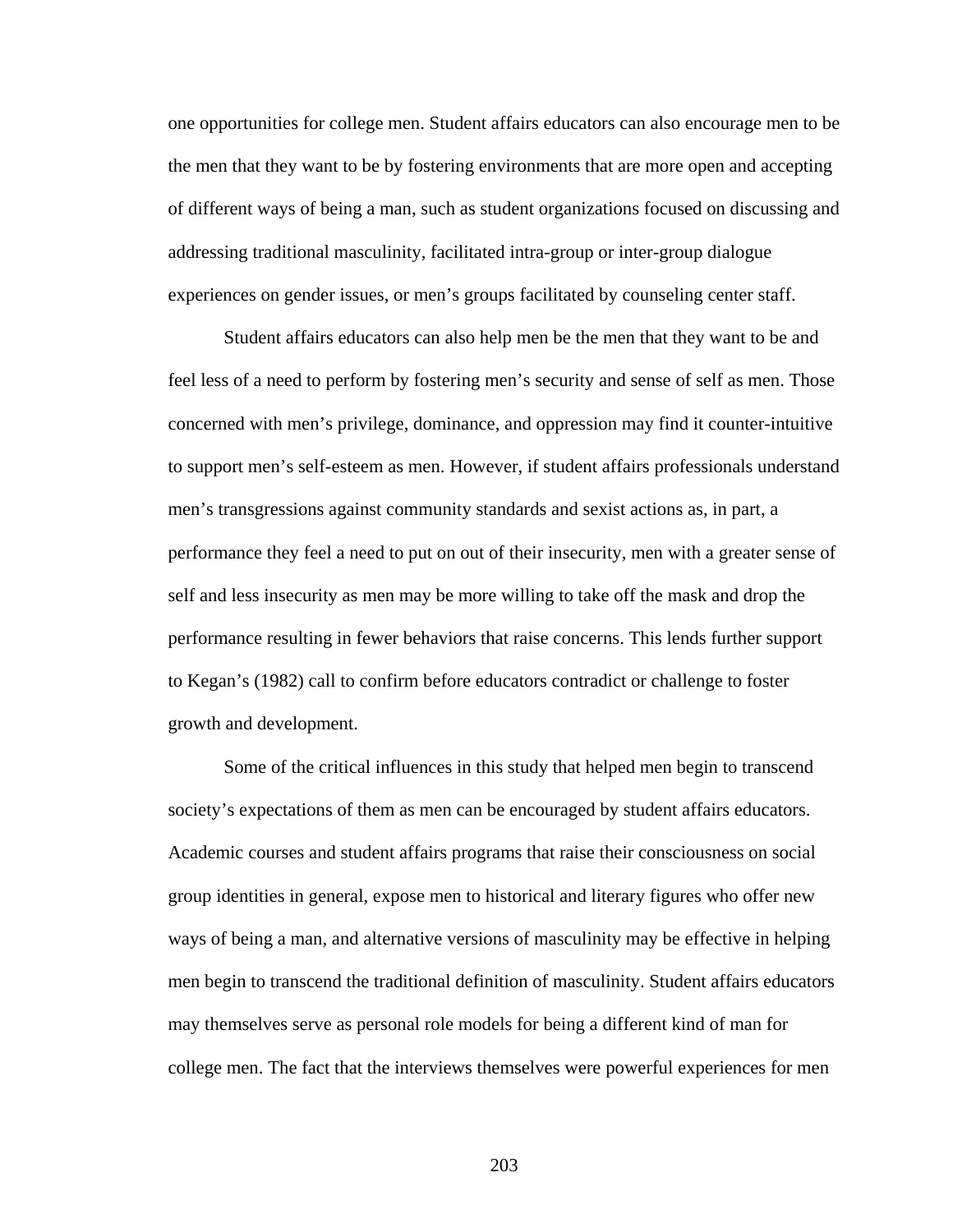in the study also indicates that providing individual and group opportunities to discuss these issues can themselves be powerful critical events in college men's lives.

# *Implications for Social Justice*

 This study was framed by a social justice theoretical perspective and one of the explicit aims was to develop a theory about college men's gender identity development that could advance social justice goals. The emerging theory of this study reveals the consequences for women, other men, and for the men themselves of men's conforming to the traditional definition of masculinity. The results of this study illustrated that fostering men's gender identity development and helping them to begin to transcend society's expectations of them as men can have social justice benefits. Those concerned with individual men's sexism, including degrading and demeaning attitudes and behaviors towards women, may find the emerging theory in this study useful in understanding and addressing men's sexism and misogyny. Men who were insecure about themselves as men at times demeaned and degraded women as a way of trying to prove their manhood to other men and to themselves and unintentionally falling in to society's expectations of men. Similarly, the findings in this study demonstrate homophobia's role in enforcing the traditional definition of masculinity and how men may exhibit homophobic behavior and comments, not out of a hatred for gays or lesbians, but potentially as way of either intentionally or unintentionally trying to regain their manhood. A better understanding of the roots of men's sexist and misogynistic behaviors can provide guidance for more appropriate and effective social justice interventions.

 Understanding men's sexism as rooted in a conscious or unconscious performance according to the traditional definition of masculinity and fostered by men's insecurity as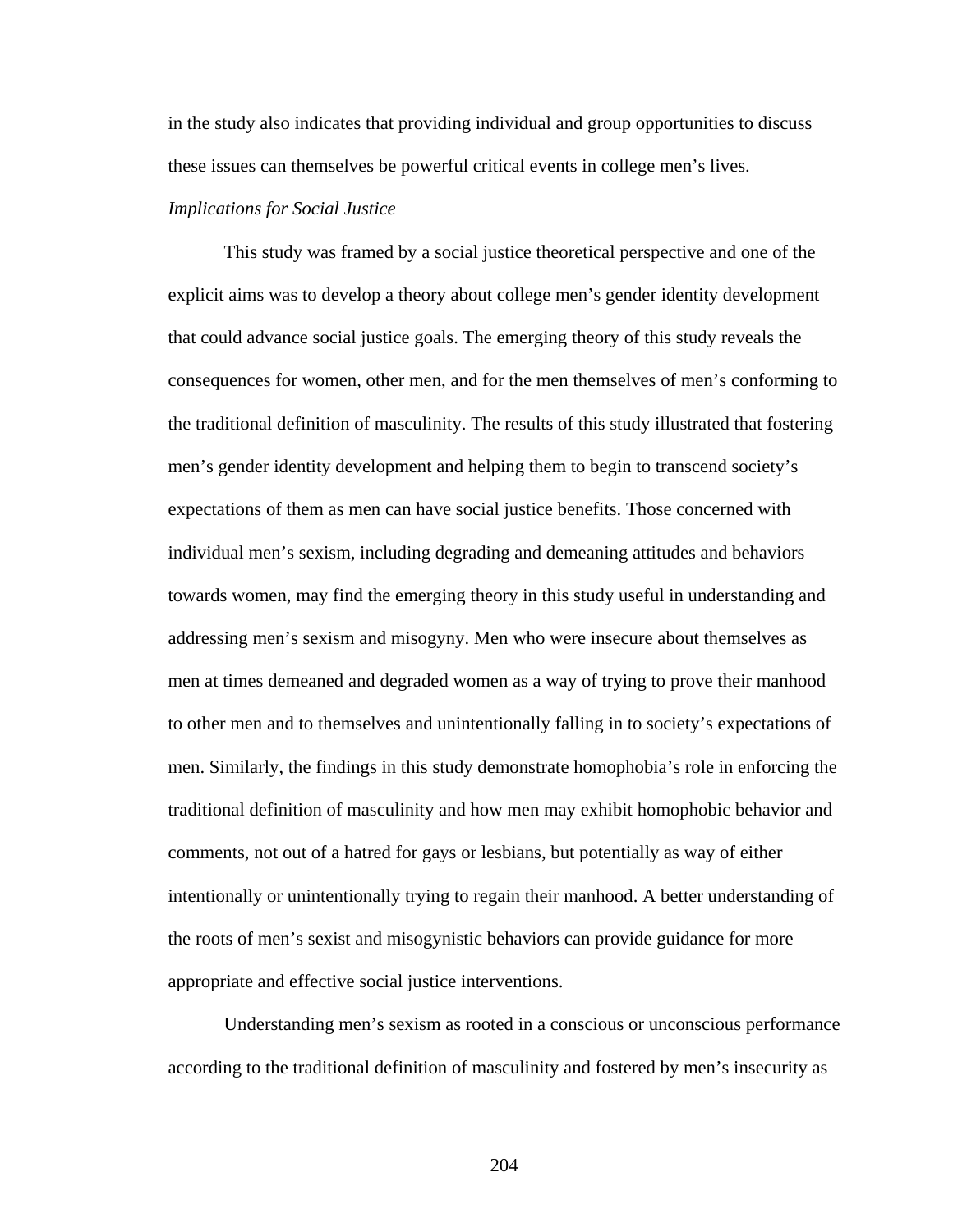men offers several means of addressing these behaviors. Recognizing many of these behaviors as a performance and not necessarily what men genuinely believe and feel implies that if educators give men permission to drop the performance and be themselves that they may behave in a more pro-social and less overtly sexist manner. Cultivating spaces where men feel affirmed and secure, as men, can provide opportunities for men to explore and practice taking the mask off. Addressing the cultural messages and socialization that men receive encouraging them to mistreat women may also be a way to address individual men's sexism. Social justice advocates may seek to foster men's security as men as way of encouraging them to be themselves and stop performing to patriarchal expectations of men. This performance has consequences not just for women but also for the men themselves in diminishing their relationships with other men, including friends and fathers, and sacrificing their own humanity and authenticity. By helping men recognize that this performance is not only hurting women but also diminishing their relationships and sense of self can be a way to foster an enlightened self-interest to trying to be a different kind of man. This enlightened self-interest may be useful in creating men who are more effective, consistent, sustainable, and accountable in their efforts to work against their own sexism and the sexism in society (Edwards, 2006).

 The emerging theory in this study also includes critical influences that helped the participants begin to transcend a patriarchal society's expectations of them as men. By exposing men to personal influences, literary and historical influences, alternate versions of masculinity, and consciousness raising academic courses men may begin to transcend the hegemonic traditional definition of masculinity. The unique critical events in the lives of the participants in this study may also offer insight into the kinds of experiences that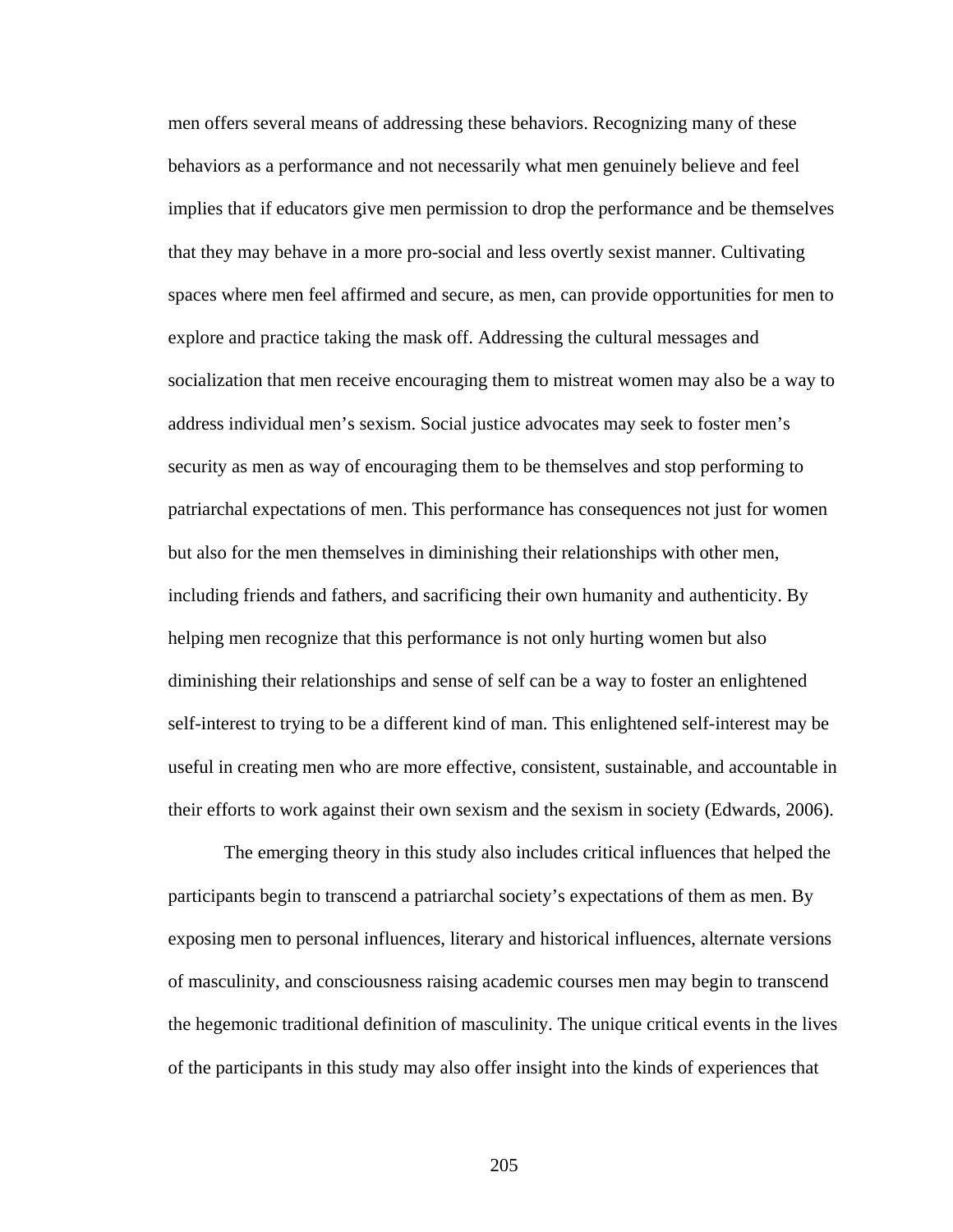men had that helped them to move closer to being the kind of man they want to be and feel less of a need to act like the man that they feel they need to be. College men may benefit and even be eager for opportunities to formally or informally reflect on their experiences and the meaning of those experiences for them as men.

#### *Implications for Future Research*

 Through the process of conducting this study several implications for future research emerged. These implications were related both to the unintended impact of participating in this study on the participants and implications for future research related to college men's gender identity development.

Through the process of conducting this study it became readily apparent that all research is intervention, whether that is the intent or not. Although influencing the participants was not at all an aim of this study, the participants were clearly influenced and changed by the experience. Simply by engaging in the conversation the men found themselves noticing the behavior of themselves and their peers differently. They also found that having the conversations resulted in greater accountability in their efforts towards becoming the kind of men they described aspiring to be. Although this was not an intent of the study, the participants clearly found that this to be a valuable conversation and a clear benefit of their participation. This further supports scholarship examining the influence of interviews and qualitative research processes on participants' development (Davis et al., 2006; Torres & Baxter Magolda, 2002) as well as the potential for unintended harm that could result from these interviews (Magolda & Weems, 2002).

 Future research related to college men's identity development is encouraged. This study focused on an in-depth exploration of the 10 participants in this study. The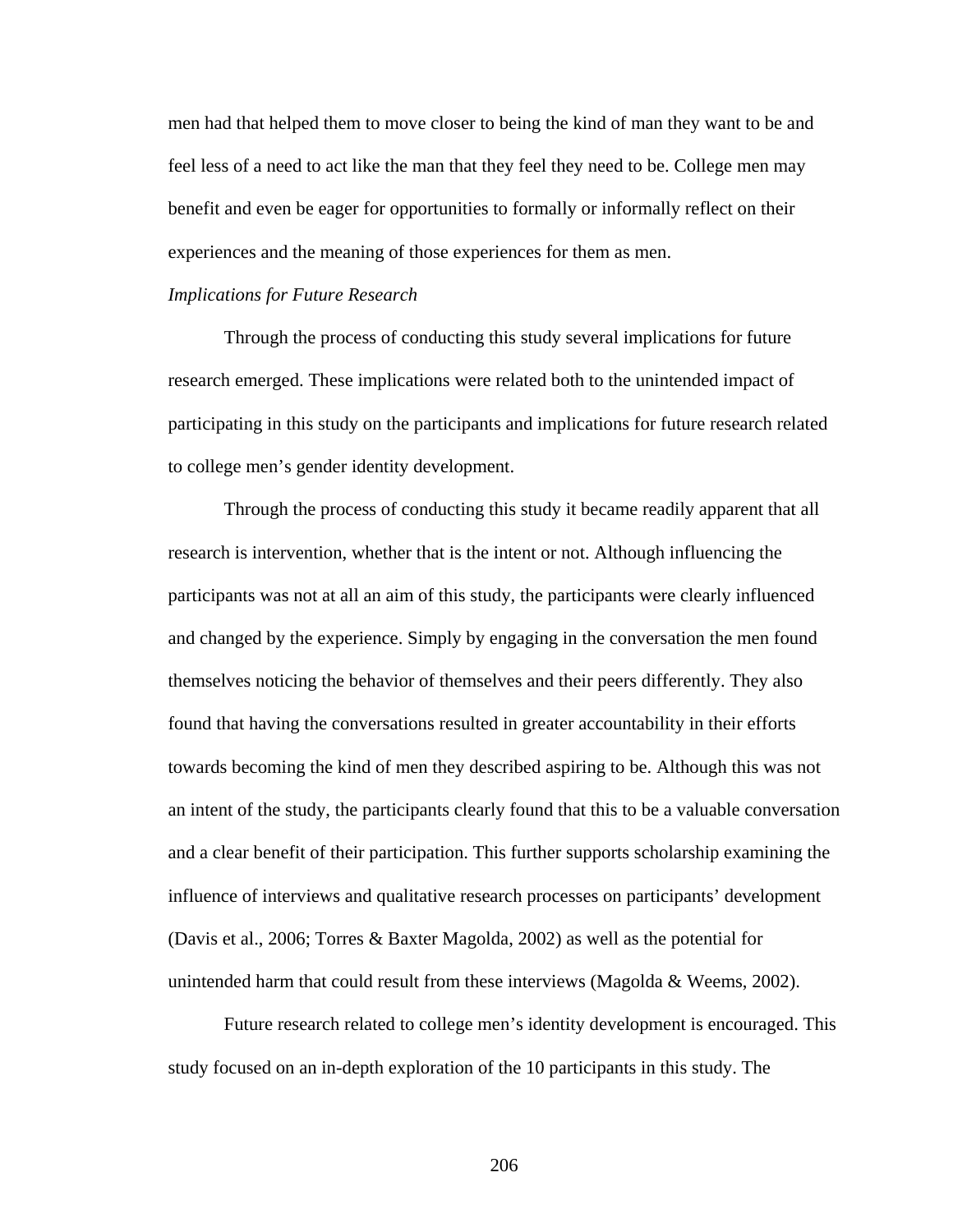emerging theory suggests that this is an area ripe for research using both qualitative and quantitative means of inquiry. Although the participants were selected to represent a diversity of social group identities and college experiences, full diversity could never be accomplished with only 10 participants. Further exploring the role of additional diverse social group identities such as ability or religion and additional college experiences not represented by the participants in this study have on college men's gender identity development would be an area rich for future research.

This study also was limited to interviewing college men. Researchers could examine the gender identity development of men beyond college including issues such as significant committed relationships, family, career, and other aspects of life not central to the participants in this study at this point in their lives. It may also be useful to explore how older men saw themselves when reflecting back on their college experiences rather than getting the perspectives of men in the midst of the college experience, as was done in this study.

 Several researchers have used a variety of means to explore how men are socialized according to the traditional definition of masculinity (Brannon, 1976; Kindlon & Thompson, 2000; O'Neil et al., 1986; Pollack, 1999). However, this is such a complex process that changes as quickly as social institutions and society change that constant examination will be necessary, preferably from a variety of perspectives. The explanation of partying as what society expected of college men, instead of using college as a time to prepare, and the connection of privilege to how men navigate these competing external pressures and internal insecurities was an unexpected outcome of this study and a valuable contribution to the existing literature. Further exploration of this particular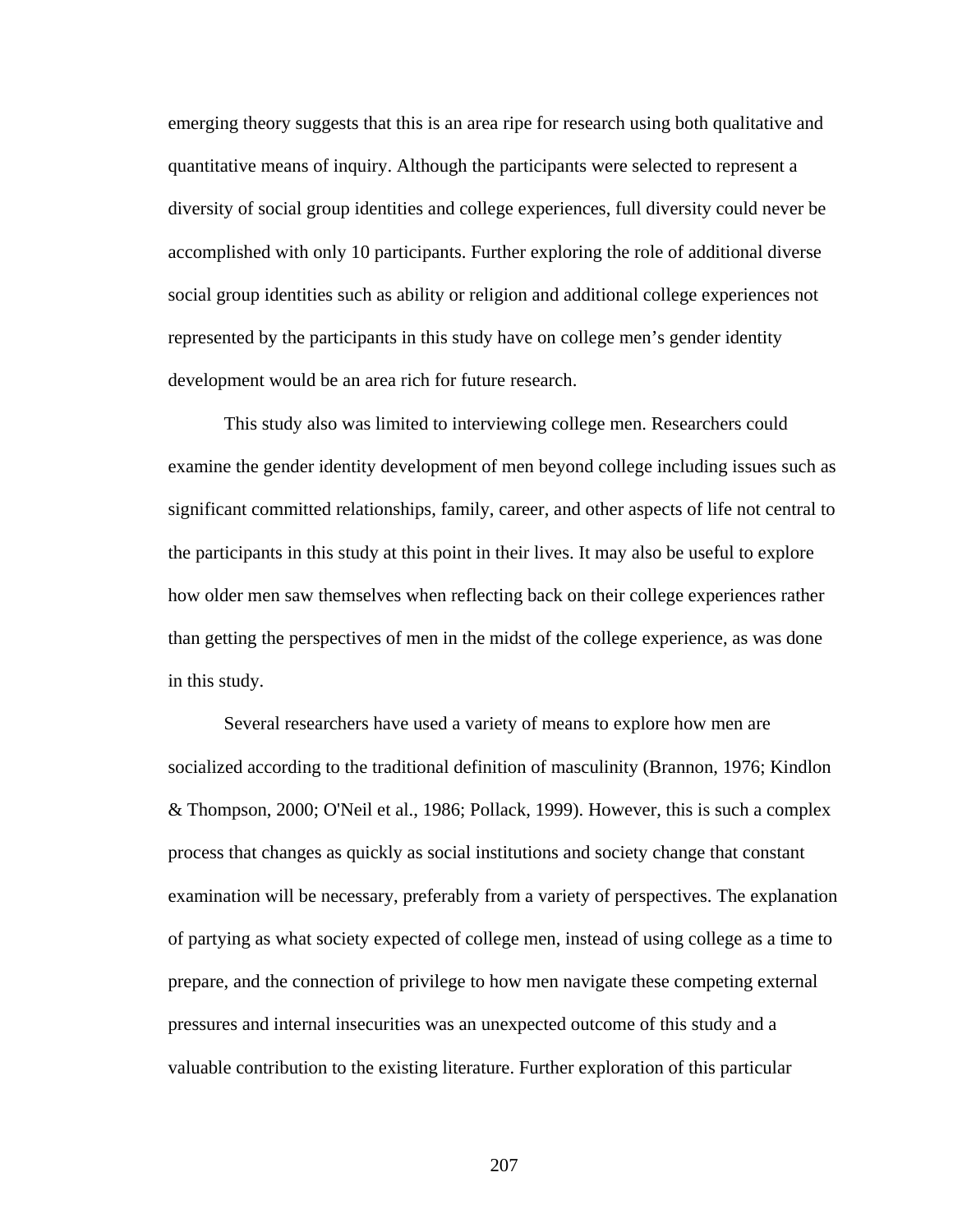aspect of the study could also be a rich area for future researchers to contribute to an understanding of college men's experiences.

Research has been done on aspects of men's performance as men, particularly O'Neil's (1981; 1990) work on gender role conflict and other studies on how college men experience gender role conflict (Davis, 2002; Good & Wood, 1995; Liu, 2002; O'Neil et al., 1986). However, examining other aspects of men's performance of traditional masculinity and their struggle with this performance would benefit and extend the results of this study and other research. Finally, further research on how men can begin to transcend society's expectations of them as men is deeply needed. The participants in this study were just beginning to transcend some aspects of society's expectations and generally thought that completely transcending would be impossible given their internalized socialization and the constant socialization they experienced. Perhaps exploring this with men who were more experienced in their efforts to transcend society's expectations of them as men would lead to insights into whether or not, and possibly how, men can transcend the traditional definition of masculinity.

#### *Limitations of the Study*

There are some important considerations to keep in mind before others use the emerging theory in this study to guide theory, practice, or research. This study was conducted on a single campus with a small number of participants. The purpose of this study was to explore in depth the experience of these specific participants, not to develop a theory that would be generalizable to all college men. Any attempt to do so would not be in keeping with the purpose of this study. The constructivist approach used here implies that as the researcher, I was not seeking to discover an objective reality that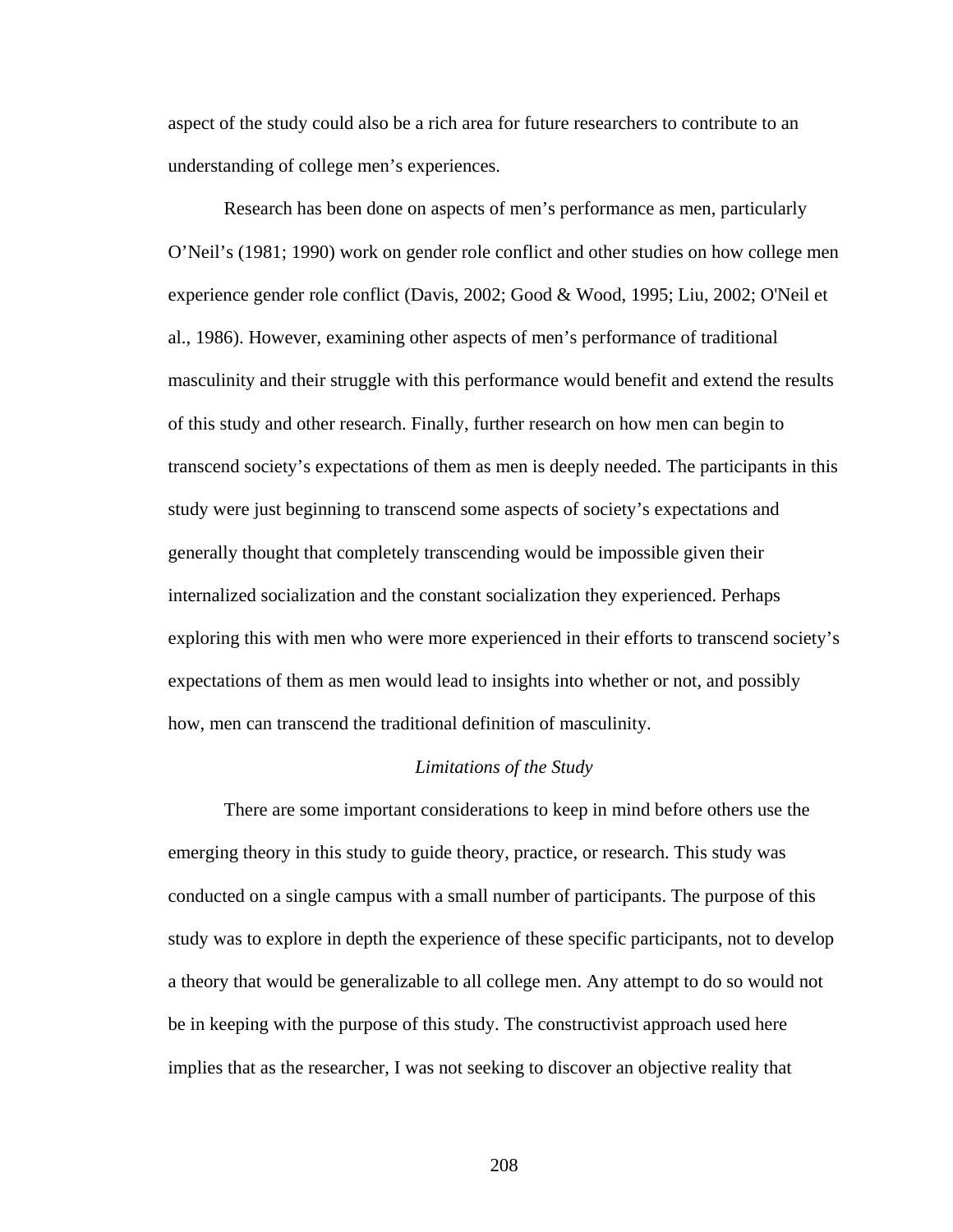exists, but instead an understanding of the reality that these participants portrayed as constructed in a social context. The social justice theoretical perspective further recognizes the hierarchical nature of the social context. Charmaz (2000) described the end product of such constructivist research as "more like a painting than a photograph" (p. 522). There are several cautions about the researcher, the participants, and the context of this study that should be considered along with the results of this study. Acknowledging these limitations and their epistemological roots does not diminish the value of the study, instead it enriches the study by making the underlying assumptions, premises, and approaches transparent, visible, and open to critique.

 As with any qualitative study, the researcher had tremendous influence on the process and the product of this research. I framed the study, conducted the interviews, coconstructed meaning with the participants, and developed theory based on the experiences of the participants. Any other researcher conducting the same study would inevitably have fulfilled these roles differently which may have resulted in a different outcome. However, the trustworthiness criteria adhered to in this study may support exploring the transferability of these findings. It is essential that qualitative research such as this is conducted keeping the perspective of the participants central and using the existing literature and external influences simply as a tool to better understand the participants' experiences. Because the participants' experiences are so central to this type of research, it is vital to create a space in which the participants feel comfortable being honest and vulnerable. To get at internal processes such as identity it is critical that the participants be honest not only with the researcher but also with themselves, if the research is to elicit anything other than socially desirable or socially acceptable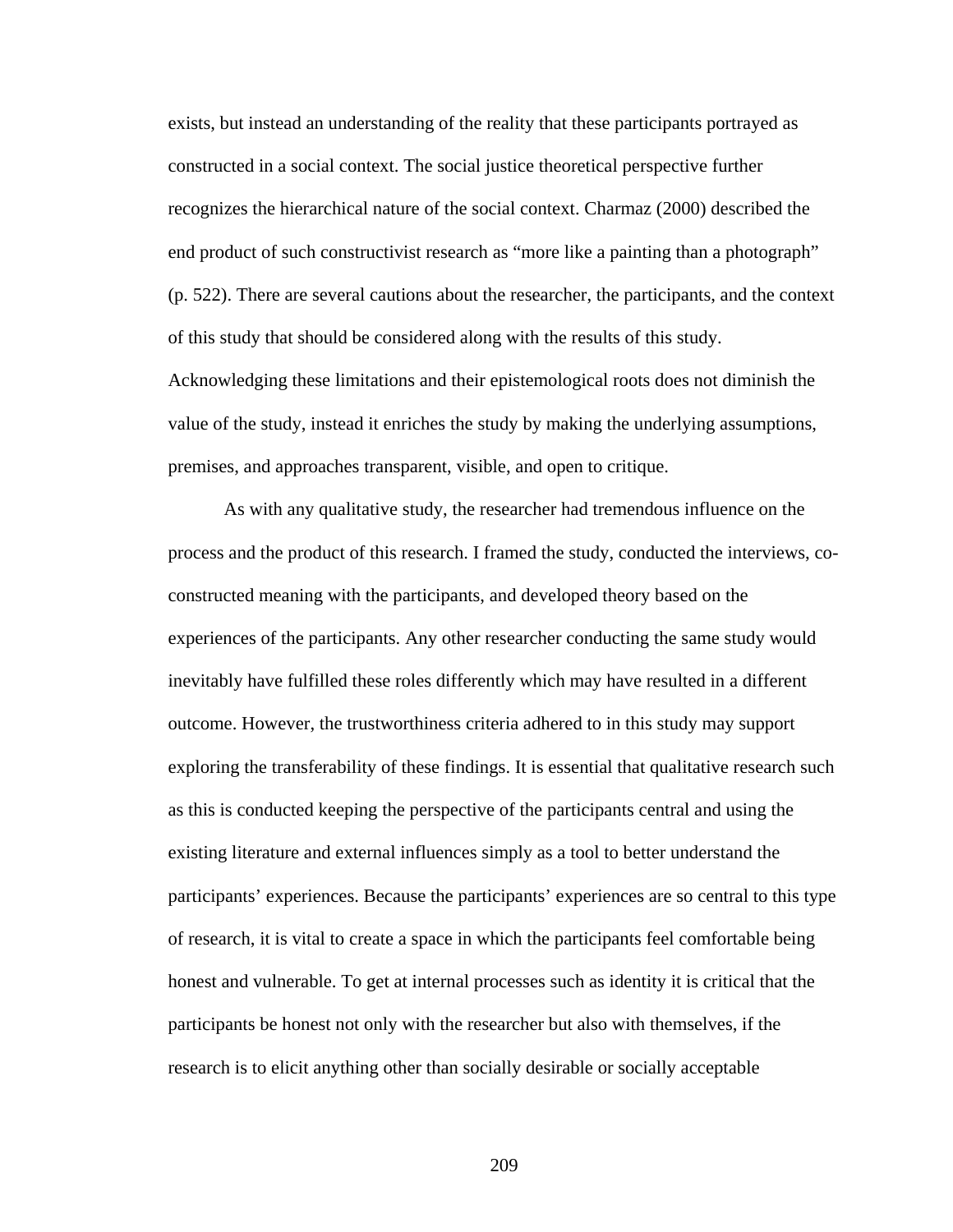responses. The participants identified this as a strength of the study and felt able to be honest and open in these interviews in ways that they hadn't felt comfortable talking with anybody else.

 The participants were also a unique group of college men and by no means average or typical. Although they did represent a variety of social group identities and college experiences there are many social group identities and college experiences that were not represented and could not be represented in a study with such a small number of participants. Because this study focused on the gender identity of the participants, thorough explorations of their other identities was not a focus of this study. There are also an infinite number of combinations of multiple and intersecting identities that could also be explored. The participants in this study were nominated for being men who had thought about what it means to be a man. It is unclear how this influenced the perspectives the participants shared, although they didn't think their responses would be all that different from other college men they knew. Many men never consider what it means to be a man. In fact, despite the nomination process, for most of the participants in this study the conversations were difficult and enjoyable because they were entirely new. Other participants would have entirely different perspectives and offer plenty of avenues of future explorations of college men's gender identity development.

 The context of this study is also important. The participants in this study were from a single institution. This was done intentionally so that the influence of institutional context could be explored with different participants. Because college men's gender identity development is socially constructed a different institutional, geographic, or cultural context would offer different insights and observations.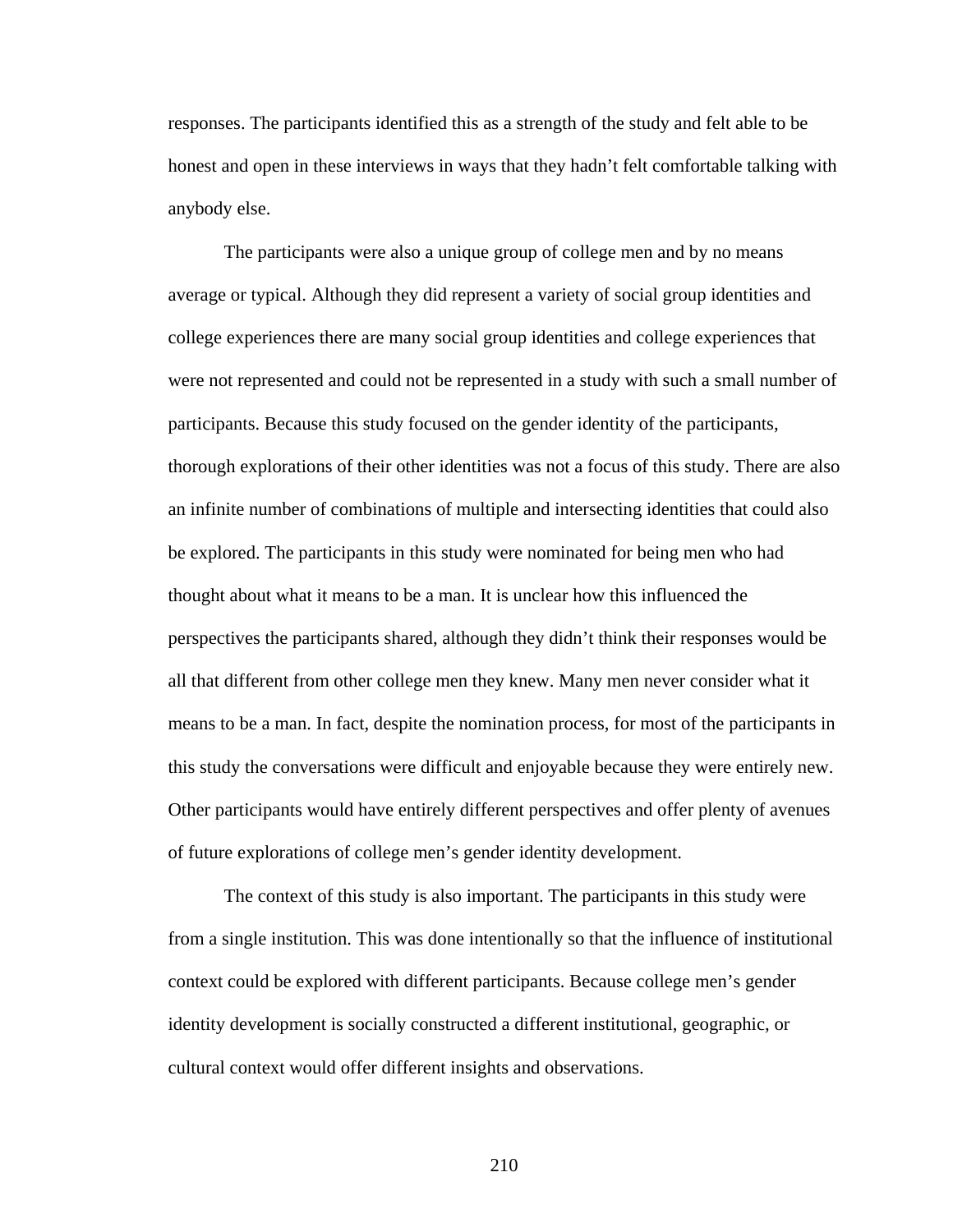#### *Strengths of the Study*

 The strengths of this study stem from procedures that were consistent with grounded theory methodology and the college men's open and honest participation in the study. This study used a constructivist grounded theory methodological approach (Charmaz, 2006), which uses a similar, yet more flexible, approach than traditional, more objectivist grounded theory (Strauss & Corbin, 1998). I followed the procedures of constructivist grounded theory methodology in the framing of the study, data collection, data analysis, and theory development. As a result, the findings of this study reflect, to the best of my ability as a researcher, the process of the participants' gender identity development. I used member checks with the participants, as individuals and as a group, to insure that my interpretations and conclusion were in keeping with their experiences. I used peer debriefers to challenge my conclusions and offer alternate understandings of the data emerging from the participants. I also used an inquiry auditor to verify that I followed the appropriate procedures of this methodology as outlined in the proposal for this study.

 The participants in this study were incredibly honest, vulnerable, and forthcoming about their experience. Their level of openness was surprising both to me and to them. The participants shared that their trust in me as the researcher, their anonymity in the study, and their commitment to contributing as accurately as possible to a research project they thought was important, fostered open and honest participation in the study. The participants also represented a variety of college experiences and social group identities. This was useful in exploring the role these social group identities and college experiences influenced the participants' gender identity development but also in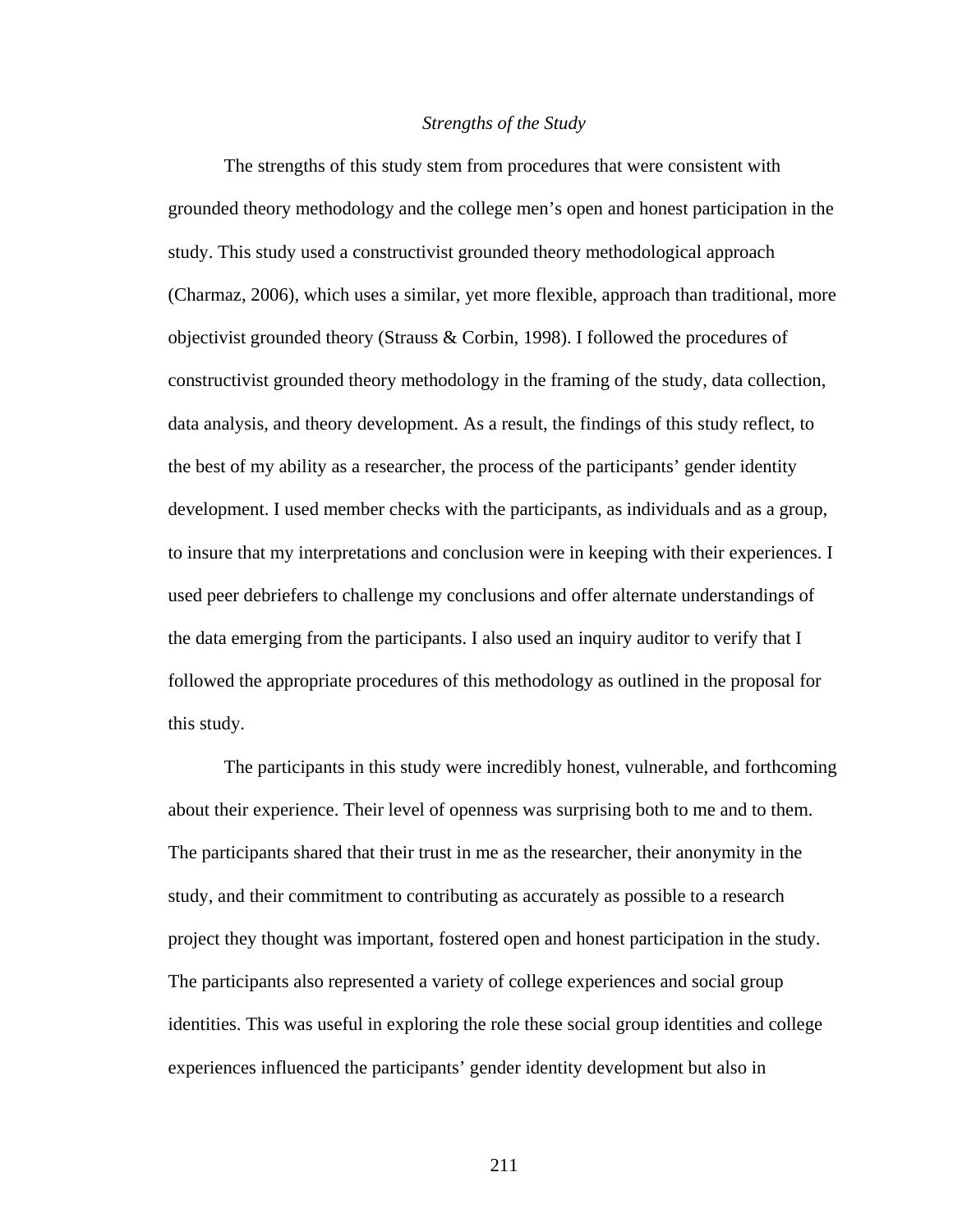reinforcing the commonalities of their experience. During their interviews each participant felt as though the performances he was putting on and the struggles he was having as a man were unique. When the participants came together for the focus group and read about and heard these similar struggles from other men who were so different from them, they realized that this wasn't just their own personal story. If the experience described in the emerging theory was a shared experience among such a diverse group of men they felt that it would likely be shared among other men as well.

#### *Conclusion*

 The purpose of this chapter was to discuss the findings and emerging theory in this study as it relates to the research questions framing the study, the existing literature on men and masculinities and identity development, and implications for theory development, student affairs practice, social justice, and future research. Limitations of the study and strengths of the study were also discussed.

 The college men in this study engaged in a process of gender identity development that centered on a complex interaction between them as individuals and society's expectations of them as men. Over time they were socialized into and then internalized dominant society's increasingly complex expectations of them as men. These men spent their lives wearing a mask and performing to these expectations, which was a struggle because it did not reflect their true selves. This performance had consequences for women, other men, and for the participants themselves. Each of the men had begun to remove the mask and transcend society's expectations of them in certain situations or under certain circumstances. They described critical influences and critical events that helped them to begin transcending these external expectations of them as men.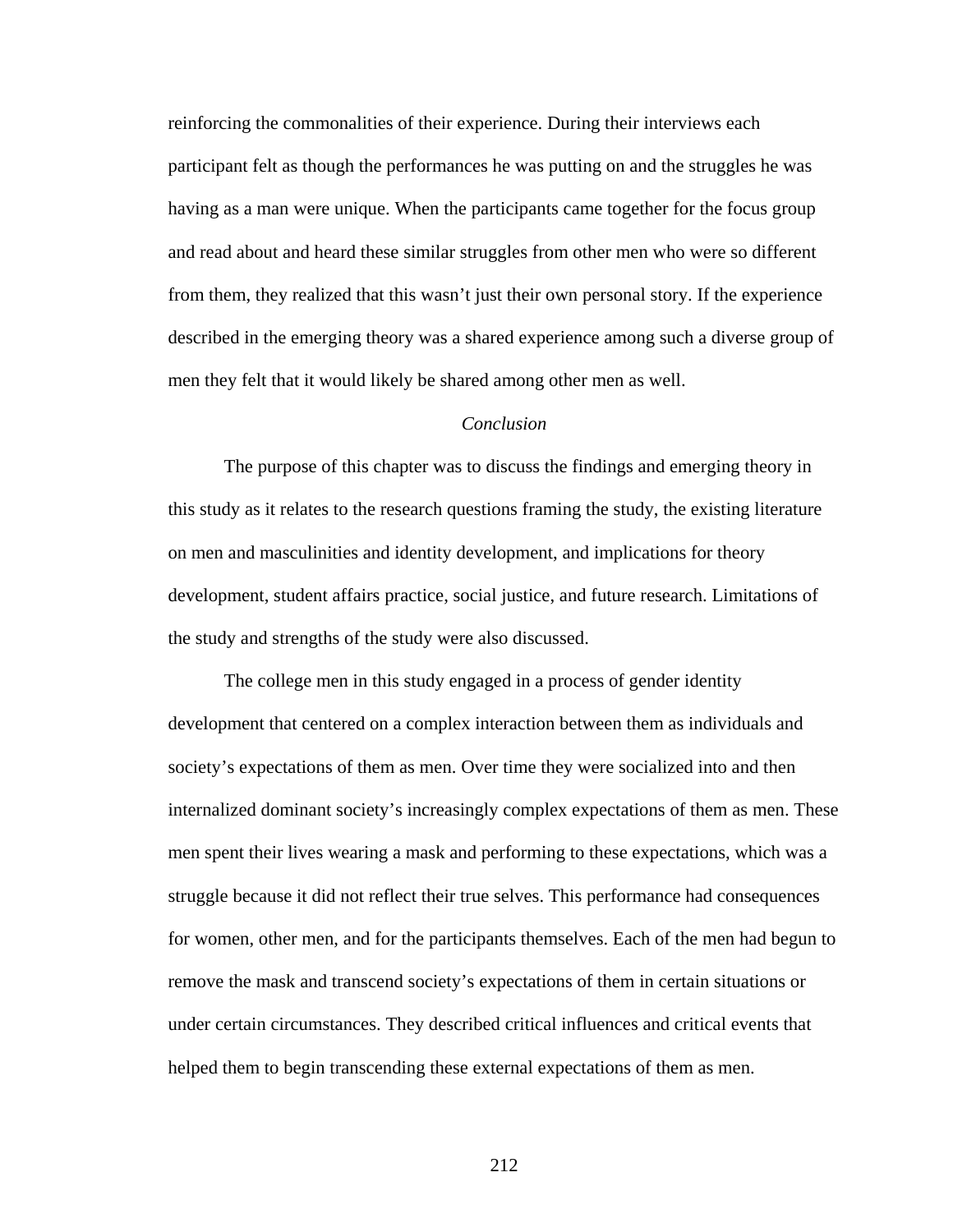I entered this study eager to explore with college men how they came to understand what it meant to be a man in the hopes of understanding them and understanding myself. Because of their honesty, the 10 college men who participated in this study provided me with rich interviews from which a theory of college men's gender identity development emerged as a result. Along the way, the participants also learned about how they could better be the men they wanted to be. Because of their honesty and wisdom, so did I.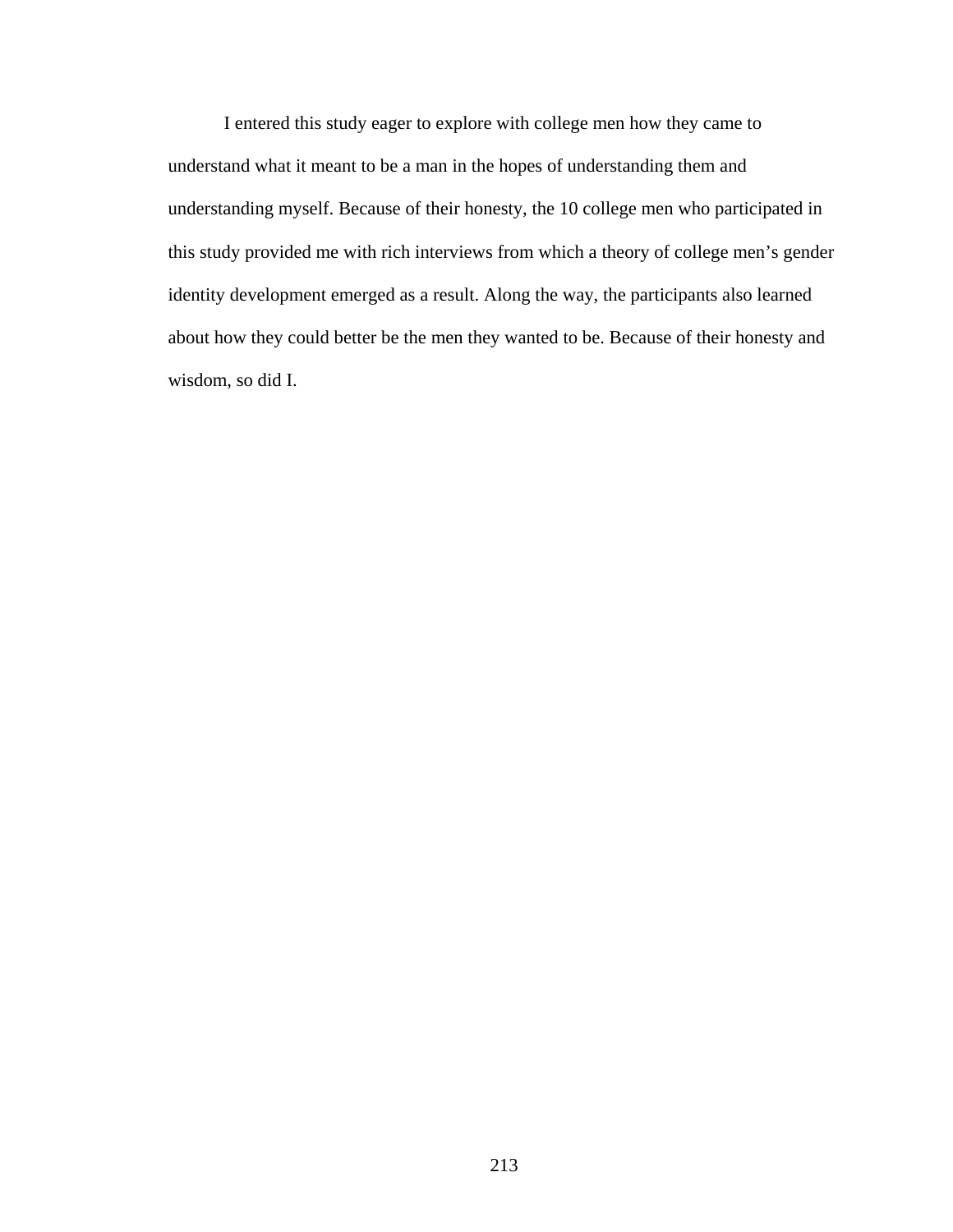### APPENDIX A: ELECTRONIC LETTERS TO NOMINATORS

July \_\_, 2006

Dear  $\_\_\_\$ 

I am writing to solicit nominations of University of Maryland students who are men for my dissertation research. The purpose of this study is to understand the process by which college men come to understand themselves as men; how this understanding changes over time, if at all; and the critical influences on this process.

Please nominate undergraduate men who are attending the University of Maryland who have thought about what it means to be a man. I am seeking a wide range of viewpoints and perspectives. The outcome of their reflections is not important; however, the fact that they have begun reflecting on their own gendered experience is important. These men may have engaged in discussion on this topic with you, you may have observed them discussing this with other students, or they may have explored this through academic work or co-curricular involvement. I am seeking a wide diversity of college men both in social group membership (e. g., race, ethnicity, class, sexual orientation, ability, or religion) and college experience (e. g., fraternity men, athletes, resident assistants, commuters, engineers, musicians, military, or peer educators).

Please send the names and email addresses (if possible) of college men who come to mind by [date two weeks from date sent]. You can provide this information to me via email at edwardsk@umd.edu. The students will be informed that you personally nominated them unless you would prefer that you not be identified to the student.

If you wish to contact me with questions or for any other reason I can be reached at: Campus Mailing Address: 0200 Calvert Hall Office Phone with Private Voice Mail: 301-314-9860. Cell Phone: 302-377-2982 Email: edwardsk@umd.edu

I look forward to hearing from you and thank you in advance for your assistance.

Sincerely,

Keith E. Edwards **Dr. Susan R. Jones** Doctoral Candidate **Associate** Professor College Student Personnel Administration College Student Personnel Administration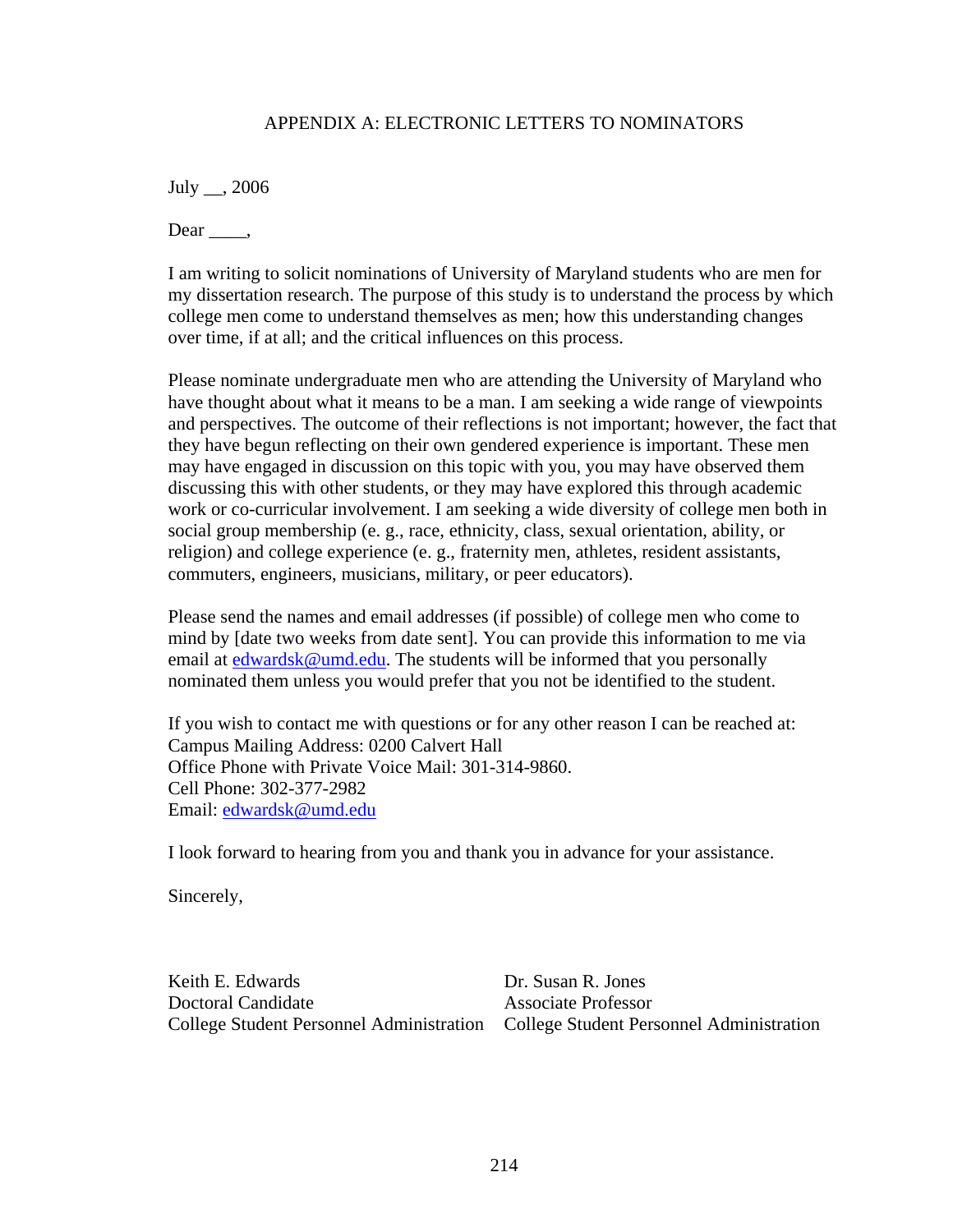#### APPENDIX B: ELECTRONIC LETTER TO NOMINATED PARTICIPANTS

July \_\_, 2006

 $Dear \_\_\_\_\$ 

Hello! My name is Keith E. Edwards. I am a doctoral student at the University of Maryland conducting a research study on college men's identity development. You have been nominated by [Name of Nominator] who believes that you have thought about being a man and what it means for you. It is my hope that you will consider being a part of this study, as you have the potential to make an important contribution.

The study will consist of two to three individual interviews, each approximately an hour long, to be conducted over the summer and early fall semester. You will also be invited to participate in an optional focus group meeting with the other participants near the conclusion of the study. During these interviews we will have the opportunity to discuss how you have come to understand what it means to be a man, how that may have changed over time, and the influences on that process. If you are interested I can send you some of the initial questions in advance. Your participation will remain confidential as you will select a pseudonym for the purposes of this study. Participants will receive a \$50 gift certificate upon completion of the study.

Participation in this study is entirely voluntary and you may chose not to participate at any point in time. If you are interested in participating, please complete the attached interest form and return it to me. I will select participants based on the forms that are completed and then be in touch with selected participants about scheduling an interview. If you have any questions, please do not hesitate to contact me.

If you wish to contact me with questions or for any other reason I can be reached at: Campus Mailing Address: 0200 Calvert Hall Office Phone with Private Voice Mail: 301-314-9860. Cell Phone: 302-377-2982 Email: edwardsk@umd.edu

I am very excited about this project and pleased that you would consider participating as well. I look forward to hearing from you.

Sincerely,

Keith E. Edwards Dr. Susan R. Jones Doctoral Candidate Associate Professor College Student Personnel Administration College Student Personnel Administration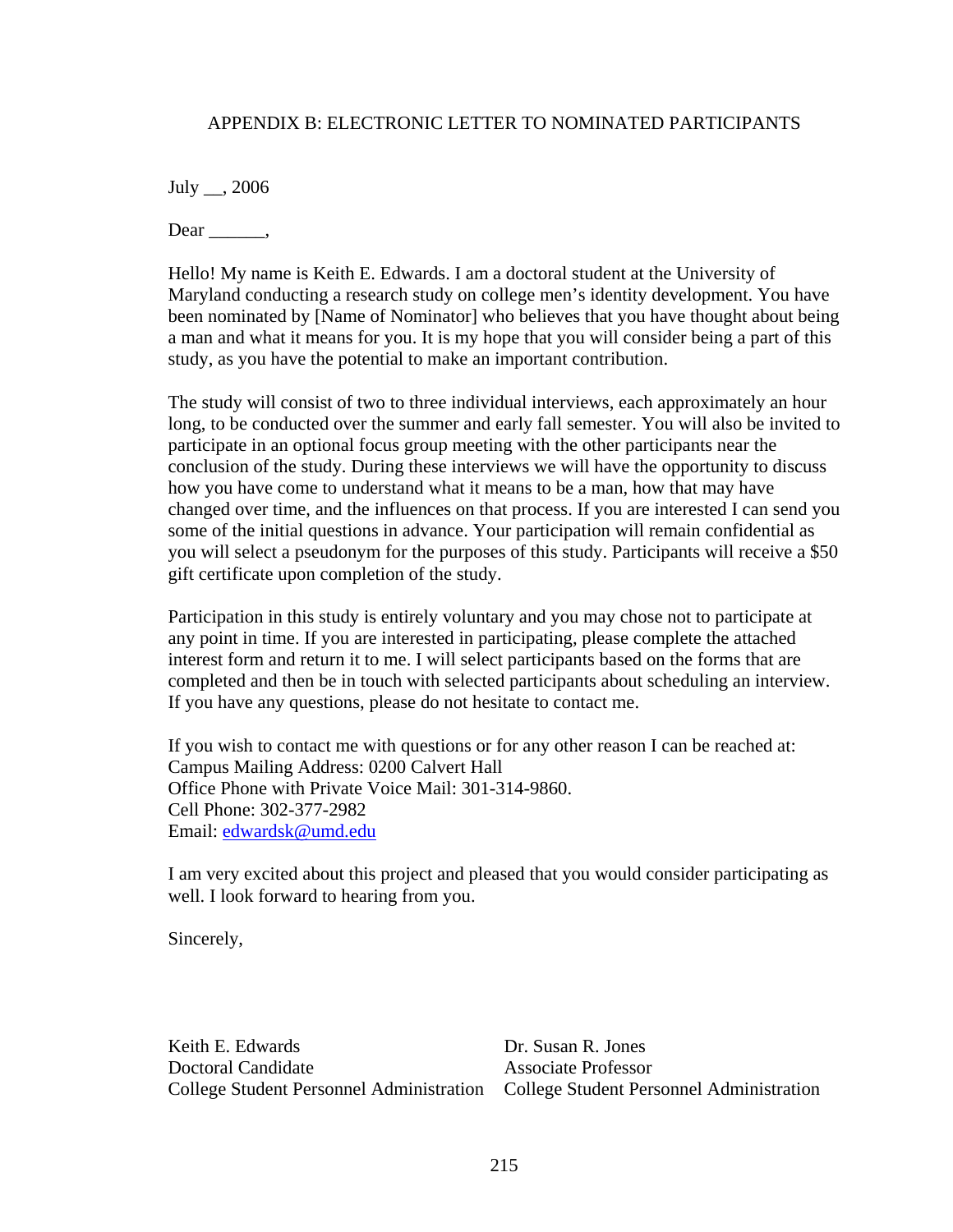# APPENDIX C: INTEREST FORM

| Will you be available for interviews during the summer of 2006?                                                                                                                                                                                            |
|------------------------------------------------------------------------------------------------------------------------------------------------------------------------------------------------------------------------------------------------------------|
| Will you be available for interviews during the fall of 2006?                                                                                                                                                                                              |
| Participants in this study will be selected to represent a wide range of social group<br>identities and college experiences. Any information you can provide with regard to the<br>areas below will be helpful in identifying participants for this study. |
| College Involvement (fraternity, athlete, resident assistant, student groups, etc.) List all<br>that apply.                                                                                                                                                |
| Have you lived on campus? If so, where and when?_________________________________                                                                                                                                                                          |
|                                                                                                                                                                                                                                                            |
| What are your plans after graduation (career, grad school, Peace Corp, military, etc)?<br>,我们也不会有什么。""我们的人,我们也不会有什么?""我们的人,我们也不会有什么?""我们的人,我们的人,我们也不会有什么?""我们的人,我们的人,我们的人,我                                                                                |
|                                                                                                                                                                                                                                                            |
|                                                                                                                                                                                                                                                            |
|                                                                                                                                                                                                                                                            |
|                                                                                                                                                                                                                                                            |
|                                                                                                                                                                                                                                                            |
|                                                                                                                                                                                                                                                            |
| Socio-economic Status (Class):<br>Please return this completed form to: Keith E. Edwards, 0200 Calvert Hall or via email as an attachment at<br>edwardsk@umd.edu                                                                                           |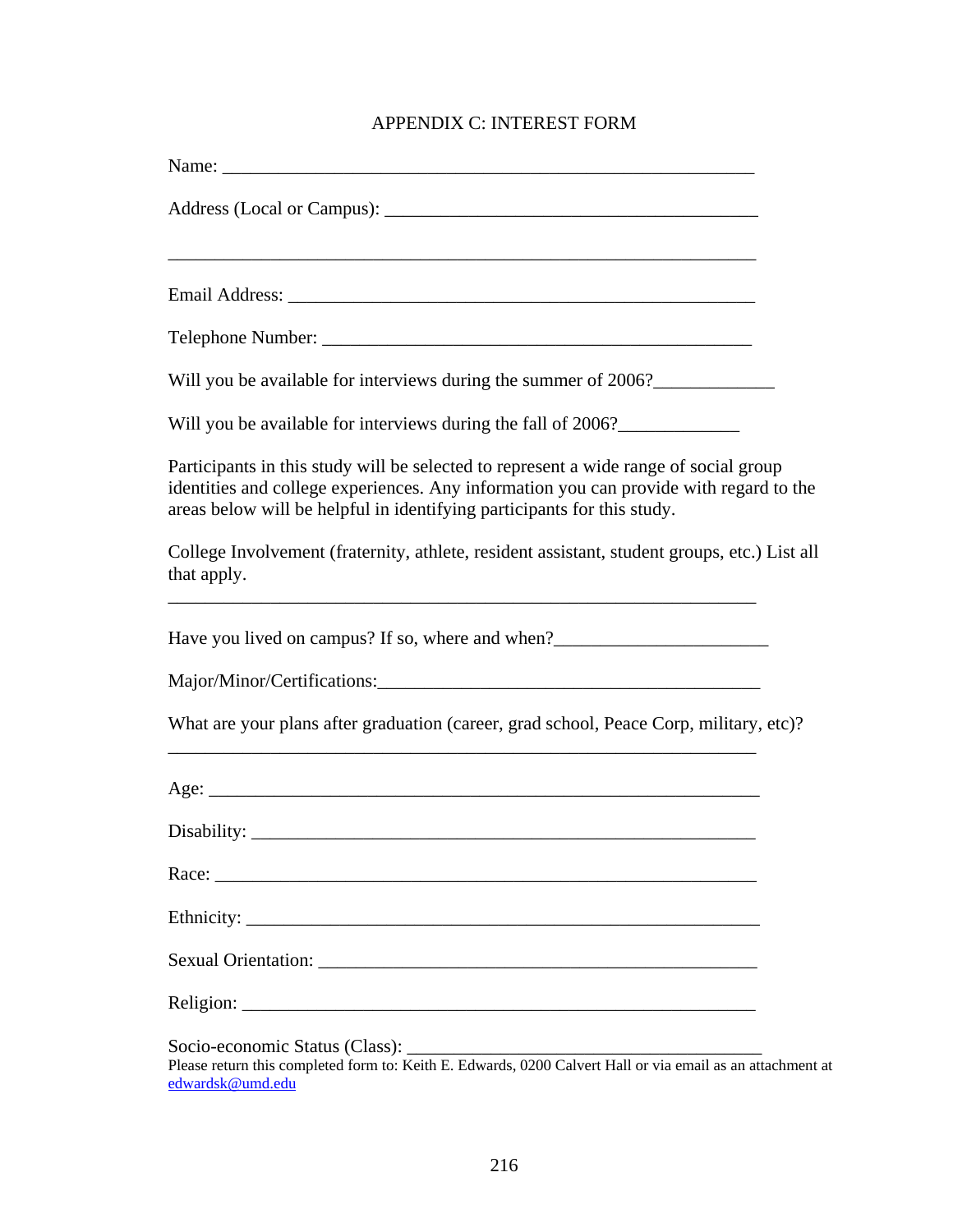### APPENDIX D: INTERVIEW PROTOCOL

### FIRST INTERVIEW **Introduction**

Thanks for agreeing to participate in this study on college men's gendered identity development. I am excited to get to know you better and learn about your experiences. Before we begin you will need to read and sign an Informed Consent form. This form will tell you more about the study and asks you to sign indicating that you agree to participate. [Participant reads and signs consent form.] Do you have any questions?

I'm very much looking forward to discussing with you how you have come to understand what it means to be a man; how has this understanding of what it means to be a man changed over time, if at all; and what have been the critical influences on this process. I'm hoping that we can begin this conversation today and continue it in one or two more conversations.

We are going to record this conversation so that I can listen to it later and transcribe our conversation. I will summarize our conversations before the third interview so that you can be sure that we are both as clear as we can be about what you have to say. In our future meetings we'll discuss some of what we discuss here today a bit further as well as any additional thoughts you have between now and then. You will also have the option of discussing this with other participants in a focus group meeting near the conclusion of the study. Do you have any questions?

In order for this to be as confidential as possible I'd like you to select a pseudonym that I will use in any written material related to this study. [Participant selects pseudonym.]

# **Questions**

The first interview will focus on introducing the participants to the topic and getting their initial thoughts and getting them thinking and reflecting on their men's identity development. The following questions reflect the topics to be discussed in the first interview.

Potential Questions/Topics:

- Tell me about yourself. Why did you agree to participate in this study?
- Discuss and clarify the demographic information the participant provided.
- How have you come to understand what it means to be a man?
- How would you describe society's definition of what it means to be a man? How does that fit or not fit for you?
- How has your understanding of what it means to be a man changed over your life?
- What significant people, places, or events (good or bad) were critical in changing how you understood what it means to be a man?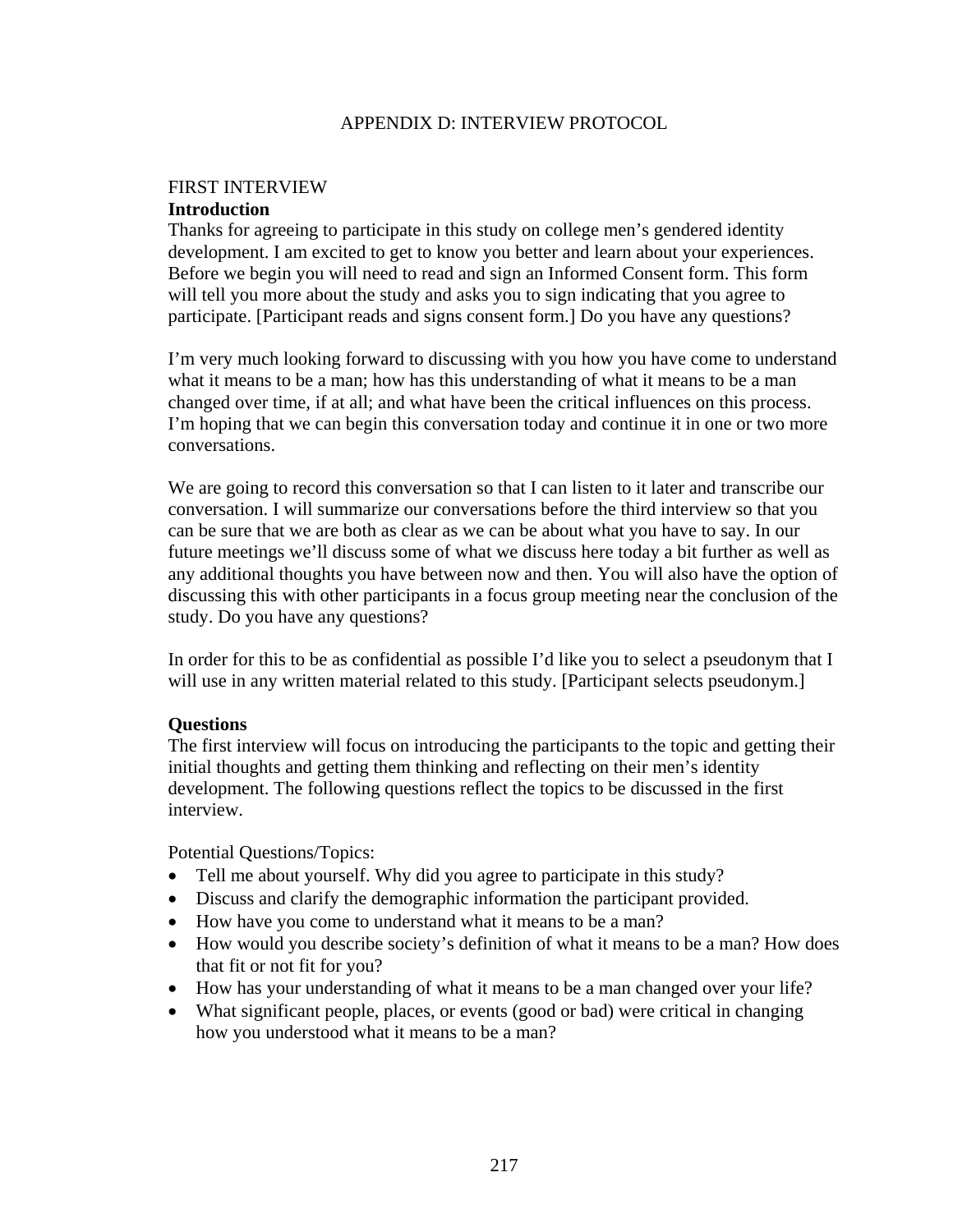### SECOND INTERVIEW

The second interview will focus on the participants' responses in the first interview and exploring those topics in greater depth and exploring the participants' reflections since the first interview and in response to the summary essay.

Potential Questions/Topics:

- In addition to general society's view of masculinity are there other versions of masculinity that you have been exposed to other than society's general definition? Do those versions of masculinity fit any better or worse for you?
- How did you define what it means to be a man when you started college?
- How has being a man influenced your college experience?
- Has being a man influenced any of the choices you have made during your college experience?
- What has been the best part of being a man for you in college?
- What has been difficult part of being a man for you in college?
- Do you know of any individuals that role model for you what it means to be a man?
- If so, what have they taught you and how?
- If not, why not and would like to have some role models? If so, what might those role models offer you?

#### THIRD INTERVIEW

The third interview will focus on following up with any remaining questions or topics to be explored from the previous interviews as well as discussing with the participants the overall picture that is emerging from their responses and the overall study as a means of member checking.

Potential Questions/Topics:

- What has it been like for you to participate in this study?
- Have you learned anything about yourself through our conversations? If so, what?
- Have you noticed any changes in yourself as a result of these conversations?
- What questions to you have?
- How would you describe college men's identity development?
- How have you come to understand what it means to be a man?
- How has your understanding of what it means to be a man changed over your life?
- What significant people, places, or events (good or bad) were critical in changing how you understood what it means to be a man?

#### OPTIONAL FOCUS GROUP MEETING

The optional focus group meeting will focus on the participants discussing the emerging themes from the study as a group.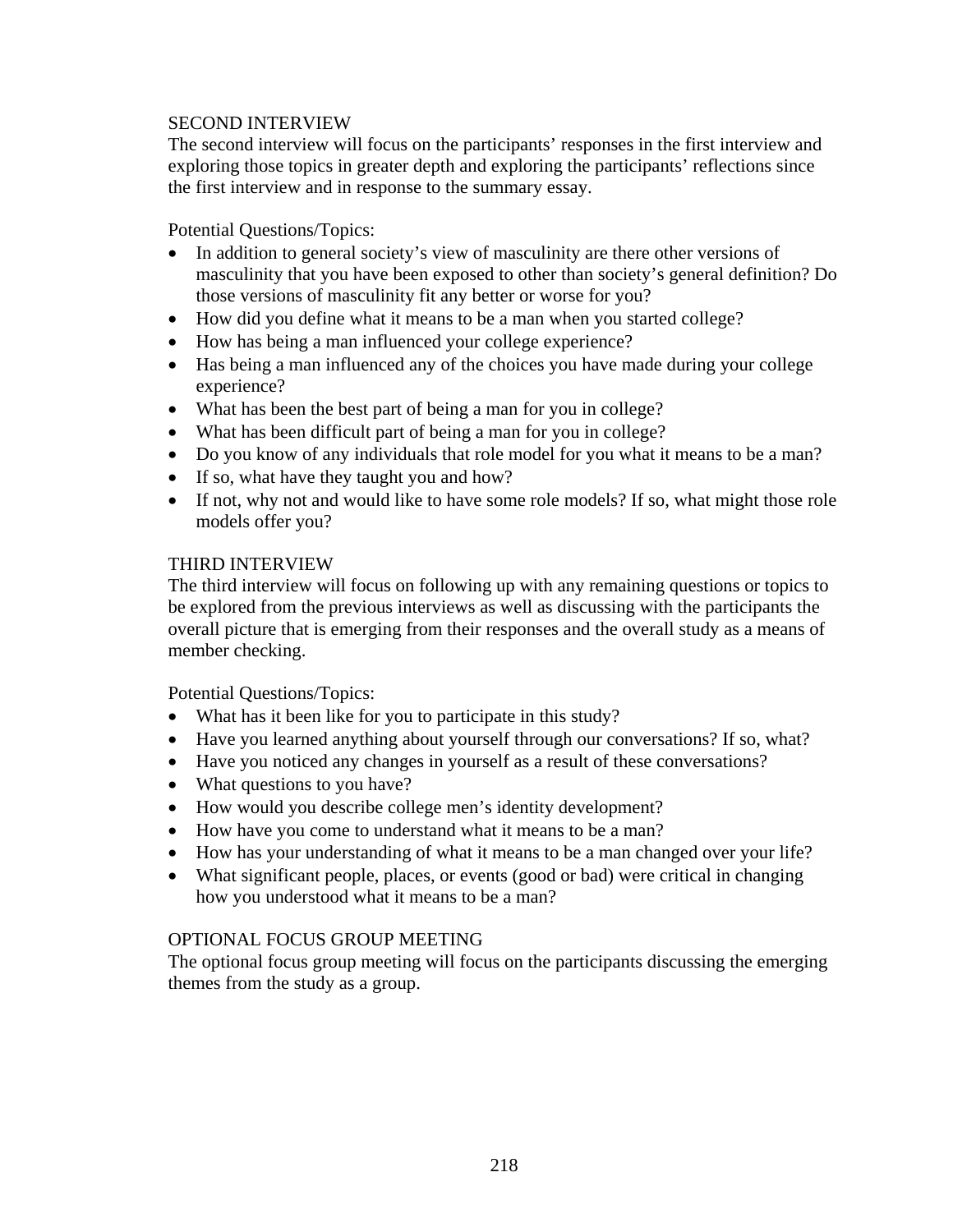#### APPENDIX E: STUDENT CONSENT FORM

**Project Title:** College Men's Identity Development: Grounded Theory Inquiry

#### **Why is this research being done?**

This is a research project being conducted by Susan R. Jones and Keith E. Edwards at the University of Maryland - College Park. We are inviting you to participate in this research project because you are at least 18 years old, and have been nominated by a faculty or staff member at the University as a college man at the University of Maryland – College Park who has thought about what it means to be a man. The purpose of this research is to understand college men's identity development.

### **What will I be asked to do?**

The procedures involve participating in two to three interviews during the summer and fall of 2006 and an optional focus group meeting near the conclusion of the study. Each interview will be approximately an hour long. The interviews will be guided open-ended conversations rather than formal question and answer sessions. During the interviews you will be asked to discuss how you have come to understand what it means to be a man; how that understanding has changed over time, if at all; and the critical influences on this process. All interviews will be conducted at times and locations on campus or another private location convenient for you. In addition, all interviews will be digitally recorded and transcribed for analysis. You will be given a summary essay based on your interviews for your review and comment before the third interview.

# **What about confidentiality?**

We will do our best to keep your personal information confidential. This research involves making digital recordings of the interviews to provide a complete record of our interviews. To help protect confidentiality, your interview tapes, transcripts, and documents will be coded with a pseudonym you select. These documents will be kept separate from the demographic information on the interest form. Only the researchers will be able to link the research materials to a specific person. All transcripts and digital recordings will be kept in a locked file cabinet at the home of the student researcher. All computer files related to the study will not include any identifiable personal information. Only the researchers will have access to the digital recording and they will be destroyed in May 2010. Your identity will be protected to the maximum extent possible in any report or article based on this research. Your information may be shared with representatives of the University of Maryland - College Park or governmental authorities if you or someone else is in danger or if we are required to do so by law.

#### **What are the risks and benefits of this research?**

There are no known risks of participating in this research project. This research is not designed to help you personally, but you will have the chance to reflect on your identity as a man. This process may affect your perceptions of yourself and inform your future personal and professional decisions. The results may help the investigators and others learn more about college men's identity development.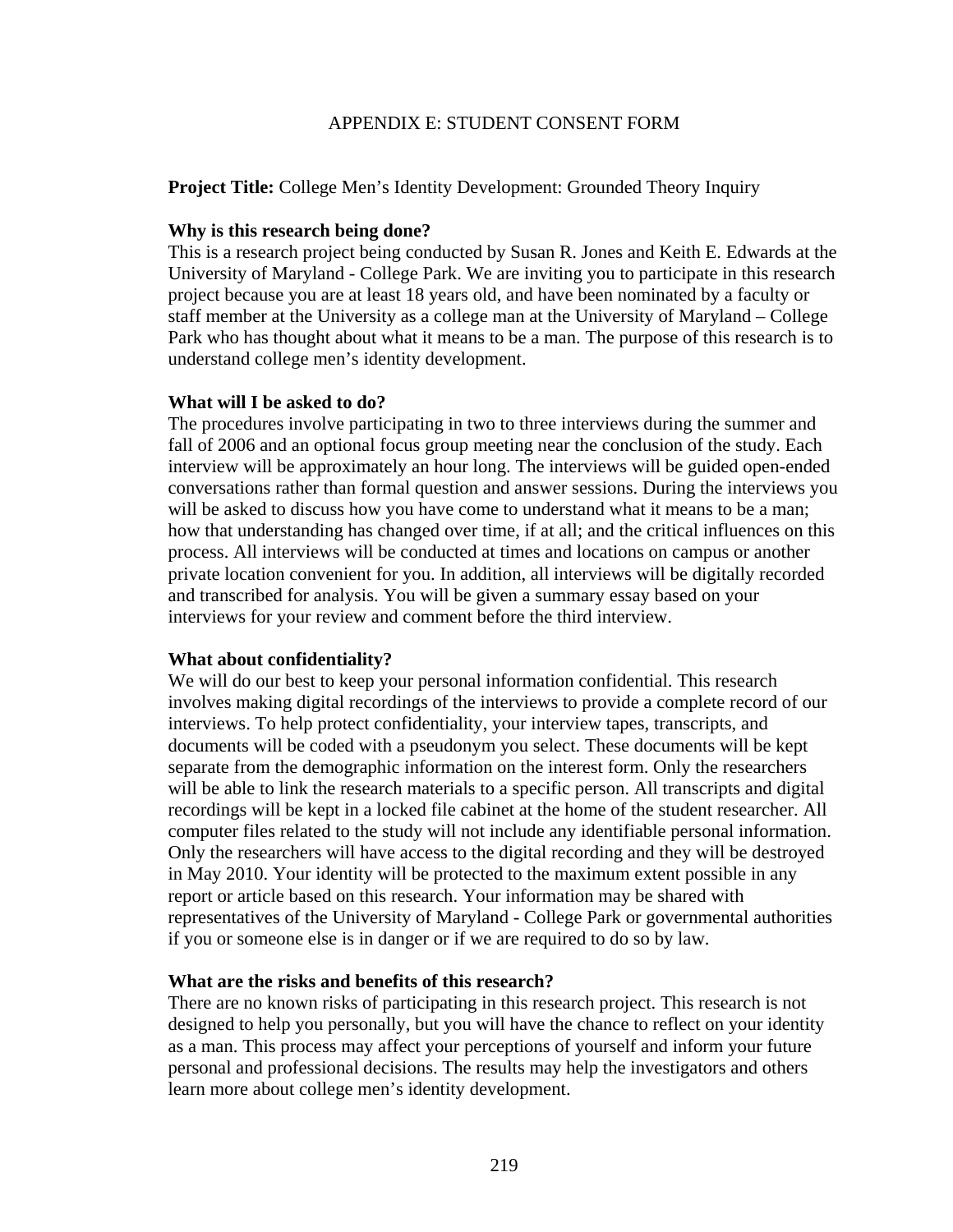#### **Do I have to participate? Can I stop participating at any time?**

Your participation in this research is completely voluntary. You may choose not to take part at all. If you decide to participate in this research, you may stop participating at any time. If you decide not to participate in this study or if you stop participating at any time, you will not be penalized or lose any benefits to which you would otherwise qualify.

#### **Do I receive any compensation for participating?**

In appreciation for your time, you will receive a \$50 gift certificate to the University bookstore at the conclusion of the study.

#### **What if I have questions?**

Susan R. Jones and Keith E. Edwards from the Department of Counseling and Personnel Services at the University of Maryland - College Park are conducting this research. If you have any questions about the research study itself, please contact one of the investigators:

Susan R. Jones Keith E. Edwards Associate Professor **Doctoral Candidate** CAPS Department 0200 Calvert Hall 3214 Benjamin Building University of Maryland College Park, MD 20742 301-314-9860 301-405-8384 edwardsk@umd.edu sjones4@umd.edu

University of Maryland College Park, MD 20742

If you have questions about your rights as a research participant or wish to report a research-related injury, please contact the following office: Institutional Review Board Office University of Maryland College Park, MD 20742

301-405-0678

irb@deans.umd.edu

This research has been reviewed according to the University of Maryland -College Park IRB procedures governing your participation in this research.

#### **Statement of Age and Consent**

Your signature indicates that: you are at least 18 years of age, the research has been explained to you, your questions have been fully answered, and you freely and voluntarily choose to participate in this research project. Name of Participant: (Please print) Signature of Participant: \_\_\_\_\_\_\_\_\_\_\_\_\_\_\_\_\_\_\_\_\_\_\_\_\_\_\_\_\_\_\_\_\_\_Date: \_\_\_\_\_\_\_\_\_\_\_\_\_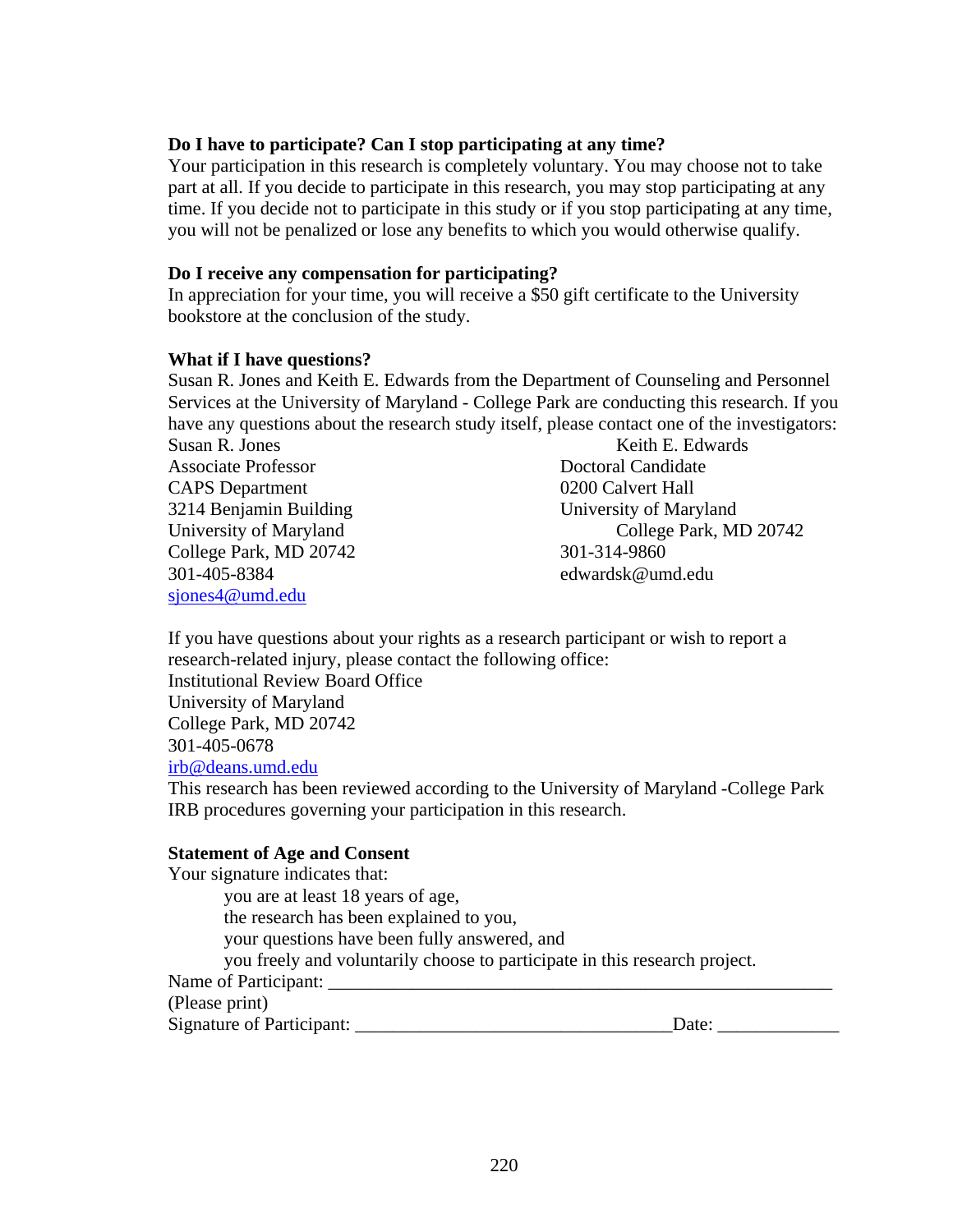### APPENDIX F: SUMMARY ESSAY COVER LETTER

Dear .

Thanks again for your willingness to participate in this study. As I mentioned previously, I am attaching a summary essay of our previous interviews based on the transcripts. I ask that you carefully review this essay, providing commentary or clarification on anything you feel I may have missed or misrepresented. Please include any additional insights, ideas, or comments that are triggered in this process. Please feel free to comment directly in the margins or on additional sheets.

Once you have finished reviewing the essay, please let me know via email or phone so that we can arrange the best way for me to receive your comments. In our next interview we will discuss some of the issues raised in our previous interview as well as any corrections and/or additions you might have.

Thanks again for giving your valuable time to this effort. Please do not hesitate to contact me with any questions or concerns. I look forward to hearing back from you as soon as possible.

Sincerely,

Keith E. Edwards Doctoral Candidate College Student Personnel Administration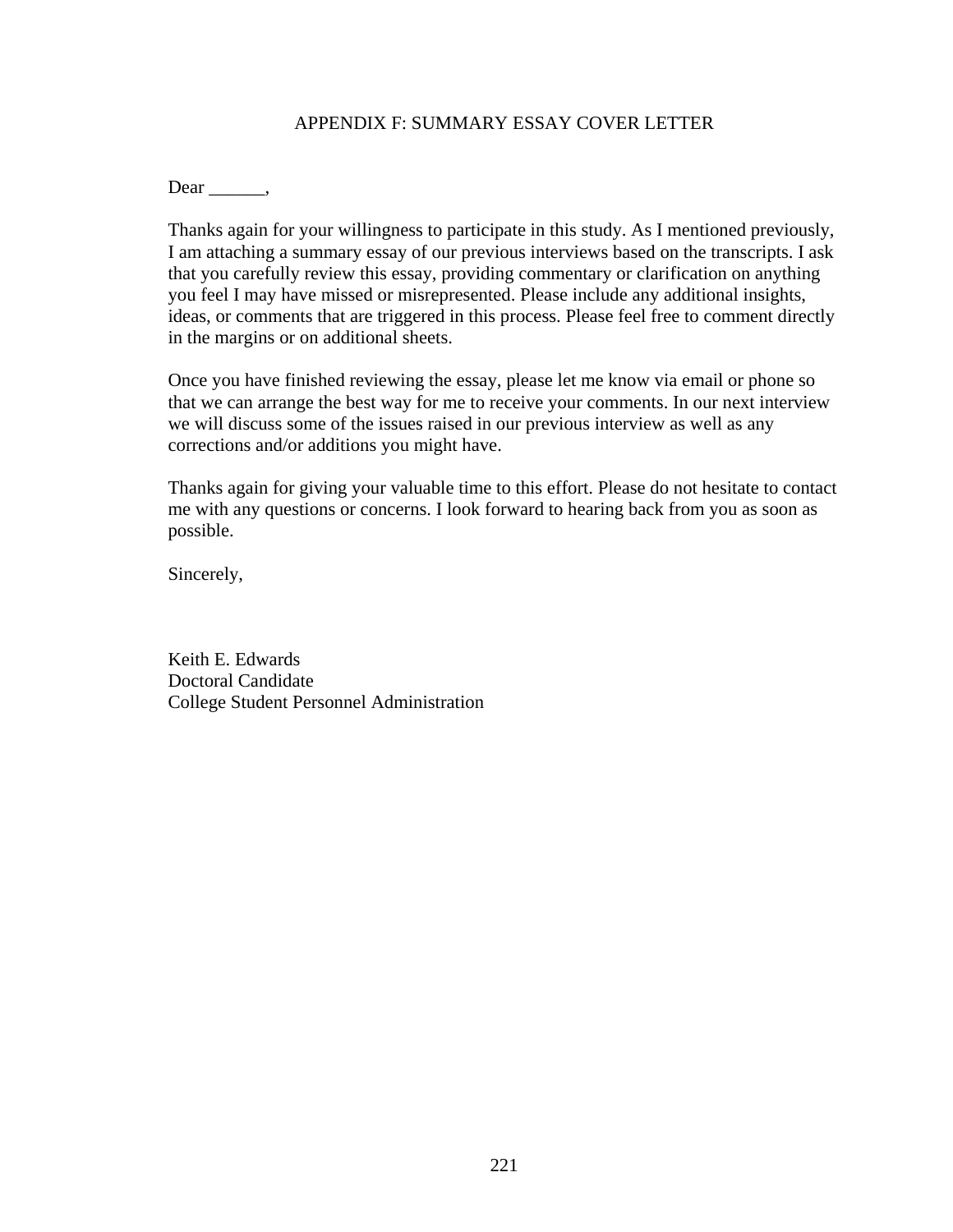### APPENDIX G: ELECTRONIC LETTER TO NOMINATED PARTICIPANTS WHO

### WERE NOT SELECTED TO PARTICIPATE

November \_\_, 2006

 $Dear \_\_\_\$ 

Thank you for your interest in participating in a research study on college men's identity development. The study is nearing completion and we were fortunate to have more participants than we needed, so your direct participation is no longer necessary. If you have any questions, please do not hesitate to contact me.

If you wish to contact me with questions or for any other reason I can be reached at: Campus Mailing Address: 0200 Calvert Hall Office Phone with Private Voice Mail: 301-314-9860. Cell Phone: 302-377-2982 Email: edwardsk@umd.edu

Thank you for your interest and willingness to participate in this study.

Sincerely,

Keith E. Edwards Dr. Susan R. Jones **Doctoral Candidate** Associate Professor

College Student Personnel Administration College Student Personnel Administration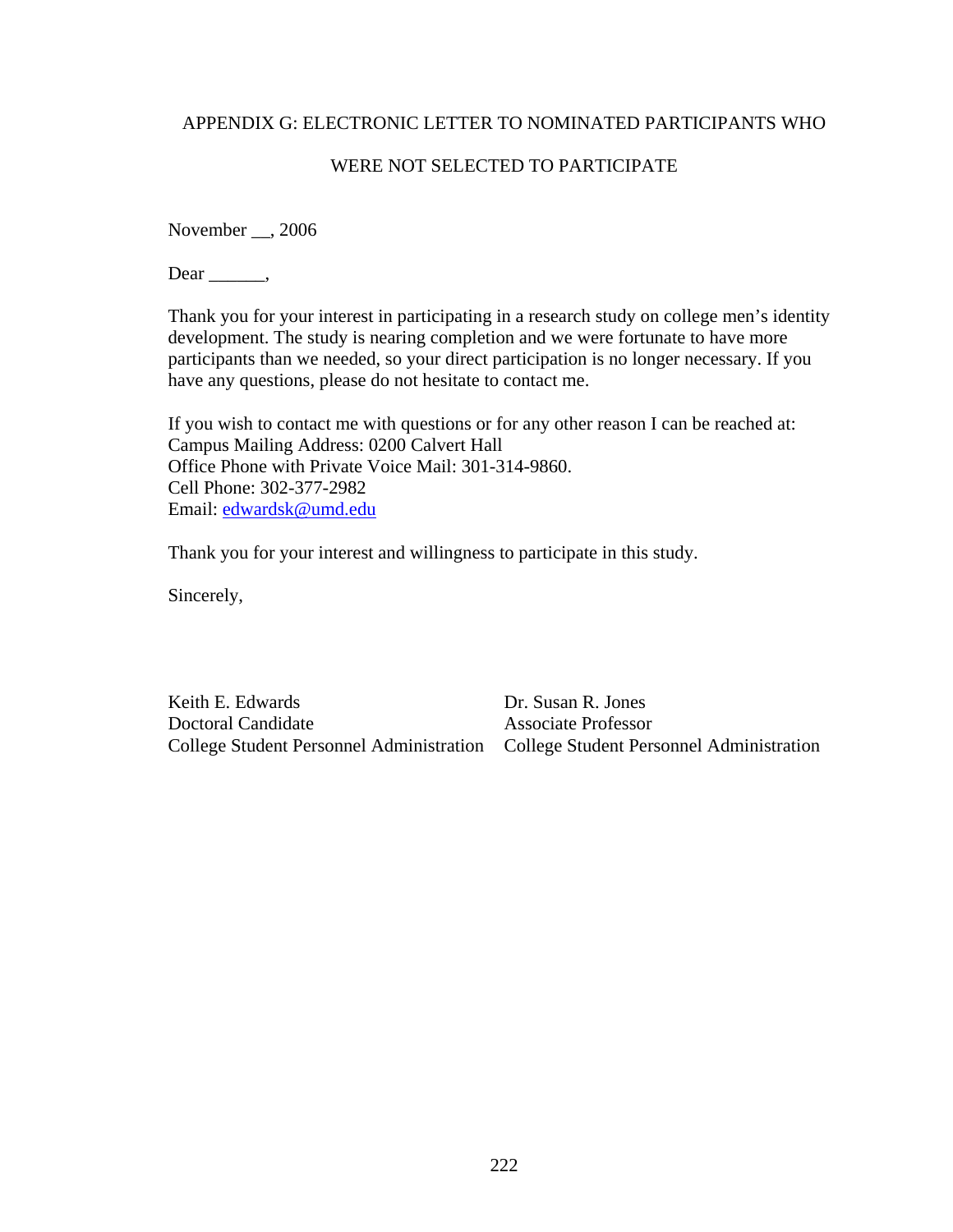#### REFERENCES

- Abes, E. S., & Jones, S. R. (2004). Meaning-making capacity and the dynamics of lesbian college students' multiple dimensions of identity. *Journal of College Student Development, 45*, 612-632.
- Abes, E. S., Jones, S. R., & McEwen, M. (2007). Reconceptualizing the model of multiple dimensions of identity: The role of meaning-making capacity in the construction of multiple identities. *Journal of College Student Development, 48*, 1-22.
- Adams, M. (1997). Pedagogical frameworks for social justice education. In M. Adams, L. A. Bell, & P. Griffin (Eds.), *Teaching for diversity and social justice: A sourcebook* (pp. 30-43). New York: Routledge.
- Almaguer, T. (2004). Chicano men: A cartography of homosexual identity and behavior. In M. S. Kimmel, & M. A. Messner (Eds.), *Men's lives* (6th ed., pp. 433-446). Boston: Allyn and Bacon.
- Alvarez, A. N. (2002). Racial identity and Asian Americans: Supports and challenges. In M. K. McEwen, C. M. Kodama, A. N. Alvarez, S. Lee, & C. T. H. Liang (Eds.), *Working with Asian American college students.* New Directions for Student Services (No. 105, pp. 33-43). San Francisco: Jossey-Bass.
- Anzaldúa, G., & Keating, A. (2002). *This bridge we call home: Radical visions for transformation*. New York: Routledge.
- Arminio, J. L., & Hultgren, F. H. (2002). Breaking out from the shadow: The question of criteria in qualitative research. *Journal of College Student Development, 43*, 446- 460.
- Arnett, J. J. (2004). *Emerging adulthood: The winding road from the late teens through the twenties*. New York: Oxford University Press.
- Astin, A. W. (1993). *What matters in college? Four critical years revisited*. San Francisco: Jossey-Bass.
- Baxter Magolda, M. B. (1998). Developing self-authorship in young adult life. *Journal of College Student Development, 39*, 143-156.
- Baxter Magolda, M. B. (2001). *Making their own way: Narratives for transforming higher education to promote self-development.* Sterling, VA: Stylus.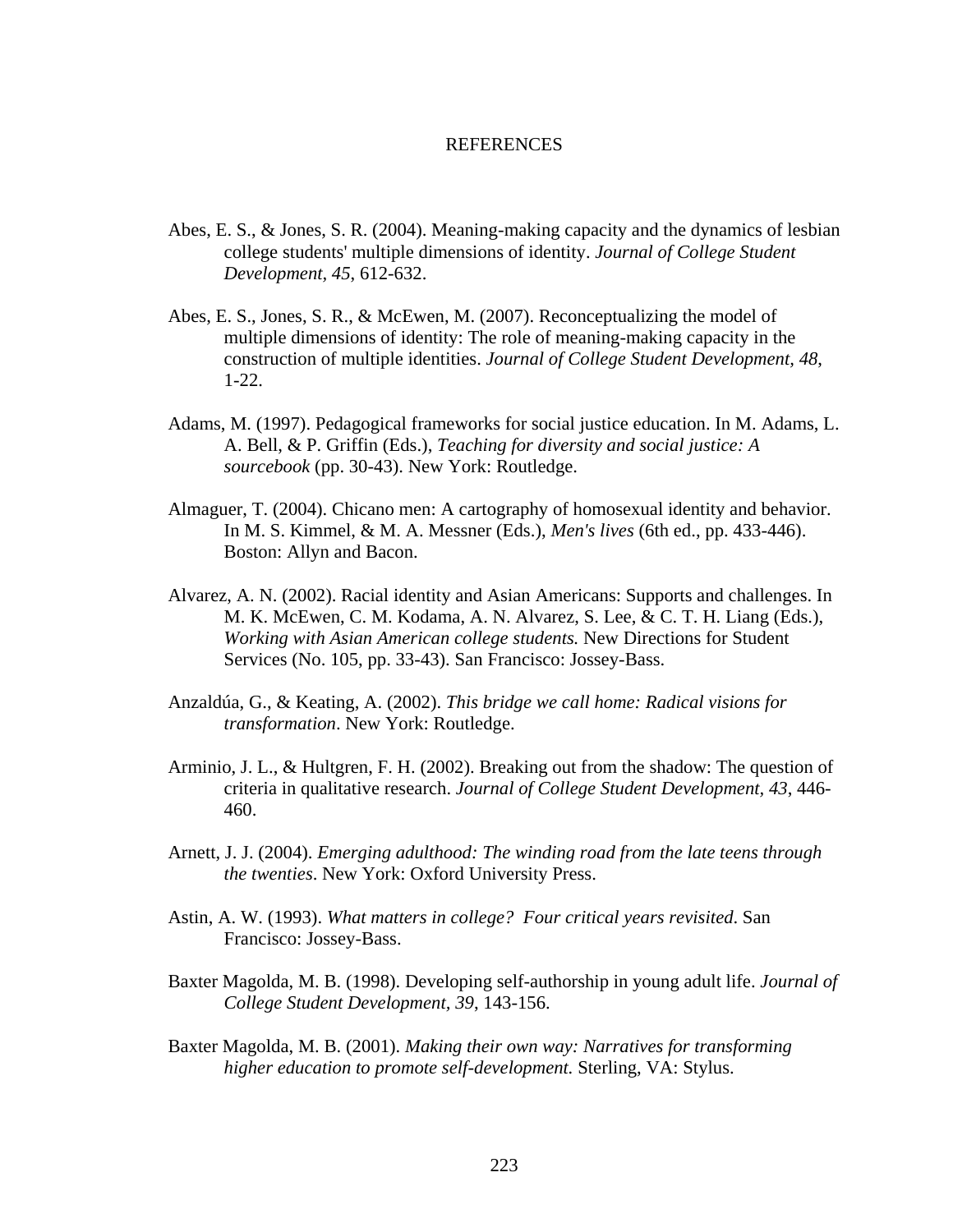- Bell, L. A. (1997). Theoretical foundations for social justice education. In M. Adams, L. A. Bell, & P. Griffin (Eds.), *Teaching for diversity and social justice: A sourcebook* (pp. 3-15). New York: Routledge.
- Bennis, W. G., & Thomas, R. J. (2002). Crucibles of leadership. *Harvard Business Review, 80*(9), 39-45.
- Berkowitz, A. D., Burkhart, B. R., & Bourg, S. E. (1994). Research on college men and rape. In A. D. Berkowitz (Ed.), *Men and rape: Theory, Research, and Prevention Programs in Higher Education.* New Directions for Student Services (No. 65, pp. 3-20). San Francisco: Jossey-Bass.
- Bilodeau, B., & Renn, K. A. (2005). Analysis of LGBT identity development models and implications for practice. In R. L. Sanlo (Ed.), *Gender identity and sexual orientation.* New Directions for Student Services (No. 111, pp. 25-39). San Francisco: Jossey-Bass.
- Blumenson, E., & Nilsen, E. S. (2002, December). *How to create an underclass, or how the war on drugs became a war on education*. Retrieved May 2, 2006 from Suffolk University Law School Faculty Publications http://www.law.suffolk.edu/faculty/eblumens/underclassarticlegalleys.pdf.
- Bly, R. (1992). *Iron John: A book about men*. New York: Vintage Books.
- Boswell, A. A., & Spake, J. Z. (2004). Fraternities and collegiate rape culture: Why are some fraternities more dangerous places for women? In M. S. Kimmel, & M. A. Messner (Eds.), *Men's lives* (6th ed., pp. 179-189). Boston: Allyn and Bacon.
- Brannon, R. (1976). The male sex role: Our culture's blueprint of manhood, and what it's done for us lately. In D. David, & R. Brannon (Eds.), *The fort-nine percent majority: The male sex role.* (pp. 1-40). Reading, MA: Addison-Wesley.
- Brod, H. (1987). A case for men's studies. In M. S. Kimmel (Ed.), *Changing men: New directions in research on men and masculinity* (pp. 263-277). Beverly Hills, CA: Sage.
- Brod, H. (1994). Some thoughts on some histories of some masculinities: Jews and other others. In H. Brod, & M. Kaufman (Eds.), *Theorizing masculinities: Research on men and masculinities* (pp. 82-96). Thousand Oaks, CA: Sage.
- Brod, H., & Kaufman, M. (1994). *Theorizing masculinities: Research on men and masculinities*. Thousand Oaks, CA: Sage.
- Broido, E. M. (2000). The development of social justice allies during college: A phenomenological investigation. *Journal of College Student Development, 41*, 3- 17.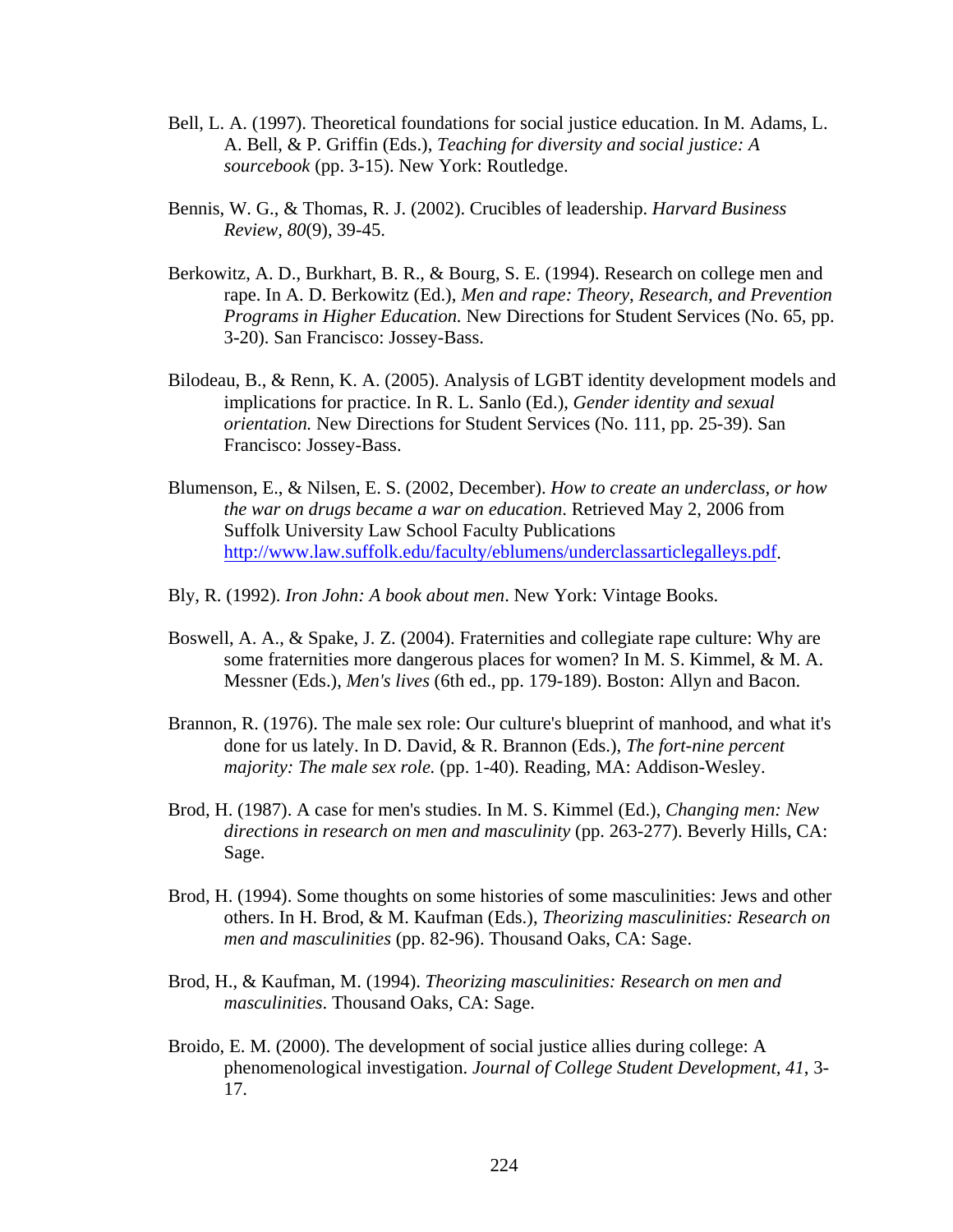- Broido, E. M., & Manning, K. (2002). Philosophical foundations and current theoretical perspectives in qualitative research. *Journal of College Student Development, 43*, 434-445.
- Brookfield, S. D. (2005). *The power of critical theory: Liberating adult learning and teaching*. San Francisco: Jossey Bass.
- Brown, J., & Espinoza, A. (2006, April 14). *Gender gap widens in community colleges*. Retrieved May 2, 2006 from Denver Post http://www.denverpost.com/news/ci\_3708673.
- Brown, L. S. (1989). New voice, new visions: Toward a lesbian/gay paradigm for psychology. *Psychology of Women Quarterly, 13*, 445-458.
- Brown, S. C. (2004). Learning across the campus: How college facilitates the development of wisdom. *Journal of College Student Development, 45*, 134-148.
- Brown, S. C., Stevens, R. A., Jr., Troiano, P. F., & Schneider, M. K. (2002). Exploring complex phenomena: Grounded theory in student affairs research. *Journal of College Student Development, 43*, 173-183.
- Brownmiller, S. (1976). *Against our will: Men, women and rape*. Harmondsworth, England: Penguin.
- Brownstein, A. (2000, November 3). *Are male students in short supply, or is the crisis exaggerated?* Retrieved May 2, 2006 from Chronicle of Higher Education http://chronicle.com/free/v47/i10/10a04701.htm.
- Butler, J. (1990). *Gender trouble: Feminism and the subversion of identity*. New York: Routledge.
- Cantú, L. (2004). A place called home: A queer political economy: Mexican immigrant men's family experiences. In M. S. Kimmel, & M. A. Messner (Eds.), *Men's lives* (6th ed., pp. 484-496). Boston: Allyn and Bacon.
- Capraro, R. L. (1994). Disconnected lives: Men, masculinity, and rape prevention. In A. D. Berkowitz (Ed.), *Men and rape: Theory, research, and prevention programs in higher education.* New Directions for Student Services (No. 65, pp. 21-34). San Francisco: Jossey-Bass.
- Capraro, R. L. (2004a). Men's studies as a foundation for student development work with college men. In G. E. Kellom (Ed.), *Developing effective programs and services for college men.* New Directions for Student Services (No. 107, pp. 23-34). San Francisco: Jossey-Bass.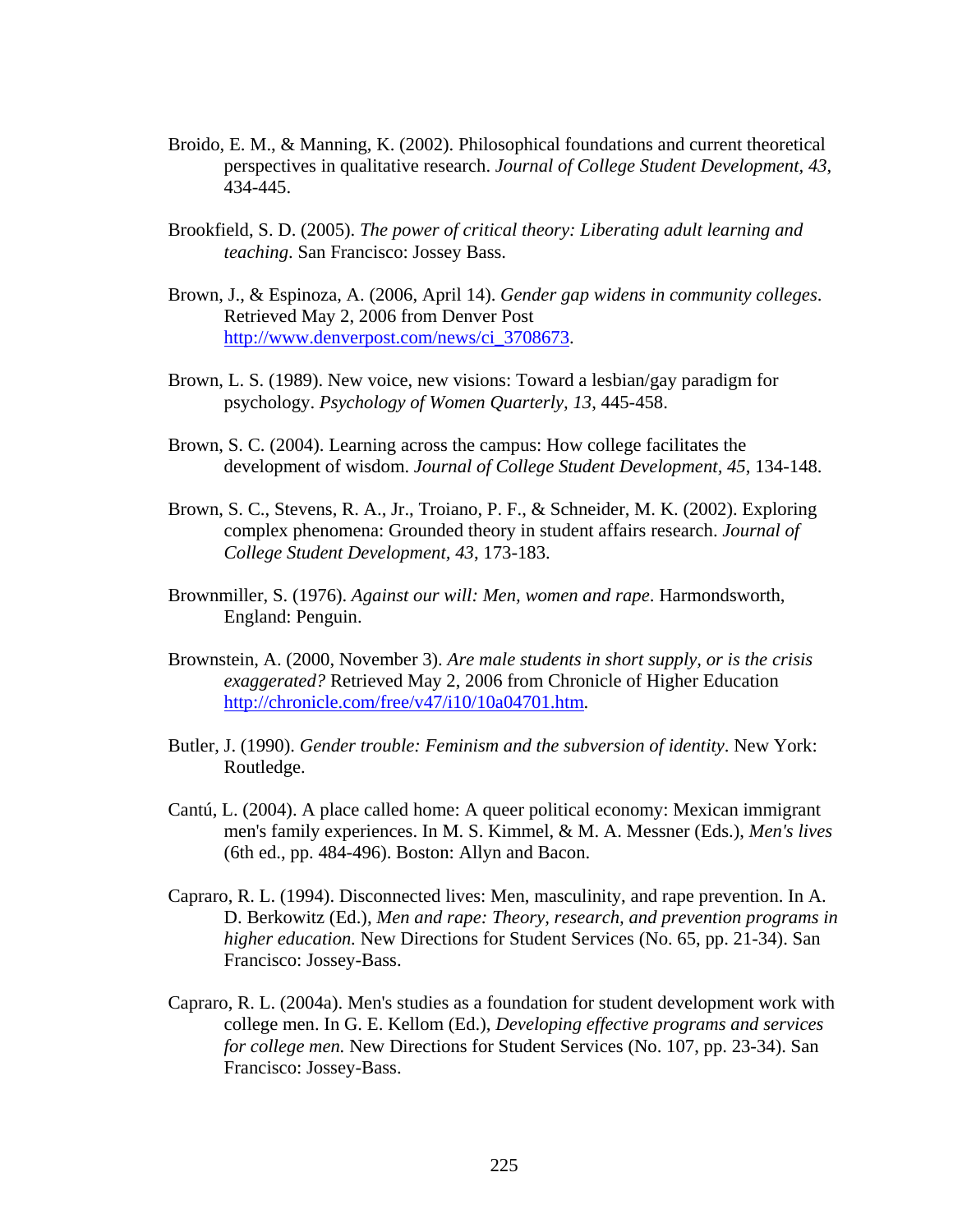- Capraro, R. L. (2004b). Why college men drink: Alcohol, adventure, and the paradox of masculinity. In M. S. Kimmel, & M. A. Messner (Eds.), *Men's lives* (6th ed., pp. 190-203). Boston: Allyn and Bacon.
- Carter, K. A. (2000). Transgenderism and college students: Issues of gender idenity and its role on our campuses. In V. A. Wall, & N. J. Evans (Eds.), *Towards acceptance: Sexual orientation issues on campus* (pp. 261 - 282). Lanham, MD: University Press of America.
- Cass, V. C. (1979). Homosexual identity formation: A theoretical model. *Journal of Homosexuality, 4*, 219-235.
- Charmaz, K. (2000). Constructivist and objectivist grounded theory. In N. K. Denzin, & Y. Lincoln (Eds.), *Handbook of qualitative research* (2nd ed., pp. 509-535). Thousand Oaks, CA: Sage.
- Charmaz, K. (2002). Qualitative interviewing and grounded theory analysis. In J. F. Gubrium, & J. A. Holstein (Eds.), *Handbook of interview research: Context & method* (pp. 675-694). Thousand Oaks, CA: Sage.
- Charmaz, K. (2005). Grounded theory in the 21st century: Application for advancing social justice studies. In N. K. Denzin, & Y. Lincoln (Eds.), *Handbook of qualitative research* (3rd ed., pp. 507-535). Thousand Oaks, CA: Sage.
- Charmaz, K. (2006). *Constructing grounded theory: A practical guide through qualitative analysis*. Thousand Oaks, CA: Sage.
- Chen, A. S. (2004). Lives at the center of the periphery, lives at the periphery of the center: Chinese American masculinities and bargaining with hegemony. In M. S. Kimmel, & M. A. Messner (Eds.), *Men's lives* (6th ed., pp. 48 - 65). Boston: Allyn and Bacon.
- Chickering, A. W., & Reisser, L. (1993). *Education and identity* (2nd ed.). San Francisco: Jossey-Bass.
- Clayton, O., Lucas Hewitt, C., & Gaffney, E. G. (2004). Reflecting on reconnecting males to higher education. In G. E. Kellom (Ed.), *Developing effective programs and services for college men.* New Directions for Student Services (No. 107, pp. 9-22). San Francisco: Jossey-Bass.
- Clipson, C. R. (1981). *Variability in sex role identity development during the adult years: A sample of heterosexual men.* Unpublished doctoral dissertation, California School of Professional Psychology, San Diego, CA.
- Cochran, S. V. (2005). Evidence-based assessment with men. *Journal of Clinical Psychology, 61*, 649-660.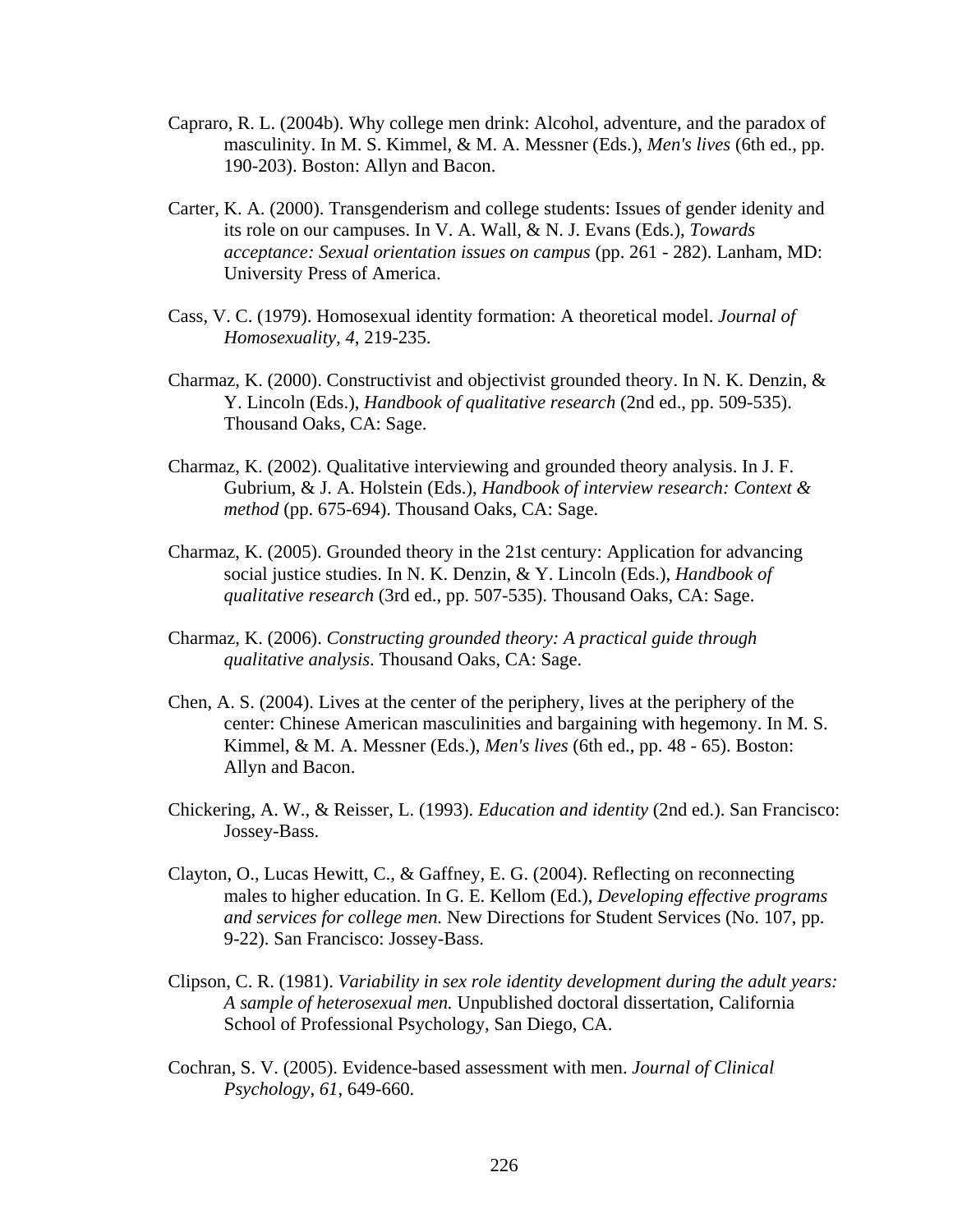- Cockburn, C. (1983). *Brothers: Male dominance and technological change*. London: Pluto Press.
- Coeyman, M. (2001, May 29). *Where the gender gap gets its start?* Retrieved May 2, 2006 from Christian Scienc Monitor http://csmonitor.com/cgibin/durableRedirect.pl?/durable/2001/05/29/text/p20s1.html.
- Conlin, M. (2003, May 23). *The new gender gap: From kindergarten to grad school, boys are beoming the second sex*. Retrieved 2006, May 2 from Business Week http://www.businessweek.com/magazine/content/03\_21/b3834001\_mz001.htm.
- Connell, R. W. (1987). *Gender and power.* Palo Alto, CA: Stanford University Press.
- Connell, R. W. (2005). *Masculinities* (2nd ed.). Berkely: University of California Press.
- Courtenay, W. H., McCreary, D. R., & Merighi, J. R. (2002). Gender and ethnic differences in health beliefs and behaviors. *Journal of Health and Psychology, 7*, 219-231.
- Cross, W. E. (1971). The Negro-to-Black converesion experience: Towards a psychology of Black liberation. *Black World, 20*(9), 13-27.
- Cross, W. E. (1991). *Shades of Black: Diversity in African-American identity*. Philadelphia: Temple University Press.
- Cross, W. E. (1995). The psychology of nigrescence: Revising the cross model. In J. G. Ponterotto, J. M. Casas, L. A. Suzuki, & C. M. Alexander (Eds.), *Handbook of multicultural counseling* (pp. 93-122). Thousand Oaks, CA: Sage.
- Cross, W. E., Jr., & Fahagen-Smith, P. (2001). Patterns of African American identity development: A life span perspective. In C. L. Wijeyesinghe, & B. W. Jackson, III (Eds.), *New perspectives on racial identity development: A theoretical and practical anthology* (pp. 243-270). New York: New York University Press.
- Crotty, M. (1998). *Foundations of social research*. London: Sage.
- Curry, T. J. (2004). Fraternal boding in the locker room: A profeminist analysis of talk about competition and women. In M. S. Kimmel, & M. A. Messner (Eds.), *Men's lives* (6th ed., pp. 204-216). Boston: Allyn and Bacon.
- D'Augelli, A. R. (1994). Identity development and sexual orientation: Toward a model of gay, lesbian, and bisexual development. In E. J. Trickett, R. J. Watts, & D. Birman (Eds.), *Human diversity: Perspectives of people in context* (pp. 312-333). San Francisco: Jossey-Bass.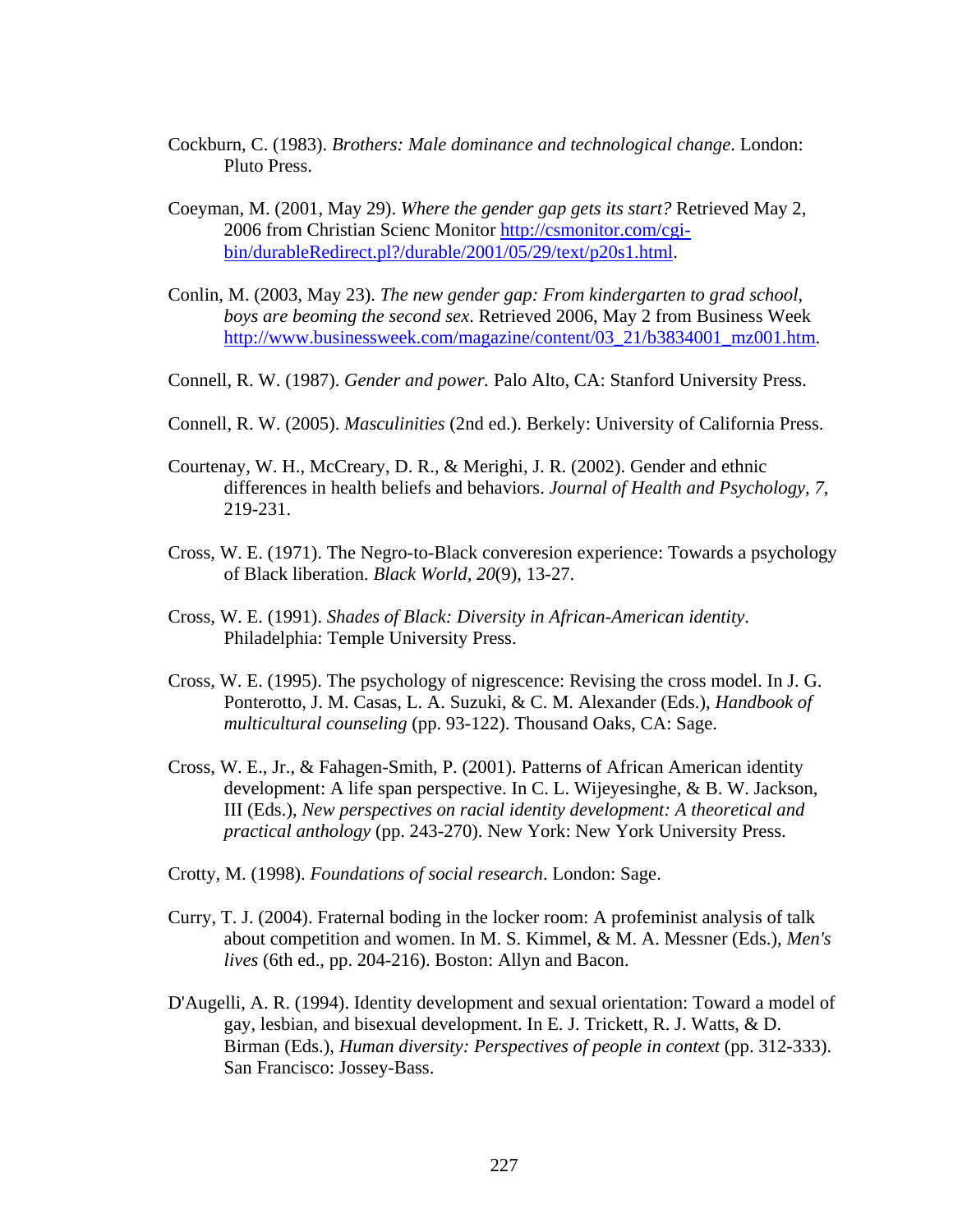- Davis, T. L. (2002). Voices of gender role conflict: The social construction of college men's identity. *Journal of College Student Development, 43*, 508-521.
- Davis, T. L., & Laker, J. (2004). Connecting men to academic and student affairs programs and services. In G. E. Kellom (Ed.), *Developing effective programs and services for college men.* New Directions for Student Services (No. 107, pp. 47- 57). San Francisco: Jossey-Bass.
- Davis, T. L., Thomas, A., & Sewalish, C. (2006). Exploring constructions of masculine identities among St. Lucian men. *The Journal of Men's Studies, 14*, 292-310.
- Deutsch, F. M. (2004). Strategies men use to resist. In M. S. Kimmel, & M. A. Messner (Eds.), *Men's lives* (6th ed., pp. 469-475). Boston: Allyn and Bacon.
- Diaz, R. M. (2004). Trips to fantasy island: Contexts of risky sex for San Francisco gay men. In M. S. Kimmel, & M. A. Messner (Eds.), *Men's lives* (6th ed., pp. 363- 379). Boston: Allyn and Bacon.
- Dilley, P. (2005). Which way out? A typology of non-heterosexual male collegiate identities. *Journal of Higher Education, 76*, 56-88.
- Edley, N., & Wetherell, M. (1996). Maculinity, power and identity. In M. Mac an Ghail (Ed.), *Understanding masculinities: Social relations and cultural arenas* (pp. 97- 113). Buckingham, UK: Open University Press.
- Edwards, K. E. (2006). Aspiring social justice ally identity development. *NASPA Journal, 43*(4), 39-60.
- Erikson, E. H. (1968). *Identity: Youth and crisis*. New York: Norton.
- Erikson, E. H. (1980). *Identity and the life cycle*. New York: Norton.
- Espada, M. (2004). The Puerto Rican dummy and the merciful son. In M. S. Kimmel,  $\&$ M. A. Messner (Eds.), *Men's lives* (6th ed., pp. 133-139). Boston: Allyn and Bacon.
- Espiritu, Y. L. (2004). All men are *not* created equal: Asian men in U.S. history. In M. S. Kimmel, & M. A. Messner (Eds.), *Men's lives* (6th ed., pp. 39 - 47). Boston: Allyn and Bacon.
- Evans, N. J., Forney, D. S., & Guido-DiBrito, F. (1998). *Student development in college: Theory, research, and practice*. San Francisco: Jossey-Bass.
- Evelyn, J. (2002). *Community colleges start to ask, where are the men? 151 women receive associate degrees for every 100 men who do.* Retrieved June 28, 2002,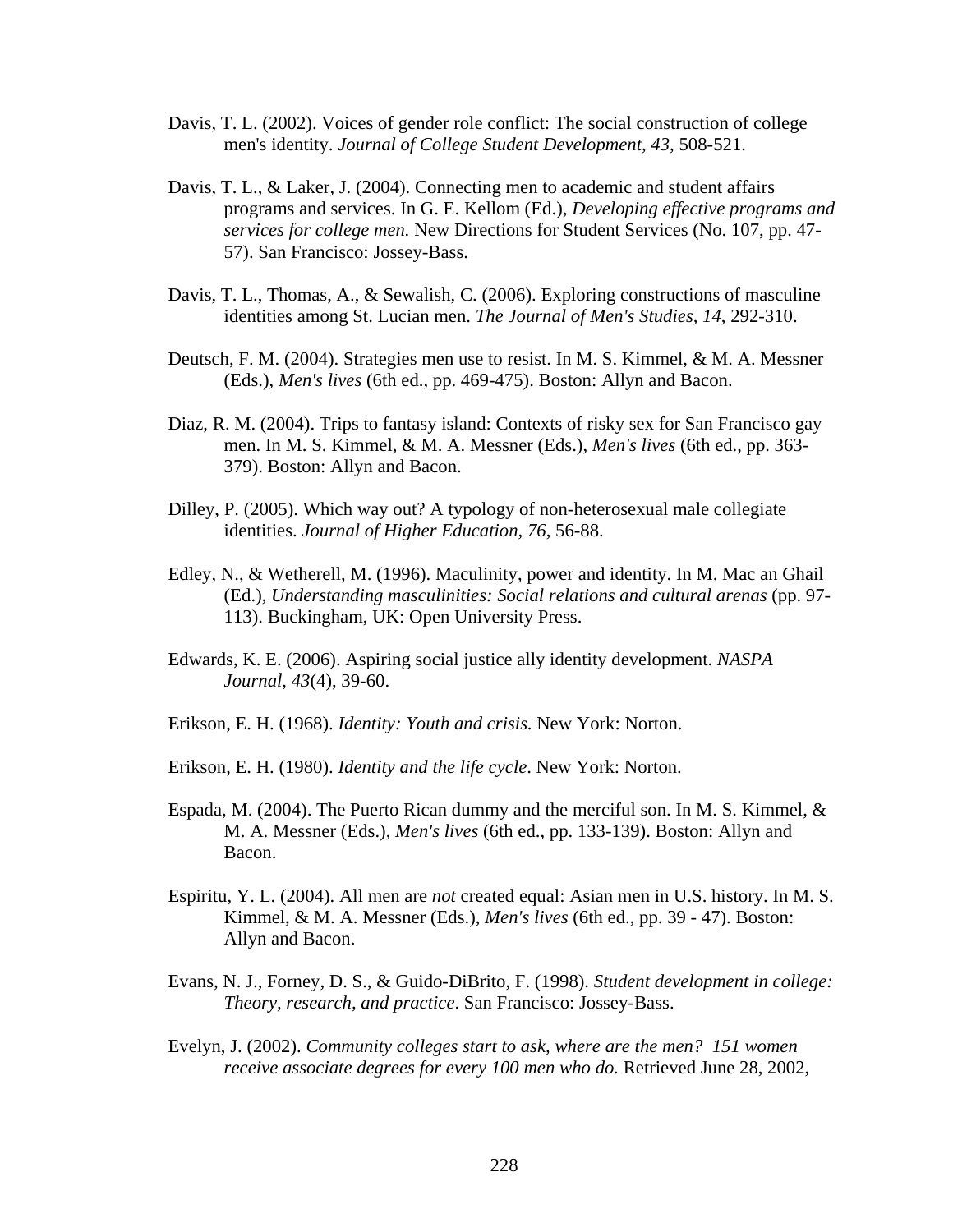from The Chronicle of Higher Education http://chronicle.com/weekly/v48/i42/42a03201.htm.

Farrell, W. (1993). *The myth of male power*. New York: Simon and Schuster.

- Fassinger, R. E. (1998). Lesbian, gay and bisexual identity and student development theory. In R. L. Sanlo (Ed.), *Working with lesbian, gay, bisexual, and transgender college students: A handbook for faculty and administrators* (pp. 13-22). Westport, CT: Greenwood Press.
- Fassinger, R. E. (2005). Paradigms, praxis, problems, and promise: Grounded theory in counseling psychology research. *Journal of Counseling Psychology, 52*, 156-166.
- Ferdman, B. M., & Gallegos, P. I. (2001). Racial identity development and Latinos in the United States. In C. L. Wijeyesinghe, & B. W. Jackson, III (Eds.), *New perspectives on racial identity development: A theoretical and practical anthology* (pp. 32-66). New York: New York University Press.
- Ferguson, A. (2004). Making a name for yourself: Transgressive acts and gender performance. In M. S. Kimmel, & M. A. Messner (Eds.), *Men's lives* (6th ed., pp. 154-166). Boston: Allyn and Bacon.
- Fine, M., Weis, L., Addelston, J., & Hall, J. M. (2004). (In) secure times: Constructing White working-class masculinities in the late 20th century. In M. S. Kimmel, & M. A. Messner (Eds.), *Men's lives* (6th ed., pp. 66-78). Boston: Allyn and Bacon.
- Flanagan, J. C. (1954). The critical incident technique. *Psychological Bulletin, 51*, 327- 358.
- Fonda, D. (2000, December 2). *The male minority: As men slip to 44 percent of undergrads, some colleges actively recruit them*. Retrieved November 26, 2003 from Time Magazine http://www.time.com/time/education/article/0,8599,90446,00.html.
- Freire, P. (1972/2000). *Pedagogy of the oppressed* (30th anniversary ed.). New York: Continuum.
- Freud, S. (1935). *A general introduction to psychoanalysis*. New York: Liverlight.
- Friedan, B. (1963). *The feminine mystique*. New York: WW Norton.
- Fries-Britt, S. (2002, July/August). High achieving Black collegians. *About Campus, 7*, 2- 8.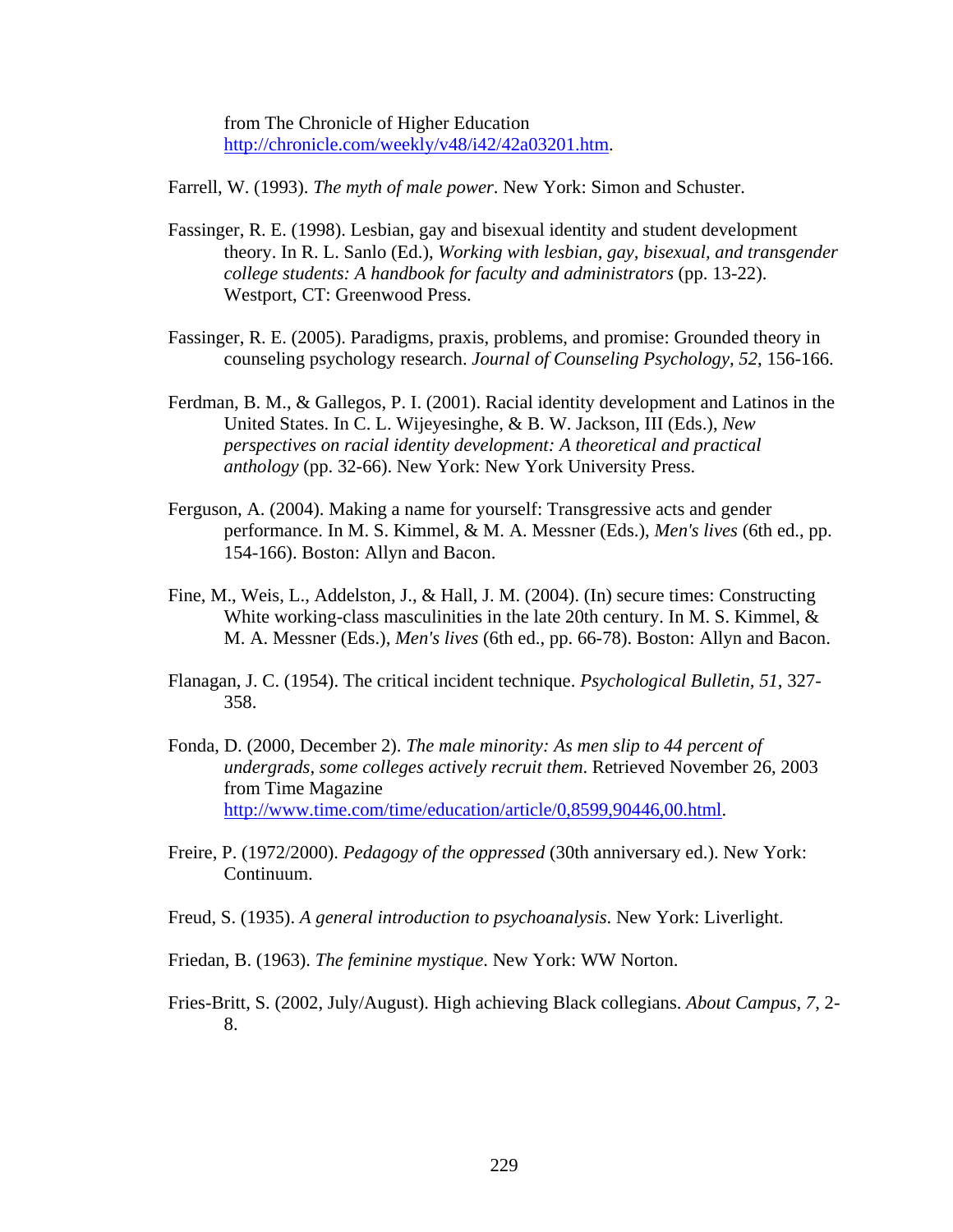- Fung, R. (2004). Looking for my penis: The eroticized Asian in gay video porn. In M. S. Kimmel, & M. A. Messner (Eds.), *Men's lives* (6th ed., pp. 543-552). Boston: Allyn and Bacon.
- Gerschick, T. J., & Miller, A. S. (2004). Coming to terms: Masculinity and physical disability. In M. S. Kimmel, & M. A. Messner (Eds.), *Men's lives* (6th ed., pp. 349-362). Boston: Allyn and Bacon.
- Glaser, B. G., & Strauss, A. (1967). *The discovery of grounded theory: Strategies for qualitative research*. Chicago: Aldine.
- Goffman, E. (1959). *The presentation of self in everyday life*. New York: Doubleday.
- Good, E. G., & Wood, P. K. (1995). Male gender role conflict, depression, and help seeking: Do college men face double jeopardy? *Journal of Counseling & Development, 74*, 70 - 75.
- Gorski, P. (1998). *Racial and gender identity development in White male multicultural educators and facilitators: Toward individual processes of self-development.* Unpublished doctoral dissertation, University of Virginia, Charlottesville, VA.
- Grieg, A., Kimmel, M., & Lang, J. (2000). *Broadening our work towards gender equality*. New York: United Nations Development Programme.
- Gurin, P., Nagda, B. A., & Lopez, G. E. (2004). The benefits of diversity in education for democratic citizenship. *Journal of Social Issues, 20*, 17-43.
- Hanchard, M. C. (2004). On "good" black fathers. In M. S. Kimmel, & M. A. Messner (Eds.), *Men's lives* (6th ed., pp. 497-503). Boston: Allyn and Bacon.
- Hardiman, R. (1994). White racial identity development in the United States. In E. P. Salett, & D. R. Koslow (Eds.), *Race, ethnicity and self: Identity in multicultural perspectives* (pp. 117-140). Washington, D.C.: National MultiCultural Institute.
- Hardiman, R. (2001). Reflections on White identity development theory. In C. L. Wijeyesinghe, & B. W. Jackson, III (Eds.), *New perspectives on racial identity development: A theoretical and practical anthology* (pp. 108-128). New York: New York University Press.
- Hardiman, R., & Jackson, B. W. (1997). Conceptual foundations for social justice courses. In M. Adams, L. A. Bell, & P. Griffin (Eds.), *Teaching for diversity and social justice: A sourcebook* (pp. 16-29). New York: Routledge.
- Harper, S. R. (2004). The measure of a man: Conceptualizations of masculinity among high-achieving African American male college students. *Berkeley Journal of Sociology, 48*, 89-107.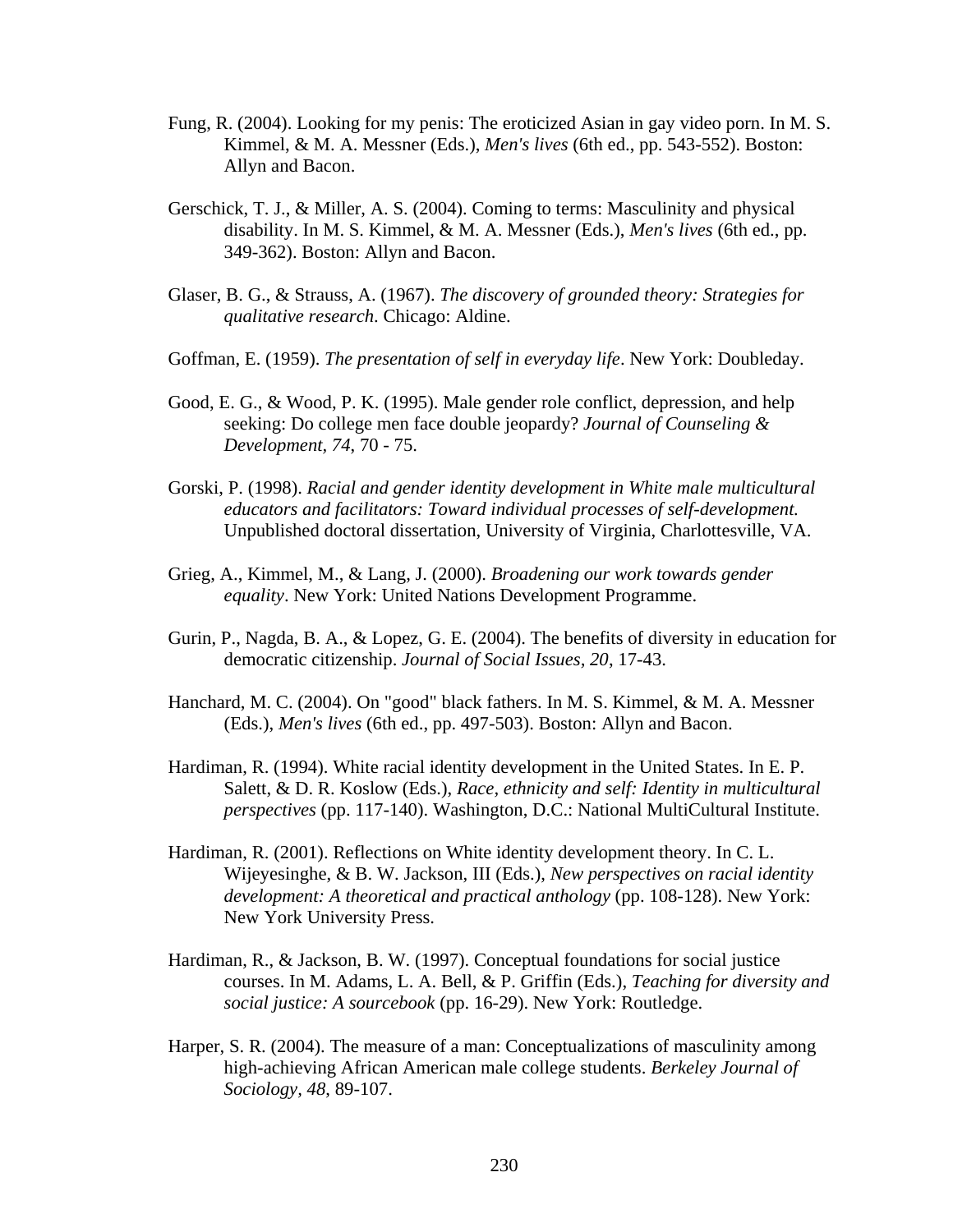- Harper, S. R., Harris, F., III, & Mmeje, K. (2005). A theoretical model to explain the overrepresentation of college men among campus judicial offenders: Implications for campus administrators. *NASPA Journal, 42*, 565-588.
- Harper, S. R., & Wolley, M. A. (2002). Becoming an "involving college" for African American undergraduate men: Strategies for increasing African American male participation in campus activities. *The Bulletin of the Association of College Unions-International, 70*(3), 16-24.
- Harris, I. M. (1995). *Messages men hear: Constructing masculinities*. Bristol, PA: Taylor & Francis.
- Harrison, M. E. (1994). *Translating racial identity development models to a model of gender identity development for men.* Unpublished doctoral dissertation, University of Massachussets Amherst, Amherst, MA.
- Heisse, L. L. (1997). Violence, sexuality and women's lives. In R. N. Lancaster, & M. di Leonardo (Eds.), *The gendered/sexuality reader: Culture, history, political economy*. New York and London: Routledge.
- Helms, J. E. (1992). *A race is a nice thing to have: A guide to being a White person or understanding the White persons in your life*. Framingham, MA: Microtraining Associates.
- Helms, J. E. (1995). An update of Helms's White and people of color racial identity models. In J. G. Ponterotto, J. M. Casas, L. A. Suzuki, & C. M. Alexander (Eds.), *Handbook of multicultural counseling* (pp. 181-198). Thousand Oaks, CA: Sage.
- Herek, G. M. (1987). On heterosexual masculinity: Some psychical consequences of the social construction of gender and sexuality. In M. S. Kimmel (Ed.), *Changing men: New directions in research on men and masculinity* (pp. 68-82). Beverly Hills, CA: Sage.
- Herek, G. M., & Berrill, K. (1992). *Hate crimes: Confronting violence against lesbians and gay men*. Newbury Park, CA: Sage.
- Hong, L. (2000). Toward a transformed approach to prevention: Breaking the link between masculintiy and violence. *Journal of American College Health, 48*, 269- 279.
- hooks, b. (1989). *Talking back: Thinking feminist, thinking Black*. Toronto, Canada: Between the Lines.
- hooks, b. (2000). *Feminist theory: From margins to center* (2nd ed.). Cambridge, MA: South End Press.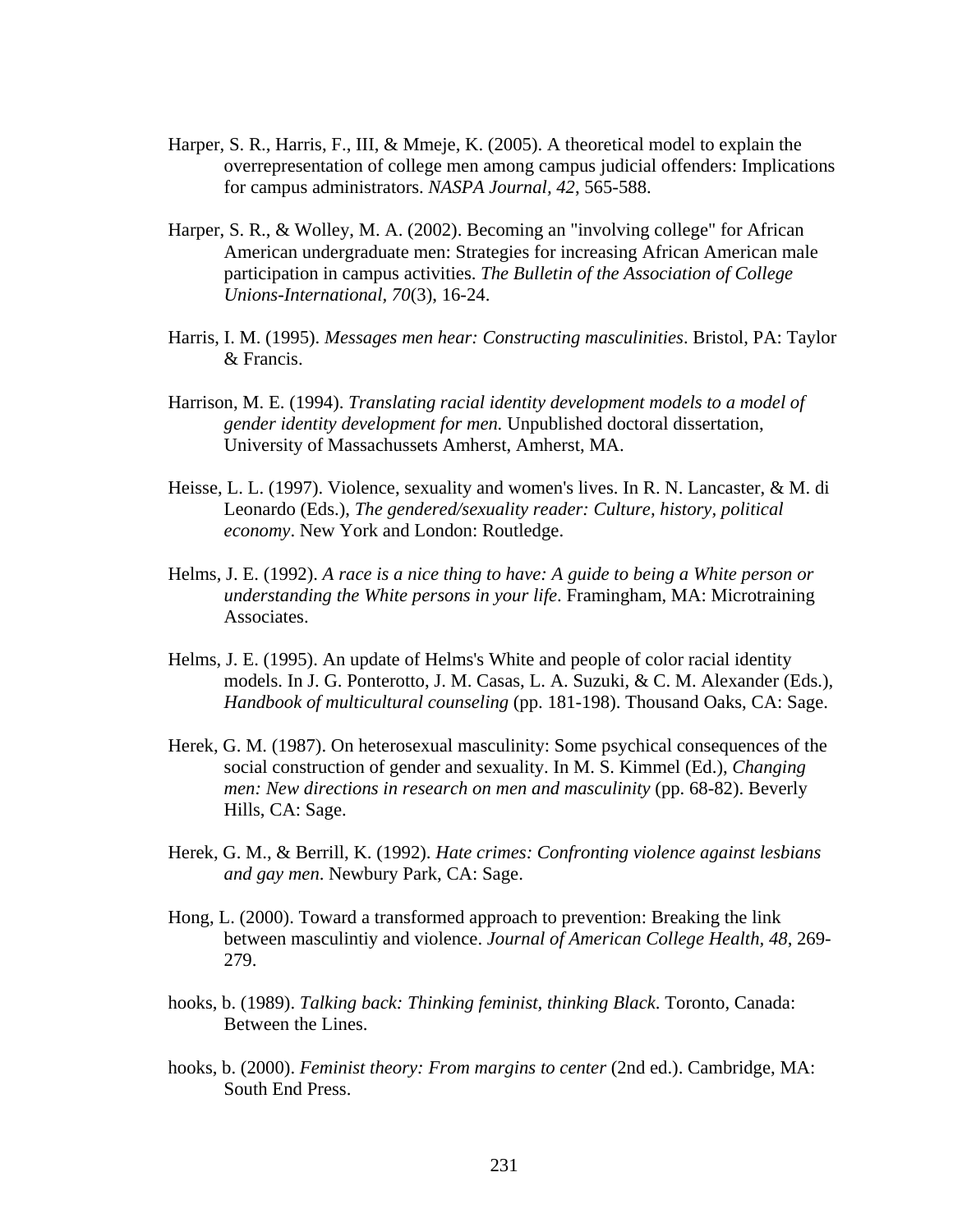- hooks, b. (2004). Men: Comrades in struggle. In M. S. Kimmel, & M. A. Messner (Eds.), *Men's lives* (6th ed., pp. 555-563). Boston: Allyn and Bacon.
- Horse, P. (2001). Reflections on American Indian identity. In C. Wijeyesinghe, & B. W. Jackson, III (Eds.), *New perspectives of racial identity development: A theoretical and practical anthology* (pp. 91-107). New York: New York University Press.
- Hurtado, S. (2001). Linking diversity and educational purpose: How diversity affects the classroom environment and student development. In G. Orfield (Ed.), *Diversity challenged: Evidence on the impact of affirmative action* (pp. 187-203). Cambridge, MA: Harvard Educational Publishing Group and The Civil Rights Project at Harvard University.
- Jackson, B., & Hardiman, R. (1994). Social identity development model. In M. Adams, P. Brigham, P. Dalpes, & L. Marchesani (Eds.), *Diversity and oppression: Conceptual frameworks* (pp. 19-22). Dubuque, IA: Kendall/Hunt.
- Jaschik, S. (2006, April 26). *New take on the gender gap*. Retrieved May 2, 2006 from Inside Higher Education http://www.insidehighered.com/news/2006/04/26/gender.
- Johnson, A. G. (1997). *The gender knot: Unraveling our patriarchal legacy*. Philadelphia: Temple University Press.
- Johnson, A. G. (2001). *Privilege, power, and difference*. New York: McGraw Hill.
- Jones, K. B. (1989). Feminist theory. In H. Tierney (Ed.), *Women's studies encyclopedia* (Vol. 1, pp. 139-142). New York: Greenwood.
- Jones, S. E. (1996). *Disconnected connection: The road to being a Black man.* Unpublished doctoral dissertation, University of Maryland, College Park, MD.
- Jones, S. R. (1997). Voices of identity and difference: A qualitative exploration of the multiple dimensions of identity development in women college students. *Journal of College Student Development, 38*, 376-386.
- Jones, S. R., & McEwen, M. K. (2000). A conceptual model of multiple dimensions of identity. *Journal of College Student Development, 41*, 405-414.
- Jones, S. R., Torres, V., & Arminio, J. (2006). *Negotiating the complexities of qualitative research in higher education*. New York: Routledge.
- Jordan, E., & Cowan, A. (2004). Warrior narratives in the kindergarten classroom: Renegotiating the social contract? In M. S. Kimmel, & M. A. Messner (Eds.), *Men's lives* (6th ed., pp. 103-115). Boston: Allyn and Bacon.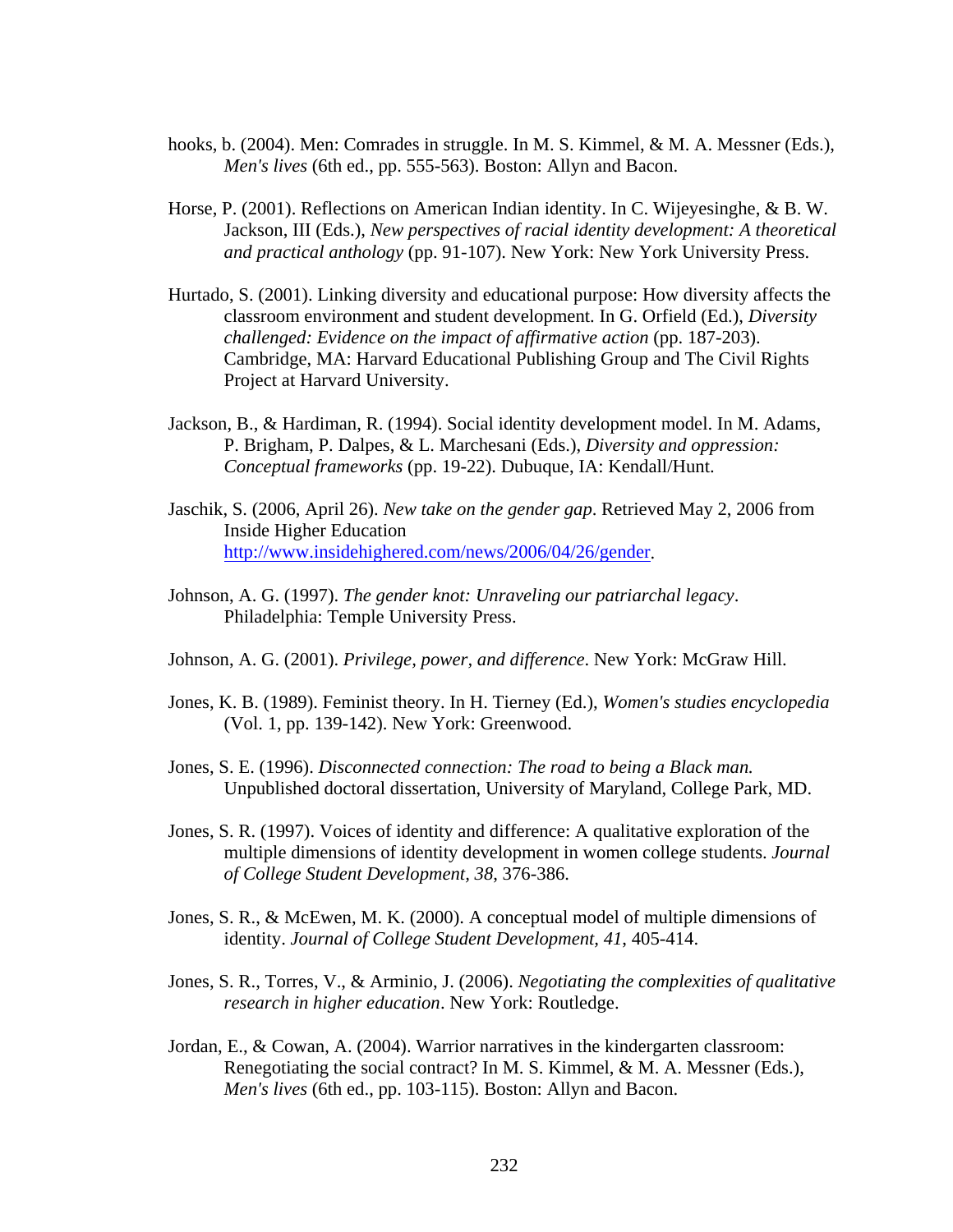- Josselson, R. (1996). *Revising herself: The story of women's identity.* New York: Oxford University Press.
- Jung, C. G. (1969). *Man and his symbols*. Garden City, NY: Doubleday.
- Katz, J. (1995). Reconstructing masculinity in the locker room: The mentors in violence prevention project. *Harvard Educational Review, 65*, 163-174.
- Katz, J. (2006). *The macho paradox: Why some men hurt women and how all men can help*. Naperville, IL: Sourcebooks.
- Kaufman, M. (1994). Men, feminism, and men's contradictory experiences of power. In H. Brod, & M. Kaufman (Eds.), *Theorizing masculintities* (pp. 142 - 163). Newbury Park, CA: Sage.
- Kegan, R. (1982). *The evolving self: Problem and process in human development*. Cambridge, MA: Harvard University Press.
- Kelley, R. D. G. (2004). Confessions of a nice negro, or why I shaved my head. In M. S. Kimmel, & M. A. Messner (Eds.), *Men's lives* (6th ed., pp. 335-341). Boston: Allyn and Bacon.
- Kellom, G. E. (2004a). *Developing effecive programs and services for college men*. New Directions for Student Services (No. 107). San Francisco: Jossey Bass.
- Kellom, G. E. (2004b). Editor's notes. In G. E. Kellom (Ed.), *Developing effecive programs and services for college men.* New Directions for Student Services (No. 107, pp. 1-7). San Francisco: Jossey Bass.
- Kendall, F. (2006). *Understanding White privilege: Creating pathways to authentic relationships across race*. New York: Routledge.
- Kilmartin, C. T. (2001). *Sexual assault in context: Teaching college men about gender*. Holmes Beach, FL: Learning Publications.
- Kim, J. (2001). Asian American Identity Development Theory. In C. Wijeyesinghe, & B. W. Jackson, III (Eds.), *New perspectives on racial identity development: A theoretical and practical anthology*. New York: New York University Press.
- Kimmel, M. S. (1994). Masculinity as homophobia: Fear, shame, and silence in the construction of gender identity. In H. Brod, & M. Kaufman (Eds.), *Theorizing masculinities* (pp. 119-141). Newbury Park, CA: Sage.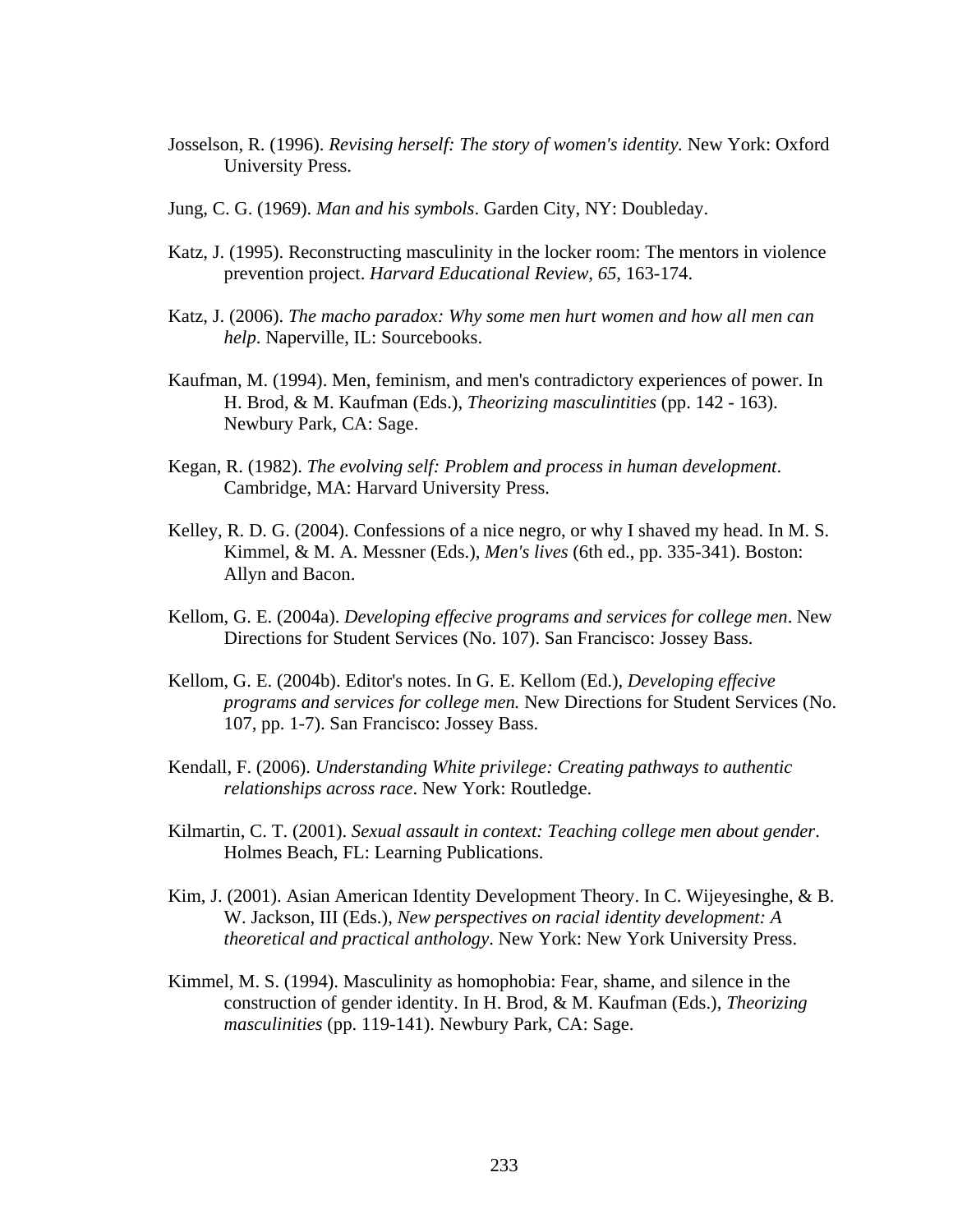- Kimmel, M. S. (2004a). Clarence, William, Iron Mike, Tailhook, Senator Packwood, Spur Posse, Magic...and us: A second look. In M. S. Kimmel, & M. A. Messner (Eds.), *Men's lives* (6th ed., pp. 565-579). Boston: Allyn and Bacon.
- Kimmel, M. S. (2004b). Gender, class, and terrorism. In M. S. Kimmel, & M. A. Messner (Eds.), *Men's lives* (6th ed., pp. 79-83). Boston: Allyn and Bacon.
- Kimmel, M. S. (2006). *Manhood in America: A cultural history* (2nd ed.). New York: Oxford University Press.
- Kimmel, M. S., & Mahler, M. (2003). Adolescent masculinity, homophobia, and violence. *American Behavioral Scientist, 46*, 1439 - 1458.
- Kimmel, M. S., & Messner, M. A. (1998). Introduction. In M. S. Kimmel, & M. A. Messner (Eds.), *Men's lives* (4th ed.). Boston: Allyn and Bacon.
- Kimmel, M. S., & Messner, M. A. (Eds.). (2004). *Men's lives* (6th ed.). Boston: Allyn and Bacon.
- Kindlon, D. J., & Thompson, M. (2000). *Raising Cain: Protecting the emotional life of boys*. New York: Ballantine Books.
- King, J. (2006). *Gender equity in higher education: 2006*. Washington DC: American Council on Education.
- King, P. M., & Baxter Magolda, M. B. (2005). A developmental model of intercultural maturity. *Journal of College Student Development, 46*, 571-592.
- Kivel, P. (1992). *Men's work: How to stop the violence that tears our lives apart*. Center City, MN: Hazelden.
- Kivel, P. (1996). *Uprooting racism: How white people can work for racial justice*. Gabriola Island, B.C.: New Society Publishers.
- Knapp, L. G. (2005). *Postsecondary institutions in the United States: Fall 2003 and degrees and other awards conferred 2002-03*. Retrieved July 5, 2006 from U.S. Department of Education, National Center for Educational Statistics http://nces.ed.gov/pubs2005/2005154.pdf.
- Komives, S. R., Owen, J. E., Longerbeam, S. D., Mainella, F. C., & Osteen, L. (2005). Developing a leadership identity: A grounded theory. *Journal of College Student Development, 46*, 593-611.
- Koshkarian, L. M. (1999). *Male feminist identity development.* Unpublished doctoral dissertation, California School of Professional Psychology, San Diego, CA.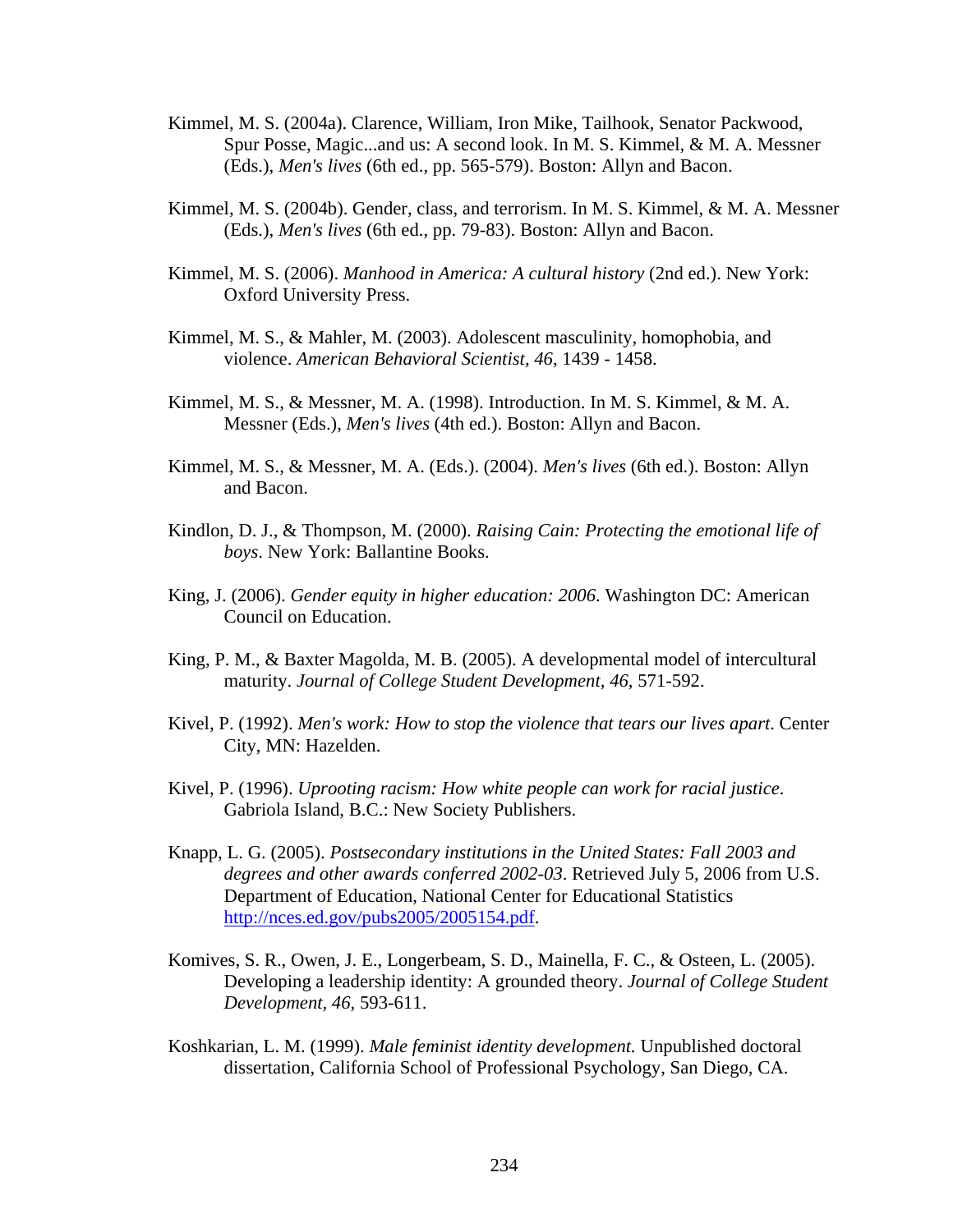- Laird, T. F. N., Engberg, M. E., & Hurtado, S. (2005). Modeling accentuation effects: Enrollment in a diversity course and the importance of social action engagement. *Journal of Higher Education, 76*, 448-476.
- Laker, J. (2003, March). Bad dogs: Rethinking our engagement of male students*. ACPA's Standing Committee for Men Newsletter*.
- Lather, P. (1986). Issues of validity in openly ideological research: Between a rock and a soft place. *Interchange, 17*(4), 63-84.
- Lather, P. (1993). Fertile obsession: Validity after poststructuralism. *The Sociological Quarterly, 34*, 673-693.
- Lazar, K. (2003, August 31). Do the math: Girls tops on campuses; Lopsided enrollment skews student life. *Boston Herald,* p. 006.
- Levine, C. (2002). Women, men, and person: A response to "Feminist perspectives on Erikson's theory: Their relevance for contemporary identity development research." *Identity: An International Journal of Theory and Research, 2*, 271-276.
- Levinson, D. J., Darrow, C. N., Klein, E. B., Levinson, M. H., & McKee, B. (1978). *The seasons of a man's life*. New York: Knopf.
- Lincoln, Y., & Guba, E. (1985). *Naturalistic inquiry*. Beverly Hills, CA: Sage.
- Liu, W. M. (2002). Exploring the lives of Asian American men: Racial identity, male role norms, gender role conflict, and prejudicial attitudes. *Psychology of Men and Masculinity, 3*, 107-118.
- Liu, W. M. (2005). The study of men and masculinity as an important multicultural competency consideration. *Journal of Clinical Psychology, 6*, 685-697.
- Lorde, A. (1984). *Sister outsider: Essays and speeches*. Trumansburg, NY: Crossing Press.
- Love, P. G., Bock, M., Jannarone, A., & Richardson, P. (2005). Identity interaction: Exploring the spiritual experiences of lesbian and gay college students. *Journal of College Student Development, 46*, 193-209.
- Ludeman, R. B. (2004). Arrested emotional development: Connecting college men, emotions, and conduct. In G. E. Kellom (Ed.), *Developing effective programs and services for college men* New Directions for Student Services (pp. 75-86). San Francisco: Jossey Bass.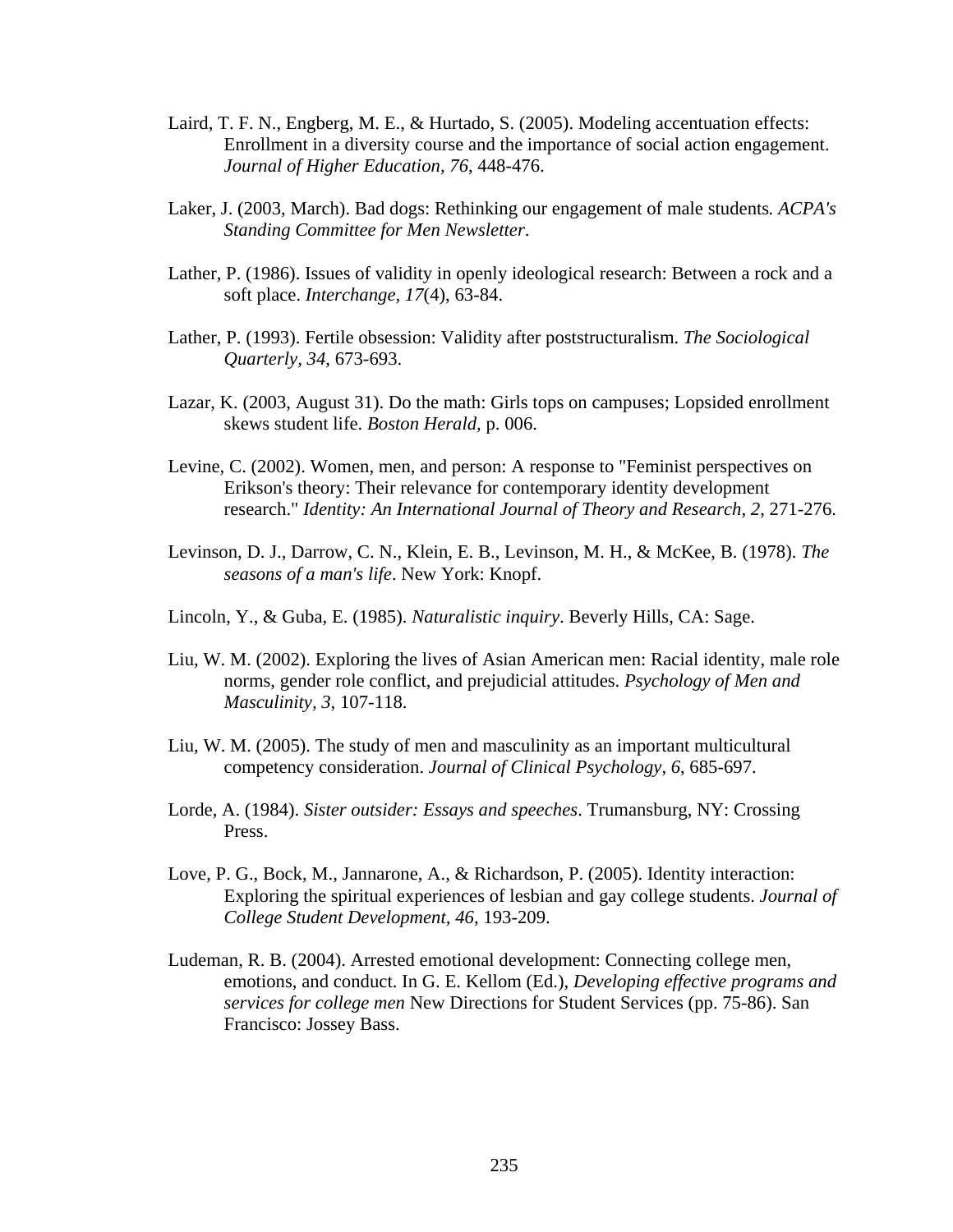- Lyman, P. (1987). The fraternal bond as a joking relationship. In M. S. Kimmel (Ed.), *Changing men: New directions in research on men and masculinity* (pp. 148- 163). Newbury Park, CA: Sage.
- Magolda, P., & Weems, L. (2002). Doing harm: An unintended consequence of qualitative inquiry? *Journal of College Student Development, 42*, 490-507.
- Majors, R., & Bilson, J. M. (1986). *Cool pose: The dilemmas of Black manhood in America*. New York: Lexington Books.
- Mansfield, H. C. (2006). *Manliness*. New Haven, CT: Yale University Press.
- Marable, M. (2004). The Black male: Searching beyond stereotypes. In M. S. Kimmel, & M. A. Messner (Eds.), *Men's lives* (6th ed., pp. 21 - 27). Boston: Allyn and Bacon.
- Marcia, J. E. (1980). Identity in adolescence. In J. Adelson (Ed.), *Handbook of adolescent psychology* (pp. 159-187). New York: Wiley.
- Marshall, C., & Rossman, G. B. (1995). *Designing qualitative research* (2nd ed.). Thousand Oaks, CA: Sage.
- Marx, J. (2003). *Season of life: A football star, a boy, a journey to manhood*. New York: Simon & Schuster.
- McCarn, S. R., & Fassinger, R. E. (1996). Revisioning sexual minority identity formation: A new model of lesbian identity and its implications for counseling and research. *The Counseling Psychologist, 24*, 508-534.
- McCreary, D. R., Newcomb, M. D., & Sadavem, S. (1999). The male role, alcohol use, and alcohol problems. *Journal of Counseling Psychology, 46*, 109-124.
- McEwen, M. (2003). New perspectives on identity development. In S. R. Komives, & D. Woodard, Jr. (Eds.), *Student services: A handbook for the profession* (4th ed., pp. 188-217). San Francisco: Jossey Bass.
- Messner, M. A. (1987). The life of a man's seasons: Male identity in the life course of the jock. In M. S. Kimmel (Ed.), *Changing men: New directions in research on men and masculinity* (pp. 53-67). Beverly Hills, CA: Sage.
- Messner, M. A. (2004a). Barbie Girls versus Sea Monsters: Children constructing gender. In M. S. Kimmel, & M. A. Messner (Eds.), *Men's lives* (6th ed., pp. 87-102). Boston: Allyn and Bacon.
- Messner, M. A. (2004b). Becoming 100 percent straight. In M. S. Kimmel, & M. A. Messner (Eds.), *Men's lives* (6th ed., pp. 421-426). Boston: Allyn and Bacon.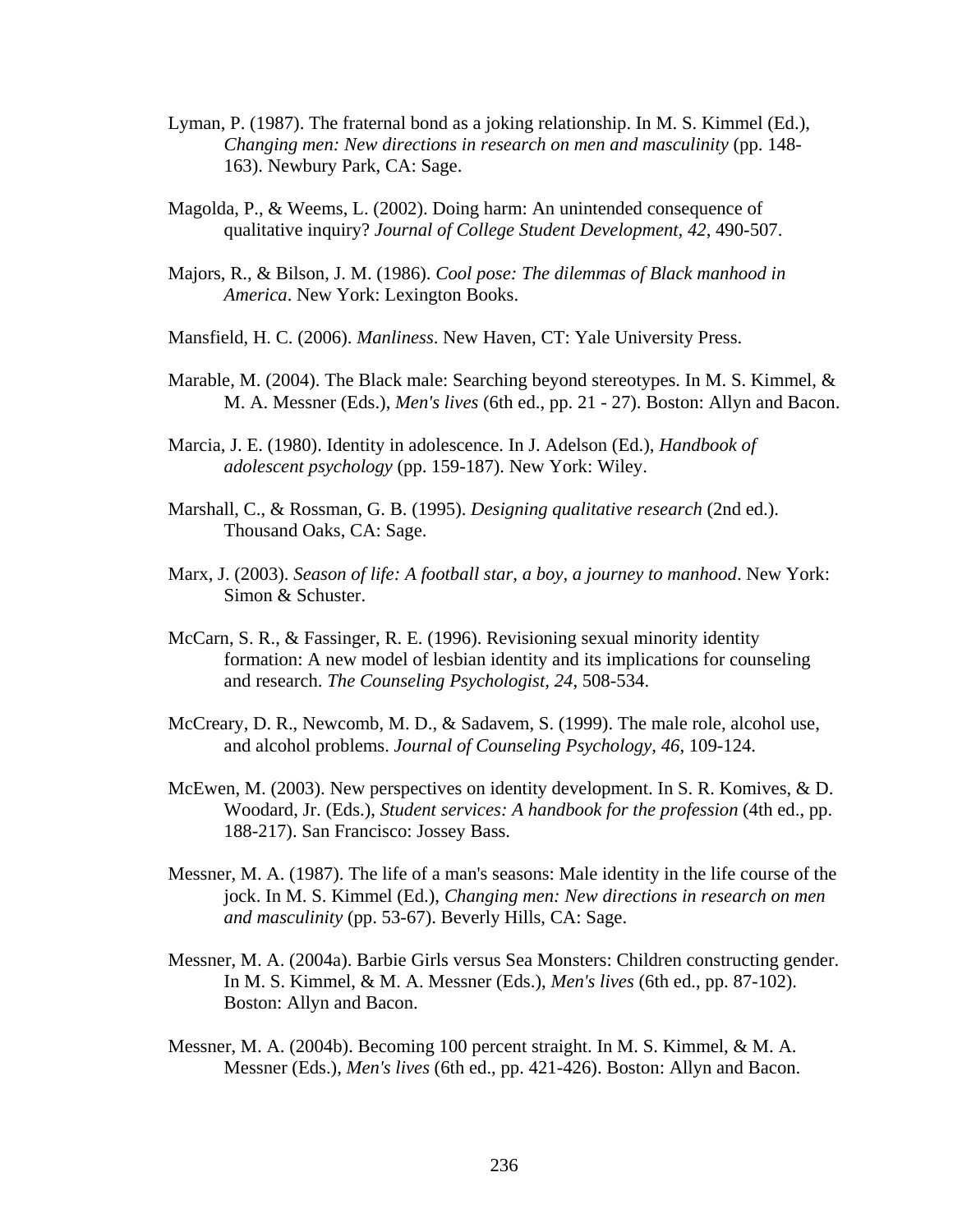- Meth, R. L., & Pasick, R. S. (1990). *Men in therapy: The challenge of change*. New York: Guilford Press.
- Miller, B. (2004). Life-styles of gay husbands and fathers. In M. S. Kimmel, & M. A. Messner (Eds.), *Men's lives* (6th ed., pp. 476-483). Boston: Allyn and Bacon.
- Mirandé, A. (2004). "Macho": Contemporary conceptions. In M. S. Kimmel, & M. A. Messner (Eds.), *Men's lives* (6th ed., pp. 28 - 38). Boston: Allyn and Bacon.
- Nagda, B. A., Kim, C. W., & Truelove, T. (2004). Learning about difference, learning with others, learning to transgress. *Journal of Social Issues, 60*, 195-214.
- New, C. (2001). Oppressed and oppressors? The systematic mistreatment of men. *Sociology, 35*, 729-748.
- *NOMAS-Boston promotes equal access to "feminine" qualities*. (2004). Retrieved July 5, 2006 from National Organization of Men Against Sexism - Boston Chapter http://www.nomasboston.org/essays/200409arnold.htm.
- Nonn, T. (2004). Hitting bottom: Homelessness, poverty, and masculinity. In M. S. Kimmel, & M. A. Messner (Eds.), *Men's lives* (6th ed., pp. 258-267). Boston: Allyn and Bacon.
- O'Neil, J. M. (1981). Patterns of gender role conflict and strain: Sexism and fear of femininity in men's lives. *Personnel and Guidance Journal, 60*, 203-210.
- O'Neil, J. M. (1990). Assessing men's gender role conflict. In D. Moore, & F. Leafgren (Eds.), *Men in conflict: Problem solving strategies and interventions* (pp. 23-38). Alexandria, VA: American Association for Counseling and Development.
- O'Neil, J. M. (2004, July). *New research paradigm for implementing gender role conflict research.* Keynote presented at the American Psychological Association Annual Meeting, Honolulu, HI.
- O'Neil, J. M., Helms, B. J., Gable, R. K., David, L., & Wrightsman, L. S. (1986). Gender role conflict scale: College men's fear of femininity. *Sex Roles, 14*, 335-350.
- O'Neil, J. M., & Roberts Carroll, M. (1988). A gender role workshop focused on sexism, gender role conflict, and the gender role journey. *Journal of Counseling & Development, 67*, 193-197.
- Pascarella, E. T., & Terenzini, P. T. (2005). *How college affects students: A third decade of research* (Vol. 2). San Francisco: Jossey-Bass.
- Patton, M. Q. (2002). *Qualitative research and evaluation methods* (3rd ed.). Thousand Oaks, CA: Sage.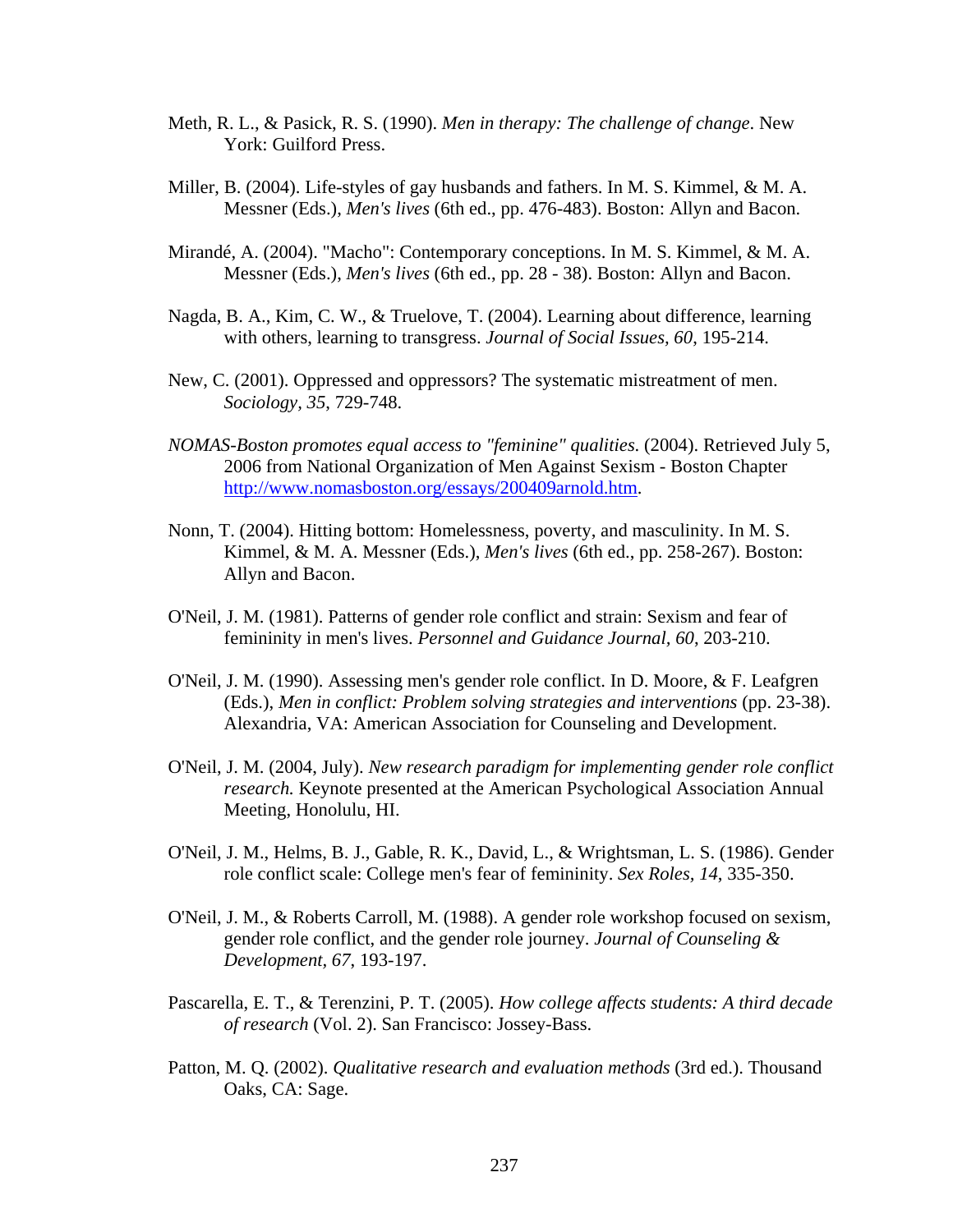- Pizzolato, J. E. (2003). Developing self-authorship: Exploring the experiences of highrisk college students. *Journal of College Student Development, 44*, 797-812.
- Plummer, D. (1999). *One of the boys: Masculinity, homophobia, and modern manhood*. Binghamton, NY: Harrington Park Press.
- Pollack, W. S. (1999). *Real boys: Rescuing our sons from the myths of boyhood*. New York: Henry Holt & Company.
- Presley, C. A., Meilman, P. W., & Cashin, J. R. (1996). *Alcohol and drugs on American college campuses: Use, consequences, and perceptions of the environment. Vol. I. 1989 - 1991.* Carbondale, IL: Core.
- Quinn, B. A. (2004). Sexual harassment and masculinity: The power and meaning of "girl watching." In M. S. Kimmel, & M. A. Messner (Eds.), *Men's lives* (6th ed., pp. 305-317). Boston: Allyn and Bacon.
- Reynolds, A. L., & Pope, R. L. (1991). The complexities of diversity: Exploring multiple oppressions. *Journal of Counseling & Development, 70*, 174-180.
- Rhoads, R. A. (1995a). Learning from the coming-out experiences of college males. *Journal of College Student Development, 36*, 67-74.
- Rhoads, R. A. (1995b). Whales tales, dog piles, and beer goggles: An ethnographic case study of fraternity life. *Journal of Higher Education, 26*, 306-323.
- Root, M. P. P. (1992). *Racially mixed people in America*. Newbury Park, CA: Sage.
- Saddik, A. J. (2003). Rap's unruly body: The postmodern performance of Black male identity on the American stage. *Drama Review, 47*, 110-127.
- Sadker, M., & Sadker, D. M. (1994). *Failing at fairness: How America's schools cheat girls*. New York: C. Scribner's Sons.
- Sanday, P. R. (1990). *Fraternity gang rape: Sex, brotherhood, and privilege on campus*. New York: New York University Press.
- Savin-Williams, R. C. (2004). Memories of same sex attraction. In M. S. Kimmel, & M. A. Messner (Eds.), *Men's lives* (6th ed., pp. 117-132). Boston: Allyn and Bacon.
- Sax, L. J., & Arms, E. (2006, April). *Gender differences among freshman and seniors.* Paper presented at the American Education Research Association Annual Meeting, San Francisco.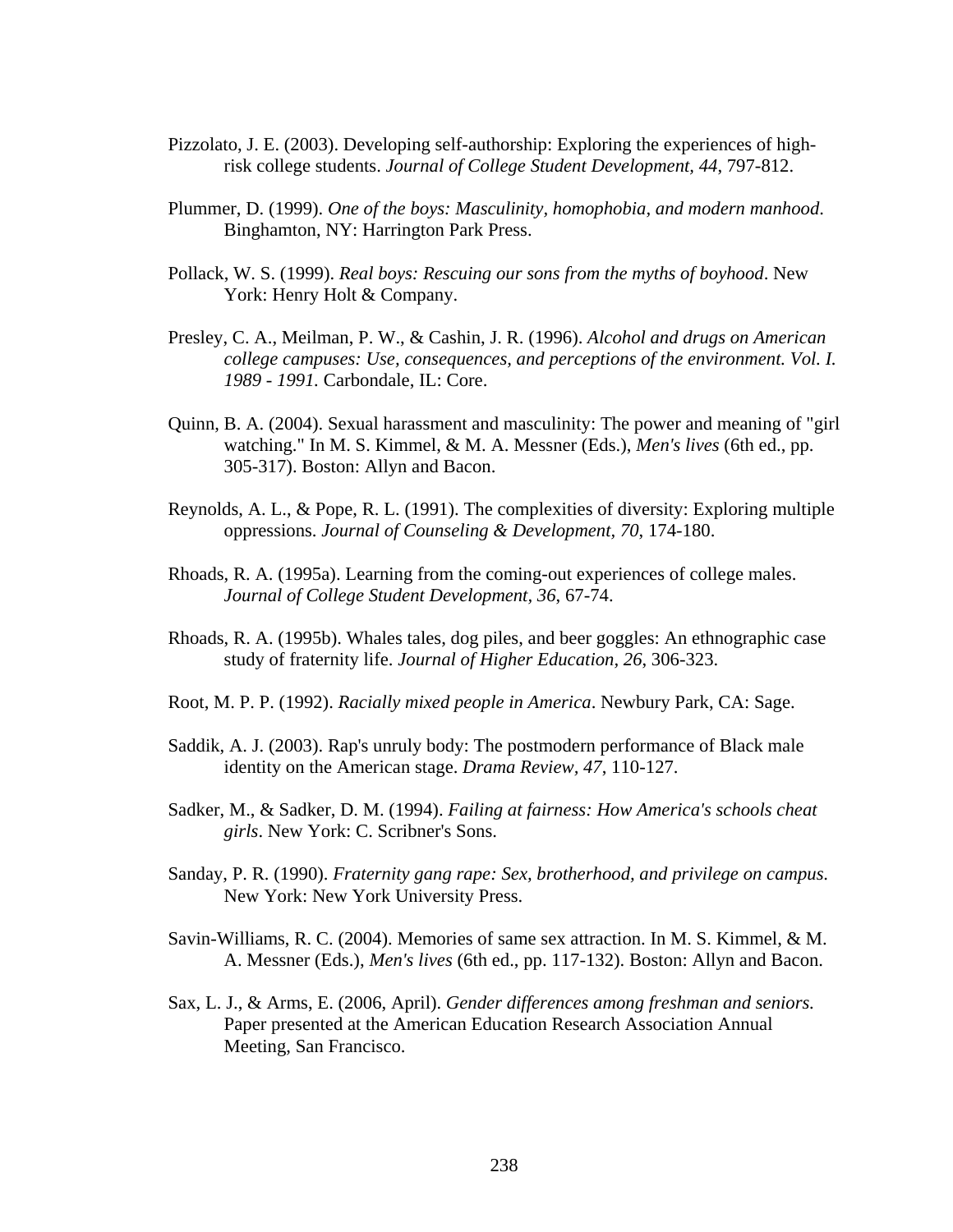- Scott, D. A., & Robinson, T. L. (2001). White male identify development: The key model. *Journal of Counseling & Development, 79*, 415-421.
- Scott, J. W. (1996). *Feminism and history*. Oxford: Oxford University Press.
- Shek, Y. L. (2005). *The relationships of racial identity and gender-role conflict to selfesteem of Asian American undergraduate men.* Unpublished masters thesis, University of Maryland, College Park, MD.
- Signorile, M. (1993). *Queer in America: Sex, media, and the closet of power*. New York: Bantam Doubleday Dell.
- Skovholt, T. M., & McCarthy, P. R. (1988). Critical incidents: Catalysts for counselor development. *Journal of Counseling & Development, 67*, 69-73.
- Smiler, A. P. (2004). Thirty years after the discovery of gender: Psychological concepts and measures of masculinity. *Sex Roles, 50*, 15-26.
- Sommers, C. H. (2000). *The war against boys: How misguided feminism is harming our young men*. New York: Simon & Schuster.
- Stanley, L., & Wise, S. (1983). *Breaking out: Feminist consciousness and feminist research*. London: Routledge and Kegan Paul.
- Staples, R. (2004). Stereotypes of Black male sexuality: The facts behind the myths. In M. S. Kimmel, & M. A. Messner (Eds.), *Men's lives* (6th ed., pp. 428-432). Boston: Allyn and Bacon.
- Stevens, A. (1997). *Critical incidents contributing to the development of lesbian identities in college.* Unpublished doctoral dissertation, University of Maryland, College Park, MD.
- Stevens, R. A., Jr. (2004). Understanding gay identity development within the college environment. *Journal of College Student Development, 45*, 185-205.
- Strauss, A., & Corbin, J. (1994). Grounded theory methodology: An overview. In D. K. Denzin (Ed.), *Handbook of qualitative research* (pp. 273-285). Thousand Oaks, CA: Sage.
- Strauss, A., & Corbin, J. (1998). *Basics of qualitative research: Techniques and procedures for developing grounded theory* (2nd ed.). Newbury Park, CA: Sage.
- Talburt, S. (2004). Ethnographic responisbility without the "real." *Journal of Higher Education, 75*, 80-103.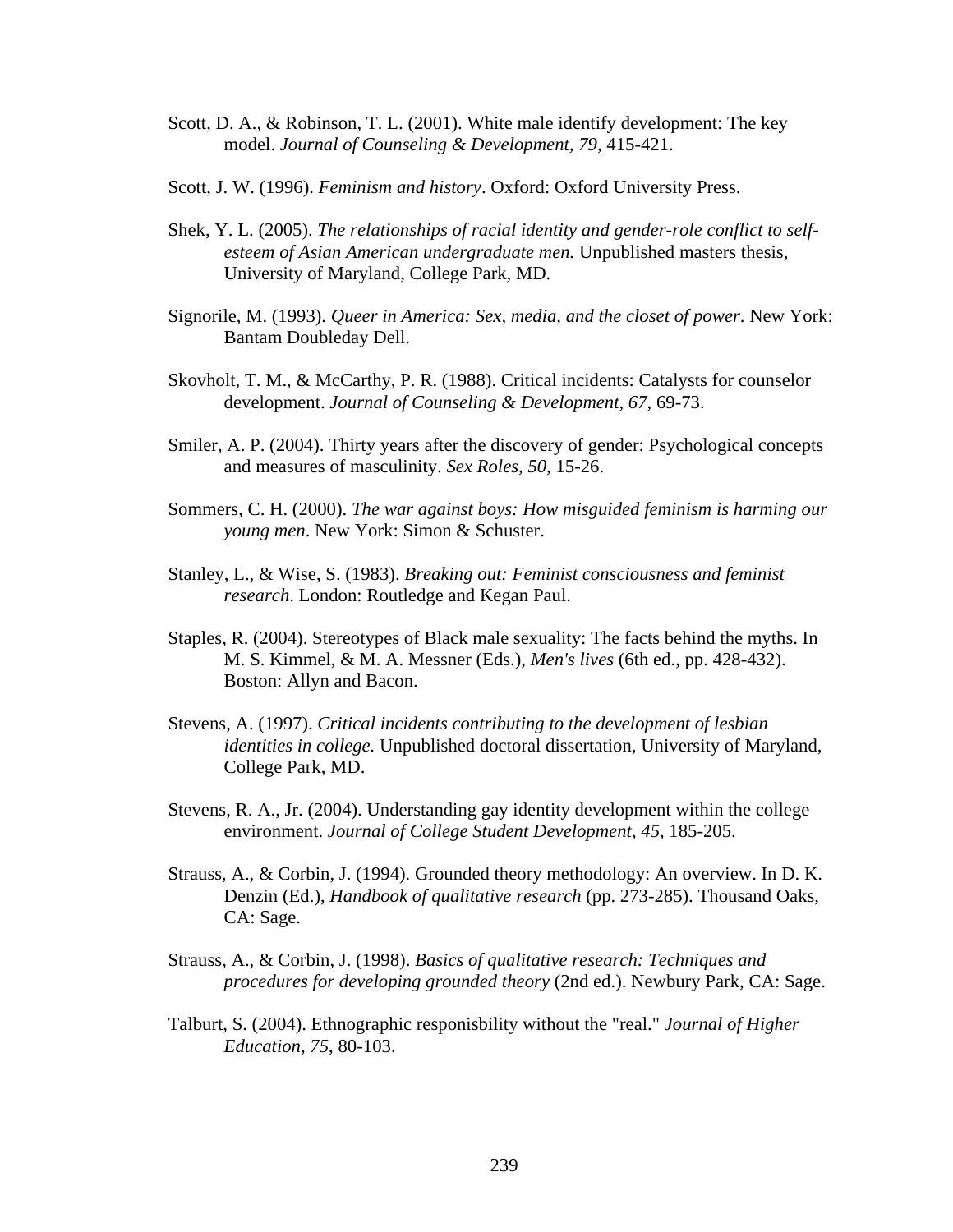- Tatum, B. D. (2003). *"Why are all the Black kids sitting together in the cafeteria?" and other conversations about race*. New York: BasicBooks.
- Thomas, C. W. (1971). *Boys no more: A Black psychologist's view of community*. Beverly Hills, CA: Glencoe.
- Tonn, M. B. (2004). Fighting feminism: Exploring triumphs and obstacles in feminist politics and scholarship. *Women's Studies in Communication, 27*, 378-395.
- Torres, V. (2003). Influences on ethnic identity development of Latino college students in the first two years of college. *Journal of College Student Development, 44*, 532- 547.
- Torres, V., & Baxter Magolda, M. (2004). Reconstructing Latino identity: The influence of cognitive development on the ethnic identity process of Latino students. *Journal of College Student Development, 45*, 333-347.
- Torres, V., & Baxter Magolda, M., B. (2002). The evolving role of the researcher in constructivist longitudinal studies. *Journal of College Student Development, 42*, 474-498.
- Troiano, P. F. (2003). College students and learning disability: Elements of self-style. *Journal of College Student Development, 44*, 404-419.
- Ullman, S. E., Karabatsos, G., & Koss, M. P. (1999). Alcohol and sexual aggression in a national sample of college men. *Psychology of Women Quarterly, 23*, 673-689.
- Vaillant, G. E. (1977). *Adaptation to life: How the best and brightest came of age*. Boston: Little, Brown.
- Walker, K. (2004). "I'm not friends the way she's friends": Ideological and behavioral constructions of masculinity in men's friendships. In M. S. Kimmel, & M. A. Messner (Eds.), *Men's lives* (6th ed., pp. 389-401). Boston: Allyn and Bacon.
- Weber, L. (2001). *Understanding race, class, gender, and sexuality: A conceptual framework*. Boston: McGraw-Hill.
- Wechsler, H., Lee, J. E., Kuo, M., & Lee, H. (2000). College binge drinking in the 1990s: A continuing problem. Results of the Harvard School of Public Health 1999 College Alcohol Study. *Journal of American College Health, 48*, 199-210.
- Widick, C., Parker, C. A., & Knefelkamp, L. L. (1980). Student development. In U. Delworth, G. R. Hanson, & Associates (Eds.), *Student services: A handbook for the profession* (pp. 75-116). San Francisco: Jossey-Bass.